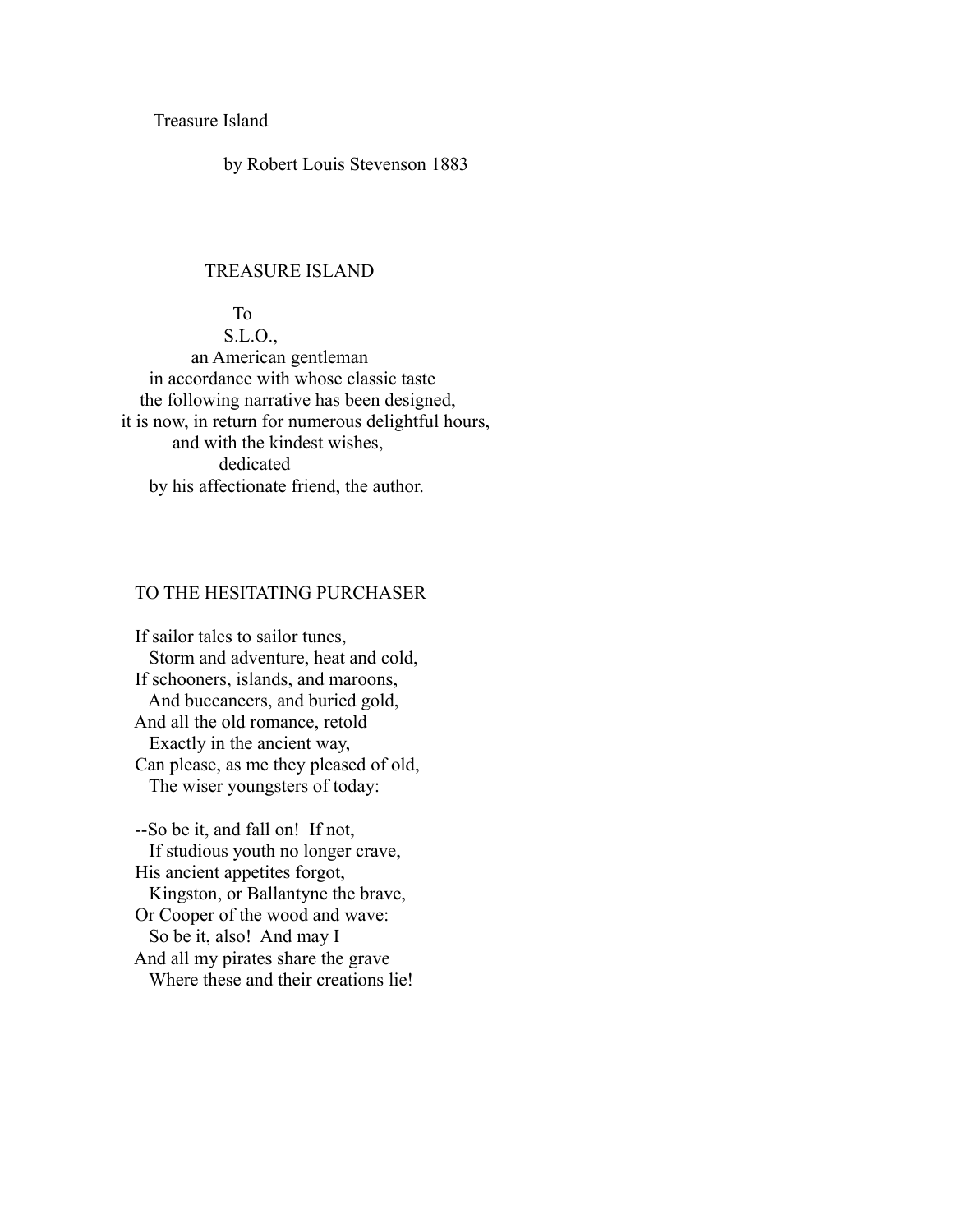#### **CONTENTS**

# PART ONE The Old Buccaneer

 1. THE OLD SEA-DOG AT THE ADMIRAL BENBOW 11 2. BLACK DOG APPEARS AND DISAPPEARS . . . . 17 3. THE BLACK SPOT . . . . . . . . . . . . . 24 4. THE SEA-CHEST . . . . . . . . . . . . . 30 5. THE LAST OF THE BLIND MAN . . . . . . . 36 6. THE CAPTAIN'S PAPERS . . . . . . . . . . 41

#### PART TWO

#### The Sea Cook

| $7. I GO TO BRISTOL$ 48                                 |
|---------------------------------------------------------|
| 8. AT THE SIGN OF THE SPY-GLASS  54                     |
| 9. POWDER AND ARMS $\ldots \ldots \ldots \ldots$ 59     |
| 10. THE VOYAGE $\ldots$ $\ldots$ $\ldots$ $\ldots$ . 64 |
| 11. WHAT I HEARD IN THE APPLE BARREL 70                 |
| 12. COUNCIL OF WAR 76                                   |

# PART THREE

### My Shore Adventure

- 13. HOW MY SHORE ADVENTURE BEGAN . . . . . . 82
- 14. THE FIRST BLOW . . . . . . . . . . . . . 87
- 15. THE MAN OF THE ISLAND. . . . . . . . . . 93

# PART FOUR

# The Stockade

- 16. NARRATIVE CONTINUED BY THE DOCTOR: HOW THE SHIP WAS ABANDONED . . . . . . 100
- 17. NARRATIVE CONTINUED BY THE DOCTOR: THE JOLLY-BOAT'S LAST TRIP . . . . . . 105
- 18. NARRATIVE CONTINUED BY THE DOCTOR: END OF THE FIRST DAY'S FIGHTING . . . 109
- 19. NARRATIVE RESUMED BY JIM HAWKINS: THE GARRISON IN THE STOCKADE . . . . . 114
- 20. SILVER'S EMBASSY . . . . . . . . . . . . 120
- 21. THE ATTACK . . . . . . . . . . . . . . . 125

# PART FIVE

#### My Sea Adventure

- 22. HOW MY SEA ADVENTURE BEGAN . . . . . . . 132
- 23. THE EBB-TIDE RUNS . . . . . . . . . . . 138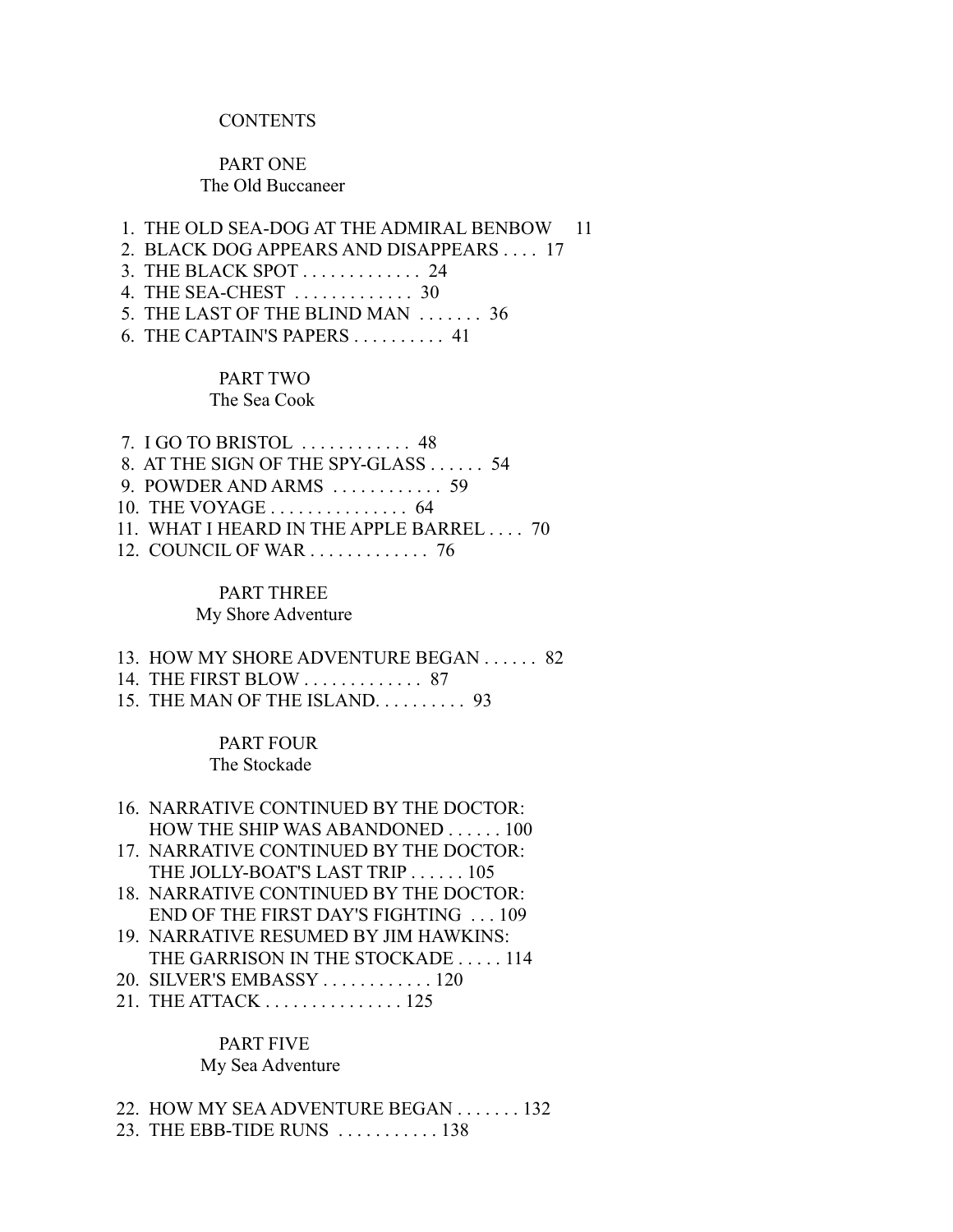- 24. THE CRUISE OF THE CORACLE . . . . . . . 143
- 25. I STRIKE THE JOLLY ROGER . . . . . . . . 148
- 26. ISRAEL HANDS . . . . . . . . . . . . . . 153
- 27. "PIECES OF EIGHT" . . . . . . . . . . . 161

### PART SIX Captain Silver

- 28. IN THE ENEMY'S CAMP . . . . . . . . . . 168
- 29. THE BLACK SPOT AGAIN . . . . . . . . . . 176
- 30. ON PAROLE . . . . . . . . . . . . . . . 182
- 31. THE TREASURE-HUNT--FLINT'S POINTER . . . 189
- 32. THE TREASURE-HUNT--THE VOICE AMONG
- THE TREES . . . . . . . . . . . . . . 195 33. THE FALL OF A CHIEFTAIN . . . . . . . . 201
- 34. AND LAST . . . . . . . . . . . . . . . . 207

#### TREASURE ISLAND

#### PART ONE

The Old Buccaneer

#### 1

#### The Old Sea-dog at the Admiral Benbow

SQUIRE TRELAWNEY, Dr. Livesey, and the rest of these gentlemen having asked me to write down the whole particulars about Treasure Island, from the beginning to the end, keeping nothing back but the bearings of the island, and that only because there is still treasure not yet lifted, I take up my pen in the year of grace 17\_\_ and go back to the time when my father kept the Admiral Benbow inn and the brown old seaman with the sabre cut first took up his lodging under our roof.

I remember him as if it were yesterday, as he came plodding to the inn door, his sea-chest following behind him in a hand-barrow--a tall, strong, heavy,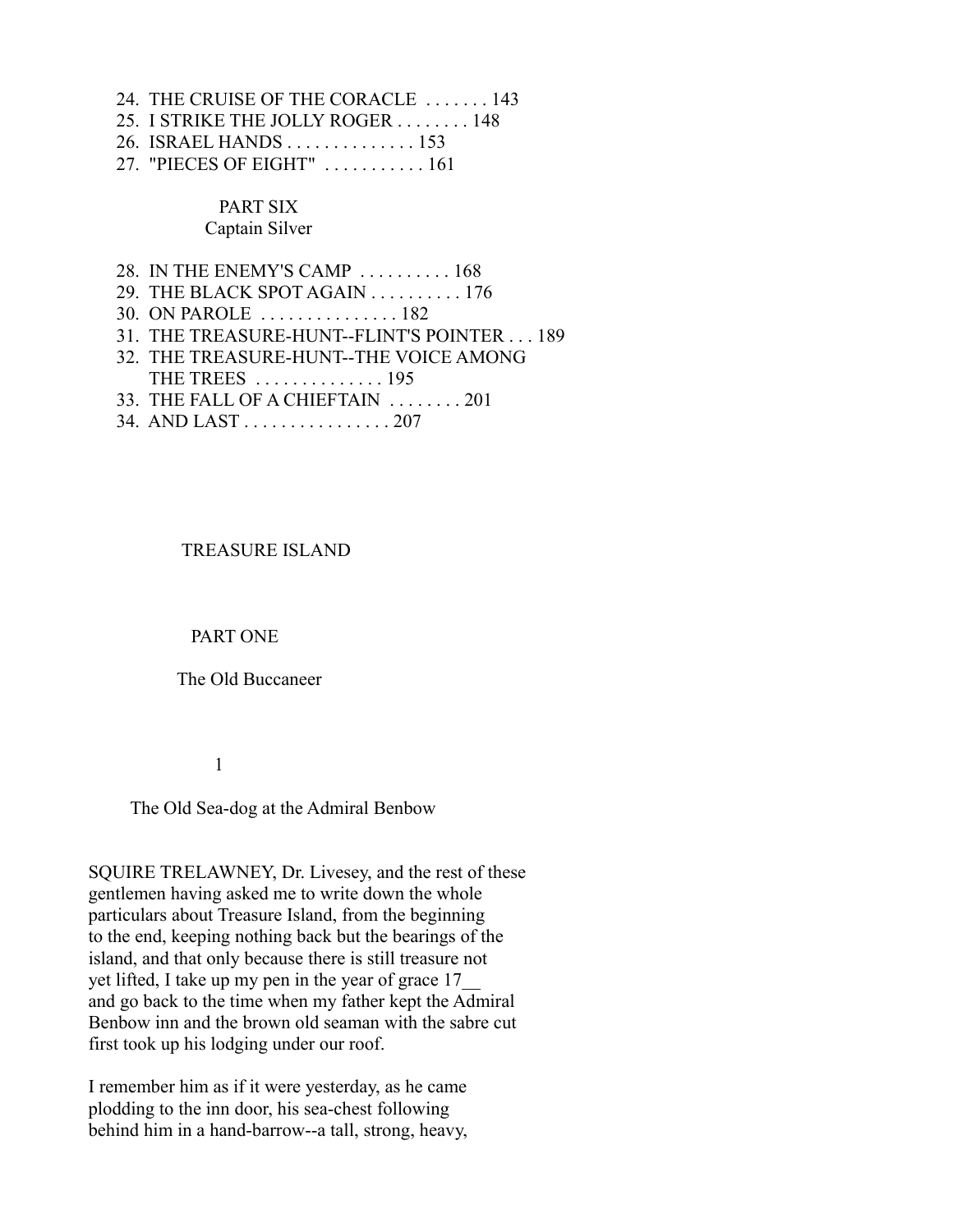nut-brown man, his tarry pigtail falling over the shoulder of his soiled blue coat, his hands ragged and scarred, with black, broken nails, and the sabre cut across one cheek, a dirty, livid white. I remember him looking round the cover and whistling to himself as he did so, and then breaking out in that old sea-song that he sang so often afterwards:

 "Fifteen men on the dead man's chest-- Yo-ho-ho, and a bottle of rum!"

in the high, old tottering voice that seemed to have been tuned and broken at the capstan bars. Then he rapped on the door with a bit of stick like a handspike that he carried, and when my father appeared, called roughly for a glass of rum. This, when it was brought to him, he drank slowly, like a connoisseur, lingering on the taste and still looking about him at the cliffs and up at our signboard.

"This is a handy cove," says he at length; "and a pleasant sittyated grog-shop. Much company, mate?"

My father told him no, very little company, the more was the pity.

"Well, then," said he, "this is the berth for me. Here you, matey," he cried to the man who trundled the barrow; "bring up alongside and help up my chest. I'll stay here a bit," he continued. "I'm a plain man; rum and bacon and eggs is what I want, and that head up there for to watch ships off. What you mought call me? You mought call me captain. Oh, I see what you're at-there"; and he threw down three or four gold pieces on the threshold. "You can tell me when I've worked through that," says he, looking as fierce as a commander.

And indeed bad as his clothes were and coarsely as he spoke, he had none of the appearance of a man who sailed before the mast, but seemed like a mate or skipper accustomed to be obeyed or to strike. The man who came with the barrow told us the mail had set him down the morning before at the Royal George, that he had inquired what inns there were along the coast, and hearing ours well spoken of, I suppose, and described as lonely, had chosen it from the others for his place of residence. And that was all we could learn of our guest.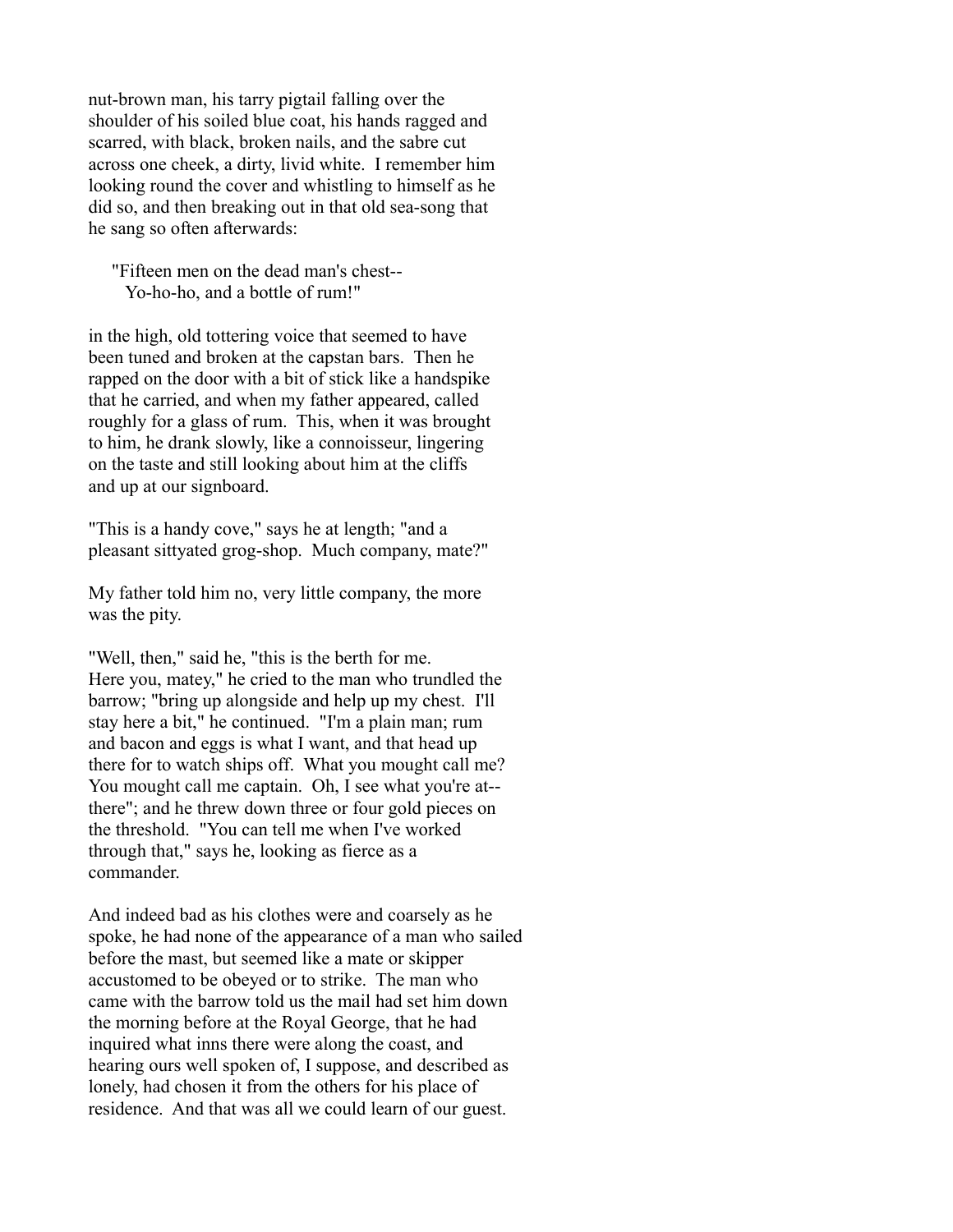He was a very silent man by custom. All day he hung round the cove or upon the cliffs with a brass telescope; all evening he sat in a corner of the parlour next the fire and drank rum and water very strong. Mostly he would not speak when spoken to, only look up sudden and fierce and blow through his nose like a fog-horn; and we and the people who came about our house soon learned to let him be. Every day when he came back from his stroll he would ask if any seafaring men had gone by along the road. At first we thought it was the want of company of his own kind that made him ask this question, but at last we began to see he was desirous to avoid them. When a seaman did put up at the Admiral Benbow (as now and then some did, making by the coast road for Bristol) he would look in at him through the curtained door before he entered the parlour; and he was always sure to be as silent as a mouse when any such was present. For me, at least, there was no secret about the matter, for I was, in a way, a sharer in his alarms. He had taken me aside one day and promised me a silver fourpenny on the first of every month if I would only keep my "weather-eye open for a seafaring man with one leg" and let him know the moment he appeared. Often enough when the first of the month came round and I applied to him for my wage, he would only blow through his nose at me and stare me down, but before the week was out he was sure to think better of it, bring me my four-penny piece, and repeat his orders to look out for "the seafaring man with one leg."

How that personage haunted my dreams, I need scarcely tell you. On stormy nights, when the wind shook the four corners of the house and the surf roared along the cove and up the cliffs, I would see him in a thousand forms, and with a thousand diabolical expressions. Now the leg would be cut off at the knee, now at the hip; now he was a monstrous kind of a creature who had never had but the one leg, and that in the middle of his body. To see him leap and run and pursue me over hedge and ditch was the worst of nightmares. And altogether I paid pretty dear for my monthly fourpenny piece, in the shape of these abominable fancies.

But though I was so terrified by the idea of the seafaring man with one leg, I was far less afraid of the captain himself than anybody else who knew him. There were nights when he took a deal more rum and water than his head would carry; and then he would sometimes sit and sing his wicked, old, wild sea-songs,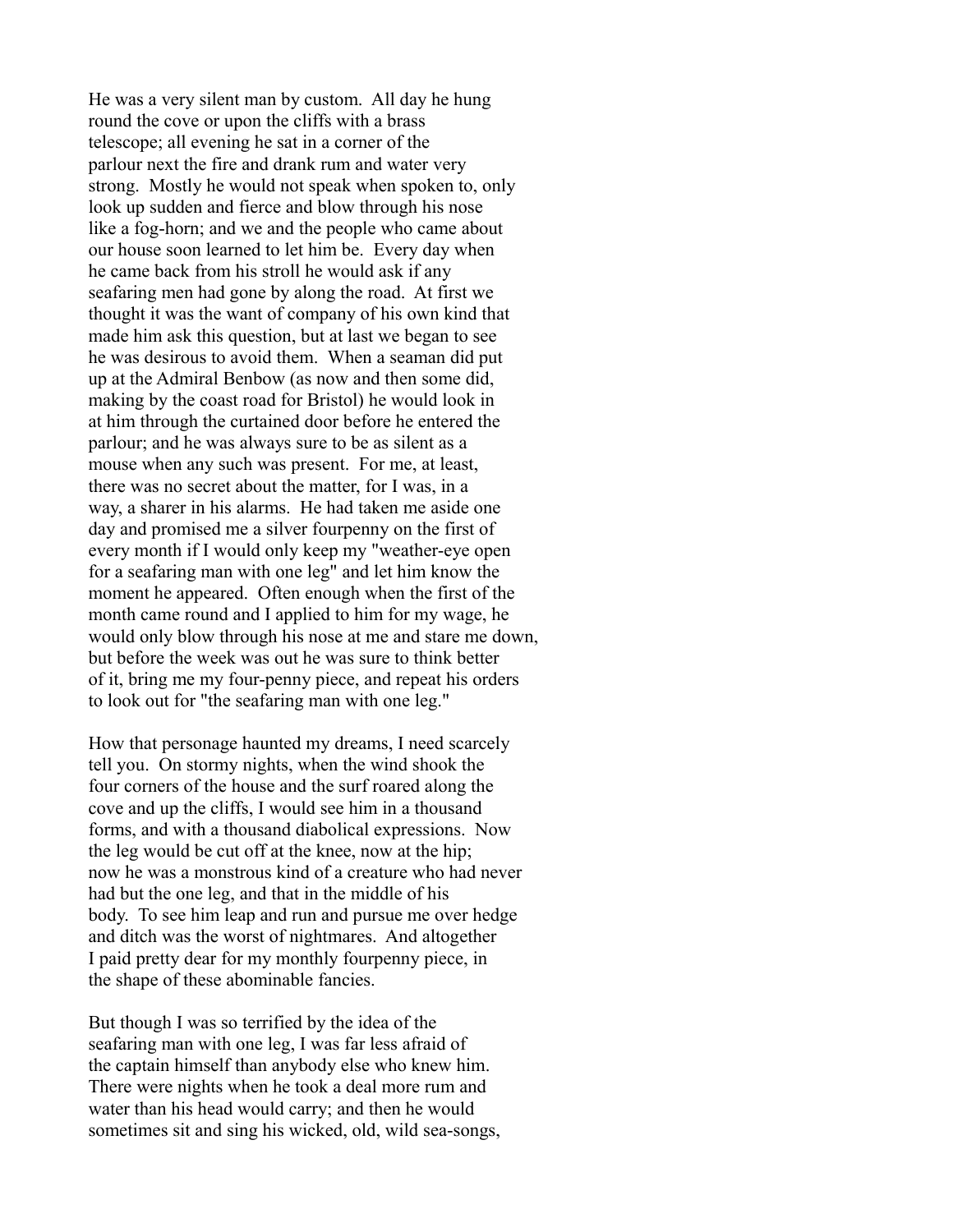minding nobody; but sometimes he would call for glasses round and force all the trembling company to listen to his stories or bear a chorus to his singing. Often I have heard the house shaking with "Yo-ho-ho, and a bottle of rum," all the neighbours joining in for dear life, with the fear of death upon them, and each singing louder than the other to avoid remark. For in these fits he was the most overriding companion ever known; he would slap his hand on the table for silence all round; he would fly up in a passion of anger at a question, or sometimes because none was put, and so he judged the company was not following his story. Nor would he allow anyone to leave the inn till he had drunk himself sleepy and reeled off to bed.

His stories were what frightened people worst of all. Dreadful stories they were--about hanging, and walking the plank, and storms at sea, and the Dry Tortugas, and wild deeds and places on the Spanish Main. By his own account he must have lived his life among some of the wickedest men that God ever allowed upon the sea, and the language in which he told these stories shocked our plain country people almost as much as the crimes that he described. My father was always saying the inn would be ruined, for people would soon cease coming there to be tyrannized over and put down, and sent shivering to their beds; but I really believe his presence did us good. People were frightened at the time, but on looking back they rather liked it; it was a fine excitement in a quiet country life, and there was even a party of the younger men who pretended to admire him, calling him a "true sea-dog" and a "real old salt" and such like names, and saying there was the sort of man that made England terrible at sea.

In one way, indeed, he bade fair to ruin us, for he kept on staying week after week, and at last month after month, so that all the money had been long exhausted, and still my father never plucked up the heart to insist on having more. If ever he mentioned it, the captain blew through his nose so loudly that you might say he roared, and stared my poor father out of the room. I have seen him wringing his hands after such a rebuff, and I am sure the annoyance and the terror he lived in must have greatly hastened his early and unhappy death.

All the time he lived with us the captain made no change whatever in his dress but to buy some stockings from a hawker. One of the cocks of his hat having fallen down,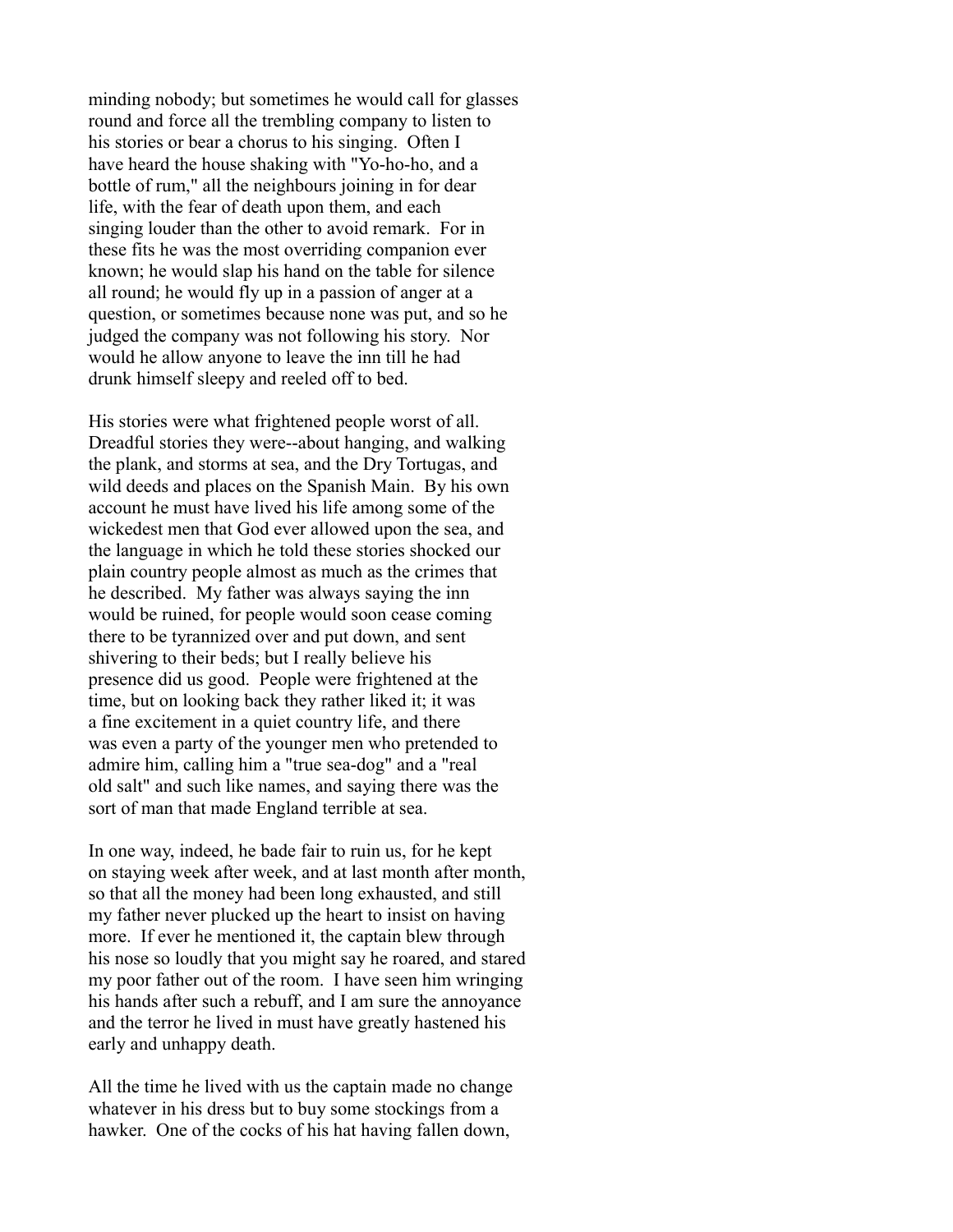he let it hang from that day forth, though it was a great annoyance when it blew. I remember the appearance of his coat, which he patched himself upstairs in his room, and which, before the end, was nothing but patches. He never wrote or received a letter, and he never spoke with any but the neighbours, and with these, for the most part, only when drunk on rum. The great sea-chest none of us had ever seen open.

He was only once crossed, and that was towards the end, when my poor father was far gone in a decline that took him off. Dr. Livesey came late one afternoon to see the patient, took a bit of dinner from my mother, and went into the parlour to smoke a pipe until his horse should come down from the hamlet, for we had no stabling at the old Benbow. I followed him in, and I remember observing the contrast the neat, bright doctor, with his powder as white as snow and his bright, black eyes and pleasant manners, made with the coltish country folk, and above all, with that filthy, heavy, bleared scarecrow of a pirate of ours, sitting, far gone in rum, with his arms on the table. Suddenly he--the captain, that is--began to pipe up his eternal song:

 "Fifteen men on the dead man's chest-- Yo-ho-ho, and a bottle of rum! Drink and the devil had done for the rest-- Yo-ho-ho, and a bottle of rum!"

At first I had supposed "the dead man's chest" to be that identical big box of his upstairs in the front room, and the thought had been mingled in my nightmares with that of the one-legged seafaring man. But by this time we had all long ceased to pay any particular notice to the song; it was new, that night, to nobody but Dr. Livesey, and on him I observed it did not produce an agreeable effect, for he looked up for a moment quite angrily before he went on with his talk to old Taylor, the gardener, on a new cure for the rheumatics. In the meantime, the captain gradually brightened up at his own music, and at last flapped his hand upon the table before him in a way we all knew to mean silence. The voices stopped at once, all but Dr. Livesey's; he went on as before speaking clear and kind and drawing briskly at his pipe between every word or two. The captain glared at him for a while, flapped his hand again, glared still harder, and at last broke out with a villainous, low oath, "Silence, there, between decks!"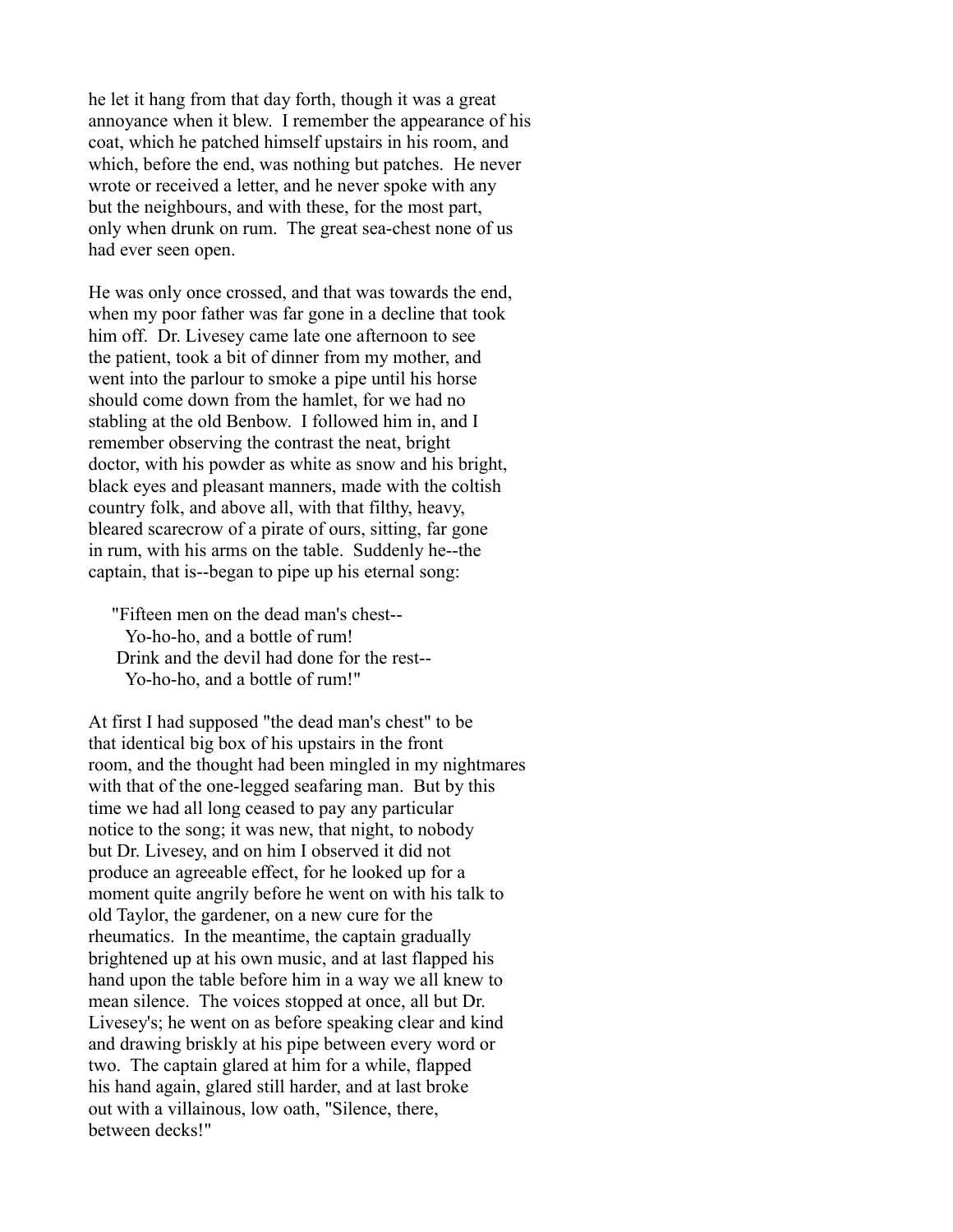"Were you addressing me, sir?" says the doctor; and when the ruffian had told him, with another oath, that this was so, "I have only one thing to say to you, sir," replies the doctor, "that if you keep on drinking rum, the world will soon be quit of a very dirty scoundrel!"

The old fellow's fury was awful. He sprang to his feet, drew and opened a sailor's clasp-knife, and balancing it open on the palm of his hand, threatened to pin the doctor to the wall.

The doctor never so much as moved. He spoke to him as before, over his shoulder and in the same tone of voice, rather high, so that all the room might hear, but perfectly calm and steady: "If you do not put that knife this instant in your pocket, I promise, upon my honour, you shall hang at the next assizes."

Then followed a battle of looks between them, but the captain soon knuckled under, put up his weapon, and resumed his seat, grumbling like a beaten dog.

"And now, sir," continued the doctor, "since I now know there's such a fellow in my district, you may count I'll have an eye upon you day and night. I'm not a doctor only; I'm a magistrate; and if I catch a breath of complaint against you, if it's only for a piece of incivility like tonight's, I'll take effectual means to have you hunted down and routed out of this. Let that suffice."

Soon after, Dr. Livesey's horse came to the door and he rode away, but the captain held his peace that evening, and for many evenings to come.

2

# Black Dog Appears and Disappears

IT was not very long after this that there occurred the first of the mysterious events that rid us at last of the captain, though not, as you will see, of his affairs. It was a bitter cold winter, with long, hard frosts and heavy gales; and it was plain from the first that my poor father was little likely to see the spring. He sank daily, and my mother and I had all the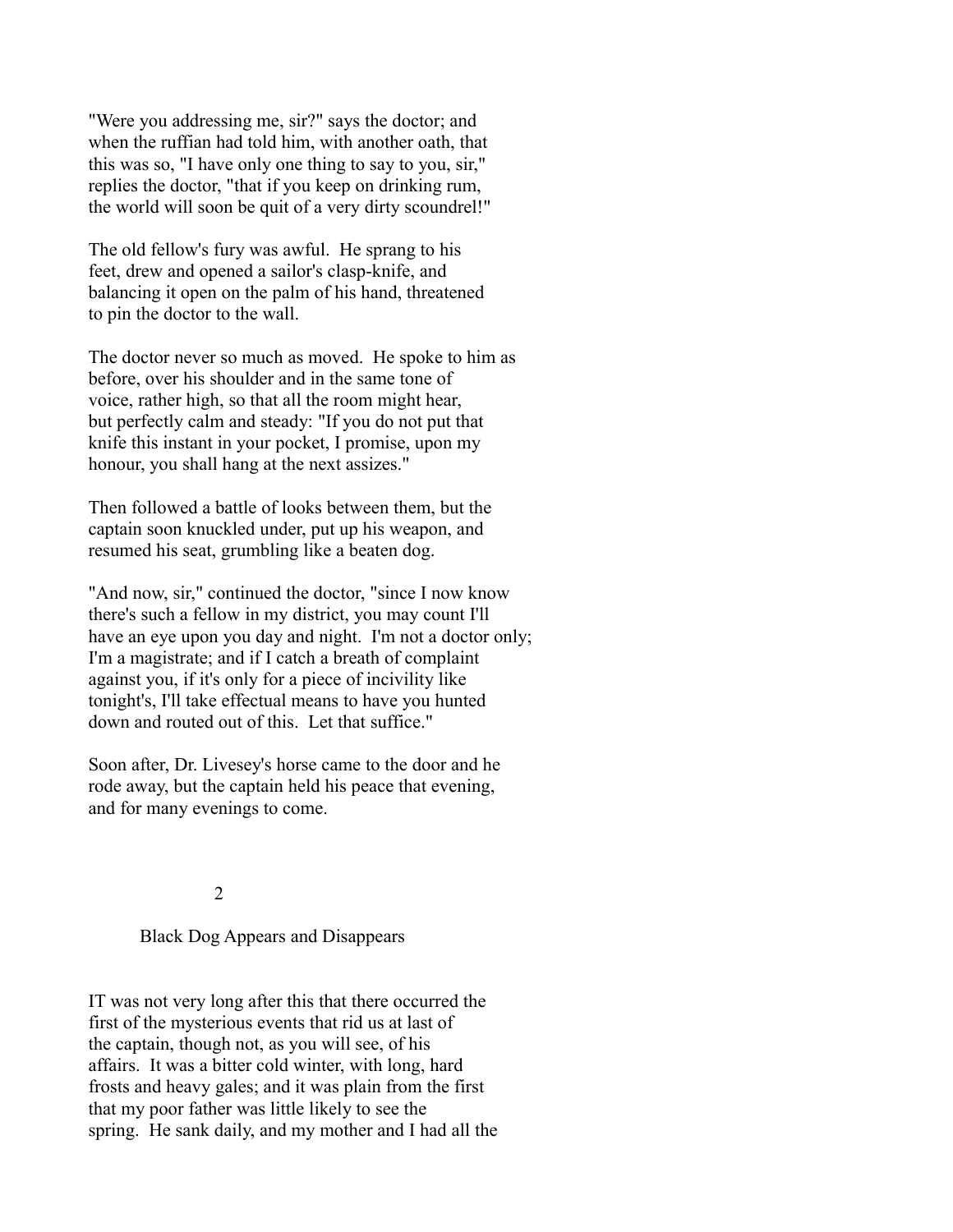inn upon our hands, and were kept busy enough without paying much regard to our unpleasant guest.

It was one January morning, very early--a pinching, frosty morning--the cove all grey with hoar-frost, the ripple lapping softly on the stones, the sun still low and only touching the hilltops and shining far to seaward. The captain had risen earlier than usual and set out down the beach, his cutlass swinging under the broad skirts of the old blue coat, his brass telescope under his arm, his hat tilted back upon his head. I remember his breath hanging like smoke in his wake as he strode off, and the last sound I heard of him as he turned the big rock was a loud snort of indignation, as though his mind was still running upon Dr. Livesey.

Well, mother was upstairs with father and I was laying the breakfast-table against the captain's return when the parlour door opened and a man stepped in on whom I had never set my eyes before. He was a pale, tallowy creature, wanting two fingers of the left hand, and though he wore a cutlass, he did not look much like a fighter. I had always my eye open for seafaring men, with one leg or two, and I remember this one puzzled me. He was not sailorly, and yet he had a smack of the sea about him too.

I asked him what was for his service, and he said he would take rum; but as I was going out of the room to fetch it, he sat down upon a table and motioned me to draw near. I paused where I was, with my napkin in my hand.

"Come here, sonny," says he. "Come nearer here."

I took a step nearer.

"Is this here table for my mate Bill?" he asked with a kind of leer.

I told him I did not know his mate Bill, and this was for a person who stayed in our house whom we called the captain.

"Well," said he, "my mate Bill would be called the captain, as like as not. He has a cut on one cheek and a mighty pleasant way with him, particularly in drink, has my mate Bill. We'll put it, for argument like, that your captain has a cut on one cheek--and we'll put it, if you like, that that cheek's the right one. Ah, well! I told you. Now, is my mate Bill in this here house?"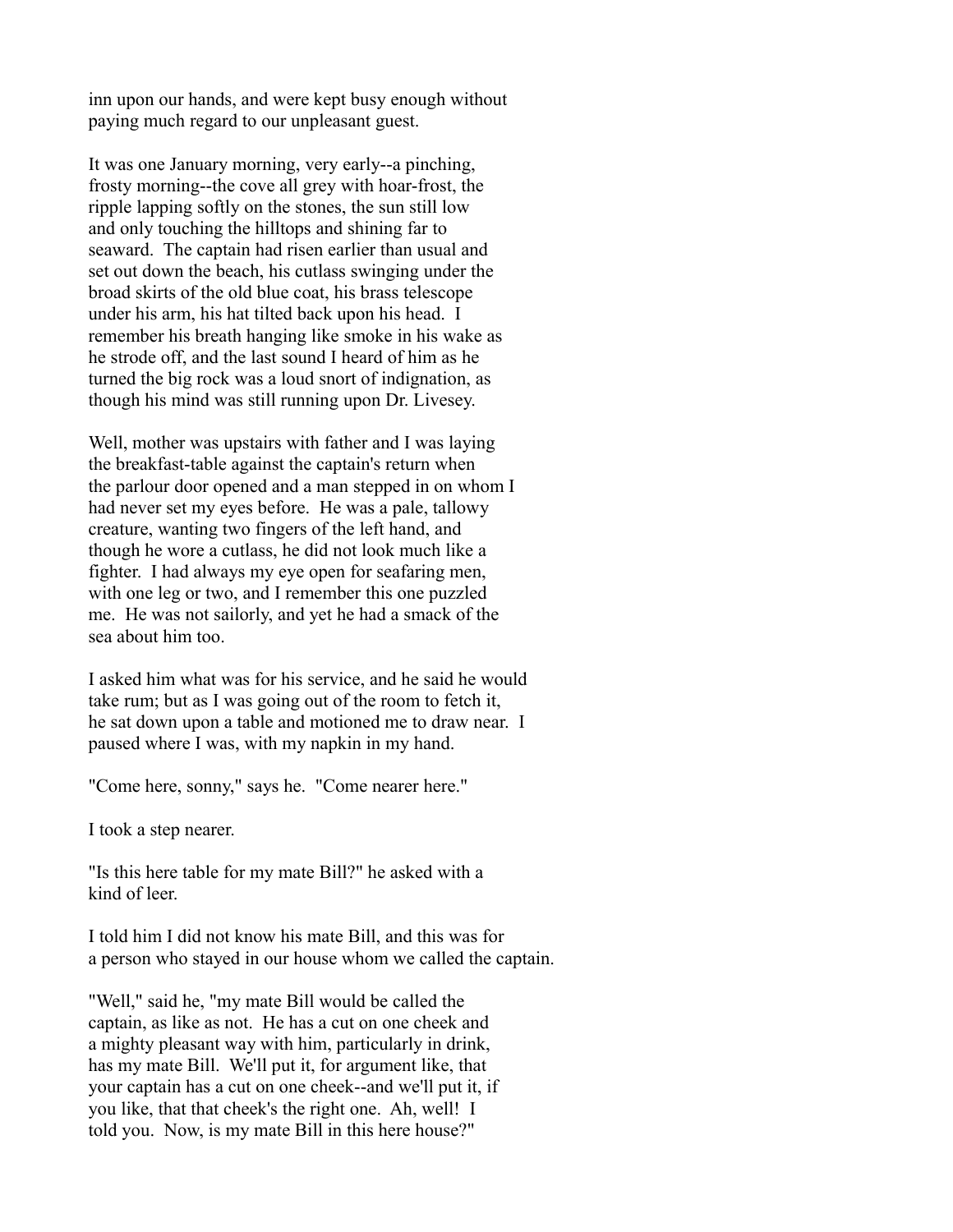I told him he was out walking.

"Which way, sonny? Which way is he gone?"

And when I had pointed out the rock and told him how the captain was likely to return, and how soon, and answered a few other questions, "Ah," said he, "this'll be as good as drink to my mate Bill."

The expression of his face as he said these words was not at all pleasant, and I had my own reasons for thinking that the stranger was mistaken, even supposing he meant what he said. But it was no affair of mine, I thought; and besides, it was difficult to know what to do. The stranger kept hanging about just inside the inn door, peering round the corner like a cat waiting for a mouse. Once I stepped out myself into the road, but he immediately called me back, and as I did not obey quick enough for his fancy, a most horrible change came over his tallowy face, and he ordered me in with an oath that made me jump. As soon as I was back again he returned to his former manner, half fawning, half sneering, patted me on the shoulder, told me I was a good boy and he had taken quite a fancy to me. "I have a son of my own," said he, "as like you as two blocks, and he's all the pride of my 'art. But the great thing for boys is discipline, sonny--discipline. Now, if you had sailed along of Bill, you wouldn't have stood there to be spoke to twice--not you. That was never Bill's way, nor the way of sich as sailed with him. And here, sure enough, is my mate Bill, with a spy-glass under his arm, bless his old 'art, to be sure. You and me'll just go back into the parlour, sonny, and get behind the door, and we'll give Bill a little surprise--bless his 'art, I say again."

So saying, the stranger backed along with me into the parlour and put me behind him in the corner so that we were both hidden by the open door. I was very uneasy and alarmed, as you may fancy, and it rather added to my fears to observe that the stranger was certainly frightened himself. He cleared the hilt of his cutlass and loosened the blade in the sheath; and all the time we were waiting there he kept swallowing as if he felt what we used to call a lump in the throat.

At last in strode the captain, slammed the door behind him, without looking to the right or left, and marched straight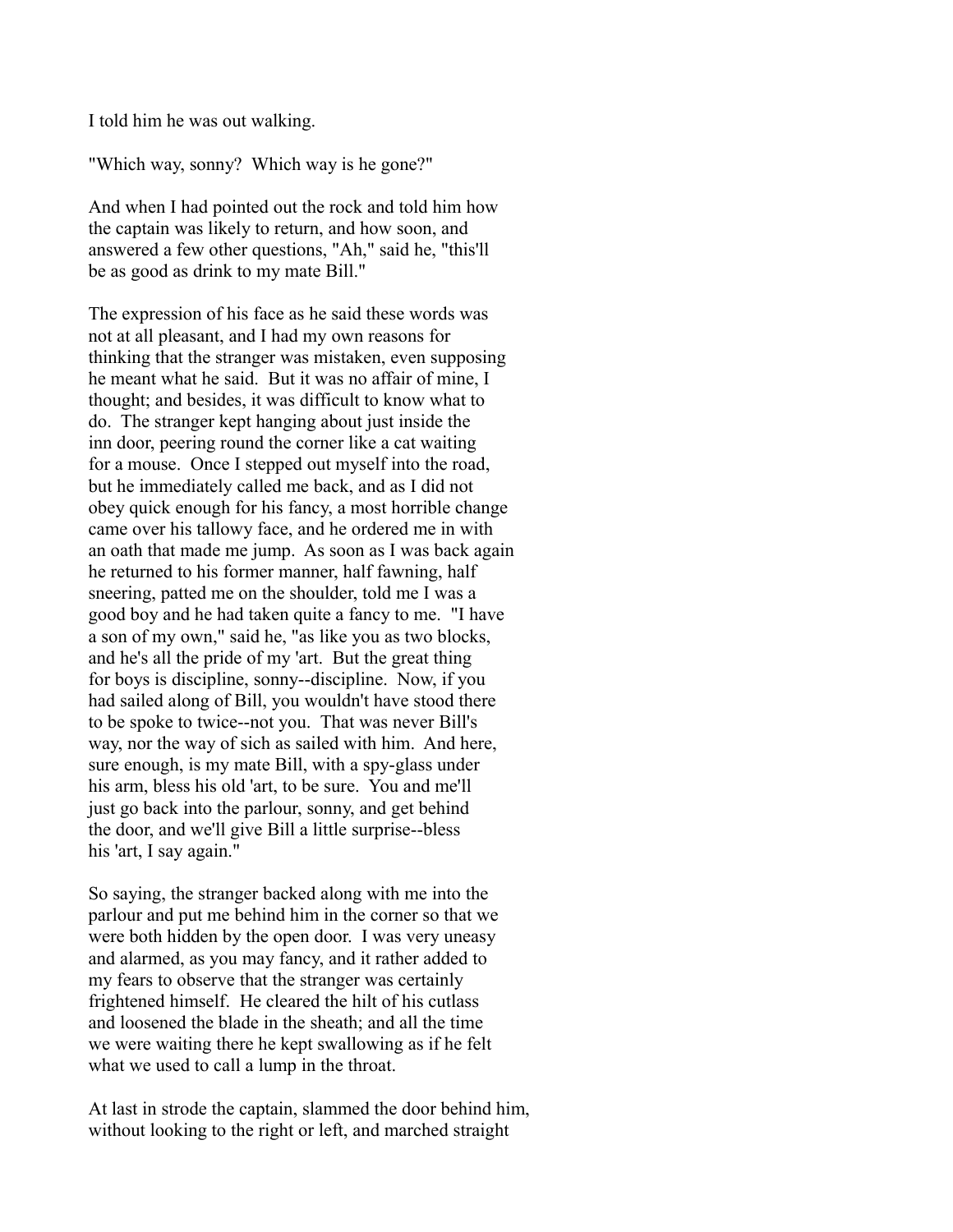across the room to where his breakfast awaited him.

"Bill," said the stranger in a voice that I thought he had tried to make bold and big.

The captain spun round on his heel and fronted us; all the brown had gone out of his face, and even his nose was blue; he had the look of a man who sees a ghost, or the evil one, or something worse, if anything can be; and upon my word, I felt sorry to see him all in a moment turn so old and sick.

"Come, Bill, you know me; you know an old shipmate, Bill, surely," said the stranger.

The captain made a sort of gasp.

"Black Dog!" said he.

"And who else?" returned the other, getting more at his ease. "Black Dog as ever was, come for to see his old shipmate Billy, at the Admiral Benbow inn. Ah, Bill, Bill, we have seen a sight of times, us two, since I lost them two talons," holding up his mutilated hand.

"Now, look here," said the captain; "you've run me down; here I am; well, then, speak up; what is it?"

"That's you, Bill," returned Black Dog, "you're in the right of it, Billy. I'll have a glass of rum from this dear child here, as I've took such a liking to; and we'll sit down, if you please, and talk square, like old shipmates."

When I returned with the rum, they were already seated on either side of the captain's breakfast-table--Black Dog next to the door and sitting sideways so as to have one eye on his old shipmate and one, as I thought, on his retreat.

He bade me go and leave the door wide open. "None of your keyholes for me, sonny," he said; and I left them together and retired into the bar.

"For a long time, though I certainly did my best to listen, I could hear nothing but a low gattling; but at last the voices began to grow higher, and I could pick up a word or two, mostly oaths, from the captain.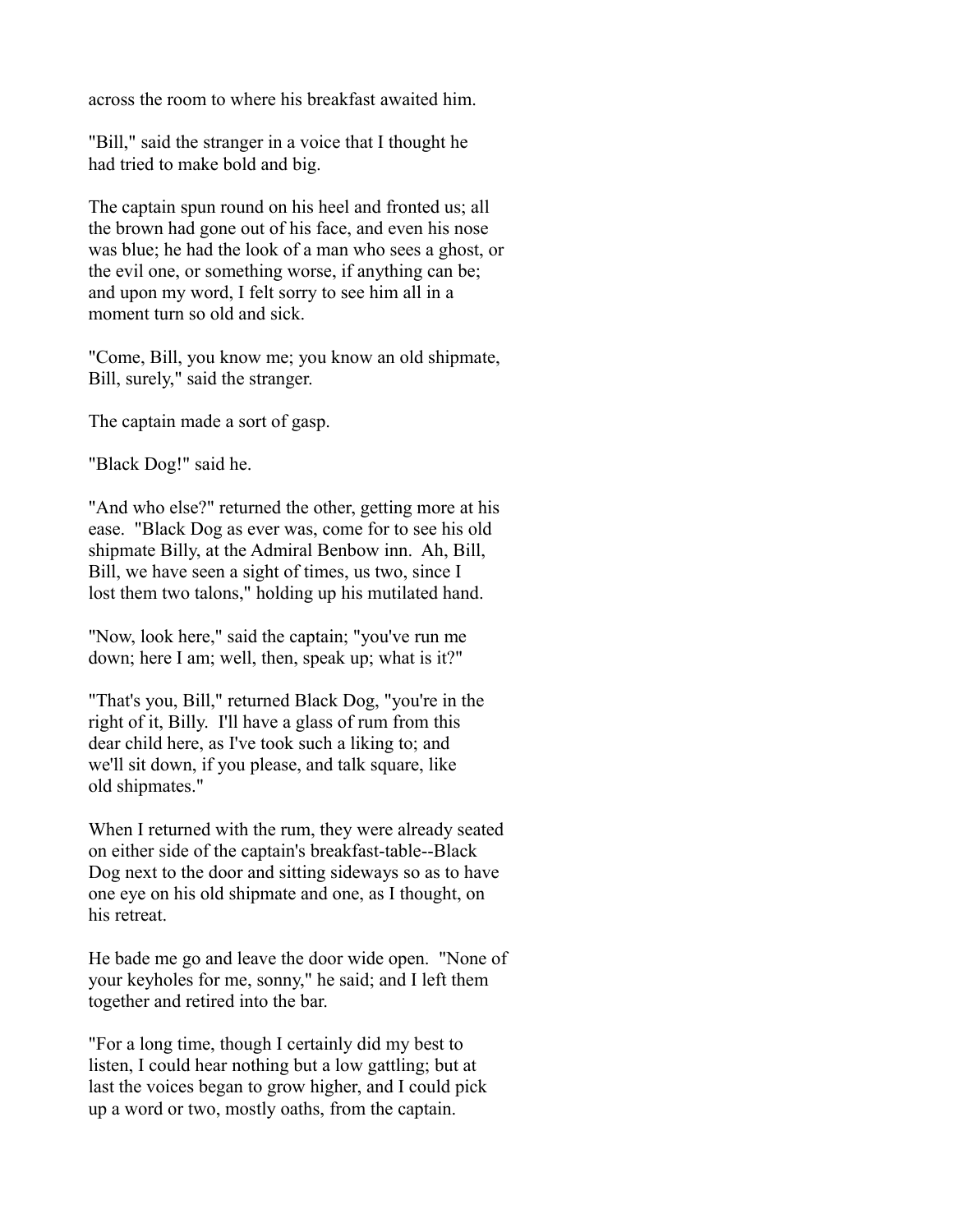"No, no, no, no; and an end of it!" he cried once. And again, "If it comes to swinging, swing all, say I."

Then all of a sudden there was a tremendous explosion of oaths and other noises--the chair and table went over in a lump, a clash of steel followed, and then a cry of pain, and the next instant I saw Black Dog in full flight, and the captain hotly pursuing, both with drawn cutlasses, and the former streaming blood from the left shoulder. Just at the door the captain aimed at the fugitive one last tremendous cut, which would certainly have split him to the chine had it not been intercepted by our big signboard of Admiral Benbow. You may see the notch on the lower side of the frame to this day.

That blow was the last of the battle. Once out upon the road, Black Dog, in spite of his wound, showed a wonderful clean pair of heels and disappeared over the edge of the hill in half a minute. The captain, for his part, stood staring at the signboard like a bewildered man. Then he passed his hand over his eyes several times and at last turned back into the house.

"Jim," says he, "rum"; and as he spoke, he reeled a little, and caught himself with one hand against the wall.

"Are you hurt?" cried I.

"Rum," he repeated. "I must get away from here. Rum! Rum!"

I ran to fetch it, but I was quite unsteadied by all that had fallen out, and I broke one glass and fouled the tap, and while I was still getting in my own way, I heard a loud fall in the parlour, and running in, beheld the captain lying full length upon the floor. At the same instant my mother, alarmed by the cries and fighting, came running downstairs to help me. Between us we raised his head. He was breathing very loud and hard, but his eyes were closed and his face a horrible colour.

"Dear, deary me," cried my mother, "what a disgrace upon the house! And your poor father sick!"

In the meantime, we had no idea what to do to help the captain, nor any other thought but that he had got his death-hurt in the scuffle with the stranger. I got the rum, to be sure, and tried to put it down his throat, but his teeth were tightly shut and his jaws as strong as iron. It was a happy relief for us when the door opened and Doctor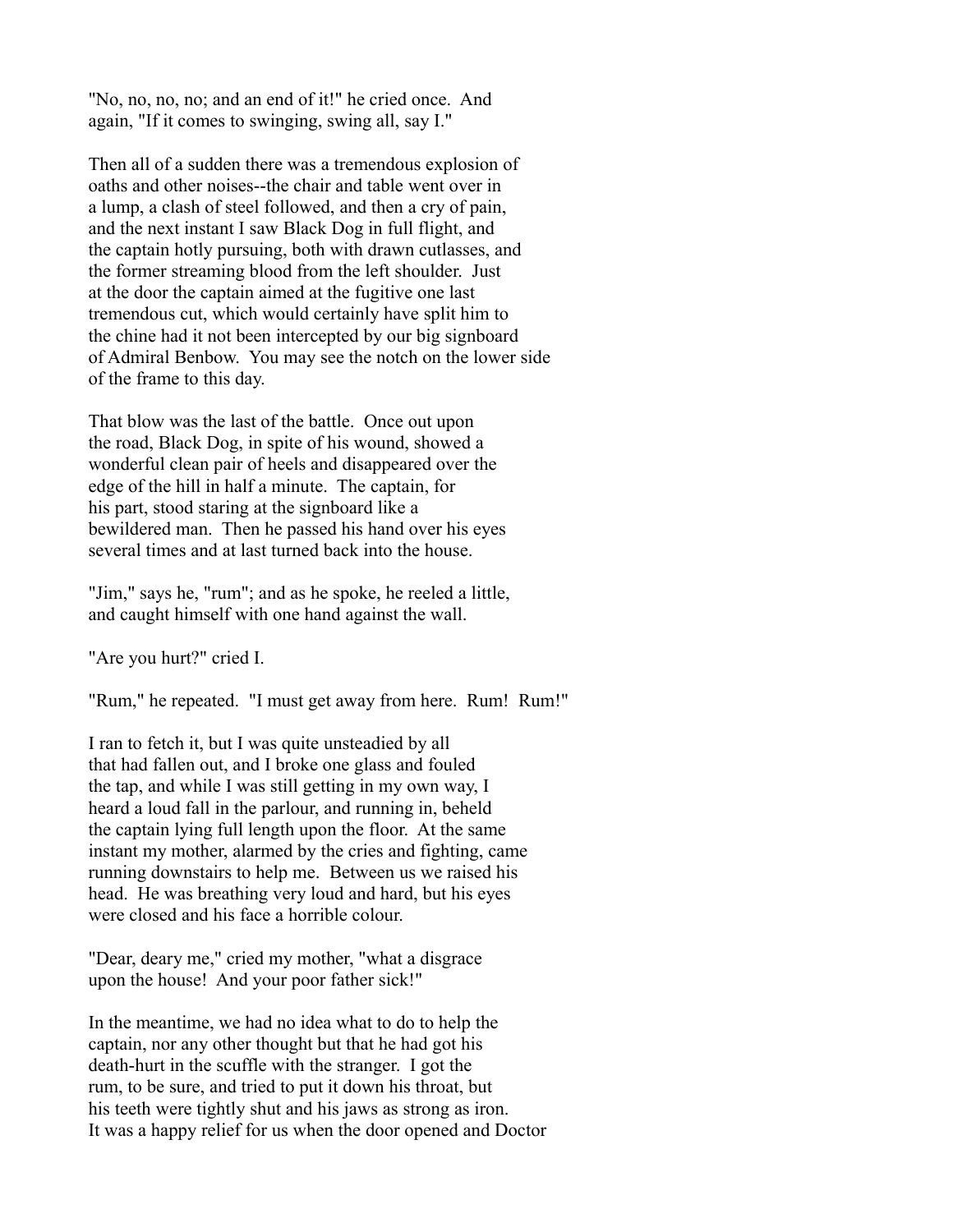Livesey came in, on his visit to my father.

"Oh, doctor," we cried, "what shall we do? Where is he wounded?"

"Wounded? A fiddle-stick's end!" said the doctor. "No more wounded than you or I. The man has had a stroke, as I warned him. Now, Mrs. Hawkins, just you run upstairs to your husband and tell him, if possible, nothing about it. For my part, I must do my best to save this fellow's trebly worthless life; Jim, you get me a basin."

When I got back with the basin, the doctor had already ripped up the captain's sleeve and exposed his great sinewy arm. It was tattooed in several places. "Here's luck," "A fair wind," and "Billy Bones his fancy," were very neatly and clearly executed on the forearm; and up near the shoulder there was a sketch of a gallows and a man hanging from it--done, as I thought, with great spirit.

"Prophetic," said the doctor, touching this picture with his finger. "And now, Master Billy Bones, if that be your name, we'll have a look at the colour of your blood. Jim," he said, "are you afraid of blood?"

"No, sir," said I.

"Well, then," said he, "you hold the basin"; and with that he took his lancet and opened a vein.

A great deal of blood was taken before the captain opened his eyes and looked mistily about him. First he recognized the doctor with an unmistakable frown; then his glance fell upon me, and he looked relieved. But suddenly his colour changed, and he tried to raise himself, crying, "Where's Black Dog?"

"There is no Black Dog here," said the doctor, "except what you have on your own back. You have been drinking rum; you have had a stroke, precisely as I told you; and I have just, very much against my own will, dragged you headforemost out of the grave. Now, Mr. Bones--"

"That's not my name," he interrupted.

"Much I care," returned the doctor. "It's the name of a buccaneer of my acquaintance; and I call you by it for the sake of shortness, and what I have to say to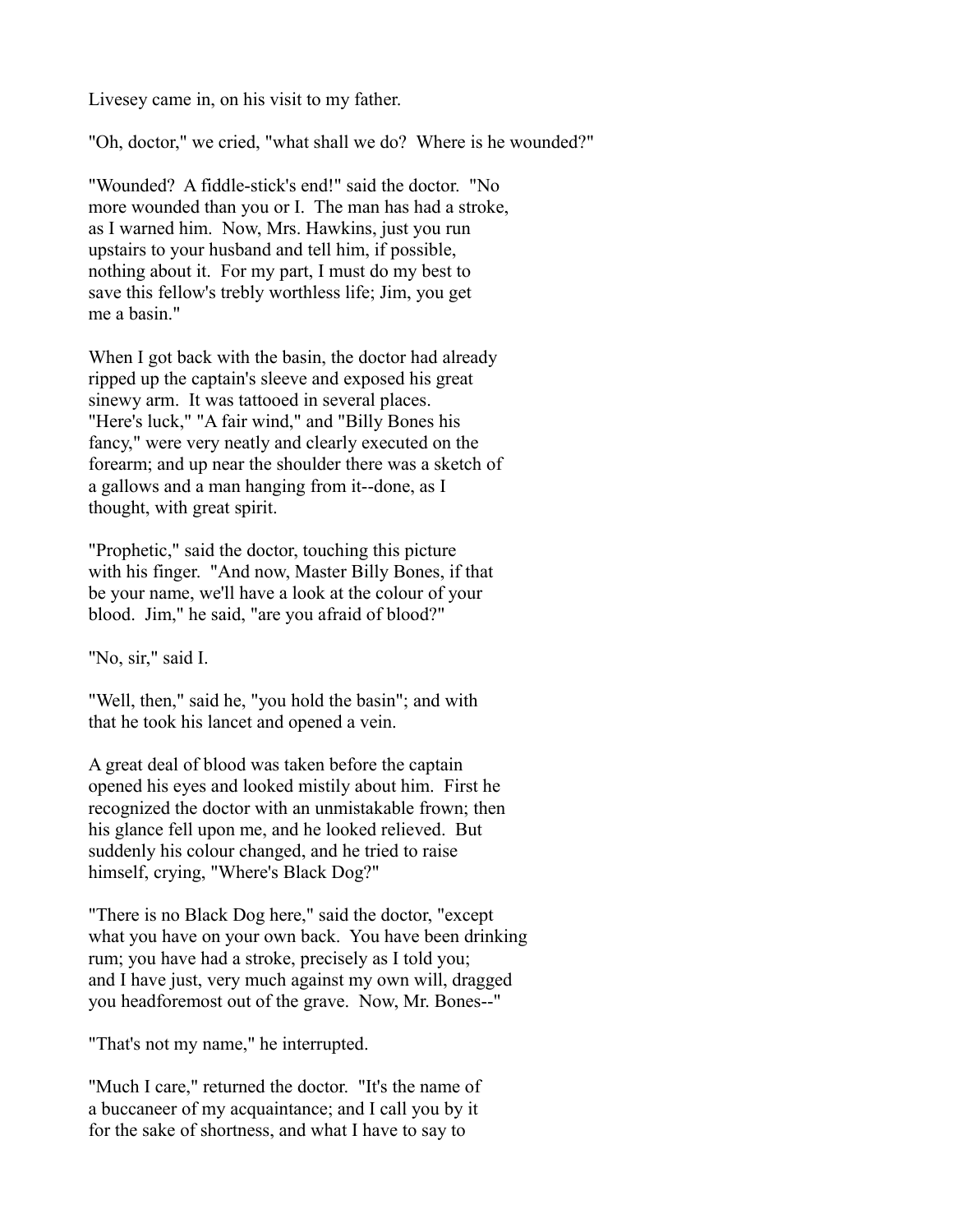you is this; one glass of rum won't kill you, but if you take one you'll take another and another, and I stake my wig if you don't break off short, you'll die- do you understand that?--die, and go to your own place, like the man in the Bible. Come, now, make an effort. I'll help you to your bed for once."

Between us, with much trouble, we managed to hoist him upstairs, and laid him on his bed, where his head fell back on the pillow as if he were almost fainting.

"Now, mind you," said the doctor, "I clear my conscience--the name of rum for you is death."

And with that he went off to see my father, taking me with him by the arm.

"This is nothing," he said as soon as he had closed the door. "I have drawn blood enough to keep him quiet awhile; he should lie for a week where he is--that is the best thing for him and you; but another stroke would settle him."

# 3

# The Black Spot

ABOUT noon I stopped at the captain's door with some cooling drinks and medicines. He was lying very much as we had left him, only a little higher, and he seemed both weak and excited.

"Jim," he said, "you're the only one here that's worth anything, and you know I've been always good to you. Never a month but I've given you a silver fourpenny for yourself. And now you see, mate, I'm pretty low, and deserted by all; and Jim, you'll bring me one noggin of rum, now, won't you, matey?"

"The doctor--" I began.

But he broke in cursing the doctor, in a feeble voice but heartily. "Doctors is all swabs," he said; "and that doctor there, why, what do he know about seafaring men? I been in places hot as pitch, and mates dropping round with Yellow Jack, and the blessed land a-heaving like the sea with earthquakes--what do the doctor know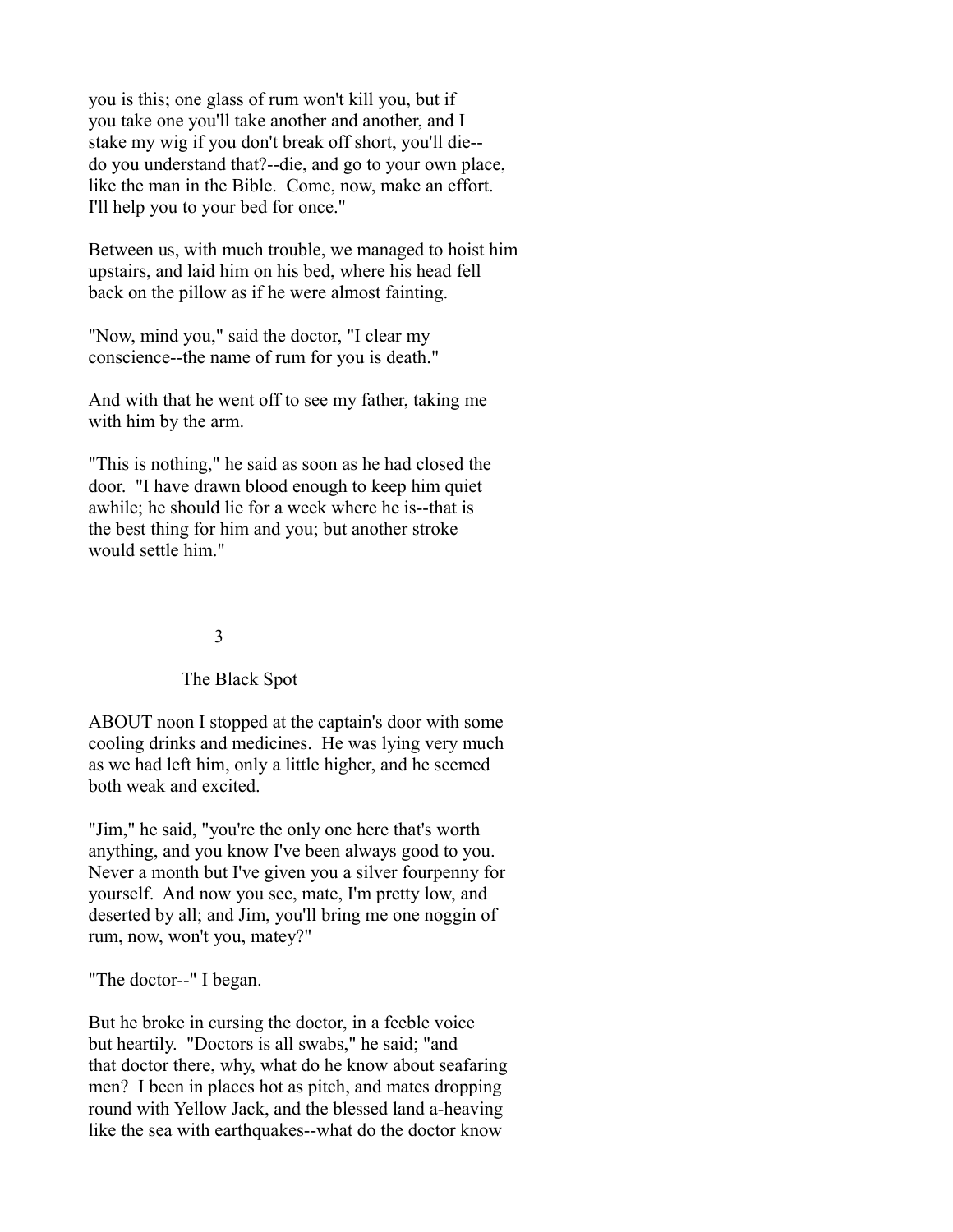of lands like that?--and I lived on rum, I tell you. It's been meat and drink, and man and wife, to me; and if I'm not to have my rum now I'm a poor old hulk on a lee shore, my blood'll be on you, Jim, and that doctor swab"; and he ran on again for a while with curses. "Look, Jim, how my fingers fidges," he continued in the pleading tone. "I can't keep 'em still, not I. I haven't had a drop this blessed day. That doctor's a fool, I tell you. If I don't have a drain o' rum, Jim, I'll have the horrors; I seen some on 'em already. I seen old Flint in the corner there, behind you; as plain as print, I seen him; and if I get the horrors, I'm a man that has lived rough, and I'll raise Cain. Your doctor hisself said one glass wouldn't hurt me. I'll give you a golden guinea for a noggin, Jim."

He was growing more and more excited, and this alarmed me for my father, who was very low that day and needed quiet; besides, I was reassured by the doctor's words, now quoted to me, and rather offended by the offer of a bribe.

"I want none of your money," said I, "but what you owe my father. I'll get you one glass, and no more."

When I brought it to him, he seized it greedily and drank it out.

"Aye, aye," said he, "that's some better, sure enough. And now, matey, did that doctor say how long I was to lie here in this old berth?"

"A week at least," said I.

"Thunder!" he cried. "A week! I can't do that; they'd have the black spot on me by then. The lubbers is going about to get the wind of me this blessed moment; lubbers as couldn't keep what they got, and want to nail what is another's. Is that seamanly behaviour, now, I want to know? But I'm a saving soul. I never wasted good money of mine, nor lost it neither; and I'll trick 'em again. I'm not afraid on 'em. I'll shake out another reef, matey, and daddle 'em again."

As he was thus speaking, he had risen from bed with great difficulty, holding to my shoulder with a grip that almost made me cry out, and moving his legs like so much dead weight. His words, spirited as they were in meaning, contrasted sadly with the weakness of the voice in which they were uttered. He paused when he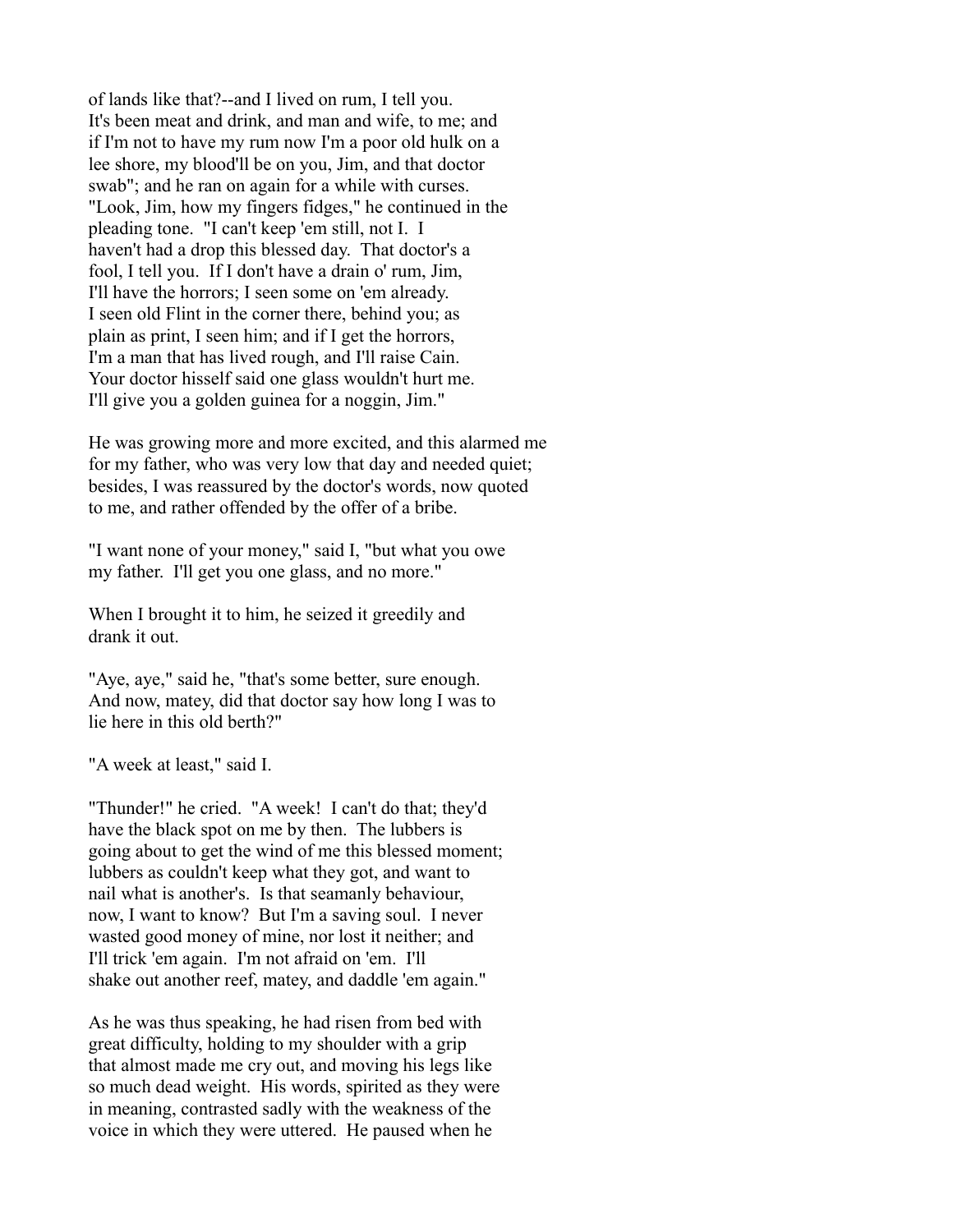had got into a sitting position on the edge.

"That doctor's done me," he murmured. "My ears is singing. Lay me back."

Before I could do much to help him he had fallen back again to his former place, where he lay for a while silent.

"Jim," he said at length, "you saw that seafaring man today?"

"Black Dog?" I asked.

"Ah! Black Dog," says he. "HE'S a bad un; but there's worse that put him on. Now, if I can't get away nohow, and they tip me the black spot, mind you, it's my old sea-chest they're after; you get on a horse--you can, can't you? Well, then, you get on a horse, and go to- well, yes, I will!--to that eternal doctor swab, and tell him to pipe all hands--magistrates and sich--and he'll lay 'em aboard at the Admiral Benbow--all old Flint's crew, man and boy, all on 'em that's left. I was first mate, I was, old Flint's first mate, and I'm the on'y one as knows the place. He gave it me at Savannah, when he lay a-dying, like as if I was to now, you see. But you won't peach unless they get the black spot on me, or unless you see that Black Dog again or a seafaring man with one leg, Jim--him above all."

"But what is the black spot, captain?" I asked.

"That's a summons, mate. I'll tell you if they get that. But you keep your weather-eye open, Jim, and I'll share with you equals, upon my honour."

He wandered a little longer, his voice growing weaker; but soon after I had given him his medicine, which he took like a child, with the remark, "If ever a seaman wanted drugs, it's me," he fell at last into a heavy, swoon-like sleep, in which I left him. What I should have done had all gone well I do not know. Probably I should have told the whole story to the doctor, for I was in mortal fear lest the captain should repent of his confessions and make an end of me. But as things fell out, my poor father died quite suddenly that evening, which put all other matters on one side. Our natural distress, the visits of the neighbours, the arranging of the funeral, and all the work of the inn to be carried on in the meanwhile kept me so busy that I had scarcely time to think of the captain, far less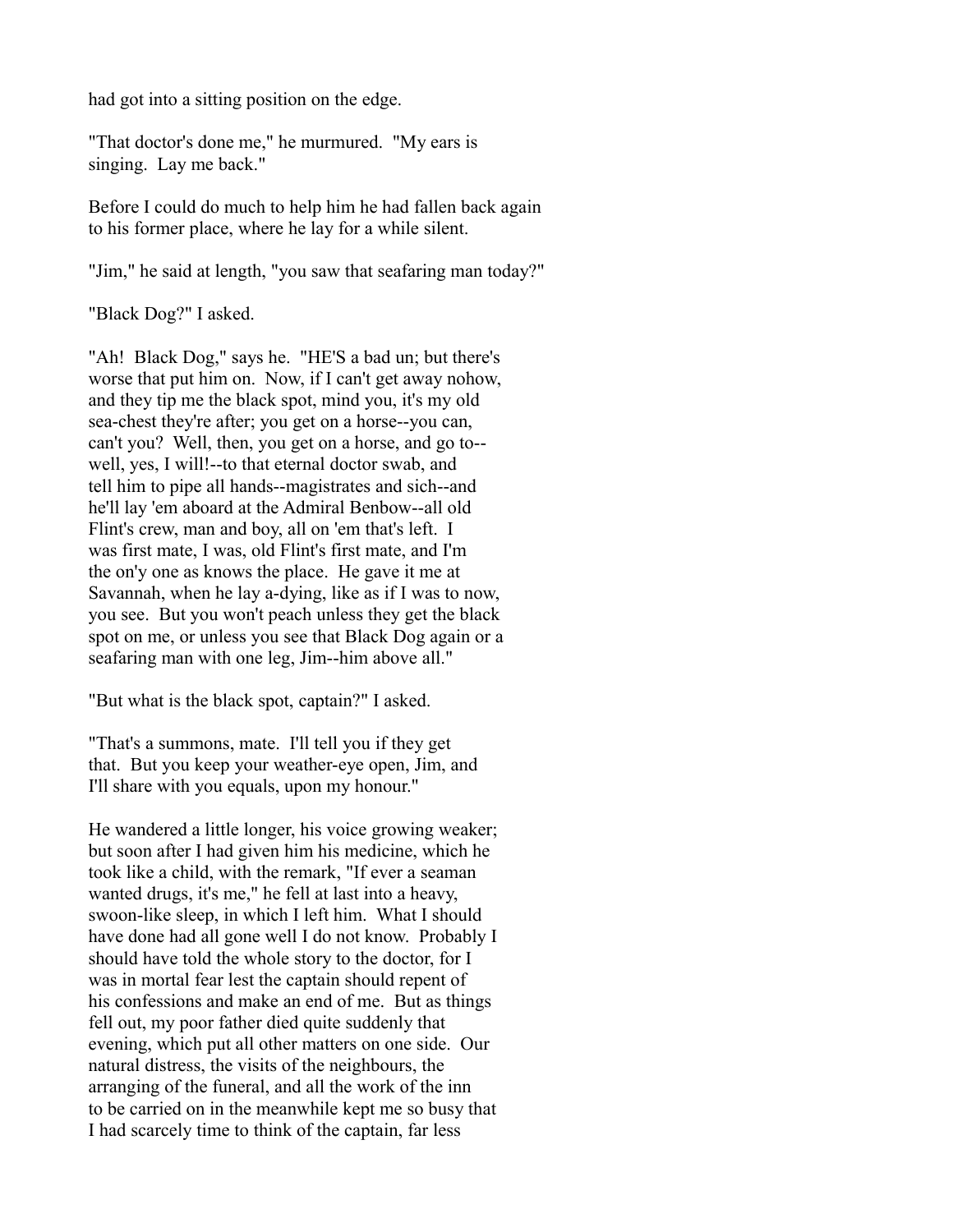to be afraid of him.

He got downstairs next morning, to be sure, and had his meals as usual, though he ate little and had more, I am afraid, than his usual supply of rum, for he helped himself out of the bar, scowling and blowing through his nose, and no one dared to cross him. On the night before the funeral he was as drunk as ever; and it was shocking, in that house of mourning, to hear him singing away at his ugly old sea-song; but weak as he was, we were all in the fear of death for him, and the doctor was suddenly taken up with a case many miles away and was never near the house after my father's death. I have said the captain was weak, and indeed he seemed rather to grow weaker than regain his strength. He clambered up and down stairs, and went from the parlour to the bar and back again, and sometimes put his nose out of doors to smell the sea, holding on to the walls as he went for support and breathing hard and fast like a man on a steep mountain. He never particularly addressed me, and it is my belief he had as good as forgotten his confidences; but his temper was more flighty, and allowing for his bodily weakness, more violent than ever. He had an alarming way now when he was drunk of drawing his cutlass and laying it bare before him on the table. But with all that, he minded people less and seemed shut up in his own thoughts and rather wandering. Once, for instance, to our extreme wonder, he piped up to a different air, a king of country love-song that he must have learned in his youth before he had begun to follow the sea.

So things passed until, the day after the funeral, and about three o'clock of a bitter, foggy, frosty afternoon, I was standing at the door for a moment, full of sad thoughts about my father, when I saw someone drawing slowly near along the road. He was plainly blind, for he tapped before him with a stick and wore a great green shade over his eyes and nose; and he was hunched, as if with age or weakness, and wore a huge old tattered sea-cloak with a hood that made him appear positively deformed. I never saw in my life a more dreadful-looking figure. He stopped a little from the inn, and raising his voice in an odd sing-song, addressed the air in front of him, "Will any kind friend inform a poor blind man, who has lost the precious sight of his eyes in the gracious defence of his native country, England--and God bless King George!--where or in what part of this country he may now be?"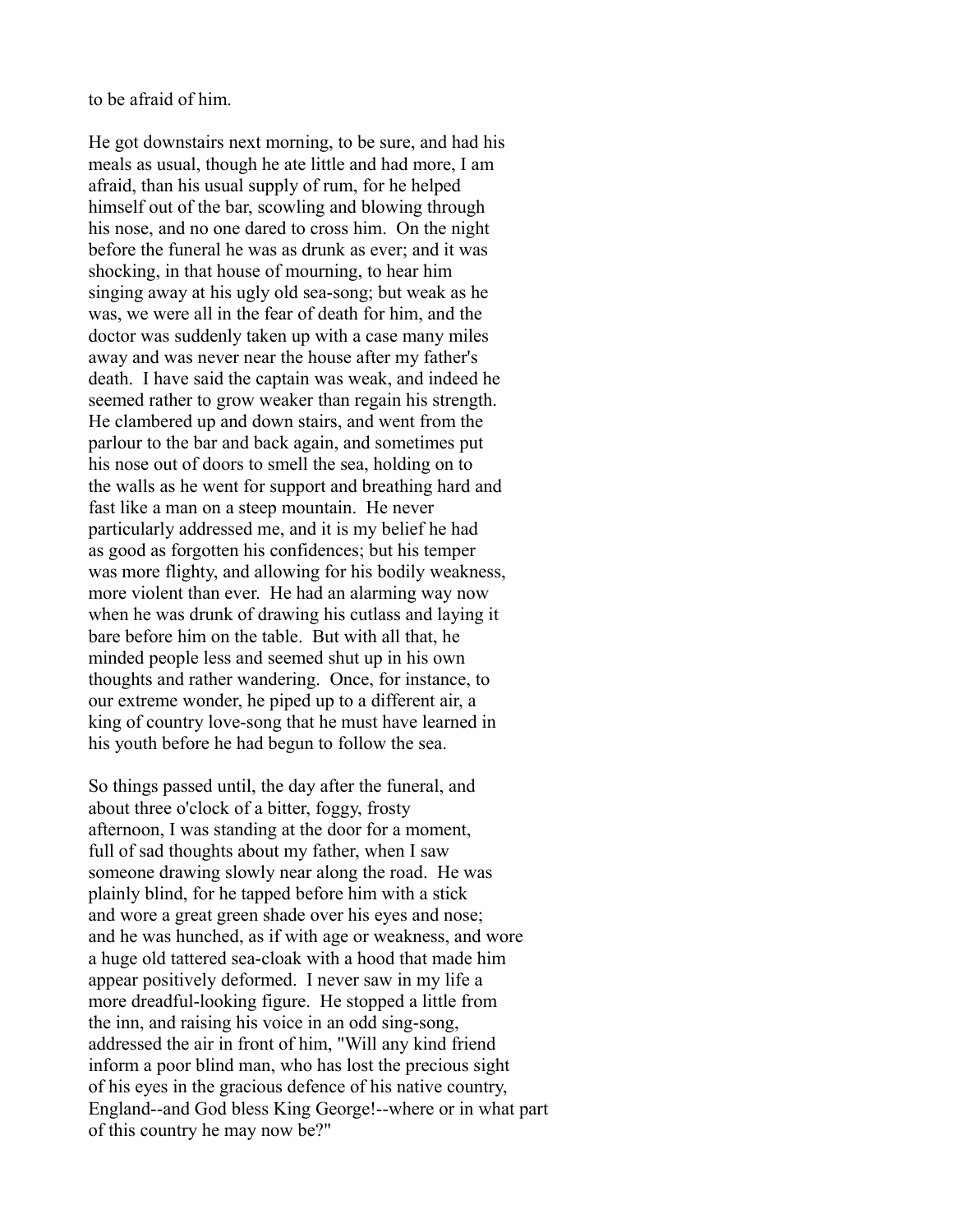"You are at the Admiral Benbow, Black Hill Cove, my good man," said I.

"I hear a voice," said he, "a young voice. Will you give me your hand, my kind young friend, and lead me in?"

I held out my hand, and the horrible, soft-spoken, eyeless creature gripped it in a moment like a vise. I was so much startled that I struggled to withdraw, but the blind man pulled me close up to him with a single action of his arm.

"Now, boy," he said, "take me in to the captain."

"Sir," said I, "upon my word I dare not."

"Oh," he sneered, "that's it! Take me in straight or I'll break your arm."

And he gave it, as he spoke, a wrench that made me cry out.

"Sir," said I, "it is for yourself I mean. The captain is not what he used to be. He sits with a drawn cutlass. Another gentleman--"

"Come, now, march," interrupted he; and I never heard a voice so cruel, and cold, and ugly as that blind man's. It cowed me more than the pain, and I began to obey him at once, walking straight in at the door and towards the parlour, where our sick old buccaneer was sitting, dazed with rum. The blind man clung close to me, holding me in one iron fist and leaning almost more of his weight on me than I could carry. "Lead me straight up to him, and when I'm in view, cry out, 'Here's a friend for you, Bill.' If you don't, I'll do this," and with that he gave me a twitch that I thought would have made me faint. Between this and that, I was so utterly terrified of the blind beggar that I forgot my terror of the captain, and as I opened the parlour door, cried out the words he had ordered in a trembling voice.

The poor captain raised his eyes, and at one look the rum went out of him and left him staring sober. The expression of his face was not so much of terror as of mortal sickness. He made a movement to rise, but I do not believe he had enough force left in his body.

"Now, Bill, sit where you are," said the beggar. "If I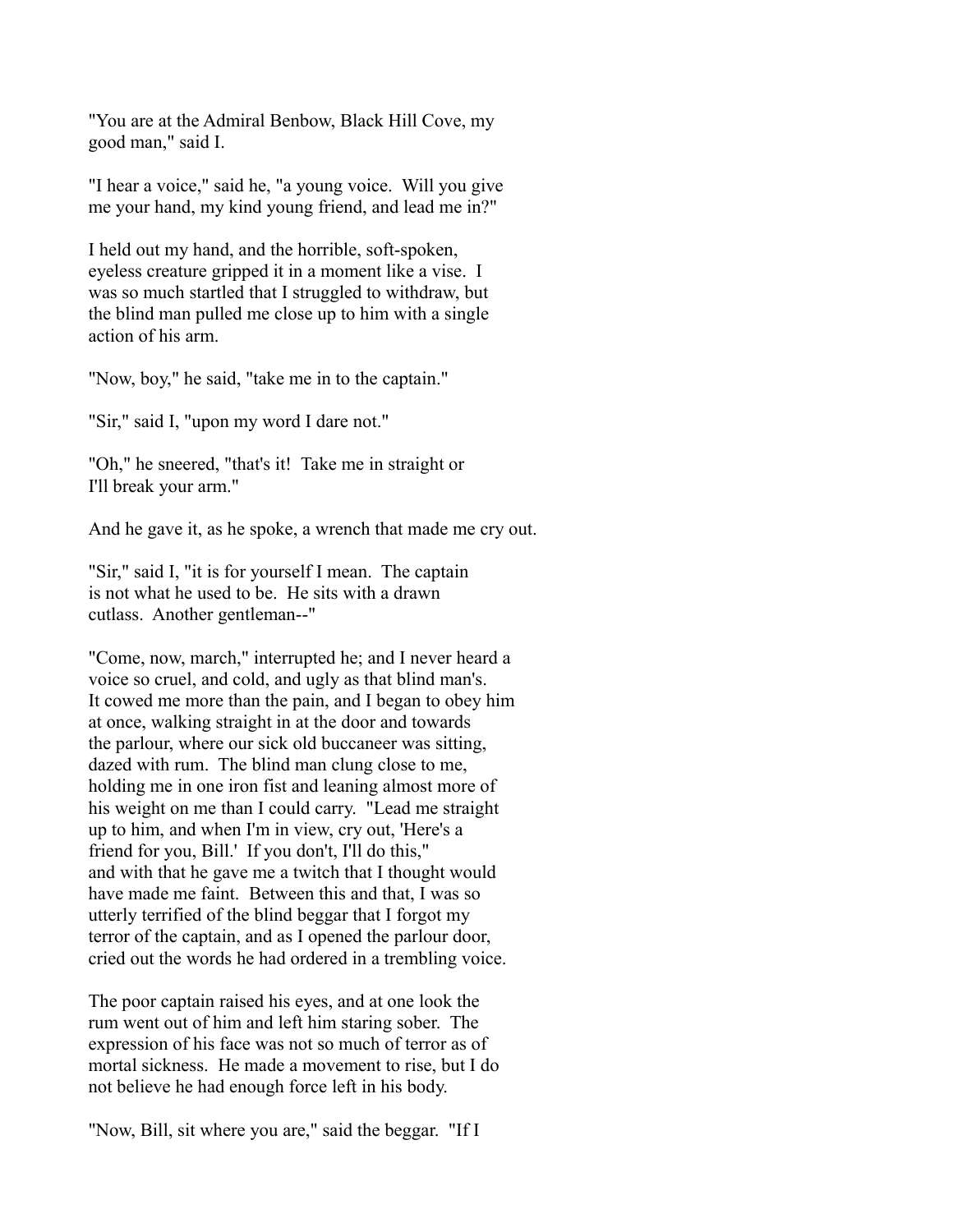can't see, I can hear a finger stirring. Business is business. Hold out your left hand. Boy, take his left hand by the wrist and bring it near to my right."

We both obeyed him to the letter, and I saw him pass something from the hollow of the hand that held his stick into the palm of the captain's, which closed upon it instantly.

"And now that's done," said the blind man; and at the words he suddenly left hold of me, and with incredible accuracy and nimbleness, skipped out of the parlour and into the road, where, as I still stood motionless, I could hear his stick go tap-tap-tapping into the distance.

It was some time before either I or the captain seemed to gather our senses, but at length, and about at the same moment, I released his wrist, which I was still holding, and he drew in his hand and looked sharply into the palm.

"Ten o'clock!" he cried. "Six hours. We'll do them yet," and he sprang to his feet.

Even as he did so, he reeled, put his hand to his throat, stood swaying for a moment, and then, with a peculiar sound, fell from his whole height face foremost to the floor.

I ran to him at once, calling to my mother. But haste was all in vain. The captain had been struck dead by thundering apoplexy. It is a curious thing to understand, for I had certainly never liked the man, though of late I had begun to pity him, but as soon as I saw that he was dead, I burst into a flood of tears. It was the second death I had known, and the sorrow of the first was still fresh in my heart.

# 4

# The Sea-chest

I LOST no time, of course, in telling my mother all that I knew, and perhaps should have told her long before, and we saw ourselves at once in a difficult and dangerous position. Some of the man's money--if he had any--was certainly due to us, but it was not likely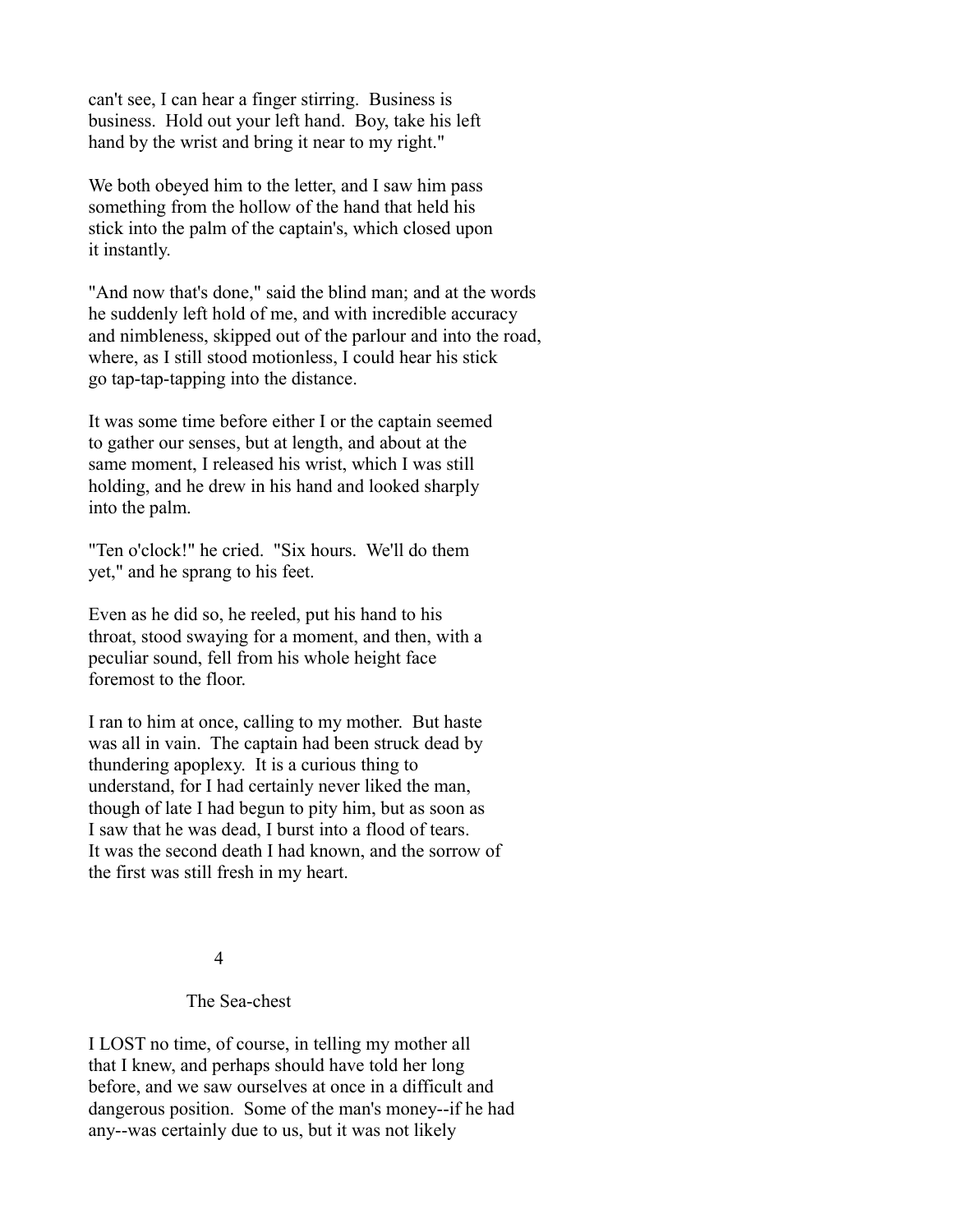that our captain's shipmates, above all the two specimens seen by me, Black Dog and the blind beggar, would be inclined to give up their booty in payment of the dead man's debts. The captain's order to mount at once and ride for Doctor Livesey would have left my mother alone and unprotected, which was not to be thought of. Indeed, it seemed impossible for either of us to remain much longer in the house; the fall of coals in the kitchen grate, the very ticking of the clock, filled us with alarms. The neighbourhood, to our ears, seemed haunted by approaching footsteps; and what between the dead body of the captain on the parlour floor and the thought of that detestable blind beggar hovering near at hand and ready to return, there were moments when, as the saying goes, I jumped in my skin for terror. Something must speedily be resolved upon, and it occurred to us at last to go forth together and seek help in the neighbouring hamlet. No sooner said than done. Bare-headed as we were, we ran out at once in the gathering evening and the frosty fog.

The hamlet lay not many hundred yards away, though out of view, on the other side of the next cove; and what greatly encouraged me, it was in an opposite direction from that whence the blind man had made his appearance and whither he had presumably returned. We were not many minutes on the road, though we sometimes stopped to lay hold of each other and hearken. But there was no unusual sound--nothing but the low wash of the ripple and the croaking of the inmates of the wood.

It was already candle-light when we reached the hamlet, and I shall never forget how much I was cheered to see the yellow shine in doors and windows; but that, as it proved, was the best of the help we were likely to get in that quarter. For--you would have thought men would have been ashamed of themselves--no soul would consent to return with us to the Admiral Benbow. The more we told of our troubles, the more--man, woman, and child- they clung to the shelter of their houses. The name of Captain Flint, though it was strange to me, was well enough known to some there and carried a great weight of terror. Some of the men who had been to field-work on the far side of the Admiral Benbow remembered, besides, to have seen several strangers on the road, and taking them to be smugglers, to have bolted away; and one at least had seen a little lugger in what we called Kitt's Hole. For that matter, anyone who was a comrade of the captain's was enough to frighten them to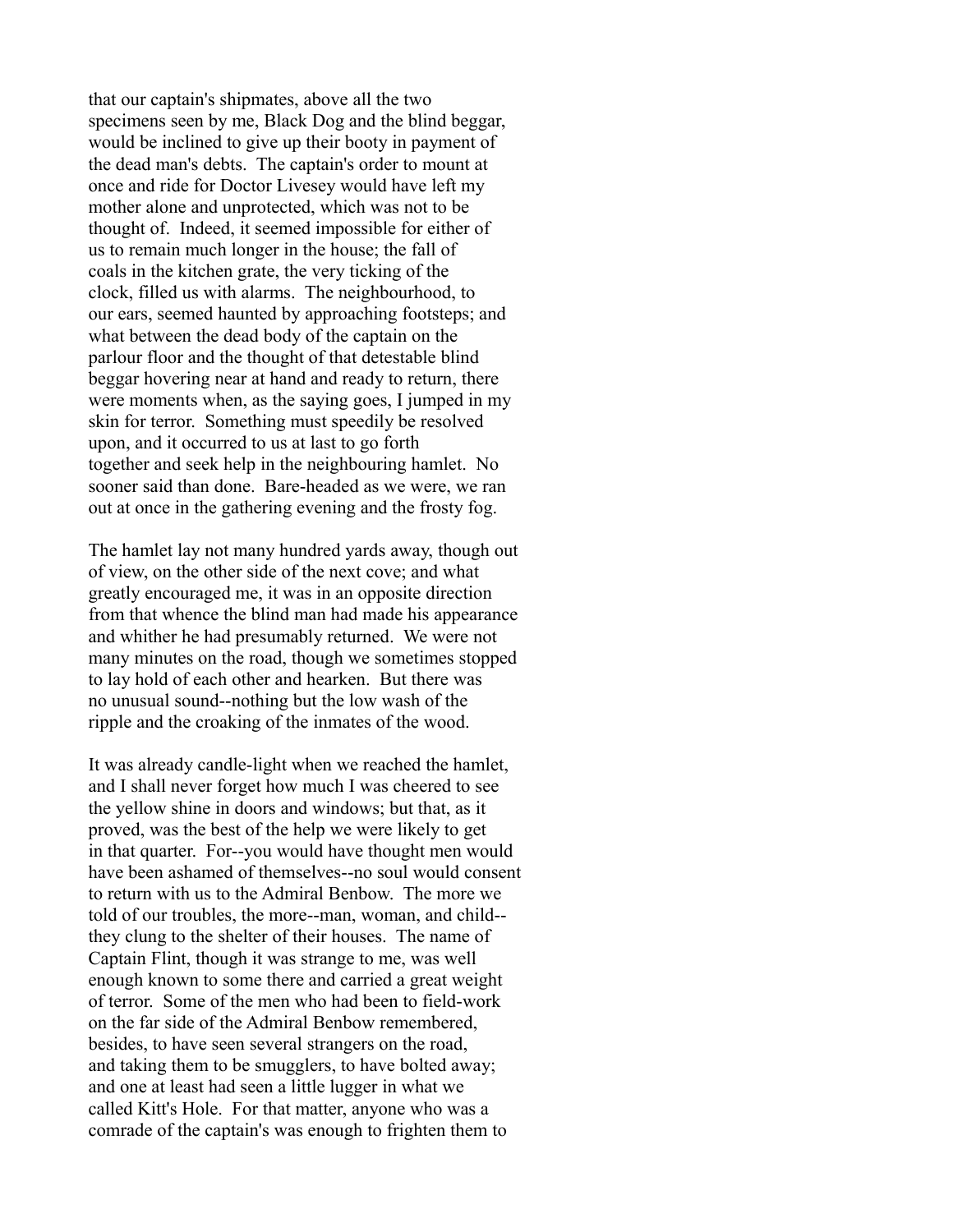death. And the short and the long of the matter was, that while we could get several who were willing enough to ride to Dr. Livesey's, which lay in another direction, not one would help us to defend the inn.

They say cowardice is infectious; but then argument is, on the other hand, a great emboldener; and so when each had said his say, my mother made them a speech. She would not, she declared, lose money that belonged to her fatherless boy; "If none of the rest of you dare," she said, "Jim and I dare. Back we will go, the way we came, and small thanks to you big, hulking, chickenhearted men. We'll have that chest open, if we die for it. And I'll thank you for that bag, Mrs. Crossley, to bring back our lawful money in."

Of course I said I would go with my mother, and of course they all cried out at our foolhardiness, but even then not a man would go along with us. All they would do was to give me a loaded pistol lest we were attacked, and to promise to have horses ready saddled in case we were pursued on our return, while one lad was to ride forward to the doctor's in search of armed assistance.

My heart was beating finely when we two set forth in the cold night upon this dangerous venture. A full moon was beginning to rise and peered redly through the upper edges of the fog, and this increased our haste, for it was plain, before we came forth again, that all would be as bright as day, and our departure exposed to the eyes of any watchers. We slipped along the hedges, noiseless and swift, nor did we see or hear anything to increase our terrors, till, to our relief, the door of the Admiral Benbow had closed behind us.

I slipped the bolt at once, and we stood and panted for a moment in the dark, alone in the house with the dead captain's body. Then my mother got a candle in the bar, and holding each other's hands, we advanced into the parlour. He lay as we had left him, on his back, with his eyes open and one arm stretched out.

"Draw down the blind, Jim," whispered my mother; "they might come and watch outside. And now," said she when I had done so, "we have to get the key off THAT; and who's to touch it, I should like to know!" and she gave a kind of sob as she said the words.

I went down on my knees at once. On the floor close to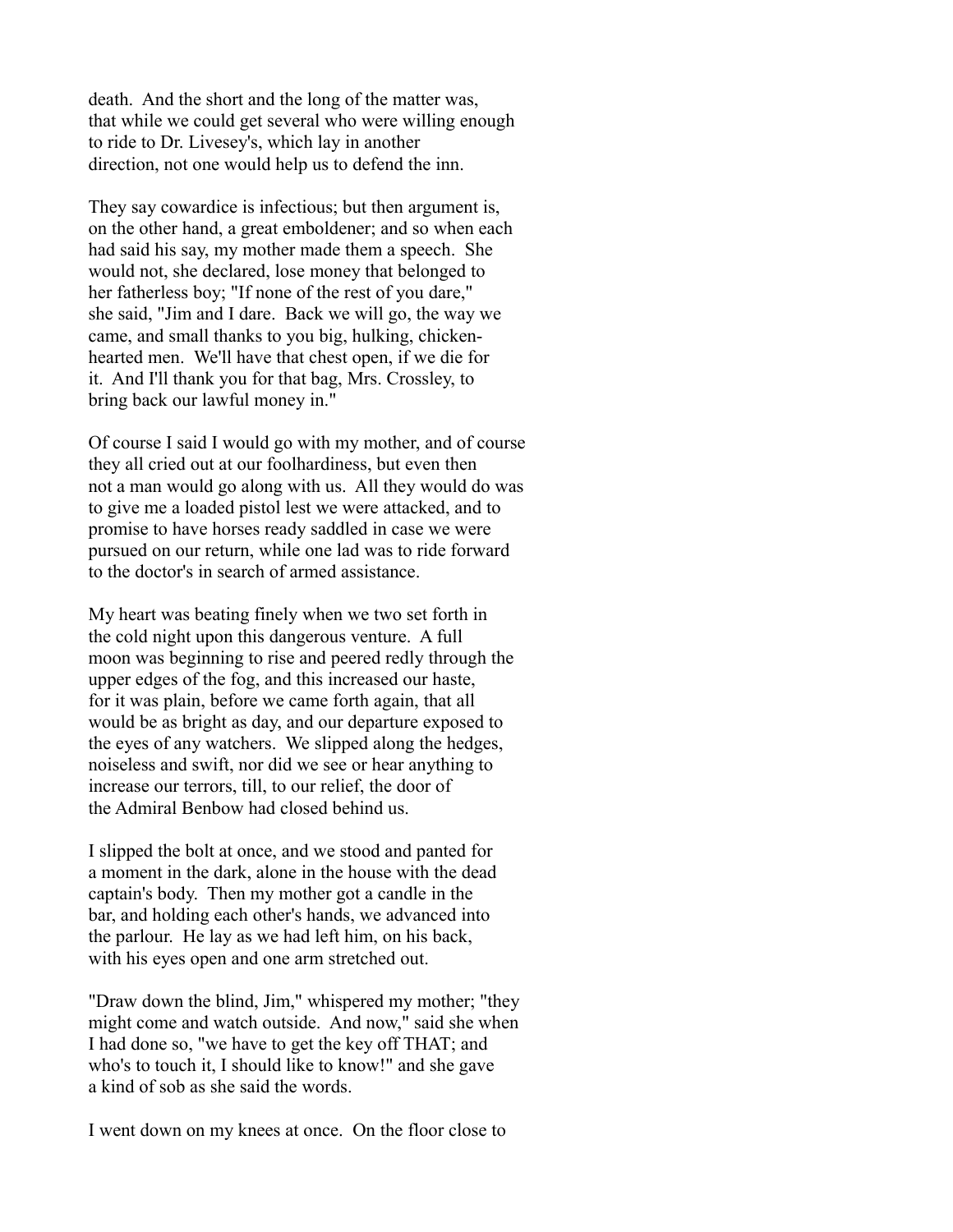his hand there was a little round of paper, blackened on the one side. I could not doubt that this was the BLACK SPOT; and taking it up, I found written on the other side, in a very good, clear hand, this short message: "You have till ten tonight."

"He had till ten, Mother," said I; and just as I said it, our old clock began striking. This sudden noise startled us shockingly; but the news was good, for it was only six.

"Now, Jim," she said, "that key."

I felt in his pockets, one after another. A few small coins, a thimble, and some thread and big needles, a piece of pigtail tobacco bitten away at the end, his gully with the crooked handle, a pocket compass, and a tinder box were all that they contained, and I began to despair.

"Perhaps it's round his neck," suggested my mother.

Overcoming a strong repugnance, I tore open his shirt at the neck, and there, sure enough, hanging to a bit of tarry string, which I cut with his own gully, we found the key. At this triumph we were filled with hope and hurried upstairs without delay to the little room where he had slept so long and where his box had stood since the day of his arrival.

It was like any other seaman's chest on the outside, the initial "B" burned on the top of it with a hot iron, and the corners somewhat smashed and broken as by long, rough usage.

"Give me the key," said my mother; and though the lock was very stiff, she had turned it and thrown back the lid in a twinkling.

A strong smell of tobacco and tar rose from the interior, but nothing was to be seen on the top except a suit of very good clothes, carefully brushed and folded. They had never been worn, my mother said. Under that, the miscellany began--a quadrant, a tin canikin, several sticks of tobacco, two brace of very handsome pistols, a piece of bar silver, an old Spanish watch and some other trinkets of little value and mostly of foreign make, a pair of compasses mounted with brass, and five or six curious West Indian shells. I have often wondered since why he should have carried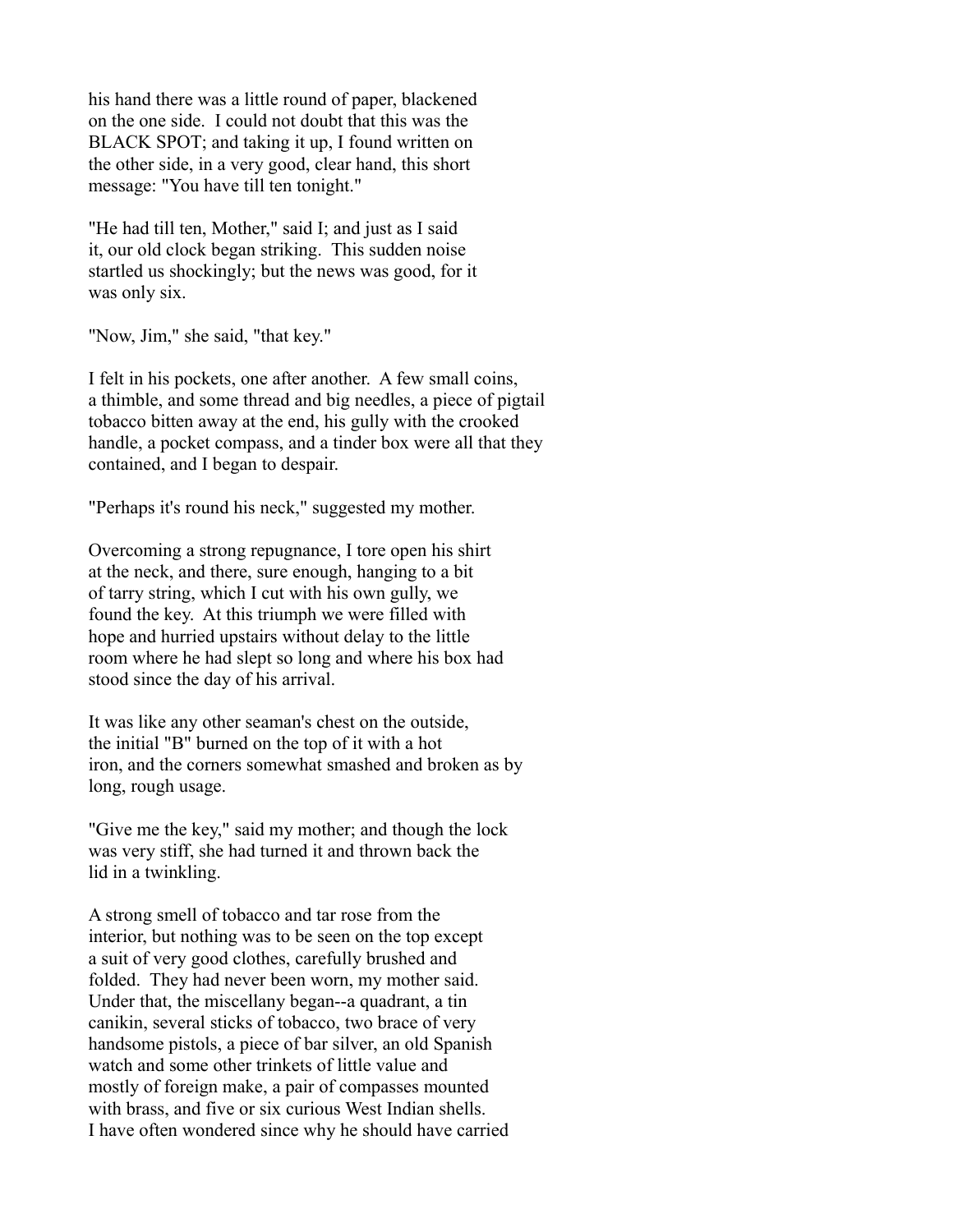about these shells with him in his wandering, guilty, and hunted life.

In the meantime, we had found nothing of any value but the silver and the trinkets, and neither of these were in our way. Underneath there was an old boat-cloak, whitened with sea-salt on many a harbour-bar. My mother pulled it up with impatience, and there lay before us, the last things in the chest, a bundle tied up in oilcloth, and looking like papers, and a canvas bag that gave forth, at a touch, the jingle of gold.

"I'll show these rogues that I'm an honest woman," said my mother. "I'll have my dues, and not a farthing over. Hold Mrs. Crossley's bag." And she began to count over the amount of the captain's score from the sailor's bag into the one that I was holding.

It was a long, difficult business, for the coins were of all countries and sizes--doubloons, and louis d'ors, and guineas, and pieces of eight, and I know not what besides, all shaken together at random. The guineas, too, were about the scarcest, and it was with these only that my mother knew how to make her count.

When we were about half-way through, I suddenly put my hand upon her arm, for I had heard in the silent frosty air a sound that brought my heart into my mouth--the tap-tapping of the blind man's stick upon the frozen road. It drew nearer and nearer, while we sat holding our breath. Then it struck sharp on the inn door, and then we could hear the handle being turned and the bolt rattling as the wretched being tried to enter; and then there was a long time of silence both within and without. At last the tapping recommenced, and, to our indescribable joy and gratitude, died slowly away again until it ceased to be heard.

"Mother," said I, "take the whole and let's be going," for I was sure the bolted door must have seemed suspicious and would bring the whole hornet's nest about our ears, though how thankful I was that I had bolted it, none could tell who had never met that terrible blind man.

But my mother, frightened as she was, would not consent to take a fraction more than was due to her and was obstinately unwilling to be content with less. It was not yet seven, she said, by a long way; she knew her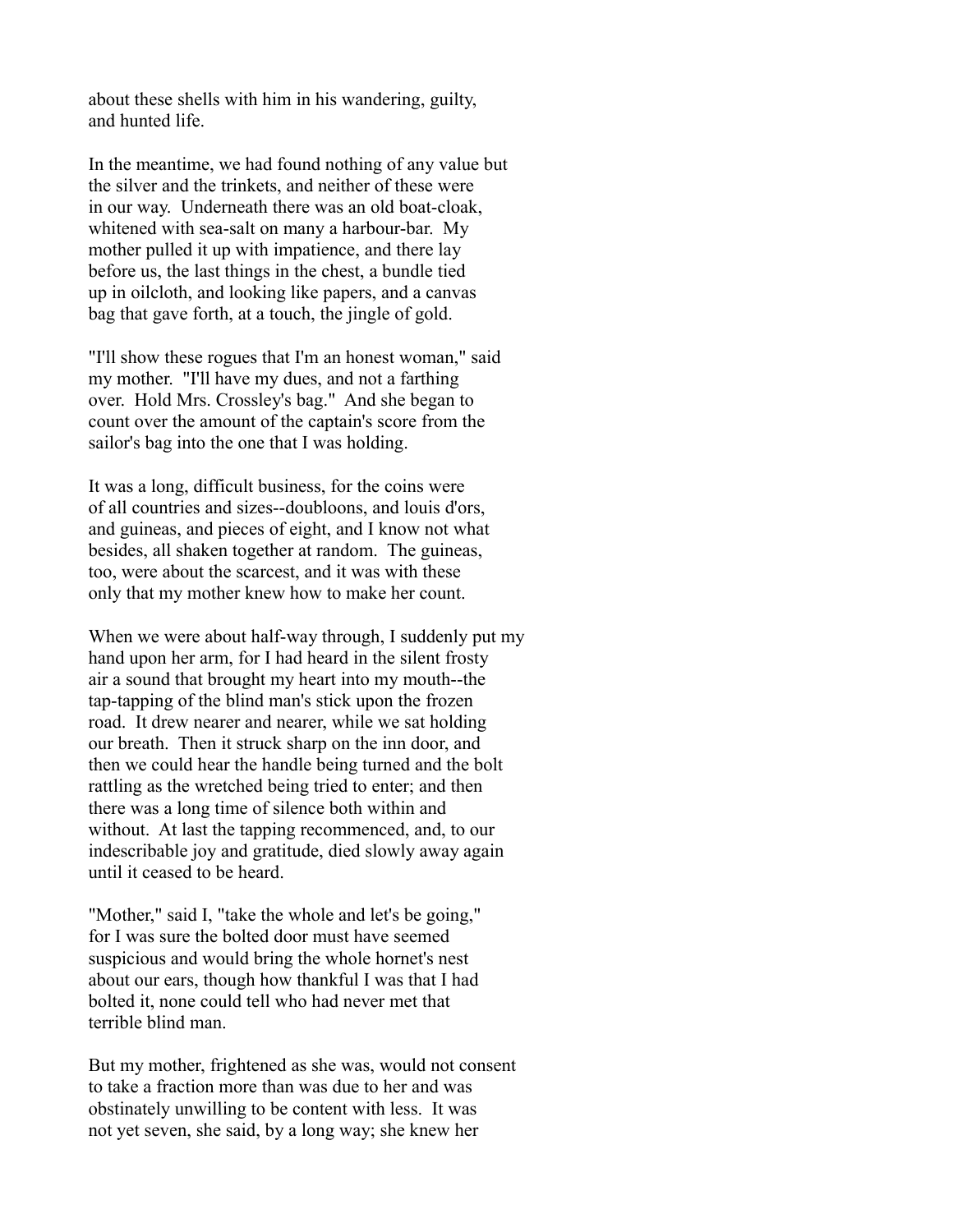rights and she would have them; and she was still arguing with me when a little low whistle sounded a good way off upon the hill. That was enough, and more than enough, for both of us.

"I'll take what I have," she said, jumping to her feet.

"And I'll take this to square the count," said I, picking up the oilskin packet.

Next moment we were both groping downstairs, leaving the candle by the empty chest; and the next we had opened the door and were in full retreat. We had not started a moment too soon. The fog was rapidly dispersing; already the moon shone quite clear on the high ground on either side; and it was only in the exact bottom of the dell and round the tavern door that a thin veil still hung unbroken to conceal the first steps of our escape. Far less than half-way to the hamlet, very little beyond the bottom of the hill, we must come forth into the moonlight. Nor was this all, for the sound of several footsteps running came already to our ears, and as we looked back in their direction, a light tossing to and fro and still rapidly advancing showed that one of the newcomers carried a lantern.

"My dear," said my mother suddenly, "take the money and run on. I am going to faint."

This was certainly the end for both of us, I thought. How I cursed the cowardice of the neighbours; how I blamed my poor mother for her honesty and her greed, for her past foolhardiness and present weakness! We were just at the little bridge, by good fortune; and I helped her, tottering as she was, to the edge of the bank, where, sure enough, she gave a sigh and fell on my shoulder. I do not know how I found the strength to do it at all, and I am afraid it was roughly done, but I managed to drag her down the bank and a little way under the arch. Farther I could not move her, for the bridge was too low to let me do more than crawl below it. So there we had to stay--my mother almost entirely exposed and both of us within earshot of the inn.

The Last of the Blind Man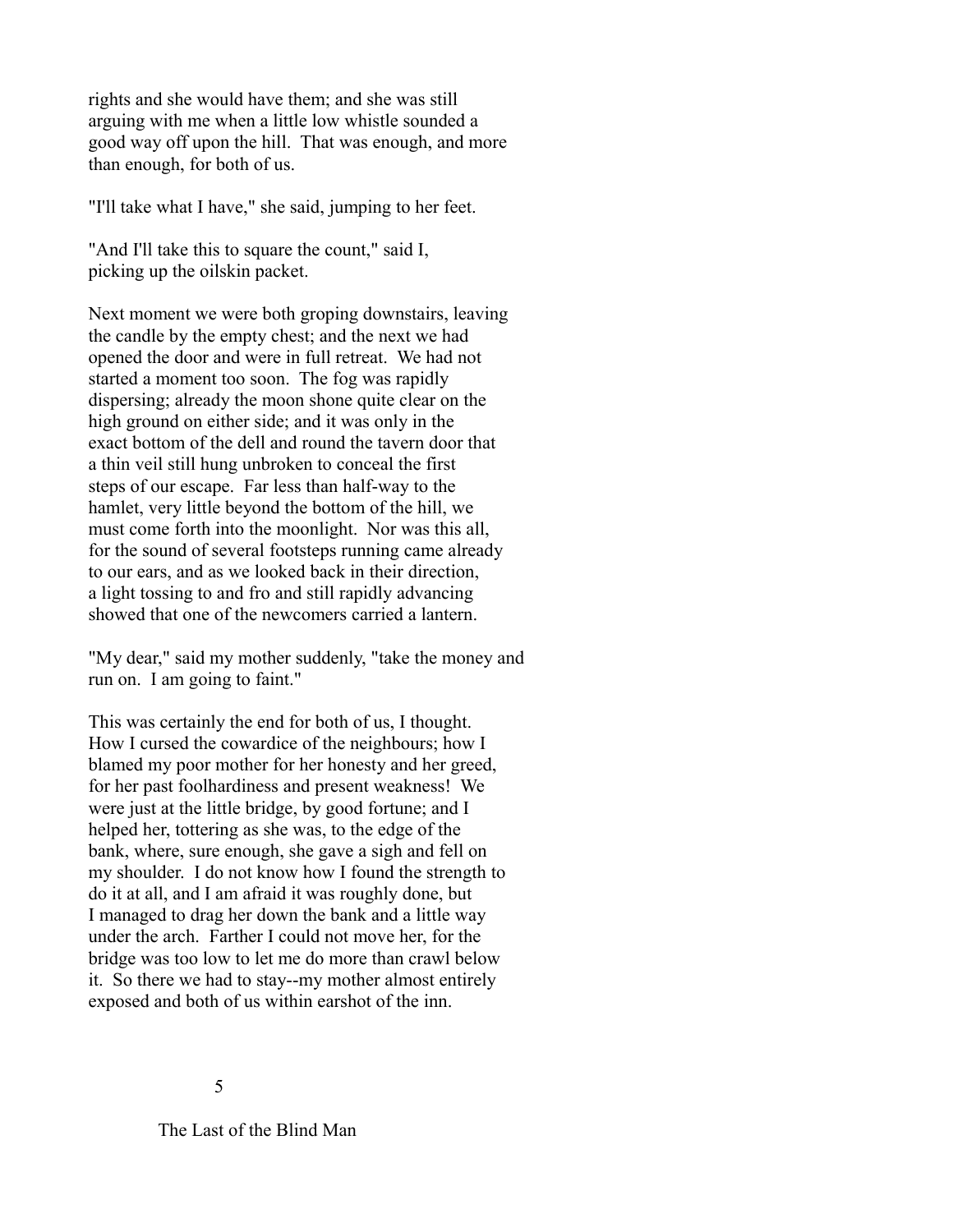MY curiosity, in a sense, was stronger than my fear, for I could not remain where I was, but crept back to the bank again, whence, sheltering my head behind a bush of broom, I might command the road before our door. I was scarcely in position ere my enemies began to arrive, seven or eight of them, running hard, their feet beating out of time along the road and the man with the lantern some paces in front. Three men ran together, hand in hand; and I made out, even through the mist, that the middle man of this trio was the blind beggar. The next moment his voice showed me that I was right.

"Down with the door!" he cried.

"Aye, aye, sir!" answered two or three; and a rush was made upon the Admiral Benbow, the lantern-bearer following; and then I could see them pause, and hear speeches passed in a lower key, as if they were surprised to find the door open. But the pause was brief, for the blind man again issued his commands. His voice sounded louder and higher, as if he were afire with eagerness and rage.

"In, in, in!" he shouted, and cursed them for their delay.

Four or five of them obeyed at once, two remaining on the road with the formidable beggar. There was a pause, then a cry of surprise, and then a voice shouting from the house, "Bill's dead."

But the blind man swore at them again for their delay.

"Search him, some of you shirking lubbers, and the rest of you aloft and get the chest," he cried.

I could hear their feet rattling up our old stairs, so that the house must have shook with it. Promptly afterwards, fresh sounds of astonishment arose; the window of the captain's room was thrown open with a slam and a jingle of broken glass, and a man leaned out into the moonlight, head and shoulders, and addressed the blind beggar on the road below him.

"Pew," he cried, "they've been before us. Someone's turned the chest out alow and aloft."

"Is it there?" roared Pew.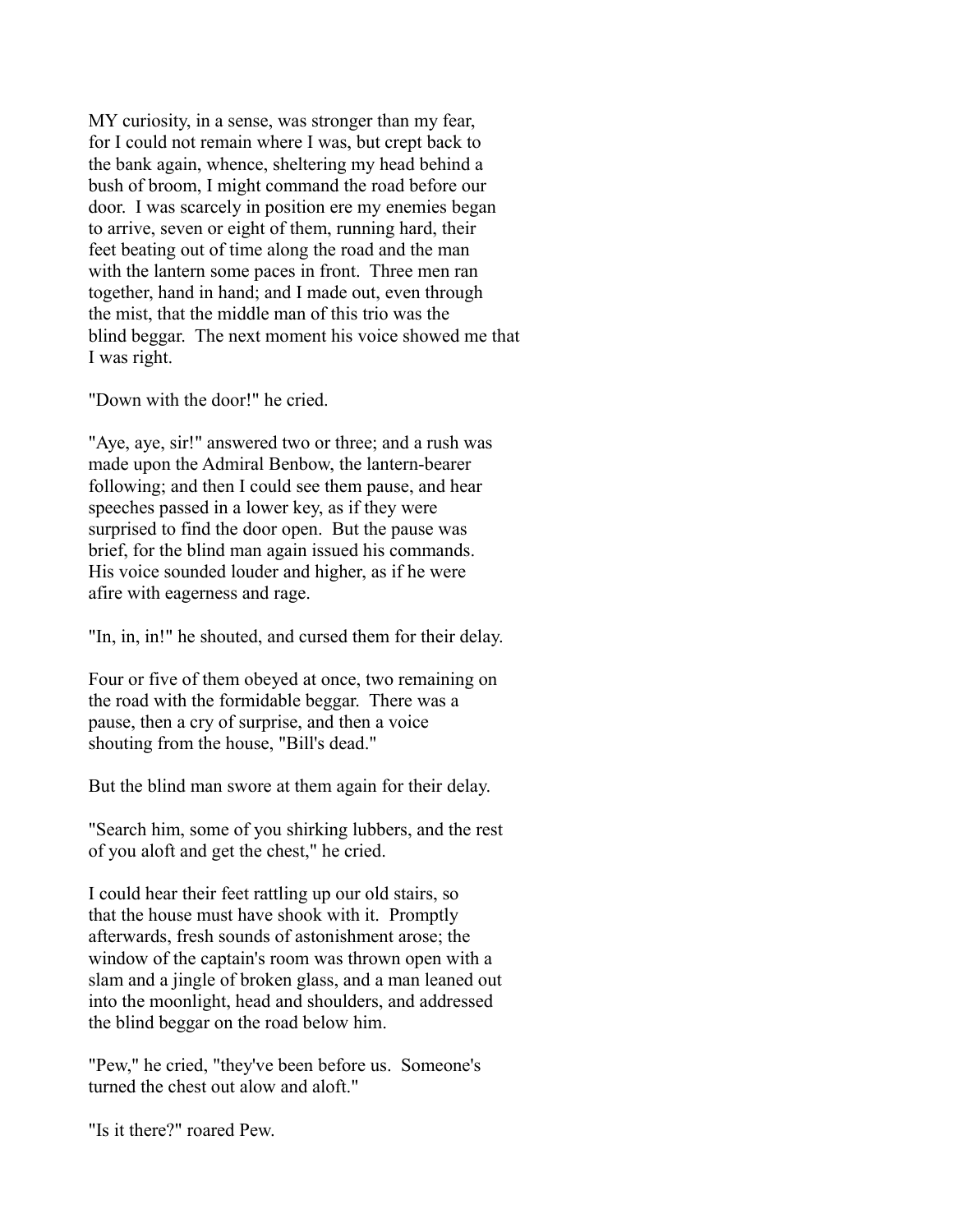"The money's there."

The blind man cursed the money.

"Flint's fist, I mean," he cried.

"We don't see it here nohow," returned the man.

"Here, you below there, is it on Bill?" cried the blind man again.

At that another fellow, probably him who had remained below to search the captain's body, came to the door of the inn. "Bill's been overhauled a'ready," said he; "nothin' left."

"It's these people of the inn--it's that boy. I wish I had put his eyes out!" cried the blind man, Pew. "There were here no time ago--they had the door bolted when I tried it. Scatter, lads, and find 'em."

"Sure enough, they left their glim here," said the fellow from the window.

"Scatter and find 'em! Rout the house out!" reiterated Pew, striking with his stick upon the road.

Then there followed a great to-do through all our old inn, heavy feet pounding to and fro, furniture thrown over, doors kicked in, until the very rocks re-echoed and the men came out again, one after another, on the road and declared that we were nowhere to be found. And just the same whistle that had alarmed my mother and myself over the dead captain's money was once more clearly audible through the night, but this time twice repeated. I had thought it to be the blind man's trumpet, so to speak, summoning his crew to the assault, but I now found that it was a signal from the hillside towards the hamlet, and from its effect upon the buccaneers, a signal to warn them of approaching danger.

"There's Dirk again," said one. "Twice! We'll have to budge, mates."

"Budge, you skulk!" cried Pew. "Dirk was a fool and a coward from the first--you wouldn't mind him. They must be close by; they can't be far; you have your hands on it. Scatter and look for them, dogs! Oh,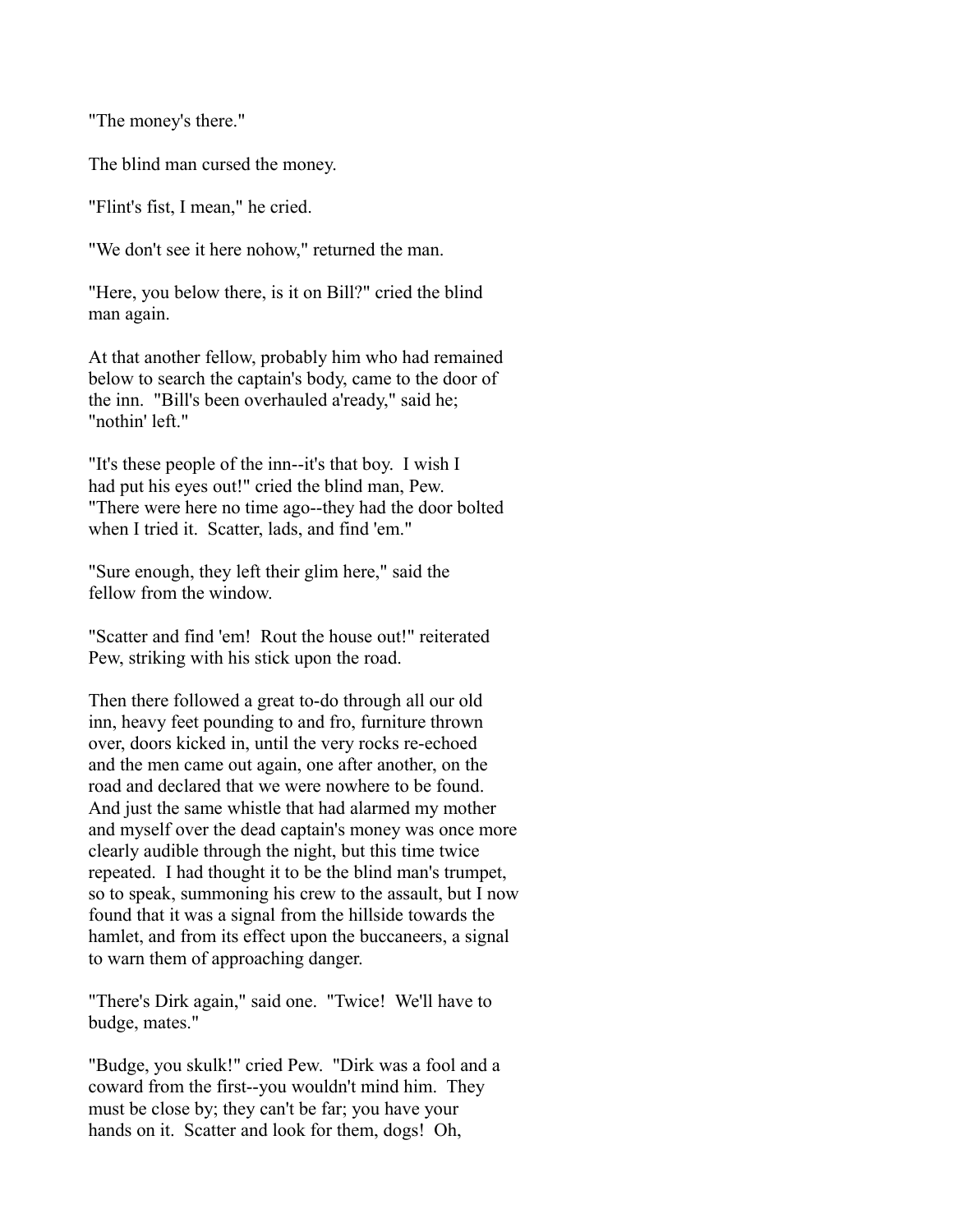shiver my soul," he cried, "if I had eyes!"

This appeal seemed to produce some effect, for two of the fellows began to look here and there among the lumber, but half-heartedly, I thought, and with half an eye to their own danger all the time, while the rest stood irresolute on the road.

"You have your hands on thousands, you fools, and you hang a leg! You'd be as rich as kings if you could find it, and you know it's here, and you stand there skulking. There wasn't one of you dared face Bill, and I did it--a blind man! And I'm to lose my chance for you! I'm to be a poor, crawling beggar, sponging for rum, when I might be rolling in a coach! If you had the pluck of a weevil in a biscuit you would catch them still."

"Hang it, Pew, we've got the doubloons!" grumbled one.

"They might have hid the blessed thing," said another. "Take the Georges, Pew, and don't stand here squalling."

Squalling was the word for it; Pew's anger rose so high at these objections till at last, his passion completely taking the upper hand, he struck at them right and left in his blindness and his stick sounded heavily on more than one.

These, in their turn, cursed back at the blind miscreant, threatened him in horrid terms, and tried in vain to catch the stick and wrest it from his grasp.

This quarrel was the saving of us, for while it was still raging, another sound came from the top of the hill on the side of the hamlet--the tramp of horses galloping. Almost at the same time a pistol-shot, flash and report, came from the hedge side. And that was plainly the last signal of danger, for the buccaneers turned at once and ran, separating in every direction, one seaward along the cove, one slant across the hill, and so on, so that in half a minute not a sign of them remained but Pew. Him they had deserted, whether in sheer panic or out of revenge for his ill words and blows I know not; but there he remained behind, tapping up and down the road in a frenzy, and groping and calling for his comrades. Finally he took a wrong turn and ran a few steps past me, towards the hamlet, crying, "Johnny, Black Dog, Dirk," and other names, "you won't leave old Pew, mates--not old Pew!"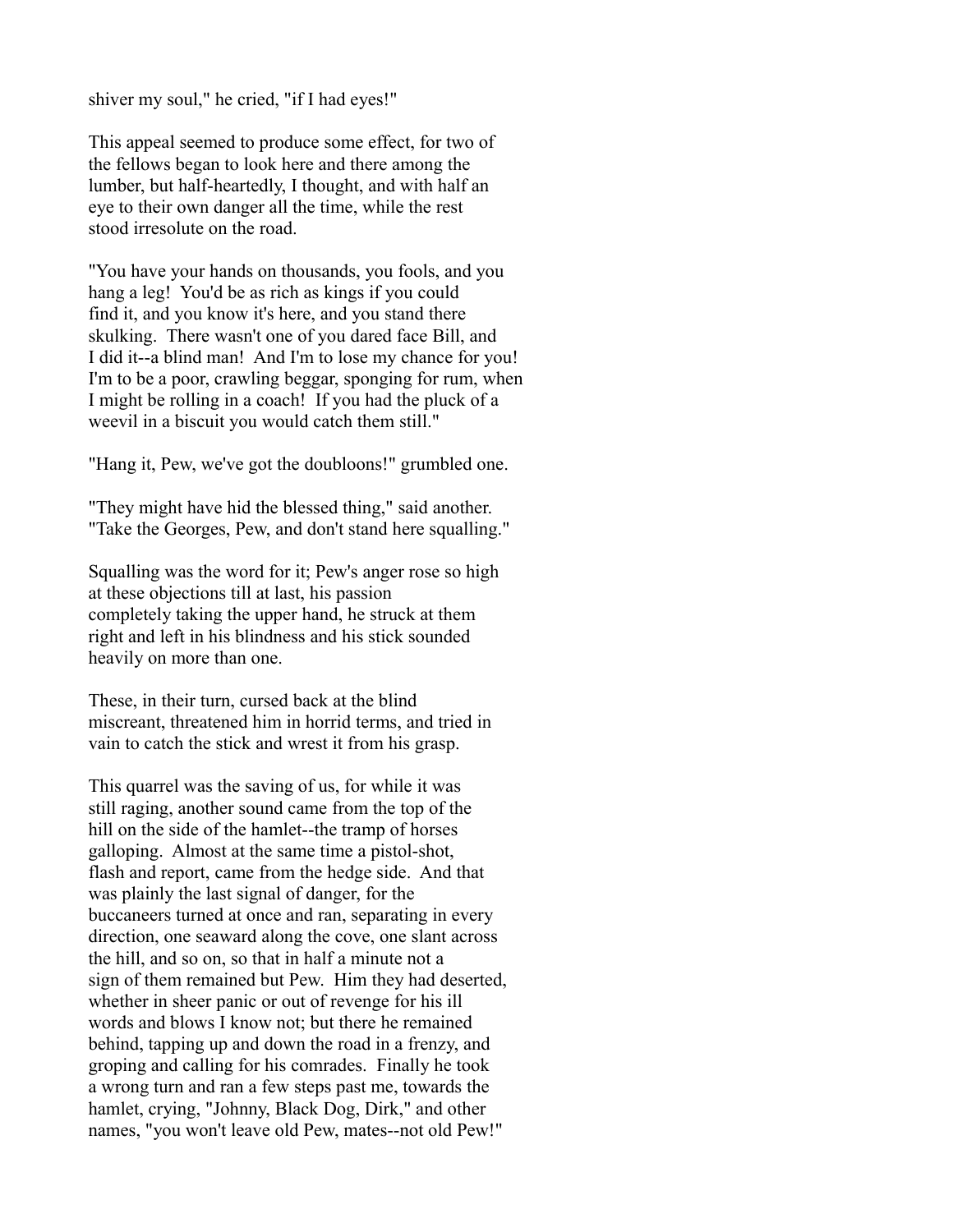Just then the noise of horses topped the rise, and four or five riders came in sight in the moonlight and swept at full gallop down the slope.

At this Pew saw his error, turned with a scream, and ran straight for the ditch, into which he rolled. But he was on his feet again in a second and made another dash, now utterly bewildered, right under the nearest of the coming horses.

The rider tried to save him, but in vain. Down went Pew with a cry that rang high into the night; and the four hoofs trampled and spurned him and passed by. He fell on his side, then gently collapsed upon his face and moved no more.

I leaped to my feet and hailed the riders. They were pulling up, at any rate, horrified at the accident; and I soon saw what they were. One, tailing out behind the rest, was a lad that had gone from the hamlet to Dr. Livesey's; the rest were revenue officers, whom he had met by the way, and with whom he had had the intelligence to return at once. Some news of the lugger in Kitt's Hole had found its way to Supervisor Dance and set him forth that night in our direction, and to that circumstance my mother and I owed our preservation from death.

Pew was dead, stone dead. As for my mother, when we had carried her up to the hamlet, a little cold water and salts and that soon brought her back again, and she was none the worse for her terror, though she still continued to deplore the balance of the money. In the meantime the supervisor rode on, as fast as he could, to Kitt's Hole; but his men had to dismount and grope down the dingle, leading, and sometimes supporting, their horses, and in continual fear of ambushes; so it was no great matter for surprise that when they got down to the Hole the lugger was already under way, though still close in. He hailed her. A voice replied, telling him to keep out of the moonlight or he would get some lead in him, and at the same time a bullet whistled close by his arm. Soon after, the lugger doubled the point and disappeared. Mr. Dance stood there, as he said, "like a fish out of water," and all he could do was to dispatch a man to B---- to warn the cutter. "And that," said he, "is just about as good as nothing. They've got off clean, and there's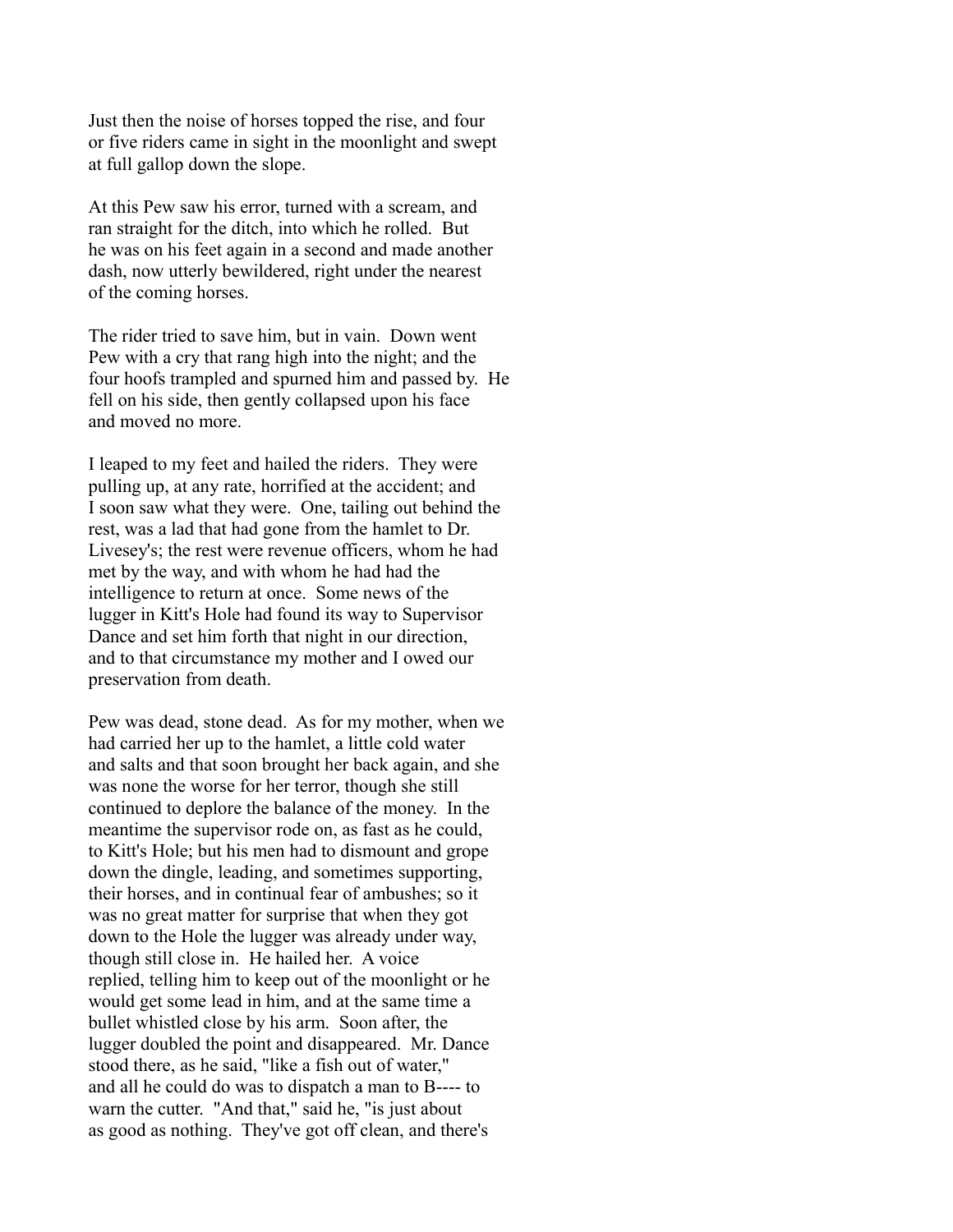an end." "Only," he added, "I'm glad I trod on Master Pew's corns," for by this time he had heard my story.

I went back with him to the Admiral Benbow, and you cannot imagine a house in such a state of smash; the very clock had been thrown down by these fellows in their furious hunt after my mother and myself; and though nothing had actually been taken away except the captain's money-bag and a little silver from the till, I could see at once that we were ruined. Mr. Dance could make nothing of the scene.

"They got the money, you say? Well, then, Hawkins, what in fortune were they after? More money, I suppose?"

"No, sir; not money, I think," replied I. "In fact, sir, I believe I have the thing in my breast pocket; and to tell you the truth, I should like to get it put in safety."

"To be sure, boy; quite right," said he. "I'll take it, if you like."

"I thought perhaps Dr. Livesey--" I began.

"Perfectly right," he interrupted very cheerily, "perfectly right--a gentleman and a magistrate. And, now I come to think of it, I might as well ride round there myself and report to him or squire. Master Pew's dead, when all's done; not that I regret it, but he's dead, you see, and people will make it out against an officer of his Majesty's revenue, if make it out they can. Now, I'll tell you, Hawkins, if you like, I'll take you along."

I thanked him heartily for the offer, and we walked back to the hamlet where the horses were. By the time I had told mother of my purpose they were all in the saddle.

"Dogger," said Mr. Dance, "you have a good horse; take up this lad behind you."

As soon as I was mounted, holding on to Dogger's belt, the supervisor gave the word, and the party struck out at a bouncing trot on the road to Dr. Livesey's house.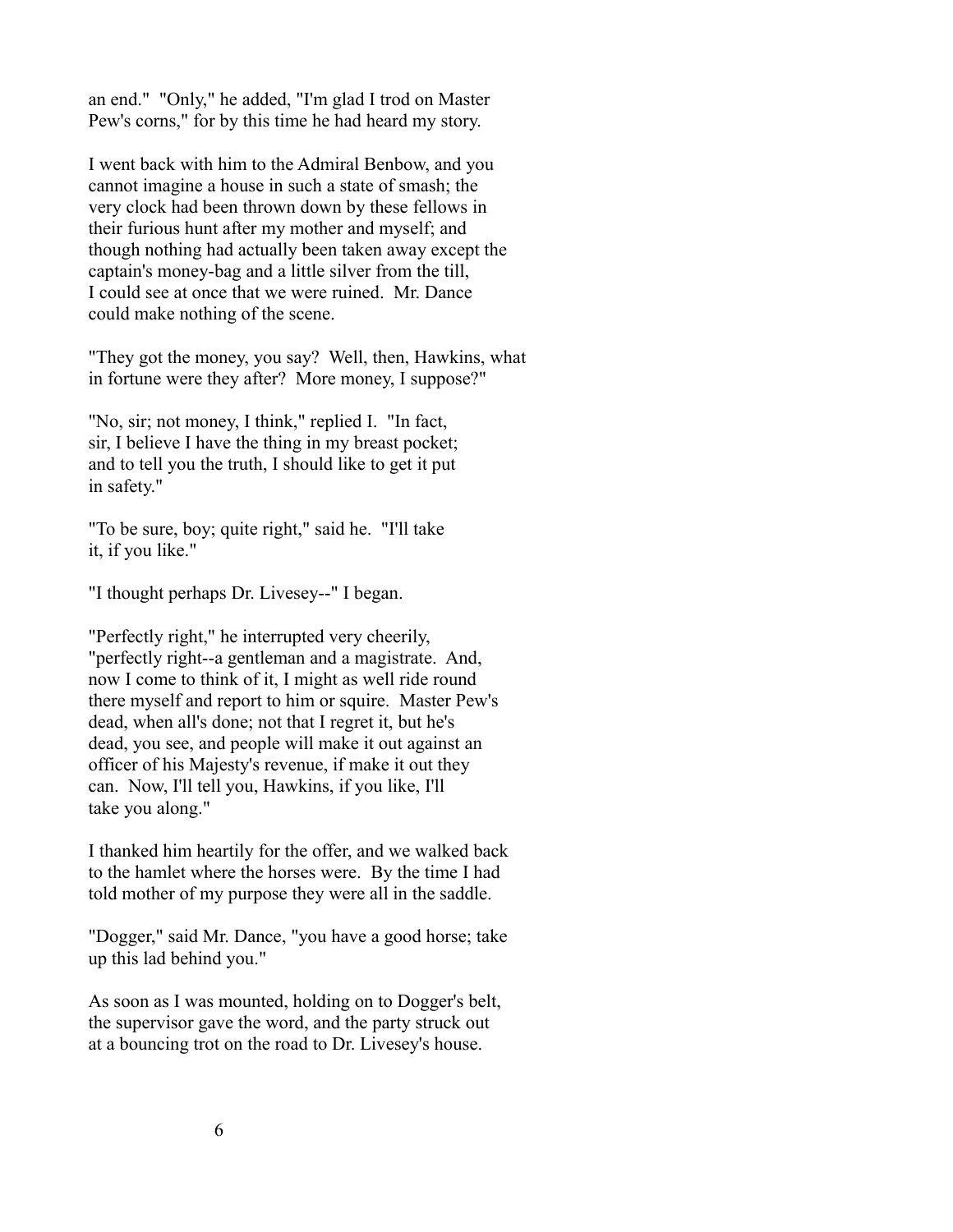# The Captain's Papers

WE rode hard all the way till we drew up before Dr. Livesey's door. The house was all dark to the front.

Mr. Dance told me to jump down and knock, and Dogger gave me a stirrup to descend by. The door was opened almost at once by the maid.

"Is Dr. Livesey in?" I asked.

No, she said, he had come home in the afternoon but had gone up to the hall to dine and pass the evening with the squire.

"So there we go, boys," said Mr. Dance.

This time, as the distance was short, I did not mount, but ran with Dogger's stirrup-leather to the lodge gates and up the long, leafless, moonlit avenue to where the white line of the hall buildings looked on either hand on great old gardens. Here Mr. Dance dismounted, and taking me along with him, was admitted at a word into the house.

The servant led us down a matted passage and showed us at the end into a great library, all lined with bookcases and busts upon the top of them, where the squire and Dr. Livesey sat, pipe in hand, on either side of a bright fire.

I had never seen the squire so near at hand. He was a tall man, over six feet high, and broad in proportion, and he had a bluff, rough-and-ready face, all roughened and reddened and lined in his long travels. His eyebrows were very black, and moved readily, and this gave him a look of some temper, not bad, you would say, but quick and high.

"Come in, Mr. Dance," says he, very stately and condescending.

"Good evening, Dance," says the doctor with a nod. "And good evening to you, friend Jim. What good wind brings you here?"

The supervisor stood up straight and stiff and told his story like a lesson; and you should have seen how the two gentlemen leaned forward and looked at each other, and forgot to smoke in their surprise and interest.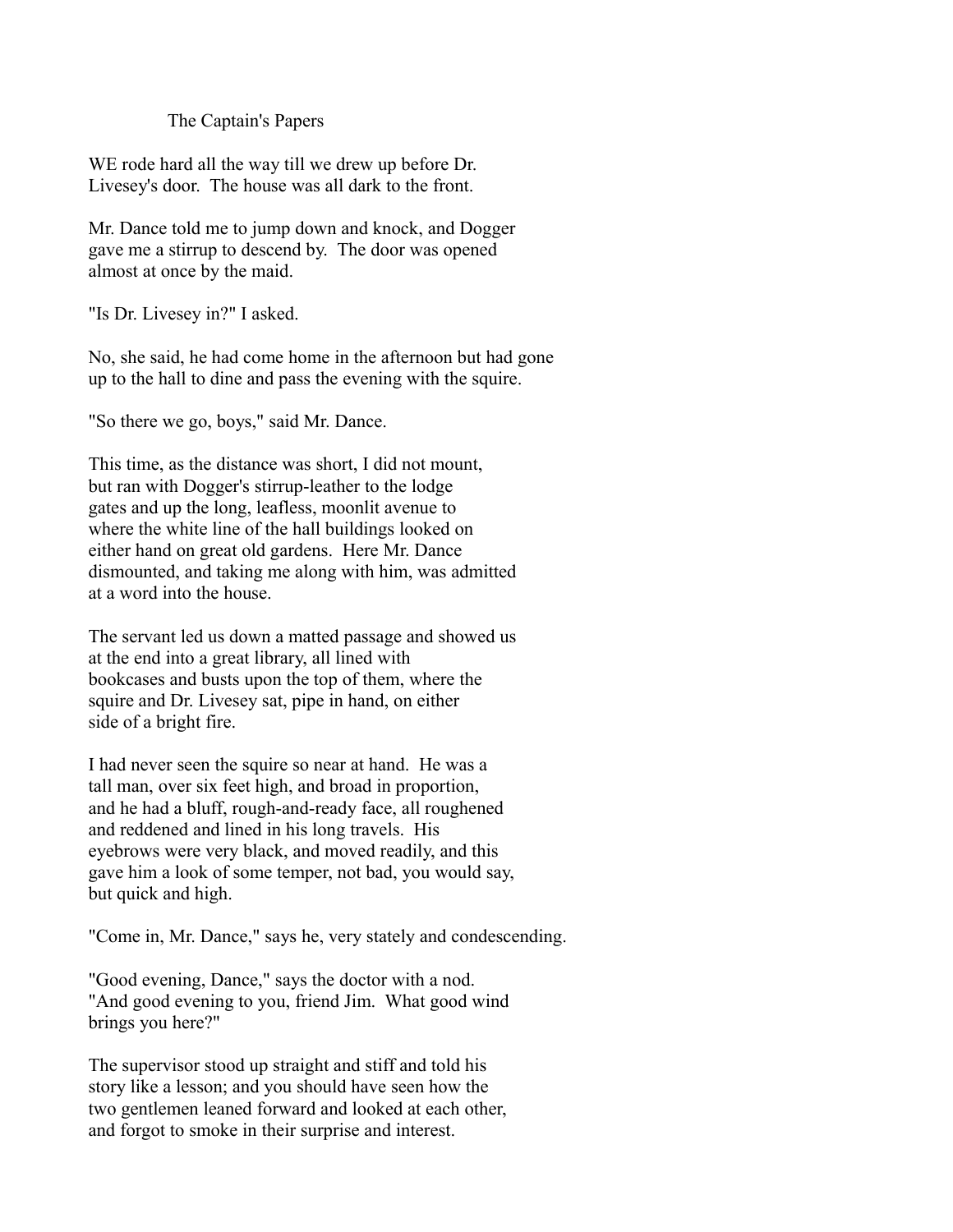When they heard how my mother went back to the inn, Dr. Livesey fairly slapped his thigh, and the squire cried "Bravo!" and broke his long pipe against the grate. Long before it was done, Mr. Trelawney (that, you will remember, was the squire's name) had got up from his seat and was striding about the room, and the doctor, as if to hear the better, had taken off his powdered wig and sat there looking very strange indeed with his own close-cropped black poll.

At last Mr. Dance finished the story.

"Mr. Dance," said the squire, "you are a very noble fellow. And as for riding down that black, atrocious miscreant, I regard it as an act of virtue, sir, like stamping on a cockroach. This lad Hawkins is a trump, I perceive. Hawkins, will you ring that bell? Mr. Dance must have some ale."

"And so, Jim," said the doctor, "you have the thing that they were after, have you?"

"Here it is, sir," said I, and gave him the oilskin packet.

The doctor looked it all over, as if his fingers were itching to open it; but instead of doing that, he put it quietly in the pocket of his coat.

"Squire," said he, "when Dance has had his ale he must, of course, be off on his Majesty's service; but I mean to keep Jim Hawkins here to sleep at my house, and with your permission, I propose we should have up the cold pie and let him sup."

"As you will, Livesey," said the squire; "Hawkins has earned better than cold pie."

So a big pigeon pie was brought in and put on a sidetable, and I made a hearty supper, for I was as hungry as a hawk, while Mr. Dance was further complimented and at last dismissed.

"And now, squire," said the doctor.

"And now, Livesey," said the squire in the same breath.

"One at a time, one at a time," laughed Dr. Livesey. "You have heard of this Flint, I suppose?"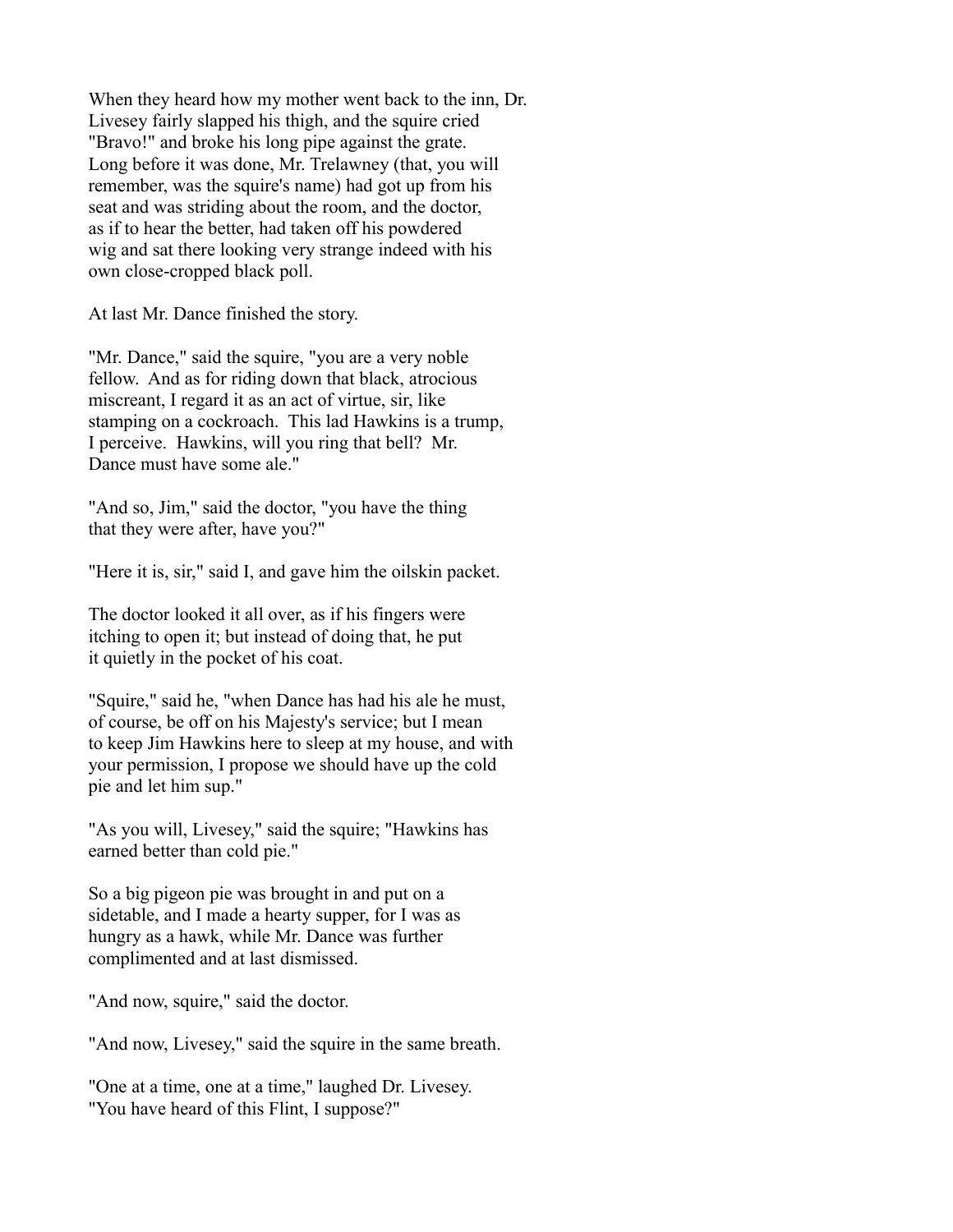"Heard of him!" cried the squire. "Heard of him, you say! He was the bloodthirstiest buccaneer that sailed. Blackbeard was a child to Flint. The Spaniards were so prodigiously afraid of him that, I tell you, sir, I was sometimes proud he was an Englishman. I've seen his top-sails with these eyes, off Trinidad, and the cowardly son of a rum-puncheon that I sailed with put back--put back, sir, into Port of Spain."

"Well, I've heard of him myself, in England," said the doctor. "But the point is, had he money?"

"Money!" cried the squire. "Have you heard the story? What were these villains after but money? What do they care for but money? For what would they risk their rascal carcasses but money?"

"That we shall soon know," replied the doctor. "But you are so confoundedly hot-headed and exclamatory that I cannot get a word in. What I want to know is this: Supposing that I have here in my pocket some clue to where Flint buried his treasure, will that treasure amount to much?"

"Amount, sir!" cried the squire. "It will amount to this: If we have the clue you talk about, I fit out a ship in Bristol dock, and take you and Hawkins here along, and I'll have that treasure if I search a year."

"Very well," said the doctor. "Now, then, if Jim is agreeable, we'll open the packet"; and he laid it before him on the table.

The bundle was sewn together, and the doctor had to get out his instrument case and cut the stitches with his medical scissors. It contained two things--a book and a sealed paper.

"First of all we'll try the book," observed the doctor.

The squire and I were both peering over his shoulder as he opened it, for Dr. Livesey had kindly motioned me to come round from the side-table, where I had been eating, to enjoy the sport of the search. On the first page there were only some scraps of writing, such as a man with a pen in his hand might make for idleness or practice. One was the same as the tattoo mark, "Billy Bones his fancy"; then there was "Mr. W. Bones, mate," "No more rum," "Off Palm Key he got itt," and some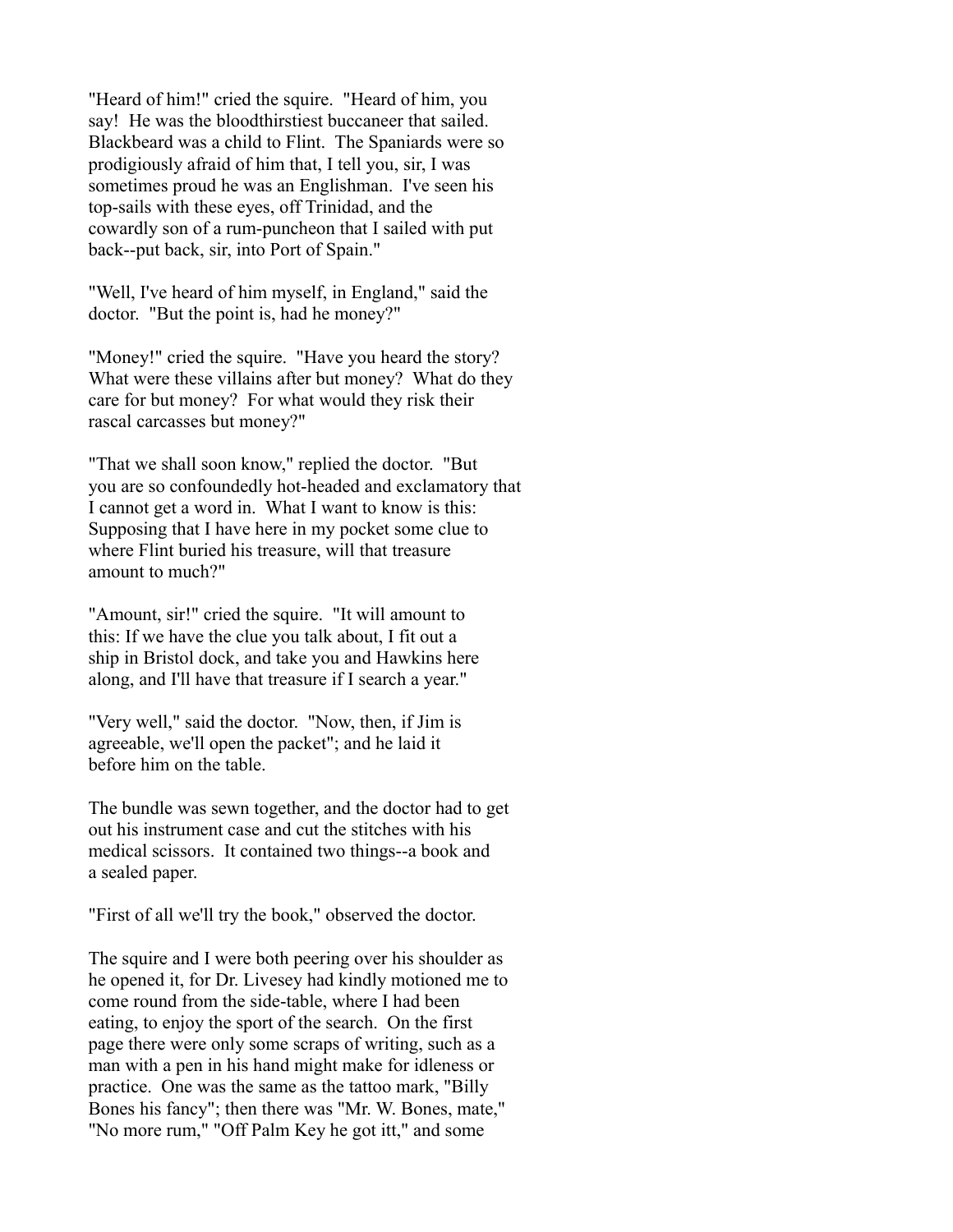other snatches, mostly single words and unintelligible. I could not help wondering who it was that had "got itt," and what "itt" was that he got. A knife in his back as like as not.

"Not much instruction there," said Dr. Livesey as he passed on.

The next ten or twelve pages were filled with a curious series of entries. There was a date at one end of the line and at the other a sum of money, as in common account-books, but instead of explanatory writing, only a varying number of crosses between the two. On the 12th of June, 1745, for instance, a sum of seventy pounds had plainly become due to someone, and there was nothing but six crosses to explain the cause. In a few cases, to be sure, the name of a place would be added, as "Offe Caraccas," or a mere entry of latitude and longitude, as "62o 17' 20", 19o 2' 40"."

The record lasted over nearly twenty years, the amount of the separate entries growing larger as time went on, and at the end a grand total had been made out after five or six wrong additions, and these words appended, "Bones, his pile."

"I can't make head or tail of this," said Dr. Livesey.

"The thing is as clear as noonday," cried the squire. "This is the black-hearted hound's account-book. These crosses stand for the names of ships or towns that they sank or plundered. The sums are the scoundrel's share, and where he feared an ambiguity, you see he added something clearer. 'Offe Caraccas,' now; you see, here was some unhappy vessel boarded off that coast. God help the poor souls that manned her--coral long ago."

"Right!" said the doctor. "See what it is to be a traveller. Right! And the amounts increase, you see, as he rose in rank."

There was little else in the volume but a few bearings of places noted in the blank leaves towards the end and a table for reducing French, English, and Spanish moneys to a common value.

"Thrifty man!" cried the doctor. "He wasn't the one to be cheated."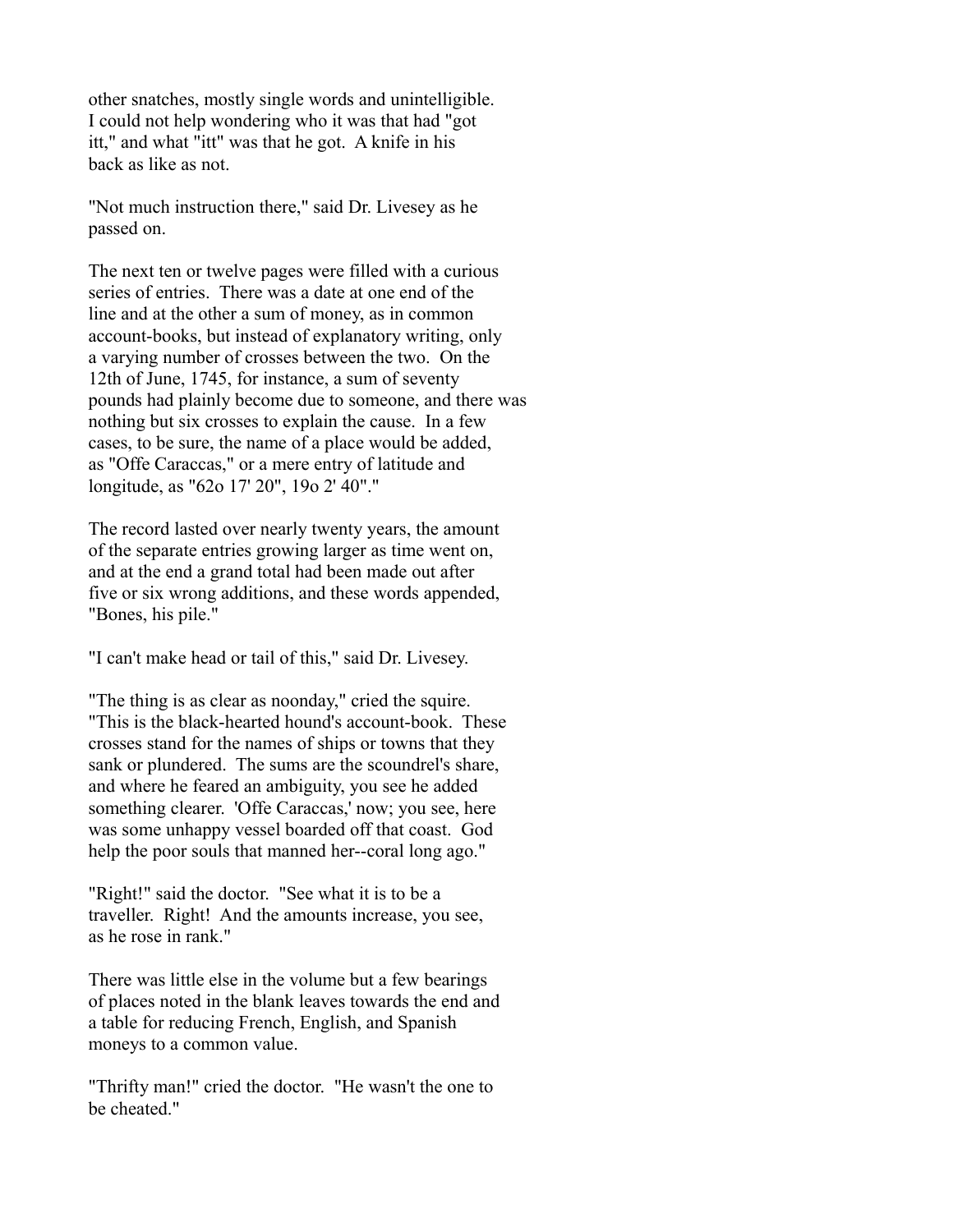"And now," said the squire, "for the other."

The paper had been sealed in several places with a thimble by way of seal; the very thimble, perhaps, that I had found in the captain's pocket. The doctor opened the seals with great care, and there fell out the map of an island, with latitude and longitude, soundings, names of hills and bays and inlets, and every particular that would be needed to bring a ship to a safe anchorage upon its shores. It was about nine miles long and five across, shaped, you might say, like a fat dragon standing up, and had two fine land-locked harbours, and a hill in the centre part marked "The Spy-glass." There were several additions of a later date, but above all, three crosses of red ink--two on the north part of the island, one in the southwest--and beside this last, in the same red ink, and in a small, neat hand, very different from the captain's tottery characters, these words: "Bulk of treasure here."

Over on the back the same hand had written this further information:

 Tall tree, Spy-glass shoulder, bearing a point to the N. of N.N.E.

Skeleton Island E.S.E. and by E.

Ten feet.

 The bar silver is in the north cache; you can find it by the trend of the east hummock, ten fathoms south of the black crag with the face on it.

 The arms are easy found, in the sand-hill, N. point of north inlet cape, bearing E. and a quarter N.

J.F.

That was all; but brief as it was, and to me incomprehensible, it filled the squire and Dr. Livesey with delight.

"Livesey," said the squire, "you will give up this wretched practice at once. Tomorrow I start for Bristol. In three weeks' time--three weeks!--two weeks--ten days--we'll have the best ship, sir, and the choicest crew in England. Hawkins shall come as cabinboy. You'll make a famous cabin-boy, Hawkins. You,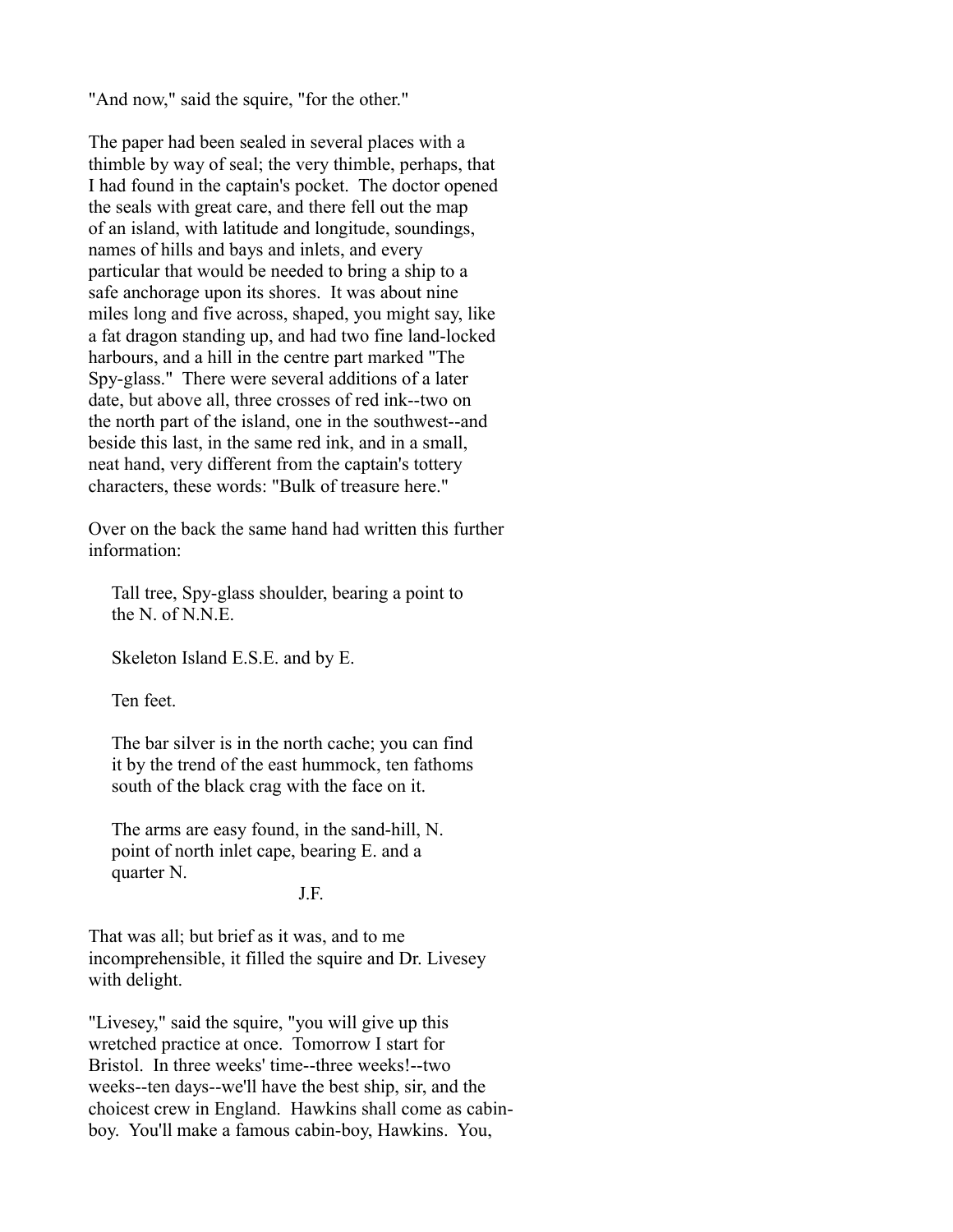Livesey, are ship's doctor; I am admiral. We'll take Redruth, Joyce, and Hunter. We'll have favourable winds, a quick passage, and not the least difficulty in finding the spot, and money to eat, to roll in, to play duck and drake with ever after."

"Trelawney," said the doctor, "I'll go with you; and I'll go bail for it, so will Jim, and be a credit to the undertaking. There's only one man I'm afraid of."

"And who's that?" cried the squire. "Name the dog, sir!"

"You," replied the doctor; "for you cannot hold your tongue. We are not the only men who know of this paper. These fellows who attacked the inn tonight- bold, desperate blades, for sure--and the rest who stayed aboard that lugger, and more, I dare say, not far off, are, one and all, through thick and thin, bound that they'll get that money. We must none of us go alone till we get to sea. Jim and I shall stick together in the meanwhile; you'll take Joyce and Hunter when you ride to Bristol, and from first to last, not one of us must breathe a word of what we've found."

"Livesey," returned the squire, "you are always in the right of it. I'll be as silent as the grave."

# PART TWO

The Sea-cook

7

# I Go to Bristol

IT was longer than the squire imagined ere we were ready for the sea, and none of our first plans--not even Dr. Livesey's, of keeping me beside him--could be carried out as we intended. The doctor had to go to London for a physician to take charge of his practice; the squire was hard at work at Bristol; and I lived on at the hall under the charge of old Redruth, the gamekeeper, almost a prisoner, but full of sea-dreams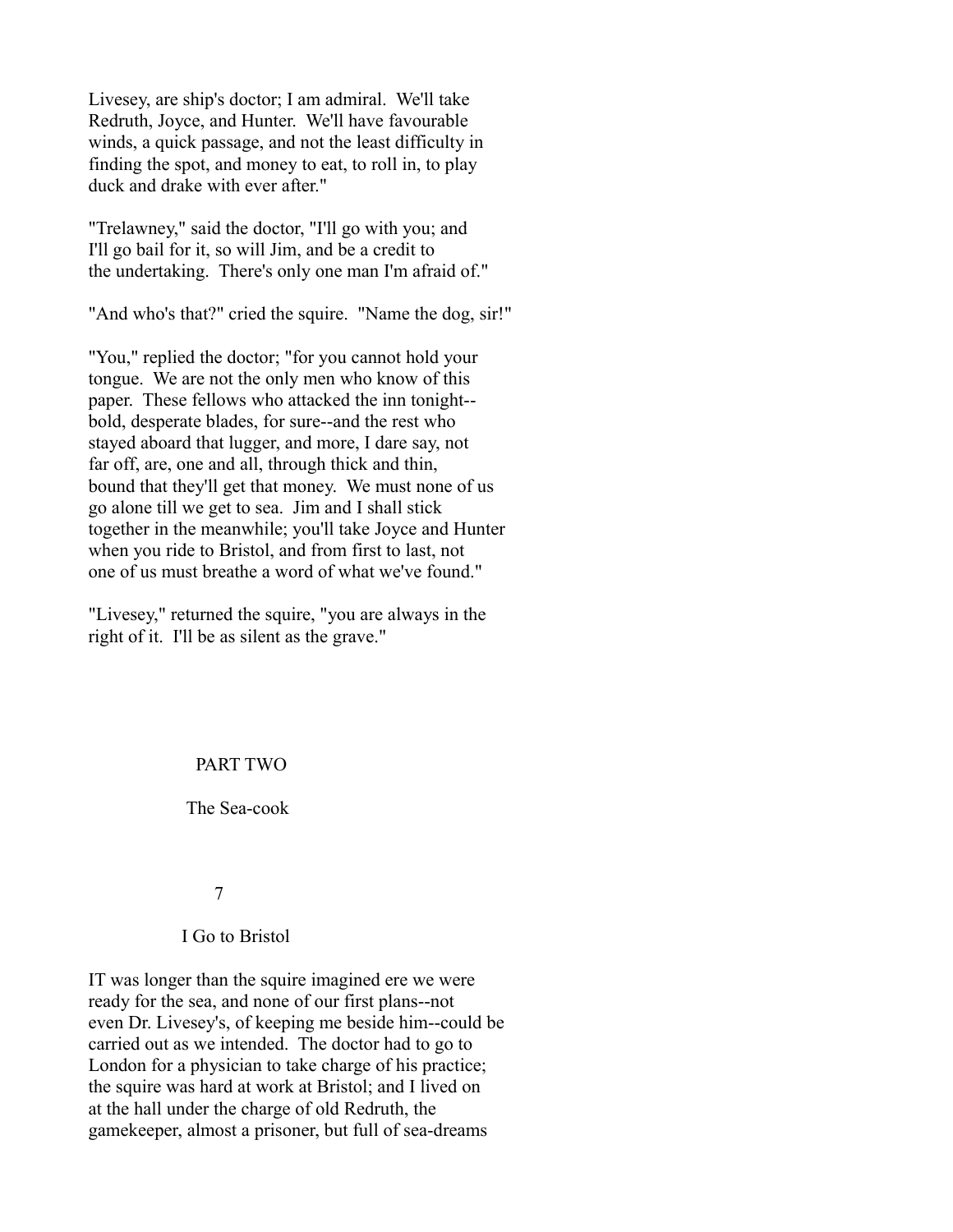and the most charming anticipations of strange islands and adventures. I brooded by the hour together over the map, all the details of which I well remembered. Sitting by the fire in the housekeeper's room, I approached that island in my fancy from every possible direction; I explored every acre of its surface; I climbed a thousand times to that tall hill they call the Spy-glass, and from the top enjoyed the most wonderful and changing prospects. Sometimes the isle was thick with savages, with whom we fought, sometimes full of dangerous animals that hunted us, but in all my fancies nothing occurred to me so strange and tragic as our actual adventures.

So the weeks passed on, till one fine day there came a letter addressed to Dr. Livesey, with this addition, "To be opened, in the case of his absence, by Tom Redruth or young Hawkins." Obeying this order, we found, or rather I found--for the gamekeeper was a poor hand at reading anything but print--the following important news:

Old Anchor Inn, Bristol, March 1, 17--

 Dear Livesey--As I do not know whether you are at the hall or still in London, I send this in double to both places.

 The ship is bought and fitted. She lies at anchor, ready for sea. You never imagined a sweeter schooner--a child might sail her--two hundred tons; name, HISPANIOLA.

 I got her through my old friend, Blandly, who has proved himself throughout the most surprising trump. The admirable fellow literally slaved in my interest, and so, I may say, did everyone in Bristol, as soon as they got wind of the port we sailed for--treasure, I mean.

"Redruth," said I, interrupting the letter, "Dr. Livesey will not like that. The squire has been talking, after all."

"Well, who's a better right?" growled the gamekeeper. "A pretty rum go if squire ain't to talk for Dr. Livesey, I should think."

At that I gave up all attempts at commentary and read straight on: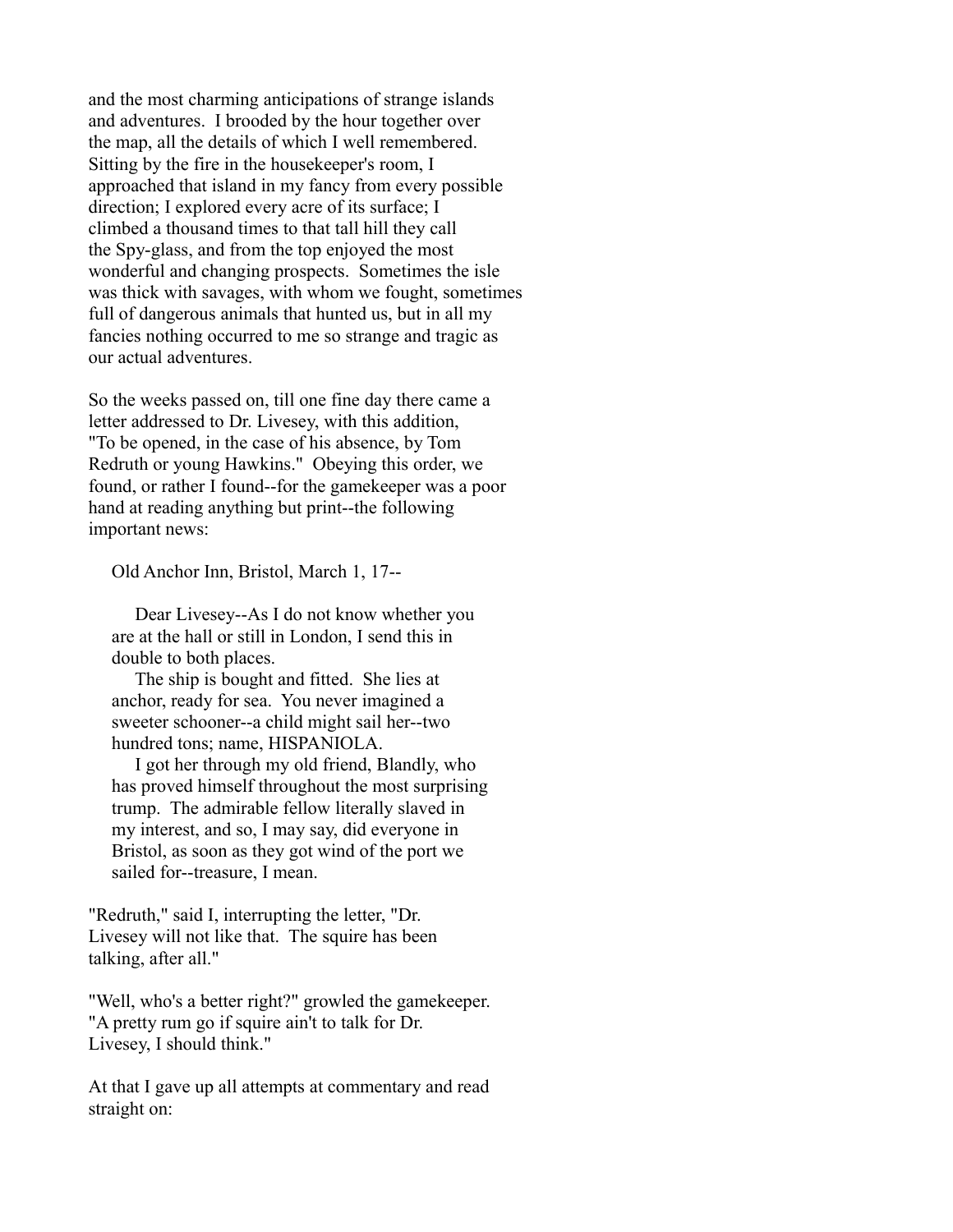Blandly himself found the HISPANIOLA, and by the most admirable management got her for the merest trifle. There is a class of men in Bristol monstrously prejudiced against Blandly. They go the length of declaring that this honest creature would do anything for money, that the HISPANIOLA belonged to him, and that he sold it me absurdly high--the most transparent calumnies. None of them dare, however, to deny the merits of the ship.

 So far there was not a hitch. The workpeople, to be sure--riggers and what not--were most annoyingly slow; but time cured that. It was the crew that troubled me.

 I wished a round score of men--in case of natives, buccaneers, or the odious French--and I had the worry of the deuce itself to find so much as half a dozen, till the most remarkable stroke of fortune brought me the very man that I required.

 I was standing on the dock, when, by the merest accident, I fell in talk with him. I found he was an old sailor, kept a public-house, knew all the seafaring men in Bristol, had lost his health ashore, and wanted a good berth as cook to get to sea again. He had hobbled down there that morning, he said, to get a smell of the salt.

 I was monstrously touched--so would you have been--and, out of pure pity, I engaged him on the spot to be ship's cook. Long John Silver, he is called, and has lost a leg; but that I regarded as a recommendation, since he lost it in his country's service, under the immortal Hawke. He has no pension, Livesey. Imagine the abominable age we live in!

 Well, sir, I thought I had only found a cook, but it was a crew I had discovered. Between Silver and myself we got together in a few days a company of the toughest old salts imaginable--not pretty to look at, but fellows, by their faces, of the most indomitable spirit. I declare we could fight a frigate.

 Long John even got rid of two out of the six or seven I had already engaged. He showed me in a moment that they were just the sort of fresh-water swabs we had to fear in an adventure of importance.

 I am in the most magnificent health and spirits, eating like a bull, sleeping like a tree, yet I shall not enjoy a moment till I hear my old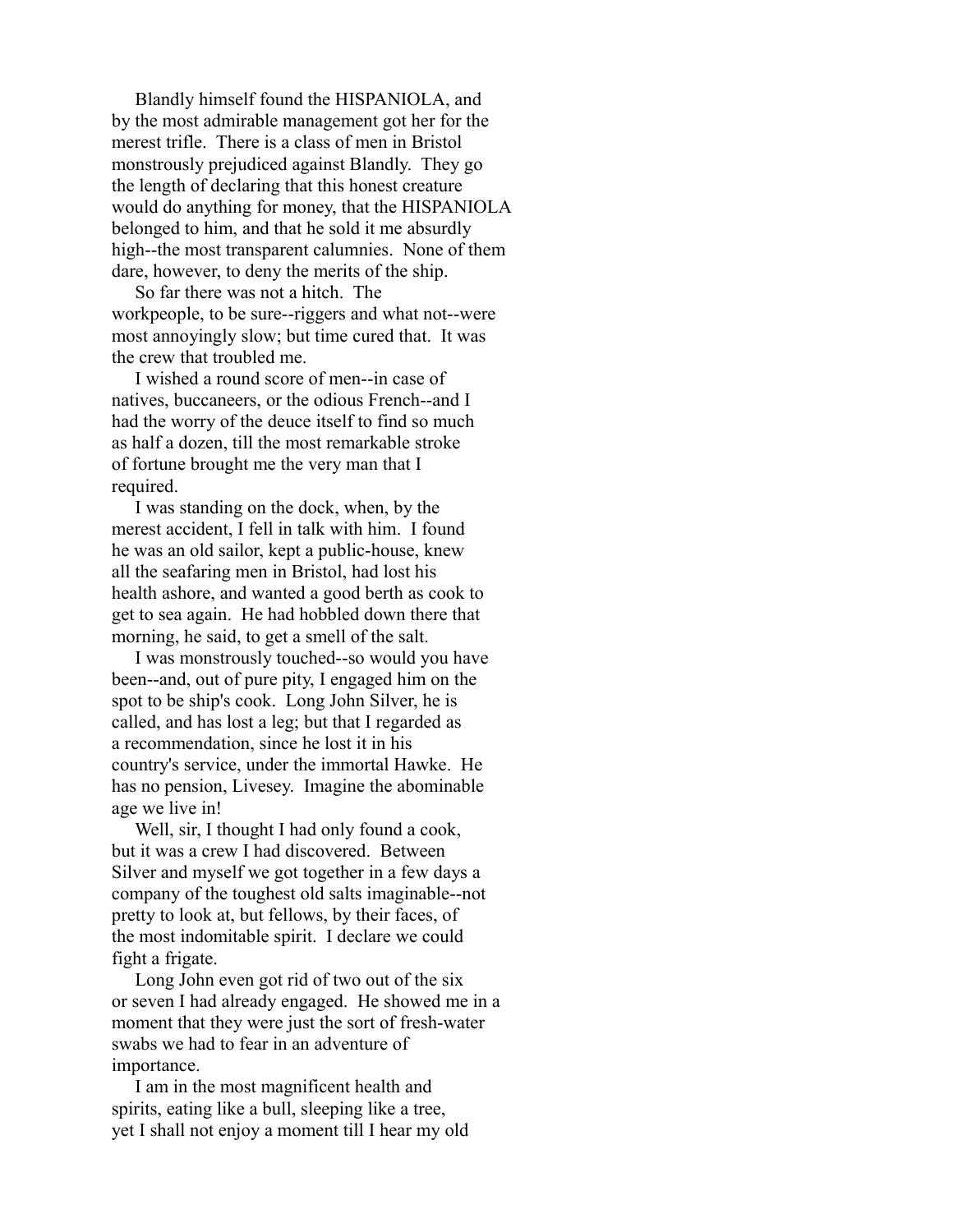tarpaulins tramping round the capstan. Seaward, ho! Hang the treasure! It's the glory of the sea that has turned my head. So now, Livesey, come post; do not lose an hour, if you respect me.

 Let young Hawkins go at once to see his mother, with Redruth for a guard; and then both come full speed to Bristol.

John Trelawney

 Postscript--I did not tell you that Blandly, who, by the way, is to send a consort after us if we don't turn up by the end of August, had found an admirable fellow for sailing master--a stiff man, which I regret, but in all other respects a treasure. Long John Silver unearthed a very competent man for a mate, a man named Arrow. I have a boatswain who pipes, Livesey; so things shall go man-o'-war fashion on board the good ship HISPANIOLA.

 I forgot to tell you that Silver is a man of substance; I know of my own knowledge that he has a banker's account, which has never been overdrawn. He leaves his wife to manage the inn; and as she is a woman of colour, a pair of old bachelors like you and I may be excused for guessing that it is the wife, quite as much as the health, that sends him back to roving.

 $J. T.$ 

 P.P.S.--Hawkins may stay one night with his mother.

J. T.

You can fancy the excitement into which that letter put me. I was half beside myself with glee; and if ever I despised a man, it was old Tom Redruth, who could do nothing but grumble and lament. Any of the undergamekeepers would gladly have changed places with him; but such was not the squire's pleasure, and the squire's pleasure was like law among them all. Nobody but old Redruth would have dared so much as even to grumble.

The next morning he and I set out on foot for the Admiral Benbow, and there I found my mother in good health and spirits. The captain, who had so long been a cause of so much discomfort, was gone where the wicked cease from troubling. The squire had had everything repaired, and the public rooms and the sign repainted, and had added some furniture--above all a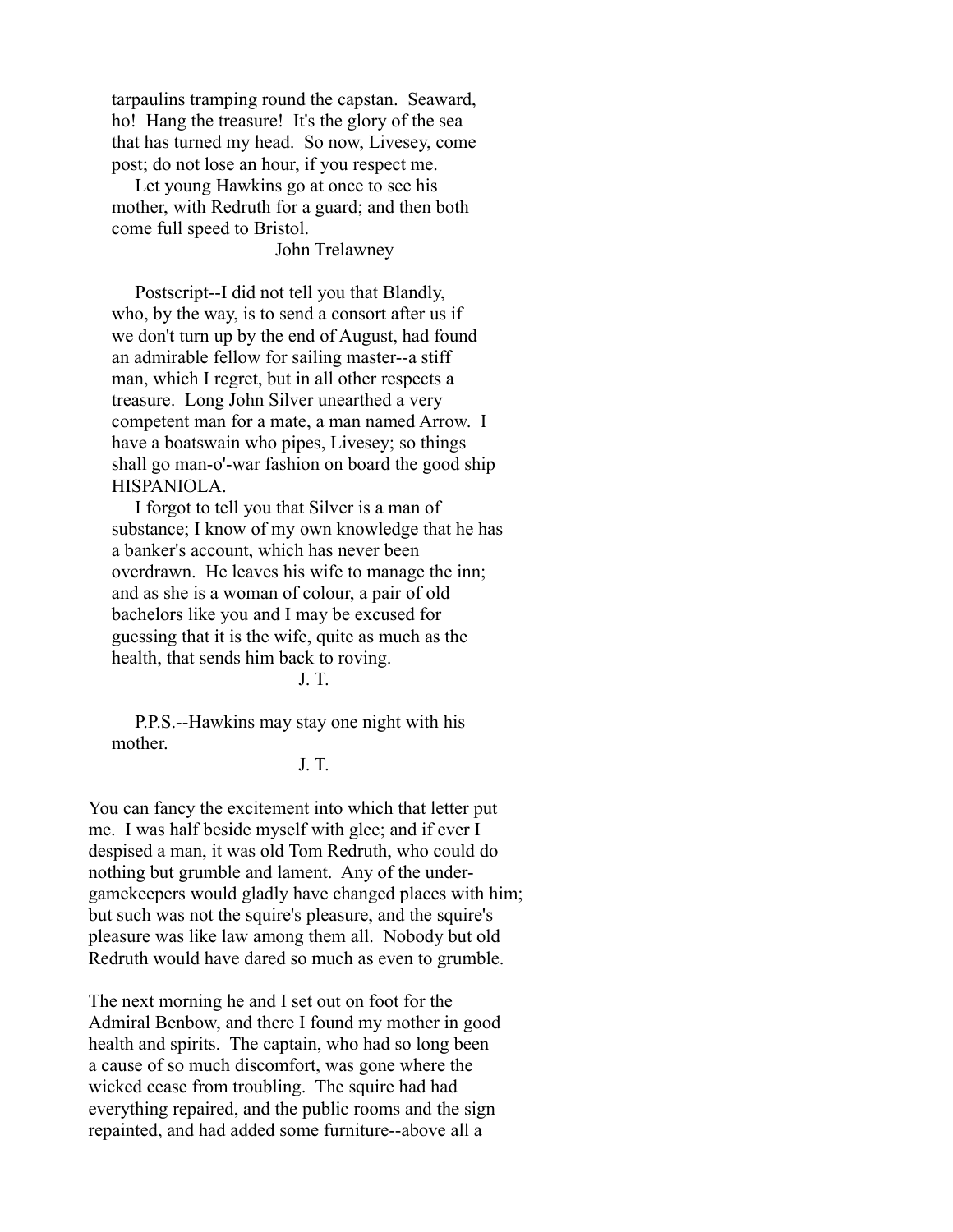beautiful armchair for mother in the bar. He had found her a boy as an apprentice also so that she should not want help while I was gone.

It was on seeing that boy that I understood, for the first time, my situation. I had thought up to that moment of the adventures before me, not at all of the home that I was leaving; and now, at sight of this clumsy stranger, who was to stay here in my place beside my mother, I had my first attack of tears. I am afraid I led that boy a dog's life, for as he was new to the work, I had a hundred opportunities of setting him right and putting him down, and I was not slow to profit by them.

The night passed, and the next day, after dinner, Redruth and I were afoot again and on the road. I said good-bye to Mother and the cove where I had lived since I was born, and the dear old Admiral Benbow--since he was repainted, no longer quite so dear. One of my last thoughts was of the captain, who had so often strode along the beach with his cocked hat, his sabre-cut cheek, and his old brass telescope. Next moment we had turned the corner and my home was out of sight.

The mail picked us up about dusk at the Royal George on the heath. I was wedged in between Redruth and a stout old gentleman, and in spite of the swift motion and the cold night air, I must have dozed a great deal from the very first, and then slept like a log up hill and down dale through stage after stage, for when I was awakened at last it was by a punch in the ribs, and I opened my eyes to find that we were standing still before a large building in a city street and that the day had already broken a long time.

"Where are we?" I asked.

"Bristol," said Tom. "Get down."

Mr. Trelawney had taken up his residence at an inn far down the docks to superintend the work upon the schooner. Thither we had now to walk, and our way, to my great delight, lay along the quays and beside the great multitude of ships of all sizes and rigs and nations. In one, sailors were singing at their work, in another there were men aloft, high over my head, hanging to threads that seemed no thicker than a spider's. Though I had lived by the shore all my life, I seemed never to have been near the sea till then.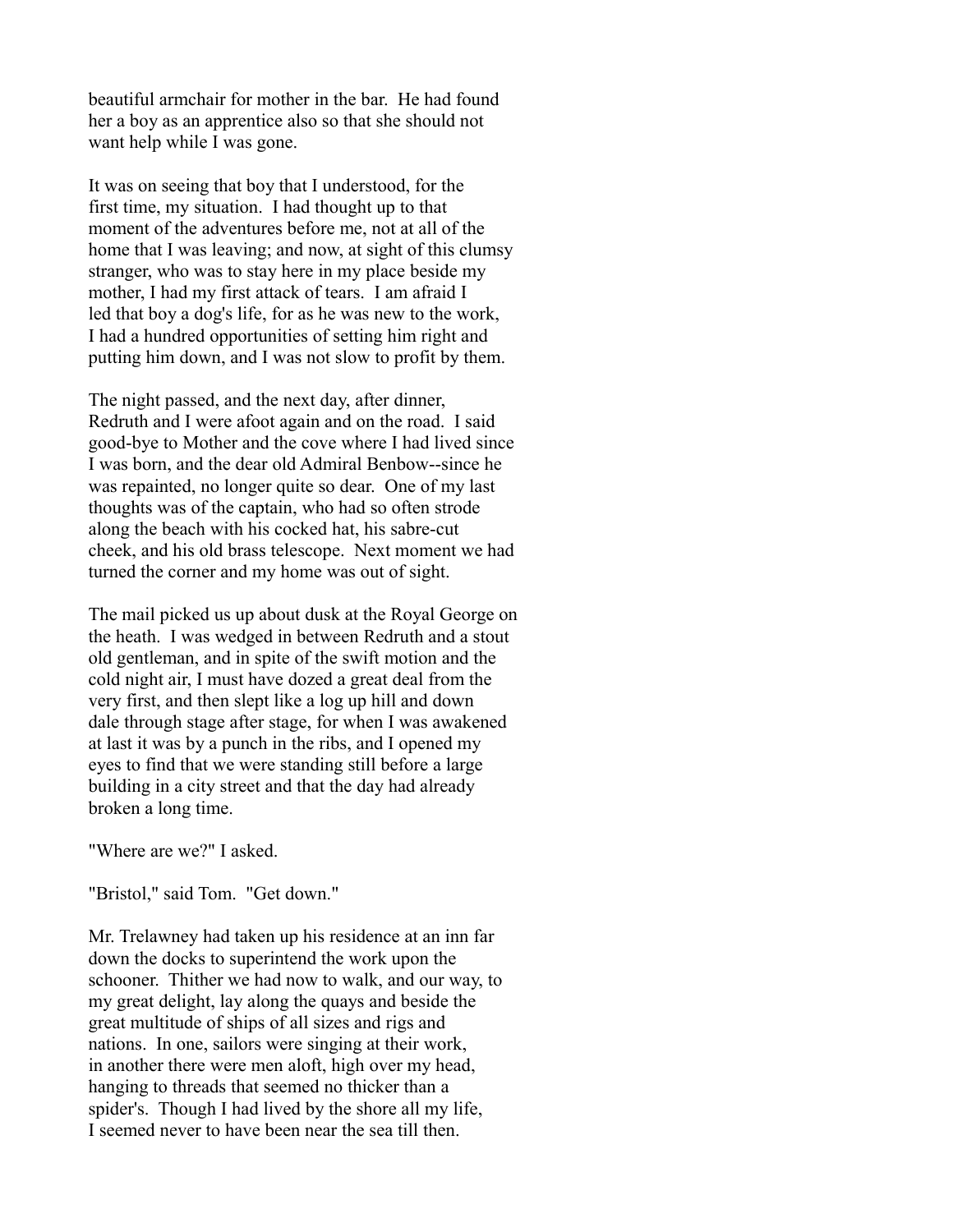The smell of tar and salt was something new. I saw the most wonderful figureheads, that had all been far over the ocean. I saw, besides, many old sailors, with rings in their ears, and whiskers curled in ringlets, and tarry pigtails, and their swaggering, clumsy seawalk; and if I had seen as many kings or archbishops I could not have been more delighted.

And I was going to sea myself, to sea in a schooner, with a piping boatswain and pig-tailed singing seamen, to sea, bound for an unknown island, and to seek for buried treasure!

While I was still in this delightful dream, we came suddenly in front of a large inn and met Squire Trelawney, all dressed out like a sea-officer, in stout blue cloth, coming out of the door with a smile on his face and a capital imitation of a sailor's walk.

"Here you are," he cried, "and the doctor came last night from London. Bravo! The ship's company complete!"

"Oh, sir," cried I, "when do we sail?"

"Sail!" says he. "We sail tomorrow!"

8

At the Sign of the Spy-glass

WHEN I had done breakfasting the squire gave me a note addressed to John Silver, at the sign of the Spy-glass, and told me I should easily find the place by following the line of the docks and keeping a bright lookout for a little tavern with a large brass telescope for sign. I set off, overjoyed at this opportunity to see some more of the ships and seamen, and picked my way among a great crowd of people and carts and bales, for the dock was now at its busiest, until I found the tavern in question.

It was a bright enough little place of entertainment. The sign was newly painted; the windows had neat red curtains; the floor was cleanly sanded. There was a street on each side and an open door on both, which made the large, low room pretty clear to see in, in spite of clouds of tobacco smoke.

The customers were mostly seafaring men, and they talked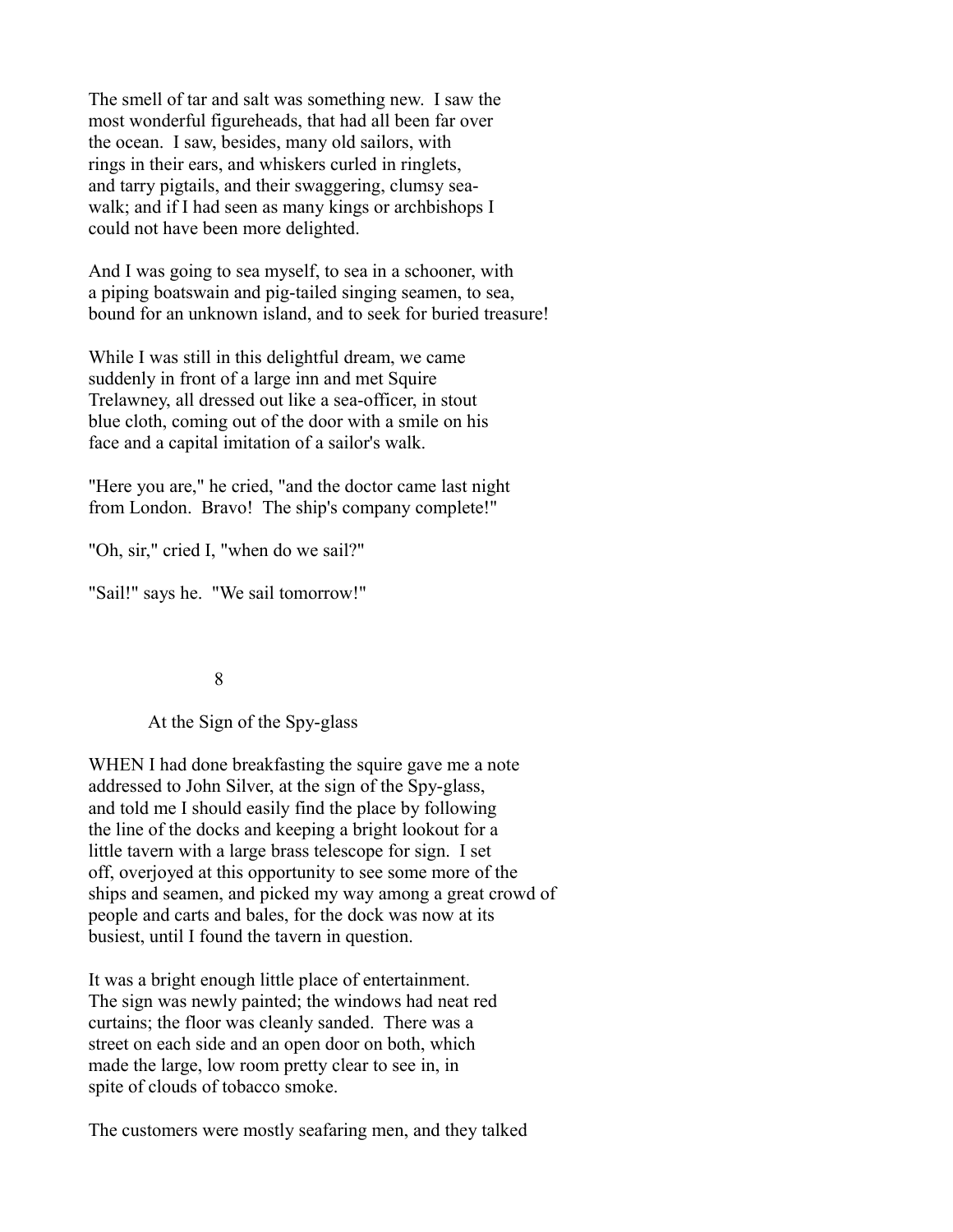so loudly that I hung at the door, almost afraid to enter.

As I was waiting, a man came out of a side room, and at a glance I was sure he must be Long John. His left leg was cut off close by the hip, and under the left shoulder he carried a crutch, which he managed with wonderful dexterity, hopping about upon it like a bird. He was very tall and strong, with a face as big as a ham--plain and pale, but intelligent and smiling. Indeed, he seemed in the most cheerful spirits, whistling as he moved about among the tables, with a merry word or a slap on the shoulder for the more favoured of his guests.

Now, to tell you the truth, from the very first mention of Long John in Squire Trelawney's letter I had taken a fear in my mind that he might prove to be the very onelegged sailor whom I had watched for so long at the old Benbow. But one look at the man before me was enough. I had seen the captain, and Black Dog, and the blind man, Pew, and I thought I knew what a buccaneer was like--a very different creature, according to me, from this clean and pleasant-tempered landlord.

I plucked up courage at once, crossed the threshold, and walked right up to the man where he stood, propped on his crutch, talking to a customer.

"Mr. Silver, sir?" I asked, holding out the note.

"Yes, my lad," said he; "such is my name, to be sure. And who may you be?" And then as he saw the squire's letter, he seemed to me to give something almost like a start.

"Oh!" said he, quite loud, and offering his hand. "I see. You are our new cabin-boy; pleased I am to see you."

And he took my hand in his large firm grasp.

Just then one of the customers at the far side rose suddenly and made for the door. It was close by him, and he was out in the street in a moment. But his hurry had attracted my notice, and I recognized him at glance. It was the tallow-faced man, wanting two fingers, who had come first to the Admiral Benbow.

"Oh," I cried, "stop him! It's Black Dog!"

"I don't care two coppers who he is," cried Silver. "But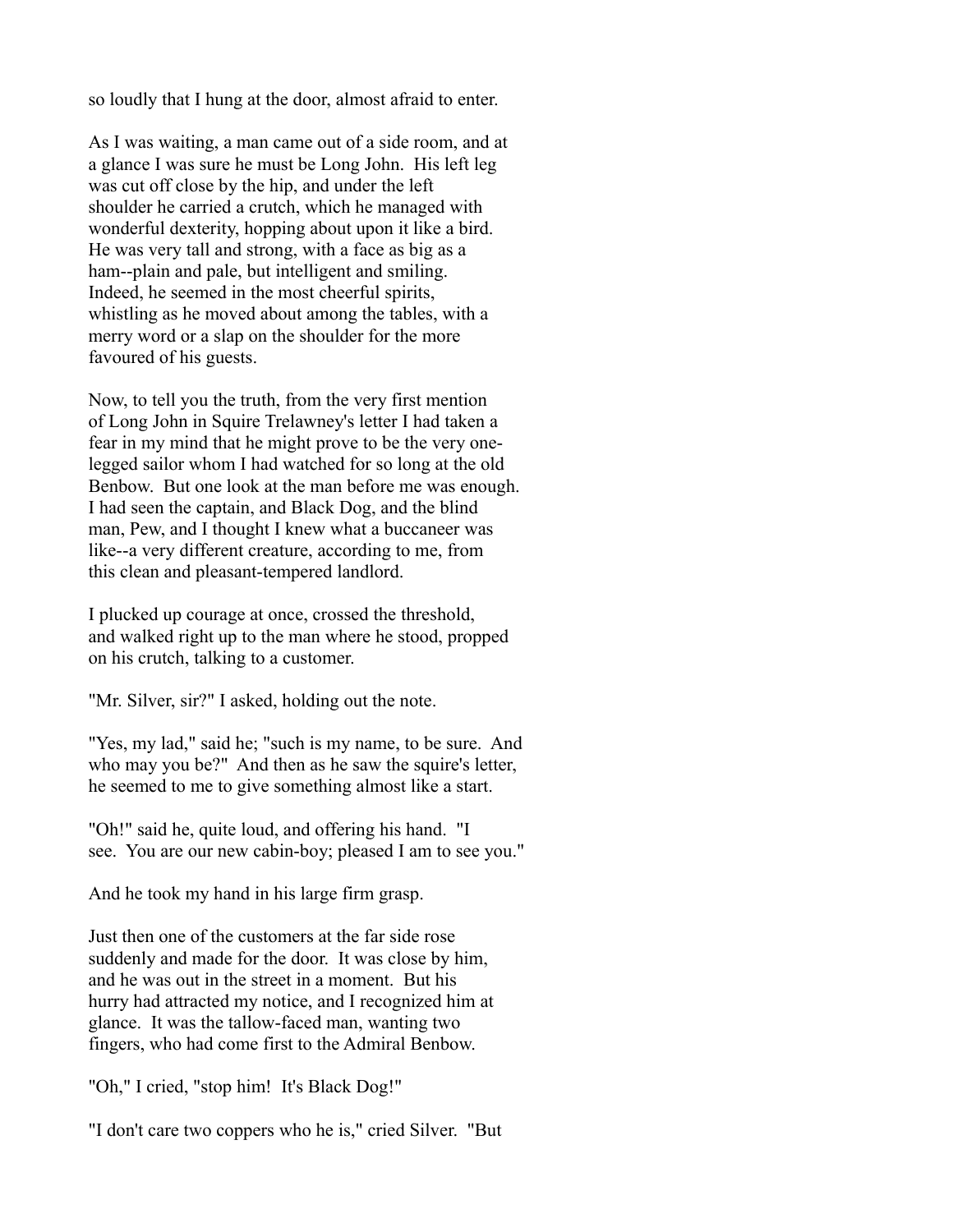he hasn't paid his score. Harry, run and catch him."

One of the others who was nearest the door leaped up and started in pursuit.

"If he were Admiral Hawke he shall pay his score," cried Silver; and then, relinquishing my hand, "Who did you say he was?" he asked. "Black what?"

"Dog, sir," said I. "Has Mr. Trelawney not told you of the buccaneers? He was one of them."

"So?" cried Silver. "In my house! Ben, run and help Harry. One of those swabs, was he? Was that you drinking with him, Morgan? Step up here."

The man whom he called Morgan--an old, grey-haired, mahogany-faced sailor--came forward pretty sheepishly, rolling his quid.

"Now, Morgan," said Long John very sternly, "you never clapped your eyes on that Black--Black Dog before, did you, now?"

"Not I, sir," said Morgan with a salute.

"You didn't know his name, did you?"

"No, sir."

"By the powers, Tom Morgan, it's as good for you!" exclaimed the landlord. "If you had been mixed up with the like of that, you would never have put another foot in my house, you may lay to that. And what was he saying to you?"

"I don't rightly know, sir," answered Morgan.

"Do you call that a head on your shoulders, or a blessed dead-eye?" cried Long John. "Don't rightly know, don't you! Perhaps you don't happen to rightly know who you was speaking to, perhaps? Come, now, what was he jawing--v'yages, cap'ns, ships? Pipe up! What was it?"

"We was a-talkin' of keel-hauling," answered Morgan.

"Keel-hauling, was you? And a mighty suitable thing, too, and you may lay to that. Get back to your place for a lubber, Tom."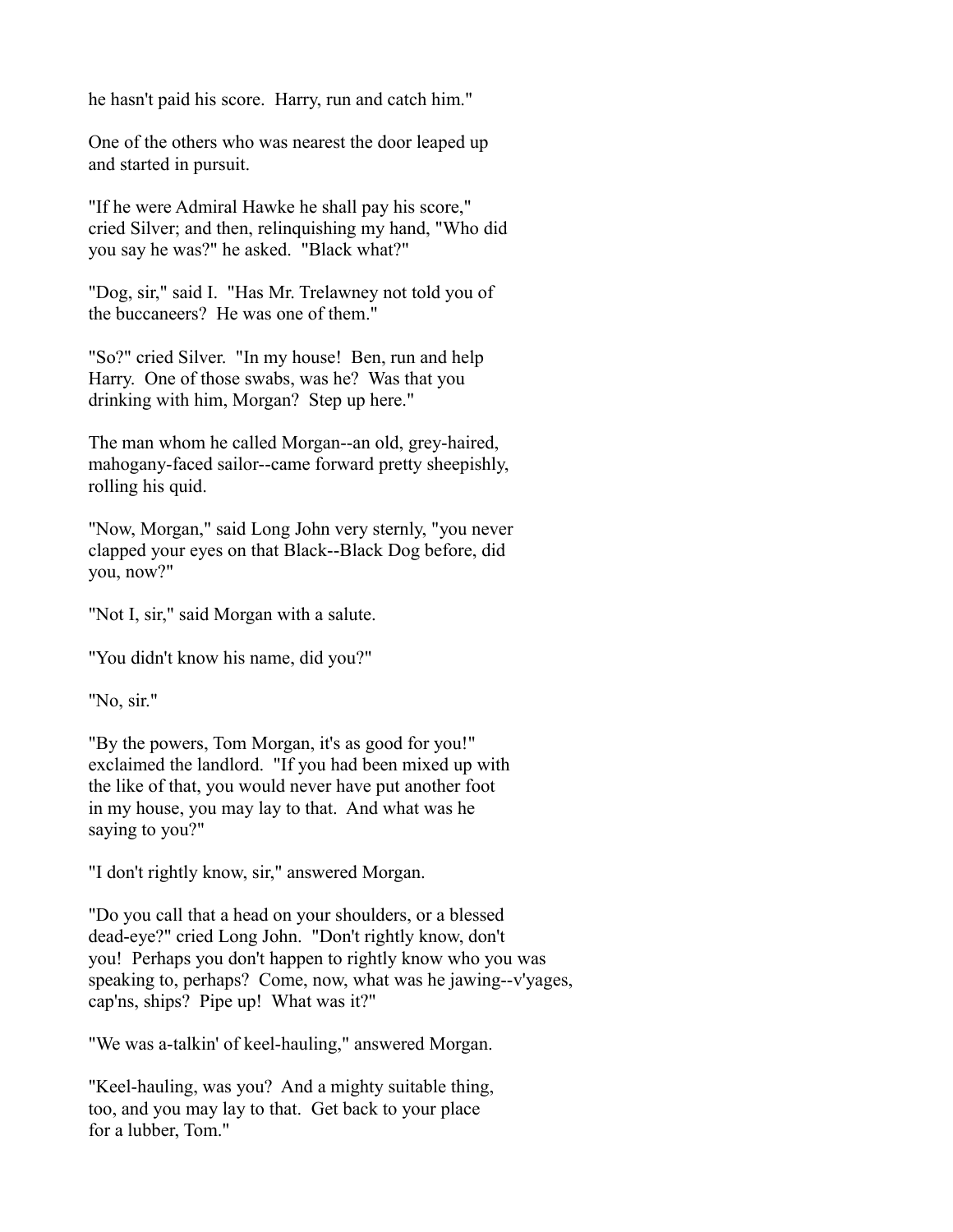And then, as Morgan rolled back to his seat, Silver added to me in a confidential whisper that was very flattering, as I thought, "He's quite an honest man, Tom Morgan, on'y stupid. And now," he ran on again, aloud, "let's see--Black Dog? No, I don't know the name, not I. Yet I kind of think I've--yes, I've seen the swab. He used to come here with a blind beggar, he used."

"That he did, you may be sure," said I. "I knew that blind man too. His name was Pew."

"It was!" cried Silver, now quite excited. "Pew! That were his name for certain. Ah, he looked a shark, he did! If we run down this Black Dog, now, there'll be news for Cap'n Trelawney! Ben's a good runner; few seamen run better than Ben. He should run him down, hand over hand, by the powers! He talked o' keelhauling, did he? I'LL keel-haul him!"

All the time he was jerking out these phrases he was stumping up and down the tavern on his crutch, slapping tables with his hand, and giving such a show of excitement as would have convinced an Old Bailey judge or a Bow Street runner. My suspicions had been thoroughly reawakened on finding Black Dog at the Spyglass, and I watched the cook narrowly. But he was too deep, and too ready, and too clever for me, and by the time the two men had come back out of breath and confessed that they had lost the track in a crowd, and been scolded like thieves, I would have gone bail for the innocence of Long John Silver.

"See here, now, Hawkins," said he, "here's a blessed hard thing on a man like me, now, ain't it? There's Cap'n Trelawney--what's he to think? Here I have this confounded son of a Dutchman sitting in my own house drinking of my own rum! Here you comes and tells me of it plain; and here I let him give us all the slip before my blessed deadlights! Now, Hawkins, you do me justice with the cap'n. You're a lad, you are, but you're as smart as paint. I see that when you first come in. Now, here it is: What could I do, with this old timber I hobble on? When I was an A B master mariner I'd have come up alongside of him, hand over hand, and broached him to in a brace of old shakes, I would; but now--"

And then, all of a sudden, he stopped, and his jaw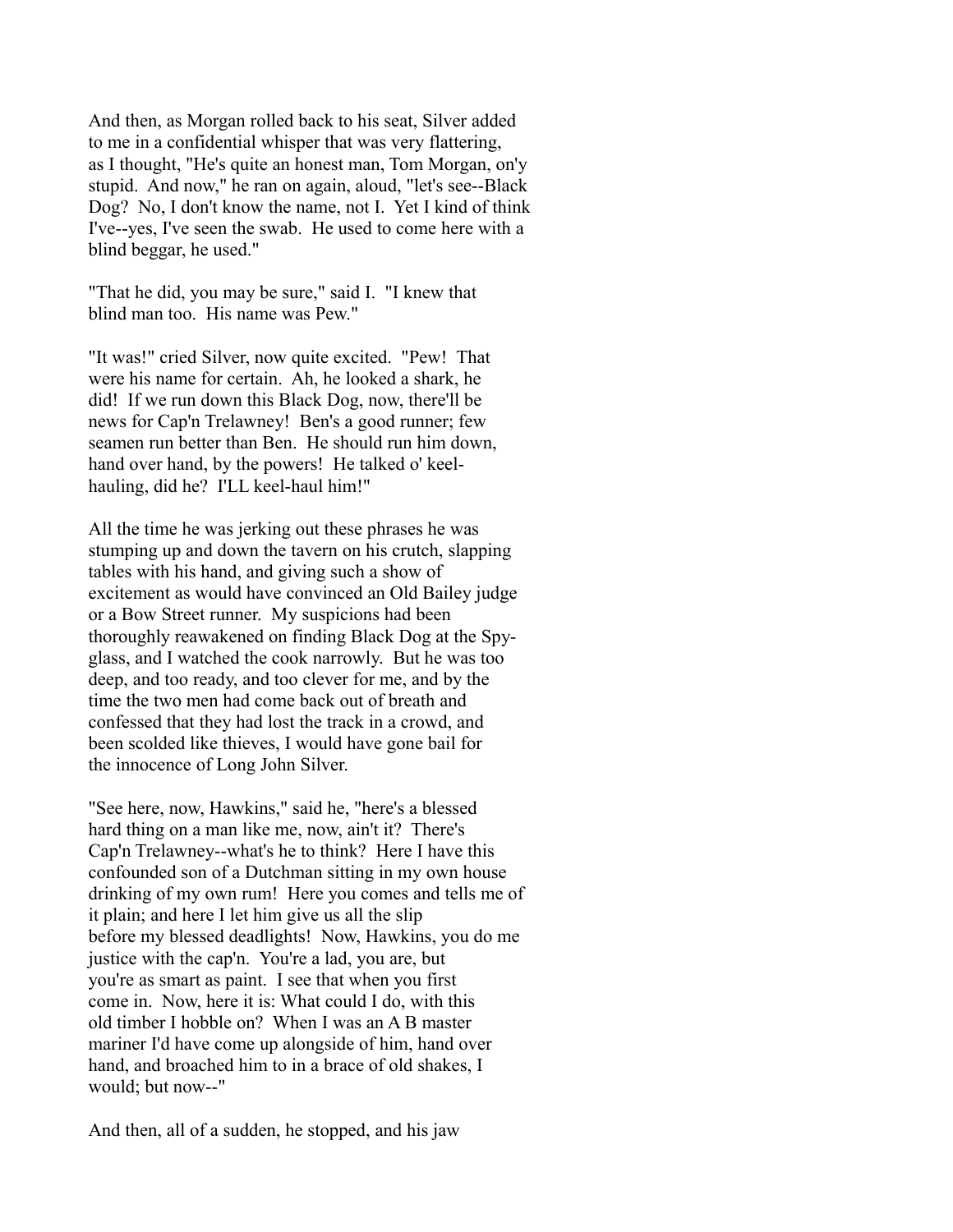dropped as though he had remembered something.

"The score!" he burst out. "Three goes o' rum! Why, shiver my timbers, if I hadn't forgotten my score!"

And falling on a bench, he laughed until the tears ran down his cheeks. I could not help joining, and we laughed together, peal after peal, until the tavern rang again.

"Why, what a precious old sea-calf I am!" he said at last, wiping his cheeks. "You and me should get on well, Hawkins, for I'll take my davy I should be rated ship's boy. But come now, stand by to go about. This won't do. Dooty is dooty, messmates. I'll put on my old cockerel hat, and step along of you to Cap'n Trelawney, and report this here affair. For mind you, it's serious, young Hawkins; and neither you nor me's come out of it with what I should make so bold as to call credit. Nor you neither, says you; not smart- none of the pair of us smart. But dash my buttons! That was a good un about my score."

And he began to laugh again, and that so heartily, that though I did not see the joke as he did, I was again obliged to join him in his mirth.

On our little walk along the quays, he made himself the most interesting companion, telling me about the different ships that we passed by, their rig, tonnage, and nationality, explaining the work that was going forward--how one was discharging, another taking in cargo, and a third making ready for sea--and every now and then telling me some little anecdote of ships or seamen or repeating a nautical phrase till I had learned it perfectly. I began to see that here was one of the best of possible shipmates.

When we got to the inn, the squire and Dr. Livesey were seated together, finishing a quart of ale with a toast in it, before they should go aboard the schooner on a visit of inspection.

Long John told the story from first to last, with a great deal of spirit and the most perfect truth. "That was how it were, now, weren't it, Hawkins?" he would say, now and again, and I could always bear him entirely out.

The two gentlemen regretted that Black Dog had got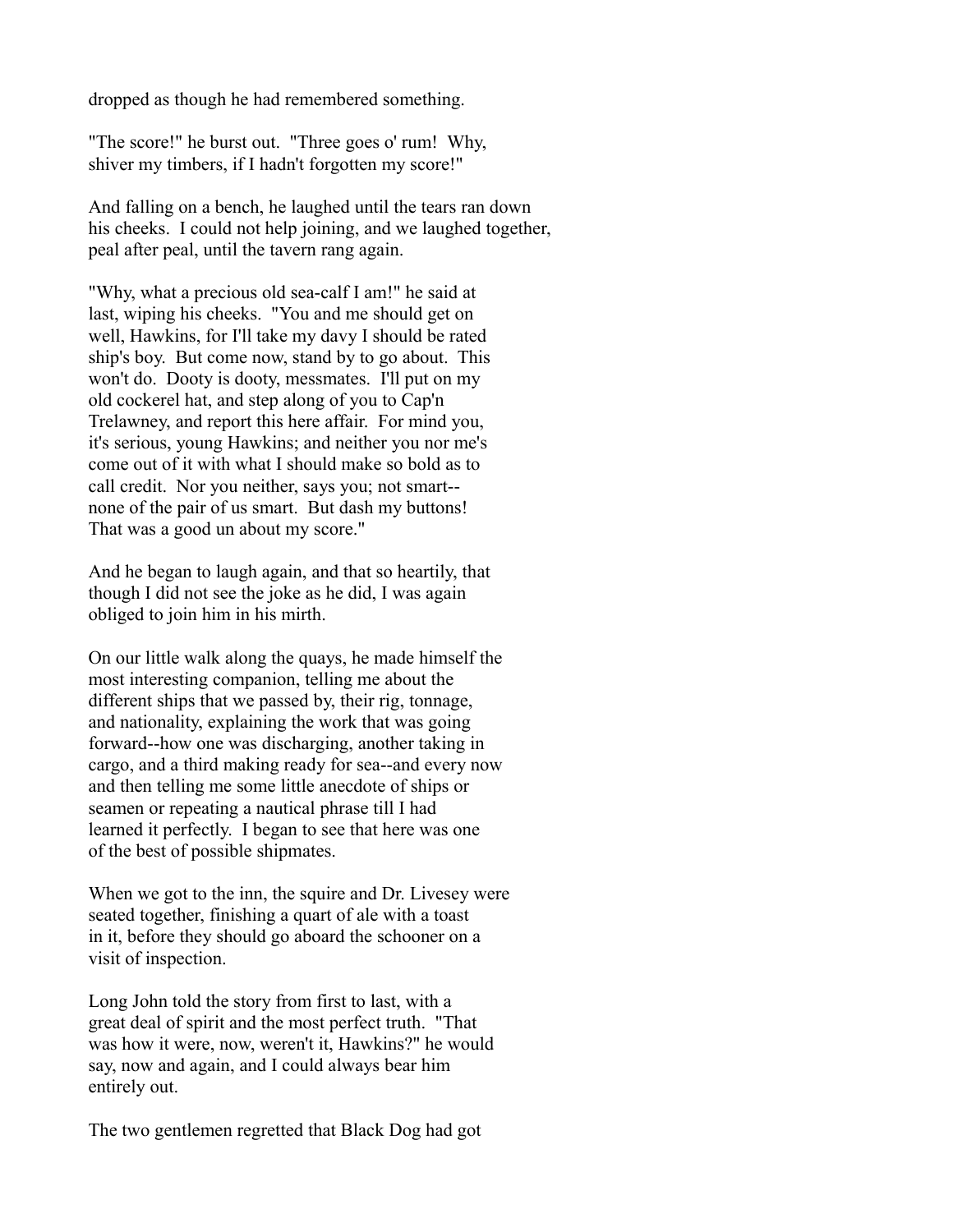away, but we all agreed there was nothing to be done, and after he had been complimented, Long John took up his crutch and departed.

"All hands aboard by four this afternoon," shouted the squire after him.

"Aye, aye, sir," cried the cook, in the passage.

"Well, squire," said Dr. Livesey, "I don't put much faith in your discoveries, as a general thing; but I will say this, John Silver suits me."

"The man's a perfect trump," declared the squire.

"And now," added the doctor, "Jim may come on board with us, may he not?"

"To be sure he may," says squire. "Take your hat, Hawkins, and we'll see the ship."

# 9

### Powder and Arms

THE HISPANIOLA lay some way out, and we went under the figureheads and round the sterns of many other ships, and their cables sometimes grated underneath our keel, and sometimes swung above us. At last, however, we got alongside, and were met and saluted as we stepped aboard by the mate, Mr. Arrow, a brown old sailor with earrings in his ears and a squint. He and the squire were very thick and friendly, but I soon observed that things were not the same between Mr. Trelawney and the captain.

This last was a sharp-looking man who seemed angry with everything on board and was soon to tell us why, for we had hardly got down into the cabin when a sailor followed us.

"Captain Smollett, sir, axing to speak with you," said he.

"I am always at the captain's orders. Show him in," said the squire.

The captain, who was close behind his messenger,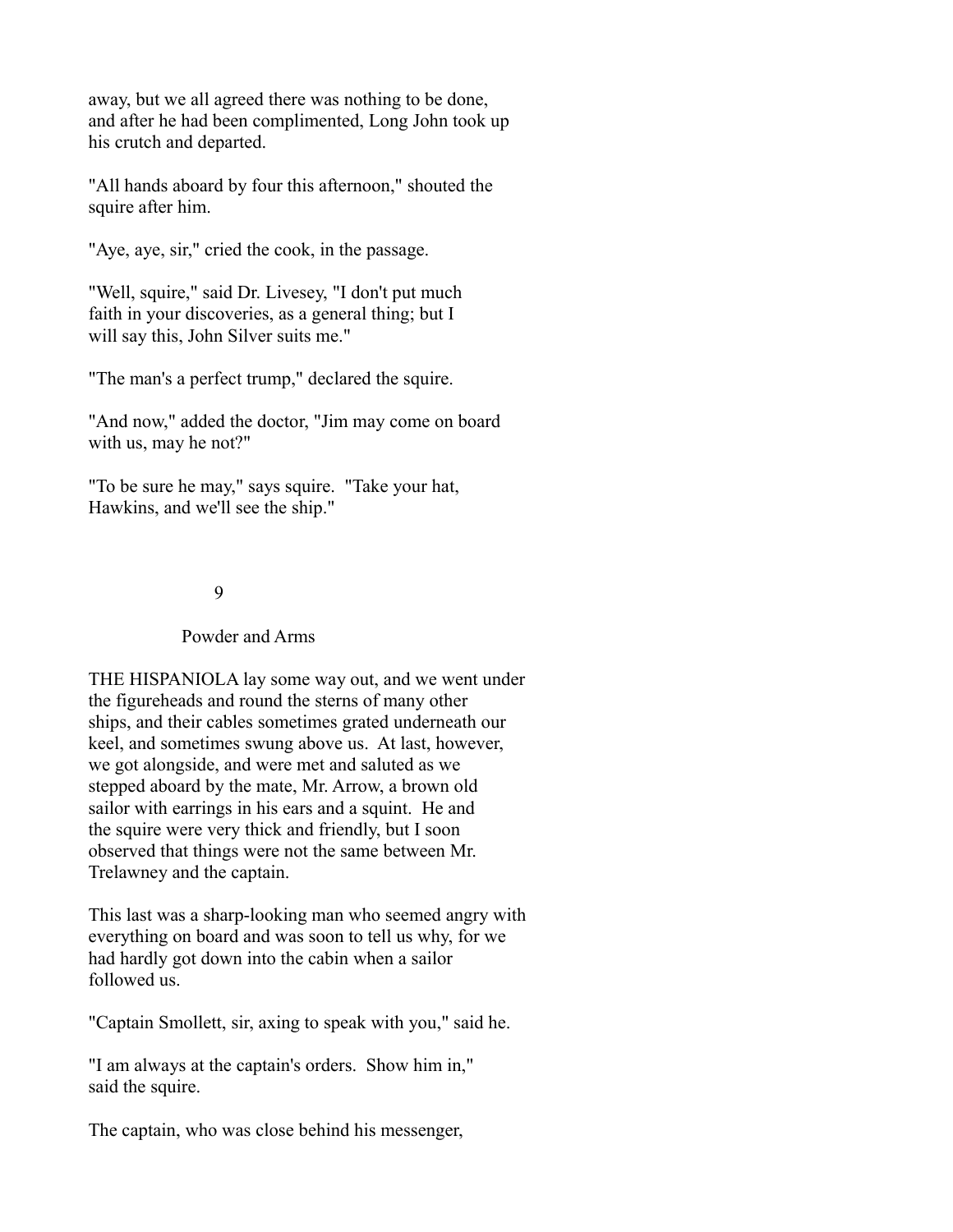entered at once and shut the door behind him.

"Well, Captain Smollett, what have you to say? All well, I hope; all shipshape and seaworthy?"

"Well, sir," said the captain, "better speak plain, I believe, even at the risk of offence. I don't like this cruise; I don't like the men; and I don't like my officer. That's short and sweet."

"Perhaps, sir, you don't like the ship?" inquired the squire, very angry, as I could see.

"I can't speak as to that, sir, not having seen her tried," said the captain. "She seems a clever craft; more I can't say."

"Possibly, sir, you may not like your employer, either?" says the squire.

But here Dr. Livesey cut in.

"Stay a bit," said he, "stay a bit. No use of such questions as that but to produce ill feeling. The captain has said too much or he has said too little, and I'm bound to say that I require an explanation of his words. You don't, you say, like this cruise. Now, why?"

"I was engaged, sir, on what we call sealed orders, to sail this ship for that gentleman where he should bid me," said the captain. "So far so good. But now I find that every man before the mast knows more than I do. I don't call that fair, now, do you?"

"No," said Dr. Livesey, "I don't."

"Next," said the captain, "I learn we are going after treasure--hear it from my own hands, mind you. Now, treasure is ticklish work; I don't like treasure voyages on any account, and I don't like them, above all, when they are secret and when (begging your pardon, Mr. Trelawney) the secret has been told to the parrot."

"Silver's parrot?" asked the squire.

"It's a way of speaking," said the captain. "Blabbed, I mean. It's my belief neither of you gentlemen know what you are about, but I'll tell you my way of it- life or death, and a close run."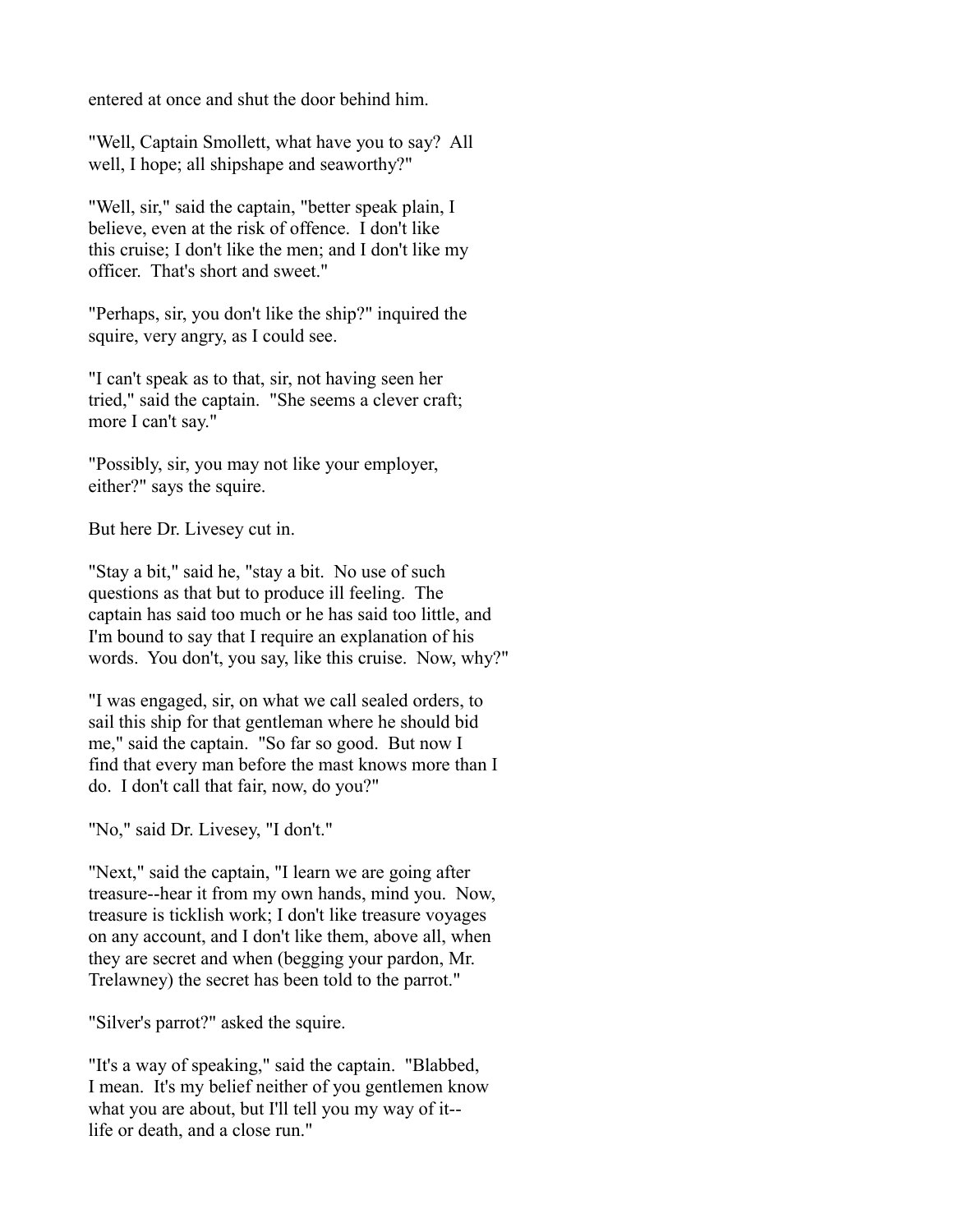"That is all clear, and, I dare say, true enough," replied Dr. Livesey. "We take the risk, but we are not so ignorant as you believe us. Next, you say you don't like the crew. Are they not good seamen?"

"I don't like them, sir," returned Captain Smollett. "And I think I should have had the choosing of my own hands, if you go to that."

"Perhaps you should," replied the doctor. "My friend should, perhaps, have taken you along with him; but the slight, if there be one, was unintentional. And you don't like Mr. Arrow?"

"I don't, sir. I believe he's a good seaman, but he's too free with the crew to be a good officer. A mate should keep himself to himself--shouldn't drink with the men before the mast!"

"Do you mean he drinks?" cried the squire.

"No, sir," replied the captain, "only that he's too familiar."

"Well, now, and the short and long of it, captain?" asked the doctor. "Tell us what you want."

"Well, gentlemen, are you determined to go on this cruise?"

"Like iron," answered the squire.

"Very good," said the captain. "Then, as you've heard me very patiently, saying things that I could not prove, hear me a few words more. They are putting the powder and the arms in the fore hold. Now, you have a good place under the cabin; why not put them there?- first point. Then, you are bringing four of your own people with you, and they tell me some of them are to be berthed forward. Why not give them the berths here beside the cabin?--second point."

"Any more?" asked Mr. Trelawney.

"One more," said the captain. "There's been too much blabbing already."

"Far too much," agreed the doctor.

"I'll tell you what I've heard myself," continued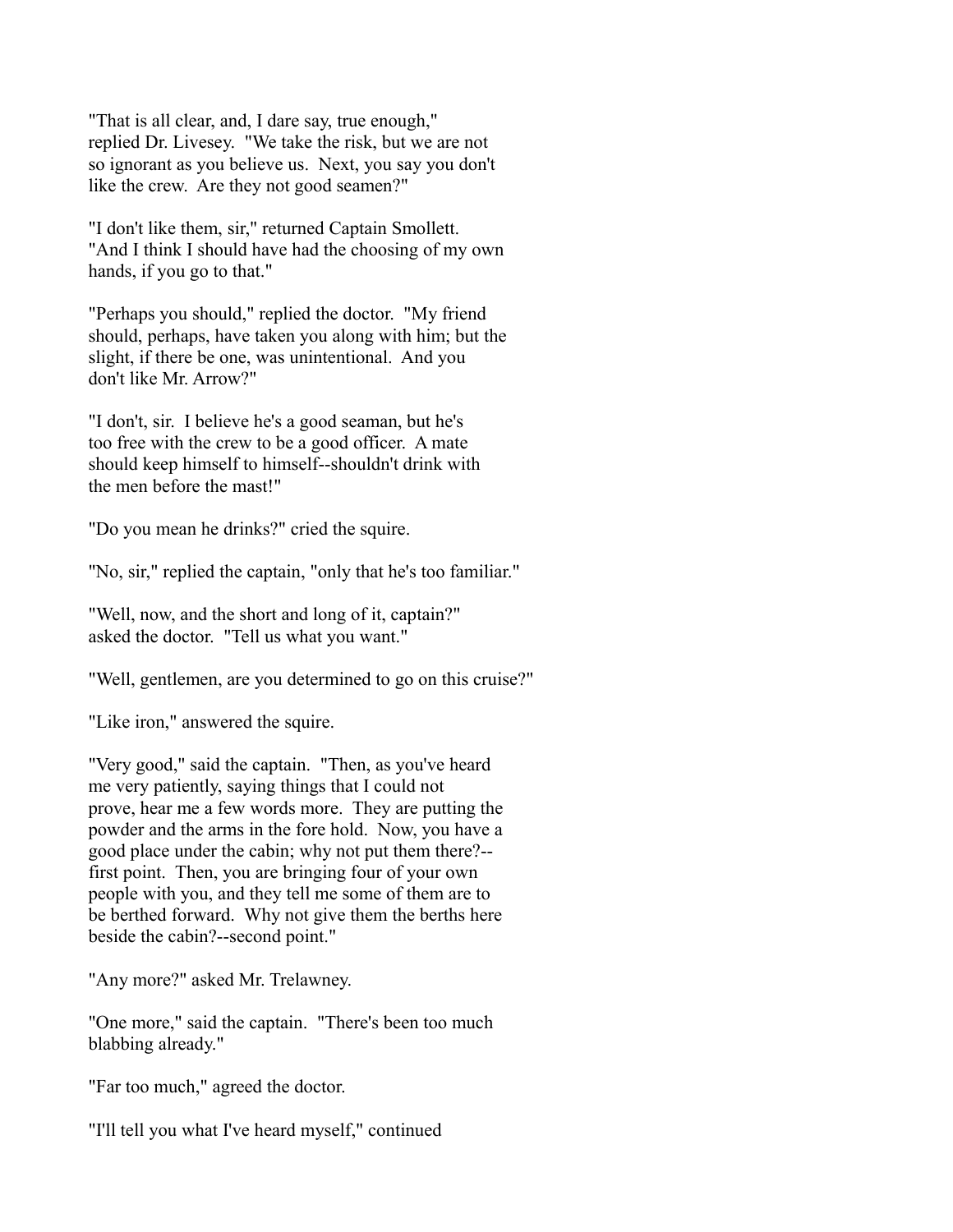Captain Smollett: "that you have a map of an island, that there's crosses on the map to show where treasure is, and that the island lies--" And then he named the latitude and longitude exactly.

"I never told that," cried the squire, "to a soul!"

"The hands know it, sir," returned the captain.

"Livesey, that must have been you or Hawkins," cried the squire.

"It doesn't much matter who it was," replied the doctor. And I could see that neither he nor the captain paid much regard to Mr. Trelawney's protestations. Neither did I, to be sure, he was so loose a talker; yet in this case I believe he was really right and that nobody had told the situation of the island.

"Well, gentlemen," continued the captain, "I don't know who has this map; but I make it a point, it shall be kept secret even from me and Mr. Arrow. Otherwise I would ask you to let me resign."

"I see," said the doctor. "You wish us to keep this matter dark and to make a garrison of the stern part of the ship, manned with my friend's own people, and provided with all the arms and powder on board. In other words, you fear a mutiny."

"Sir," said Captain Smollett, "with no intention to take offence, I deny your right to put words into my mouth. No captain, sir, would be justified in going to sea at all if he had ground enough to say that. As for Mr. Arrow, I believe him thoroughly honest; some of the men are the same; all may be for what I know. But I am responsible for the ship's safety and the life of every man Jack aboard of her. I see things going, as I think, not quite right. And I ask you to take certain precautions or let me resign my berth. And that's all."

"Captain Smollett," began the doctor with a smile, "did ever you hear the fable of the mountain and the mouse? You'll excuse me, I dare say, but you remind me of that fable. When you came in here, I'll stake my wig, you meant more than this."

"Doctor," said the captain, "you are smart. When I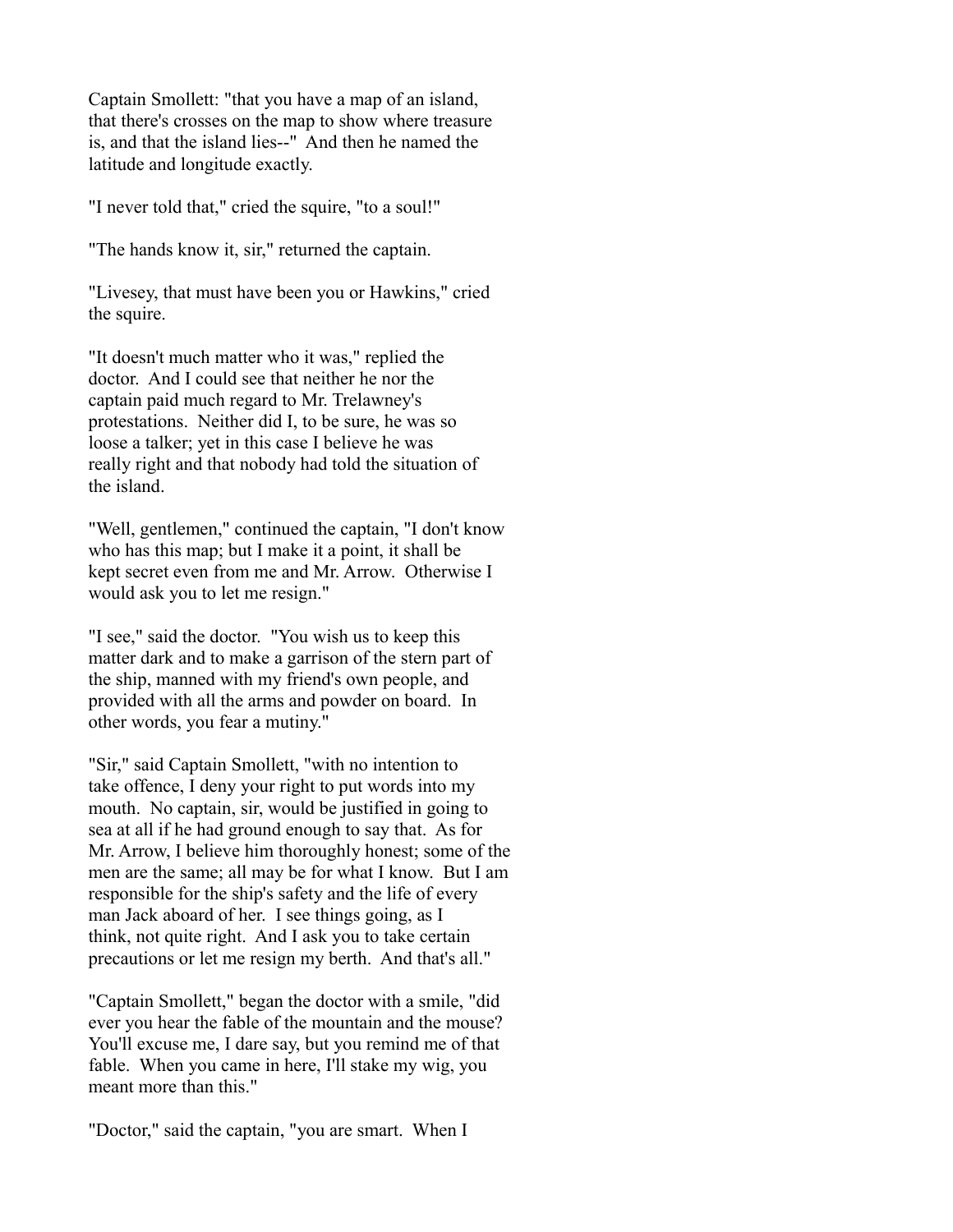came in here I meant to get discharged. I had no thought that Mr. Trelawney would hear a word."

"No more I would," cried the squire. "Had Livesey not been here I should have seen you to the deuce. As it is, I have heard you. I will do as you desire, but I think the worse of you."

"That's as you please, sir," said the captain. "You'll find I do my duty."

And with that he took his leave.

"Trelawney," said the doctor, "contrary to all my notions, I believed you have managed to get two honest men on board with you--that man and John Silver."

"Silver, if you like," cried the squire; "but as for that intolerable humbug, I declare I think his conduct unmanly, unsailorly, and downright un-English."

"Well," says the doctor, "we shall see."

When we came on deck, the men had begun already to take out the arms and powder, yo-ho-ing at their work, while the captain and Mr. Arrow stood by superintending.

The new arrangement was quite to my liking. The whole schooner had been overhauled; six berths had been made astern out of what had been the after-part of the main hold; and this set of cabins was only joined to the galley and forecastle by a sparred passage on the port side. It had been originally meant that the captain, Mr. Arrow, Hunter, Joyce, the doctor, and the squire were to occupy these six berths. Now Redruth and I were to get two of them and Mr. Arrow and the captain were to sleep on deck in the companion, which had been enlarged on each side till you might almost have called it a round-house. Very low it was still, of course; but there was room to swing two hammocks, and even the mate seemed pleased with the arrangement. Even he, perhaps, had been doubtful as to the crew, but that is only guess, for as you shall hear, we had not long the benefit of his opinion.

We were all hard at work, changing the powder and the berths, when the last man or two, and Long John along with them, came off in a shore-boat.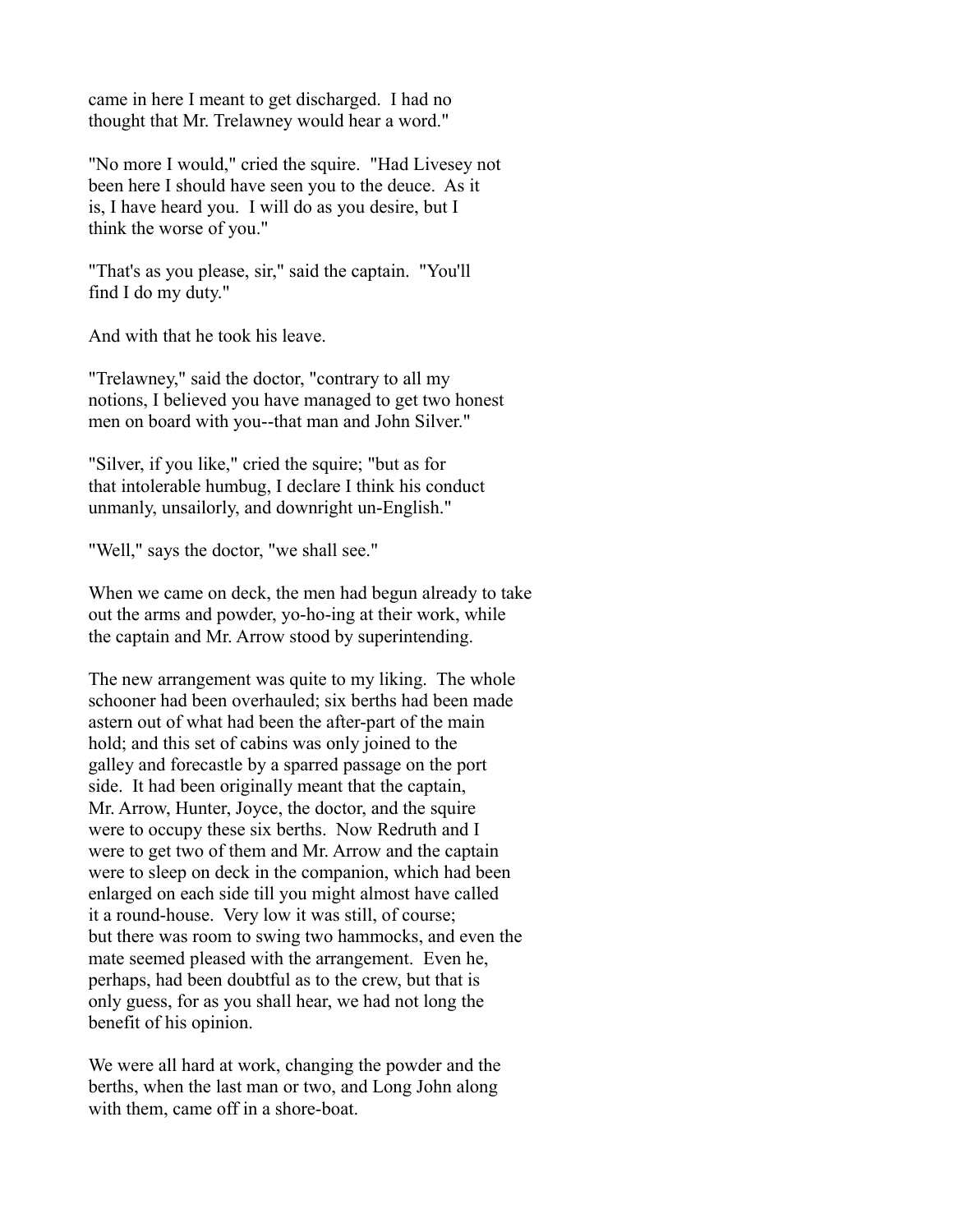The cook came up the side like a monkey for cleverness, and as soon as he saw what was doing, "So ho, mates!" says he. "What's this?"

"We're a-changing of the powder, Jack," answers one.

"Why, by the powers," cried Long John, "if we do, we'll miss the morning tide!"

"My orders!" said the captain shortly. "You may go below, my man. Hands will want supper."

"Aye, aye, sir," answered the cook, and touching his forelock, he disappeared at once in the direction of his galley.

"That's a good man, captain," said the doctor.

"Very likely, sir," replied Captain Smollett. "Easy with that, men--easy," he ran on, to the fellows who were shifting the powder; and then suddenly observing me examining the swivel we carried amidships, a long brass nine, "Here you, ship's boy," he cried, "out o' that! Off with you to the cook and get some work."

And then as I was hurrying off I heard him say, quite loudly, to the doctor, "I'll have no favourites on my ship."

I assure you I was quite of the squire's way of thinking, and hated the captain deeply.

#### 10

#### The Voyage

ALL that night we were in a great bustle getting things stowed in their place, and boatfuls of the squire's friends, Mr. Blandly and the like, coming off to wish him a good voyage and a safe return. We never had a night at the Admiral Benbow when I had half the work; and I was dog-tired when, a little before dawn, the boatswain sounded his pipe and the crew began to man the capstan-bars. I might have been twice as weary, yet I would not have left the deck, all was so new and interesting to me--the brief commands, the shrill note of the whistle, the men bustling to their places in the glimmer of the ship's lanterns.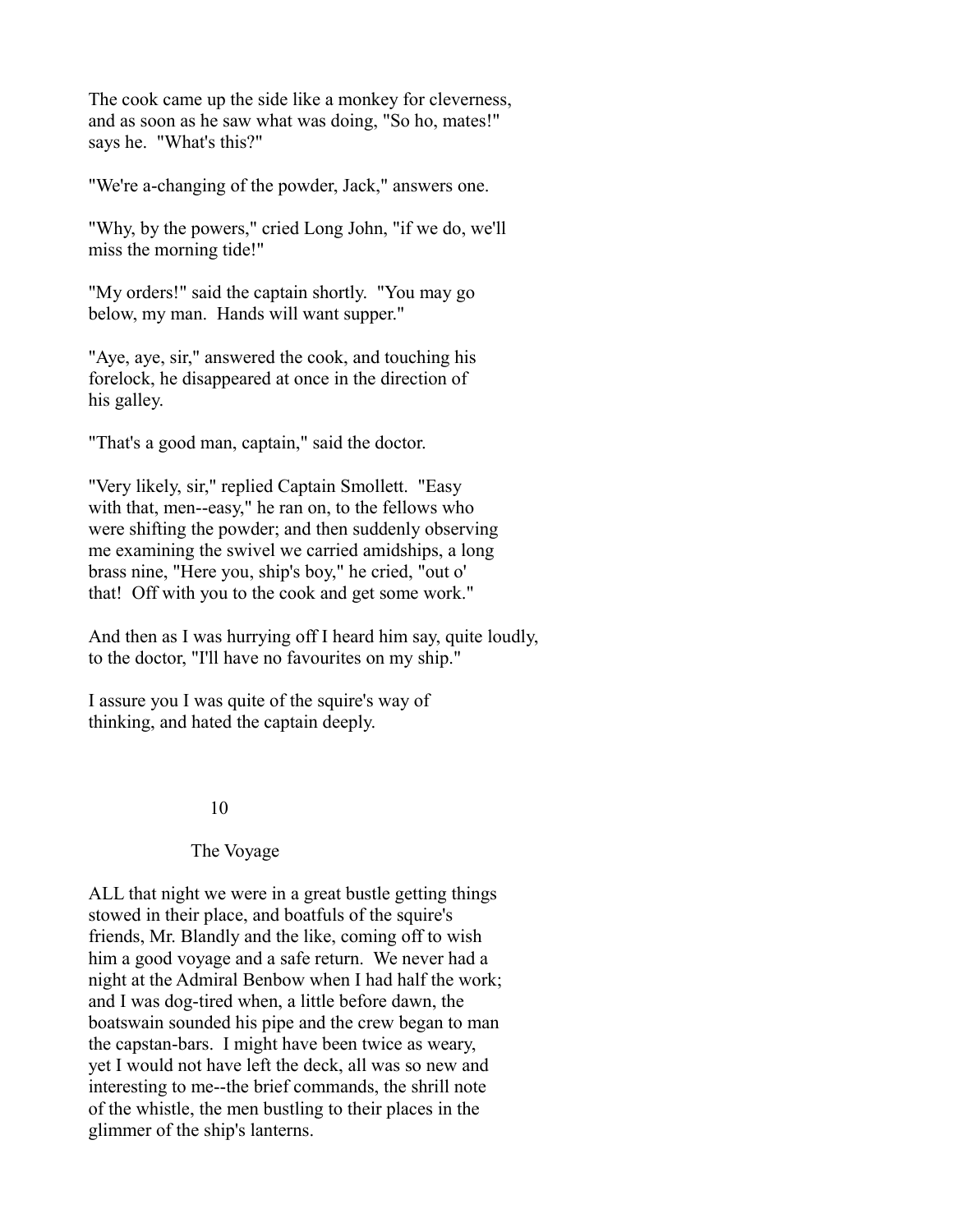"Now, Barbecue, tip us a stave," cried one voice.

"The old one," cried another.

"Aye, aye, mates," said Long John, who was standing by, with his crutch under his arm, and at once broke out in the air and words I knew so well:

"Fifteen men on the dead man's chest--"

And then the whole crew bore chorus:--

"Yo-ho-ho, and a bottle of rum!"

And at the third "Ho!" drove the bars before them with a will.

Even at that exciting moment it carried me back to the old Admiral Benbow in a second, and I seemed to hear the voice of the captain piping in the chorus. But soon the anchor was short up; soon it was hanging dripping at the bows; soon the sails began to draw, and the land and shipping to flit by on either side; and before I could lie down to snatch an hour of slumber the HISPANIOLA had begun her voyage to the Isle of Treasure.

I am not going to relate that voyage in detail. It was fairly prosperous. The ship proved to be a good ship, the crew were capable seamen, and the captain thoroughly understood his business. But before we came the length of Treasure Island, two or three things had happened which require to be known.

Mr. Arrow, first of all, turned out even worse than the captain had feared. He had no command among the men, and people did what they pleased with him. But that was by no means the worst of it, for after a day or two at sea he began to appear on deck with hazy eye, red cheeks, stuttering tongue, and other marks of drunkenness. Time after time he was ordered below in disgrace. Sometimes he fell and cut himself; sometimes he lay all day long in his little bunk at one side of the companion; sometimes for a day or two he would be almost sober and attend to his work at least passably.

In the meantime, we could never make out where he got the drink. That was the ship's mystery. Watch him as we pleased, we could do nothing to solve it; and when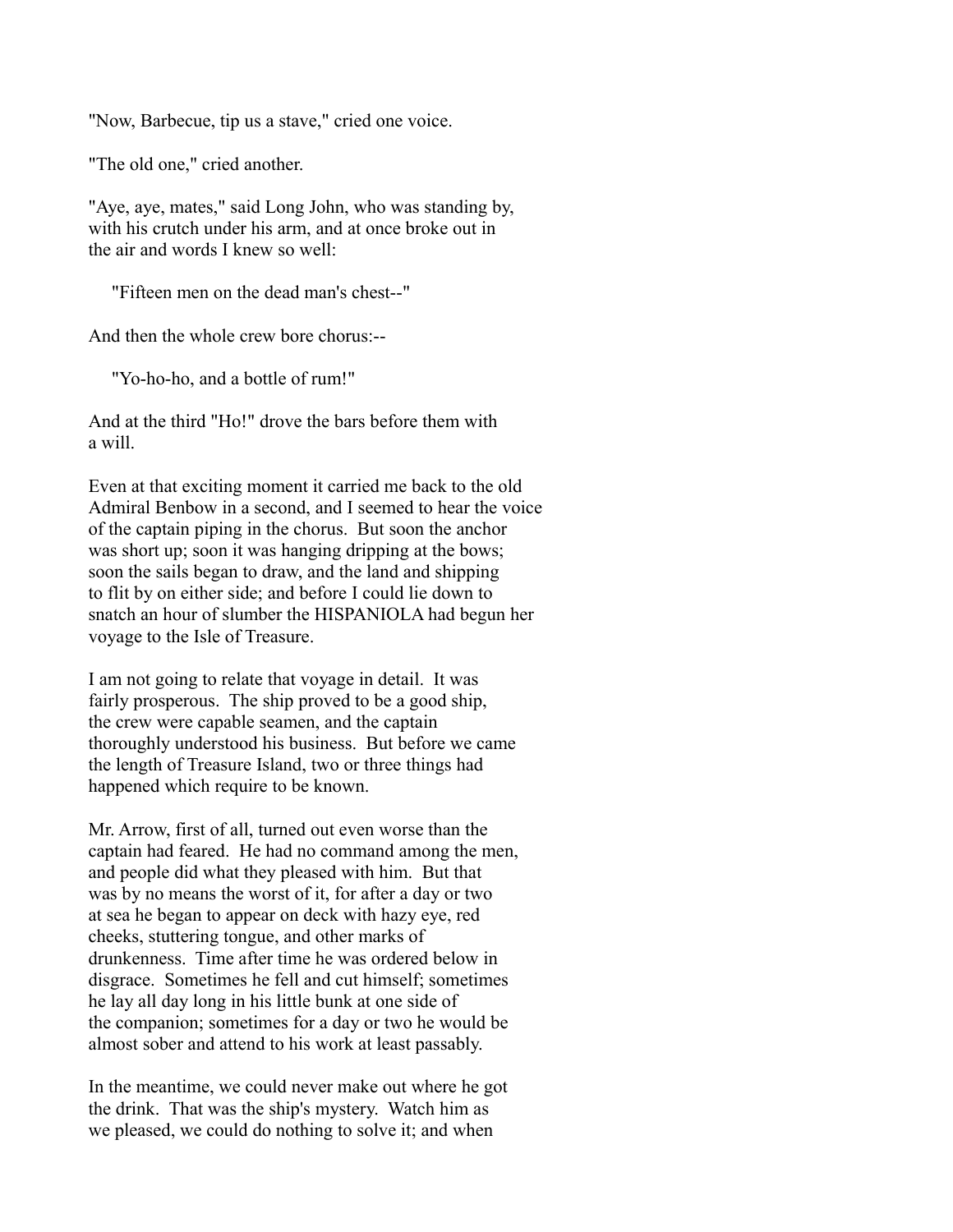we asked him to his face, he would only laugh if he were drunk, and if he were sober deny solemnly that he ever tasted anything but water.

He was not only useless as an officer and a bad influence amongst the men, but it was plain that at this rate he must soon kill himself outright, so nobody was much surprised, nor very sorry, when one dark night, with a head sea, he disappeared entirely and was seen no more.

"Overboard!" said the captain. "Well, gentlemen, that saves the trouble of putting him in irons."

But there we were, without a mate; and it was necessary, of course, to advance one of the men. The boatswain, Job Anderson, was the likeliest man aboard, and though he kept his old title, he served in a way as mate. Mr. Trelawney had followed the sea, and his knowledge made him very useful, for he often took a watch himself in easy weather. And the coxswain, Israel Hands, was a careful, wily, old, experienced seaman who could be trusted at a pinch with almost anything.

He was a great confidant of Long John Silver, and so the mention of his name leads me on to speak of our ship's cook, Barbecue, as the men called him.

Aboard ship he carried his crutch by a lanyard round his neck, to have both hands as free as possible. It was something to see him wedge the foot of the crutch against a bulkhead, and propped against it, yielding to every movement of the ship, get on with his cooking like someone safe ashore. Still more strange was it to see him in the heaviest of weather cross the deck. He had a line or two rigged up to help him across the widest spaces--Long John's earrings, they were called; and he would hand himself from one place to another, now using the crutch, now trailing it alongside by the lanyard, as quickly as another man could walk. Yet some of the men who had sailed with him before expressed their pity to see him so reduced.

"He's no common man, Barbecue," said the coxswain to me. "He had good schooling in his young days and can speak like a book when so minded; and brave--a lion's nothing alongside of Long John! I seen him grapple four and knock their heads together--him unarmed."

All the crew respected and even obeyed him. He had a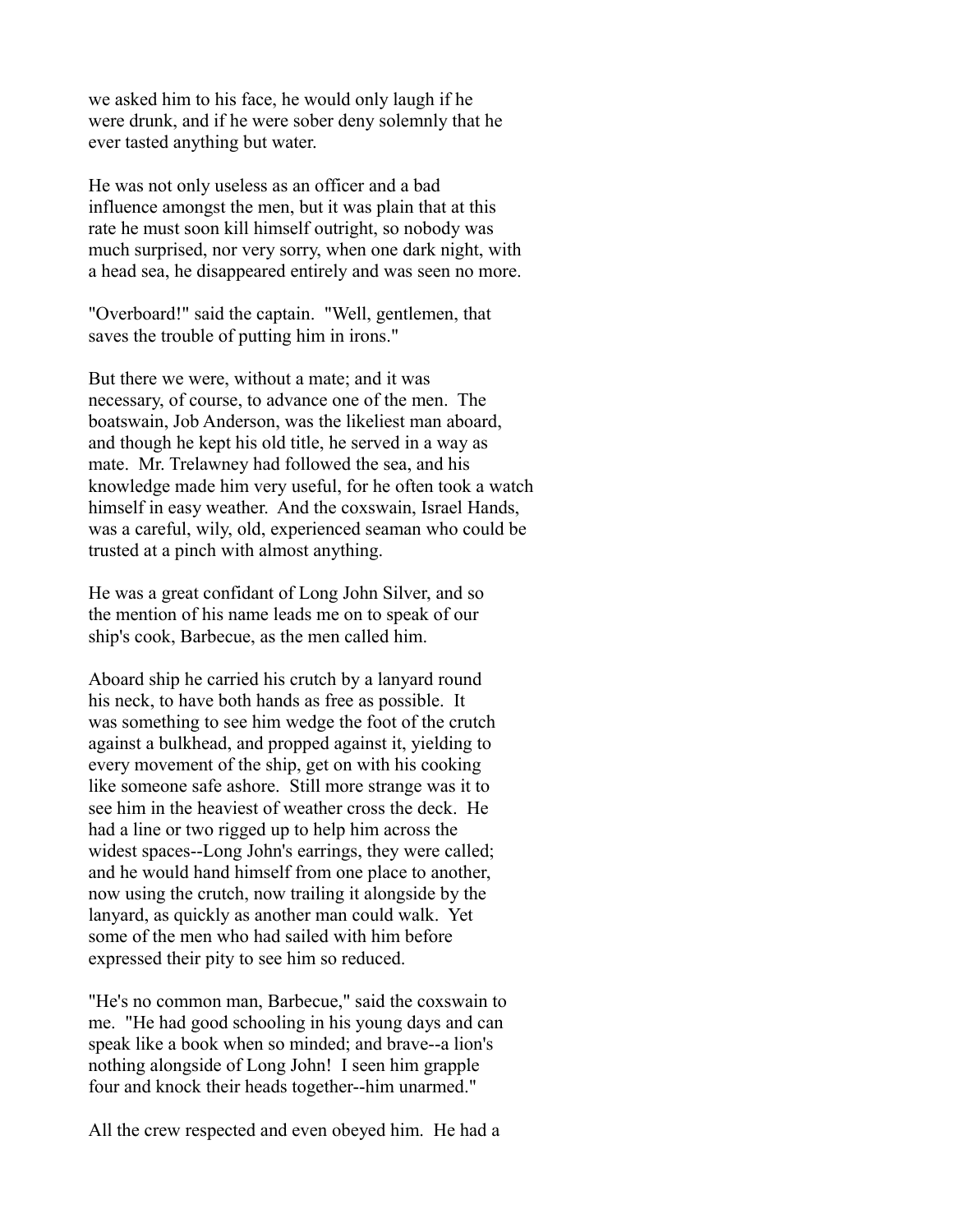way of talking to each and doing everybody some particular service. To me he was unweariedly kind, and always glad to see me in the galley, which he kept as clean as a new pin, the dishes hanging up burnished and his parrot in a cage in one corner.

"Come away, Hawkins," he would say; "come and have a yarn with John. Nobody more welcome than yourself, my son. Sit you down and hear the news. Here's Cap'n Flint--I calls my parrot Cap'n Flint, after the famous buccaneer--here's Cap'n Flint predicting success to our v'yage. Wasn't you, cap'n?"

And the parrot would say, with great rapidity, "Pieces of eight! Pieces of eight! Pieces of eight!" till you wondered that it was not out of breath, or till John threw his handkerchief over the cage.

"Now, that bird," he would say, "is, maybe, two hundred years old, Hawkins--they live forever mostly; and if anybody's seen more wickedness, it must be the devil himself. She's sailed with England, the great Cap'n England, the pirate. She's been at Madagascar, and at Malabar, and Surinam, and Providence, and Portobello. She was at the fishing up of the wrecked plate ships. It's there she learned 'Pieces of eight,' and little wonder; three hundred and fifty thousand of 'em, Hawkins! She was at the boarding of the viceroy of the Indies out of Goa, she was; and to look at her you would think she was a babby. But you smelt powder- didn't you, cap'n?"

"Stand by to go about," the parrot would scream.

"Ah, she's a handsome craft, she is," the cook would say, and give her sugar from his pocket, and then the bird would peck at the bars and swear straight on, passing belief for wickedness. "There," John would add, "you can't touch pitch and not be mucked, lad. Here's this poor old innocent bird o' mine swearing blue fire, and none the wiser, you may lay to that. She would swear the same, in a manner of speaking, before chaplain." And John would touch his forelock with a solemn way he had that made me think he was the best of men.

In the meantime, the squire and Captain Smollett were still on pretty distant terms with one another. The squire made no bones about the matter; he despised the captain. The captain, on his part, never spoke but when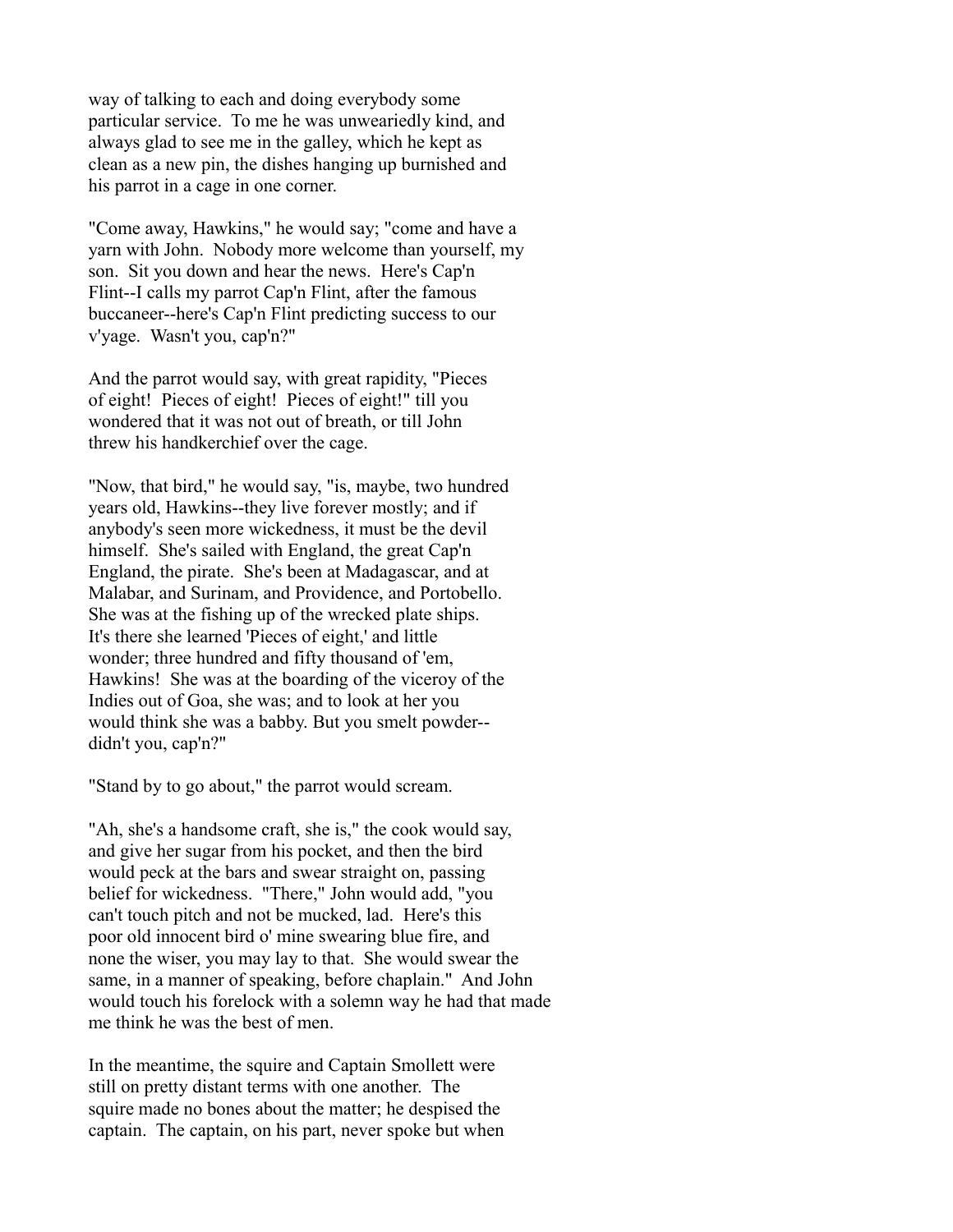he was spoken to, and then sharp and short and dry, and not a word wasted. He owned, when driven into a corner, that he seemed to have been wrong about the crew, that some of them were as brisk as he wanted to see and all had behaved fairly well. As for the ship, he had taken a downright fancy to her. "She'll lie a point nearer the wind than a man has a right to expect of his own married wife, sir. But," he would add, "all I say is, we're not home again, and I don't like the cruise."

The squire, at this, would turn away and march up and down the deck, chin in air.

"A trifle more of that man," he would say, "and I shall explode."

We had some heavy weather, which only proved the qualities of the HISPANIOLA. Every man on board seemed well content, and they must have been hard to please if they had been otherwise, for it is my belief there was never a ship's company so spoiled since Noah put to sea. Double grog was going on the least excuse; there was duff on odd days, as, for instance, if the squire heard it was any man's birthday, and always a barrel of apples standing broached in the waist for anyone to help himself that had a fancy.

"Never knew good come of it yet," the captain said to Dr. Livesey. "Spoil forecastle hands, make devils. That's my belief."

But good did come of the apple barrel, as you shall hear, for if it had not been for that, we should have had no note of warning and might all have perished by the hand of treachery.

This was how it came about.

We had run up the trades to get the wind of the island we were after--I am not allowed to be more plain--and now we were running down for it with a bright lookout day and night. It was about the last day of our outward voyage by the largest computation; some time that night, or at latest before noon of the morrow, we should sight the Treasure Island. We were heading S.S.W. and had a steady breeze abeam and a quiet sea. The HISPANIOLA rolled steadily, dipping her bowsprit now and then with a whiff of spray. All was drawing alow and aloft; everyone was in the bravest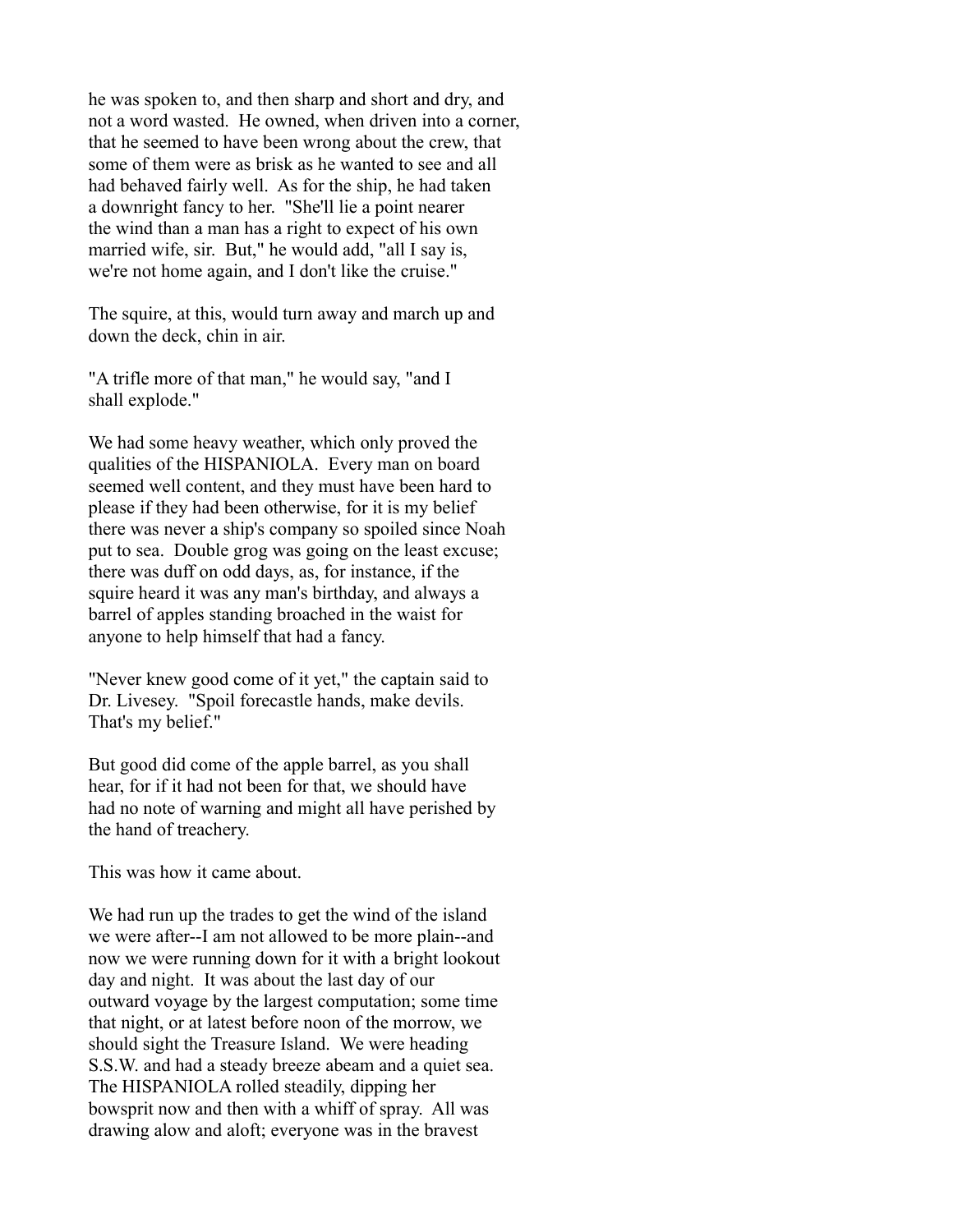spirits because we were now so near an end of the first part of our adventure.

Now, just after sundown, when all my work was over and I was on my way to my berth, it occurred to me that I should like an apple. I ran on deck. The watch was all forward looking out for the island. The man at the helm was watching the luff of the sail and whistling away gently to himself, and that was the only sound excepting the swish of the sea against the bows and around the sides of the ship.

In I got bodily into the apple barrel, and found there was scarce an apple left; but sitting down there in the dark, what with the sound of the waters and the rocking movement of the ship, I had either fallen asleep or was on the point of doing so when a heavy man sat down with rather a clash close by. The barrel shook as he leaned his shoulders against it, and I was just about to jump up when the man began to speak. It was Silver's voice, and before I had heard a dozen words, I would not have shown myself for all the world, but lay there, trembling and listening, in the extreme of fear and curiosity, for from these dozen words I understood that the lives of all the honest men aboard depended upon me alone.

#### 11

#### What I Heard in the Apple Barrel

"NO, not I," said Silver. "Flint was cap'n; I was quartermaster, along of my timber leg. The same broadside I lost my leg, old Pew lost his deadlights. It was a master surgeon, him that ampytated me--out of college and all--Latin by the bucket, and what not; but he was hanged like a dog, and sun-dried like the rest, at Corso Castle. That was Roberts' men, that was, and comed of changing names to their ships--ROYAL FORTUNE and so on. Now, what a ship was christened, so let her stay, I says. So it was with the CASSANDRA, as brought us all safe home from Malabar, after England took the viceroy of the Indies; so it was with the old WALRUS, Flint's old ship, as I've seen amuck with the red blood and fit to sink with gold."

"Ah!" cried another voice, that of the youngest hand on board, and evidently full of admiration. "He was the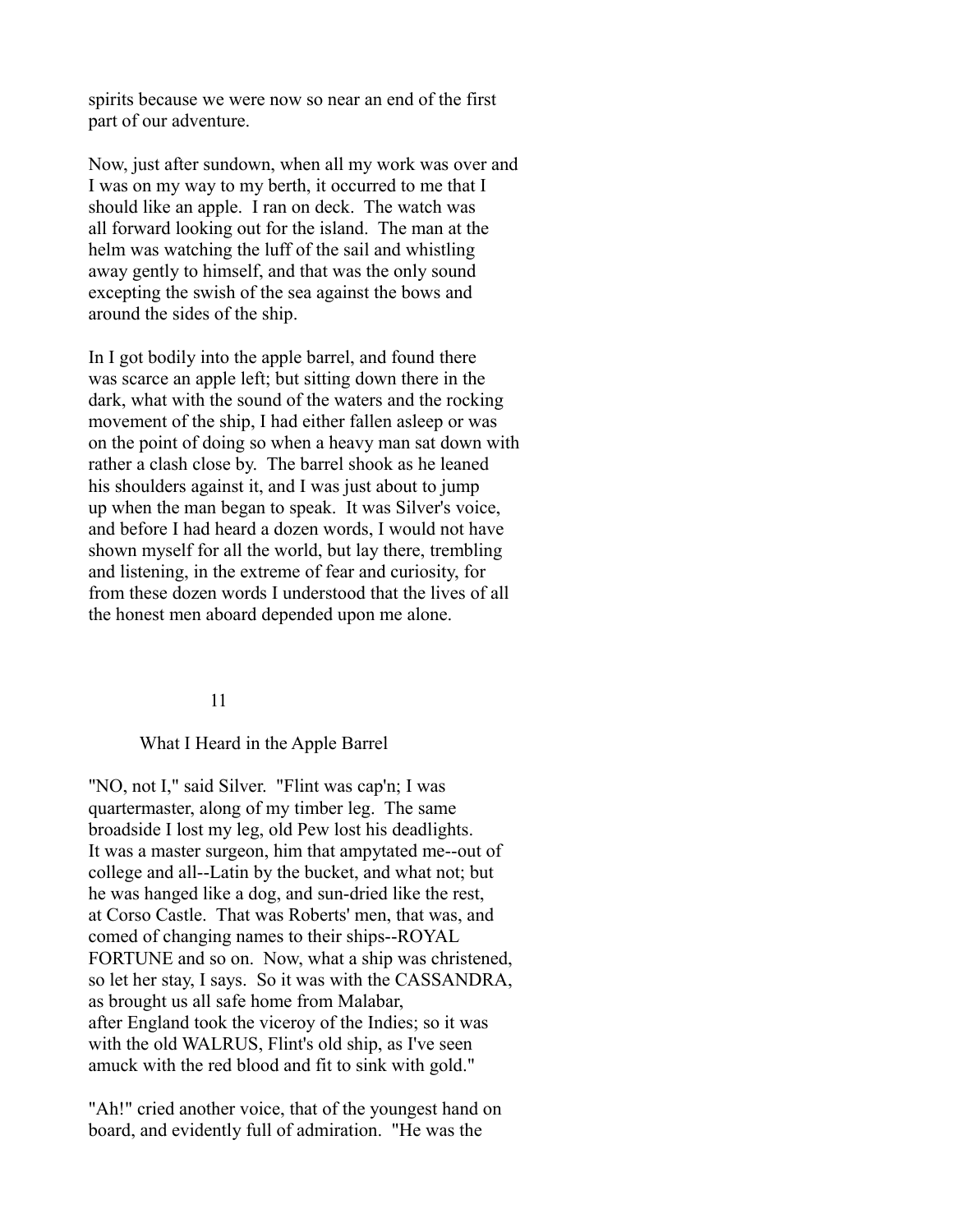flower of the flock, was Flint!"

"Davis was a man too, by all accounts," said Silver. "I never sailed along of him; first with England, then with Flint, that's my story; and now here on my own account, in a manner of speaking. I laid by nine hundred safe, from England, and two thousand after Flint. That ain't bad for a man before the mast--all safe in bank. 'Tain't earning now, it's saving does it, you may lay to that. Where's all England's men now? I dunno. Where's Flint's? Why, most on 'em aboard here, and glad to get the duff--been begging before that, some on 'em. Old Pew, as had lost his sight, and might have thought shame, spends twelve hundred pound in a year, like a lord in Parliament. Where is he now? Well, he's dead now and under hatches; but for two year before that, shiver my timbers, the man was starving! He begged, and he stole, and he cut throats, and starved at that, by the powers!"

"Well, it ain't much use, after all," said the young seaman.

"'Tain't much use for fools, you may lay to it--that, nor nothing," cried Silver. "But now, you look here: you're young, you are, but you're as smart as paint. I see that when I set my eyes on you, and I'll talk to you like a man."

You may imagine how I felt when I heard this abominable old rogue addressing another in the very same words of flattery as he had used to myself. I think, if I had been able, that I would have killed him through the barrel. Meantime, he ran on, little supposing he was overheard.

"Here it is about gentlemen of fortune. They lives rough, and they risk swinging, but they eat and drink like fighting-cocks, and when a cruise is done, why, it's hundreds of pounds instead of hundreds of farthings in their pockets. Now, the most goes for rum and a good fling, and to sea again in their shirts. But that's not the course I lay. I puts it all away, some here, some there, and none too much anywheres, by reason of suspicion. I'm fifty, mark you; once back from this cruise, I set up gentleman in earnest. Time enough too, says you. Ah, but I've lived easy in the meantime, never denied myself o' nothing heart desires, and slep' soft and ate dainty all my days but when at sea. And how did I begin? Before the mast, like you!"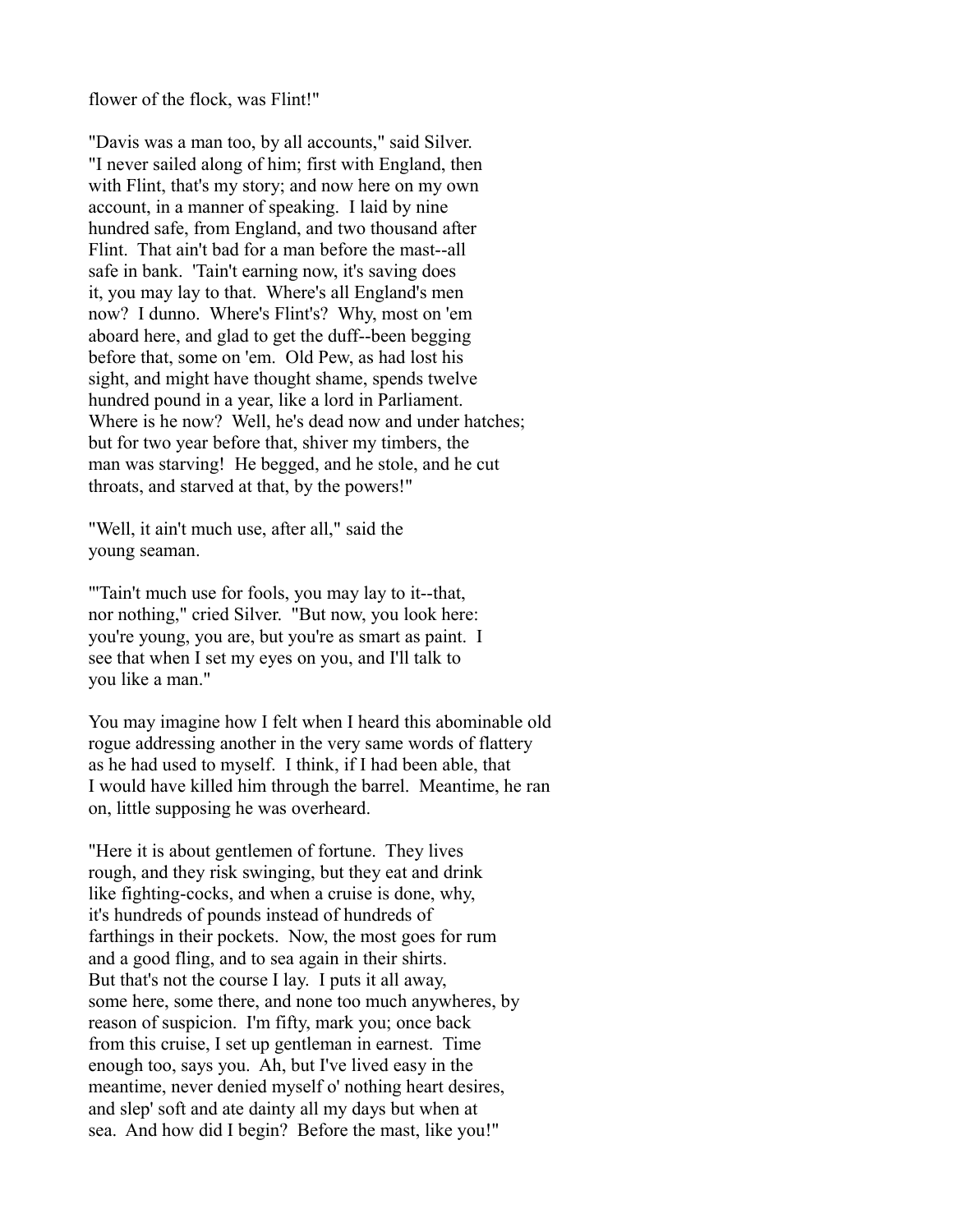"Well," said the other, "but all the other money's gone now, ain't it? You daren't show face in Bristol after this."

"Why, where might you suppose it was?" asked Silver derisively.

"At Bristol, in banks and places," answered his companion.

"It were," said the cook; "it were when we weighed anchor. But my old missis has it all by now. And the Spy-glass is sold, lease and goodwill and rigging; and the old girl's off to meet me. I would tell you where, for I trust you, but it'd make jealousy among the mates."

"And can you trust your missis?" asked the other.

"Gentlemen of fortune," returned the cook, "usually trusts little among themselves, and right they are, you may lay to it. But I have a way with me, I have. When a mate brings a slip on his cable--one as knows me, I mean--it won't be in the same world with old John. There was some that was feared of Pew, and some that was feared of Flint; but Flint his own self was feared of me. Feared he was, and proud. They was the roughest crew afloat, was Flint's; the devil himself would have been feared to go to sea with them. Well now, I tell you, I'm not a boasting man, and you seen yourself how easy I keep company, but when I was quartermaster, LAMBS wasn't the word for Flint's old buccaneers. Ah, you may be sure of yourself in old John's ship."

"Well, I tell you now," replied the lad, "I didn't half a quarter like the job till I had this talk with you, John; but there's my hand on it now."

"And a brave lad you were, and smart too," answered Silver, shaking hands so heartily that all the barrel shook, "and a finer figurehead for a gentleman of fortune I never clapped my eyes on."

By this time I had begun to understand the meaning of their terms. By a "gentleman of fortune" they plainly meant neither more nor less than a common pirate, and the little scene that I had overheard was the last act in the corruption of one of the honest hands--perhaps of the last one left aboard. But on this point I was soon to be relieved, for Silver giving a little whistle, a third man strolled up and sat down by the party.

"Dick's square," said Silver.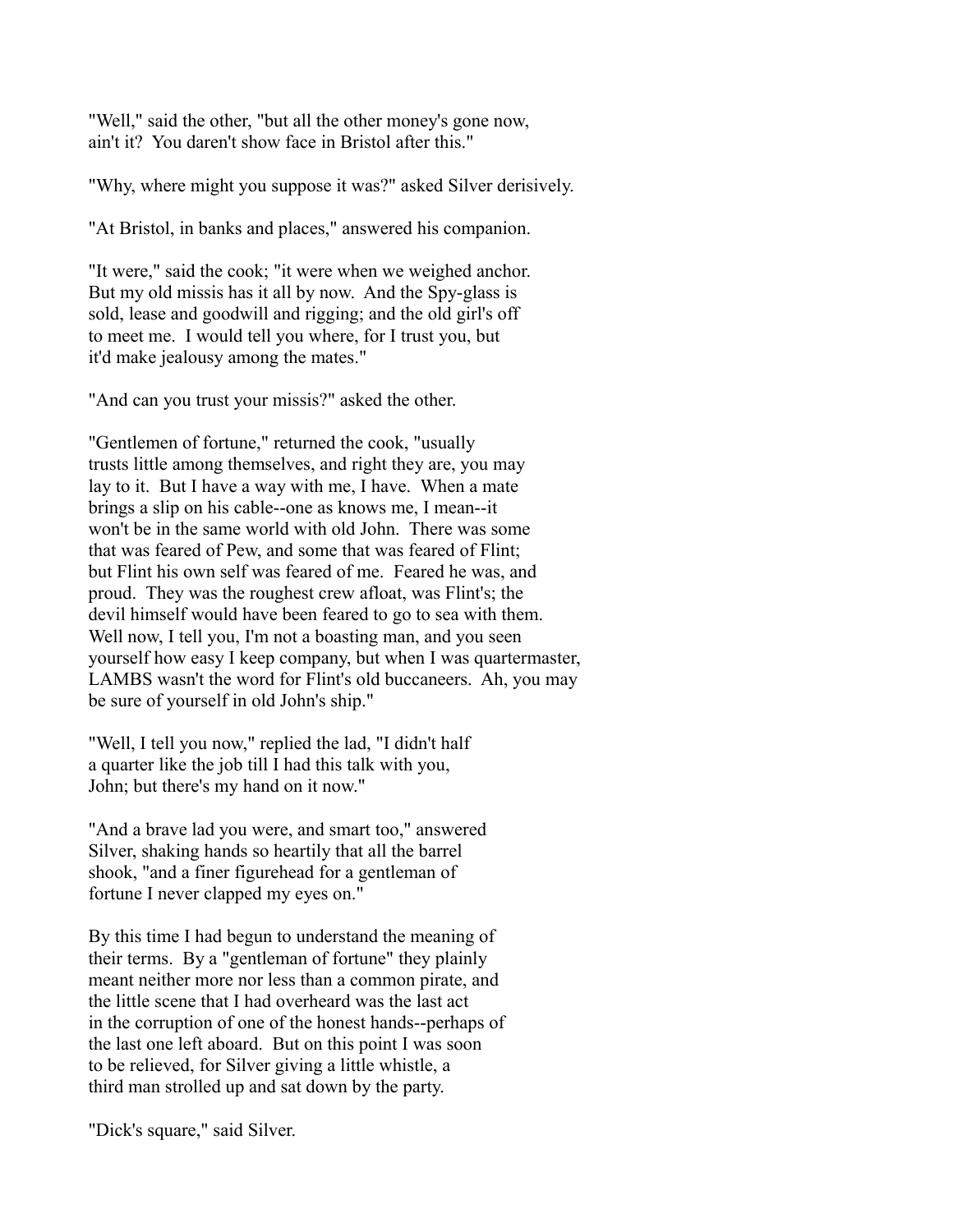"Oh, I know'd Dick was square," returned the voice of the coxswain, Israel Hands. "He's no fool, is Dick." And he turned his quid and spat. "But look here," he went on, "here's what I want to know, Barbecue: how long are we a-going to stand off and on like a blessed bumboat? I've had a'most enough o' Cap'n Smollett; he's hazed me long enough, by thunder! I want to go into that cabin, I do. I want their pickles and wines, and that."

"Israel," said Silver, "your head ain't much account, nor ever was. But you're able to hear, I reckon; leastways, your ears is big enough. Now, here's what I say: you'll berth forward, and you'll live hard, and you'll speak soft, and you'll keep sober till I give the word; and you may lay to that, my son."

"Well, I don't say no, do I?" growled the coxswain. "What I say is, when? That's what I say."

"When! By the powers!" cried Silver. "Well now, if you want to know, I'll tell you when. The last moment I can manage, and that's when. Here's a first-rate seaman, Cap'n Smollett, sails the blessed ship for us. Here's this squire and doctor with a map and such--I don't know where it is, do I? No more do you, says you. Well then, I mean this squire and doctor shall find the stuff, and help us to get it aboard, by the powers. Then we'll see. If I was sure of you all, sons of double Dutchmen, I'd have Cap'n Smollett navigate us half-way back again before I struck."

"Why, we're all seamen aboard here, I should think," said the lad Dick.

"We're all forecastle hands, you mean," snapped Silver. "We can steer a course, but who's to set one? That's what all you gentlemen split on, first and last. If I had my way, I'd have Cap'n Smollett work us back into the trades at least; then we'd have no blessed miscalculations and a spoonful of water a day. But I know the sort you are. I'll finish with 'em at the island, as soon's the blunt's on board, and a pity it is. But you're never happy till you're drunk. Split my sides, I've a sick heart to sail with the likes of you!"

"Easy all, Long John," cried Israel. "Who's a-crossin' of you?"

"Why, how many tall ships, think ye, now, have I seen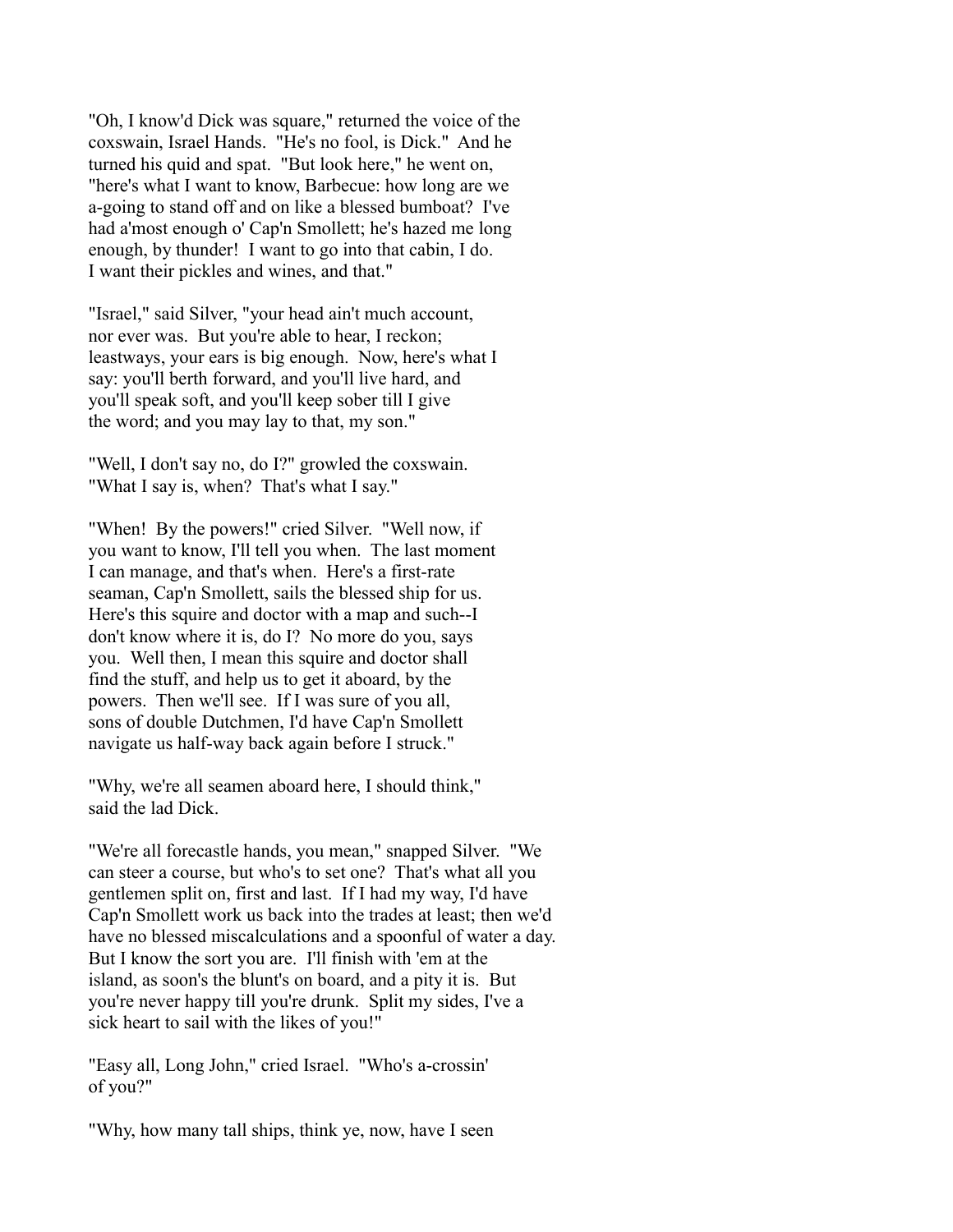laid aboard? And how many brisk lads drying in the sun at Execution Dock?" cried Silver. "And all for this same hurry and hurry and hurry. You hear me? I seen a thing or two at sea, I have. If you would on'y lay your course, and a p'int to windward, you would ride in carriages, you would. But not you! I know you. You'll have your mouthful of rum tomorrow, and go hang."

"Everybody knowed you was a kind of a chapling, John; but there's others as could hand and steer as well as you," said Israel. "They liked a bit o' fun, they did. They wasn't so high and dry, nohow, but took their fling, like jolly companions every one."

"So?" says Silver. "Well, and where are they now? Pew was that sort, and he died a beggar-man. Flint was, and he died of rum at Savannah. Ah, they was a sweet crew, they was! On'y, where are they?"

"But," asked Dick, "when we do lay 'em athwart, what are we to do with 'em, anyhow?"

"There's the man for me!" cried the cook admiringly. "That's what I call business. Well, what would you think? Put 'em ashore like maroons? That would have been England's way. Or cut 'em down like that much pork? That would have been Flint's, or Billy Bones's."

"Billy was the man for that," said Israel. "'Dead men don't bite,' says he. Well, he's dead now hisself; he knows the long and short on it now; and if ever a rough hand come to port, it was Billy."

"Right you are," said Silver; "rough and ready. But mark you here, I'm an easy man--I'm quite the gentleman, says you; but this time it's serious. Dooty is dooty, mates. I give my vote--death. When I'm in Parlyment and riding in my coach, I don't want none of these sea-lawyers in the cabin a-coming home, unlooked for, like the devil at prayers. Wait is what I say; but when the time comes, why, let her rip!"

"John," cries the coxswain, "you're a man!"

"You'll say so, Israel when you see," said Silver. "Only one thing I claim--I claim Trelawney. I'll wring his calf's head off his body with these hands, Dick!" he added, breaking off. "You just jump up, like a sweet lad, and get me an apple, to wet my pipe like."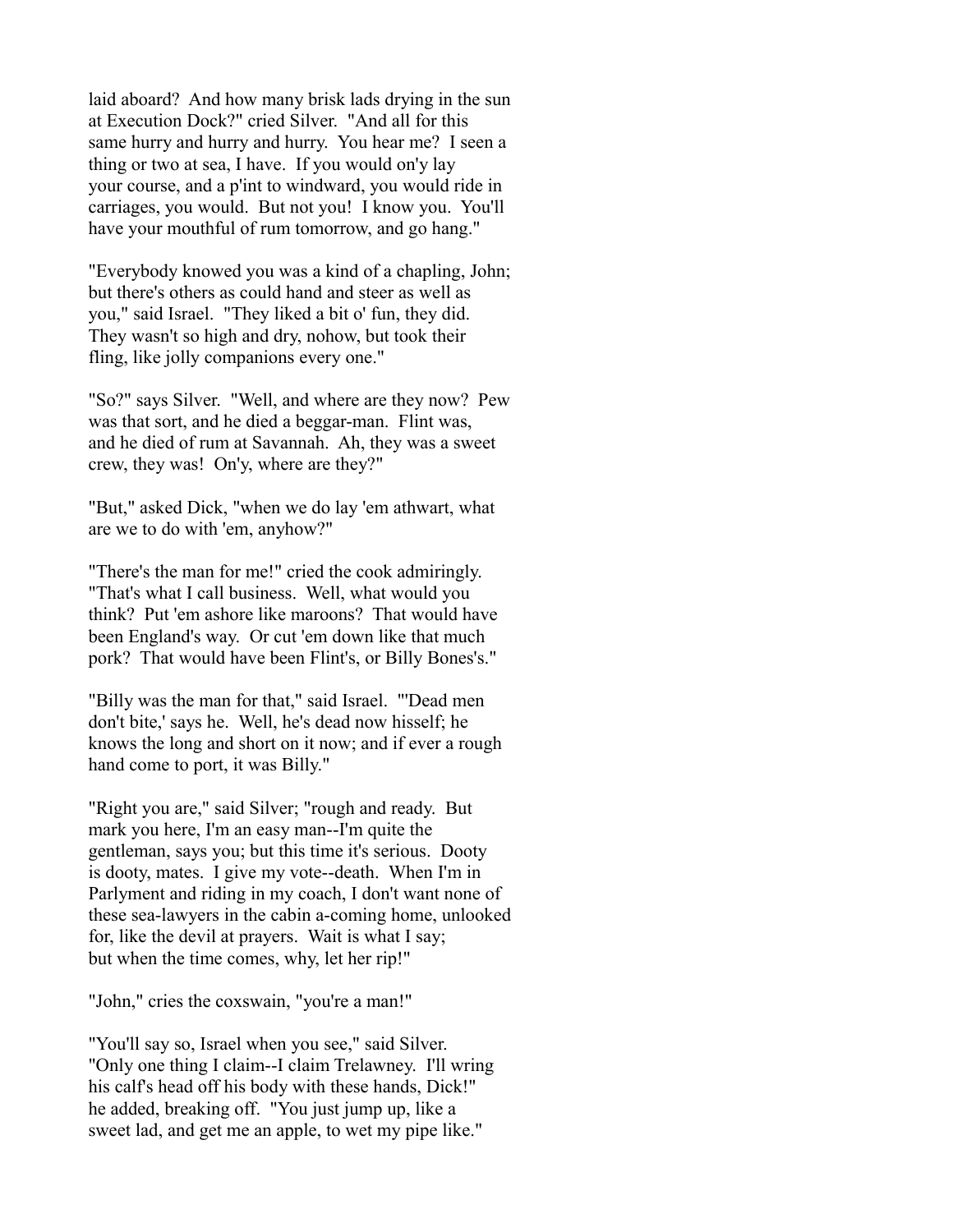You may fancy the terror I was in! I should have leaped out and run for it if I had found the strength, but my limbs and heart alike misgave me. I heard Dick begin to rise, and then someone seemingly stopped him, and the voice of Hands exclaimed, "Oh, stow that! Don't you get sucking of that bilge, John. Let's have a go of the rum."

"Dick," said Silver, "I trust you. I've a gauge on the keg, mind. There's the key; you fill a pannikin and bring it up."

Terrified as I was, I could not help thinking to myself that this must have been how Mr. Arrow got the strong waters that destroyed him.

Dick was gone but a little while, and during his absence Israel spoke straight on in the cook's ear. It was but a word or two that I could catch, and yet I gathered some important news, for besides other scraps that tended to the same purpose, this whole clause was audible: "Not another man of them'll jine." Hence there were still faithful men on board.

When Dick returned, one after another of the trio took the pannikin and drank--one "To luck," another with a "Here's to old Flint," and Silver himself saying, in a kind of song, "Here's to ourselves, and hold your luff, plenty of prizes and plenty of duff."

Just then a sort of brightness fell upon me in the barrel, and looking up, I found the moon had risen and was silvering the mizzen-top and shining white on the luff of the fore-sail; and almost at the same time the voice of the lookout shouted, "Land ho!"

### 12

### Council of War

THERE was a great rush of feet across the deck. I could hear people tumbling up from the cabin and the forecastle, and slipping in an instant outside my barrel, I dived behind the fore-sail, made a double towards the stern, and came out upon the open deck in time to join Hunter and Dr. Livesey in the rush for the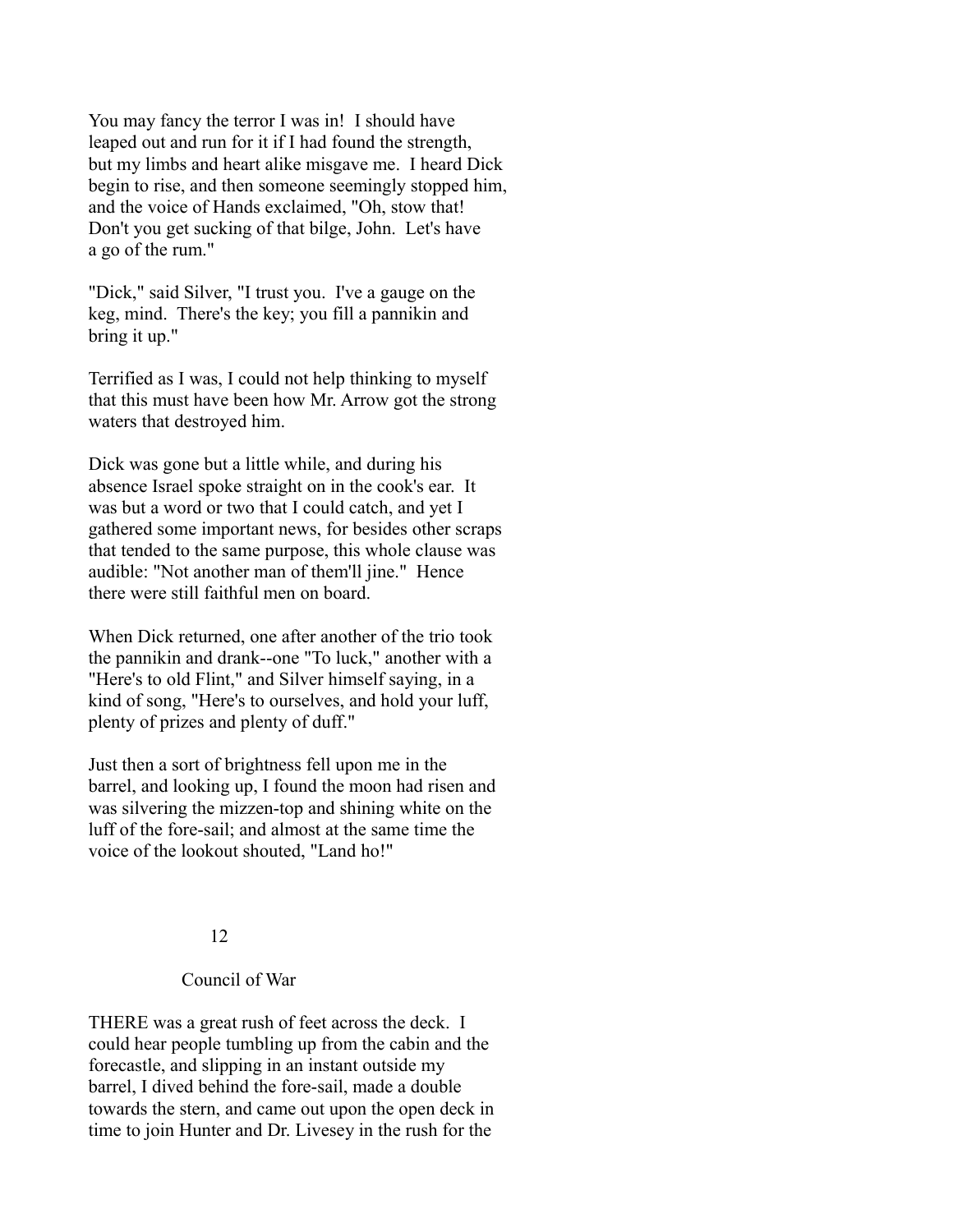weather bow.

There all hands were already congregated. A belt of fog had lifted almost simultaneously with the appearance of the moon. Away to the south-west of us we saw two low hills, about a couple of miles apart, and rising behind one of them a third and higher hill, whose peak was still buried in the fog. All three seemed sharp and conical in figure.

So much I saw, almost in a dream, for I had not yet recovered from my horrid fear of a minute or two before. And then I heard the voice of Captain Smollett issuing orders. The HISPANIOLA was laid a couple of points nearer the wind and now sailed a course that would just clear the island on the east.

"And now, men," said the captain, when all was sheeted home, "has any one of you ever seen that land ahead?"

"I have, sir," said Silver. "I've watered there with a trader I was cook in."

"The anchorage is on the south, behind an islet, I fancy?" asked the captain.

"Yes, sir; Skeleton Island they calls it. It were a main place for pirates once, and a hand we had on board knowed all their names for it. That hill to the nor'ard they calls the Fore-mast Hill; there are three hills in a row running south'ard--fore, main, and mizzen, sir. But the main--that's the big un, with the cloud on it--they usually calls the Spy-glass, by reason of a lookout they kept when they was in the anchorage cleaning, for it's there they cleaned their ships, sir, asking your pardon."

"I have a chart here," says Captain Smollett. "See if that's the place."

Long John's eyes burned in his head as he took the chart, but by the fresh look of the paper I knew he was doomed to disappointment. This was not the map we found in Billy Bones's chest, but an accurate copy, complete in all things--names and heights and soundings--with the single exception of the red crosses and the written notes. Sharp as must have been his annoyance, Silver had the strength of mind to hide it.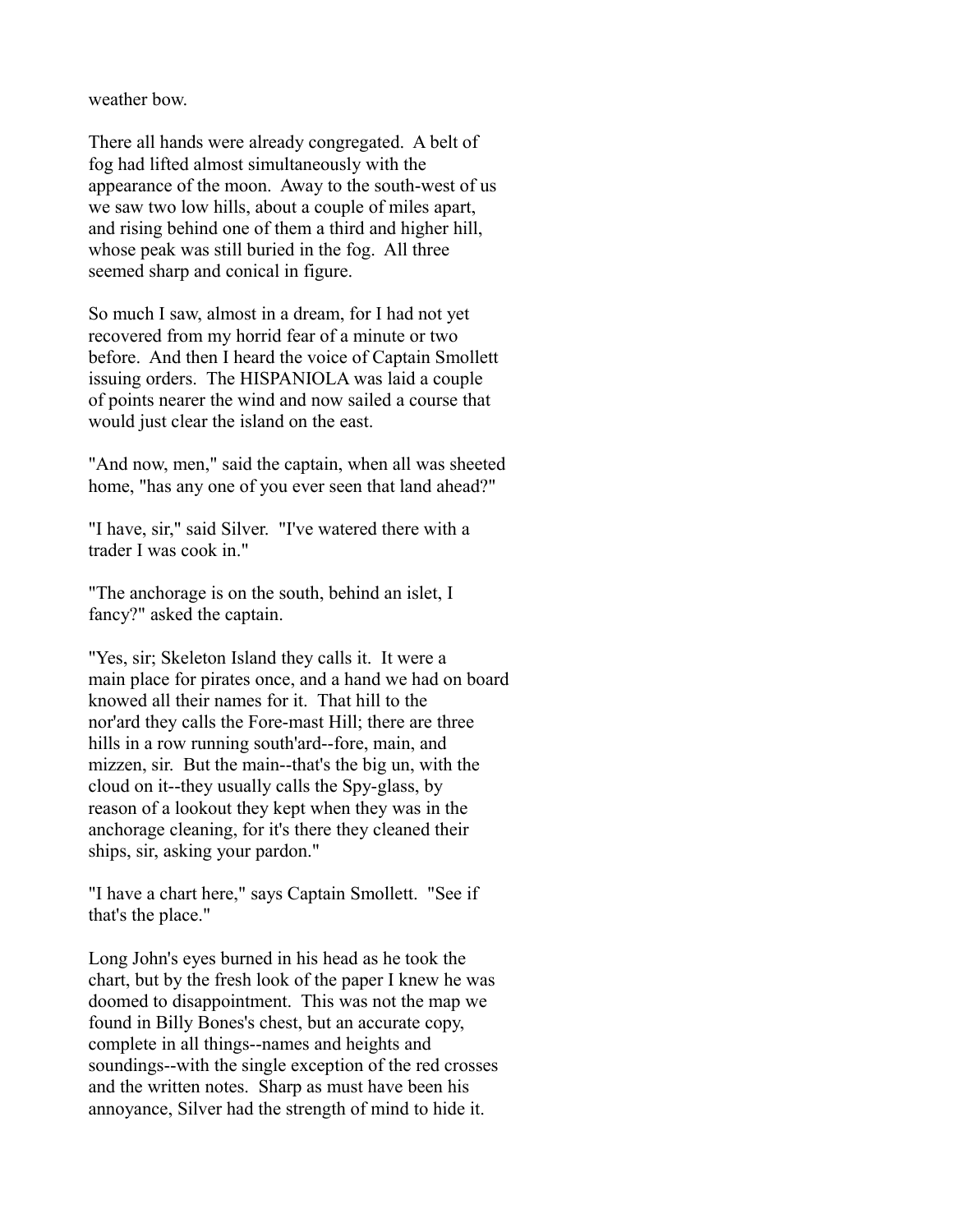"Yes, sir," said he, "this is the spot, to be sure, and very prettily drawed out. Who might have done that, I wonder? The pirates were too ignorant, I reckon. Aye, here it is: 'Capt. Kidd's Anchorage'--just the name my shipmate called it. There's a strong current runs along the south, and then away nor'ard up the west coast. Right you was, sir," says he, "to haul your wind and keep the weather of the island. Leastways, if such was your intention as to enter and careen, and there ain't no better place for that in these waters."

"Thank you, my man," says Captain Smollett. "I'll ask you later on to give us a help. You may go."

I was surprised at the coolness with which John avowed his knowledge of the island, and I own I was halffrightened when I saw him drawing nearer to myself. He did not know, to be sure, that I had overheard his council from the apple barrel, and yet I had by this time taken such a horror of his cruelty, duplicity, and power that I could scarce conceal a shudder when he laid his hand upon my arm.

"Ah," says he, "this here is a sweet spot, this island- a sweet spot for a lad to get ashore on. You'll bathe, and you'll climb trees, and you'll hunt goats, you will; and you'll get aloft on them hills like a goat yourself. Why, it makes me young again. I was going to forget my timber leg, I was. It's a pleasant thing to be young and have ten toes, and you may lay to that. When you want to go a bit of exploring, you just ask old John, and he'll put up a snack for you to take along."

And clapping me in the friendliest way upon the shoulder, he hobbled off forward and went below.

Captain Smollett, the squire, and Dr. Livesey were talking together on the quarter-deck, and anxious as I was to tell them my story, I durst not interrupt them openly. While I was still casting about in my thoughts to find some probable excuse, Dr. Livesey called me to his side. He had left his pipe below, and being a slave to tobacco, had meant that I should fetch it; but as soon as I was near enough to speak and not to be overheard, I broke immediately, "Doctor, let me speak. Get the captain and squire down to the cabin, and then make some pretence to send for me. I have terrible news."

The doctor changed countenance a little, but next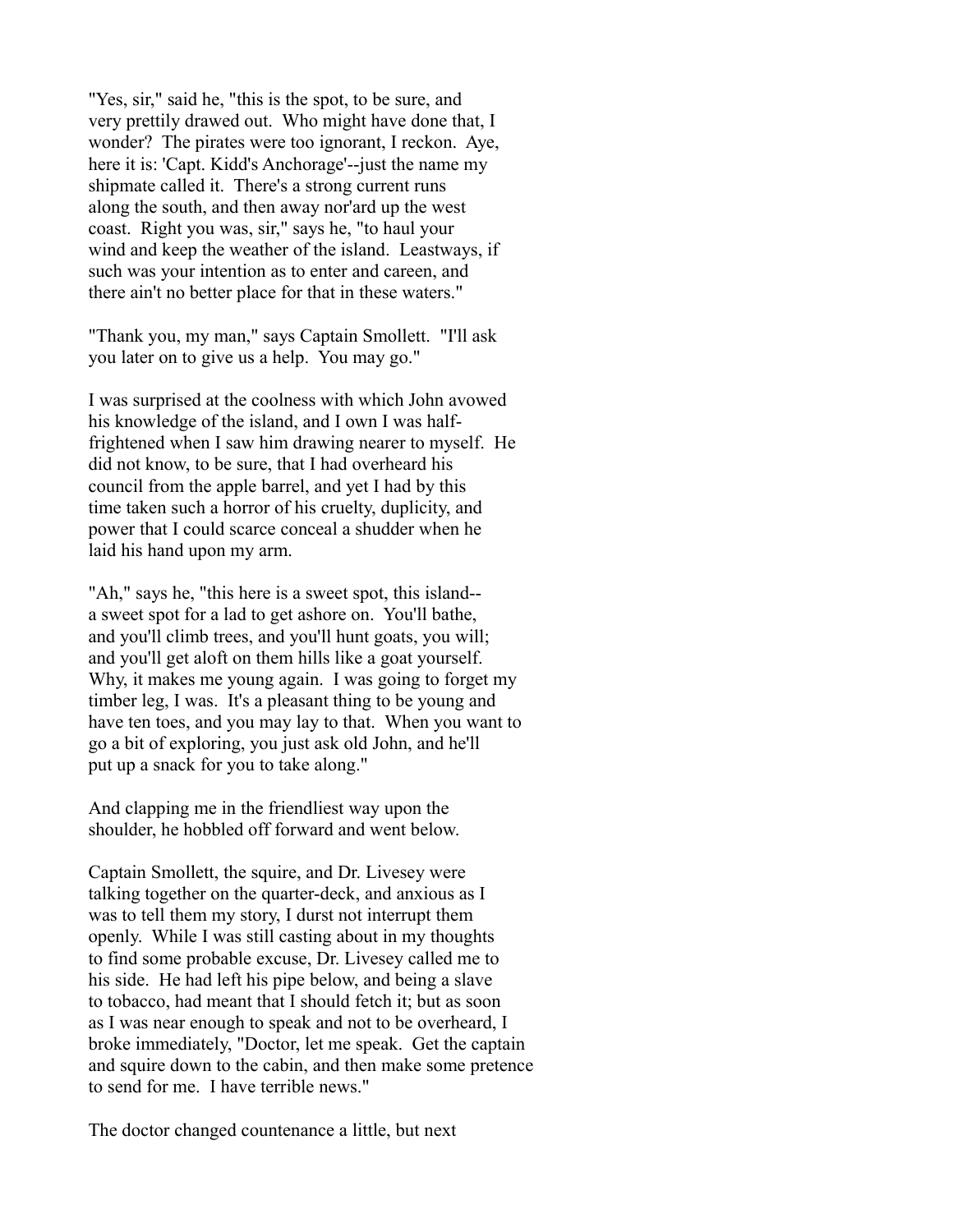moment he was master of himself.

"Thank you, Jim," said he quite loudly, "that was all I wanted to know," as if he had asked me a question.

And with that he turned on his heel and rejoined the other two. They spoke together for a little, and though none of them started, or raised his voice, or so much as whistled, it was plain enough that Dr. Livesey had communicated my request, for the next thing that I heard was the captain giving an order to Job Anderson, and all hands were piped on deck.

"My lads," said Captain Smollett, "I've a word to say to you. This land that we have sighted is the place we have been sailing for. Mr. Trelawney, being a very open-handed gentleman, as we all know, has just asked me a word or two, and as I was able to tell him that every man on board had done his duty, alow and aloft, as I never ask to see it done better, why, he and I and the doctor are going below to the cabin to drink YOUR health and luck, and you'll have grog served out for you to drink OUR health and luck. I'll tell you what I think of this: I think it handsome. And if you think as I do, you'll give a good sea-cheer for the gentleman that does it."

The cheer followed--that was a matter of course; but it rang out so full and hearty that I confess I could hardly believe these same men were plotting for our blood.

"One more cheer for Cap'n Smollett," cried Long John when the first had subsided.

And this also was given with a will.

On the top of that the three gentlemen went below, and not long after, word was sent forward that Jim Hawkins was wanted in the cabin.

I found them all three seated round the table, a bottle of Spanish wine and some raisins before them, and the doctor smoking away, with his wig on his lap, and that, I knew, was a sign that he was agitated. The stern window was open, for it was a warm night, and you could see the moon shining behind on the ship's wake.

"Now, Hawkins," said the squire, "you have something to say. Speak up."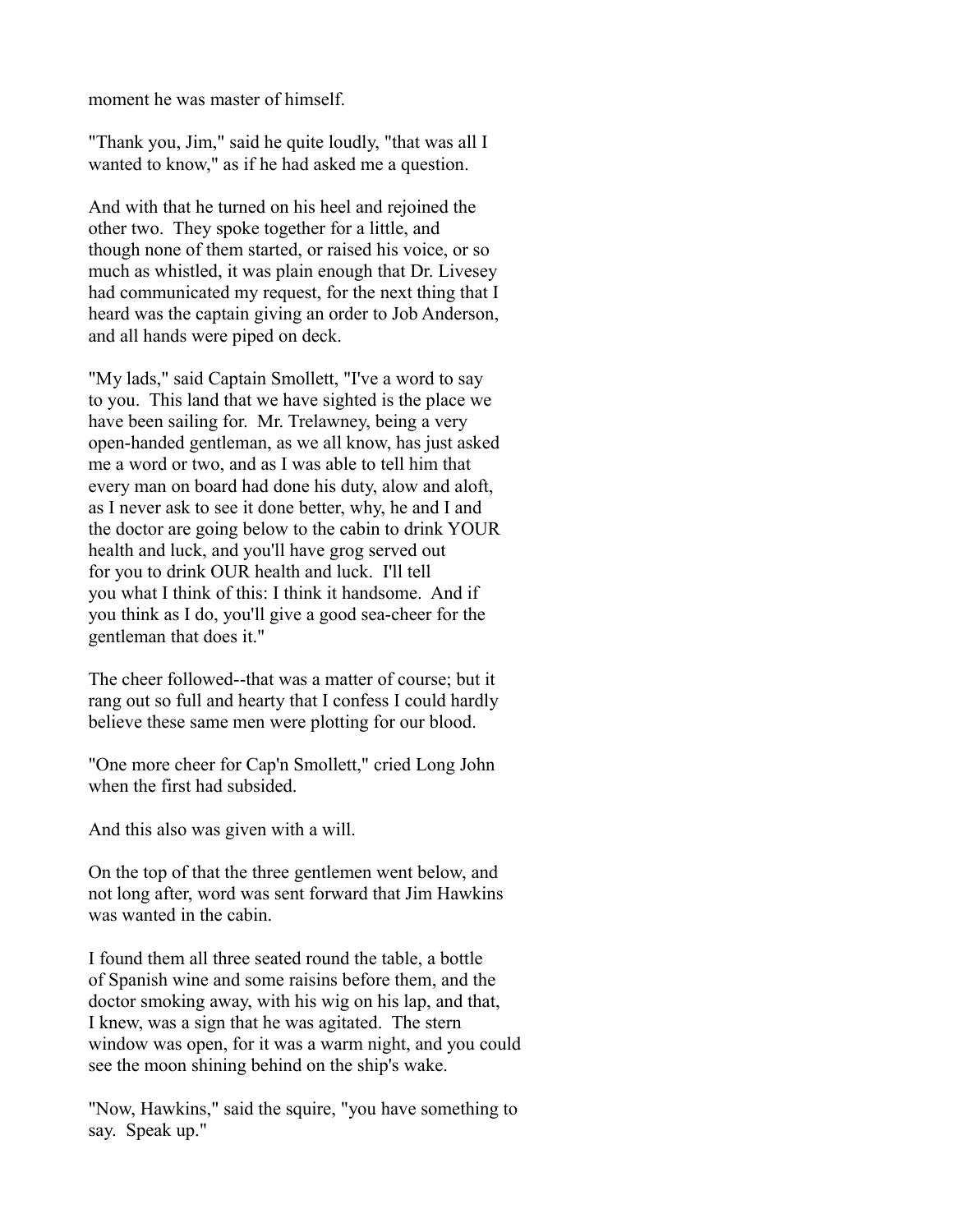I did as I was bid, and as short as I could make it, told the whole details of Silver's conversation. Nobody interrupted me till I was done, nor did any one of the three of them make so much as a movement, but they kept their eyes upon my face from first to last.

"Jim," said Dr. Livesey, "take a seat."

And they made me sit down at table beside them, poured me out a glass of wine, filled my hands with raisins, and all three, one after the other, and each with a bow, drank my good health, and their service to me, for my luck and courage.

"Now, captain," said the squire, "you were right, and I was wrong. I own myself an ass, and I await your orders."

"No more an ass than I, sir," returned the captain. "I never heard of a crew that meant to mutiny but what showed signs before, for any man that had an eye in his head to see the mischief and take steps according. But this crew," he added, "beats me."

"Captain," said the doctor, "with your permission, that's Silver. A very remarkable man."

"He'd look remarkably well from a yard-arm, sir," returned the captain. "But this is talk; this don't lead to anything. I see three or four points, and with Mr. Trelawney's permission, I'll name them."

"You, sir, are the captain. It is for you to speak," says Mr. Trelawney grandly.

"First point," began Mr. Smollett. "We must go on, because we can't turn back. If I gave the word to go about, they would rise at once. Second point, we have time before us--at least until this treasure's found. Third point, there are faithful hands. Now, sir, it's got to come to blows sooner or later, and what I propose is to take time by the forelock, as the saying is, and come to blows some fine day when they least expect it. We can count, I take it, on your own home servants, Mr. Trelawney?"

"As upon myself," declared the squire.

"Three," reckoned the captain; "ourselves make seven,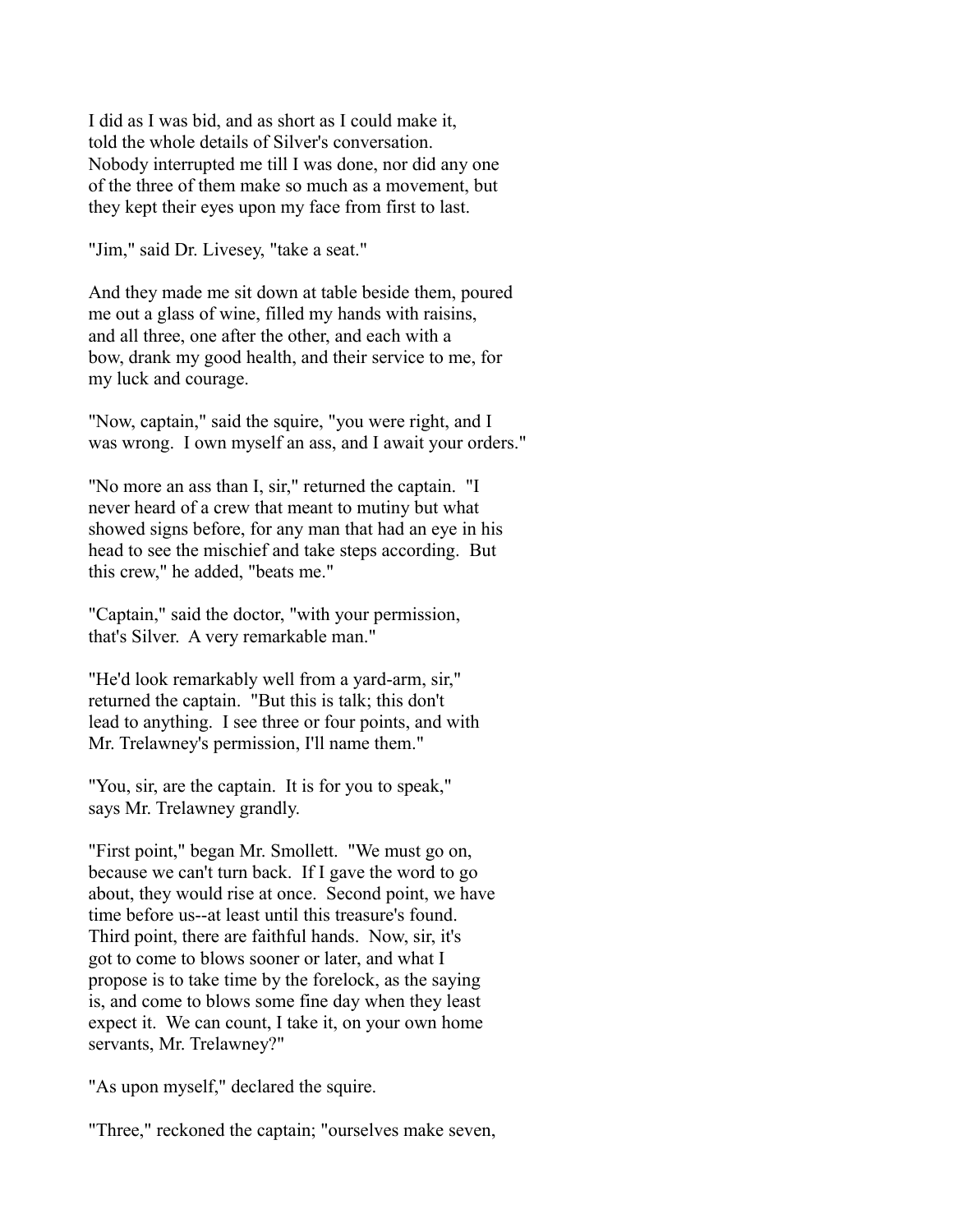counting Hawkins here. Now, about the honest hands?"

"Most likely Trelawney's own men," said the doctor; "those he had picked up for himself before he lit on Silver."

"Nay," replied the squire. "Hands was one of mine."

"I did think I could have trusted Hands," added the captain.

"And to think that they're all Englishmen!" broke out the squire. "Sir, I could find it in my heart to blow the ship up."

"Well, gentlemen," said the captain, "the best that I can say is not much. We must lay to, if you please, and keep a bright lookout. It's trying on a man, I know. It would be pleasanter to come to blows. But there's no help for it till we know our men. Lay to, and whistle for a wind, that's my view."

"Jim here," said the doctor, "can help us more than anyone. The men are not shy with him, and Jim is a noticing lad."

"Hawkins, I put prodigious faith in you," added the squire.

I began to feel pretty desperate at this, for I felt altogether helpless; and yet, by an odd train of circumstances, it was indeed through me that safety came. In the meantime, talk as we pleased, there were only seven out of the twenty-six on whom we knew we could rely; and out of these seven one was a boy, so that the grown men on our side were six to their nineteen.

# PART THREE

### My Shore Adventure

#### 13

How My Shore Adventure Began

THE appearance of the island when I came on deck next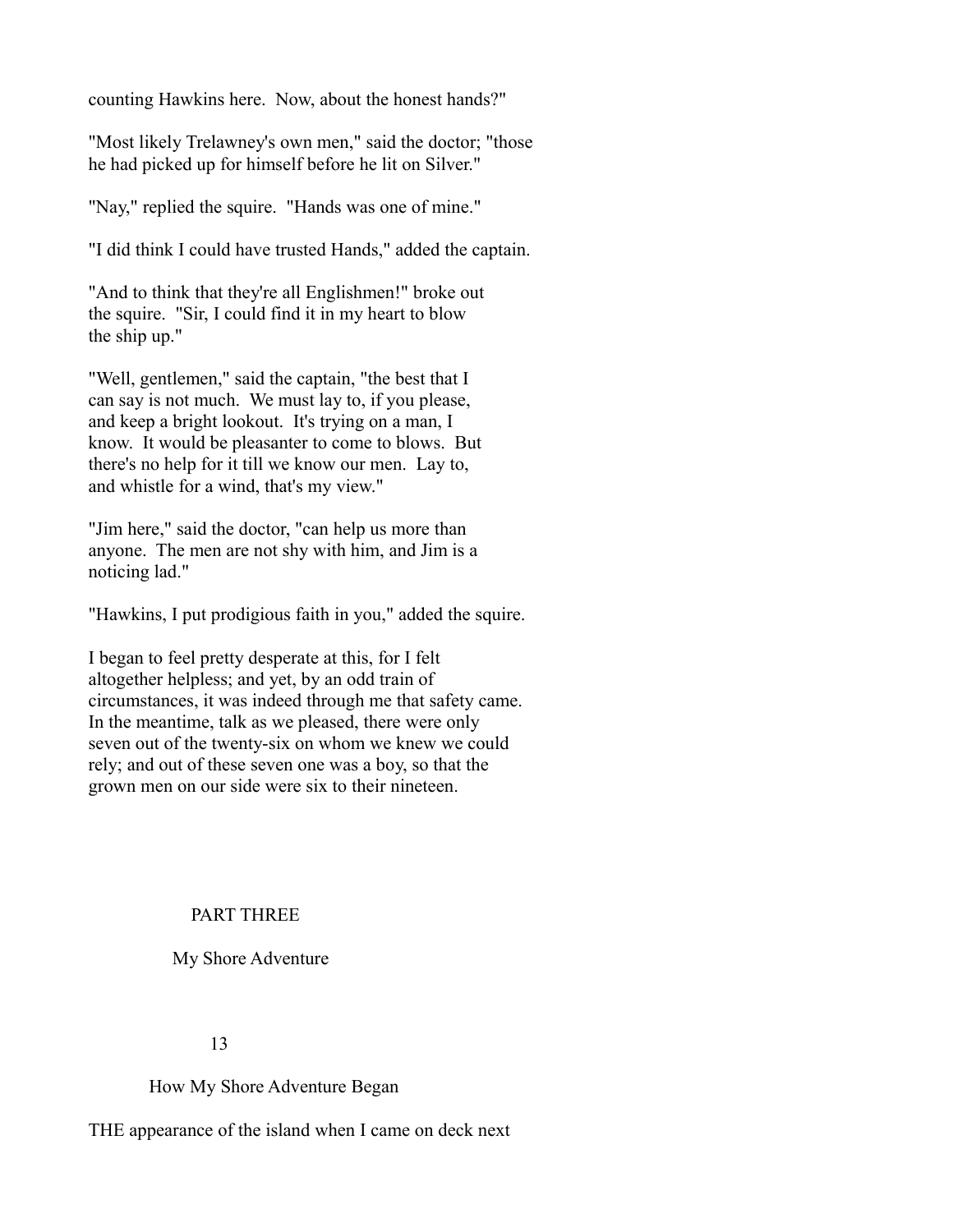morning was altogether changed. Although the breeze had now utterly ceased, we had made a great deal of way during the night and were now lying becalmed about half a mile to the south-east of the low eastern coast. Grey-coloured woods covered a large part of the surface. This even tint was indeed broken up by streaks of yellow sand-break in the lower lands, and by many tall trees of the pine family, out-topping the others--some singly, some in clumps; but the general colouring was uniform and sad. The hills ran up clear above the vegetation in spires of naked rock. All were strangely shaped, and the Spy-glass, which was by three or four hundred feet the tallest on the island, was likewise the strangest in configuration, running up sheer from almost every side and then suddenly cut off at the top like a pedestal to put a statue on.

The HISPANIOLA was rolling scuppers under in the ocean swell. The booms were tearing at the blocks, the rudder was banging to and fro, and the whole ship creaking, groaning, and jumping like a manufactory. I had to cling tight to the backstay, and the world turned giddily before my eyes, for though I was a good enough sailor when there was way on, this standing still and being rolled about like a bottle was a thing I never learned to stand without a qualm or so, above all in the morning, on an empty stomach.

Perhaps it was this--perhaps it was the look of the island, with its grey, melancholy woods, and wild stone spires, and the surf that we could both see and hear foaming and thundering on the steep beach--at least, although the sun shone bright and hot, and the shore birds were fishing and crying all around us, and you would have thought anyone would have been glad to get to land after being so long at sea, my heart sank, as the saying is, into my boots; and from the first look onward, I hated the very thought of Treasure Island.

We had a dreary morning's work before us, for there was no sign of any wind, and the boats had to be got out and manned, and the ship warped three or four miles round the corner of the island and up the narrow passage to the haven behind Skeleton Island. I volunteered for one of the boats, where I had, of course, no business. The heat was sweltering, and the men grumbled fiercely over their work. Anderson was in command of my boat, and instead of keeping the crew in order, he grumbled as loud as the worst.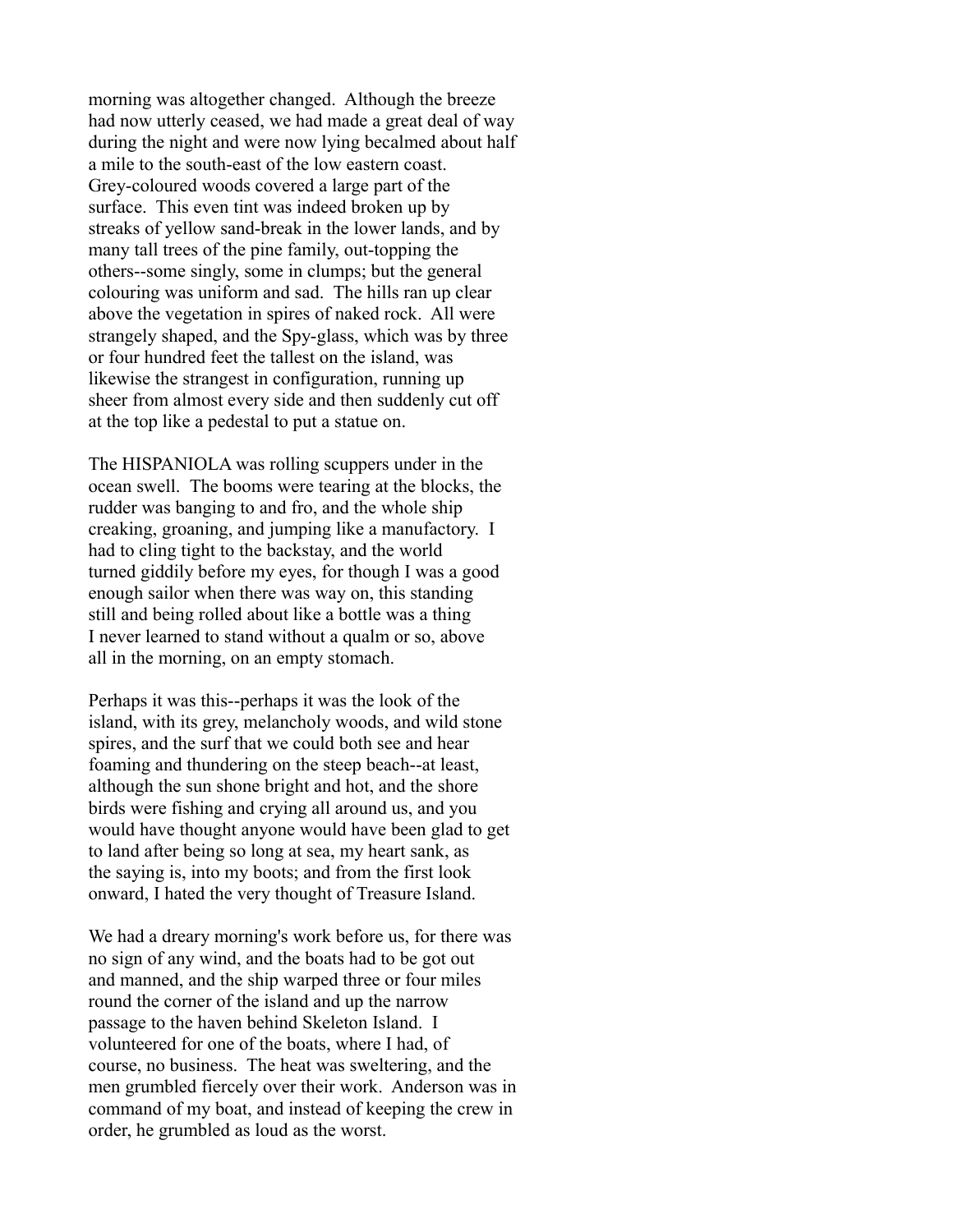"Well," he said with an oath, "it's not forever."

I thought this was a very bad sign, for up to that day the men had gone briskly and willingly about their business; but the very sight of the island had relaxed the cords of discipline.

All the way in, Long John stood by the steersman and conned the ship. He knew the passage like the palm of his hand, and though the man in the chains got everywhere more water than was down in the chart, John never hesitated once.

"There's a strong scour with the ebb," he said, "and this here passage has been dug out, in a manner of speaking, with a spade."

We brought up just where the anchor was in the chart, about a third of a mile from each shore, the mainland on one side and Skeleton Island on the other. The bottom was clean sand. The plunge of our anchor sent up clouds of birds wheeling and crying over the woods, but in less than a minute they were down again and all was once more silent.

The place was entirely land-locked, buried in woods, the trees coming right down to high-water mark, the shores mostly flat, and the hilltops standing round at a distance in a sort of amphitheatre, one here, one there. Two little rivers, or rather two swamps, emptied out into this pond, as you might call it; and the foliage round that part of the shore had a kind of poisonous brightness. From the ship we could see nothing of the house or stockade, for they were quite buried among trees; and if it had not been for the chart on the companion, we might have been the first that had ever anchored there since the island arose out of the seas.

There was not a breath of air moving, nor a sound but that of the surf booming half a mile away along the beaches and against the rocks outside. A peculiar stagnant smell hung over the anchorage--a smell of sodden leaves and rotting tree trunks. I observed the doctor sniffing and sniffing, like someone tasting a bad egg.

"I don't know about treasure," he said, "but I'll stake my wig there's fever here."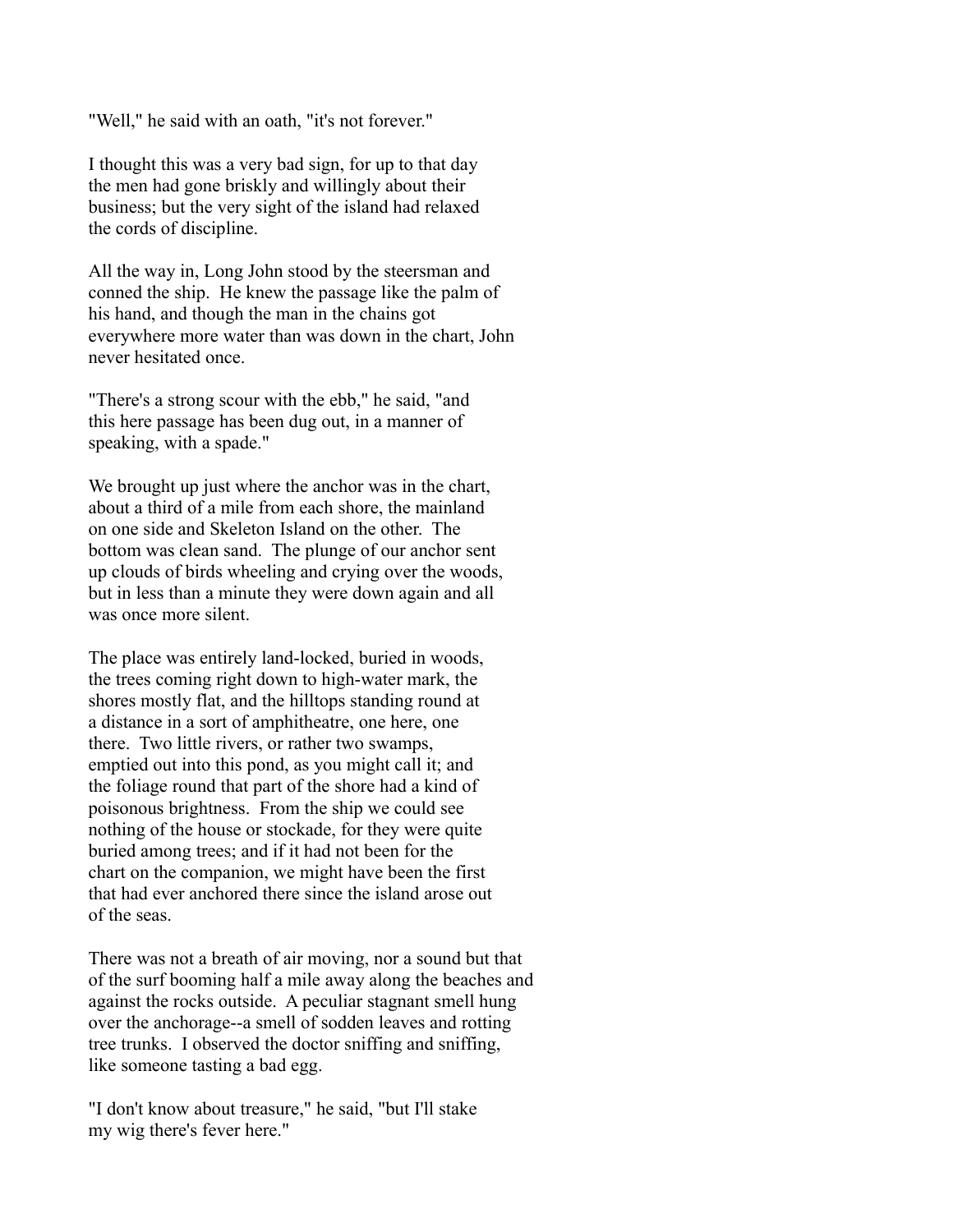If the conduct of the men had been alarming in the boat, it became truly threatening when they had come aboard. They lay about the deck growling together in talk. The slightest order was received with a black look and grudgingly and carelessly obeyed. Even the honest hands must have caught the infection, for there was not one man aboard to mend another. Mutiny, it was plain, hung over us like a thunder-cloud.

And it was not only we of the cabin party who perceived the danger. Long John was hard at work going from group to group, spending himself in good advice, and as for example no man could have shown a better. He fairly outstripped himself in willingness and civility; he was all smiles to everyone. If an order were given, John would be on his crutch in an instant, with the cheeriest "Aye, aye, sir!" in the world; and when there was nothing else to do, he kept up one song after another, as if to conceal the discontent of the rest.

Of all the gloomy features of that gloomy afternoon, this obvious anxiety on the part of Long John appeared the worst.

We held a council in the cabin.

"Sir," said the captain, "if I risk another order, the whole ship'll come about our ears by the run. You see, sir, here it is. I get a rough answer, do I not? Well, if I speak back, pikes will be going in two shakes; if I don't, Silver will see there's something under that, and the game's up. Now, we've only one man to rely on."

"And who is that?" asked the squire.

"Silver, sir," returned the captain; "he's as anxious as you and I to smother things up. This is a tiff; he'd soon talk 'em out of it if he had the chance, and what I propose to do is to give him the chance. Let's allow the men an afternoon ashore. If they all go, why we'll fight the ship. If they none of them go, well then, we hold the cabin, and God defend the right. If some go, you mark my words, sir, Silver'll bring 'em aboard again as mild as lambs."

It was so decided; loaded pistols were served out to all the sure men; Hunter, Joyce, and Redruth were taken into our confidence and received the news with less surprise and a better spirit than we had looked for, and then the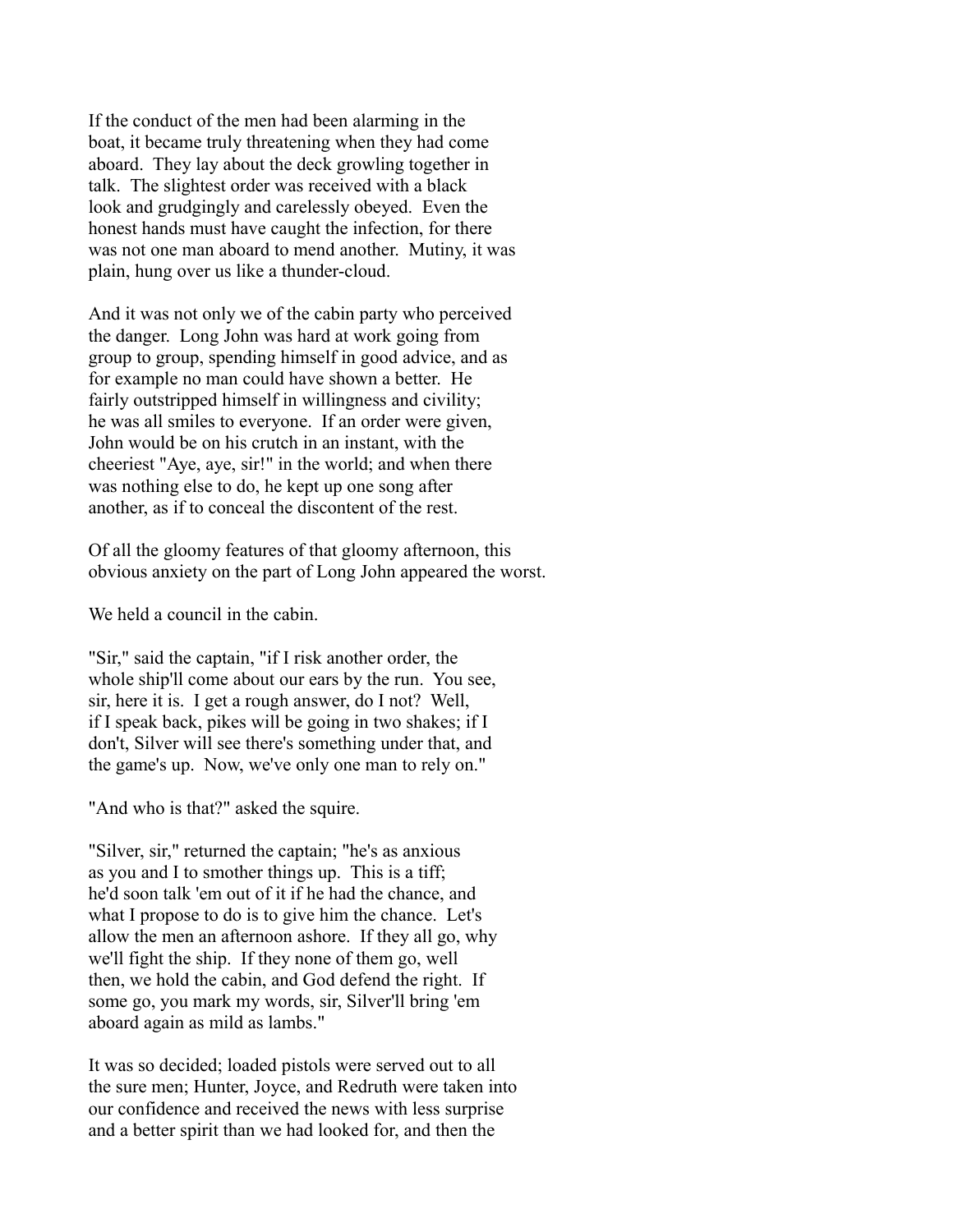captain went on deck and addressed the crew.

"My lads," said he, "we've had a hot day and are all tired and out of sorts. A turn ashore'll hurt nobody- the boats are still in the water; you can take the gigs, and as many as please may go ashore for the afternoon. I'll fire a gun half an hour before sundown."

I believe the silly fellows must have thought they would break their shins over treasure as soon as they were landed, for they all came out of their sulks in a moment and gave a cheer that started the echo in a faraway hill and sent the birds once more flying and squalling round the anchorage.

The captain was too bright to be in the way. He whipped out of sight in a moment, leaving Silver to arrange the party, and I fancy it was as well he did so. Had he been on deck, he could no longer so much as have pretended not to understand the situation. It was as plain as day. Silver was the captain, and a mighty rebellious crew he had of it. The honest hands--and I was soon to see it proved that there were such on board--must have been very stupid fellows. Or rather, I suppose the truth was this, that all hands were disaffected by the example of the ringleaders--only some more, some less; and a few, being good fellows in the main, could neither be led nor driven any further. It is one thing to be idle and skulk and quite another to take a ship and murder a number of innocent men.

At last, however, the party was made up. Six fellows were to stay on board, and the remaining thirteen, including Silver, began to embark.

Then it was that there came into my head the first of the mad notions that contributed so much to save our lives. If six men were left by Silver, it was plain our party could not take and fight the ship; and since only six were left, it was equally plain that the cabin party had no present need of my assistance. It occurred to me at once to go ashore. In a jiffy I had slipped over the side and curled up in the fore-sheets of the nearest boat, and almost at the same moment she shoved off.

No one took notice of me, only the bow oar saying, "Is that you, Jim? Keep your head down." But Silver, from the other boat, looked sharply over and called out to know if that were me; and from that moment I began to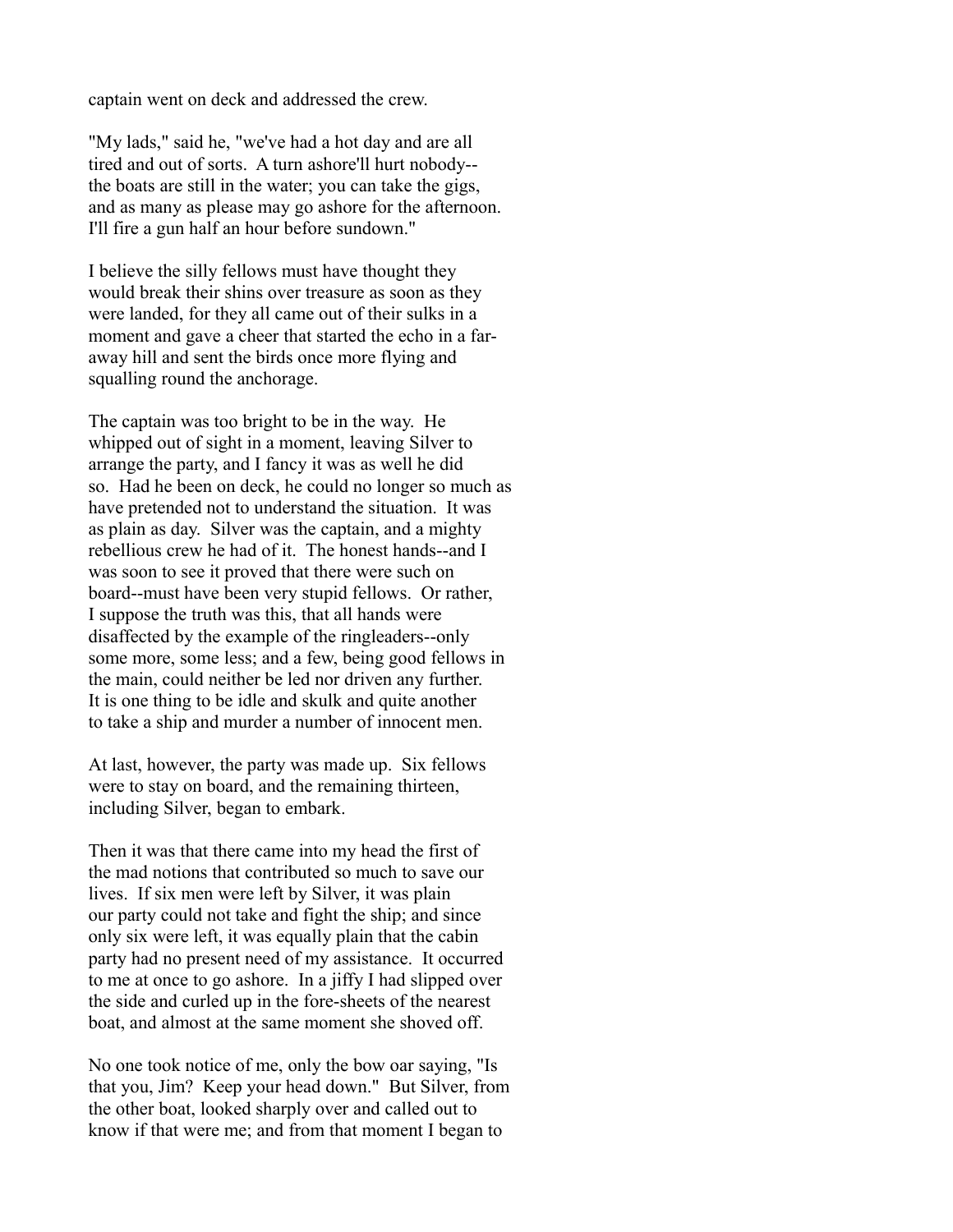regret what I had done.

The crews raced for the beach, but the boat I was in, having some start and being at once the lighter and the better manned, shot far ahead of her consort, and the bow had struck among the shore-side trees and I had caught a branch and swung myself out and plunged into the nearest thicket while Silver and the rest were still a hundred yards behind.

"Jim, Jim!" I heard him shouting.

But you may suppose I paid no heed; jumping, ducking, and breaking through, I ran straight before my nose till I could run no longer.

### 14

## The First Blow

I WAS so pleased at having given the slip to Long John that I began to enjoy myself and look around me with some interest on the strange land that I was in.

I had crossed a marshy tract full of willows, bulrushes, and odd, outlandish, swampy trees; and I had now come out upon the skirts of an open piece of undulating, sandy country, about a mile long, dotted with a few pines and a great number of contorted trees, not unlike the oak in growth, but pale in the foliage, like willows. On the far side of the open stood one of the hills, with two quaint, craggy peaks shining vividly in the sun.

I now felt for the first time the joy of exploration. The isle was uninhabited; my shipmates I had left behind, and nothing lived in front of me but dumb brutes and fowls. I turned hither and thither among the trees. Here and there were flowering plants, unknown to me; here and there I saw snakes, and one raised his head from a ledge of rock and hissed at me with a noise not unlike the spinning of a top. Little did I suppose that he was a deadly enemy and that the noise was the famous rattle.

Then I came to a long thicket of these oaklike trees- live, or evergreen, oaks, I heard afterwards they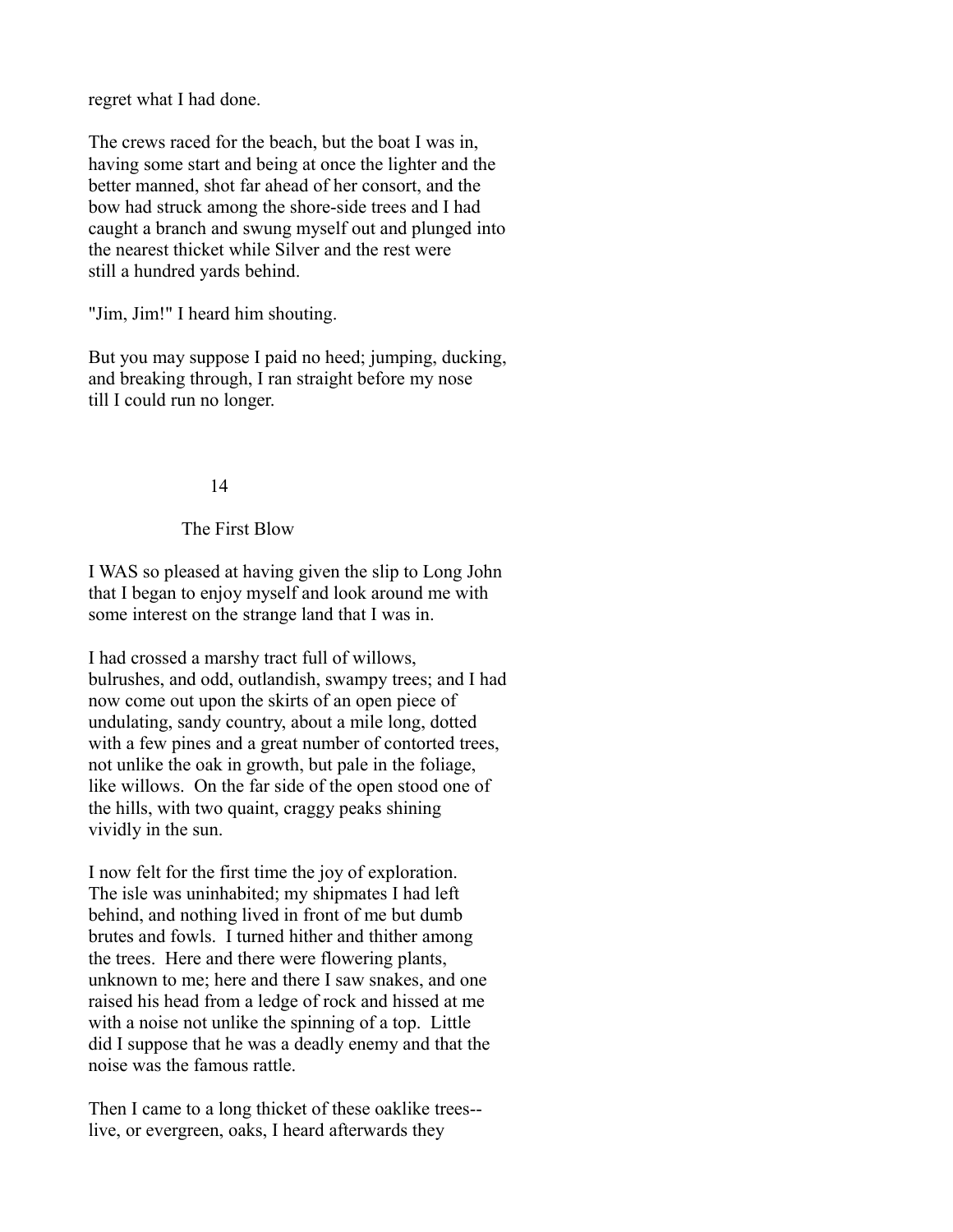should be called--which grew low along the sand like brambles, the boughs curiously twisted, the foliage compact, like thatch. The thicket stretched down from the top of one of the sandy knolls, spreading and growing taller as it went, until it reached the margin of the broad, reedy fen, through which the nearest of the little rivers soaked its way into the anchorage. The marsh was steaming in the strong sun, and the outline of the Spy-glass trembled through the haze.

All at once there began to go a sort of bustle among the bulrushes; a wild duck flew up with a quack, another followed, and soon over the whole surface of the marsh a great cloud of birds hung screaming and circling in the air. I judged at once that some of my shipmates must be drawing near along the borders of the fen. Nor was I deceived, for soon I heard the very distant and low tones of a human voice, which, as I continued to give ear, grew steadily louder and nearer.

This put me in a great fear, and I crawled under cover of the nearest live-oak and squatted there, hearkening, as silent as a mouse.

Another voice answered, and then the first voice, which I now recognized to be Silver's, once more took up the story and ran on for a long while in a stream, only now and again interrupted by the other. By the sound they must have been talking earnestly, and almost fiercely; but no distinct word came to my hearing.

At last the speakers seemed to have paused and perhaps to have sat down, for not only did they cease to draw any nearer, but the birds themselves began to grow more quiet and to settle again to their places in the swamp.

And now I began to feel that I was neglecting my business, that since I had been so foolhardy as to come ashore with these desperadoes, the least I could do was to overhear them at their councils, and that my plain and obvious duty was to draw as close as I could manage, under the favourable ambush of the crouching trees.

I could tell the direction of the speakers pretty exactly, not only by the sound of their voices but by the behaviour of the few birds that still hung in alarm above the heads of the intruders.

Crawling on all fours, I made steadily but slowly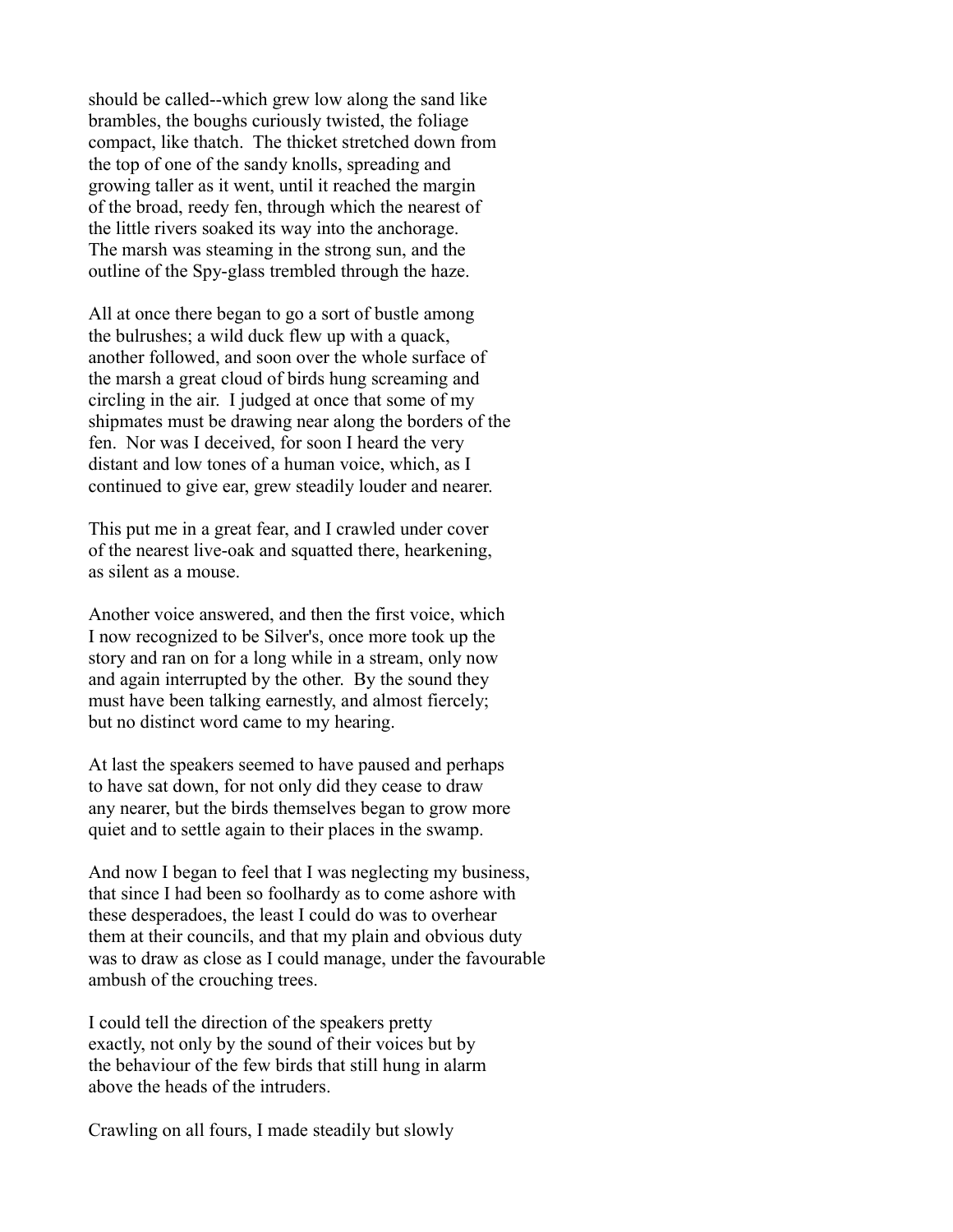towards them, till at last, raising my head to an aperture among the leaves, I could see clear down into a little green dell beside the marsh, and closely set about with trees, where Long John Silver and another of the crew stood face to face in conversation.

The sun beat full upon them. Silver had thrown his hat beside him on the ground, and his great, smooth, blond face, all shining with heat, was lifted to the other man's in a kind of appeal.

"Mate," he was saying, "it's because I thinks gold dust of you--gold dust, and you may lay to that! If I hadn't took to you like pitch, do you think I'd have been here a-warning of you? All's up--you can't make nor mend; it's to save your neck that I'm a-speaking, and if one of the wild uns knew it, where'd I be, Tom- now, tell me, where'd I be?"

"Silver," said the other man--and I observed he was not only red in the face, but spoke as hoarse as a crow, and his voice shook too, like a taut rope--"Silver," says he, "you're old, and you're honest, or has the name for it; and you've money too, which lots of poor sailors hasn't; and you're brave, or I'm mistook. And will you tell me you'll let yourself be led away with that kind of a mess of swabs? Not you! As sure as God sees me, I'd sooner lose my hand. If I turn agin my dooty--"

And then all of a sudden he was interrupted by a noise. I had found one of the honest hands--well, here, at that same moment, came news of another. Far away out in the marsh there arose, all of a sudden, a sound like the cry of anger, then another on the back of it; and then one horrid, long-drawn scream. The rocks of the Spy-glass re-echoed it a score of times; the whole troop of marsh-birds rose again, darkening heaven, with a simultaneous whirr; and long after that death yell was still ringing in my brain, silence had reestablished its empire, and only the rustle of the redescending birds and the boom of the distant surges disturbed the languor of the afternoon.

Tom had leaped at the sound, like a horse at the spur, but Silver had not winked an eye. He stood where he was, resting lightly on his crutch, watching his companion like a snake about to spring.

"John!" said the sailor, stretching out his hand.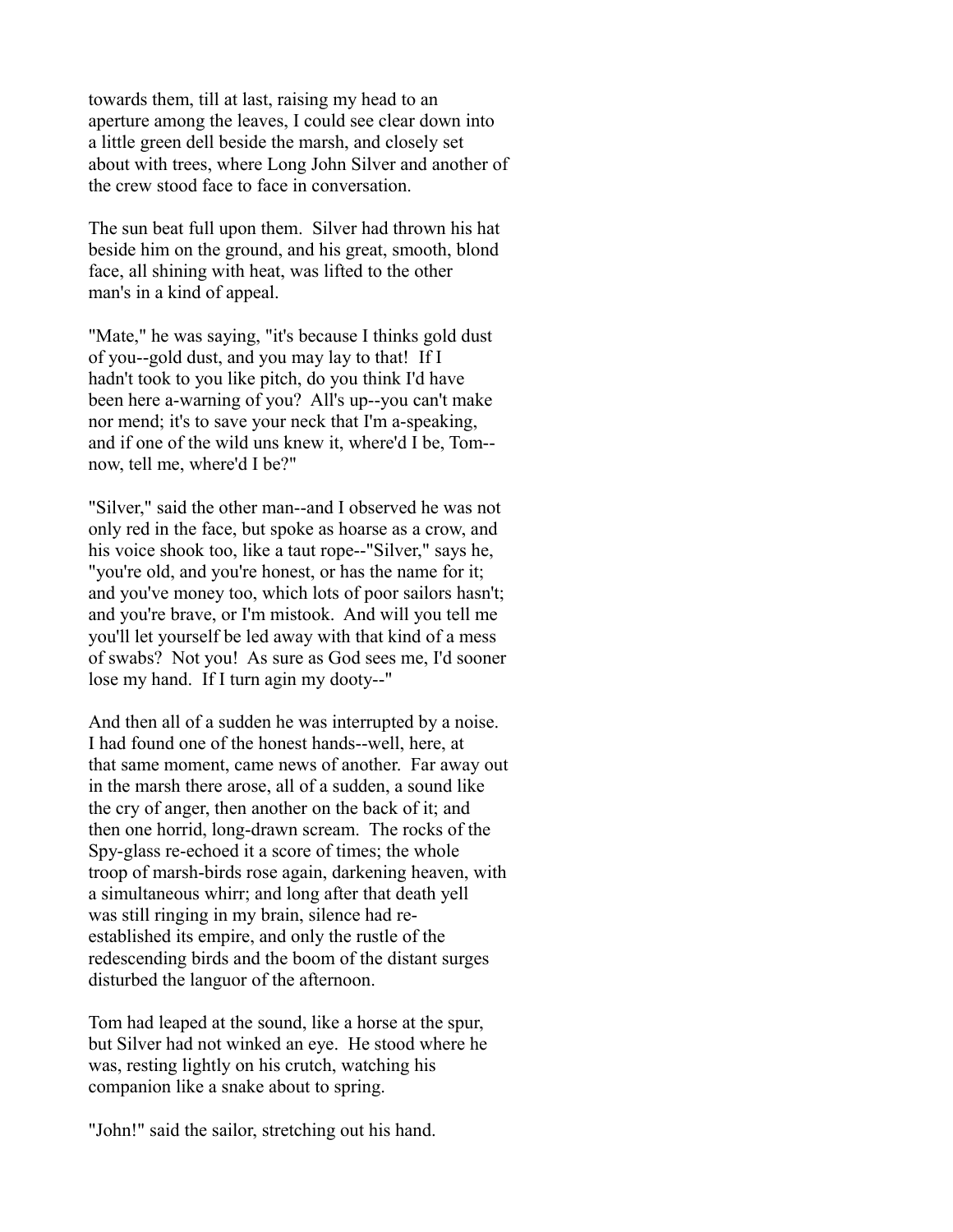"Hands off!" cried Silver, leaping back a yard, as it seemed to me, with the speed and security of a trained gymnast.

"Hands off, if you like, John Silver," said the other. "It's a black conscience that can make you feared of me. But in heaven's name, tell me, what was that?"

"That?" returned Silver, smiling away, but warier than ever, his eye a mere pin-point in his big face, but gleaming like a crumb of glass. "That? Oh, I reckon that'll be Alan."

And at this point Tom flashed out like a hero.

"Alan!" he cried. "Then rest his soul for a true seaman! And as for you, John Silver, long you've been a mate of mine, but you're mate of mine no more. If I die like a dog, I'll die in my dooty. You've killed Alan, have you? Kill me too, if you can. But I defies you."

And with that, this brave fellow turned his back directly on the cook and set off walking for the beach. But he was not destined to go far. With a cry John seized the branch of a tree, whipped the crutch out of his armpit, and sent that uncouth missile hurtling through the air. It struck poor Tom, point foremost, and with stunning violence, right between the shoulders in the middle of his back. His hands flew up, he gave a sort of gasp, and fell.

Whether he were injured much or little, none could ever tell. Like enough, to judge from the sound, his back was broken on the spot. But he had no time given him to recover. Silver, agile as a monkey even without leg or crutch, was on the top of him next moment and had twice buried his knife up to the hilt in that defenceless body. From my place of ambush, I could hear him pant aloud as he struck the blows.

I do not know what it rightly is to faint, but I do know that for the next little while the whole world swam away from before me in a whirling mist; Silver and the birds, and the tall Spy-glass hilltop, going round and round and topsy-turvy before my eyes, and all manner of bells ringing and distant voices shouting in my ear.

When I came again to myself the monster had pulled himself together, his crutch under his arm, his hat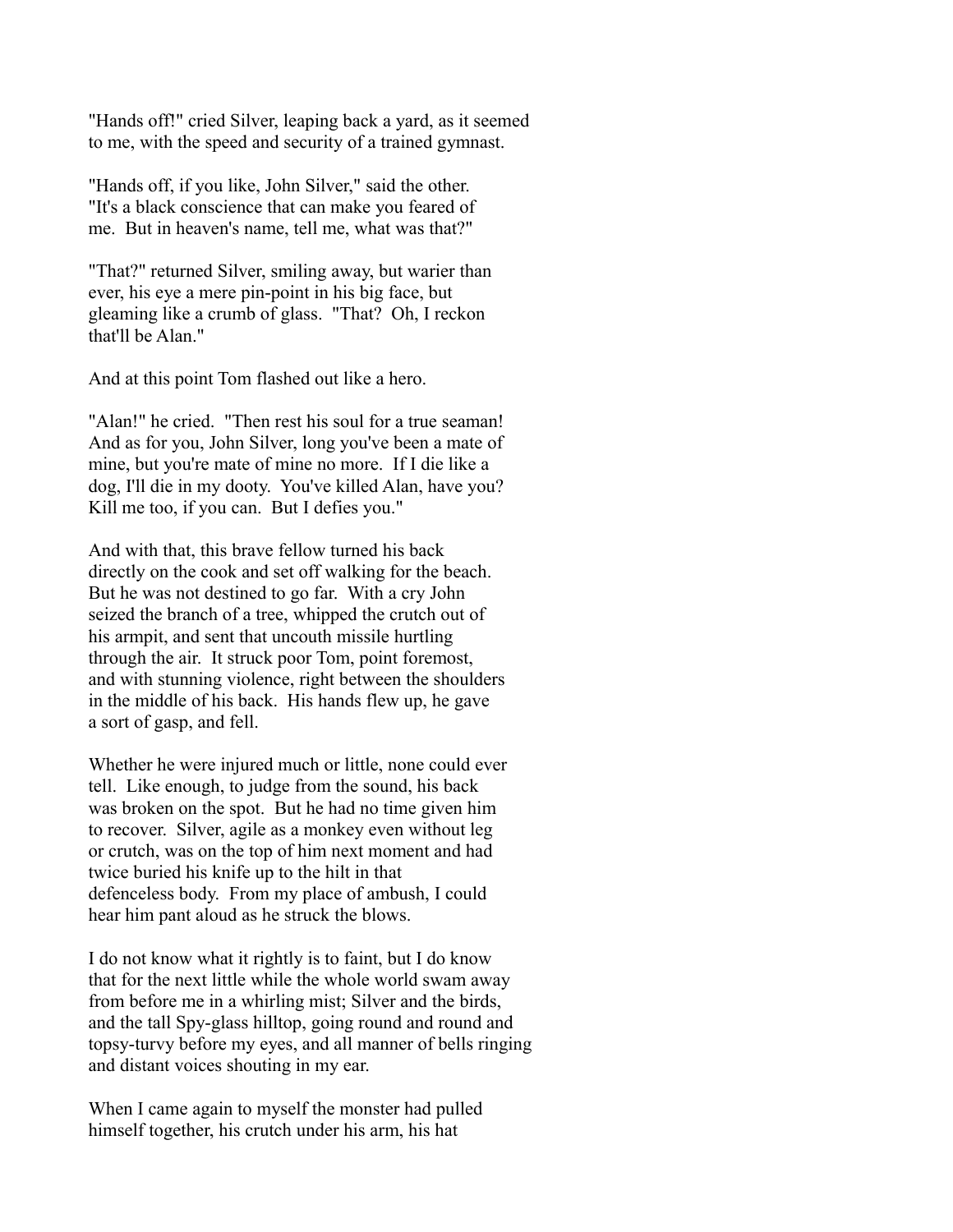upon his head. Just before him Tom lay motionless upon the sward; but the murderer minded him not a whit, cleansing his blood-stained knife the while upon a wisp of grass. Everything else was unchanged, the sun still shining mercilessly on the steaming marsh and the tall pinnacle of the mountain, and I could scarce persuade myself that murder had been actually done and a human life cruelly cut short a moment since before my eyes.

But now John put his hand into his pocket, brought out a whistle, and blew upon it several modulated blasts that rang far across the heated air. I could not tell, of course, the meaning of the signal, but it instantly awoke my fears. More men would be coming. I might be discovered. They had already slain two of the honest people; after Tom and Alan, might not I come next?

Instantly I began to extricate myself and crawl back again, with what speed and silence I could manage, to the more open portion of the wood. As I did so, I could hear hails coming and going between the old buccaneer and his comrades, and this sound of danger lent me wings. As soon as I was clear of the thicket, I ran as I never ran before, scarce minding the direction of my flight, so long as it led me from the murderers; and as I ran, fear grew and grew upon me until it turned into a kind of frenzy.

Indeed, could anyone be more entirely lost than I? When the gun fired, how should I dare to go down to the boats among those fiends, still smoking from their crime? Would not the first of them who saw me wring my neck like a snipe's? Would not my absence itself be an evidence to them of my alarm, and therefore of my fatal knowledge? It was all over, I thought. Good-bye to the HISPANIOLA; good-bye to the squire, the doctor, and the captain! There was nothing left for me but death by starvation or death by the hands of the mutineers.

All this while, as I say, I was still running, and without taking any notice, I had drawn near to the foot of the little hill with the two peaks and had got into a part of the island where the live-oaks grew more widely apart and seemed more like forest trees in their bearing and dimensions. Mingled with these were a few scattered pines, some fifty, some nearer seventy, feet high. The air too smelt more freshly than down beside the marsh.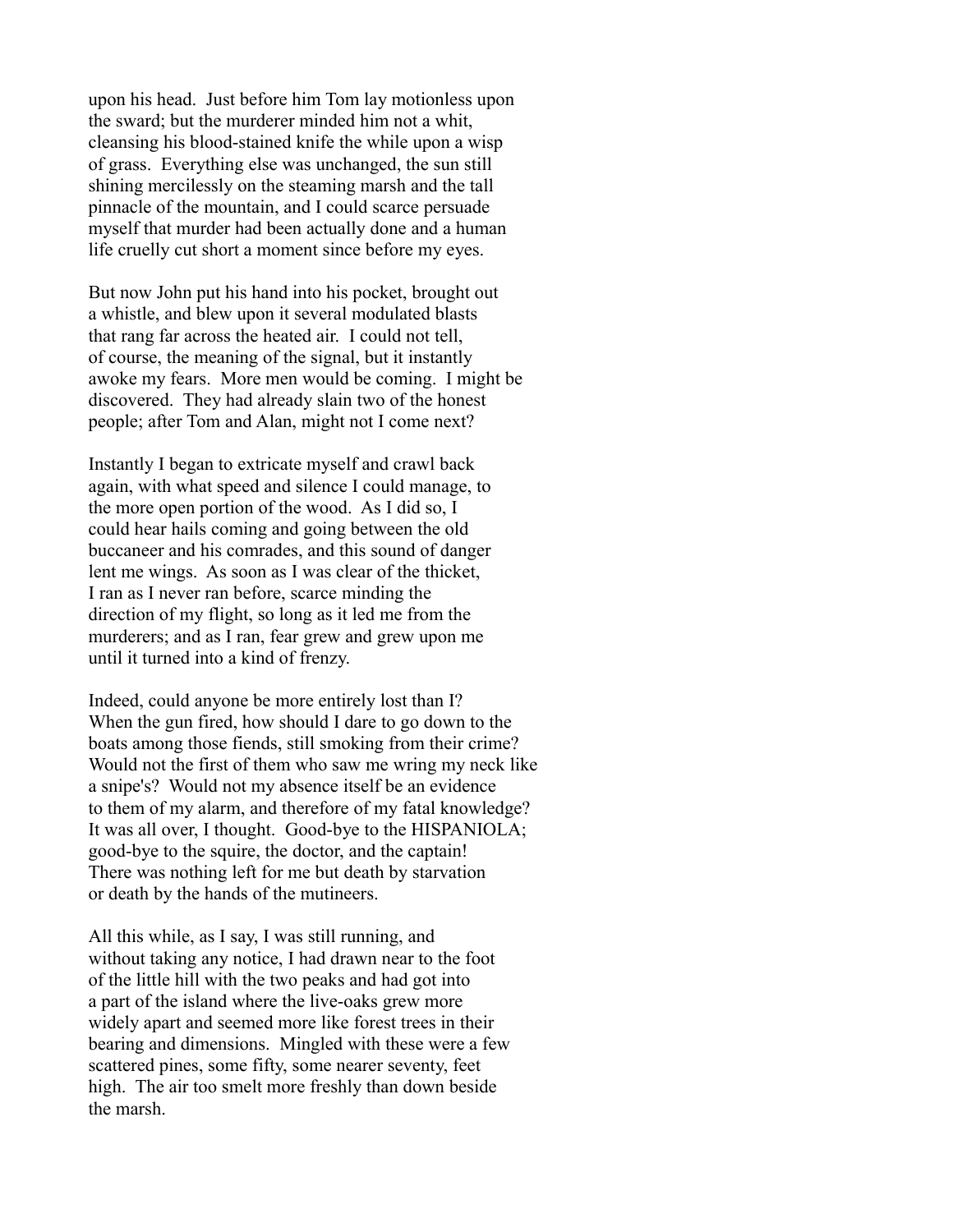And here a fresh alarm brought me to a standstill with a thumping heart.

#### 15

#### The Man of the Island

FROM the side of the hill, which was here steep and stony, a spout of gravel was dislodged and fell rattling and bounding through the trees. My eyes turned instinctively in that direction, and I saw a figure leap with great rapidity behind the trunk of a pine. What it was, whether bear or man or monkey, I could in no wise tell. It seemed dark and shaggy; more I knew not. But the terror of this new apparition brought me to a stand.

I was now, it seemed, cut off upon both sides; behind me the murderers, before me this lurking nondescript. And immediately I began to prefer the dangers that I knew to those I knew not. Silver himself appeared less terrible in contrast with this creature of the woods, and I turned on my heel, and looking sharply behind me over my shoulder, began to retrace my steps in the direction of the boats.

Instantly the figure reappeared, and making a wide circuit, began to head me off. I was tired, at any rate; but had I been as fresh as when I rose, I could see it was in vain for me to contend in speed with such an adversary. From trunk to trunk the creature flitted like a deer, running manlike on two legs, but unlike any man that I had ever seen, stooping almost double as it ran. Yet a man it was, I could no longer be in doubt about that.

I began to recall what I had heard of cannibals. I was within an ace of calling for help. But the mere fact that he was a man, however wild, had somewhat reassured me, and my fear of Silver began to revive in proportion. I stood still, therefore, and cast about for some method of escape; and as I was so thinking, the recollection of my pistol flashed into my mind. As soon as I remembered I was not defenceless, courage glowed again in my heart and I set my face resolutely for this man of the island and walked briskly towards him.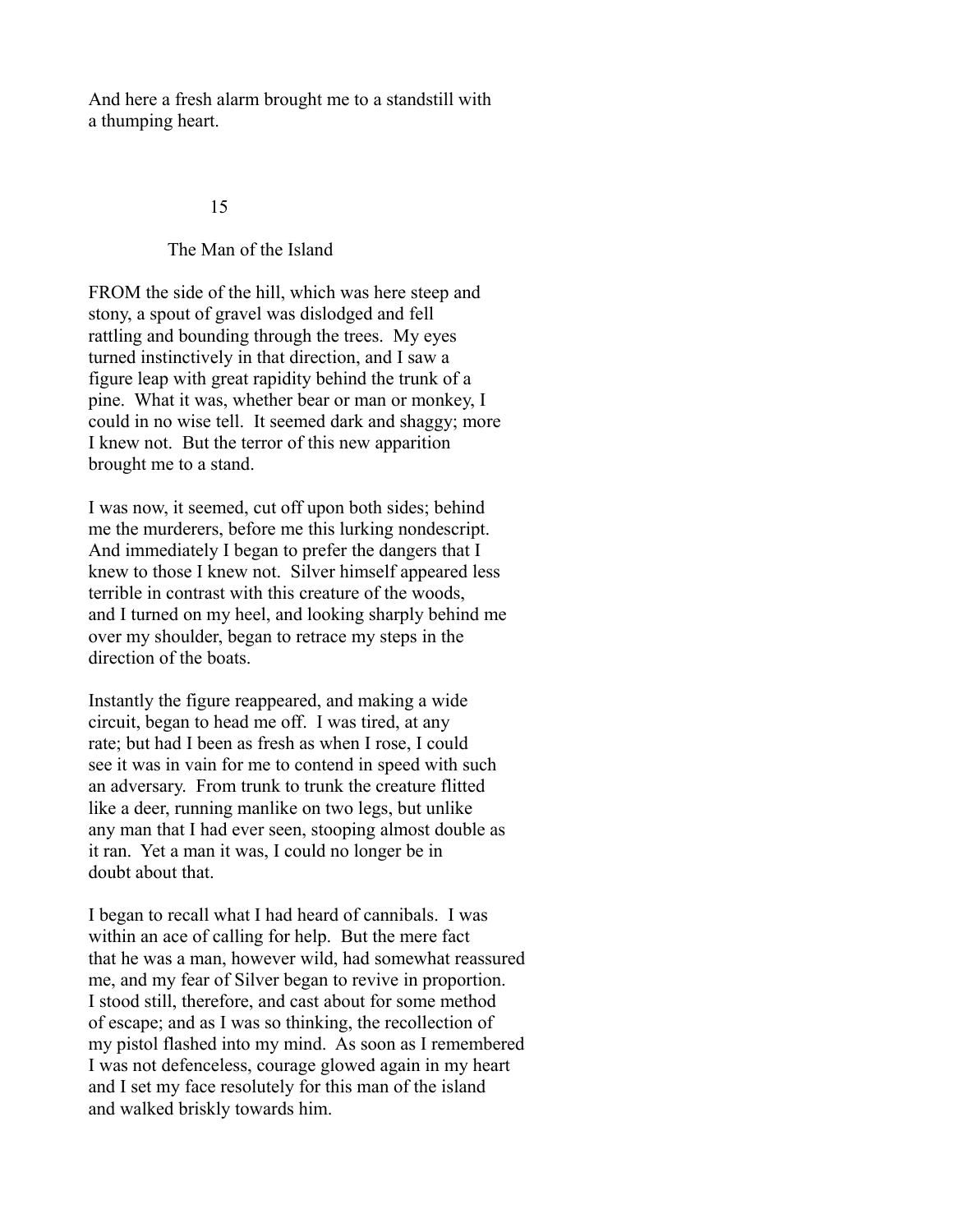He was concealed by this time behind another tree trunk; but he must have been watching me closely, for as soon as I began to move in his direction he reappeared and took a step to meet me. Then he hesitated, drew back, came forward again, and at last, to my wonder and confusion, threw himself on his knees and held out his clasped hands in supplication.

At that I once more stopped.

"Who are you?" I asked.

"Ben Gunn," he answered, and his voice sounded hoarse and awkward, like a rusty lock. "I'm poor Ben Gunn, I am; and I haven't spoke with a Christian these three years."

I could now see that he was a white man like myself and that his features were even pleasing. His skin, wherever it was exposed, was burnt by the sun; even his lips were black, and his fair eyes looked quite startling in so dark a face. Of all the beggar-men that I had seen or fancied, he was the chief for raggedness. He was clothed with tatters of old ship's canvas and old sea-cloth, and this extraordinary patchwork was all held together by a system of the most various and incongruous fastenings, brass buttons, bits of stick, and loops of tarry gaskin. About his waist he wore an old brass-buckled leather belt, which was the one thing solid in his whole accoutrement.

"Three years!" I cried. "Were you shipwrecked?"

"Nay, mate," said he; "marooned."

I had heard the word, and I knew it stood for a horrible kind of punishment common enough among the buccaneers, in which the offender is put ashore with a little powder and shot and left behind on some desolate and distant island.

"Marooned three years agone," he continued, "and lived on goats since then, and berries, and oysters. Wherever a man is, says I, a man can do for himself. But, mate, my heart is sore for Christian diet. You mightn't happen to have a piece of cheese about you, now? No? Well, many's the long night I've dreamed of cheese--toasted, mostly--and woke up again, and here I were."

"If ever I can get aboard again," said I, "you shall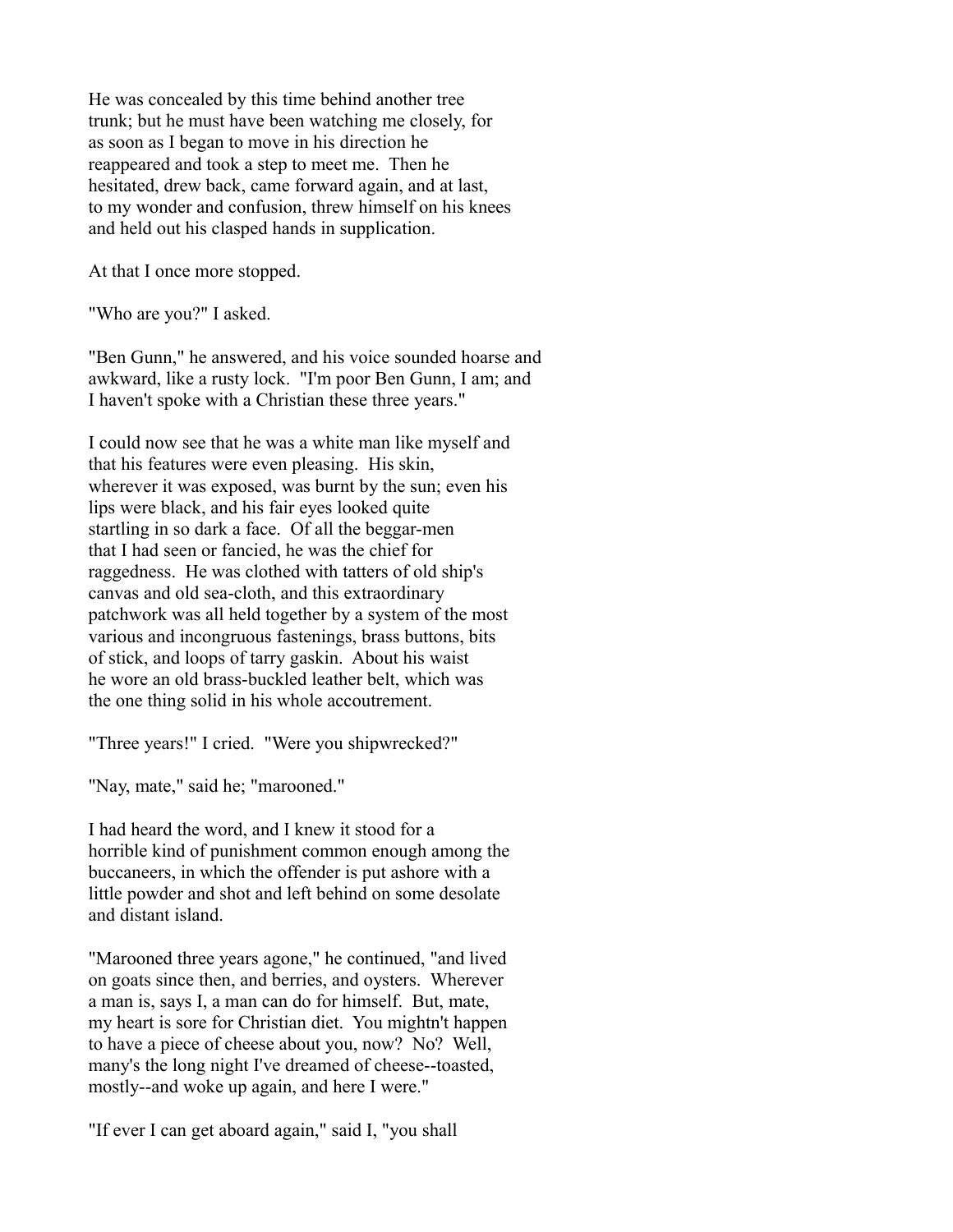have cheese by the stone."

All this time he had been feeling the stuff of my jacket, smoothing my hands, looking at my boots, and generally, in the intervals of his speech, showing a childish pleasure in the presence of a fellow creature. But at my last words he perked up into a kind of startled slyness.

"If ever you can get aboard again, says you?" he repeated. "Why, now, who's to hinder you?"

"Not you, I know," was my reply.

"And right you was," he cried. "Now you--what do you call yourself, mate?"

"Jim," I told him.

"Jim, Jim," says he, quite pleased apparently. "Well, now, Jim, I've lived that rough as you'd be ashamed to hear of. Now, for instance, you wouldn't think I had had a pious mother--to look at me?" he asked.

"Why, no, not in particular," I answered.

"Ah, well," said he, "but I had--remarkable pious. And I was a civil, pious boy, and could rattle off my catechism that fast, as you couldn't tell one word from another. And here's what it come to, Jim, and it begun with chuck-farthen on the blessed grave-stones! That's what it begun with, but it went further'n that; and so my mother told me, and predicked the whole, she did, the pious woman! But it were Providence that put me here. I've thought it all out in this here lonely island, and I'm back on piety. You don't catch me tasting rum so much, but just a thimbleful for luck, of course, the first chance I have. I'm bound I'll be good, and I see the way to. And, Jim"--looking all round him and lowering his voice to a whisper--"I'm rich."

I now felt sure that the poor fellow had gone crazy in his solitude, and I suppose I must have shown the feeling in my face, for he repeated the statement hotly: "Rich! Rich! I says. And I'll tell you what: I'll make a man of you, Jim. Ah, Jim, you'll bless your stars, you will, you was the first that found me!"

And at this there came suddenly a lowering shadow over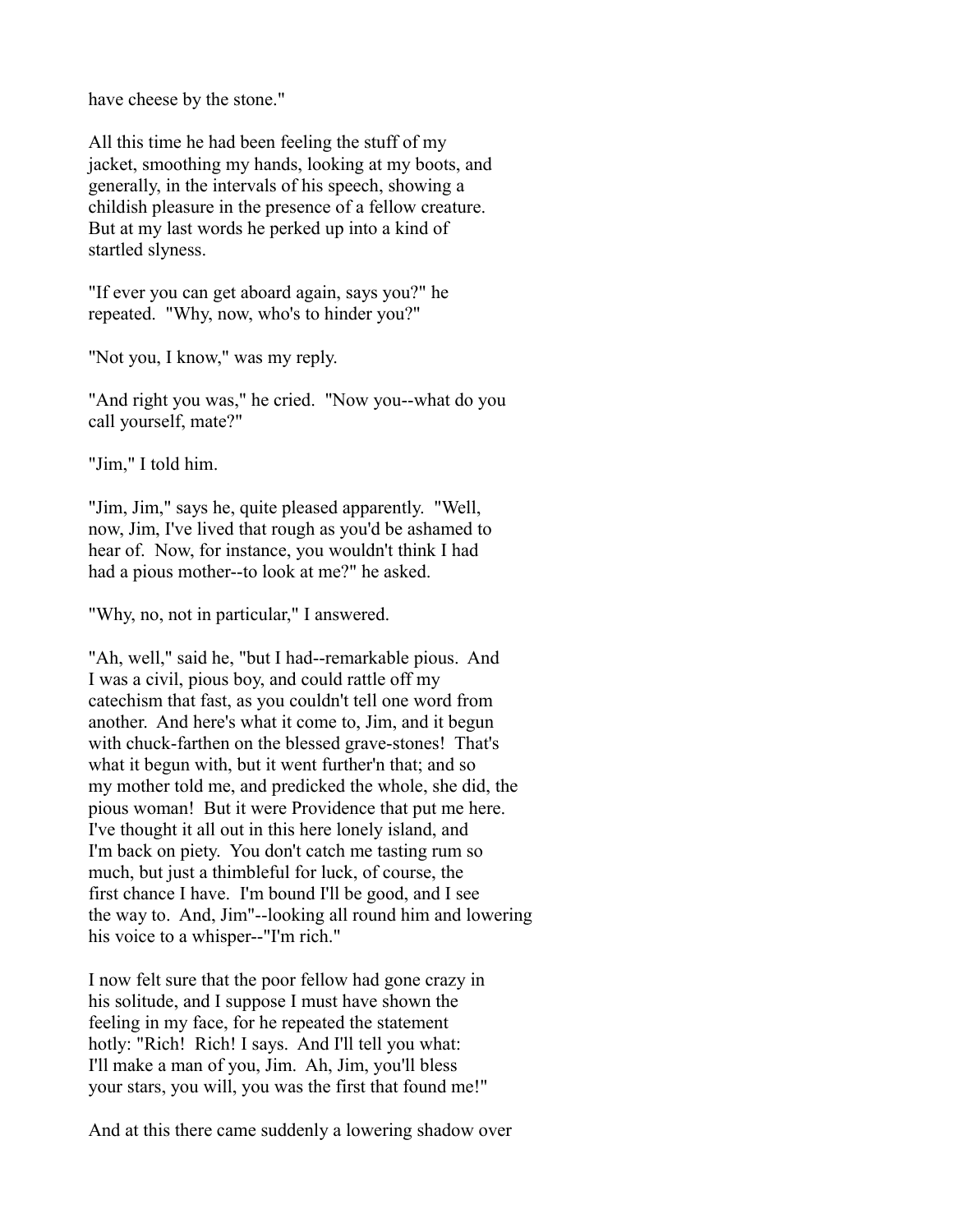his face, and he tightened his grasp upon my hand and raised a forefinger threateningly before my eyes.

"Now, Jim, you tell me true: that ain't Flint's ship?" he asked.

At this I had a happy inspiration. I began to believe that I had found an ally, and I answered him at once.

"It's not Flint's ship, and Flint is dead; but I'll tell you true, as you ask me--there are some of Flint's hands aboard; worse luck for the rest of us."

"Not a man--with one--leg?" he gasped.

"Silver?" I asked.

"Ah, Silver!" says he. "That were his name."

"He's the cook, and the ringleader too."

He was still holding me by the wrist, and at that he give it quite a wring.

"If you was sent by Long John," he said, "I'm as good as pork, and I know it. But where was you, do you suppose?"

I had made my mind up in a moment, and by way of answer told him the whole story of our voyage and the predicament in which we found ourselves. He heard me with the keenest interest, and when I had done he patted me on the head.

"You're a good lad, Jim," he said; "and you're all in a clove hitch, ain't you? Well, you just put your trust in Ben Gunn--Ben Gunn's the man to do it. Would you think it likely, now, that your squire would prove a liberal-minded one in case of help--him being in a clove hitch, as you remark?"

I told him the squire was the most liberal of men.

"Aye, but you see," returned Ben Gunn, "I didn't mean giving me a gate to keep, and a suit of livery clothes, and such; that's not my mark, Jim. What I mean is, would he be likely to come down to the toon of, say one thousand pounds out of money that's as good as a man's own already?"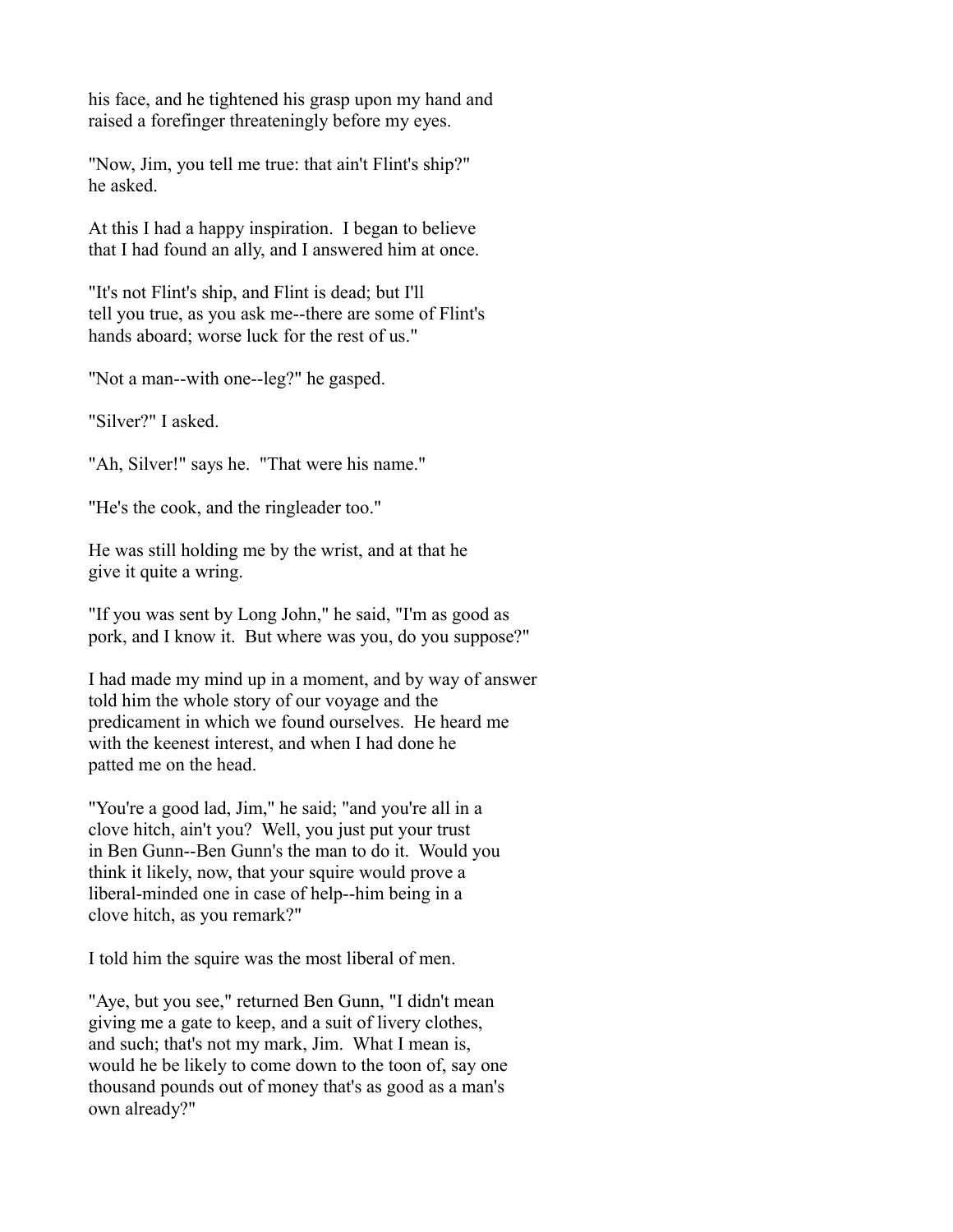"I am sure he would," said I. "As it was, all hands were to share."

"AND a passage home?" he added with a look of great shrewdness.

"Why," I cried, "the squire's a gentleman. And besides, if we got rid of the others, we should want you to help work the vessel home."

"Ah," said he, "so you would." And he seemed very much relieved.

"Now, I'll tell you what," he went on. "So much I'll tell you, and no more. I were in Flint's ship when he buried the treasure; he and six along--six strong seamen. They was ashore nigh on a week, and us standing off and on in the old WALRUS. One fine day up went the signal, and here come Flint by himself in a little boat, and his head done up in a blue scarf. The sun was getting up, and mortal white he looked about the cutwater. But, there he was, you mind, and the six all dead--dead and buried. How he done it, not a man aboard us could make out. It was battle, murder, and sudden death, leastways--him against six. Billy Bones was the mate; Long John, he was quartermaster; and they asked him where the treasure was. 'Ah,' says he, 'you can go ashore, if you like, and stay,' he says; 'but as for the ship, she'll beat up for more, by thunder!' That's what he said.

"Well, I was in another ship three years back, and we sighted this island. 'Boys,' said I, 'here's Flint's treasure; let's land and find it.' The cap'n was displeased at that, but my messmates were all of a mind and landed. Twelve days they looked for it, and every day they had the worse word for me, until one fine morning all hands went aboard. 'As for you, Benjamin Gunn,' says they, 'here's a musket,' they says, 'and a spade, and pick-axe. You can stay here and find Flint's money for yourself,' they says.

"Well, Jim, three years have I been here, and not a bite of Christian diet from that day to this. But now, you look here; look at me. Do I look like a man before the mast? No, says you. Nor I weren't, neither, I says."

And with that he winked and pinched me hard.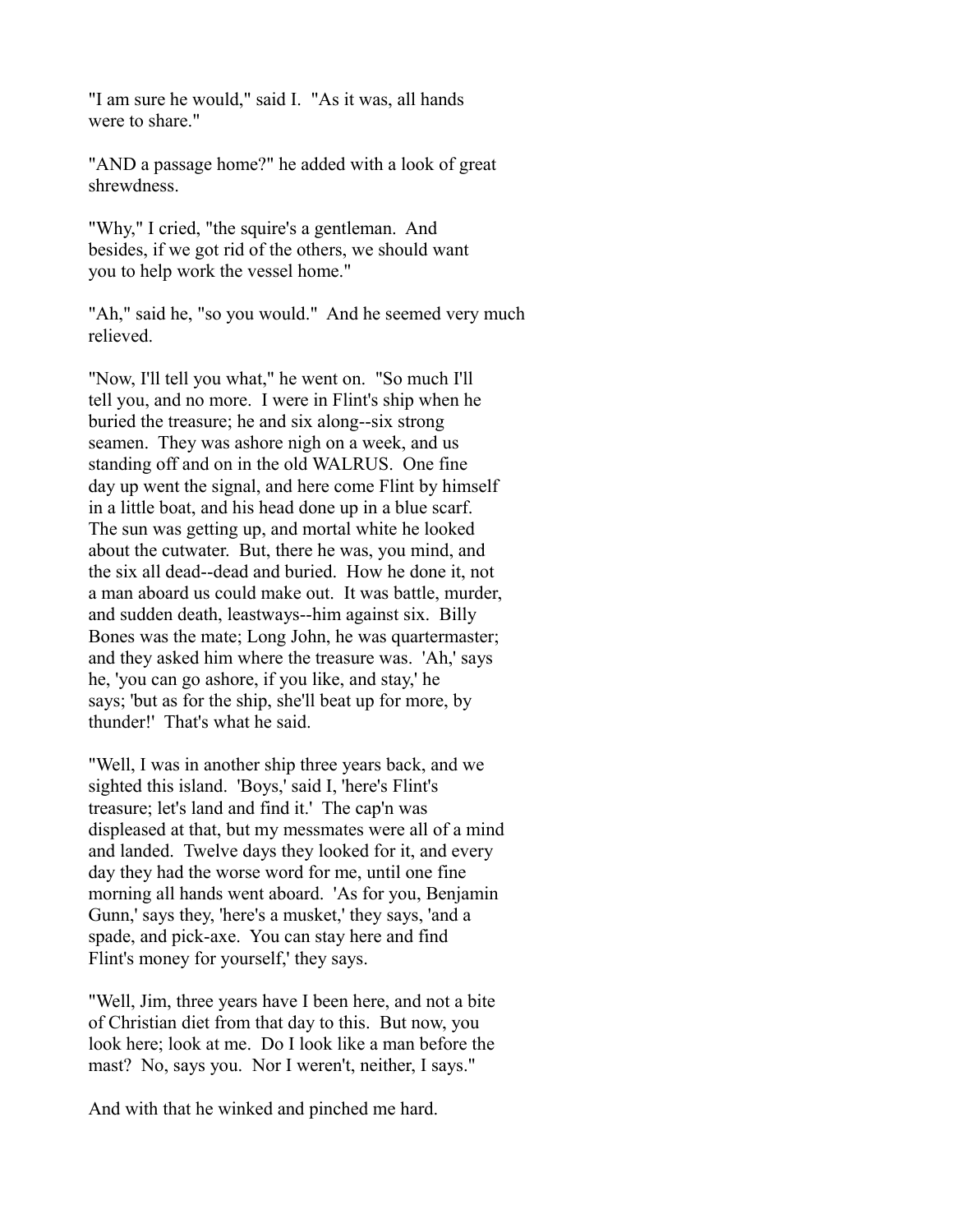"Just you mention them words to your squire, Jim," he went on. "Nor he weren't, neither--that's the words. Three years he were the man of this island, light and dark, fair and rain; and sometimes he would maybe think upon a prayer (says you), and sometimes he would maybe think of his old mother, so be as she's alive (you'll say); but the most part of Gunn's time (this is what you'll say)--the most part of his time was took up with another matter. And then you'll give him a nip, like I do."

And he pinched me again in the most confidential manner.

"Then," he continued, "then you'll up, and you'll say this: Gunn is a good man (you'll say), and he puts a precious sight more confidence--a precious sight, mind that--in a gen'leman born than in these gen'leman of fortune, having been one hisself."

"Well," I said, "I don't understand one word that you've been saying. But that's neither here nor there; for how am I to get on board?"

"Ah," said he, "that's the hitch, for sure. Well, there's my boat, that I made with my two hands. I keep her under the white rock. If the worst come to the worst, we might try that after dark. Hi!" he broke out. "What's that?"

For just then, although the sun had still an hour or two to run, all the echoes of the island awoke and bellowed to the thunder of a cannon.

"They have begun to fight!" I cried. "Follow me."

And I began to run towards the anchorage, my terrors all forgotten, while close at my side the marooned man in his goatskins trotted easily and lightly.

"Left, left," says he; "keep to your left hand, mate Jim! Under the trees with you! Theer's where I killed my first goat. They don't come down here now; they're all mastheaded on them mountings for the fear of Benjamin Gunn. Ah! And there's the cetemery"- cemetery, he must have meant. "You see the mounds? I come here and prayed, nows and thens, when I thought maybe a Sunday would be about doo. It weren't quite a chapel, but it seemed more solemn like; and then, says you, Ben Gunn was short-handed--no chapling, nor so much as a Bible and a flag, you says."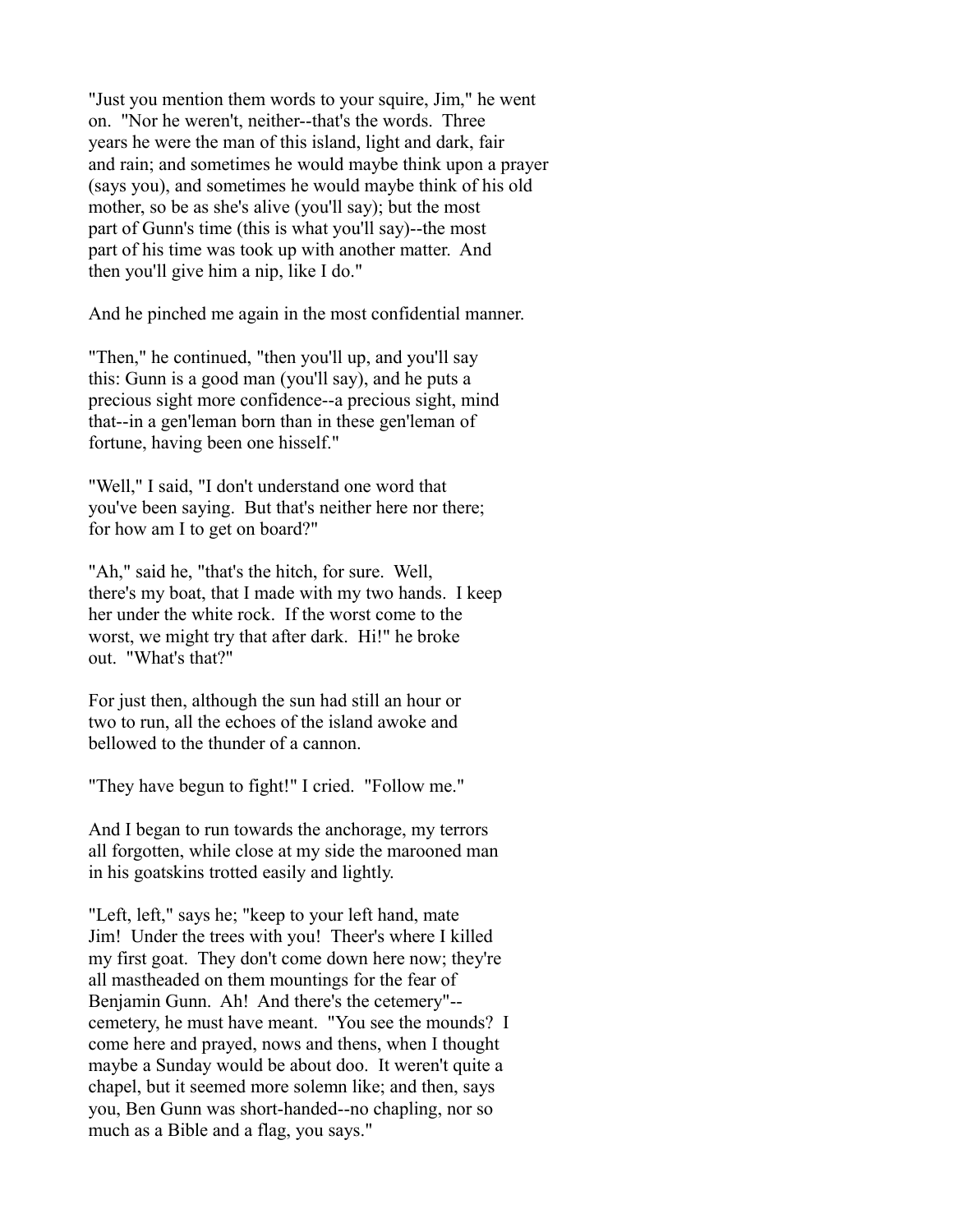So he kept talking as I ran, neither expecting nor receiving any answer.

The cannon-shot was followed after a considerable interval by a volley of small arms.

Another pause, and then, not a quarter of a mile in front of me, I beheld the Union Jack flutter in the air above a wood.

## PART FOUR

The Stockade

16

## Narrative Continued by the Doctor: How the Ship Was Abandoned

IT was about half past one--three bells in the sea phrase--that the two boats went ashore from the HISPANIOLA. The captain, the squire, and I were talking matters over in the cabin. Had there been a breath of wind, we should have fallen on the six mutineers who were left aboard with us, slipped our cable, and away to sea. But the wind was wanting; and to complete our helplessness, down came Hunter with the news that Jim Hawkins had slipped into a boat and was gone ashore with the rest.

It never occurred to us to doubt Jim Hawkins, but we were alarmed for his safety. With the men in the temper they were in, it seemed an even chance if we should see the lad again. We ran on deck. The pitch was bubbling in the seams; the nasty stench of the place turned me sick; if ever a man smelt fever and dysentery, it was in that abominable anchorage. The six scoundrels were sitting grumbling under a sail in the forecastle; ashore we could see the gigs made fast and a man sitting in each, hard by where the river runs in. One of them was whistling "Lillibullero."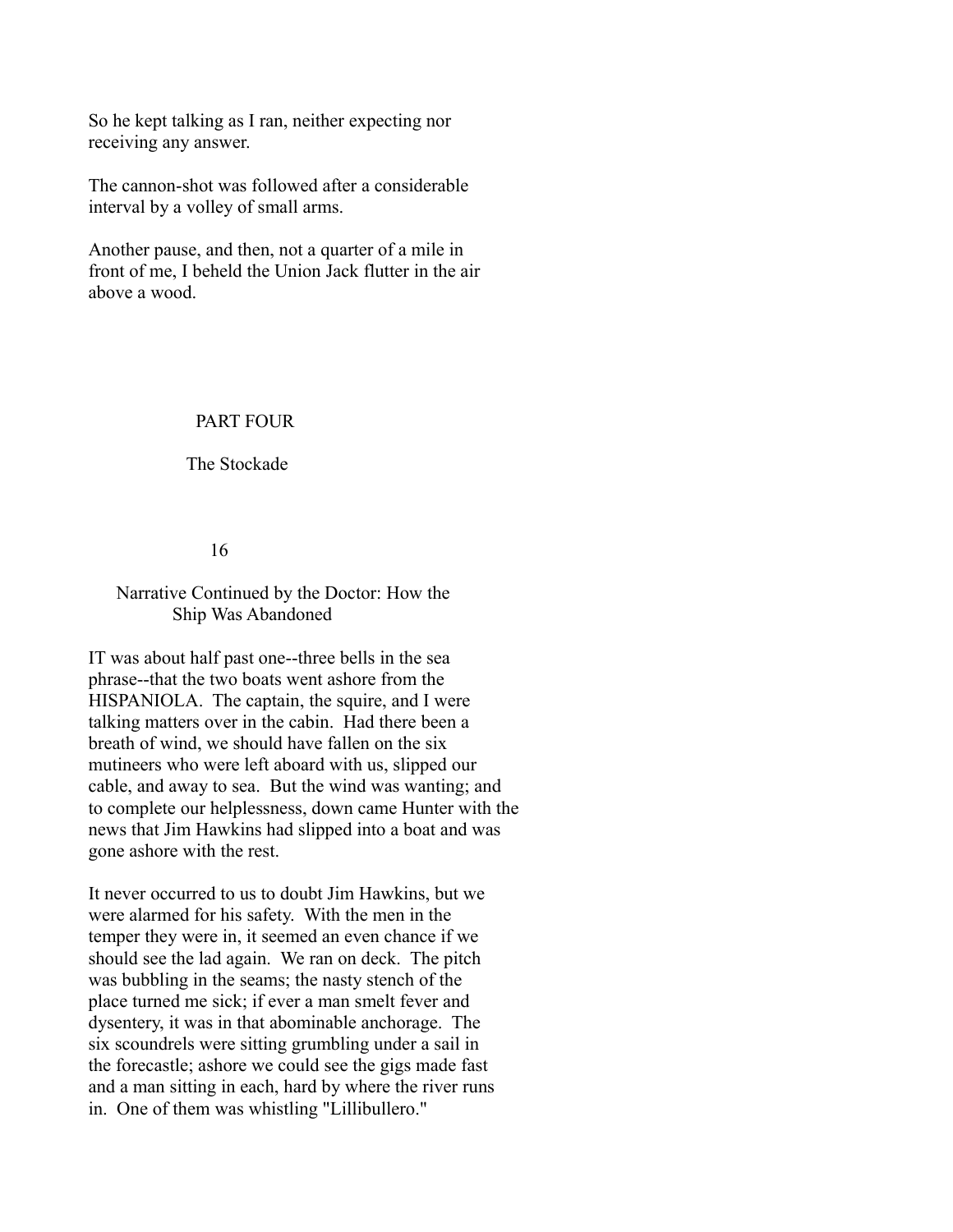Waiting was a strain, and it was decided that Hunter and I should go ashore with the jolly-boat in quest of information.

The gigs had leaned to their right, but Hunter and I pulled straight in, in the direction of the stockade upon the chart. The two who were left guarding their boats seemed in a bustle at our appearance; "Lillibullero" stopped off, and I could see the pair discussing what they ought to do. Had they gone and told Silver, all might have turned out differently; but they had their orders, I suppose, and decided to sit quietly where they were and hark back again to "Lillibullero."

There was a slight bend in the coast, and I steered so as to put it between us; even before we landed we had thus lost sight of the gigs. I jumped out and came as near running as I durst, with a big silk handkerchief under my hat for coolness' sake and a brace of pistols ready primed for safety.

I had not gone a hundred yards when I reached the stockade.

This was how it was: a spring of clear water rose almost at the top of a knoll. Well, on the knoll, and enclosing the spring, they had clapped a stout loghouse fit to hold two score of people on a pinch and loopholed for musketry on either side. All round this they had cleared a wide space, and then the thing was completed by a paling six feet high, without door or opening, too strong to pull down without time and labour and too open to shelter the besiegers. The people in the log-house had them in every way; they stood quiet in shelter and shot the others like partridges. All they wanted was a good watch and food; for, short of a complete surprise, they might have held the place against a regiment.

What particularly took my fancy was the spring. For though we had a good enough place of it in the cabin of the HISPANIOLA, with plenty of arms and ammunition, and things to eat, and excellent wines, there had been one thing overlooked--we had no water. I was thinking this over when there came ringing over the island the cry of a man at the point of death. I was not new to violent death--I have served his Royal Highness the Duke of Cumberland, and got a wound myself at Fontenoy- but I know my pulse went dot and carry one. "Jim Hawkins is gone," was my first thought.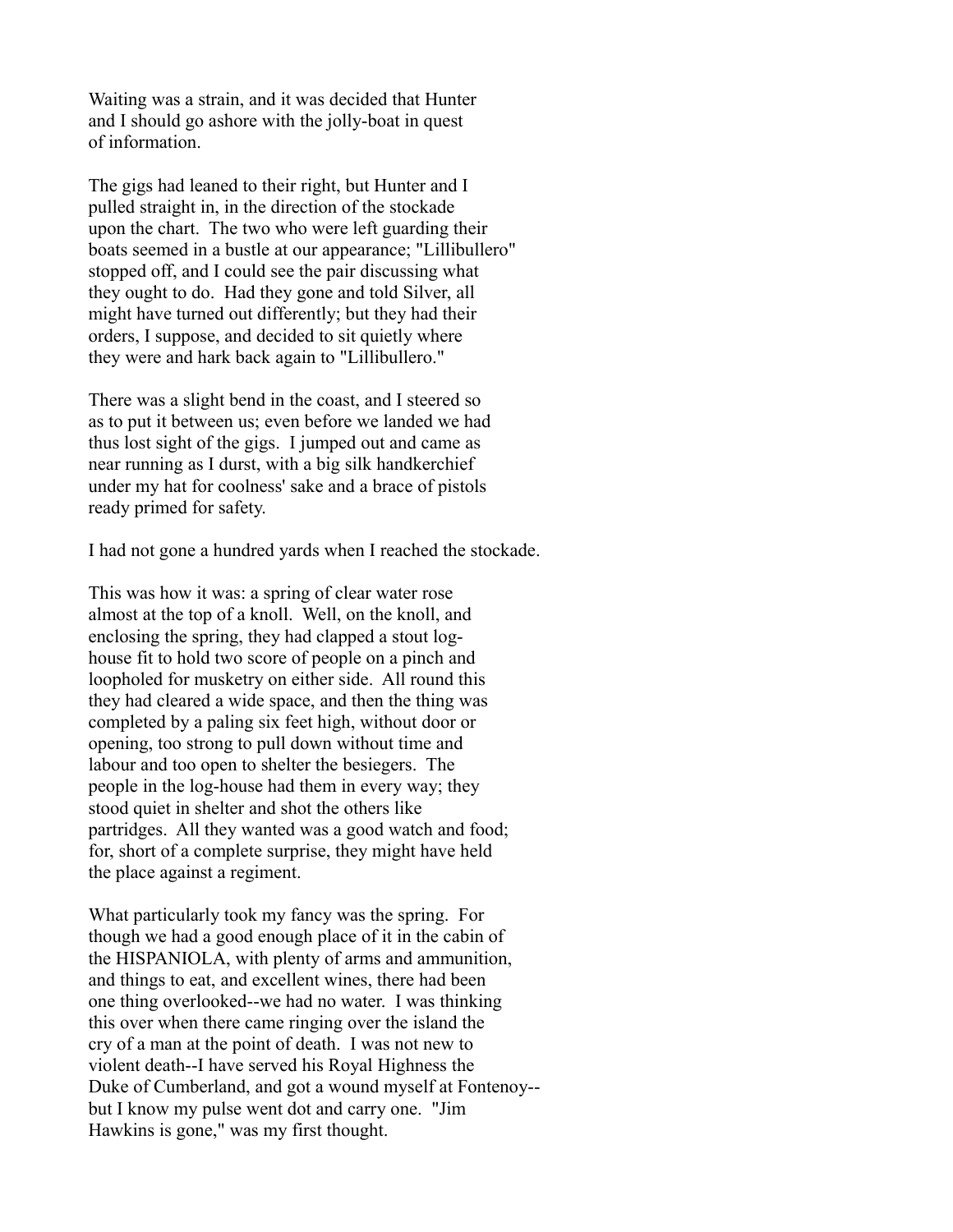It is something to have been an old soldier, but more still to have been a doctor. There is no time to dilly-dally in our work. And so now I made up my mind instantly, and with no time lost returned to the shore and jumped on board the jolly-boat.

By good fortune Hunter pulled a good oar. We made the water fly, and the boat was soon alongside and I aboard the schooner.

I found them all shaken, as was natural. The squire was sitting down, as white as a sheet, thinking of the harm he had led us to, the good soul! And one of the six forecastle hands was little better.

"There's a man," says Captain Smollett, nodding towards him, "new to this work. He came nigh-hand fainting, doctor, when he heard the cry. Another touch of the rudder and that man would join us."

I told my plan to the captain, and between us we settled on the details of its accomplishment.

We put old Redruth in the gallery between the cabin and the forecastle, with three or four loaded muskets and a mattress for protection. Hunter brought the boat round under the stern-port, and Joyce and I set to work loading her with powder tins, muskets, bags of biscuits, kegs of pork, a cask of cognac, and my invaluable medicine chest.

In the meantime, the squire and the captain stayed on deck, and the latter hailed the coxswain, who was the principal man aboard.

"Mr. Hands," he said, "here are two of us with a brace of pistols each. If any one of you six make a signal of any description, that man's dead."

They were a good deal taken aback, and after a little consultation one and all tumbled down the fore companion, thinking no doubt to take us on the rear. But when they saw Redruth waiting for them in the sparred galley, they went about ship at once, and a head popped out again on deck.

"Down, dog!" cries the captain.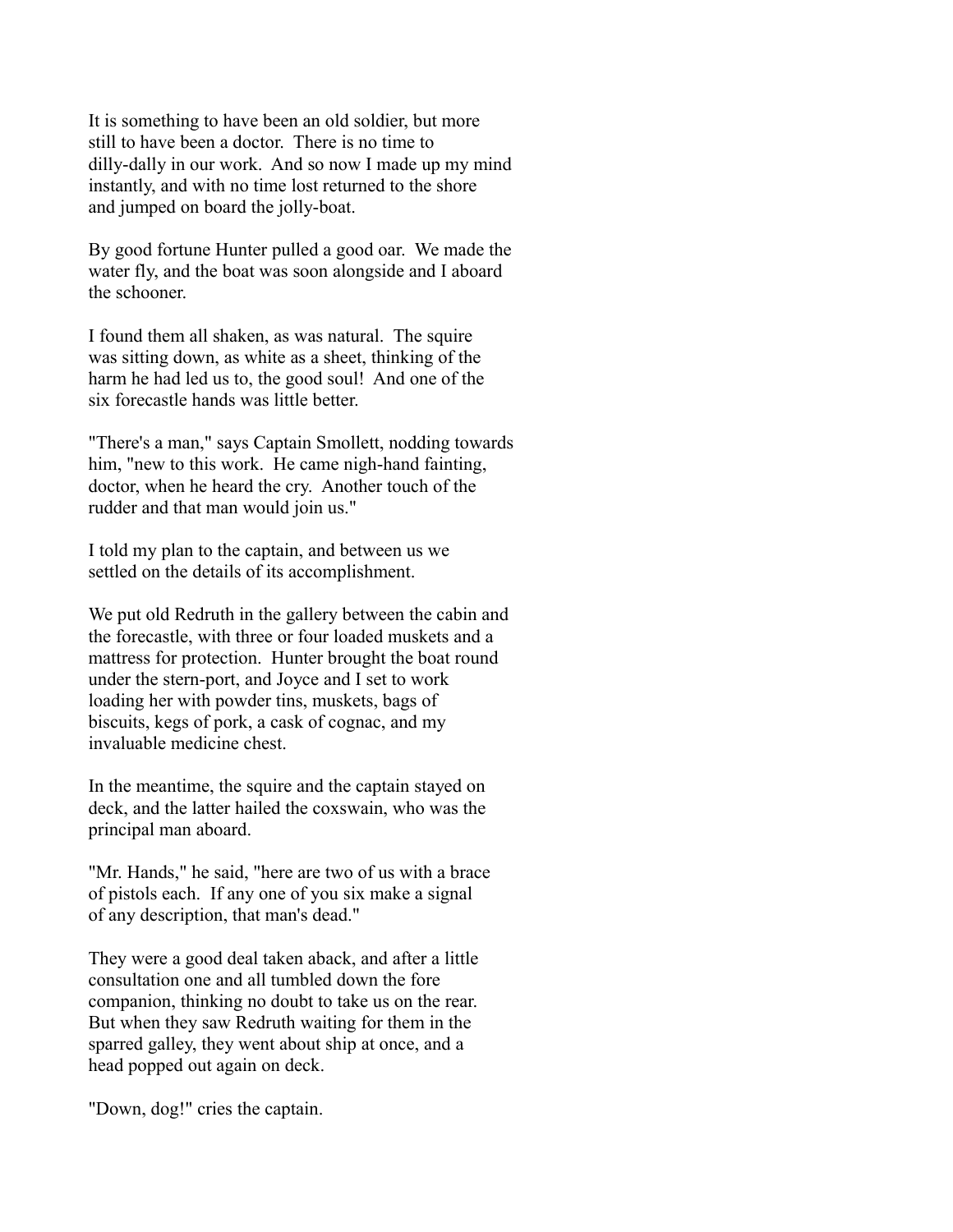And the head popped back again; and we heard no more, for the time, of these six very faint-hearted seamen.

By this time, tumbling things in as they came, we had the jolly-boat loaded as much as we dared. Joyce and I got out through the stern-port, and we made for shore again as fast as oars could take us.

This second trip fairly aroused the watchers along shore. "Lillibullero" was dropped again; and just before we lost sight of them behind the little point, one of them whipped ashore and disappeared. I had half a mind to change my plan and destroy their boats, but I feared that Silver and the others might be close at hand, and all might very well be lost by trying for too much.

We had soon touched land in the same place as before and set to provision the block house. All three made the first journey, heavily laden, and tossed our stores over the palisade. Then, leaving Joyce to guard them--one man, to be sure, but with half a dozen muskets-- Hunter and I returned to the jolly-boat and loaded ourselves once more. So we proceeded without pausing to take breath, till the whole cargo was bestowed, when the two servants took up their position in the block house, and I, with all my power, sculled back to the HISPANIOLA.

That we should have risked a second boat load seems more daring than it really was. They had the advantage of numbers, of course, but we had the advantage of arms. Not one of the men ashore had a musket, and before they could get within range for pistol shooting, we flattered ourselves we should be able to give a good account of a half-dozen at least.

The squire was waiting for me at the stern window, all his faintness gone from him. He caught the painter and made it fast, and we fell to loading the boat for our very lives. Pork, powder, and biscuit was the cargo, with only a musket and a cutlass apiece for the squire and me and Redruth and the captain. The rest of the arms and powder we dropped overboard in two fathoms and a half of water, so that we could see the bright steel shining far below us in the sun, on the clean, sandy bottom.

By this time the tide was beginning to ebb, and the ship was swinging round to her anchor. Voices were heard faintly halloaing in the direction of the two gigs; and though this reassured us for Joyce and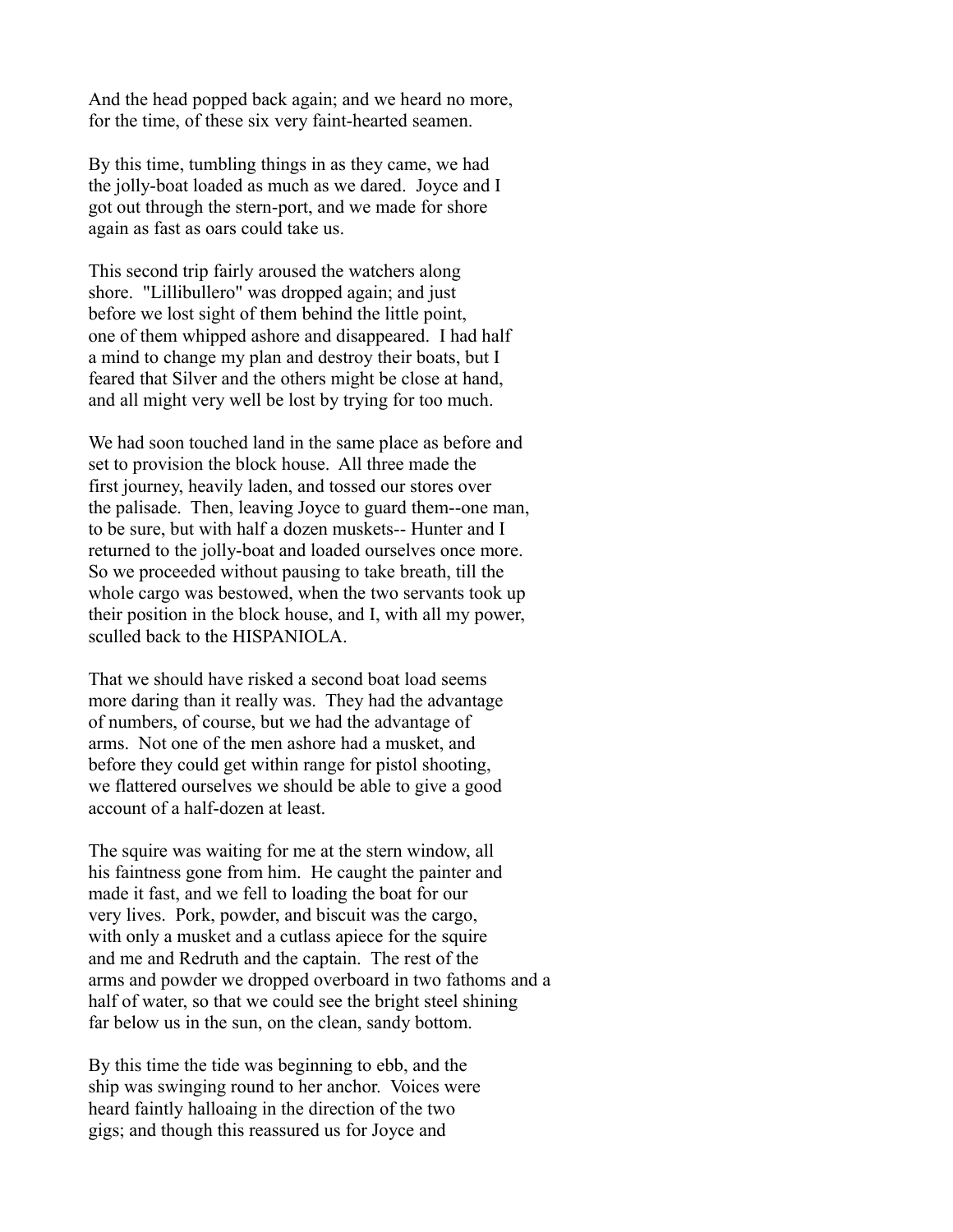Hunter, who were well to the eastward, it warned our party to be off.

Redruth retreated from his place in the gallery and dropped into the boat, which we then brought round to the ship's counter, to be handier for Captain Smollett.

"Now, men," said he, "do you hear me?"

There was no answer from the forecastle.

"It's to you, Abraham Gray--it's to you I am speaking."

Still no reply.

"Gray," resumed Mr. Smollett, a little louder, "I am leaving this ship, and I order you to follow your captain. I know you are a good man at bottom, and I dare say not one of the lot of you's as bad as he makes out. I have my watch here in my hand; I give you thirty seconds to join me in."

There was a pause.

"Come, my fine fellow," continued the captain; "don't hang so long in stays. I'm risking my life and the lives of these good gentlemen every second."

There was a sudden scuffle, a sound of blows, and out burst Abraham Gray with a knife cut on the side of the cheek, and came running to the captain like a dog to the whistle.

"I'm with you, sir," said he.

And the next moment he and the captain had dropped aboard of us, and we had shoved off and given way.

We were clear out of the ship, but not yet ashore in our stockade.

# 17

 Narrative Continued by the Doctor: The Jolly-boat's Last Trip

THIS fifth trip was quite different from any of the others. In the first place, the little gallipot of a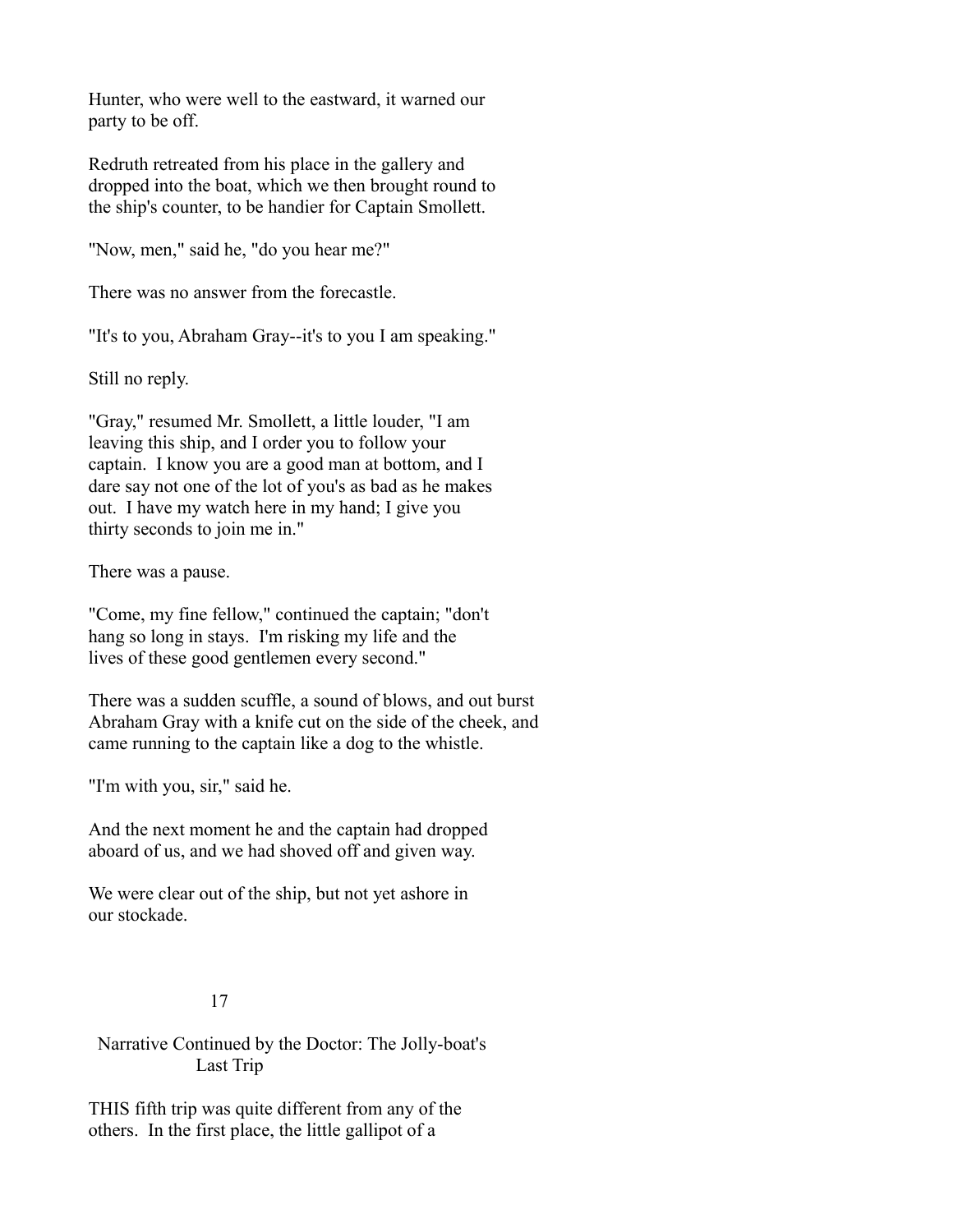boat that we were in was gravely overloaded. Five grown men, and three of them--Trelawney, Redruth, and the captain--over six feet high, was already more than she was meant to carry. Add to that the powder, pork, and bread-bags. The gunwale was lipping astern. Several times we shipped a little water, and my breeches and the tails of my coat were all soaking wet before we had gone a hundred yards.

The captain made us trim the boat, and we got her to lie a little more evenly. All the same, we were afraid to breathe.

In the second place, the ebb was now making--a strong rippling current running westward through the basin, and then south'ard and seaward down the straits by which we had entered in the morning. Even the ripples were a danger to our overloaded craft, but the worst of it was that we were swept out of our true course and away from our proper landing-place behind the point. If we let the current have its way we should come ashore beside the gigs, where the pirates might appear at any moment.

"I cannot keep her head for the stockade, sir," said I to the captain. I was steering, while he and Redruth, two fresh men, were at the oars. "The tide keeps washing her down. Could you pull a little stronger?"

"Not without swamping the boat," said he. "You must bear up, sir, if you please--bear up until you see you're gaining."

I tried and found by experiment that the tide kept sweeping us westward until I had laid her head due east, or just about right angles to the way we ought to go.

"We'll never get ashore at this rate," said I.

"If it's the only course that we can lie, sir, we must even lie it," returned the captain. "We must keep upstream. You see, sir," he went on, "if once we dropped to leeward of the landing-place, it's hard to say where we should get ashore, besides the chance of being boarded by the gigs; whereas, the way we go the current must slacken, and then we can dodge back along the shore."

"The current's less a'ready, sir," said the man Gray, who was sitting in the fore-sheets; "you can ease her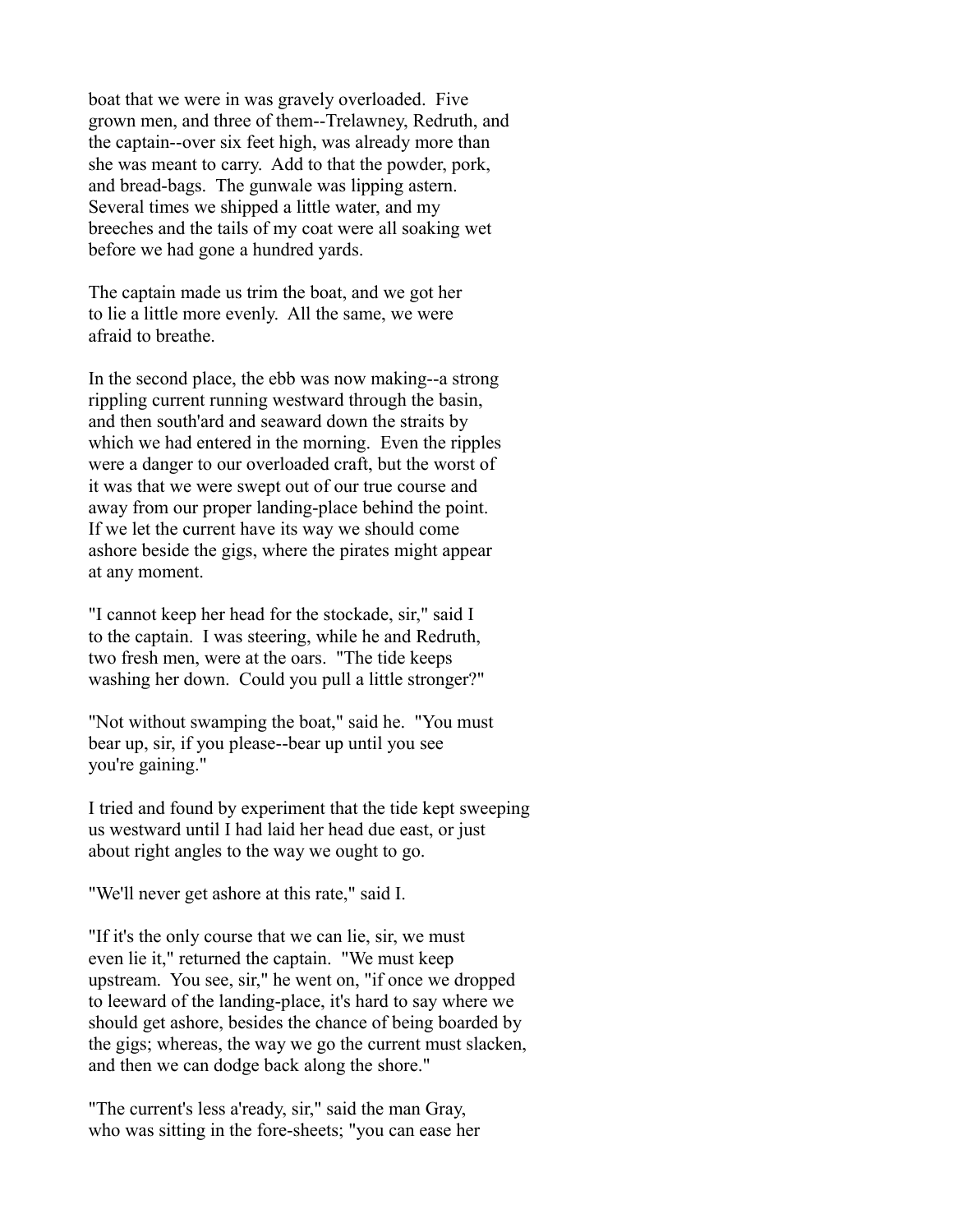off a bit."

"Thank you, my man," said I, quite as if nothing had happened, for we had all quietly made up our minds to treat him like one of ourselves.

Suddenly the captain spoke up again, and I thought his voice was a little changed.

"The gun!" said he.

"I have thought of that," said I, for I made sure he was thinking of a bombardment of the fort. "They could never get the gun ashore, and if they did, they could never haul it through the woods."

"Look astern, doctor," replied the captain.

We had entirely forgotten the long nine; and there, to our horror, were the five rogues busy about her, getting off her jacket, as they called the stout tarpaulin cover under which she sailed. Not only that, but it flashed into my mind at the same moment that the round-shot and the powder for the gun had been left behind, and a stroke with an axe would put it all into the possession of the evil ones abroad.

"Israel was Flint's gunner," said Gray hoarsely.

At any risk, we put the boat's head direct for the landing-place. By this time we had got so far out of the run of the current that we kept steerage way even at our necessarily gentle rate of rowing, and I could keep her steady for the goal. But the worst of it was that with the course I now held we turned our broadside instead of our stern to the HISPANIOLA and offered a target like a barn door.

I could hear as well as see that brandy-faced rascal Israel Hands plumping down a round-shot on the deck.

"Who's the best shot?" asked the captain.

"Mr. Trelawney, out and away," said I.

"Mr. Trelawney, will you please pick me off one of these men, sir? Hands, if possible," said the captain.

Trelawney was as cool as steel. He looked to the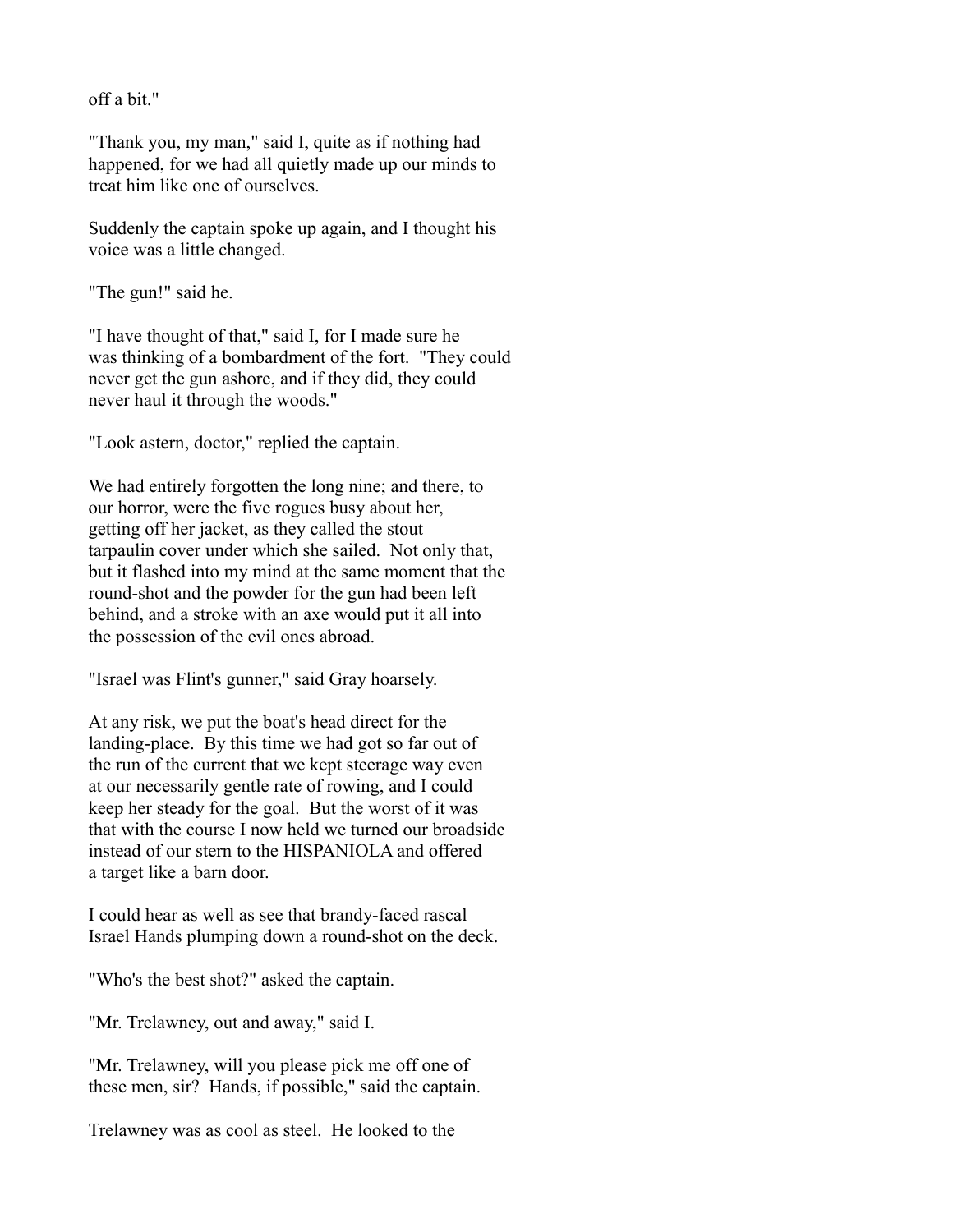priming of his gun.

"Now," cried the captain, "easy with that gun, sir, or you'll swamp the boat. All hands stand by to trim her when he aims."

The squire raised his gun, the rowing ceased, and we leaned over to the other side to keep the balance, and all was so nicely contrived that we did not ship a drop.

They had the gun, by this time, slewed round upon the swivel, and Hands, who was at the muzzle with the rammer, was in consequence the most exposed. However, we had no luck, for just as Trelawney fired, down he stooped, the ball whistled over him, and it was one of the other four who fell.

The cry he gave was echoed not only by his companions on board but by a great number of voices from the shore, and looking in that direction I saw the other pirates trooping out from among the trees and tumbling into their places in the boats.

"Here come the gigs, sir," said I.

"Give way, then," cried the captain. "We mustn't mind if we swamp her now. If we can't get ashore, all's up."

"Only one of the gigs is being manned, sir," I added; "the crew of the other most likely going round by shore to cut us off."

"They'll have a hot run, sir," returned the captain. "Jack ashore, you know. It's not them I mind; it's the round-shot. Carpet bowls! My lady's maid couldn't miss. Tell us, squire, when you see the match, and we'll hold water."

In the meanwhile we had been making headway at a good pace for a boat so overloaded, and we had shipped but little water in the process. We were now close in; thirty or forty strokes and we should beach her, for the ebb had already disclosed a narrow belt of sand below the clustering trees. The gig was no longer to be feared; the little point had already concealed it from our eyes. The ebb-tide, which had so cruelly delayed us, was now making reparation and delaying our assailants. The one source of danger was the gun.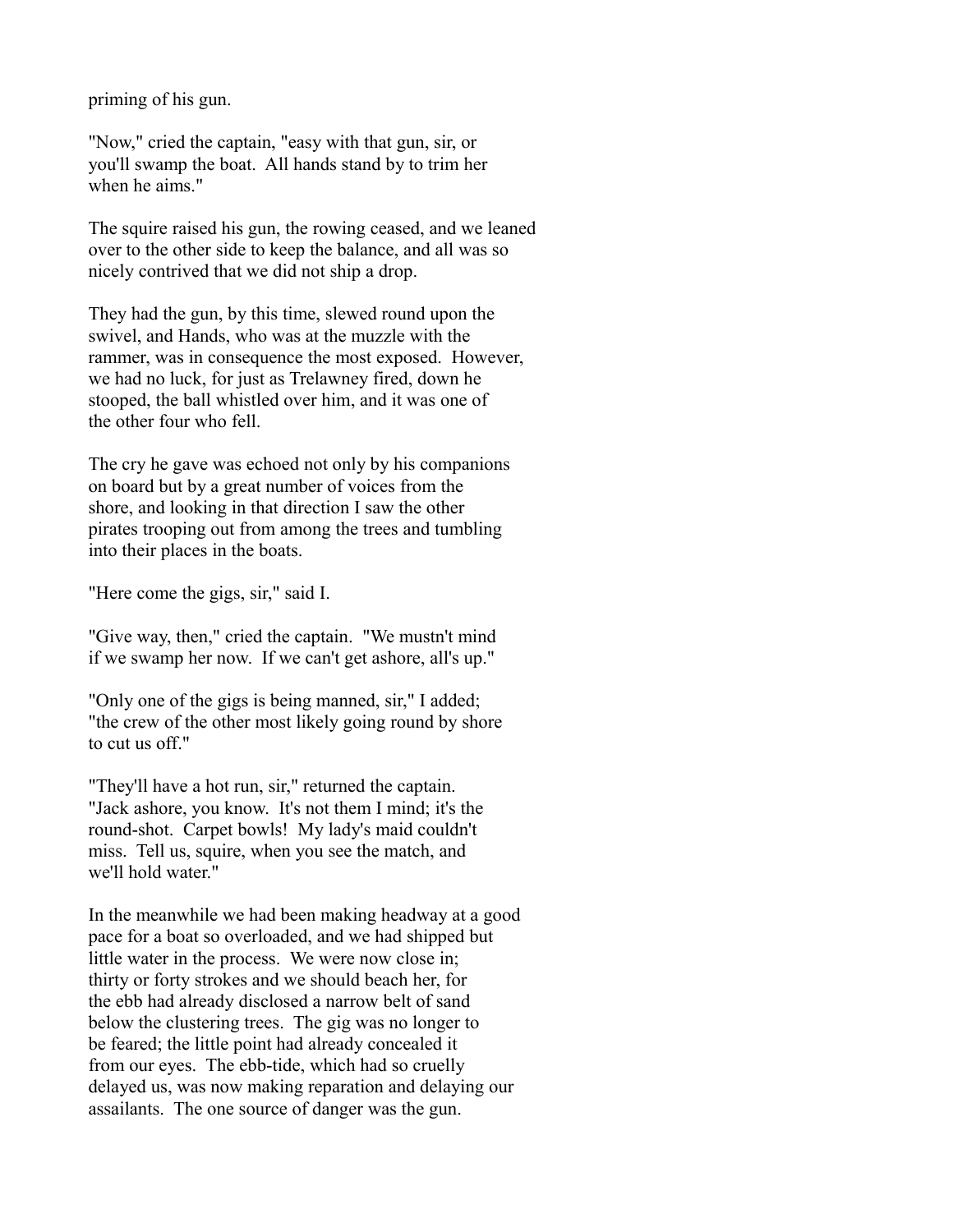"If I durst," said the captain, "I'd stop and pick off another man."

But it was plain that they meant nothing should delay their shot. They had never so much as looked at their fallen comrade, though he was not dead, and I could see him trying to crawl away.

"Ready!" cried the squire.

"Hold!" cried the captain, quick as an echo.

And he and Redruth backed with a great heave that sent her stern bodily under water. The report fell in at the same instant of time. This was the first that Jim heard, the sound of the squire's shot not having reached him. Where the ball passed, not one of us precisely knew, but I fancy it must have been over our heads and that the wind of it may have contributed to our disaster.

At any rate, the boat sank by the stern, quite gently, in three feet of water, leaving the captain and myself, facing each other, on our feet. The other three took complete headers, and came up again drenched and bubbling.

So far there was no great harm. No lives were lost, and we could wade ashore in safety. But there were all our stores at the bottom, and to make things worse, only two guns out of five remained in a state for service. Mine I had snatched from my knees and held over my head, by a sort of instinct. As for the captain, he had carried his over his shoulder by a bandoleer, and like a wise man, lock uppermost. The other three had gone down with the boat.

To add to our concern, we heard voices already drawing near us in the woods along shore, and we had not only the danger of being cut off from the stockade in our half-crippled state but the fear before us whether, if Hunter and Joyce were attacked by half a dozen, they would have the sense and conduct to stand firm. Hunter was steady, that we knew; Joyce was a doubtful case--a pleasant, polite man for a valet and to brush one's clothes, but not entirely fitted for a man of war.

With all this in our minds, we waded ashore as fast as we could, leaving behind us the poor jolly-boat and a good half of all our powder and provisions.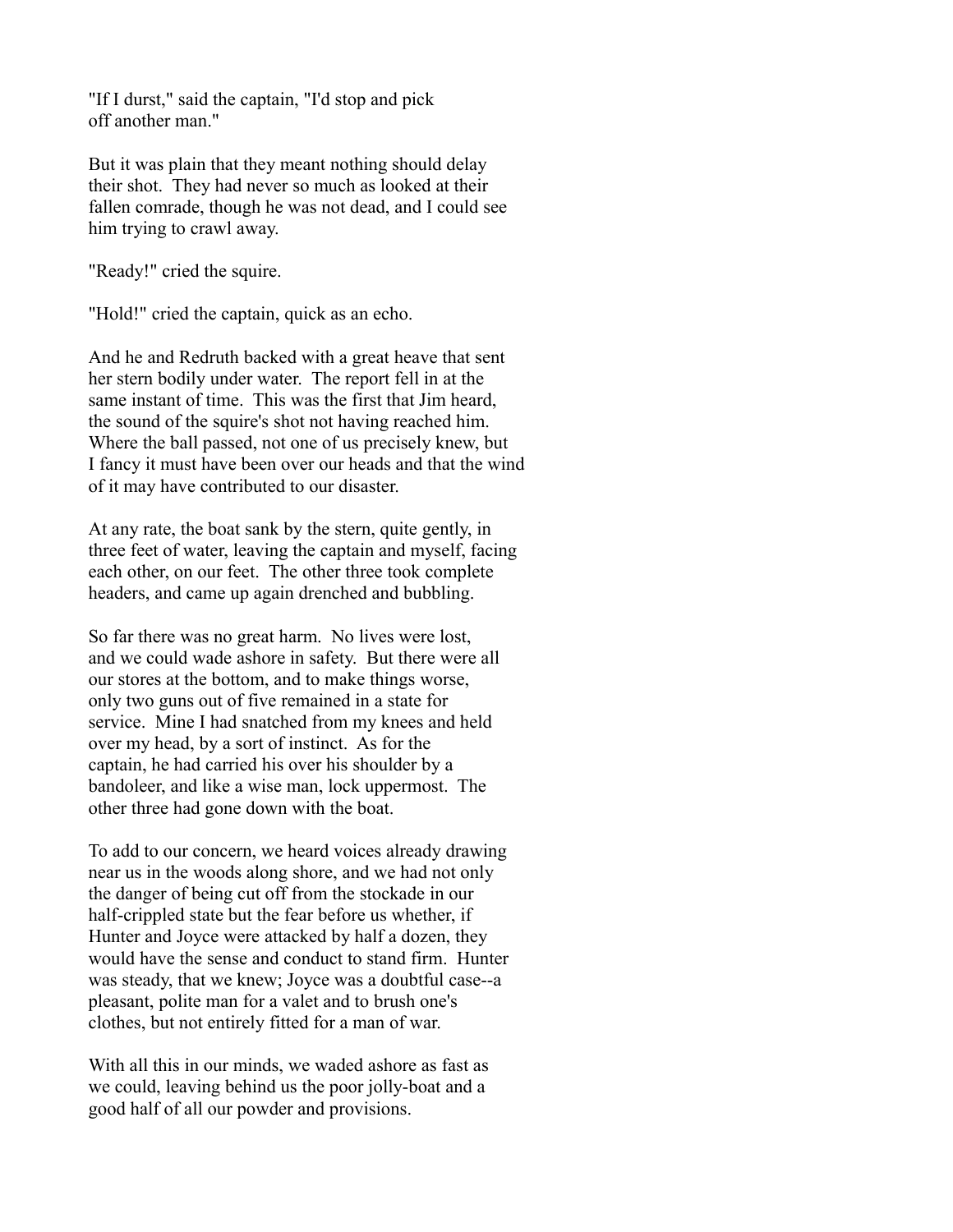# Narrative Continued by the Doctor: End of the First Day's Fighting

WE made our best speed across the strip of wood that now divided us from the stockade, and at every step we took the voices of the buccaneers rang nearer. Soon we could hear their footfalls as they ran and the cracking of the branches as they breasted across a bit of thicket.

I began to see we should have a brush for it in earnest and looked to my priming.

"Captain," said I, "Trelawney is the dead shot. Give him your gun; his own is useless."

They exchanged guns, and Trelawney, silent and cool as he had been since the beginning of the bustle, hung a moment on his heel to see that all was fit for service. At the same time, observing Gray to be unarmed, I handed him my cutlass. It did all our hearts good to see him spit in his hand, knit his brows, and make the blade sing through the air. It was plain from every line of his body that our new hand was worth his salt.

Forty paces farther we came to the edge of the wood and saw the stockade in front of us. We struck the enclosure about the middle of the south side, and almost at the same time, seven mutineers--Job Anderson, the boatswain, at their head--appeared in full cry at the southwestern corner.

They paused as if taken aback, and before they recovered, not only the squire and I, but Hunter and Joyce from the block house, had time to fire. The four shots came in rather a scattering volley, but they did the business: one of the enemy actually fell, and the rest, without hesitation, turned and plunged into the trees.

After reloading, we walked down the outside of the palisade to see to the fallen enemy. He was stone dead--shot through the heart.

We began to rejoice over our good success when just at that moment a pistol cracked in the bush, a ball whistled close past my ear, and poor Tom Redruth

#### 18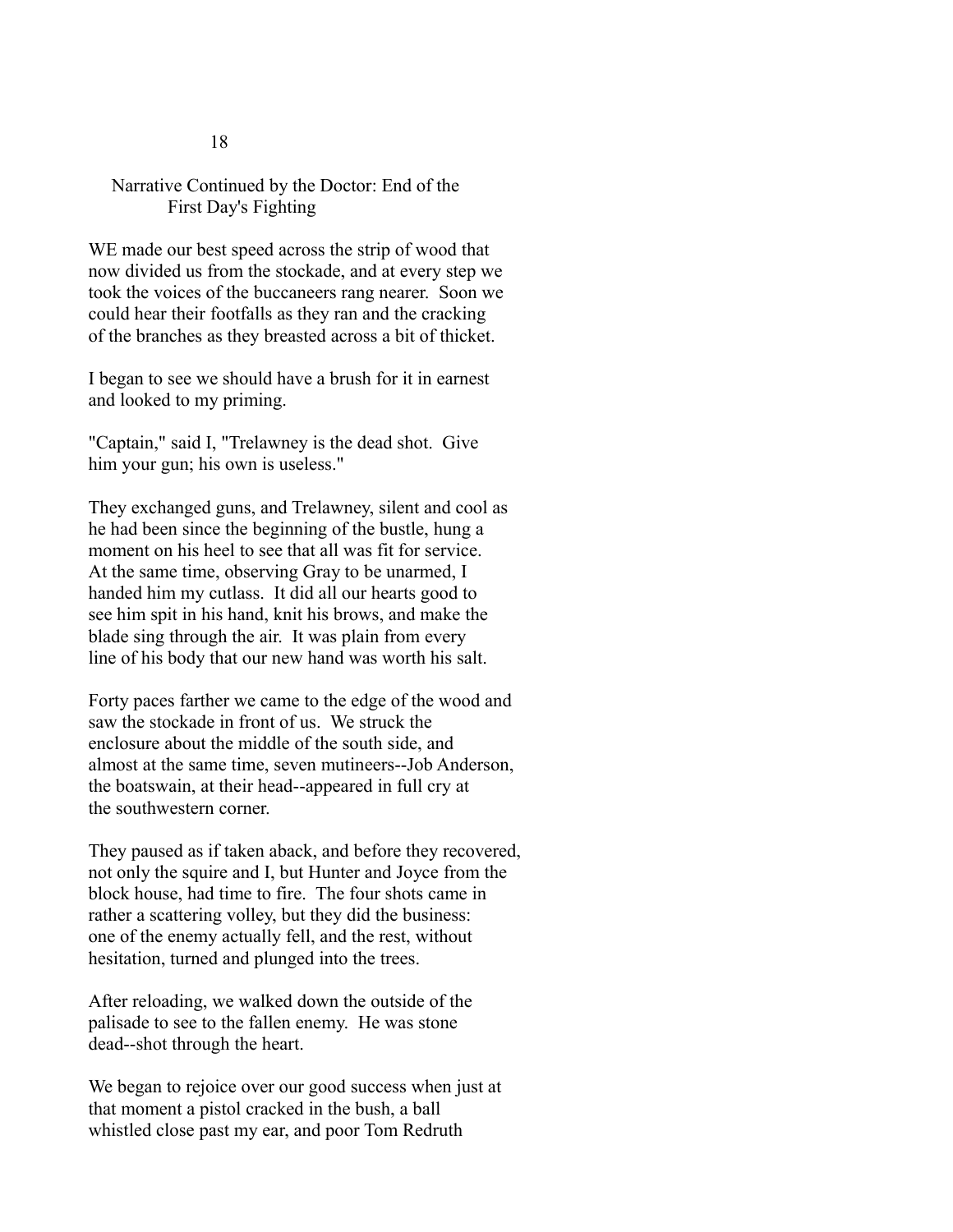stumbled and fell his length on the ground. Both the squire and I returned the shot, but as we had nothing to aim at, it is probable we only wasted powder. Then we reloaded and turned our attention to poor Tom.

The captain and Gray were already examining him, and I saw with half an eye that all was over.

I believe the readiness of our return volley had scattered the mutineers once more, for we were suffered without further molestation to get the poor old gamekeeper hoisted over the stockade and carried, groaning and bleeding, into the log-house.

Poor old fellow, he had not uttered one word of surprise, complaint, fear, or even acquiescence from the very beginning of our troubles till now, when we had laid him down in the log-house to die. He had lain like a Trojan behind his mattress in the gallery; he had followed every order silently, doggedly, and well; he was the oldest of our party by a score of years; and now, sullen, old, serviceable servant, it was he that was to die.

The squire dropped down beside him on his knees and kissed his hand, crying like a child.

"Be I going, doctor?" he asked.

"Tom, my man," said I, "you're going home."

"I wish I had had a lick at them with the gun first," he replied.

"Tom," said the squire, "say you forgive me, won't you?"

"Would that be respectful like, from me to you, squire?" was the answer. "Howsoever, so be it, amen!"

After a little while of silence, he said he thought somebody might read a prayer. "It's the custom, sir," he added apologetically. And not long after, without another word, he passed away.

In the meantime the captain, whom I had observed to be wonderfully swollen about the chest and pockets, had turned out a great many various stores--the British colours, a Bible, a coil of stoutish rope, pen, ink, the log-book, and pounds of tobacco. He had found a longish fir-tree lying felled and trimmed in the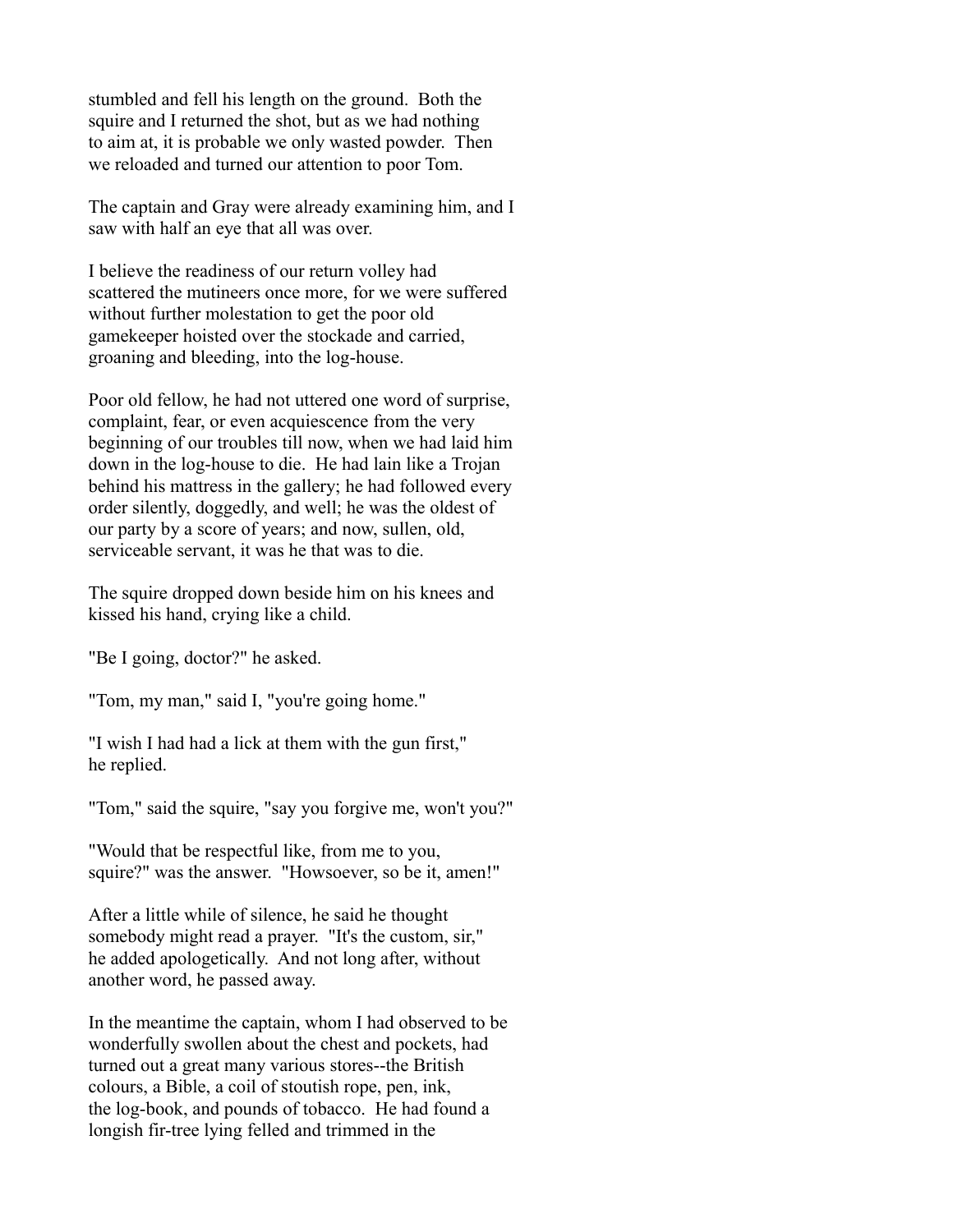enclosure, and with the help of Hunter he had set it up at the corner of the log-house where the trunks crossed and made an angle. Then, climbing on the roof, he had with his own hand bent and run up the colours.

This seemed mightily to relieve him. He re-entered the log-house and set about counting up the stores as if nothing else existed. But he had an eye on Tom's passage for all that, and as soon as all was over, came forward with another flag and reverently spread it on the body.

"Don't you take on, sir," he said, shaking the squire's hand. "All's well with him; no fear for a hand that's been shot down in his duty to captain and owner. It mayn't be good divinity, but it's a fact."

Then he pulled me aside.

"Dr. Livesey," he said, "in how many weeks do you and squire expect the consort?"

I told him it was a question not of weeks but of months, that if we were not back by the end of August Blandly was to send to find us, but neither sooner nor later. "You can calculate for yourself," I said.

"Why, yes," returned the captain, scratching his head; "and making a large allowance, sir, for all the gifts of Providence, I should say we were pretty close hauled."

"How do you mean?" I asked.

"It's a pity, sir, we lost that second load. That's what I mean," replied the captain. "As for powder and shot, we'll do. But the rations are short, very short- so short, Dr. Livesey, that we're perhaps as well without that extra mouth."

And he pointed to the dead body under the flag.

Just then, with a roar and a whistle, a round-shot passed high above the roof of the log-house and plumped far beyond us in the wood.

"Oho!" said the captain. "Blaze away! You've little enough powder already, my lads."

At the second trial, the aim was better, and the ball descended inside the stockade, scattering a cloud of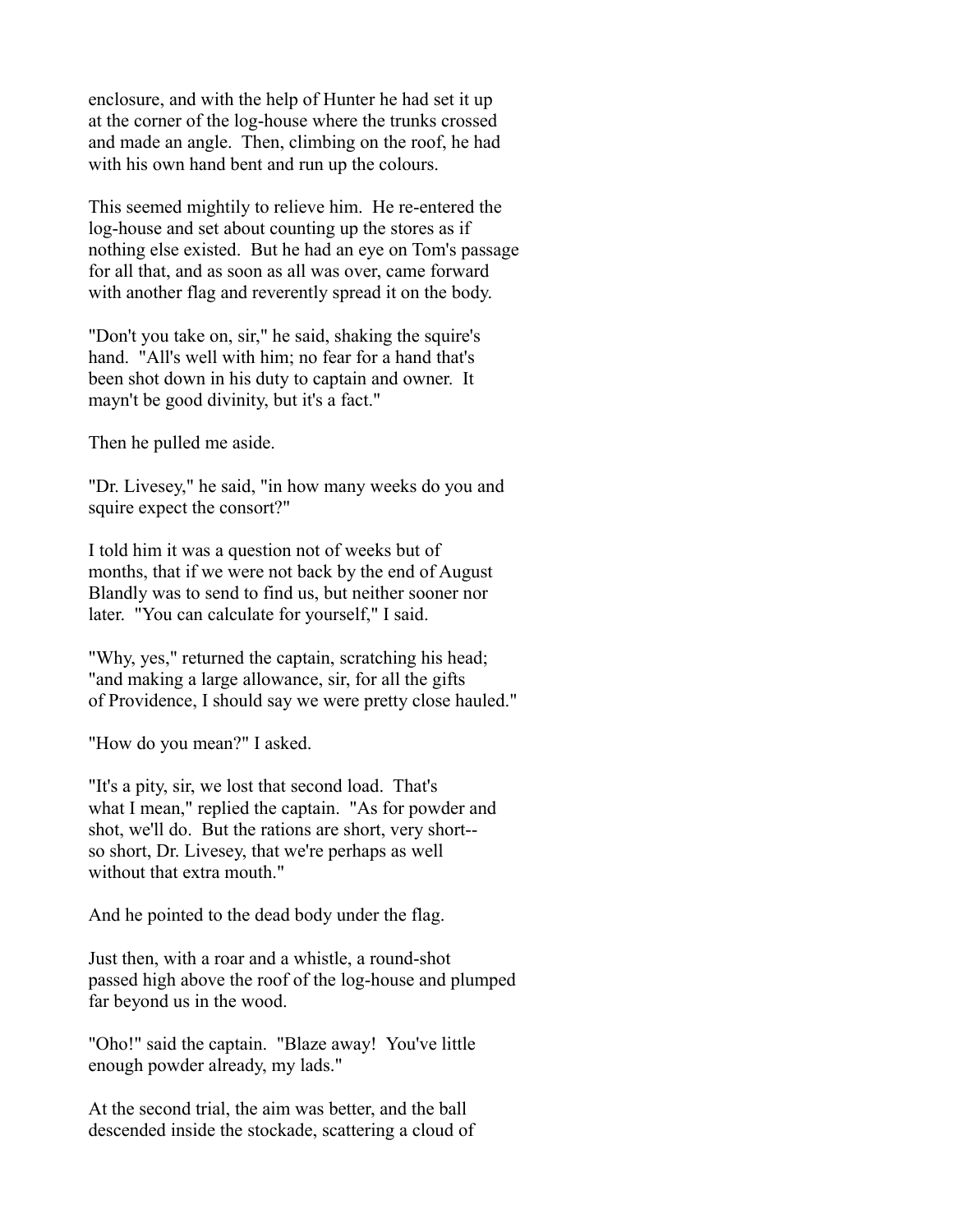sand but doing no further damage.

"Captain," said the squire, "the house is quite invisible from the ship. It must be the flag they are aiming at. Would it not be wiser to take it in?"

"Strike my colours!" cried the captain. "No, sir, not I"; and as soon as he had said the words, I think we all agreed with him. For it was not only a piece of stout, seamanly, good feeling; it was good policy besides and showed our enemies that we despised their cannonade.

All through the evening they kept thundering away. Ball after ball flew over or fell short or kicked up the sand in the enclosure, but they had to fire so high that the shot fell dead and buried itself in the soft sand. We had no ricochet to fear, and though one popped in through the roof of the log-house and out again through the floor, we soon got used to that sort of horse-play and minded it no more than cricket.

"There is one good thing about all this," observed the captain; "the wood in front of us is likely clear. The ebb has made a good while; our stores should be uncovered. Volunteers to go and bring in pork."

Gray and Hunter were the first to come forward. Well armed, they stole out of the stockade, but it proved a useless mission. The mutineers were bolder than we fancied or they put more trust in Israel's gunnery. For four or five of them were busy carrying off our stores and wading out with them to one of the gigs that lay close by, pulling an oar or so to hold her steady against the current. Silver was in the stern-sheets in command; and every man of them was now provided with a musket from some secret magazine of their own.

The captain sat down to his log, and here is the beginning of the entry:

 Alexander Smollett, master; David Livesey, ship's doctor; Abraham Gray, carpenter's mate; John Trelawney, owner; John Hunter and Richard Joyce, owner's servants, landsmen--being all that is left faithful of the ship's company--with stores for ten days at short rations, came ashore this day and flew British colours on the log-house in Treasure Island. Thomas Redruth, owner's servant, landsman, shot by the mutineers; James Hawkins, cabin-boy--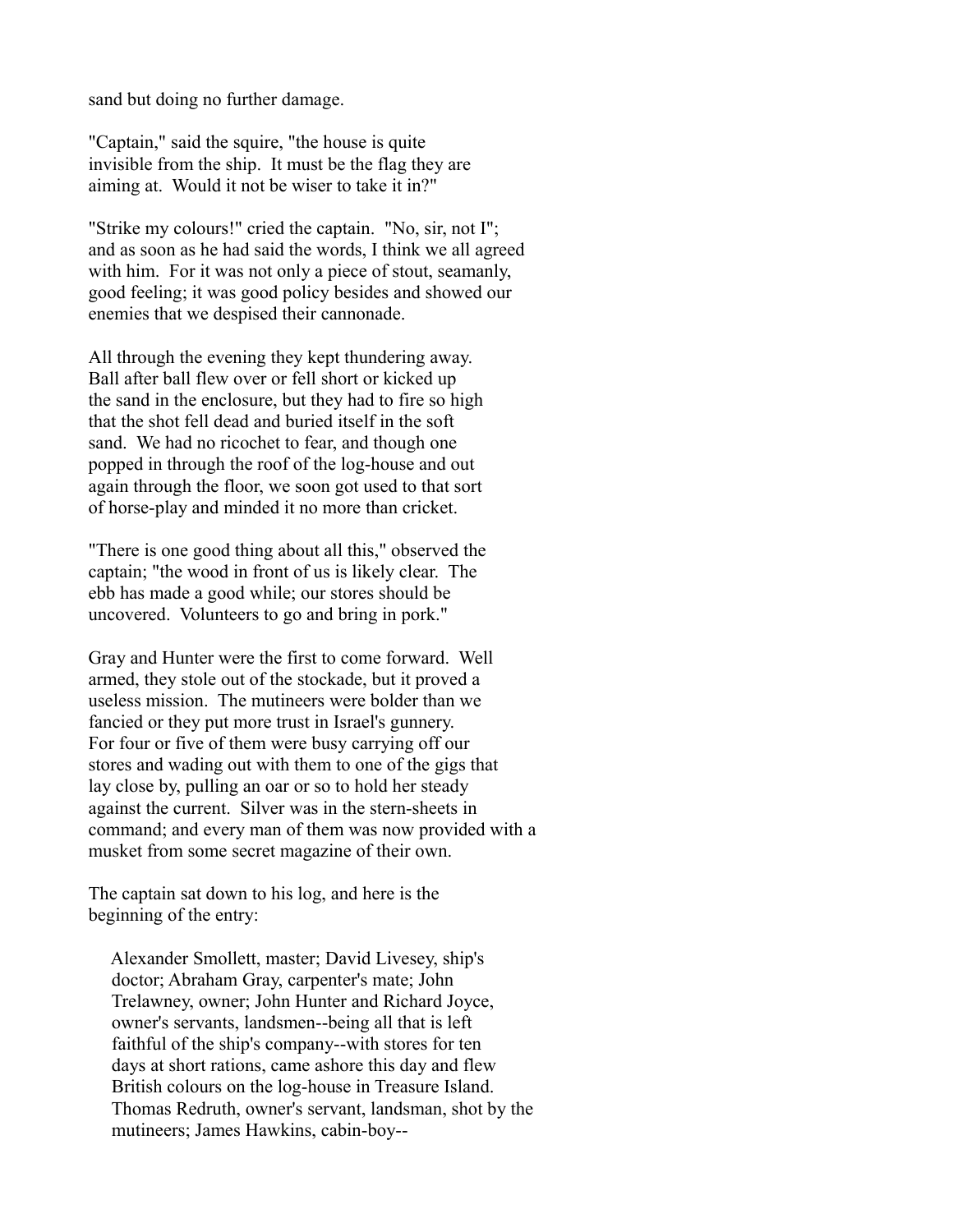And at the same time, I was wondering over poor Jim Hawkins' fate.

A hail on the land side.

"Somebody hailing us," said Hunter, who was on guard.

"Doctor! Squire! Captain! Hullo, Hunter, is that you?" came the cries.

And I ran to the door in time to see Jim Hawkins, safe and sound, come climbing over the stockade.

## 19

# Narrative Resumed by Jim Hawkins: The Garrison in the Stockade

AS soon as Ben Gunn saw the colours he came to a halt, stopped me by the arm, and sat down.

"Now," said he, "there's your friends, sure enough."

"Far more likely it's the mutineers," I answered.

"That!" he cried. "Why, in a place like this, where nobody puts in but gen'lemen of fortune, Silver would fly the Jolly Roger, you don't make no doubt of that. No, that's your friends. There's been blows too, and I reckon your friends has had the best of it; and here they are ashore in the old stockade, as was made years and years ago by Flint. Ah, he was the man to have a headpiece, was Flint! Barring rum, his match were never seen. He were afraid of none, not he; on'y Silver--Silver was that genteel."

"Well," said I, "that may be so, and so be it; all the more reason that I should hurry on and join my friends."

"Nay, mate," returned Ben, "not you. You're a good boy, or I'm mistook; but you're on'y a boy, all told. Now, Ben Gunn is fly. Rum wouldn't bring me there, where you're going--not rum wouldn't, till I see your born gen'leman and gets it on his word of honour. And you won't forget my words; 'A precious sight (that's what you'll say), a precious sight more confidence'--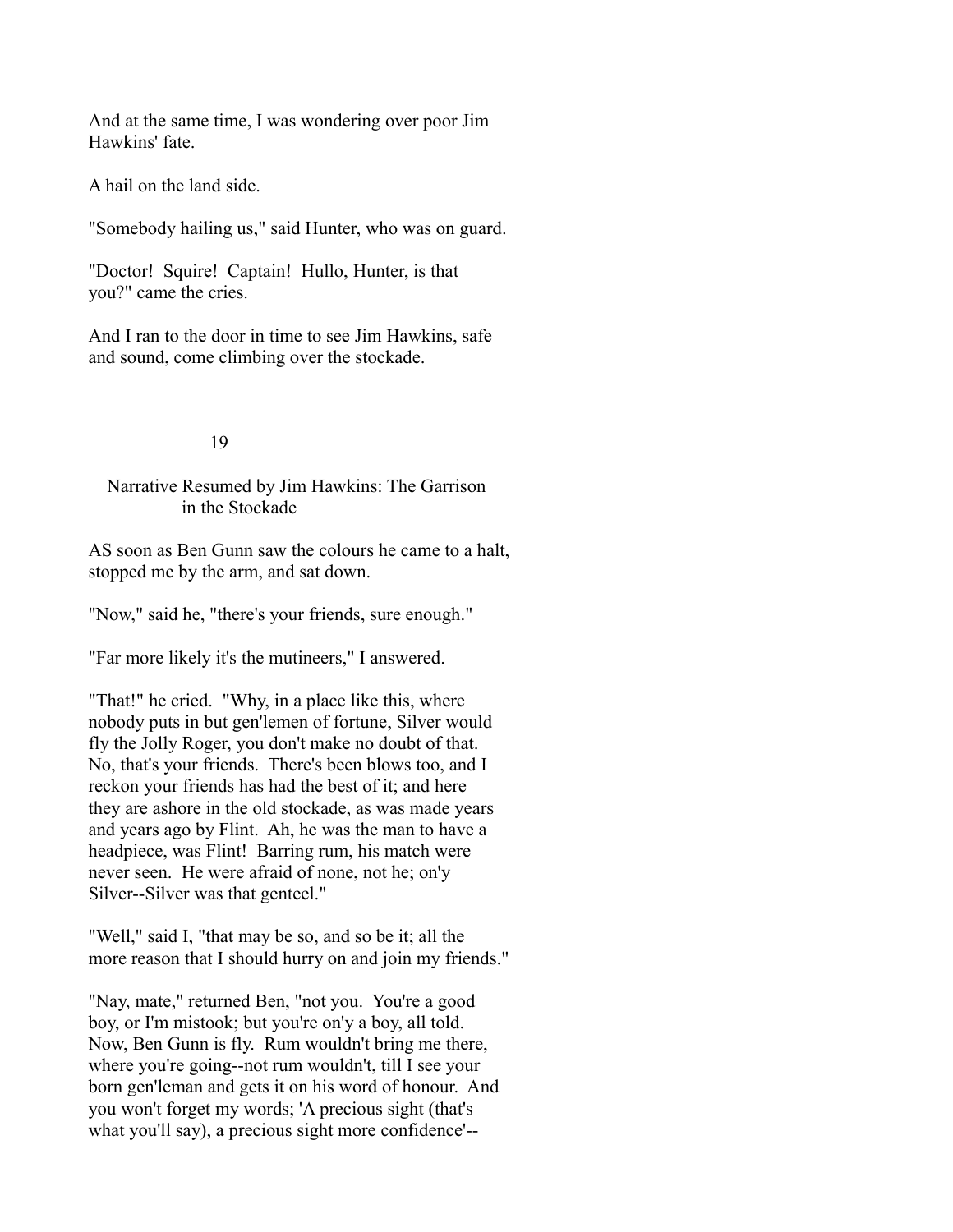and then nips him."

And he pinched me the third time with the same air of cleverness.

"And when Ben Gunn is wanted, you know where to find him, Jim. Just where you found him today. And him that comes is to have a white thing in his hand, and he's to come alone. Oh! And you'll say this: 'Ben Gunn,' says you, 'has reasons of his own.'"

"Well," said I, "I believe I understand. You have something to propose, and you wish to see the squire or the doctor, and you're to be found where I found you. Is that all?"

"And when? says you," he added. "Why, from about noon observation to about six bells."

"Good," said I, "and now may I go?"

"You won't forget?" he inquired anxiously. "Precious sight, and reasons of his own, says you. Reasons of his own; that's the mainstay; as between man and man. Well, then"--still holding me--"I reckon you can go, Jim. And, Jim, if you was to see Silver, you wouldn't go for to sell Ben Gunn? Wild horses wouldn't draw it from you? No, says you. And if them pirates camp ashore, Jim, what would you say but there'd be widders in the morning?"

Here he was interrupted by a loud report, and a cannonball came tearing through the trees and pitched in the sand not a hundred yards from where we two were talking. The next moment each of us had taken to his heels in a different direction.

For a good hour to come frequent reports shook the island, and balls kept crashing through the woods. I moved from hiding-place to hiding-place, always pursued, or so it seemed to me, by these terrifying missiles. But towards the end of the bombardment, though still I durst not venture in the direction of the stockade, where the balls fell oftenest, I had begun, in a manner, to pluck up my heart again, and after a long detour to the east, crept down among the shore-side trees.

The sun had just set, the sea breeze was rustling and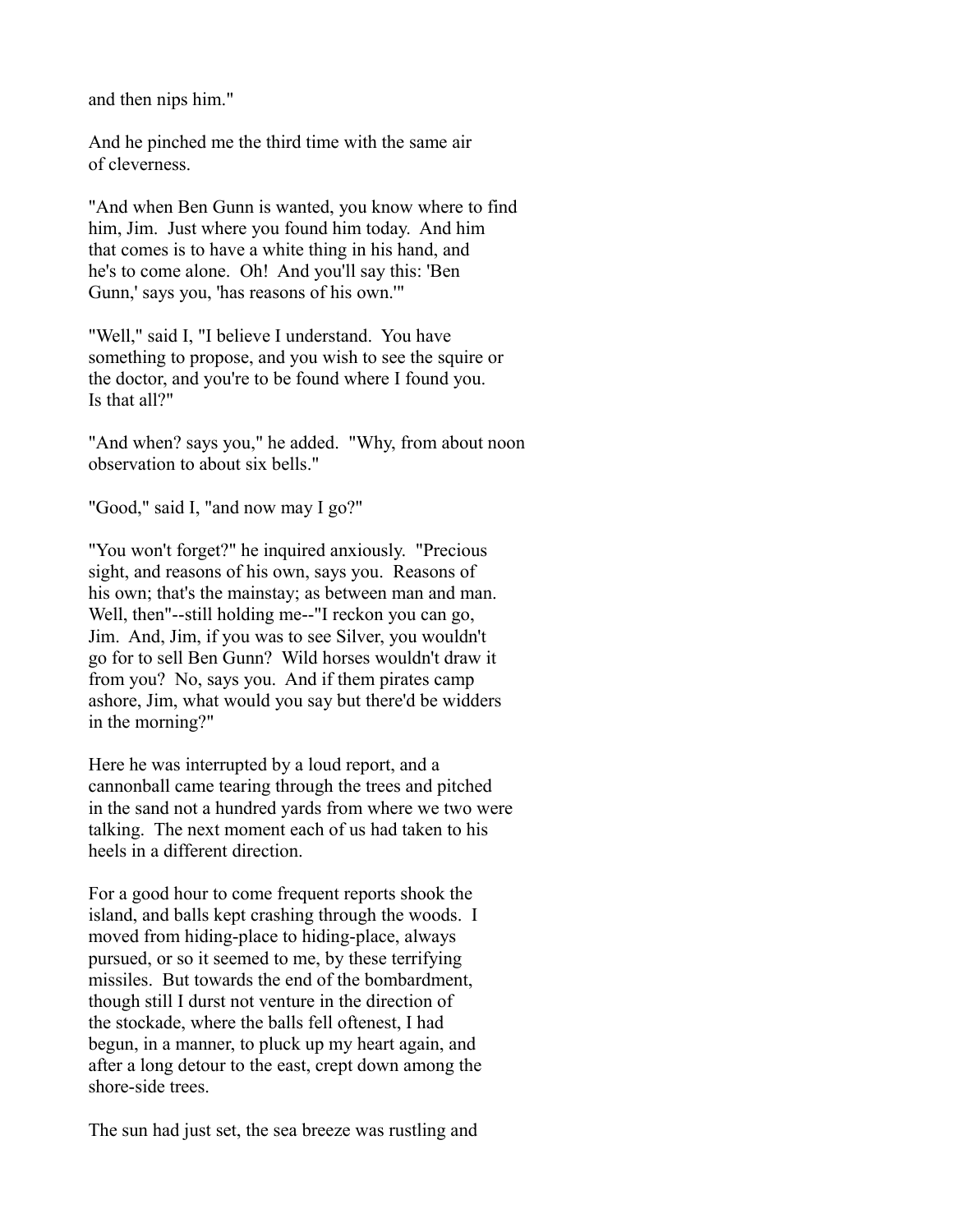tumbling in the woods and ruffling the grey surface of the anchorage; the tide, too, was far out, and great tracts of sand lay uncovered; the air, after the heat of the day, chilled me through my jacket.

The HISPANIOLA still lay where she had anchored; but, sure enough, there was the Jolly Roger--the black flag of piracy --flying from her peak. Even as I looked, there came another red flash and another report that sent the echoes clattering, and one more round-shot whistled through the air. It was the last of the cannonade.

I lay for some time watching the bustle which succeeded the attack. Men were demolishing something with axes on the beach near the stockade--the poor jolly-boat, I afterwards discovered. Away, near the mouth of the river, a great fire was glowing among the trees, and between that point and the ship one of the gigs kept coming and going, the men, whom I had seen so gloomy, shouting at the oars like children. But there was a sound in their voices which suggested rum.

At length I thought I might return towards the stockade. I was pretty far down on the low, sandy spit that encloses the anchorage to the east, and is joined at half-water to Skeleton Island; and now, as I rose to my feet, I saw, some distance further down the spit and rising from among low bushes, an isolated rock, pretty high, and peculiarly white in colour. It occurred to me that this might be the white rock of which Ben Gunn had spoken and that some day or other a boat might be wanted and I should know where to look for one.

Then I skirted among the woods until I had regained the rear, or shoreward side, of the stockade, and was soon warmly welcomed by the faithful party.

I had soon told my story and began to look about me. The log-house was made of unsquared trunks of pine- roof, walls, and floor. The latter stood in several places as much as a foot or a foot and a half above the surface of the sand. There was a porch at the door, and under this porch the little spring welled up into an artificial basin of a rather odd kind--no other than a great ship's kettle of iron, with the bottom knocked out, and sunk "to her bearings," as the captain said, among the sand.

Little had been left besides the framework of the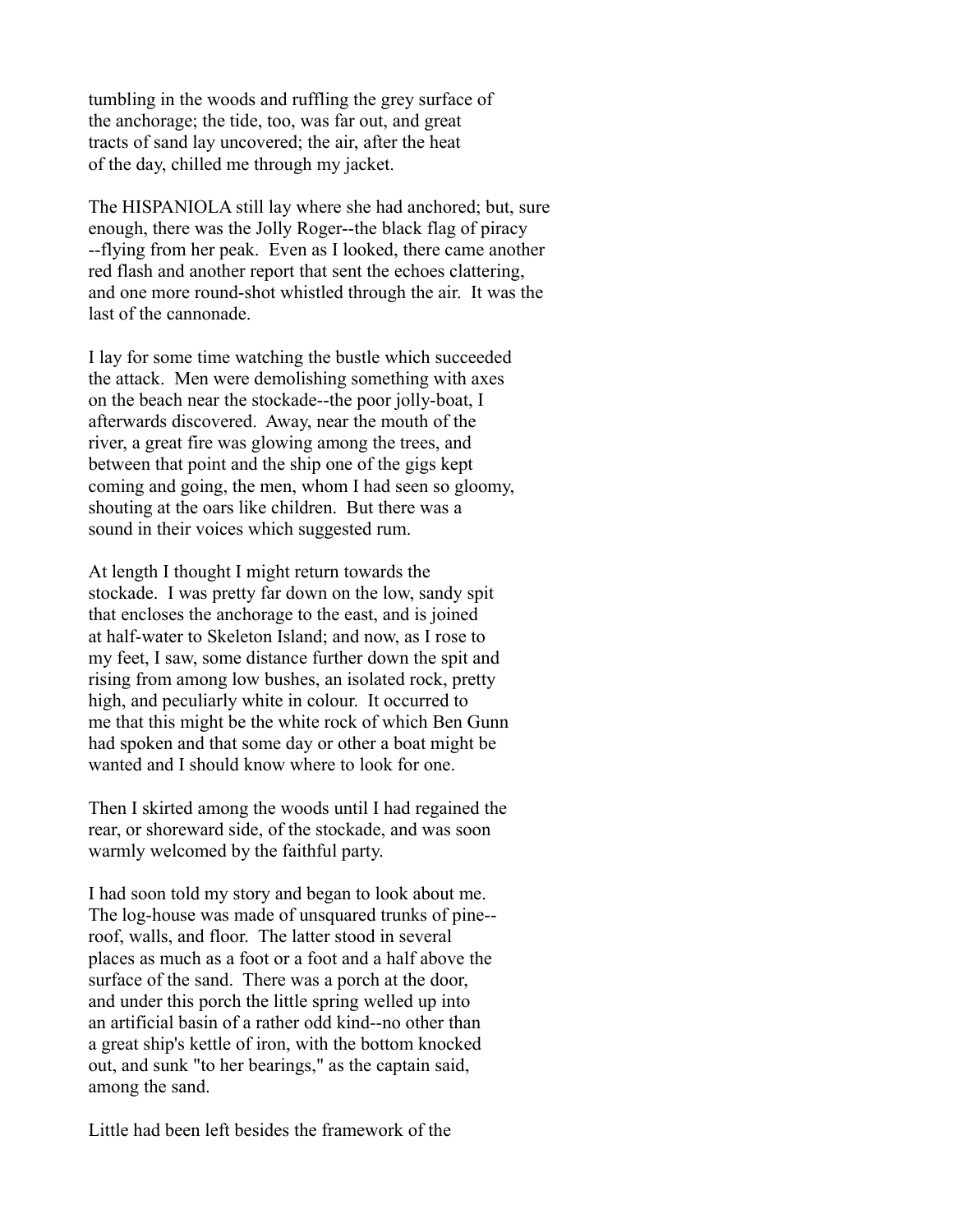house, but in one corner there was a stone slab laid down by way of hearth and an old rusty iron basket to contain the fire.

The slopes of the knoll and all the inside of the stockade had been cleared of timber to build the house, and we could see by the stumps what a fine and lofty grove had been destroyed. Most of the soil had been washed away or buried in drift after the removal of the trees; only where the streamlet ran down from the kettle a thick bed of moss and some ferns and little creeping bushes were still green among the sand. Very close around the stockade--too close for defence, they said--the wood still flourished high and dense, all of fir on the land side, but towards the sea with a large admixture of live-oaks.

The cold evening breeze, of which I have spoken, whistled through every chink of the rude building and sprinkled the floor with a continual rain of fine sand. There was sand in our eyes, sand in our teeth, sand in our suppers, sand dancing in the spring at the bottom of the kettle, for all the world like porridge beginning to boil. Our chimney was a square hole in the roof; it was but a little part of the smoke that found its way out, and the rest eddied about the house and kept us coughing and piping the eye.

Add to this that Gray, the new man, had his face tied up in a bandage for a cut he had got in breaking away from the mutineers and that poor old Tom Redruth, still unburied, lay along the wall, stiff and stark, under the Union Jack.

If we had been allowed to sit idle, we should all have fallen in the blues, but Captain Smollett was never the man for that. All hands were called up before him, and he divided us into watches. The doctor and Gray and I for one; the squire, Hunter, and Joyce upon the other. Tired though we all were, two were sent out for firewood; two more were set to dig a grave for Redruth; the doctor was named cook; I was put sentry at the door; and the captain himself went from one to another, keeping up our spirits and lending a hand wherever it was wanted.

From time to time the doctor came to the door for a little air and to rest his eyes, which were almost smoked out of his head, and whenever he did so, he had a word for me.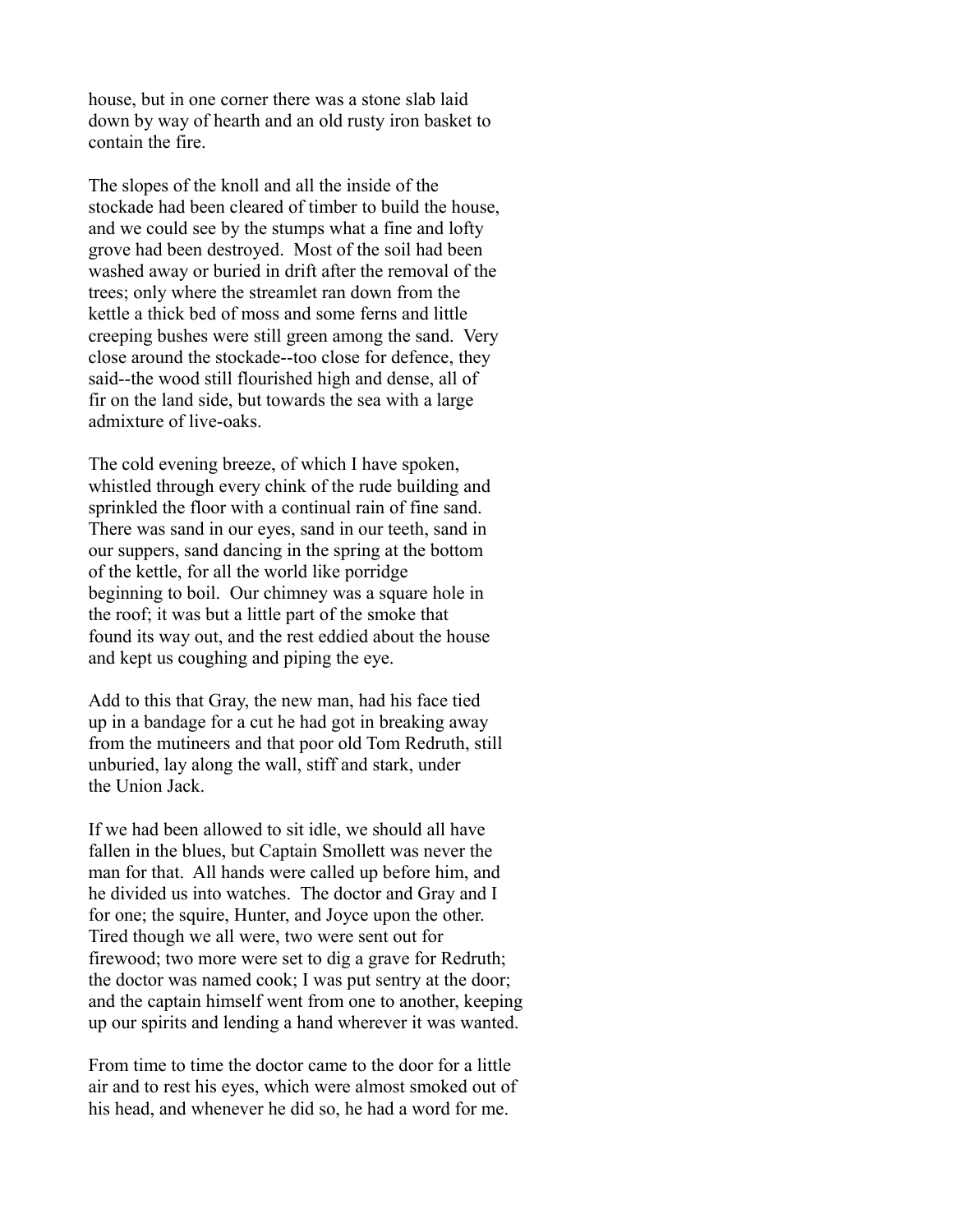"That man Smollett," he said once, "is a better man than I am. And when I say that it means a deal, Jim."

Another time he came and was silent for a while. Then he put his head on one side, and looked at me.

"Is this Ben Gunn a man?" he asked.

"I do not know, sir," said I. "I am not very sure whether he's sane."

"If there's any doubt about the matter, he is," returned the doctor. "A man who has been three years biting his nails on a desert island, Jim, can't expect to appear as sane as you or me. It doesn't lie in human nature. Was it cheese you said he had a fancy for?"

"Yes, sir, cheese," I answered.

"Well, Jim," says he, "just see the good that comes of being dainty in your food. You've seen my snuff-box, haven't you? And you never saw me take snuff, the reason being that in my snuff-box I carry a piece of Parmesan cheese--a cheese made in Italy, very nutritious. Well, that's for Ben Gunn!"

Before supper was eaten we buried old Tom in the sand and stood round him for a while bare-headed in the breeze. A good deal of firewood had been got in, but not enough for the captain's fancy, and he shook his head over it and told us we "must get back to this tomorrow rather livelier." Then, when we had eaten our pork and each had a good stiff glass of brandy grog, the three chiefs got together in a corner to discuss our prospects.

It appears they were at their wits' end what to do, the stores being so low that we must have been starved into surrender long before help came. But our best hope, it was decided, was to kill off the buccaneers until they either hauled down their flag or ran away with the HISPANIOLA. From nineteen they were already reduced to fifteen, two others were wounded, and one at least- the man shot beside the gun--severely wounded, if he were not dead. Every time we had a crack at them, we were to take it, saving our own lives, with the extremest care. And besides that, we had two able allies--rum and the climate.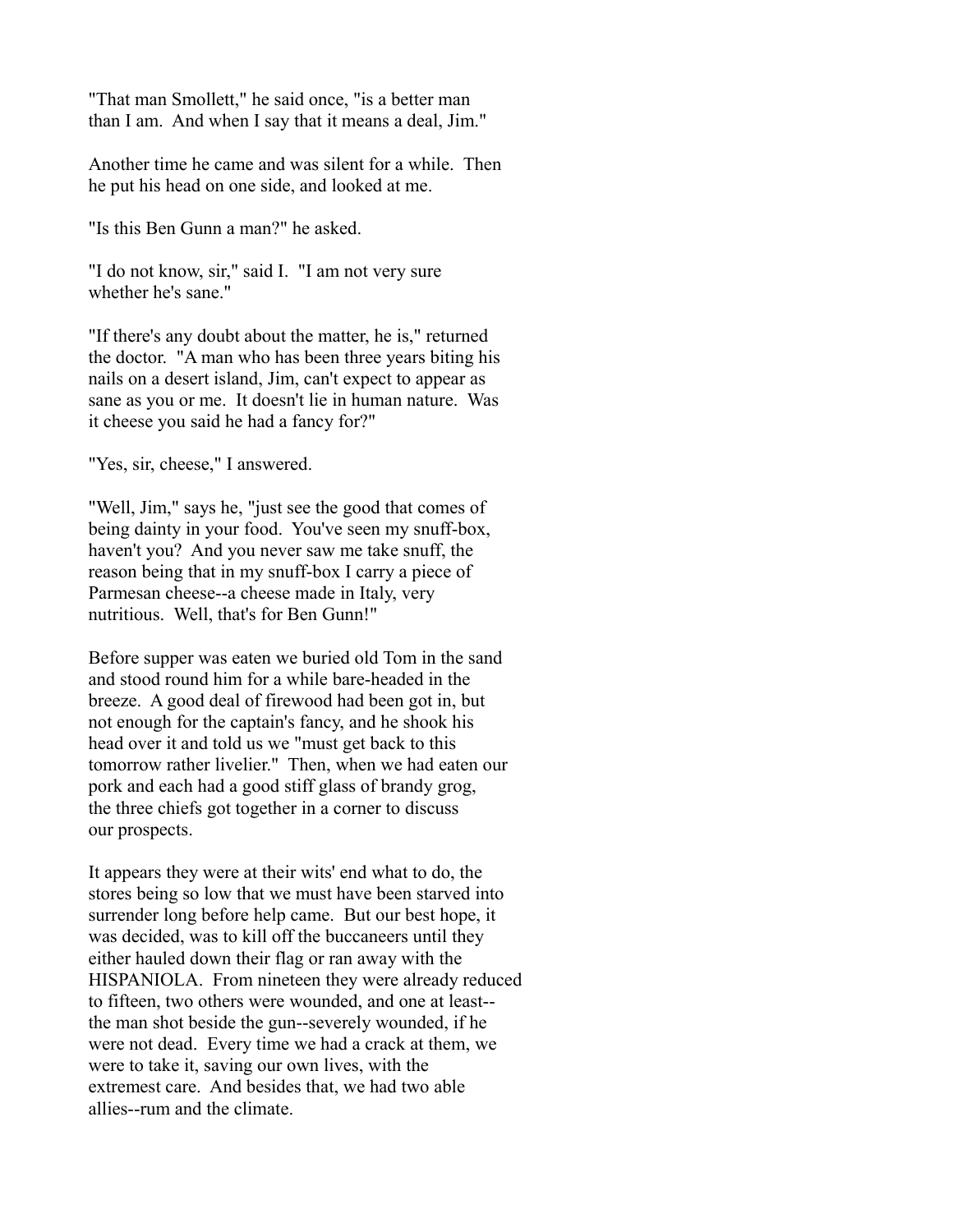As for the first, though we were about half a mile away, we could hear them roaring and singing late into the night; and as for the second, the doctor staked his wig that, camped where they were in the marsh and unprovided with remedies, the half of them would be on their backs before a week.

"So," he added, "if we are not all shot down first they'll be glad to be packing in the schooner. It's always a ship, and they can get to buccaneering again, I suppose."

"First ship that ever I lost," said Captain Smollett.

I was dead tired, as you may fancy; and when I got to sleep, which was not till after a great deal of tossing, I slept like a log of wood.

The rest had long been up and had already breakfasted and increased the pile of firewood by about half as much again when I was wakened by a bustle and the sound of voices.

"Flag of truce!" I heard someone say; and then, immediately after, with a cry of surprise, "Silver himself!"

And at that, up I jumped, and rubbing my eyes, ran to a loophole in the wall.

## 20

# Silver's Embassy

SURE enough, there were two men just outside the stockade, one of them waving a white cloth, the other, no less a person than Silver himself, standing placidly by.

It was still quite early, and the coldest morning that I think I ever was abroad in--a chill that pierced into the marrow. The sky was bright and cloudless overhead, and the tops of the trees shone rosily in the sun. But where Silver stood with his lieutenant, all was still in shadow, and they waded knee-deep in a low white vapour that had crawled during the night out of the morass. The chill and the vapour taken together told a poor tale of the island. It was plainly a damp, feverish, unhealthy spot.

"Keep indoors, men," said the captain. "Ten to one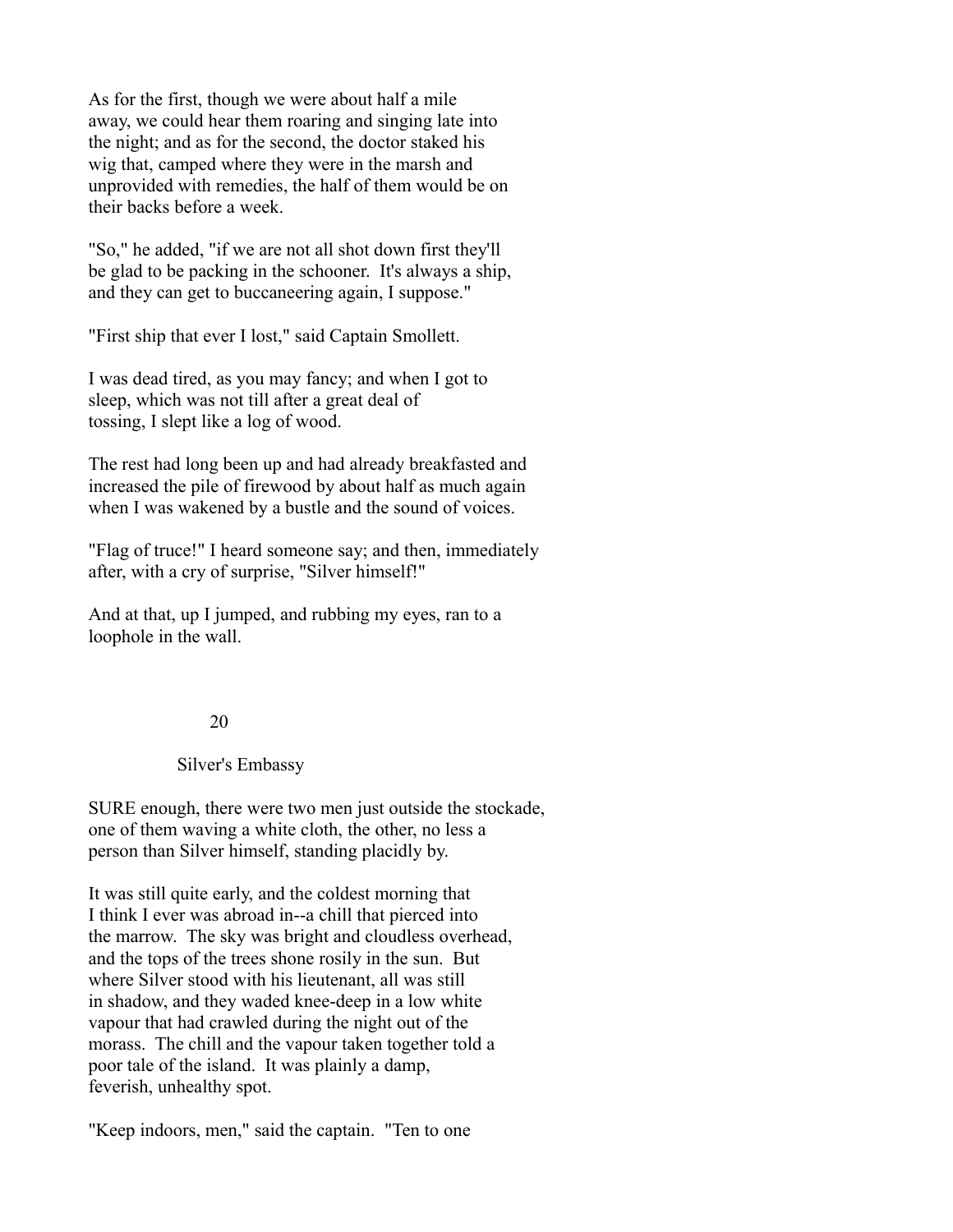this is a trick."

Then he hailed the buccaneer.

"Who goes? Stand, or we fire."

"Flag of truce," cried Silver.

The captain was in the porch, keeping himself carefully out of the way of a treacherous shot, should any be intended. He turned and spoke to us, "Doctor's watch on the lookout. Dr. Livesey take the north side, if you please; Jim, the east; Gray, west. The watch below, all hands to load muskets. Lively, men, and careful."

And then he turned again to the mutineers.

"And what do you want with your flag of truce?" he cried.

This time it was the other man who replied.

"Cap'n Silver, sir, to come on board and make terms," he shouted.

"Cap'n Silver! Don't know him. Who's he?" cried the captain. And we could hear him adding to himself, "Cap'n, is it? My heart, and here's promotion!"

Long John answered for himself. "Me, sir. These poor lads have chosen me cap'n, after your desertion, sir"- laying a particular emphasis upon the word "desertion." "We're willing to submit, if we can come to terms, and no bones about it. All I ask is your word, Cap'n Smollett, to let me safe and sound out of this here stockade, and one minute to get out o' shot before a gun is fired."

"My man," said Captain Smollett, "I have not the slightest desire to talk to you. If you wish to talk to me, you can come, that's all. If there's any treachery, it'll be on your side, and the Lord help you."

"That's enough, cap'n," shouted Long John cheerily. "A word from you's enough. I know a gentleman, and you may lay to that."

We could see the man who carried the flag of truce attempting to hold Silver back. Nor was that wonderful, seeing how cavalier had been the captain's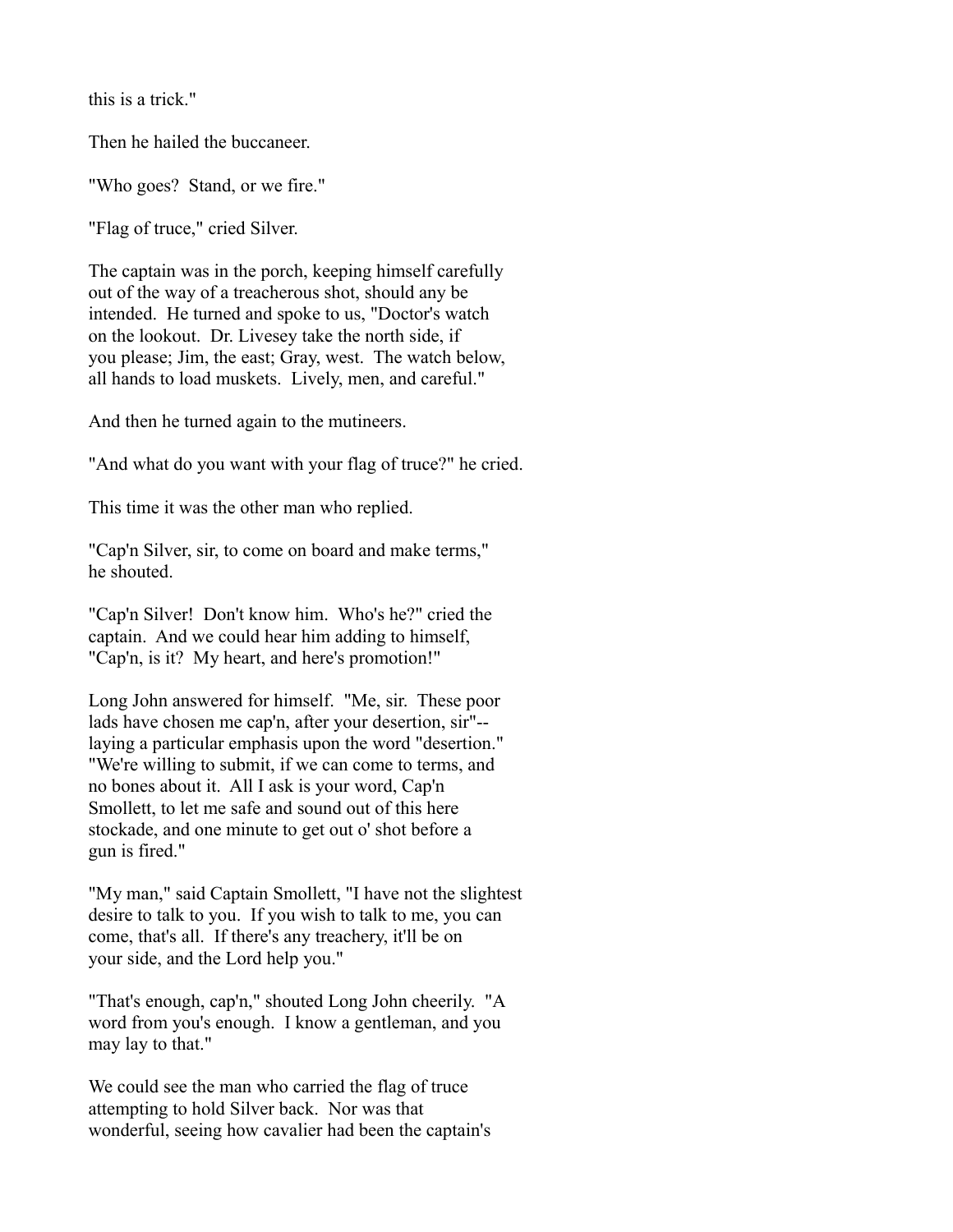answer. But Silver laughed at him aloud and slapped him on the back as if the idea of alarm had been absurd. Then he advanced to the stockade, threw over his crutch, got a leg up, and with great vigour and skill succeeded in surmounting the fence and dropping safely to the other side.

I will confess that I was far too much taken up with what was going on to be of the slightest use as sentry; indeed, I had already deserted my eastern loophole and crept up behind the captain, who had now seated himself on the threshold, with his elbows on his knees, his head in his hands, and his eyes fixed on the water as it bubbled out of the old iron kettle in the sand. He was whistling "Come, Lasses and Lads."

Silver had terrible hard work getting up the knoll. What with the steepness of the incline, the thick tree stumps, and the soft sand, he and his crutch were as helpless as a ship in stays. But he stuck to it like a man in silence, and at last arrived before the captain, whom he saluted in the handsomest style. He was tricked out in his best; an immense blue coat, thick with brass buttons, hung as low as to his knees, and a fine laced hat was set on the back of his head.

"Here you are, my man," said the captain, raising his head. "You had better sit down."

"You ain't a-going to let me inside, cap'n?" complained Long John. "It's a main cold morning, to be sure, sir, to sit outside upon the sand."

"Why, Silver," said the captain, "if you had pleased to be an honest man, you might have been sitting in your galley. It's your own doing. You're either my ship's cook--and then you were treated handsome--or Cap'n Silver, a common mutineer and pirate, and then you can go hang!"

"Well, well, cap'n," returned the sea-cook, sitting down as he was bidden on the sand, "you'll have to give me a hand up again, that's all. A sweet pretty place you have of it here. Ah, there's Jim! The top of the morning to you, Jim. Doctor, here's my service. Why, there you all are together like a happy family, in a manner of speaking."

"If you have anything to say, my man, better say it," said the captain.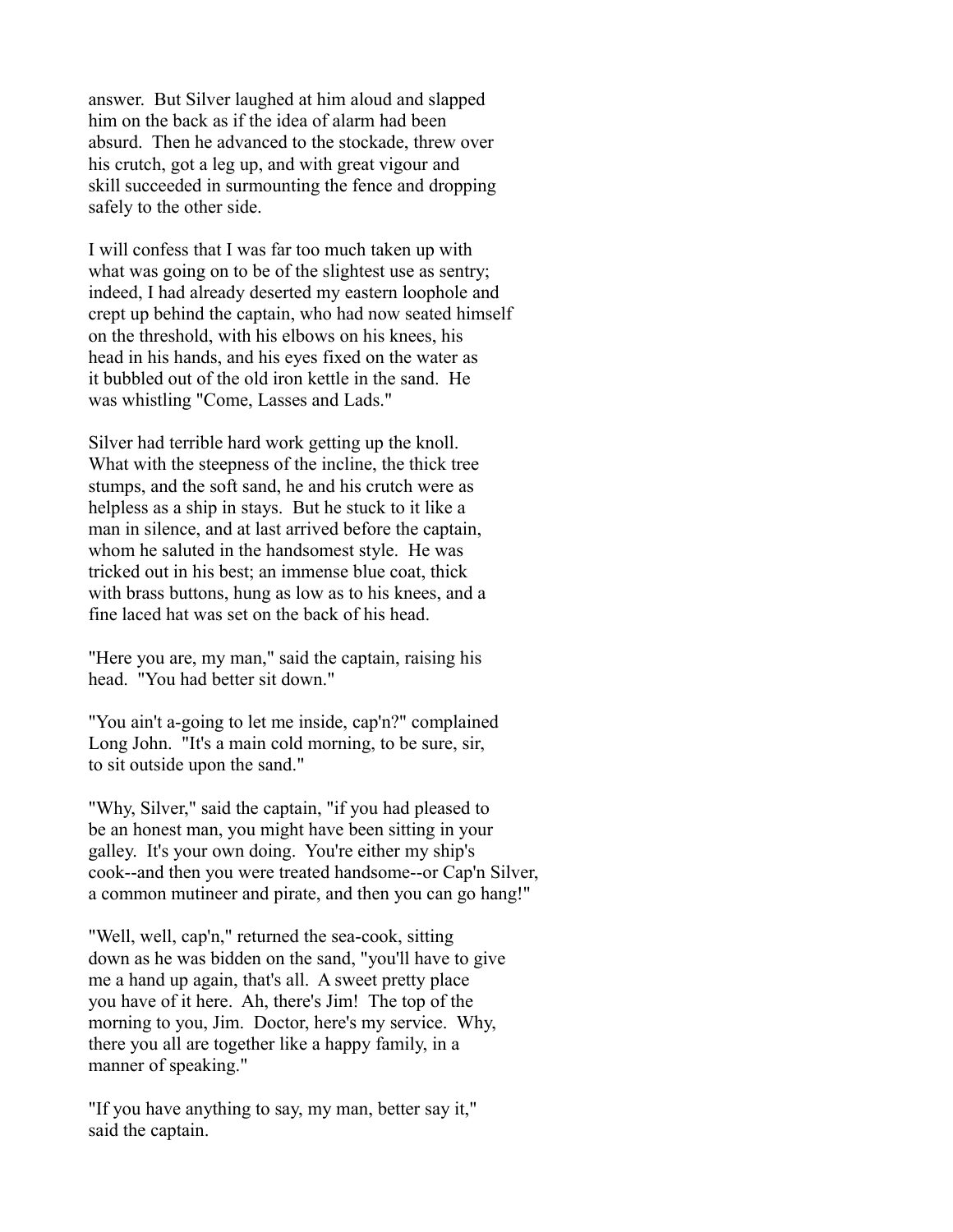"Right you were, Cap'n Smollett," replied Silver. "Dooty is dooty, to be sure. Well now, you look here, that was a good lay of yours last night. I don't deny it was a good lay. Some of you pretty handy with a handspike-end. And I'll not deny neither but what some of my people was shook--maybe all was shook; maybe I was shook myself; maybe that's why I'm here for terms. But you mark me, cap'n, it won't do twice, by thunder! We'll have to do sentry-go and ease off a point or so on the rum. Maybe you think we were all a sheet in the wind's eye. But I'll tell you I was sober; I was on'y dog tired; and if I'd awoke a second sooner, I'd 'a caught you at the act, I would. He wasn't dead when I got round to him, not he."

"Well?" says Captain Smollett as cool as can be.

All that Silver said was a riddle to him, but you would never have guessed it from his tone. As for me, I began to have an inkling. Ben Gunn's last words came back to my mind. I began to suppose that he had paid the buccaneers a visit while they all lay drunk together round their fire, and I reckoned up with glee that we had only fourteen enemies to deal with.

"Well, here it is," said Silver. "We want that treasure, and we'll have it--that's our point! You would just as soon save your lives, I reckon; and that's yours. You have a chart, haven't you?"

"That's as may be," replied the captain.

"Oh, well, you have, I know that," returned Long John. "You needn't be so husky with a man; there ain't a particle of service in that, and you may lay to it. What I mean is, we want your chart. Now, I never meant you no harm, myself."

"That won't do with me, my man," interrupted the captain. "We know exactly what you meant to do, and we don't care, for now, you see, you can't do it."

And the captain looked at him calmly and proceeded to fill a pipe.

"If Abe Gray--" Silver broke out.

"Avast there!" cried Mr. Smollett. "Gray told me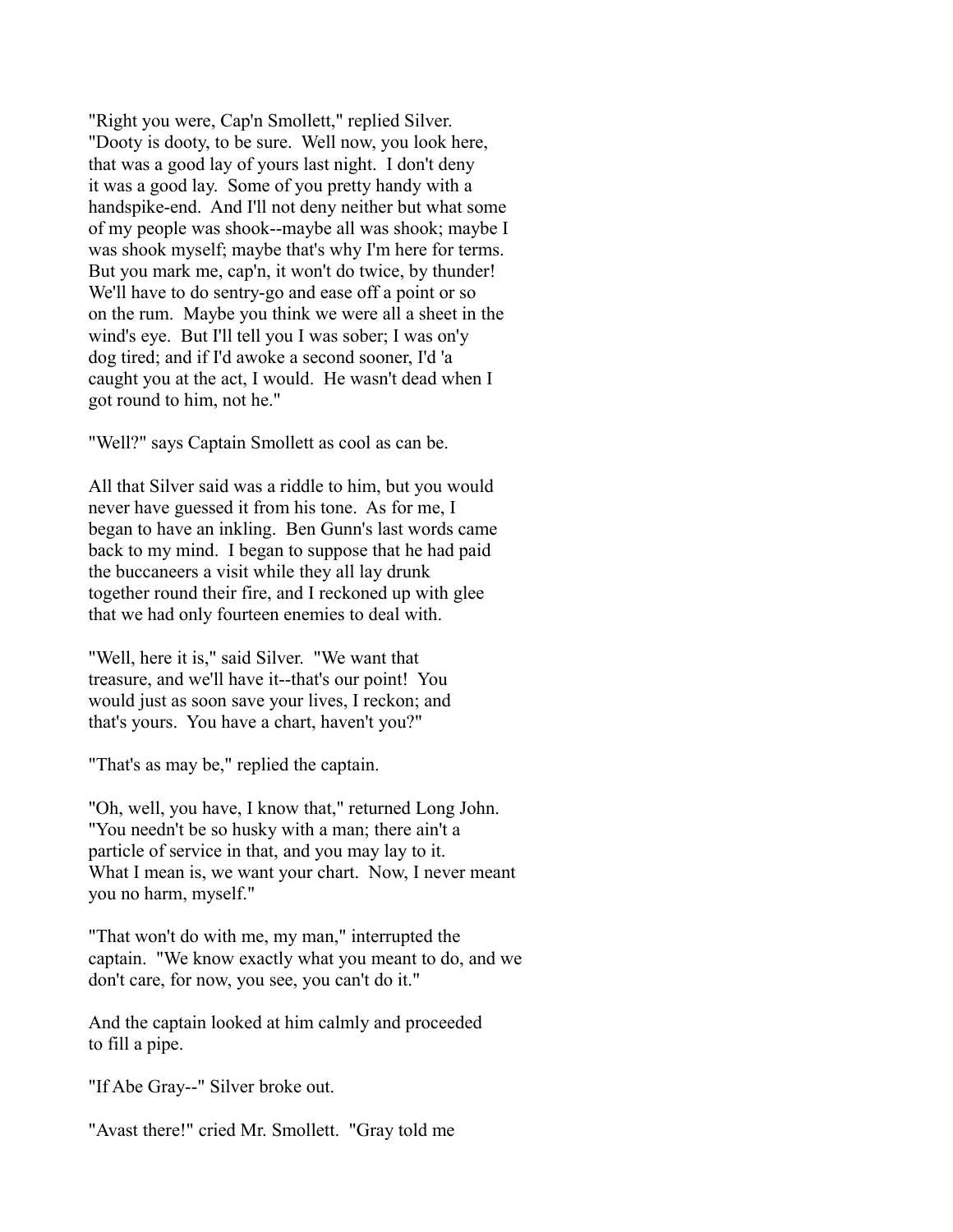nothing, and I asked him nothing; and what's more, I would see you and him and this whole island blown clean out of the water into blazes first. So there's my mind for you, my man, on that."

This little whiff of temper seemed to cool Silver down. He had been growing nettled before, but now he pulled himself together.

"Like enough," said he. "I would set no limits to what gentlemen might consider shipshape, or might not, as the case were. And seein' as how you are about to take a pipe, cap'n, I'll make so free as do likewise."

And he filled a pipe and lighted it; and the two men sat silently smoking for quite a while, now looking each other in the face, now stopping their tobacco, now leaning forward to spit. It was as good as the play to see them.

"Now," resumed Silver, "here it is. You give us the chart to get the treasure by, and drop shooting poor seamen and stoving of their heads in while asleep. You do that, and we'll offer you a choice. Either you come aboard along of us, once the treasure shipped, and then I'll give you my affy-davy, upon my word of honour, to clap you somewhere safe ashore. Or if that ain't to your fancy, some of my hands being rough and having old scores on account of hazing, then you can stay here, you can. We'll divide stores with you, man for man; and I'll give my affy-davy, as before to speak the first ship I sight, and send 'em here to pick you up. Now, you'll own that's talking. Handsomer you couldn't look to get, now you. And I hope"--raising his voice-- "that all hands in this here block house will overhaul my words, for what is spoke to one is spoke to all."

Captain Smollett rose from his seat and knocked out the ashes of his pipe in the palm of his left hand.

"Is that all?" he asked.

"Every last word, by thunder!" answered John. "Refuse that, and you've seen the last of me but musket-balls."

"Very good," said the captain. "Now you'll hear me. If you'll come up one by one, unarmed, I'll engage to clap you all in irons and take you home to a fair trial in England. If you won't, my name is Alexander Smollett, I've flown my sovereign's colours, and I'll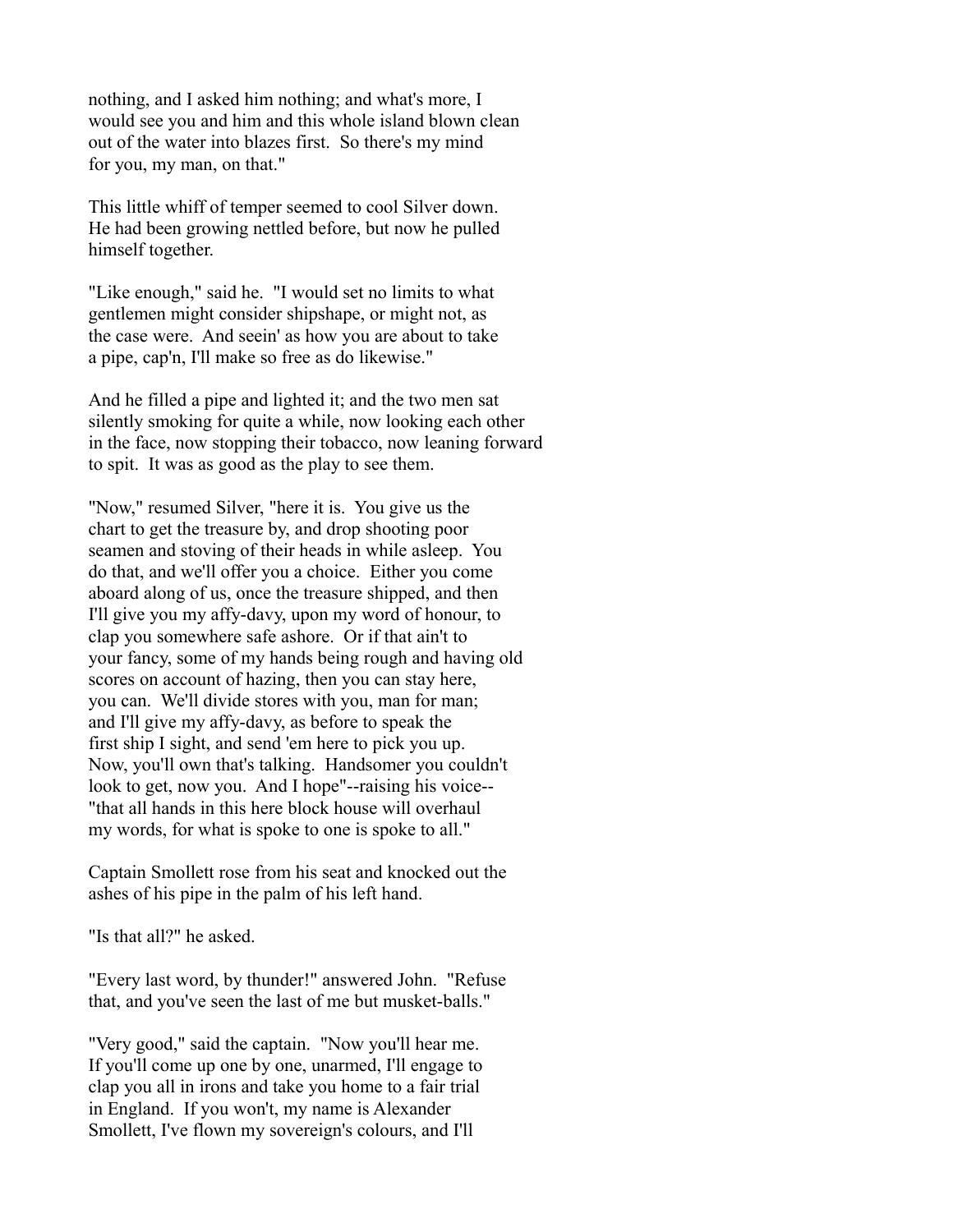see you all to Davy Jones. You can't find the treasure. You can't sail the ship--there's not a man among you fit to sail the ship. You can't fight us-- Gray, there, got away from five of you. Your ship's in irons, Master Silver; you're on a lee shore, and so you'll find. I stand here and tell you so; and they're the last good words you'll get from me, for in the name of heaven, I'll put a bullet in your back when next I meet you. Tramp, my lad. Bundle out of this, please, hand over hand, and double quick."

Silver's face was a picture; his eyes started in his head with wrath. He shook the fire out of his pipe.

"Give me a hand up!" he cried.

"Not I," returned the captain.

"Who'll give me a hand up?" he roared.

Not a man among us moved. Growling the foulest imprecations, he crawled along the sand till he got hold of the porch and could hoist himself again upon his crutch. Then he spat into the spring.

"There!" he cried. "That's what I think of ye. Before an hour's out, I'll stove in your old block house like a rum puncheon. Laugh, by thunder, laugh! Before an hour's out, ye'll laugh upon the other side. Them that die'll be the lucky ones."

And with a dreadful oath he stumbled off, ploughed down the sand, was helped across the stockade, after four or five failures, by the man with the flag of truce, and disappeared in an instant afterwards among the trees.

#### 21

#### The Attack

AS soon as Silver disappeared, the captain, who had been closely watching him, turned towards the interior of the house and found not a man of us at his post but Gray. It was the first time we had ever seen him angry.

"Quarters!" he roared. And then, as we all slunk back to our places, "Gray," he said, "I'll put your name in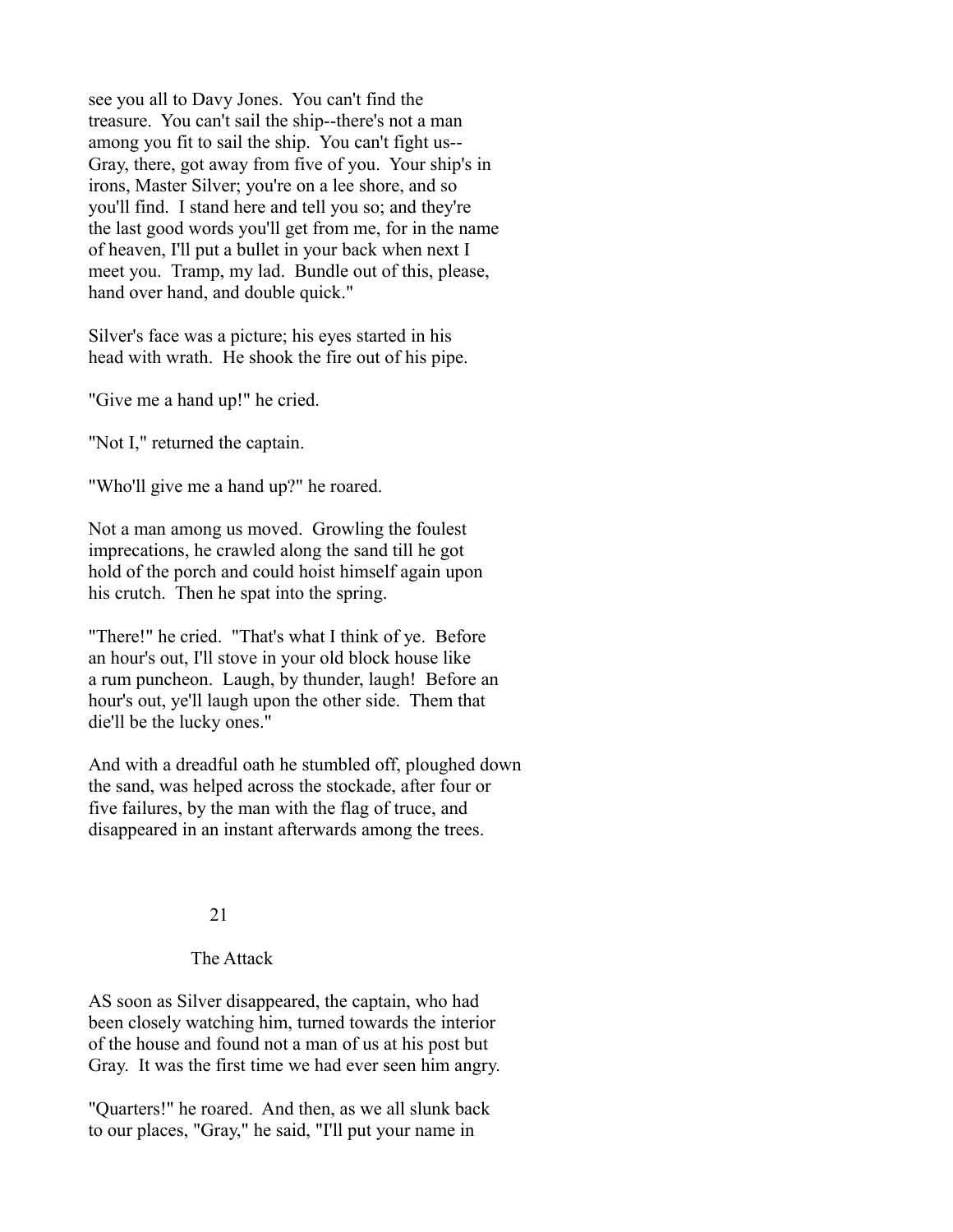the log; you've stood by your duty like a seaman. Mr. Trelawney, I'm surprised at you, sir. Doctor, I thought you had worn the king's coat! If that was how you served at Fontenoy, sir, you'd have been better in your berth."

The doctor's watch were all back at their loopholes, the rest were busy loading the spare muskets, and everyone with a red face, you may be certain, and a flea in his ear, as the saying is.

The captain looked on for a while in silence. Then he spoke.

"My lads," said he, "I've given Silver a broadside. I pitched it in red-hot on purpose; and before the hour's out, as he said, we shall be boarded. We're outnumbered, I needn't tell you that, but we fight in shelter; and a minute ago I should have said we fought with discipline. I've no manner of doubt that we can drub them, if you choose."

Then he went the rounds and saw, as he said, that all was clear.

On the two short sides of the house, east and west, there were only two loopholes; on the south side where the porch was, two again; and on the north side, five. There was a round score of muskets for the seven of us; the firewood had been built into four piles--tables, you might say--one about the middle of each side, and on each of these tables some ammunition and four loaded muskets were laid ready to the hand of the defenders. In the middle, the cutlasses lay ranged.

"Toss out the fire," said the captain; "the chill is past, and we mustn't have smoke in our eyes."

The iron fire-basket was carried bodily out by Mr. Trelawney, and the embers smothered among sand.

"Hawkins hasn't had his breakfast. Hawkins, help yourself, and back to your post to eat it," continued Captain Smollett. "Lively, now, my lad; you'll want it before you've done. Hunter, serve out a round of brandy to all hands."

And while this was going on, the captain completed, in his own mind, the plan of the defence.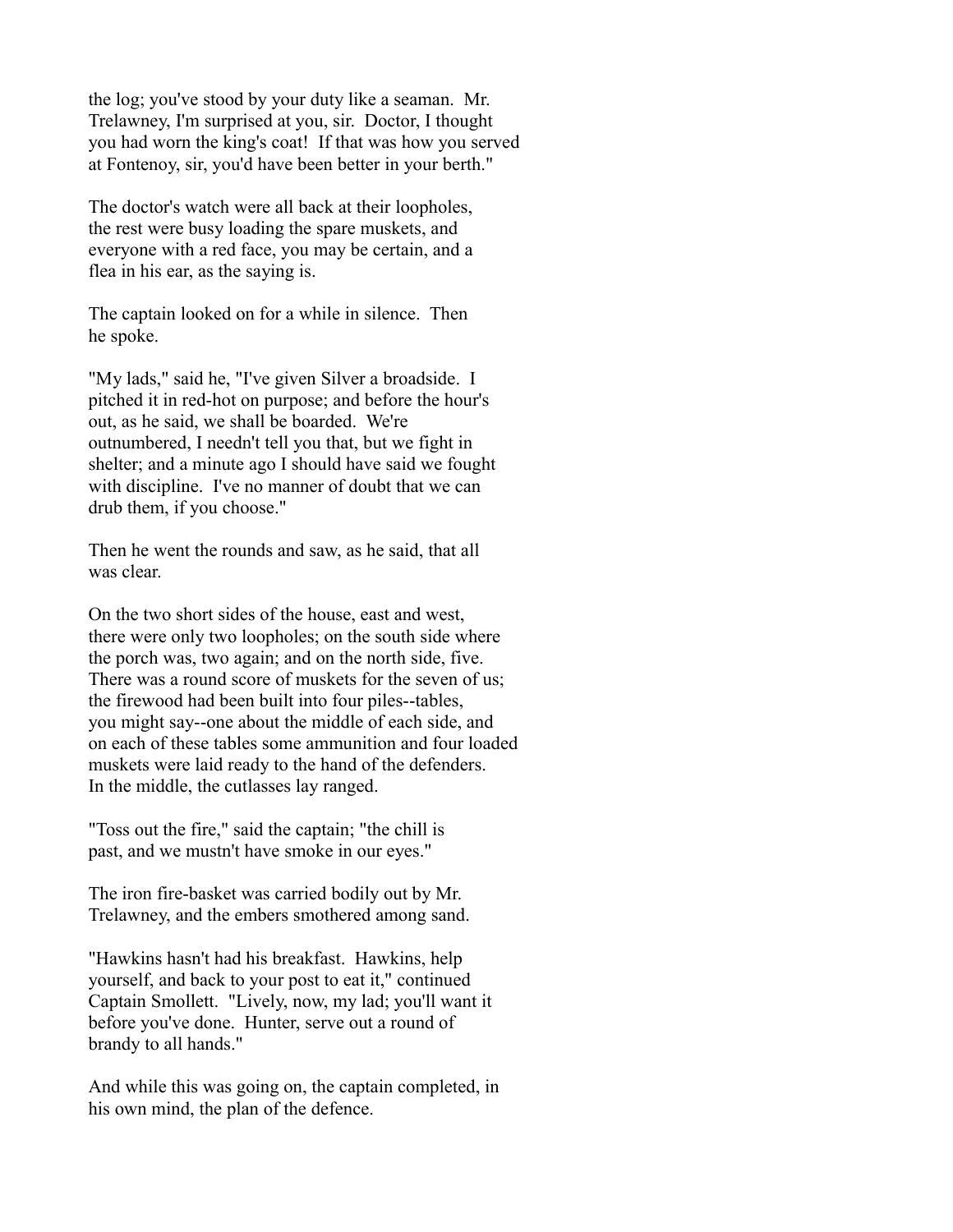"Doctor, you will take the door," he resumed. "See, and don't expose yourself; keep within, and fire through the porch. Hunter, take the east side, there. Joyce, you stand by the west, my man. Mr. Trelawney, you are the best shot--you and Gray will take this long north side, with the five loopholes; it's there the danger is. If they can get up to it and fire in upon us through our own ports, things would begin to look dirty. Hawkins, neither you nor I are much account at the shooting; we'll stand by to load and bear a hand."

As the captain had said, the chill was past. As soon as the sun had climbed above our girdle of trees, it fell with all its force upon the clearing and drank up the vapours at a draught. Soon the sand was baking and the resin melting in the logs of the block house. Jackets and coats were flung aside, shirts thrown open at the neck and rolled up to the shoulders; and we stood there, each at his post, in a fever of heat and anxiety.

An hour passed away.

"Hang them!" said the captain. "This is as dull as the doldrums. Gray, whistle for a wind."

And just at that moment came the first news of the attack.

"If you please, sir," said Joyce, "if I see anyone, am I to fire?"

"I told you so!" cried the captain.

"Thank you, sir," returned Joyce with the same quiet civility.

Nothing followed for a time, but the remark had set us all on the alert, straining ears and eyes--the musketeers with their pieces balanced in their hands, the captain out in the middle of the block house with his mouth very tight and a frown on his face.

So some seconds passed, till suddenly Joyce whipped up his musket and fired. The report had scarcely died away ere it was repeated and repeated from without in a scattering volley, shot behind shot, like a string of geese, from every side of the enclosure. Several bullets struck the log-house, but not one entered; and as the smoke cleared away and vanished, the stockade and the woods around it looked as quiet and empty as before. Not a bough waved, not the gleam of a musket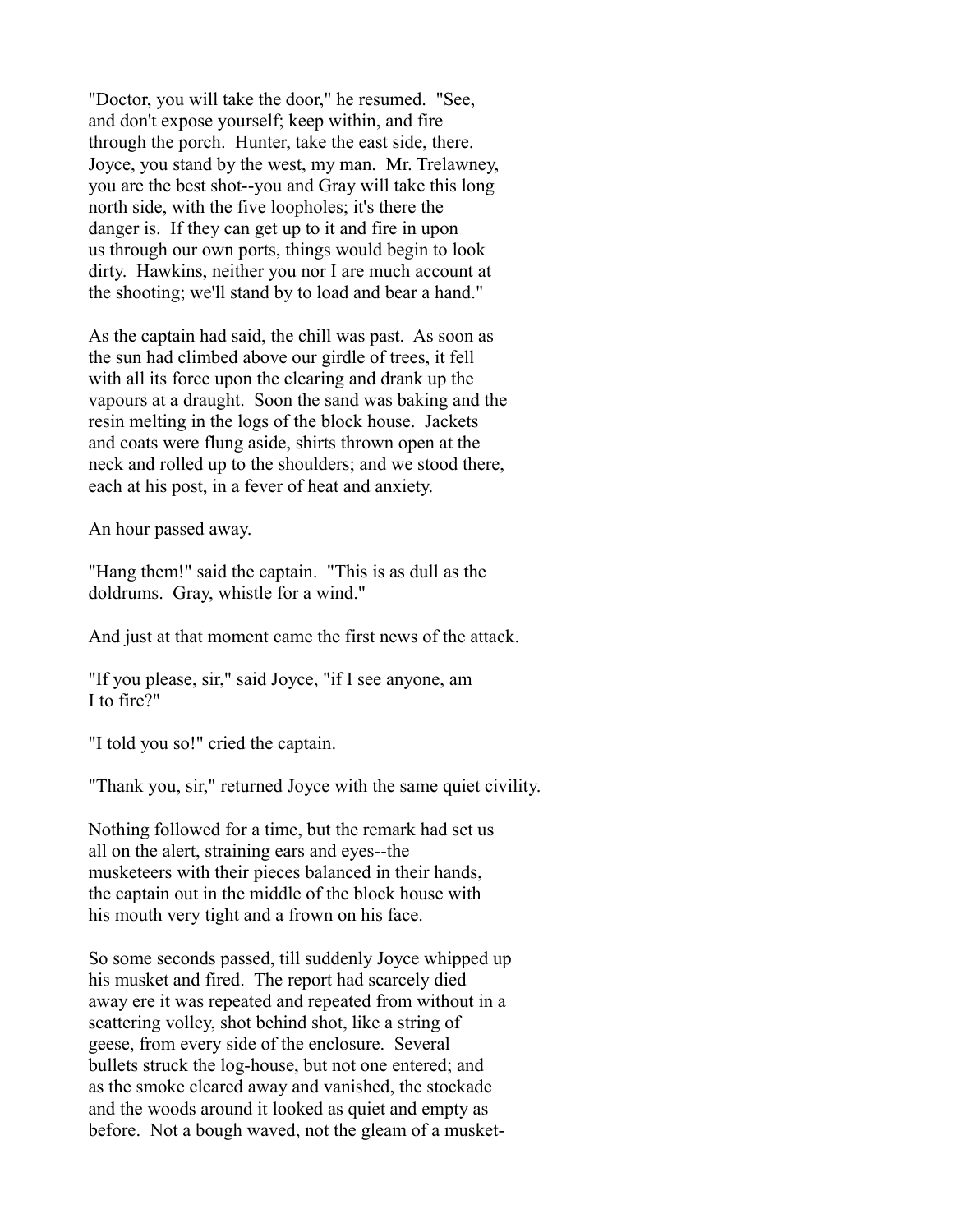barrel betrayed the presence of our foes.

"Did you hit your man?" asked the captain.

"No, sir," replied Joyce. "I believe not, sir."

"Next best thing to tell the truth," muttered Captain Smollett. "Load his gun, Hawkins. How many should say there were on your side, doctor?"

"I know precisely," said Dr. Livesey. "Three shots were fired on this side. I saw the three flashes--two close together--one farther to the west."

"Three!" repeated the captain. "And how many on yours, Mr. Trelawney?"

But this was not so easily answered. There had come many from the north--seven by the squire's computation, eight or nine according to Gray. From the east and west only a single shot had been fired. It was plain, therefore, that the attack would be developed from the north and that on the other three sides we were only to be annoyed by a show of hostilities. But Captain Smollett made no change in his arrangements. If the mutineers succeeded in crossing the stockade, he argued, they would take possession of any unprotected loophole and shoot us down like rats in our own stronghold.

Nor had we much time left to us for thought. Suddenly, with a loud huzza, a little cloud of pirates leaped from the woods on the north side and ran straight on the stockade. At the same moment, the fire was once more opened from the woods, and a rifle ball sang through the doorway and knocked the doctor's musket into bits.

The boarders swarmed over the fence like monkeys. Squire and Gray fired again and yet again; three men fell, one forwards into the enclosure, two back on the outside. But of these, one was evidently more frightened than hurt, for he was on his feet again in a crack and instantly disappeared among the trees.

Two had bit the dust, one had fled, four had made good their footing inside our defences, while from the shelter of the woods seven or eight men, each evidently supplied with several muskets, kept up a hot though useless fire on the log-house.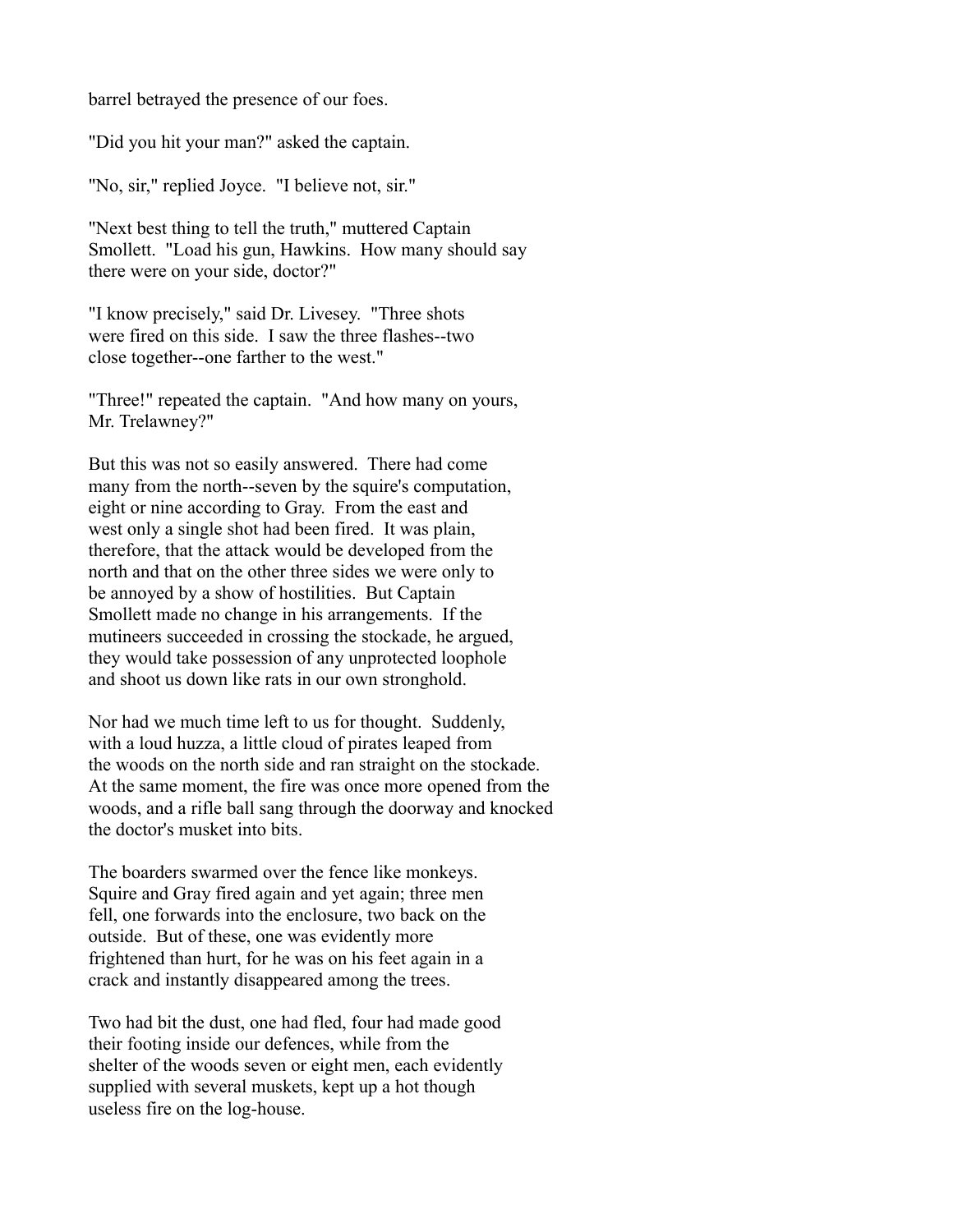The four who had boarded made straight before them for the building, shouting as they ran, and the men among the trees shouted back to encourage them. Several shots were fired, but such was the hurry of the marksmen that not one appears to have taken effect. In a moment, the four pirates had swarmed up the mound and were upon us.

The head of Job Anderson, the boatswain, appeared at the middle loophole.

"At 'em, all hands--all hands!" he roared in a voice of thunder.

At the same moment, another pirate grasped Hunter's musket by the muzzle, wrenched it from his hands, plucked it through the loophole, and with one stunning blow, laid the poor fellow senseless on the floor. Meanwhile a third, running unharmed all around the house, appeared suddenly in the doorway and fell with his cutlass on the doctor.

Our position was utterly reversed. A moment since we were firing, under cover, at an exposed enemy; now it was we who lay uncovered and could not return a blow.

The log-house was full of smoke, to which we owed our comparative safety. Cries and confusion, the flashes and reports of pistol-shots, and one loud groan rang in my ears.

"Out, lads, out, and fight 'em in the open! Cutlasses!" cried the captain.

I snatched a cutlass from the pile, and someone, at the same time snatching another, gave me a cut across the knuckles which I hardly felt. I dashed out of the door into the clear sunlight. Someone was close behind, I knew not whom. Right in front, the doctor was pursuing his assailant down the hill, and just as my eyes fell upon him, beat down his guard and sent him sprawling on his back with a great slash across the face.

"Round the house, lads! Round the house!" cried the captain; and even in the hurly-burly, I perceived a change in his voice.

Mechanically, I obeyed, turned eastwards, and with my cutlass raised, ran round the corner of the house. Next moment I was face to face with Anderson. He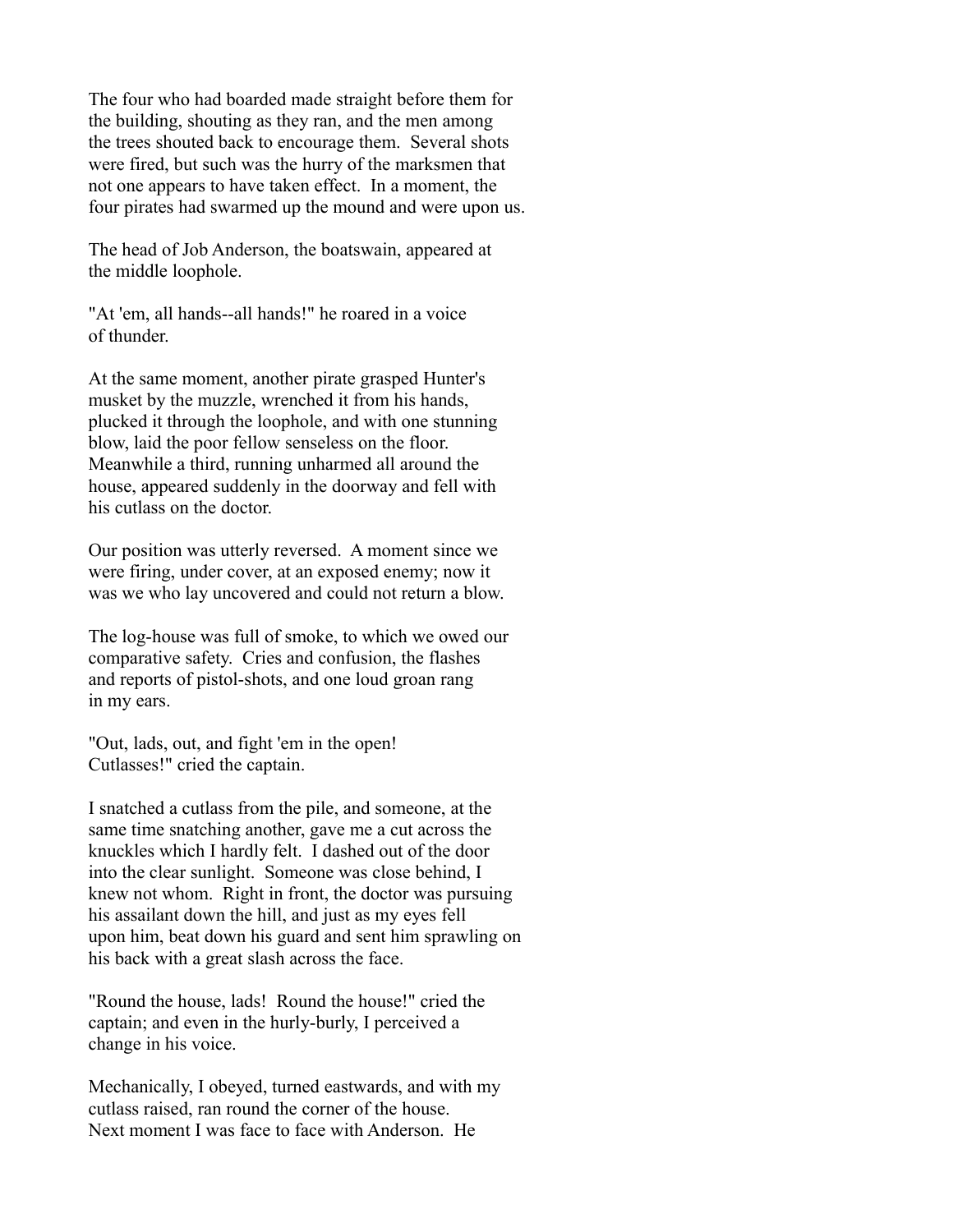roared aloud, and his hanger went up above his head, flashing in the sunlight. I had not time to be afraid, but as the blow still hung impending, leaped in a trice upon one side, and missing my foot in the soft sand, rolled headlong down the slope.

When I had first sallied from the door, the other mutineers had been already swarming up the palisade to make an end of us. One man, in a red night-cap, with his cutlass in his mouth, had even got upon the top and thrown a leg across. Well, so short had been the interval that when I found my feet again all was in the same posture, the fellow with the red night-cap still half-way over, another still just showing his head above the top of the stockade. And yet, in this breath of time, the fight was over and the victory was ours.

Gray, following close behind me, had cut down the big boatswain ere he had time to recover from his last blow. Another had been shot at a loophole in the very act of firing into the house and now lay in agony, the pistol still smoking in his hand. A third, as I had seen, the doctor had disposed of at a blow. Of the four who had scaled the palisade, one only remained unaccounted for, and he, having left his cutlass on the field, was now clambering out again with the fear of death upon him.

"Fire--fire from the house!" cried the doctor. "And you, lads, back into cover."

But his words were unheeded, no shot was fired, and the last boarder made good his escape and disappeared with the rest into the wood. In three seconds nothing remained of the attacking party but the five who had fallen, four on the inside and one on the outside of the palisade.

The doctor and Gray and I ran full speed for shelter. The survivors would soon be back where they had left their muskets, and at any moment the fire might recommence.

The house was by this time somewhat cleared of smoke, and we saw at a glance the price we had paid for victory. Hunter lay beside his loophole, stunned; Joyce by his, shot through the head, never to move again; while right in the centre, the squire was supporting the captain, one as pale as the other.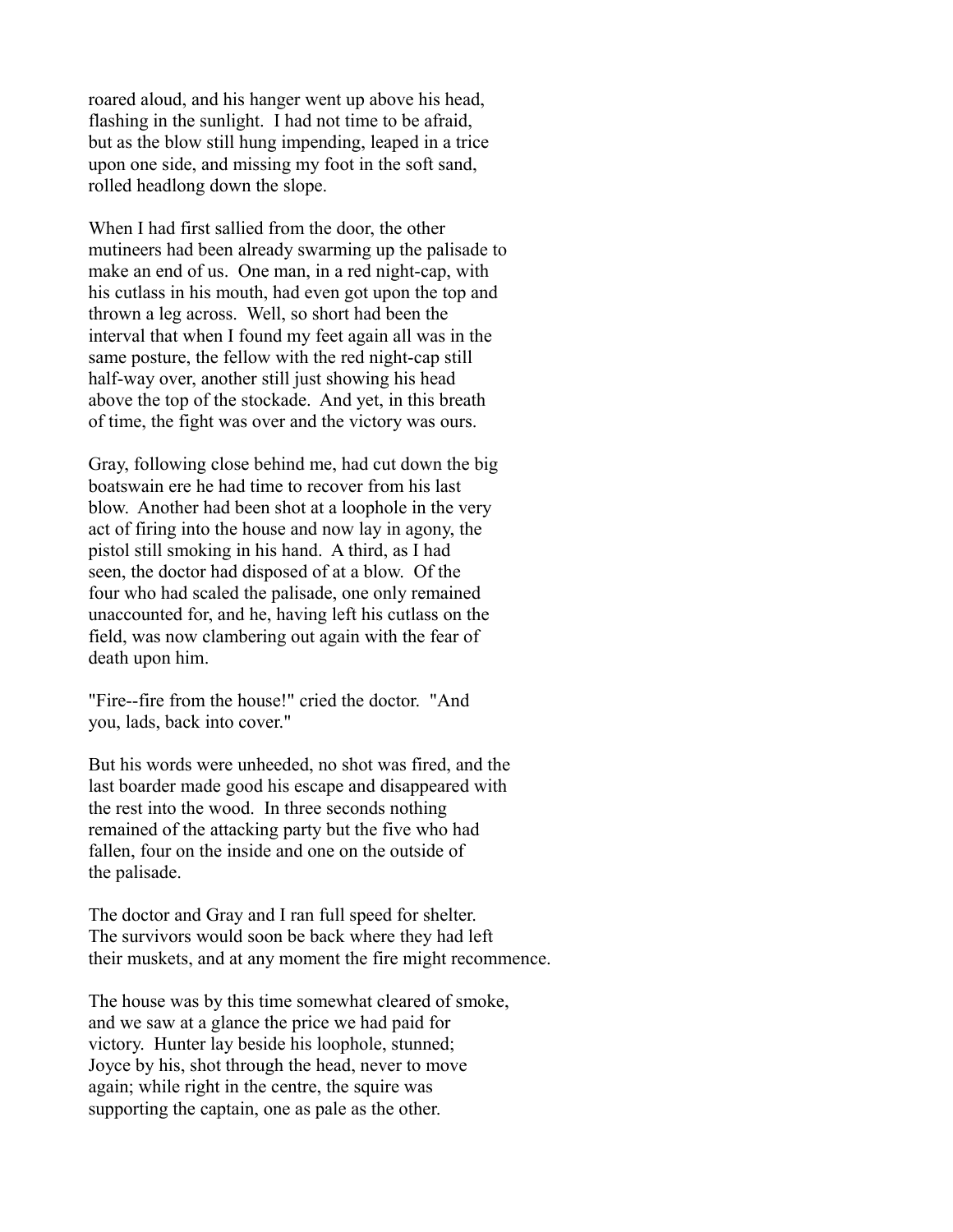"The captain's wounded," said Mr. Trelawney.

"Have they run?" asked Mr. Smollett.

"All that could, you may be bound," returned the doctor; "but there's five of them will never run again."

"Five!" cried the captain. "Come, that's better. Five against three leaves us four to nine. That's better odds than we had at starting. We were seven to nineteen then, or thought we were, and that's as bad to bear."\*

\*The mutineers were soon only eight in number, for the man shot by Mr. Trelawney on board the schooner died that same evening of his wound. But this was, of course, not known till after by the faithful party.

# PART FIVE

My Sea Adventure

#### 22

#### How My Sea Adventure Began

THERE was no return of the mutineers--not so much as another shot out of the woods. They had "got their rations for that day," as the captain put it, and we had the place to ourselves and a quiet time to overhaul the wounded and get dinner. Squire and I cooked outside in spite of the danger, and even outside we could hardly tell what we were at, for horror of the loud groans that reached us from the doctor's patients.

Out of the eight men who had fallen in the action, only three still breathed--that one of the pirates who had been shot at the loophole, Hunter, and Captain Smollett; and of these, the first two were as good as dead; the mutineer indeed died under the doctor's knife, and Hunter, do what we could, never recovered consciousness in this world. He lingered all day, breathing loudly like the old buccaneer at home in his apoplectic fit, but the bones of his chest had been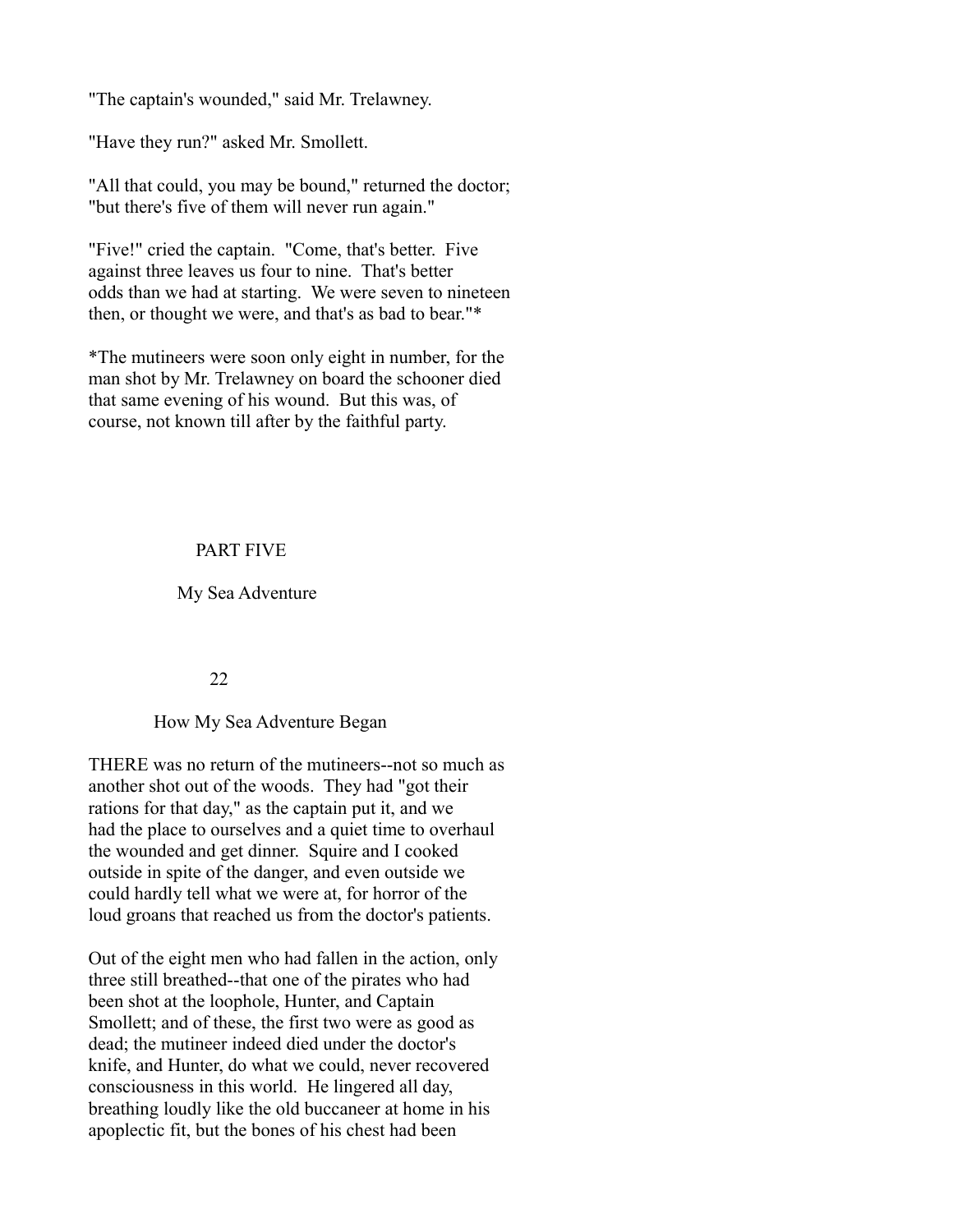crushed by the blow and his skull fractured in falling, and some time in the following night, without sign or sound, he went to his Maker.

As for the captain, his wounds were grievous indeed, but not dangerous. No organ was fatally injured. Anderson's ball--for it was Job that shot him first- had broken his shoulder-blade and touched the lung, not badly; the second had only torn and displaced some muscles in the calf. He was sure to recover, the doctor said, but in the meantime, and for weeks to come, he must not walk nor move his arm, nor so much as speak when he could help it.

My own accidental cut across the knuckles was a fleabite. Doctor Livesey patched it up with plaster and pulled my ears for me into the bargain.

After dinner the squire and the doctor sat by the captain's side awhile in consultation; and when they had talked to their hearts' content, it being then a little past noon, the doctor took up his hat and pistols, girt on a cutlass, put the chart in his pocket, and with a musket over his shoulder crossed the palisade on the north side and set off briskly through the trees.

Gray and I were sitting together at the far end of the block house, to be out of earshot of our officers consulting; and Gray took his pipe out of his mouth and fairly forgot to put it back again, so thunder-struck he was at this occurrence.

"Why, in the name of Davy Jones," said he, "is Dr. Livesey mad?"

"Why no," says I. "He's about the last of this crew for that, I take it."

"Well, shipmate," said Gray, "mad he may not be; but if HE'S not, you mark my words, I am."

"I take it," replied I, "the doctor has his idea; and if I am right, he's going now to see Ben Gunn."

I was right, as appeared later; but in the meantime, the house being stifling hot and the little patch of sand inside the palisade ablaze with midday sun, I began to get another thought into my head, which was not by any means so right. What I began to do was to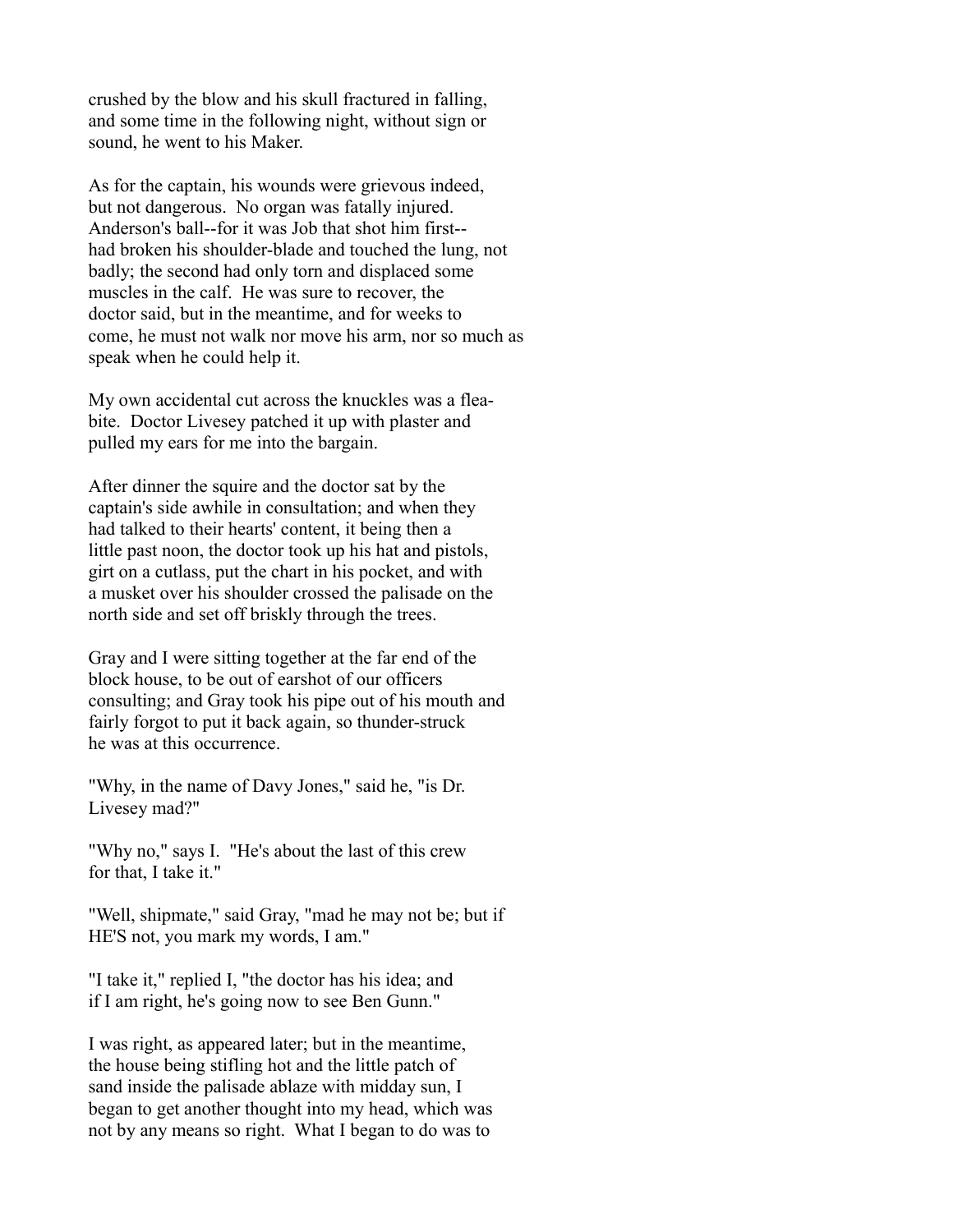envy the doctor walking in the cool shadow of the woods with the birds about him and the pleasant smell of the pines, while I sat grilling, with my clothes stuck to the hot resin, and so much blood about me and so many poor dead bodies lying all around that I took a disgust of the place that was almost as strong as fear.

All the time I was washing out the block house, and then washing up the things from dinner, this disgust and envy kept growing stronger and stronger, till at last, being near a bread-bag, and no one then observing me, I took the first step towards my escapade and filled both pockets of my coat with biscuit.

I was a fool, if you like, and certainly I was going to do a foolish, over-bold act; but I was determined to do it with all the precautions in my power. These biscuits, should anything befall me, would keep me, at least, from starving till far on in the next day.

The next thing I laid hold of was a brace of pistols, and as I already had a powder-horn and bullets, I felt myself well supplied with arms.

As for the scheme I had in my head, it was not a bad one in itself. I was to go down the sandy spit that divides the anchorage on the east from the open sea, find the white rock I had observed last evening, and ascertain whether it was there or not that Ben Gunn had hidden his boat, a thing quite worth doing, as I still believe. But as I was certain I should not be allowed to leave the enclosure, my only plan was to take French leave and slip out when nobody was watching, and that was so bad a way of doing it as made the thing itself wrong. But I was only a boy, and I had made my mind up.

Well, as things at last fell out, I found an admirable opportunity. The squire and Gray were busy helping the captain with his bandages, the coast was clear, I made a bolt for it over the stockade and into the thickest of the trees, and before my absence was observed I was out of cry of my companions.

This was my second folly, far worse than the first, as I left but two sound men to guard the house; but like the first, it was a help towards saving all of us.

I took my way straight for the east coast of the island, for I was determined to go down the sea side of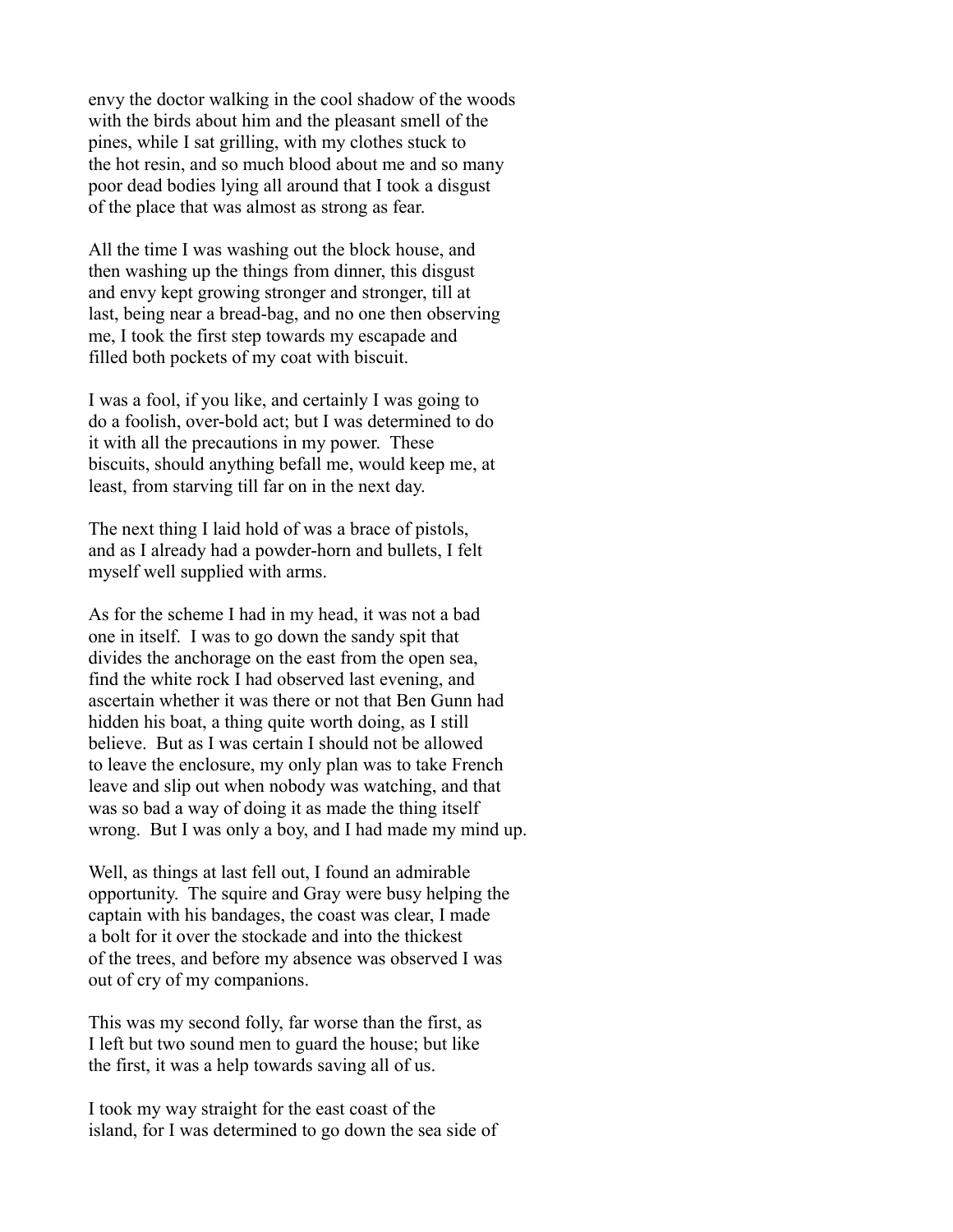the spit to avoid all chance of observation from the anchorage. It was already late in the afternoon, although still warm and sunny. As I continued to thread the tall woods, I could hear from far before me not only the continuous thunder of the surf, but a certain tossing of foliage and grinding of boughs which showed me the sea breeze had set in higher than usual. Soon cool draughts of air began to reach me, and a few steps farther I came forth into the open borders of the grove, and saw the sea lying blue and sunny to the horizon and the surf tumbling and tossing its foam along the beach.

I have never seen the sea quiet round Treasure Island. The sun might blaze overhead, the air be without a breath, the surface smooth and blue, but still these great rollers would be running along all the external coast, thundering and thundering by day and night; and I scarce believe there is one spot in the island where a man would be out of earshot of their noise.

I walked along beside the surf with great enjoyment, till, thinking I was now got far enough to the south, I took the cover of some thick bushes and crept warily up to the ridge of the spit.

Behind me was the sea, in front the anchorage. The sea breeze, as though it had the sooner blown itself out by its unusual violence, was already at an end; it had been succeeded by light, variable airs from the south and south-east, carrying great banks of fog; and the anchorage, under lee of Skeleton Island, lay still and leaden as when first we entered it. The HISPANIOLA, in that unbroken mirror, was exactly portrayed from the truck to the waterline, the Jolly Roger hanging from her peak.

Alongside lay one of the gigs, Silver in the sternsheets--him I could always recognize--while a couple of men were leaning over the stern bulwarks, one of them with a red cap--the very rogue that I had seen some hours before stride-legs upon the palisade. Apparently they were talking and laughing, though at that distance--upwards of a mile--I could, of course, hear no word of what was said. All at once there began the most horrid, unearthly screaming, which at first startled me badly, though I had soon remembered the voice of Captain Flint and even thought I could make out the bird by her bright plumage as she sat perched upon her master's wrist.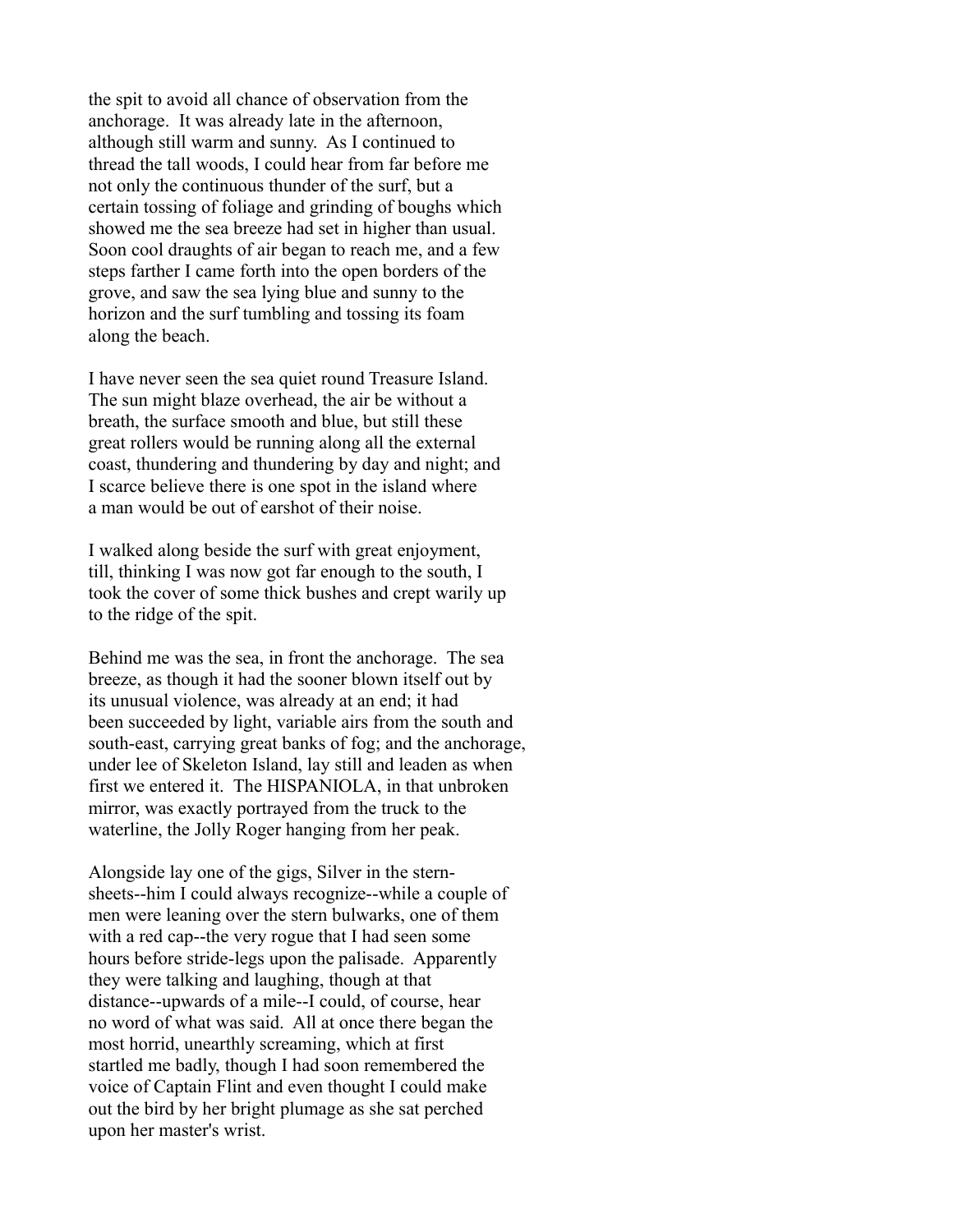Soon after, the jolly-boat shoved off and pulled for shore, and the man with the red cap and his comrade went below by the cabin companion.

Just about the same time, the sun had gone down behind the Spy-glass, and as the fog was collecting rapidly, it began to grow dark in earnest. I saw I must lose no time if I were to find the boat that evening.

The white rock, visible enough above the brush, was still some eighth of a mile further down the spit, and it took me a goodish while to get up with it, crawling, often on all fours, among the scrub. Night had almost come when I laid my hand on its rough sides. Right below it there was an exceedingly small hollow of green turf, hidden by banks and a thick underwood about kneedeep, that grew there very plentifully; and in the centre of the dell, sure enough, a little tent of goat-skins, like what the gipsies carry about with them in England.

I dropped into the hollow, lifted the side of the tent, and there was Ben Gunn's boat--home-made if ever anything was home-made; a rude, lop-sided framework of tough wood, and stretched upon that a covering of goatskin, with the hair inside. The thing was extremely small, even for me, and I can hardly imagine that it could have floated with a full-sized man. There was one thwart set as low as possible, a kind of stretcher in the bows, and a double paddle for propulsion.

I had not then seen a coracle, such as the ancient Britons made, but I have seen one since, and I can give you no fairer idea of Ben Gunn's boat than by saying it was like the first and the worst coracle ever made by man. But the great advantage of the coracle it certainly possessed, for it was exceedingly light and portable.

Well, now that I had found the boat, you would have thought I had had enough of truantry for once, but in the meantime I had taken another notion and become so obstinately fond of it that I would have carried it out, I believe, in the teeth of Captain Smollett himself. This was to slip out under cover of the night, cut the HISPANIOLA adrift, and let her go ashore where she fancied. I had quite made up my mind that the mutineers, after their repulse of the morning, had nothing nearer their hearts than to up anchor and away to sea; this, I thought, it would be a fine thing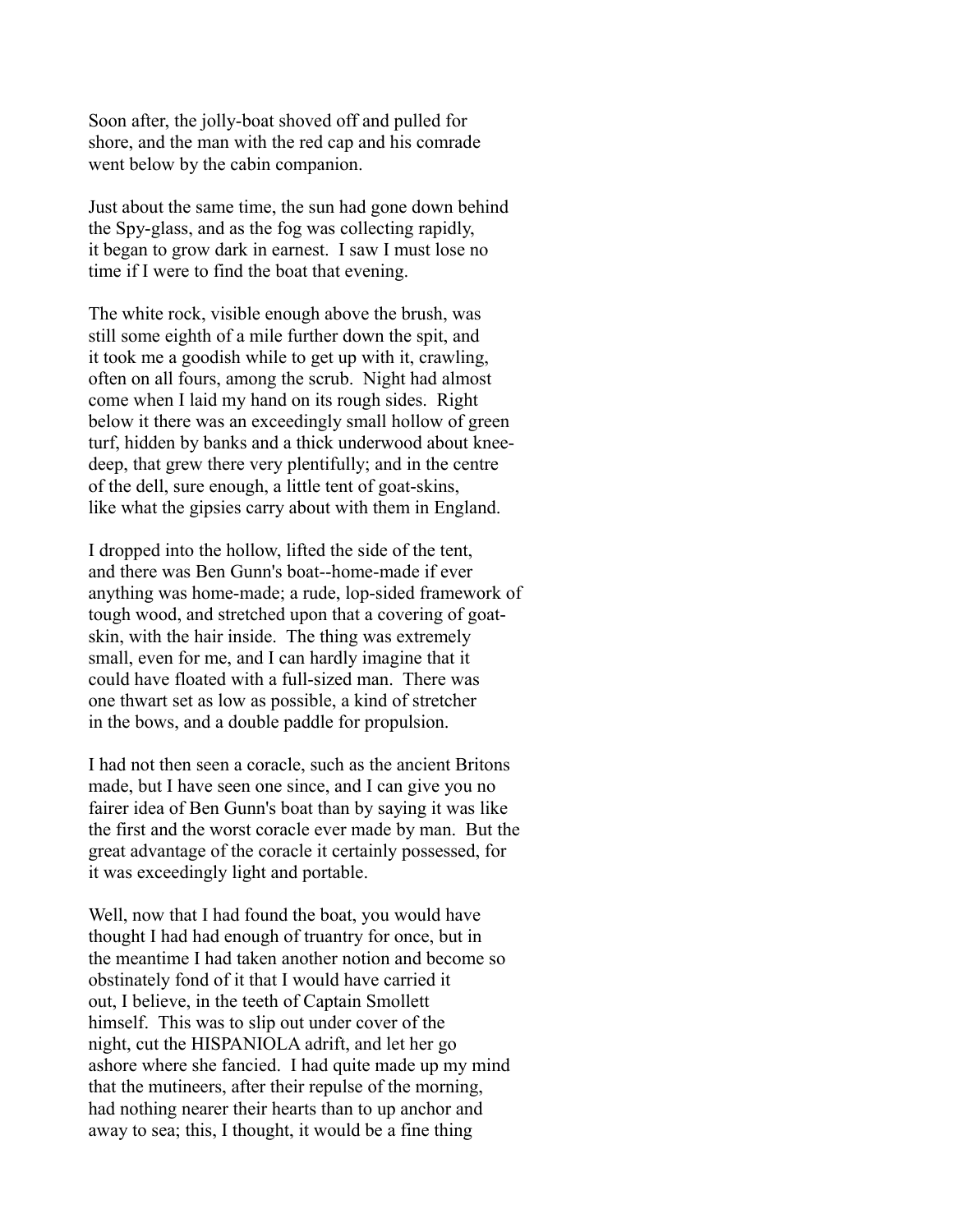to prevent, and now that I had seen how they left their watchmen unprovided with a boat, I thought it might be done with little risk.

Down I sat to wait for darkness, and made a hearty meal of biscuit. It was a night out of ten thousand for my purpose. The fog had now buried all heaven. As the last rays of daylight dwindled and disappeared, absolute blackness settled down on Treasure Island. And when, at last, I shouldered the coracle and groped my way stumblingly out of the hollow where I had supped, there were but two points visible on the whole anchorage.

One was the great fire on shore, by which the defeated pirates lay carousing in the swamp. The other, a mere blur of light upon the darkness, indicated the position of the anchored ship. She had swung round to the ebb- her bow was now towards me--the only lights on board were in the cabin, and what I saw was merely a reflection on the fog of the strong rays that flowed from the stern window.

The ebb had already run some time, and I had to wade through a long belt of swampy sand, where I sank several times above the ankle, before I came to the edge of the retreating water, and wading a little way in, with some strength and dexterity, set my coracle, keel downwards, on the surface.

#### 23

# The Ebb-tide Runs

THE coracle--as I had ample reason to know before I was done with her--was a very safe boat for a person of my height and weight, both buoyant and clever in a seaway; but she was the most cross-grained, lop-sided craft to manage. Do as you pleased, she always made more leeway than anything else, and turning round and round was the manoeuvre she was best at. Even Ben Gunn himself has admitted that she was "queer to handle till you knew her way."

Certainly I did not know her way. She turned in every direction but the one I was bound to go; the most part of the time we were broadside on, and I am very sure I never should have made the ship at all but for the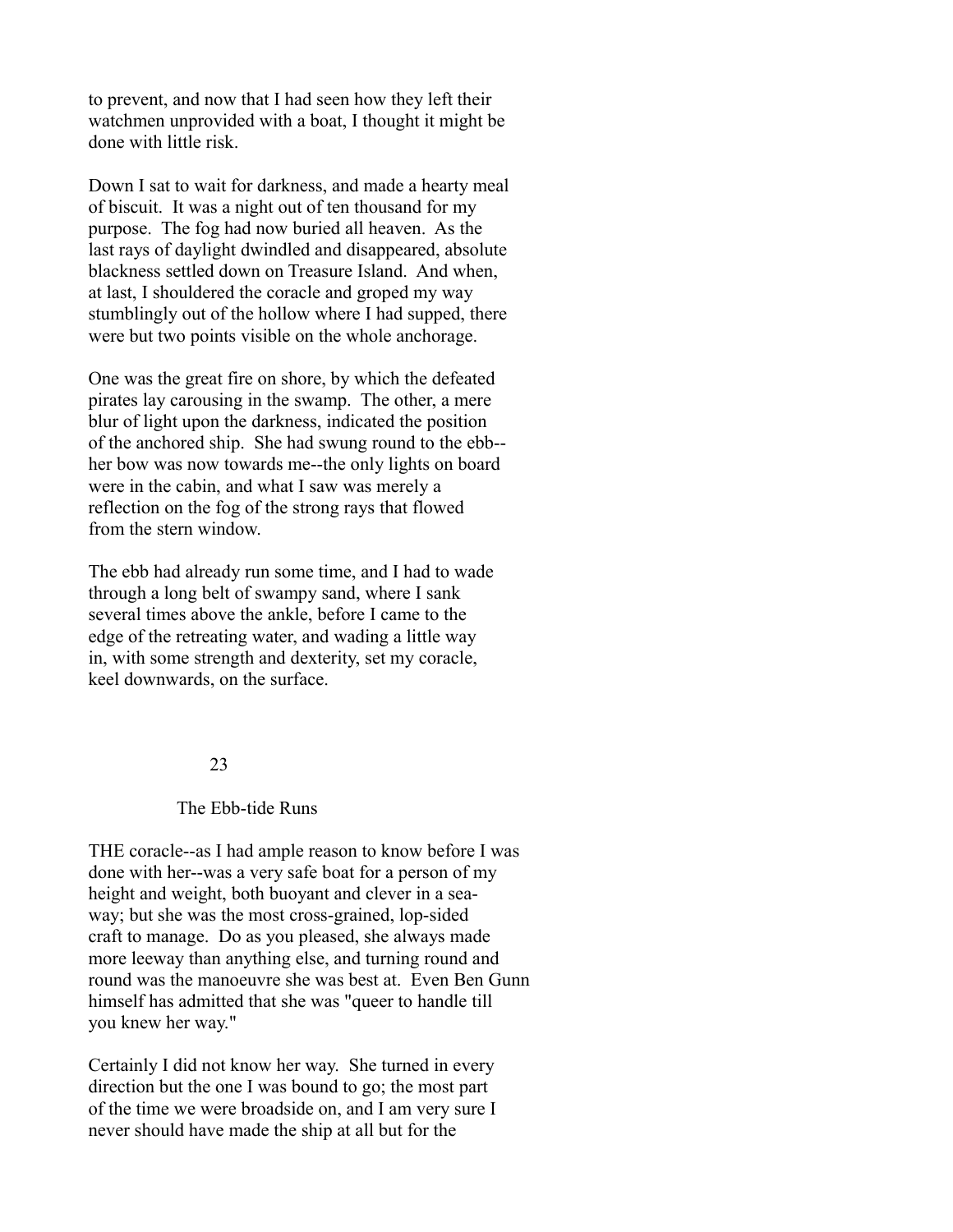tide. By good fortune, paddle as I pleased, the tide was still sweeping me down; and there lay the HISPANIOLA right in the fairway, hardly to be missed.

First she loomed before me like a blot of something yet blacker than darkness, then her spars and hull began to take shape, and the next moment, as it seemed (for, the farther I went, the brisker grew the current of the ebb), I was alongside of her hawser and had laid hold.

The hawser was as taut as a bowstring, and the current so strong she pulled upon her anchor. All round the hull, in the blackness, the rippling current bubbled and chattered like a little mountain stream. One cut with my sea-gully and the HISPANIOLA would go humming down the tide.

So far so good, but it next occurred to my recollection that a taut hawser, suddenly cut, is a thing as dangerous as a kicking horse. Ten to one, if I were so foolhardy as to cut the HISPANIOLA from her anchor, I and the coracle would be knocked clean out of the water.

This brought me to a full stop, and if fortune had not again particularly favoured me, I should have had to abandon my design. But the light airs which had begun blowing from the south-east and south had hauled round after nightfall into the south-west. Just while I was meditating, a puff came, caught the HISPANIOLA, and forced her up into the current; and to my great joy, I felt the hawser slacken in my grasp, and the hand by which I held it dip for a second under water.

With that I made my mind up, took out my gully, opened it with my teeth, and cut one strand after another, till the vessel swung only by two. Then I lay quiet, waiting to sever these last when the strain should be once more lightened by a breath of wind.

All this time I had heard the sound of loud voices from the cabin, but to say truth, my mind had been so entirely taken up with other thoughts that I had scarcely given ear. Now, however, when I had nothing else to do, I began to pay more heed.

One I recognized for the coxswain's, Israel Hands, that had been Flint's gunner in former days. The other was, of course, my friend of the red night-cap. Both men were plainly the worse of drink, and they were still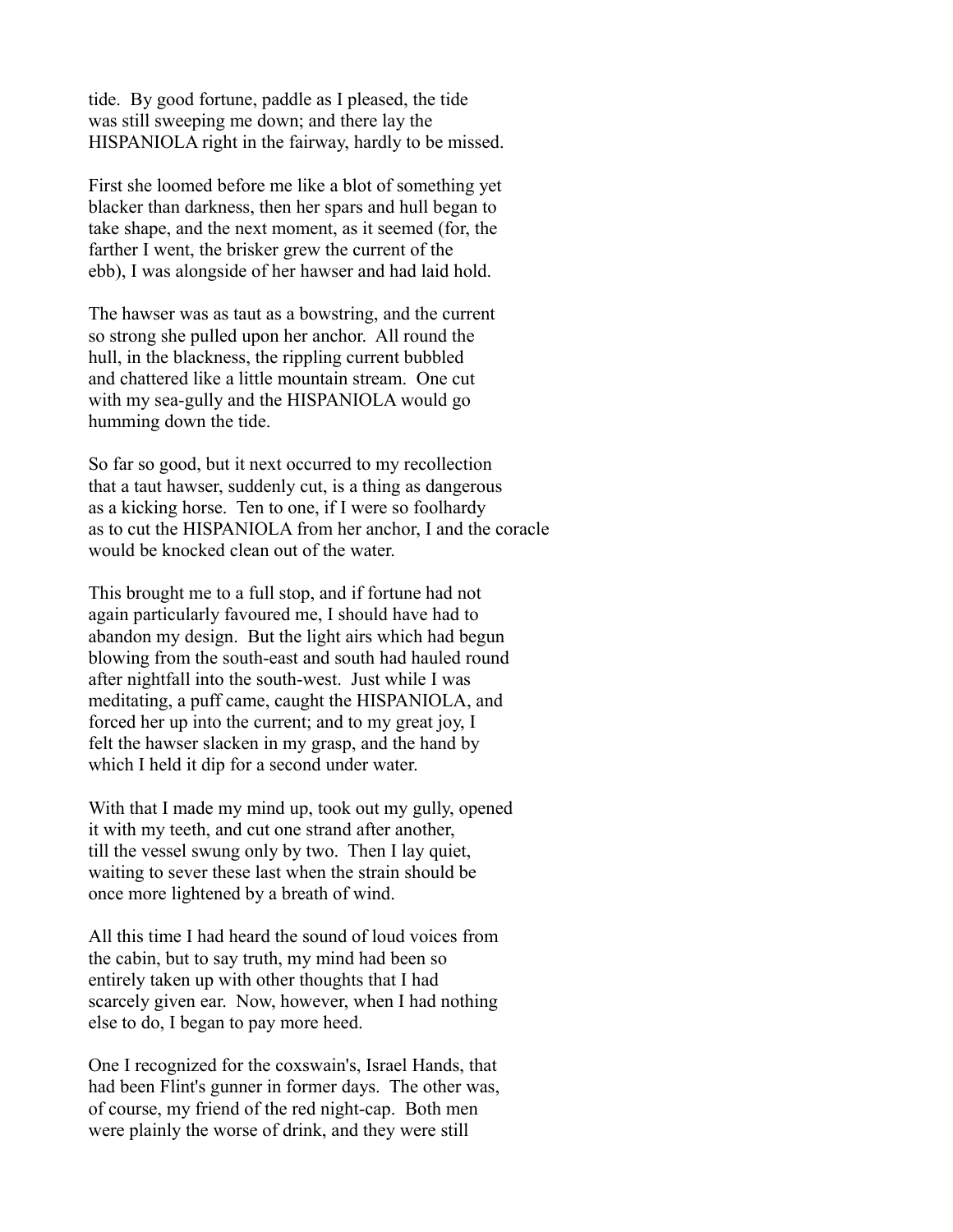drinking, for even while I was listening, one of them, with a drunken cry, opened the stern window and threw out something, which I divined to be an empty bottle. But they were not only tipsy; it was plain that they were furiously angry. Oaths flew like hailstones, and every now and then there came forth such an explosion as I thought was sure to end in blows. But each time the quarrel passed off and the voices grumbled lower for a while, until the next crisis came and in its turn passed away without result.

On shore, I could see the glow of the great camp-fire burning warmly through the shore-side trees. Someone was singing, a dull, old, droning sailor's song, with a droop and a quaver at the end of every verse, and seemingly no end to it at all but the patience of the singer. I had heard it on the voyage more than once and remembered these words:

 "But one man of her crew alive, What put to sea with seventy-five."

And I thought it was a ditty rather too dolefully appropriate for a company that had met such cruel losses in the morning. But, indeed, from what I saw, all these buccaneers were as callous as the sea they sailed on.

At last the breeze came; the schooner sidled and drew nearer in the dark; I felt the hawser slacken once more, and with a good, tough effort, cut the last fibres through.

The breeze had but little action on the coracle, and I was almost instantly swept against the bows of the HISPANIOLA. At the same time, the schooner began to turn upon her heel, spinning slowly, end for end, across the current.

I wrought like a fiend, for I expected every moment to be swamped; and since I found I could not push the coracle directly off, I now shoved straight astern. At length I was clear of my dangerous neighbour, and just as I gave the last impulsion, my hands came across a light cord that was trailing overboard across the stern bulwarks. Instantly I grasped it.

Why I should have done so I can hardly say. It was at first mere instinct, but once I had it in my hands and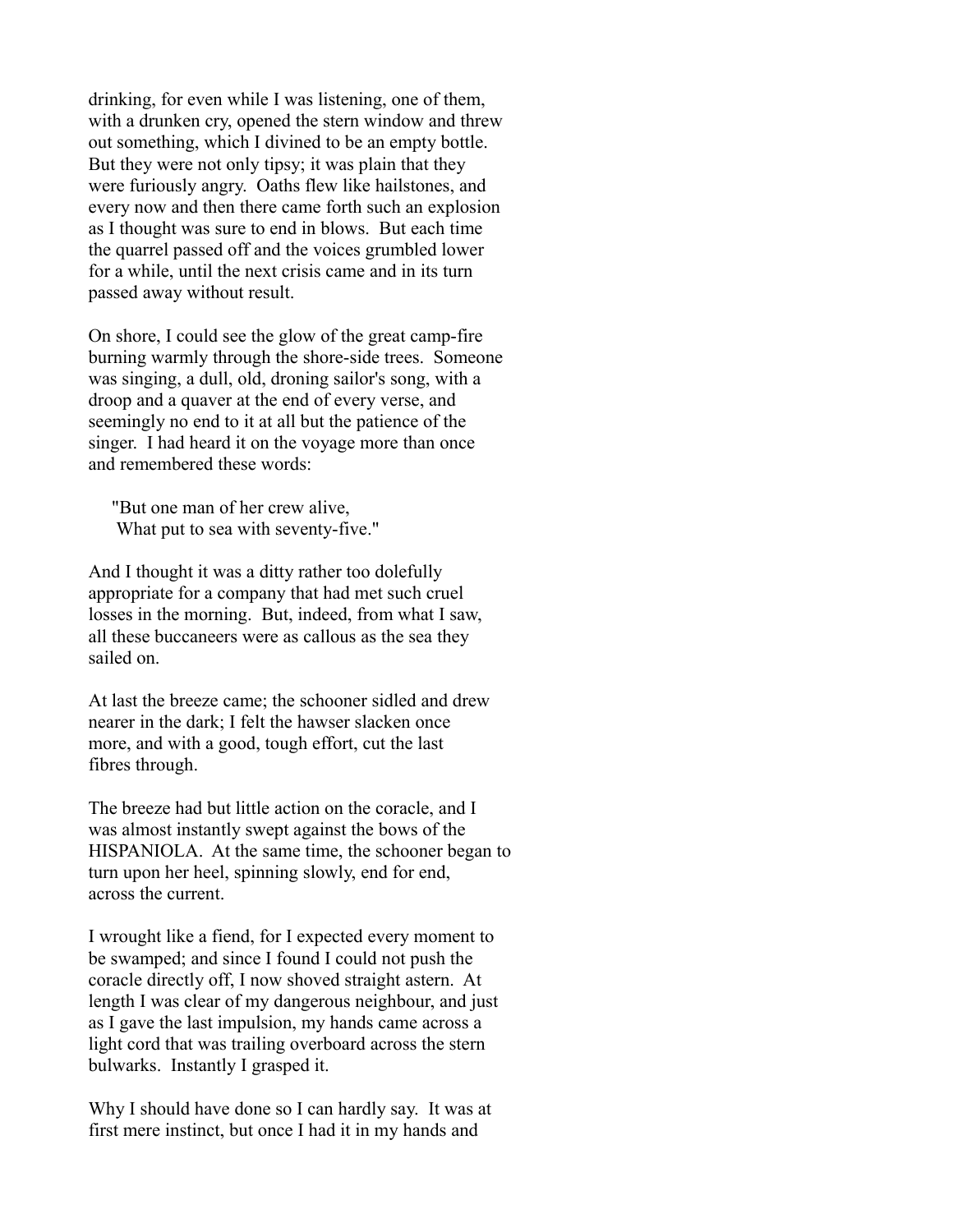found it fast, curiosity began to get the upper hand, and I determined I should have one look through the cabin window.

I pulled in hand over hand on the cord, and when I judged myself near enough, rose at infinite risk to about half my height and thus commanded the roof and a slice of the interior of the cabin.

By this time the schooner and her little consort were gliding pretty swiftly through the water; indeed, we had already fetched up level with the camp-fire. The ship was talking, as sailors say, loudly, treading the innumerable ripples with an incessant weltering splash; and until I got my eye above the window-sill I could not comprehend why the watchmen had taken no alarm. One glance, however, was sufficient; and it was only one glance that I durst take from that unsteady skiff. It showed me Hands and his companion locked together in deadly wrestle, each with a hand upon the other's throat.

I dropped upon the thwart again, none too soon, for I was near overboard. I could see nothing for the moment but these two furious, encrimsoned faces swaying together under the smoky lamp, and I shut my eyes to let them grow once more familiar with the darkness.

The endless ballad had come to an end at last, and the whole diminished company about the camp-fire had broken into the chorus I had heard so often:

 "Fifteen men on the dead man's chest-- Yo-ho-ho, and a bottle of rum! Drink and the devil had done for the rest-- Yo-ho-ho, and a bottle of rum!"

I was just thinking how busy drink and the devil were at that very moment in the cabin of the HISPANIOLA, when I was surprised by a sudden lurch of the coracle. At the same moment, she yawed sharply and seemed to change her course. The speed in the meantime had strangely increased.

I opened my eyes at once. All round me were little ripples, combing over with a sharp, bristling sound and slightly phosphorescent. The HISPANIOLA herself, a few yards in whose wake I was still being whirled along, seemed to stagger in her course, and I saw her spars toss a little against the blackness of the night; nay, as I looked longer, I made sure she also was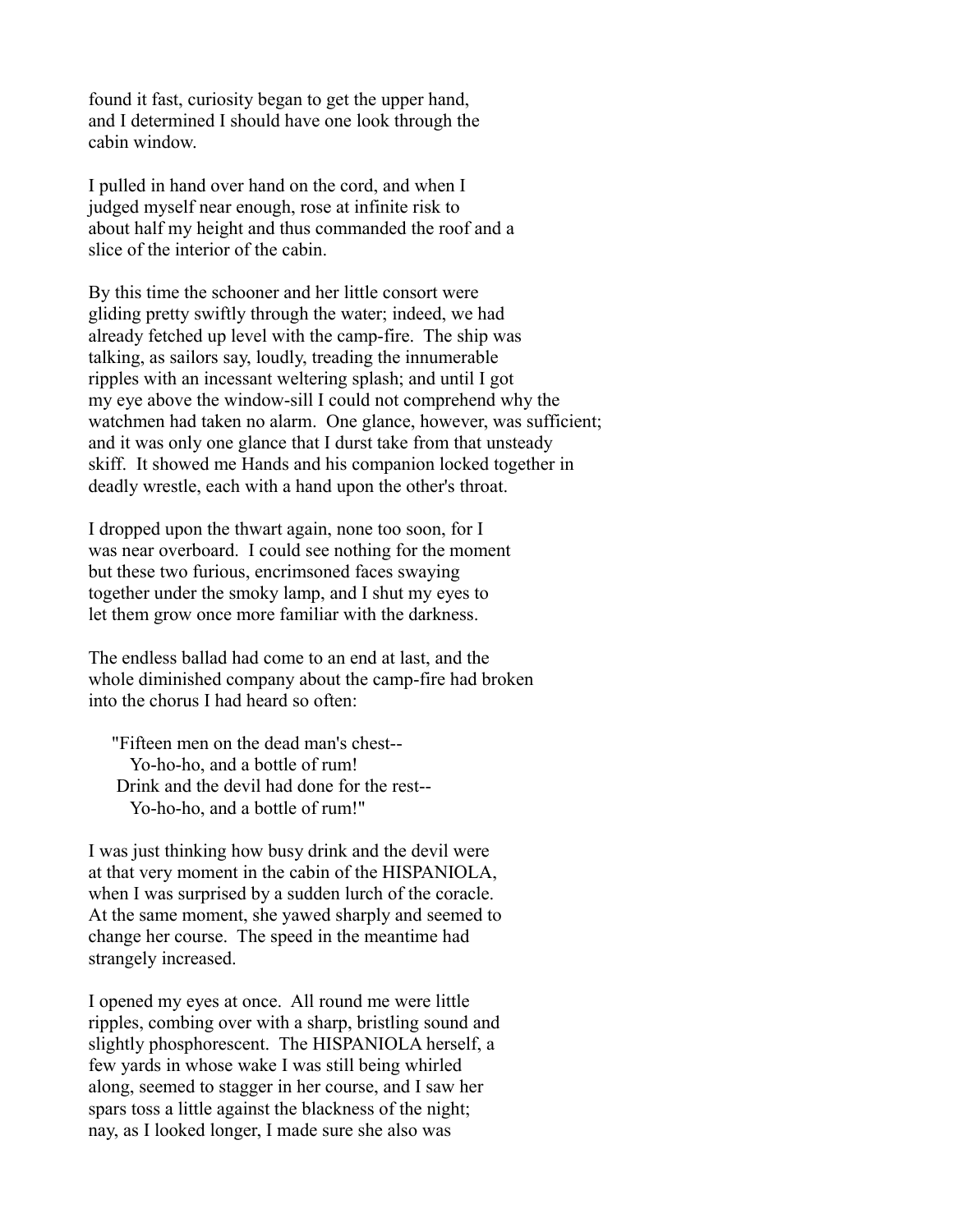wheeling to the southward.

I glanced over my shoulder, and my heart jumped against my ribs. There, right behind me, was the glow of the camp-fire. The current had turned at right angles, sweeping round along with it the tall schooner and the little dancing coracle; ever quickening, ever bubbling higher, ever muttering louder, it went spinning through the narrows for the open sea.

Suddenly the schooner in front of me gave a violent yaw, turning, perhaps, through twenty degrees; and almost at the same moment one shout followed another from on board; I could hear feet pounding on the companion ladder and I knew that the two drunkards had at last been interrupted in their quarrel and awakened to a sense of their disaster.

I lay down flat in the bottom of that wretched skiff and devoutly recommended my spirit to its Maker. At the end of the straits, I made sure we must fall into some bar of raging breakers, where all my troubles would be ended speedily; and though I could, perhaps, bear to die, I could not bear to look upon my fate as it approached.

So I must have lain for hours, continually beaten to and fro upon the billows, now and again wetted with flying sprays, and never ceasing to expect death at the next plunge. Gradually weariness grew upon me; a numbness, an occasional stupor, fell upon my mind even in the midst of my terrors, until sleep at last supervened and in my sea-tossed coracle I lay and dreamed of home and the old Admiral Benbow.

# 24

### The Cruise of the Coracle

IT was broad day when I awoke and found myself tossing at the south-west end of Treasure Island. The sun was up but was still hid from me behind the great bulk of the Spy-glass, which on this side descended almost to the sea in formidable cliffs.

Haulbowline Head and Mizzen-mast Hill were at my elbow, the hill bare and dark, the head bound with cliffs forty or fifty feet high and fringed with great masses of fallen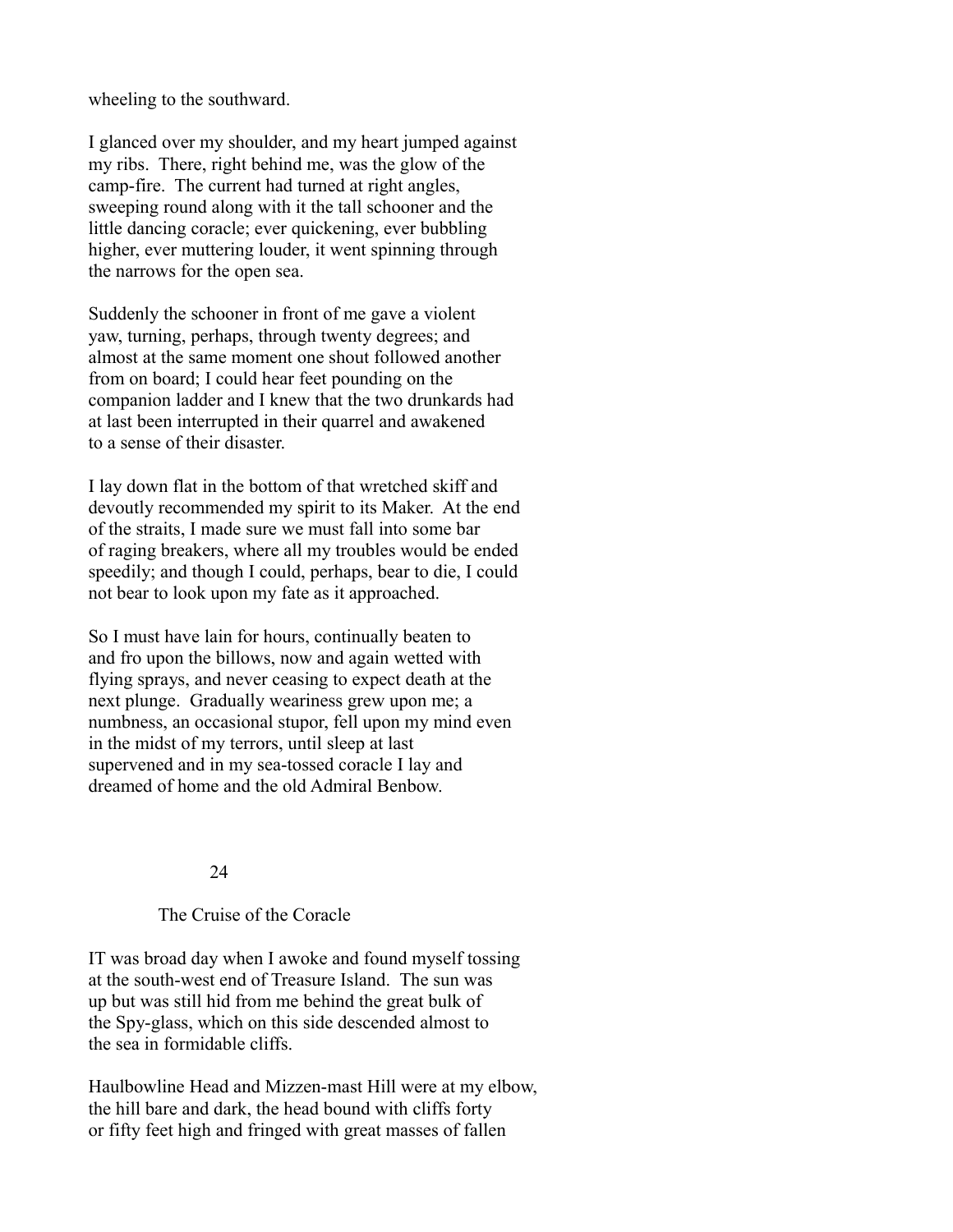rock. I was scarce a quarter of a mile to seaward, and it was my first thought to paddle in and land.

That notion was soon given over. Among the fallen rocks the breakers spouted and bellowed; loud reverberations, heavy sprays flying and falling, succeeded one another from second to second; and I saw myself, if I ventured nearer, dashed to death upon the rough shore or spending my strength in vain to scale the beetling crags.

Nor was that all, for crawling together on flat tables of rock or letting themselves drop into the sea with loud reports I beheld huge slimy monsters--soft snails, as it were, of incredible bigness--two or three score of them together, making the rocks to echo with their barkings.

I have understood since that they were sea lions, and entirely harmless. But the look of them, added to the difficulty of the shore and the high running of the surf, was more than enough to disgust me of that landing-place. I felt willing rather to starve at sea than to confront such perils.

In the meantime I had a better chance, as I supposed, before me. North of Haulbowline Head, the land runs in a long way, leaving at low tide a long stretch of yellow sand. To the north of that, again, there comes another cape--Cape of the Woods, as it was marked upon the chart--buried in tall green pines, which descended to the margin of the sea.

I remembered what Silver had said about the current that sets northward along the whole west coast of Treasure Island, and seeing from my position that I was already under its influence, I preferred to leave Haulbowline Head behind me and reserve my strength for an attempt to land upon the kindlier-looking Cape of the Woods.

There was a great, smooth swell upon the sea. The wind blowing steady and gentle from the south, there was no contrariety between that and the current, and the billows rose and fell unbroken.

Had it been otherwise, I must long ago have perished; but as it was, it is surprising how easily and securely my little and light boat could ride. Often, as I still lay at the bottom and kept no more than an eye above the gunwale, I would see a big blue summit heaving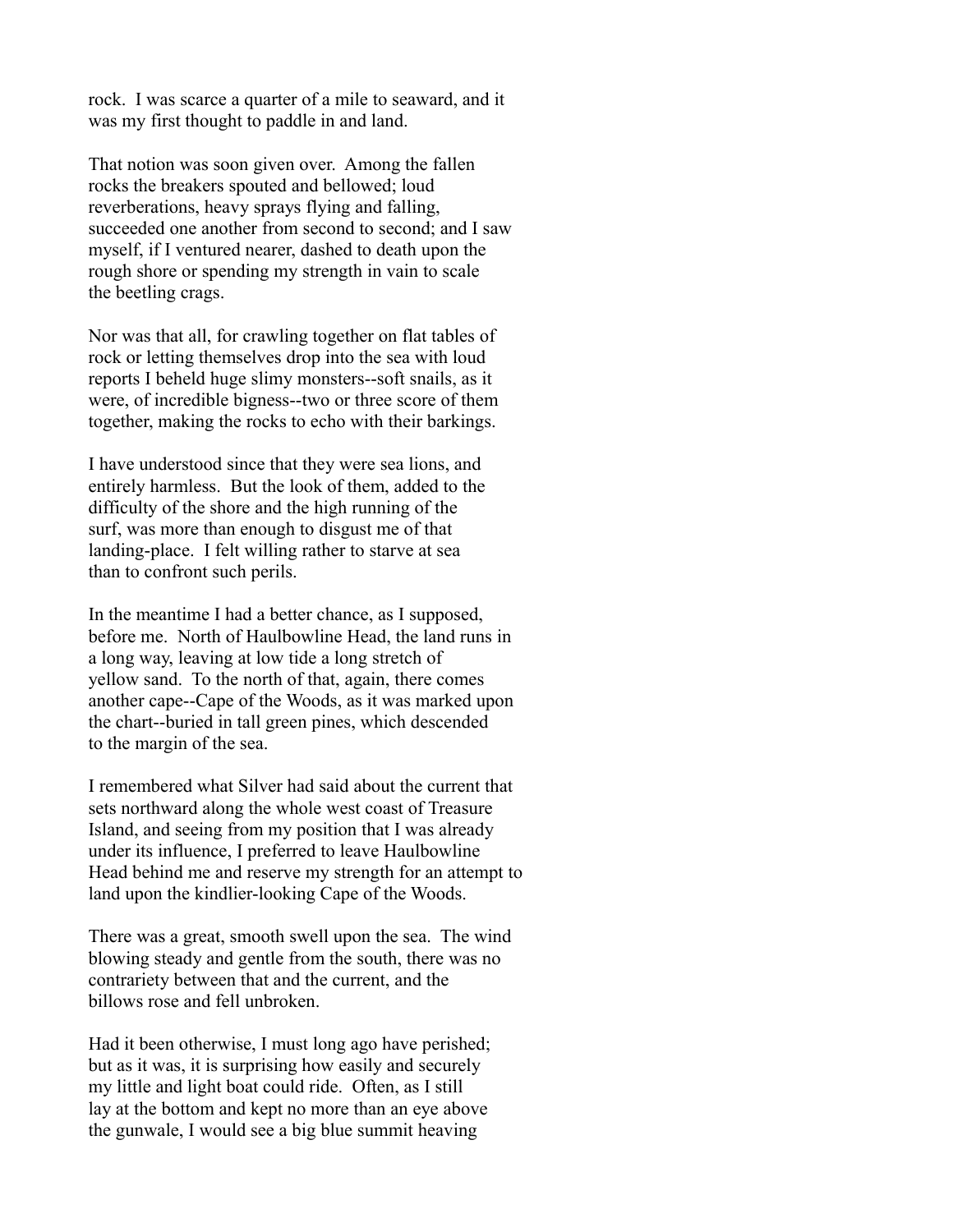close above me; yet the coracle would but bounce a little, dance as if on springs, and subside on the other side into the trough as lightly as a bird.

I began after a little to grow very bold and sat up to try my skill at paddling. But even a small change in the disposition of the weight will produce violent changes in the behaviour of a coracle. And I had hardly moved before the boat, giving up at once her gentle dancing movement, ran straight down a slope of water so steep that it made me giddy, and struck her nose, with a spout of spray, deep into the side of the next wave.

I was drenched and terrified, and fell instantly back into my old position, whereupon the coracle seemed to find her head again and led me as softly as before among the billows. It was plain she was not to be interfered with, and at that rate, since I could in no way influence her course, what hope had I left of reaching land?

I began to be horribly frightened, but I kept my head, for all that. First, moving with all care, I gradually baled out the coracle with my sea-cap; then, getting my eye once more above the gunwale, I set myself to study how it was she managed to slip so quietly through the rollers.

I found each wave, instead of the big, smooth glossy mountain it looks from shore or from a vessel's deck, was for all the world like any range of hills on dry land, full of peaks and smooth places and valleys. The coracle, left to herself, turning from side to side, threaded, so to speak, her way through these lower parts and avoided the steep slopes and higher, toppling summits of the wave.

"Well, now," thought I to myself, "it is plain I must lie where I am and not disturb the balance; but it is plain also that I can put the paddle over the side and from time to time, in smooth places, give her a shove or two towards land." No sooner thought upon than done. There I lay on my elbows in the most trying attitude, and every now and again gave a weak stroke or two to turn her head to shore.

It was very tiring and slow work, yet I did visibly gain ground; and as we drew near the Cape of the Woods, though I saw I must infallibly miss that point, I had still made some hundred yards of easting. I was,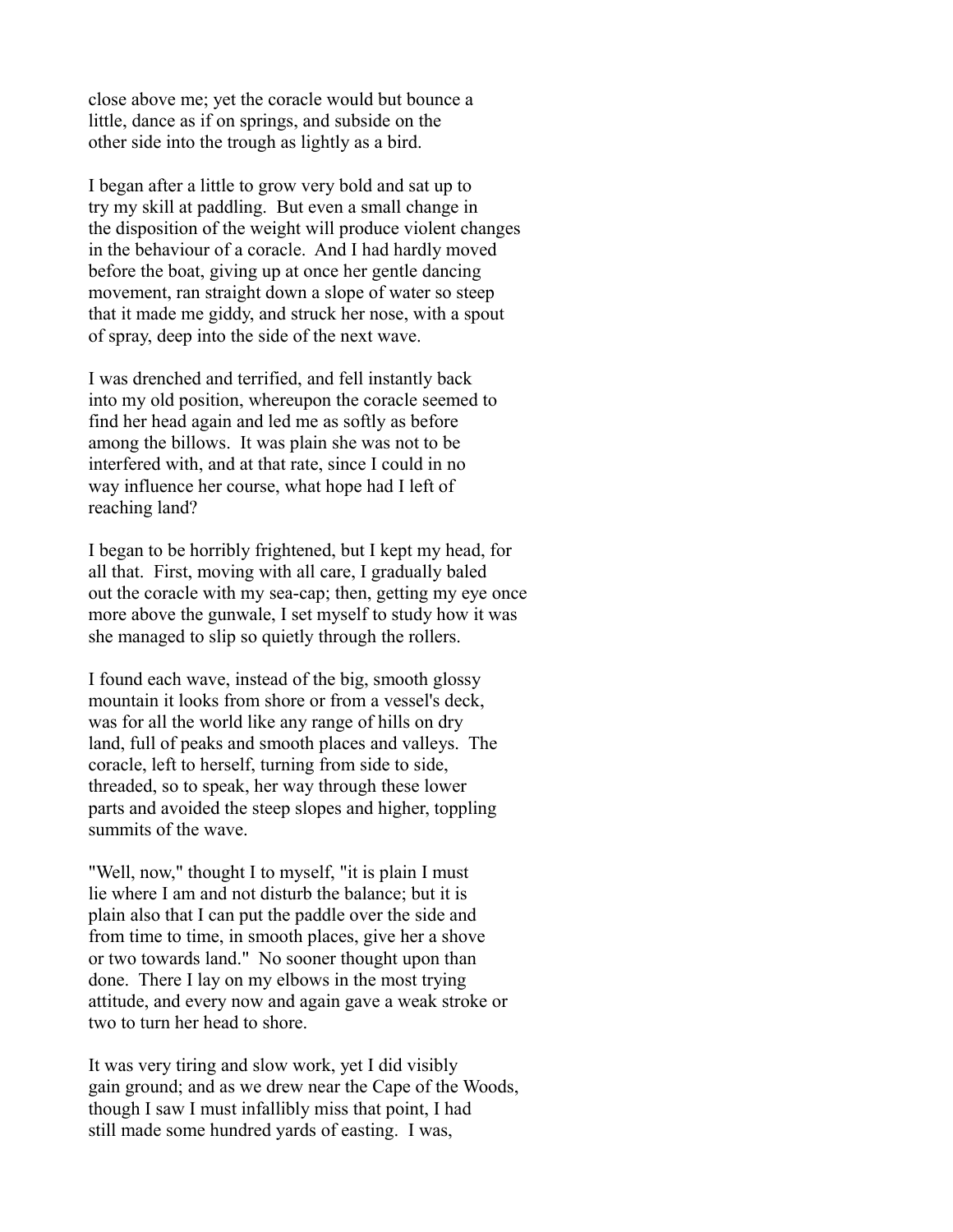indeed, close in. I could see the cool green tree-tops swaying together in the breeze, and I felt sure I should make the next promontory without fail.

It was high time, for I now began to be tortured with thirst. The glow of the sun from above, its thousandfold reflection from the waves, the sea-water that fell and dried upon me, caking my very lips with salt, combined to make my throat burn and my brain ache. The sight of the trees so near at hand had almost made me sick with longing, but the current had soon carried me past the point, and as the next reach of sea opened out, I beheld a sight that changed the nature of my thoughts.

Right in front of me, not half a mile away, I beheld the HISPANIOLA under sail. I made sure, of course, that I should be taken; but I was so distressed for want of water that I scarce knew whether to be glad or sorry at the thought, and long before I had come to a conclusion, surprise had taken entire possession of my mind and I could do nothing but stare and wonder.

The HISPANIOLA was under her main-sail and two jibs, and the beautiful white canvas shone in the sun like snow or silver. When I first sighted her, all her sails were drawing; she was lying a course about northwest, and I presumed the men on board were going round the island on their way back to the anchorage. Presently she began to fetch more and more to the westward, so that I thought they had sighted me and were going about in chase. At last, however, she fell right into the wind's eye, was taken dead aback, and stood there awhile helpless, with her sails shivering.

"Clumsy fellows," said I; "they must still be drunk as owls." And I thought how Captain Smollett would have set them skipping.

Meanwhile the schooner gradually fell off and filled again upon another tack, sailed swiftly for a minute or so, and brought up once more dead in the wind's eye. Again and again was this repeated. To and fro, up and down, north, south, east, and west, the HISPANIOLA sailed by swoops and dashes, and at each repetition ended as she had begun, with idly flapping canvas. It became plain to me that nobody was steering. And if so, where were the men? Either they were dead drunk or had deserted her, I thought, and perhaps if I could get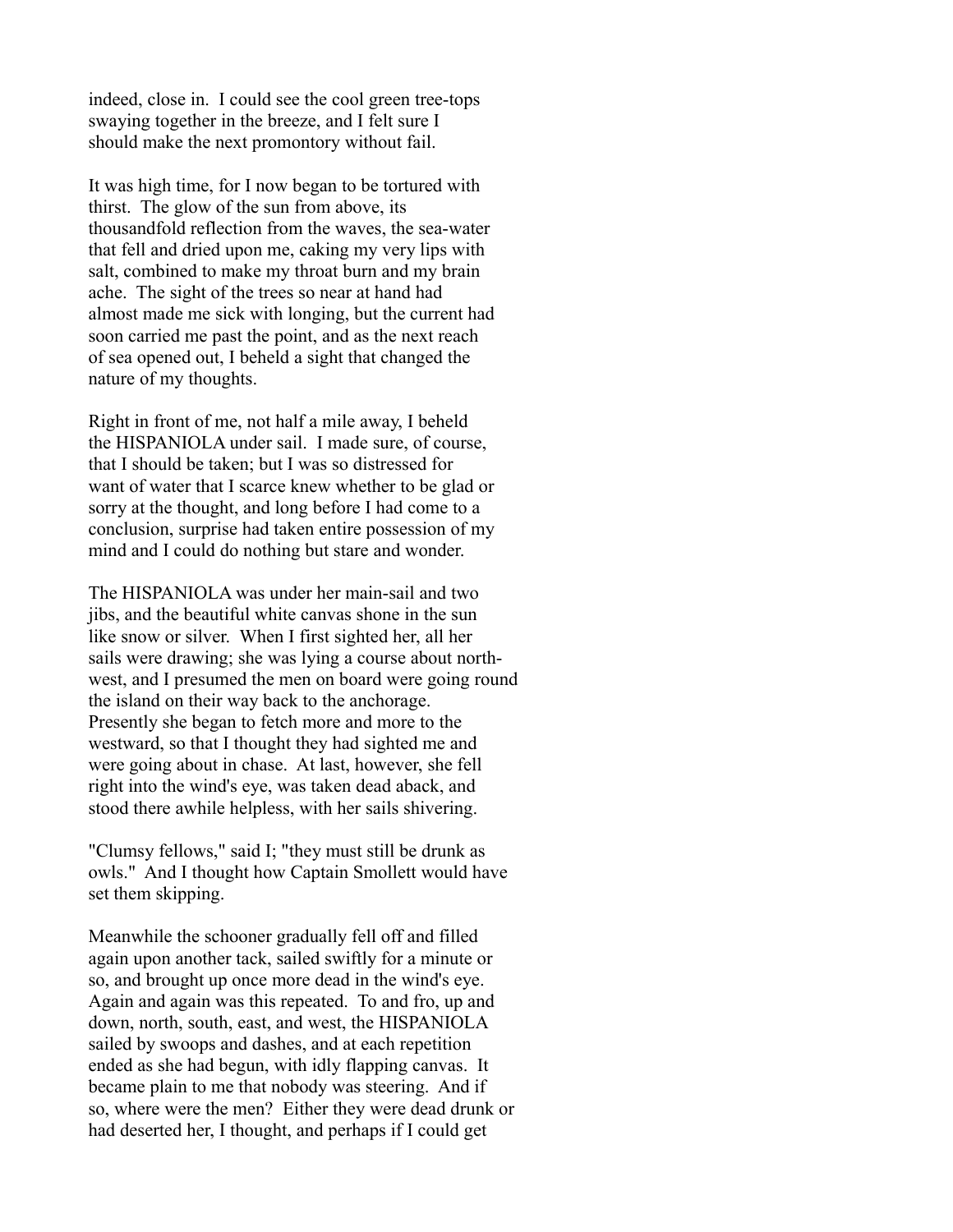on board I might return the vessel to her captain.

The current was bearing coracle and schooner southward at an equal rate. As for the latter's sailing, it was so wild and intermittent, and she hung each time so long in irons, that she certainly gained nothing, if she did not even lose. If only I dared to sit up and paddle, I made sure that I could overhaul her. The scheme had an air of adventure that inspired me, and the thought of the water breaker beside the fore companion doubled my growing courage.

Up I got, was welcomed almost instantly by another cloud of spray, but this time stuck to my purpose and set myself, with all my strength and caution, to paddle after the unsteered HISPANIOLA. Once I shipped a sea so heavy that I had to stop and bail, with my heart fluttering like a bird, but gradually I got into the way of the thing and guided my coracle among the waves, with only now and then a blow upon her bows and a dash of foam in my face.

I was now gaining rapidly on the schooner; I could see the brass glisten on the tiller as it banged about, and still no soul appeared upon her decks. I could not choose but suppose she was deserted. If not, the men were lying drunk below, where I might batten them down, perhaps, and do what I chose with the ship.

For some time she had been doing the worst thing possible for me--standing still. She headed nearly due south, yawing, of course, all the time. Each time she fell off, her sails partly filled, and these brought her in a moment right to the wind again. I have said this was the worst thing possible for me, for helpless as she looked in this situation, with the canvas cracking like cannon and the blocks trundling and banging on the deck, she still continued to run away from me, not only with the speed of the current, but by the whole amount of her leeway, which was naturally great.

But now, at last, I had my chance. The breeze fell for some seconds, very low, and the current gradually turning her, the HISPANIOLA revolved slowly round her centre and at last presented me her stern, with the cabin window still gaping open and the lamp over the table still burning on into the day. The main-sail hung drooped like a banner. She was stock-still but for the current.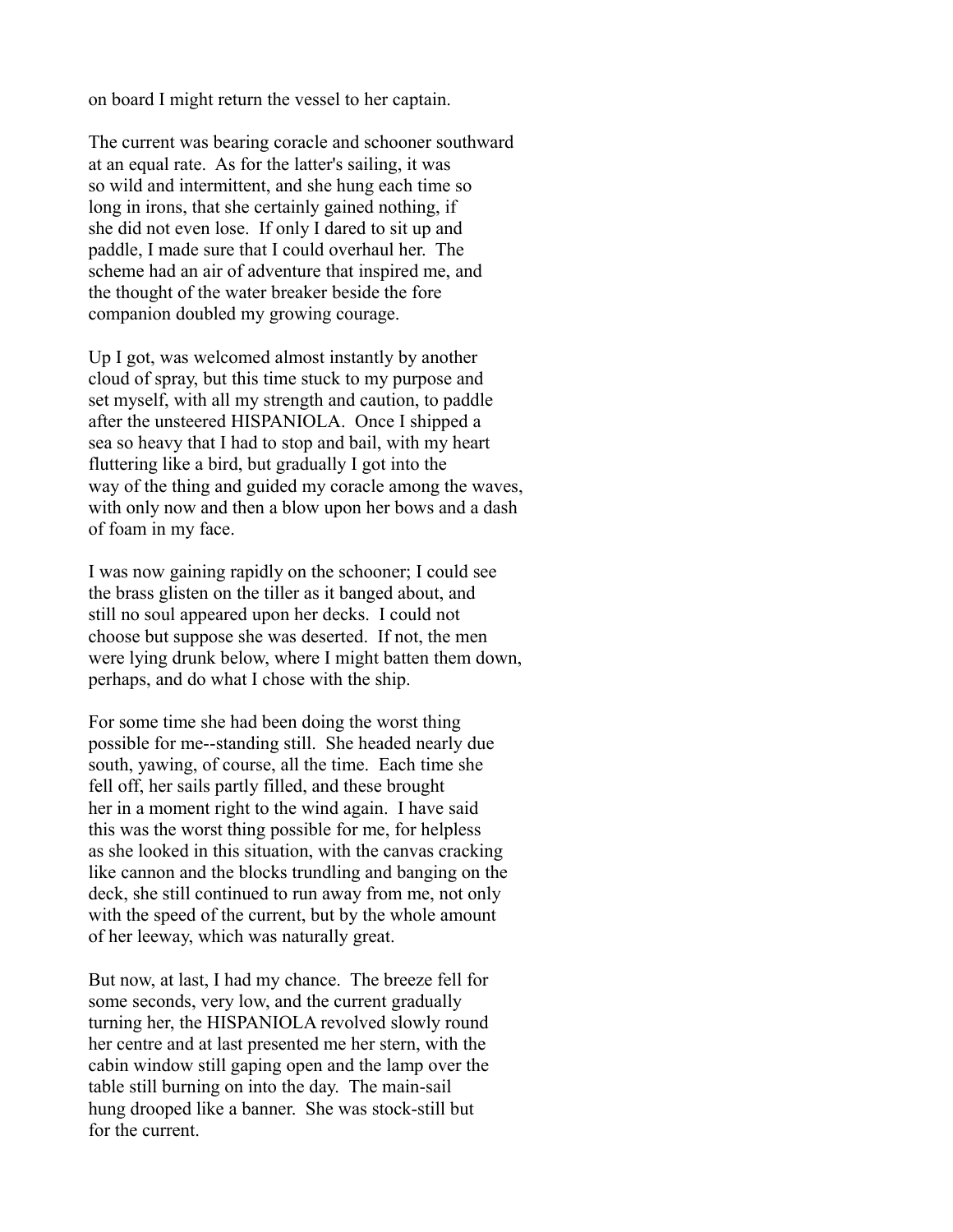For the last little while I had even lost, but now redoubling my efforts, I began once more to overhaul the chase.

I was not a hundred yards from her when the wind came again in a clap; she filled on the port tack and was off again, stooping and skimming like a swallow.

My first impulse was one of despair, but my second was towards joy. Round she came, till she was broadside on to me--round still till she had covered a half and then two thirds and then three quarters of the distance that separated us. I could see the waves boiling white under her forefoot. Immensely tall she looked to me from my low station in the coracle.

And then, of a sudden, I began to comprehend. I had scarce time to think--scarce time to act and save myself. I was on the summit of one swell when the schooner came stooping over the next. The bowsprit was over my head. I sprang to my feet and leaped, stamping the coracle under water. With one hand I caught the jib-boom, while my foot was lodged between the stay and the brace; and as I still clung there panting, a dull blow told me that the schooner had charged down upon and struck the coracle and that I was left without retreat on the HISPANIOLA.

#### 25

# I Strike the Jolly Roger

I HAD scarce gained a position on the bowsprit when the flying jib flapped and filled upon the other tack, with a report like a gun. The schooner trembled to her keel under the reverse, but next moment, the other sails still drawing, the jib flapped back again and hung idle.

This had nearly tossed me off into the sea; and now I lost no time, crawled back along the bowsprit, and tumbled head foremost on the deck.

I was on the lee side of the forecastle, and the mainsail, which was still drawing, concealed from me a certain portion of the after-deck. Not a soul was to be seen. The planks, which had not been swabbed since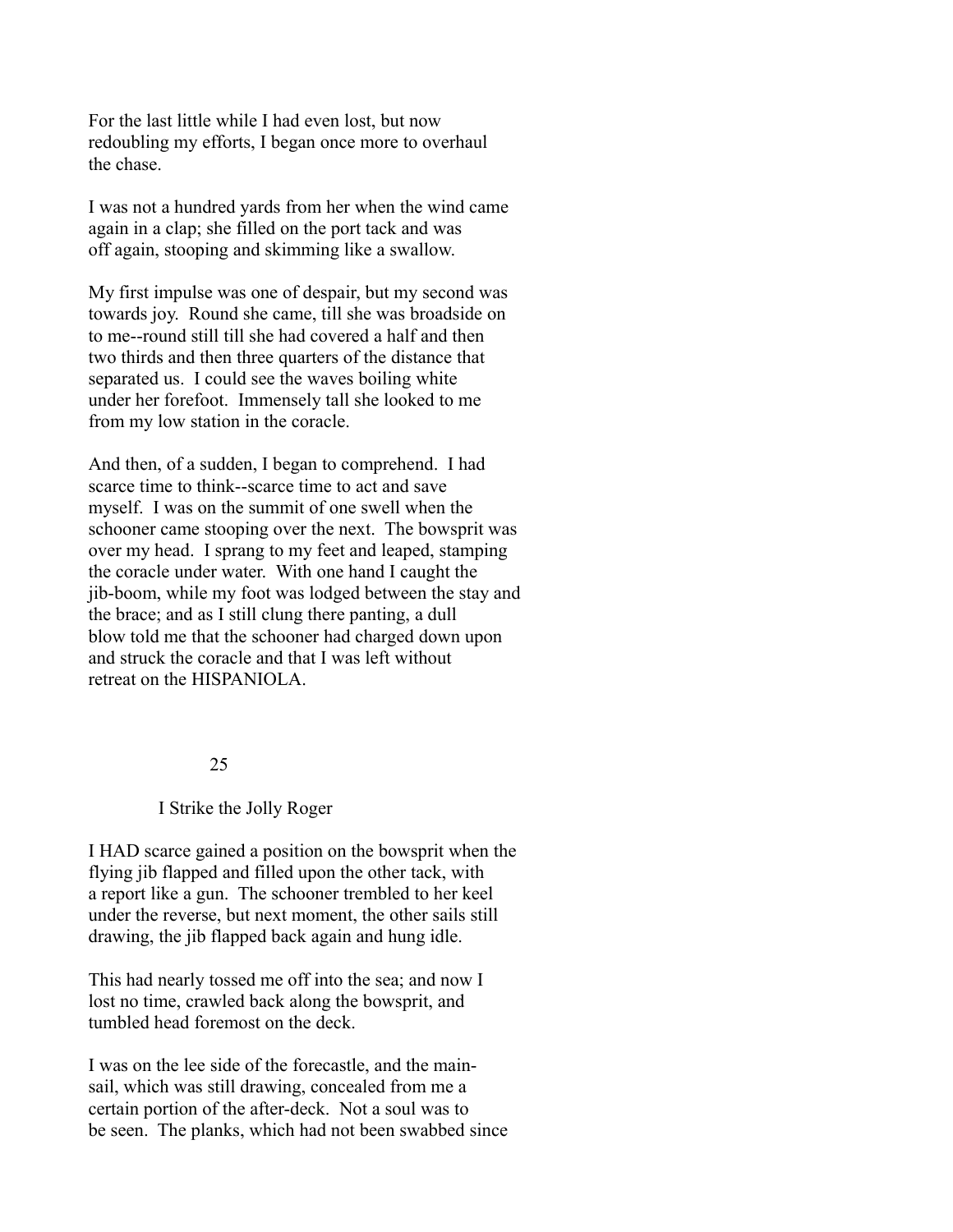the mutiny, bore the print of many feet, and an empty bottle, broken by the neck, tumbled to and fro like a live thing in the scuppers.

Suddenly the HISPANIOLA came right into the wind. The jibs behind me cracked aloud, the rudder slammed to, the whole ship gave a sickening heave and shudder, and at the same moment the main-boom swung inboard, the sheet groaning in the blocks, and showed me the lee after-deck.

There were the two watchmen, sure enough: red-cap on his back, as stiff as a handspike, with his arms stretched out like those of a crucifix and his teeth showing through his open lips; Israel Hands propped against the bulwarks, his chin on his chest, his hands lying open before him on the deck, his face as white, under its tan, as a tallow candle.

For a while the ship kept bucking and sidling like a vicious horse, the sails filling, now on one tack, now on another, and the boom swinging to and fro till the mast groaned aloud under the strain. Now and again too there would come a cloud of light sprays over the bulwark and a heavy blow of the ship's bows against the swell; so much heavier weather was made of it by this great rigged ship than by my home-made, lop-sided coracle, now gone to the bottom of the sea.

At every jump of the schooner, red-cap slipped to and fro, but--what was ghastly to behold--neither his attitude nor his fixed teeth-disclosing grin was anyway disturbed by this rough usage. At every jump too, Hands appeared still more to sink into himself and settle down upon the deck, his feet sliding ever the farther out, and the whole body canting towards the stern, so that his face became, little by little, hid from me; and at last I could see nothing beyond his ear and the frayed ringlet of one whisker.

At the same time, I observed, around both of them, splashes of dark blood upon the planks and began to feel sure that they had killed each other in their drunken wrath.

While I was thus looking and wondering, in a calm moment, when the ship was still, Israel Hands turned partly round and with a low moan writhed himself back to the position in which I had seen him first. The moan, which told of pain and deadly weakness, and the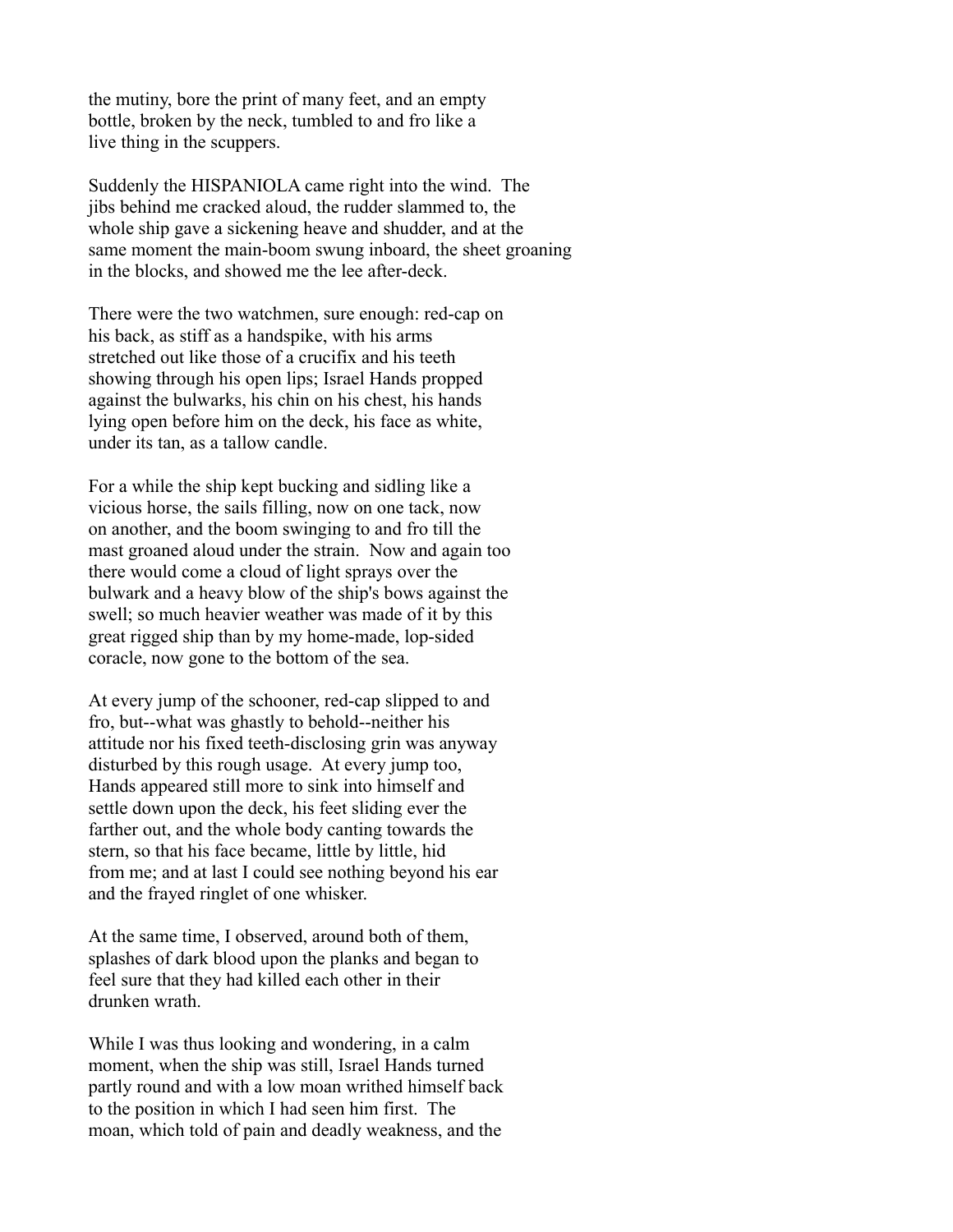way in which his jaw hung open went right to my heart. But when I remembered the talk I had overheard from the apple barrel, all pity left me.

I walked aft until I reached the main-mast.

"Come aboard, Mr. Hands," I said ironically.

He rolled his eyes round heavily, but he was too far gone to express surprise. All he could do was to utter one word, "Brandy."

It occurred to me there was no time to lose, and dodging the boom as it once more lurched across the deck, I slipped aft and down the companion stairs into the cabin.

It was such a scene of confusion as you can hardly fancy. All the lockfast places had been broken open in quest of the chart. The floor was thick with mud where ruffians had sat down to drink or consult after wading in the marshes round their camp. The bulkheads, all painted in clear white and beaded round with gilt, bore a pattern of dirty hands. Dozens of empty bottles clinked together in corners to the rolling of the ship. One of the doctor's medical books lay open on the table, half of the leaves gutted out, I suppose, for pipelights. In the midst of all this the lamp still cast a smoky glow, obscure and brown as umber.

I went into the cellar; all the barrels were gone, and of the bottles a most surprising number had been drunk out and thrown away. Certainly, since the mutiny began, not a man of them could ever have been sober.

Foraging about, I found a bottle with some brandy left, for Hands; and for myself I routed out some biscuit, some pickled fruits, a great bunch of raisins, and a piece of cheese. With these I came on deck, put down my own stock behind the rudder head and well out of the coxswain's reach, went forward to the water-breaker, and had a good deep drink of water, and then, and not till then, gave Hands the brandy.

He must have drunk a gill before he took the bottle from his mouth.

"Aye," said he, "by thunder, but I wanted some o' that!"

I had sat down already in my own corner and begun to eat.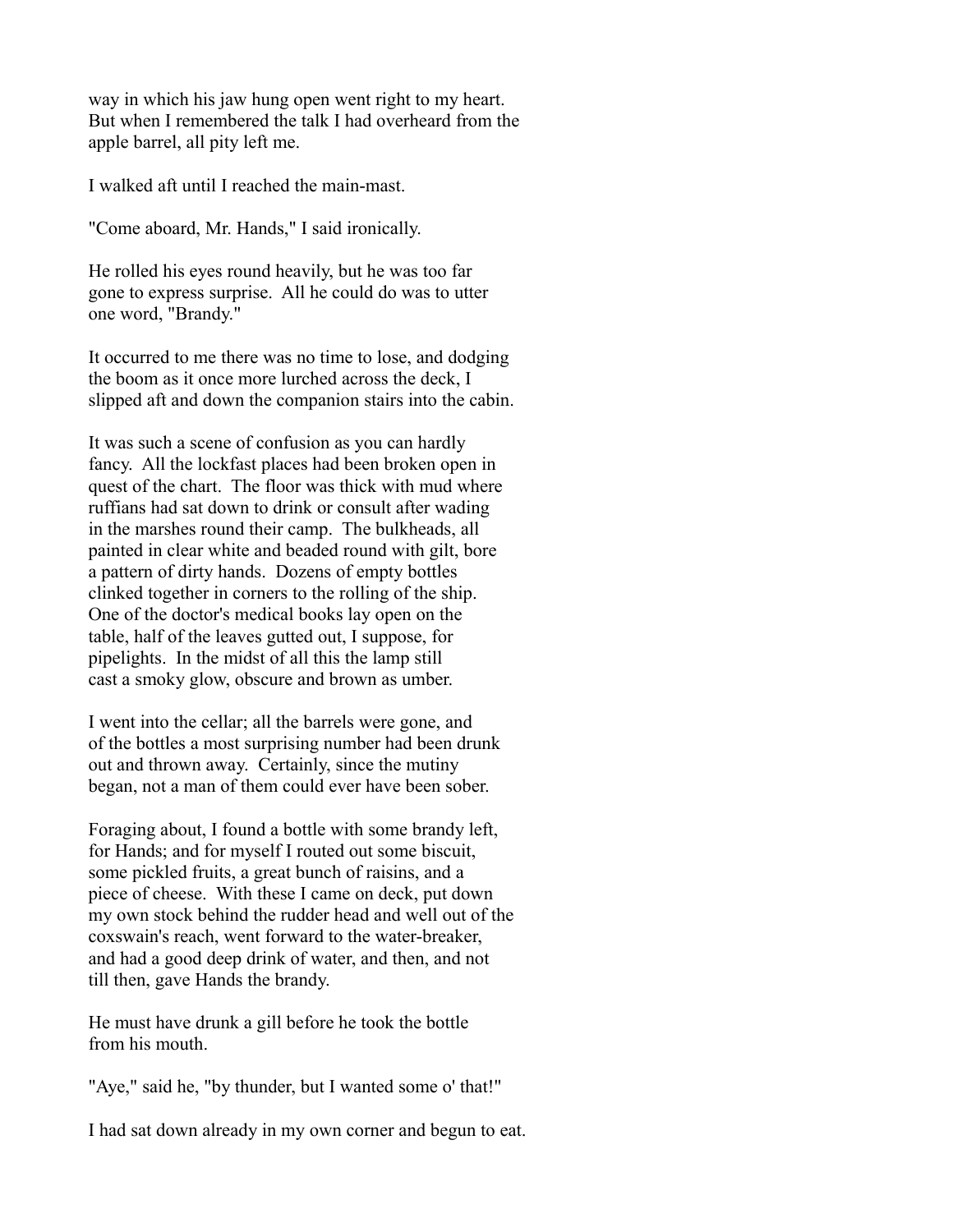"Much hurt?" I asked him.

He grunted, or rather, I might say, he barked.

"If that doctor was aboard," he said, "I'd be right enough in a couple of turns, but I don't have no manner of luck, you see, and that's what's the matter with me. As for that swab, he's good and dead, he is," he added, indicating the man with the red cap. "He warn't no seaman anyhow. And where mought you have come from?"

"Well," said I, "I've come aboard to take possession of this ship, Mr. Hands; and you'll please regard me as your captain until further notice."

He looked at me sourly enough but said nothing. Some of the colour had come back into his cheeks, though he still looked very sick and still continued to slip out and settle down as the ship banged about.

"By the by," I continued, "I can't have these colours, Mr. Hands; and by your leave, I'll strike 'em. Better none than these."

And again dodging the boom, I ran to the colour lines, handed down their cursed black flag, and chucked it overboard.

"God save the king!" said I, waving my cap. "And there's an end to Captain Silver!"

He watched me keenly and slyly, his chin all the while on his breast.

"I reckon," he said at last, "I reckon, Cap'n Hawkins, you'll kind of want to get ashore now. S'pose we talks."

"Why, yes," says I, "with all my heart, Mr. Hands. Say on." And I went back to my meal with a good appetite.

"This man," he began, nodding feebly at the corpse "-- O'Brien were his name, a rank Irelander--this man and me got the canvas on her, meaning for to sail her back. Well, HE'S dead now, he is--as dead as bilge; and who's to sail this ship, I don't see. Without I gives you a hint, you ain't that man, as far's I can tell. Now, look here, you gives me food and drink and a old scarf or ankecher to tie my wound up, you do, and I'll tell you how to tail her, and that's about square all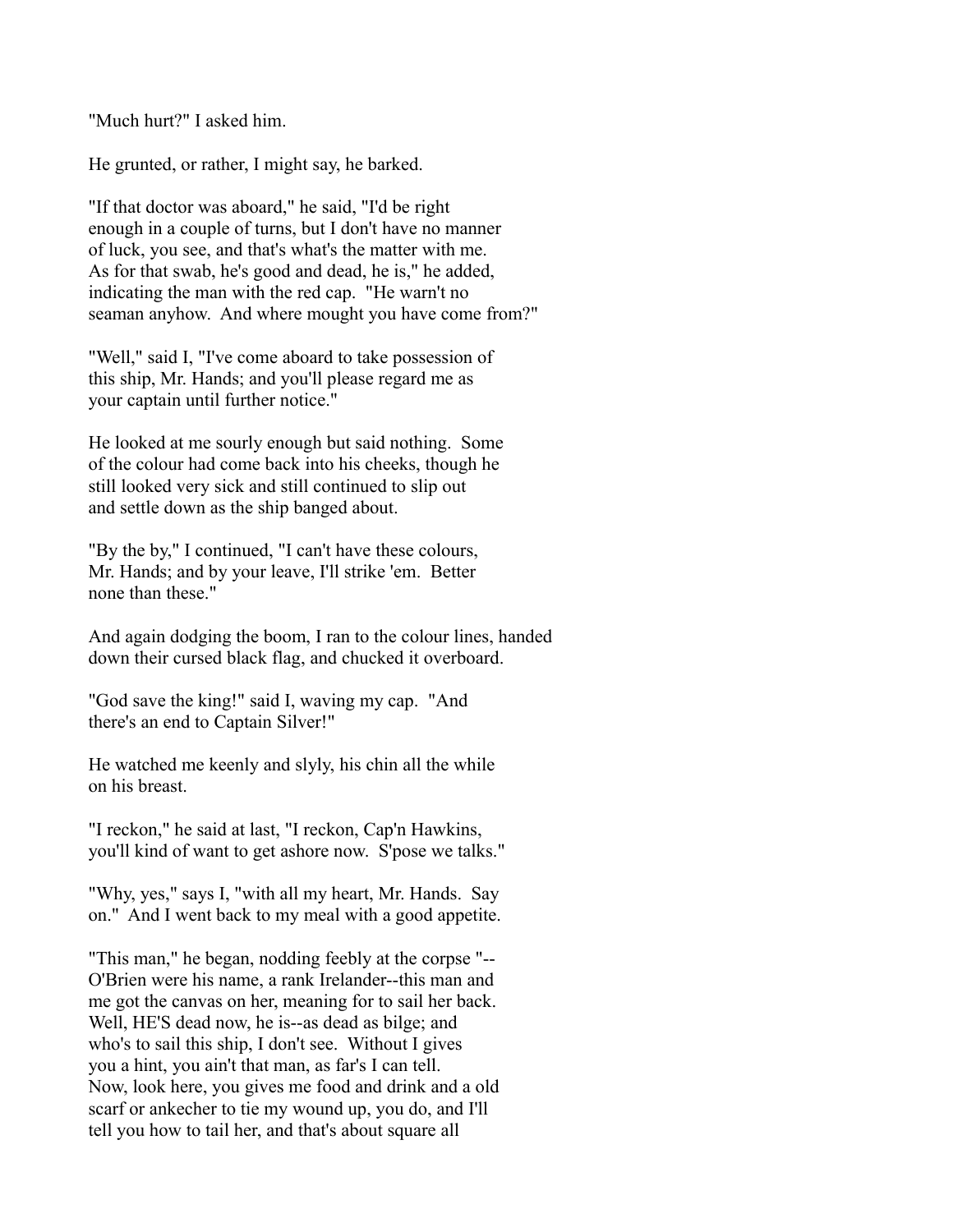round, I take it."

"I'll tell you one thing," says I: "I'm not going back to Captain Kidd's anchorage. I mean to get into North Inlet and beach her quietly there."

"To be sure you did," he cried. "Why, I ain't sich an infernal lubber after all. I can see, can't I? I've tried my fling, I have, and I've lost, and it's you has the wind of me. North Inlet? Why, I haven't no ch'ice, not I! I'd help you sail her up to Execution Dock, by thunder! So I would."

Well, as it seemed to me, there was some sense in this. We struck our bargain on the spot. In three minutes I had the HISPANIOLA sailing easily before the wind along the coast of Treasure Island, with good hopes of turning the northern point ere noon and beating down again as far as North Inlet before high water, when we might beach her safely and wait till the subsiding tide permitted us to land.

Then I lashed the tiller and went below to my own chest, where I got a soft silk handkerchief of my mother's. With this, and with my aid, Hands bound up the great bleeding stab he had received in the thigh, and after he had eaten a little and had a swallow or two more of the brandy, he began to pick up visibly, sat straighter up, spoke louder and clearer, and looked in every way another man.

The breeze served us admirably. We skimmed before it like a bird, the coast of the island flashing by and the view changing every minute. Soon we were past the high lands and bowling beside low, sandy country, sparsely dotted with dwarf pines, and soon we were beyond that again and had turned the corner of the rocky hill that ends the island on the north.

I was greatly elated with my new command, and pleased with the bright, sunshiny weather and these different prospects of the coast. I had now plenty of water and good things to eat, and my conscience, which had smitten me hard for my desertion, was quieted by the great conquest I had made. I should, I think, have had nothing left me to desire but for the eyes of the coxswain as they followed me derisively about the deck and the odd smile that appeared continually on his face. It was a smile that had in it something both of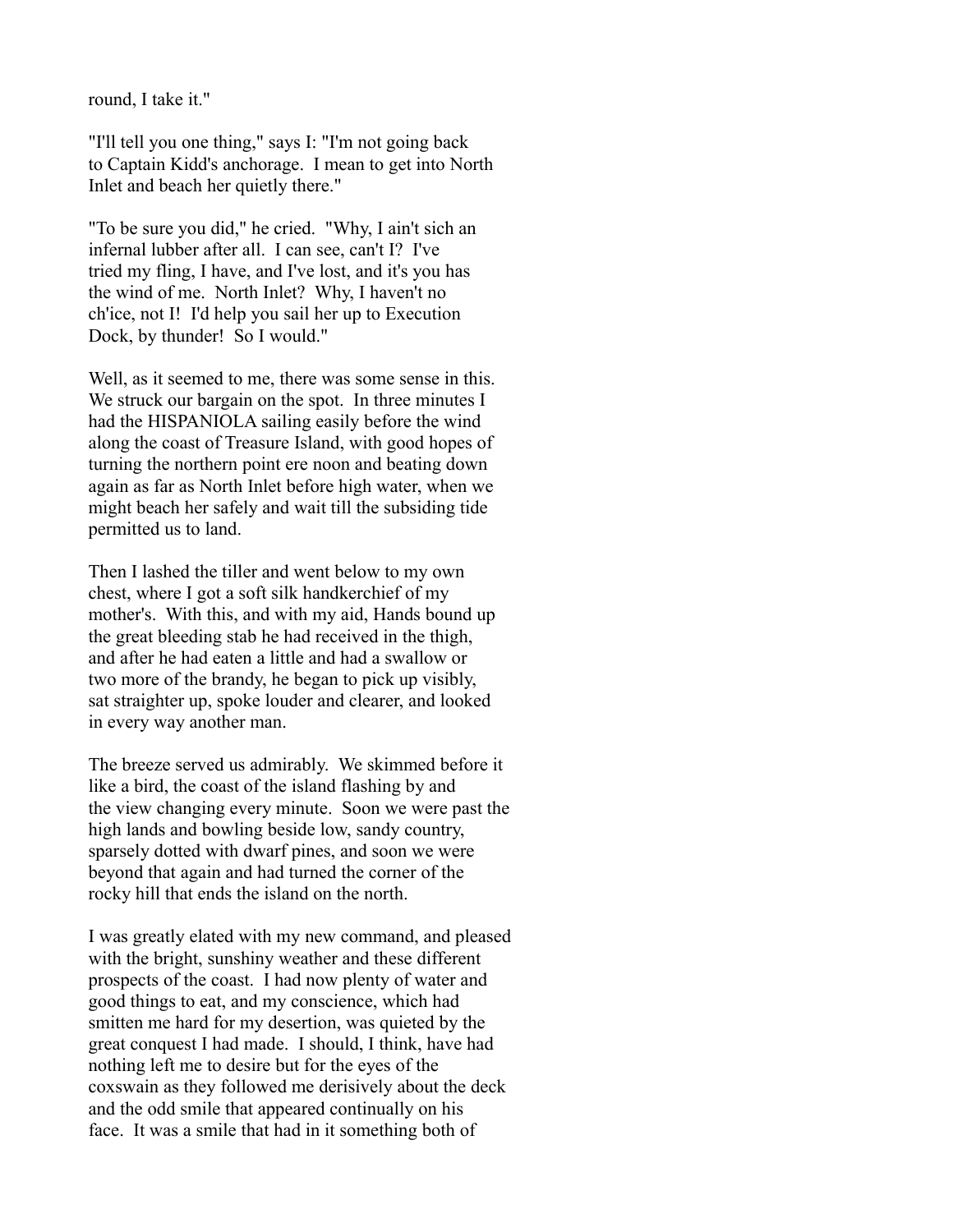pain and weakness--a haggard old man's smile; but there was, besides that, a grain of derision, a shadow of treachery, in his expression as he craftily watched, and watched, and watched me at my work.

#### 26

#### Israel Hands

THE wind, serving us to a desire, now hauled into the west. We could run so much the easier from the north-east corner of the island to the mouth of the North Inlet. Only, as we had no power to anchor and dared not beach her till the tide had flowed a good deal farther, time hung on our hands. The coxswain told me how to lay the ship to; after a good many trials I succeeded, and we both sat in silence over another meal.

"Cap'n," said he at length with that same uncomfortable smile, "here's my old shipmate, O'Brien; s'pose you was to heave him overboard. I ain't partic'lar as a rule, and I don't take no blame for settling his hash, but I don't reckon him ornamental now, do you?"

"I'm not strong enough, and I don't like the job; and there he lies, for me," said I.

"This here's an unlucky ship, this HISPANIOLA, Jim," he went on, blinking. "There's a power of men been killed in this HISPANIOLA--a sight o' poor seamen dead and gone since you and me took ship to Bristol. I never seen sich dirty luck, not I. There was this here O'Brien now--he's dead, ain't he? Well now, I'm no scholar, and you're a lad as can read and figure, and to put it straight, do you take it as a dead man is dead for good, or do he come alive again?"

"You can kill the body, Mr. Hands, but not the spirit; you must know that already," I replied. "O'Brien there is in another world, and may be watching us."

"Ah!" says he. "Well, that's unfort'nate--appears as if killing parties was a waste of time. Howsomever, sperrits don't reckon for much, by what I've seen. I'll chance it with the sperrits, Jim. And now, you've spoke up free, and I'll take it kind if you'd step down into that there cabin and get me a--well, a--shiver my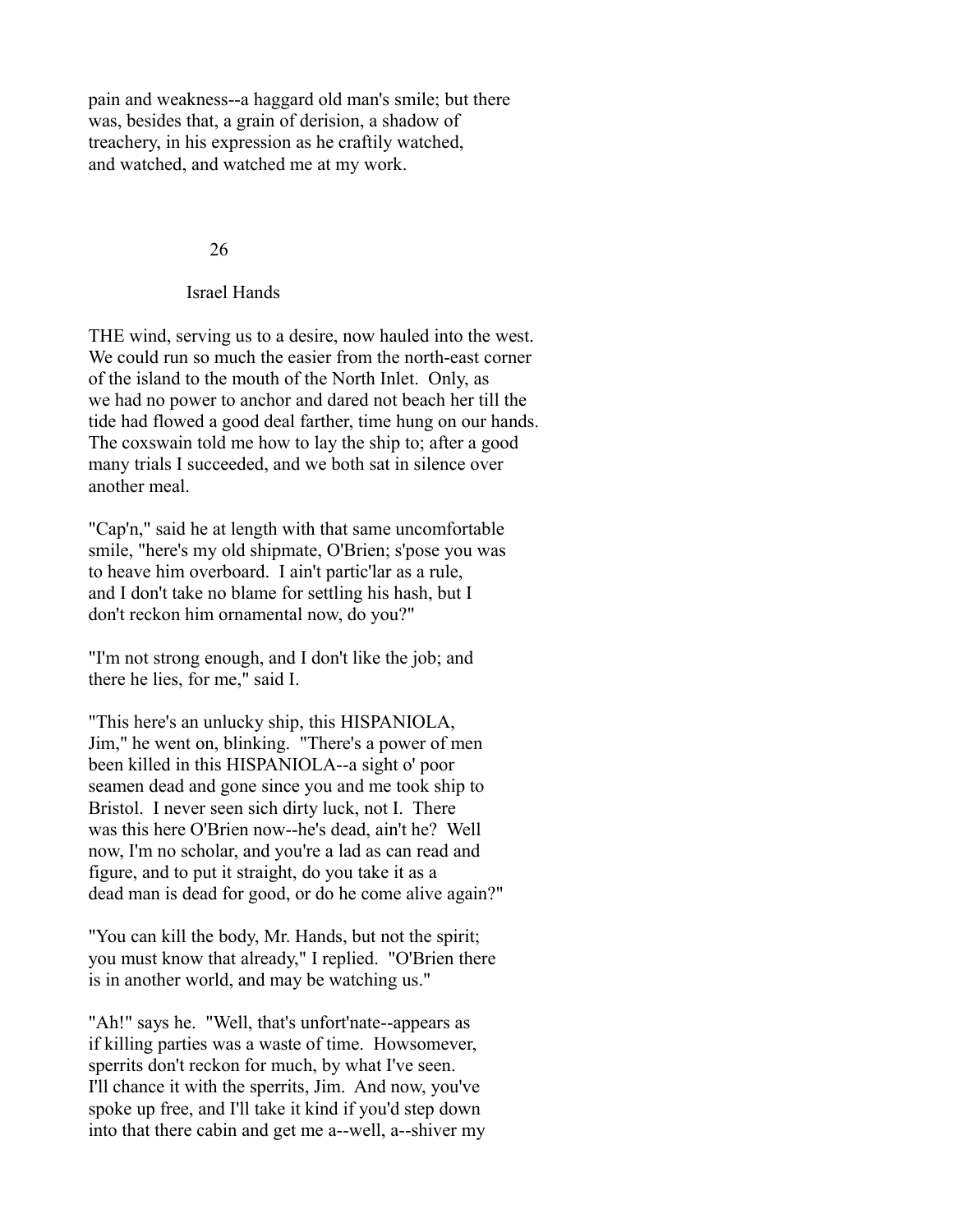timbers! I can't hit the name on 't; well, you get me a bottle of wine, Jim--this here brandy's too strong for my head."

Now, the coxswain's hesitation seemed to be unnatural, and as for the notion of his preferring wine to brandy, I entirely disbelieved it. The whole story was a pretext. He wanted me to leave the deck--so much was plain; but with what purpose I could in no way imagine. His eyes never met mine; they kept wandering to and fro, up and down, now with a look to the sky, now with a flitting glance upon the dead O'Brien. All the time he kept smiling and putting his tongue out in the most guilty, embarrassed manner, so that a child could have told that he was bent on some deception. I was prompt with my answer, however, for I saw where my advantage lay and that with a fellow so densely stupid I could easily conceal my suspicions to the end.

"Some wine?" I said. "Far better. Will you have white or red?"

"Well, I reckon it's about the blessed same to me, shipmate," he replied; "so it's strong, and plenty of it, what's the odds?"

"All right," I answered. "I'll bring you port, Mr. Hands. But I'll have to dig for it."

With that I scuttled down the companion with all the noise I could, slipped off my shoes, ran quietly along the sparred gallery, mounted the forecastle ladder, and popped my head out of the fore companion. I knew he would not expect to see me there, yet I took every precaution possible, and certainly the worst of my suspicions proved too true.

He had risen from his position to his hands and knees, and though his leg obviously hurt him pretty sharply when he moved--for I could hear him stifle a groan--yet it was at a good, rattling rate that he trailed himself across the deck. In half a minute he had reached the port scuppers and picked, out of a coil of rope, a long knife, or rather a short dirk, discoloured to the hilt with blood. He looked upon it for a moment, thrusting forth his under jaw, tried the point upon his hand, and then, hastily concealing it in the bosom of his jacket, trundled back again into his old place against the bulwark.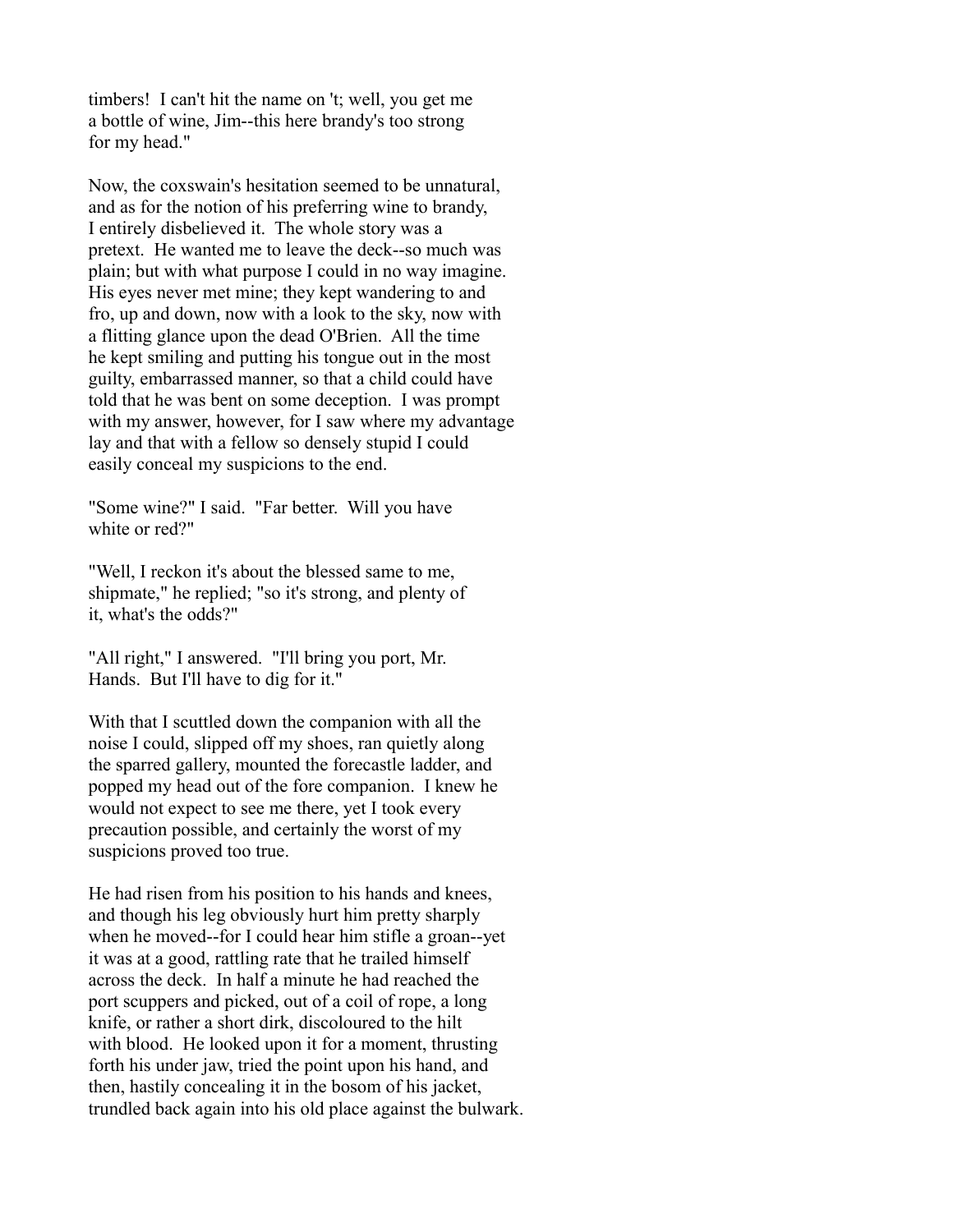This was all that I required to know. Israel could move about, he was now armed, and if he had been at so much trouble to get rid of me, it was plain that I was meant to be the victim. What he would do afterwards- whether he would try to crawl right across the island from North Inlet to the camp among the swamps or whether he would fire Long Tom, trusting that his own comrades might come first to help him--was, of course, more than I could say.

Yet I felt sure that I could trust him in one point, since in that our interests jumped together, and that was in the disposition of the schooner. We both desired to have her stranded safe enough, in a sheltered place, and so that, when the time came, she could be got off again with as little labour and danger as might be; and until that was done I considered that my life would certainly be spared.

While I was thus turning the business over in my mind, I had not been idle with my body. I had stolen back to the cabin, slipped once more into my shoes, and laid my hand at random on a bottle of wine, and now, with this for an excuse, I made my reappearance on the deck.

Hands lay as I had left him, all fallen together in a bundle and with his eyelids lowered as though he were too weak to bear the light. He looked up, however, at my coming, knocked the neck off the bottle like a man who had done the same thing often, and took a good swig, with his favourite toast of "Here's luck!" Then he lay quiet for a little, and then, pulling out a stick of tobacco, begged me to cut him a quid.

"Cut me a junk o' that," says he, "for I haven't no knife and hardly strength enough, so be as I had. Ah, Jim, Jim, I reckon I've missed stays! Cut me a quid, as'll likely be the last, lad, for I'm for my long home, and no mistake."

"Well," said I, "I'll cut you some tobacco, but if I was you and thought myself so badly, I would go to my prayers like a Christian man."

"Why?" said he. "Now, you tell me why."

"Why?" I cried. "You were asking me just now about the dead. You've broken your trust; you've lived in sin and lies and blood; there's a man you killed lying at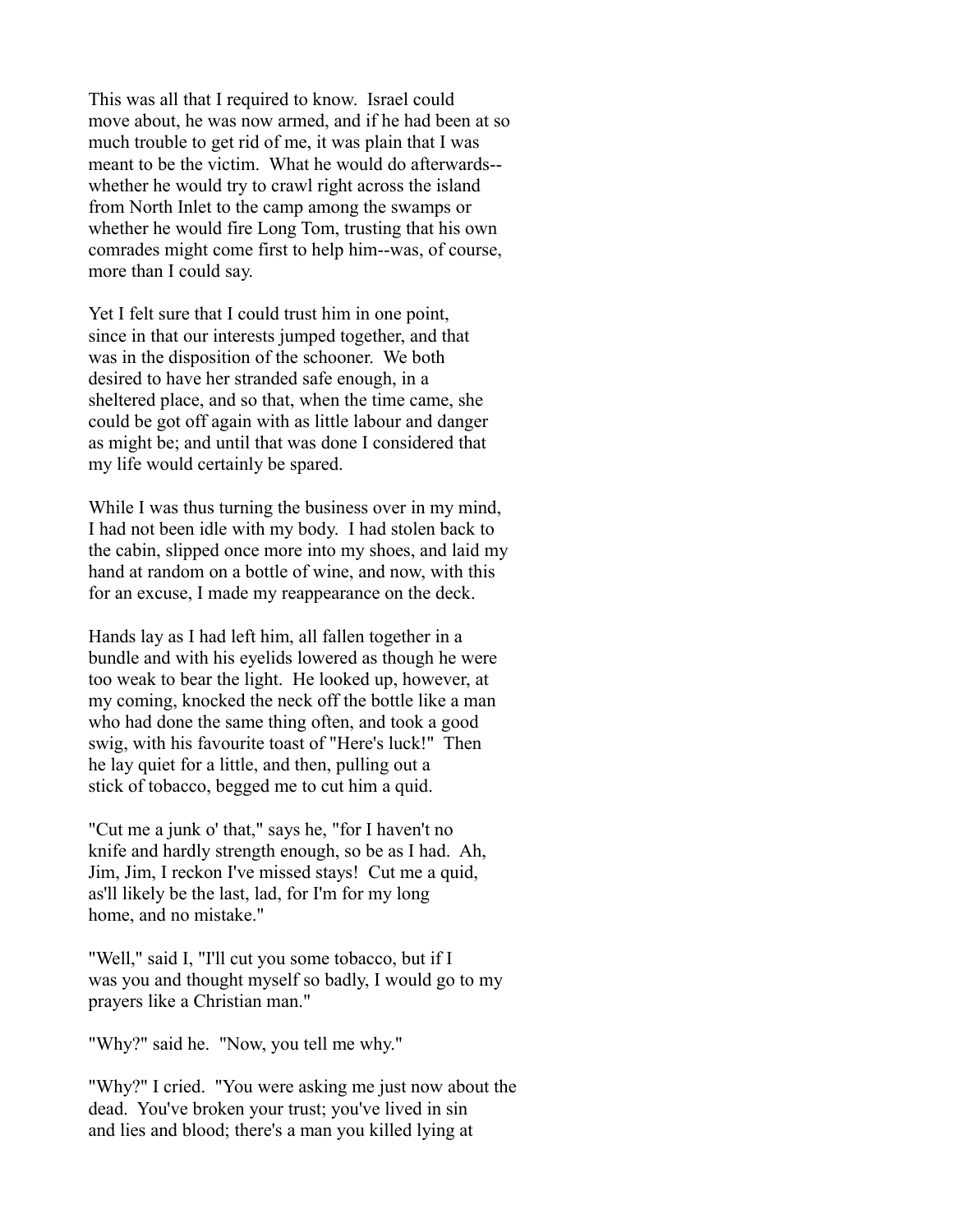your feet this moment, and you ask me why! For God's mercy, Mr. Hands, that's why."

I spoke with a little heat, thinking of the bloody dirk he had hidden in his pocket and designed, in his ill thoughts, to end me with. He, for his part, took a great draught of the wine and spoke with the most unusual solemnity.

"For thirty years," he said, "I've sailed the seas and seen good and bad, better and worse, fair weather and foul, provisions running out, knives going, and what not. Well, now I tell you, I never seen good come o' goodness yet. Him as strikes first is my fancy; dead men don't bite; them's my views--amen, so be it. And now, you look here," he added, suddenly changing his tone, "we've had about enough of this foolery. The tide's made good enough by now. You just take my orders, Cap'n Hawkins, and we'll sail slap in and be done with it."

All told, we had scarce two miles to run; but the navigation was delicate, the entrance to this northern anchorage was not only narrow and shoal, but lay east and west, so that the schooner must be nicely handled to be got in. I think I was a good, prompt subaltern, and I am very sure that Hands was an excellent pilot, for we went about and about and dodged in, shaving the banks, with a certainty and a neatness that were a pleasure to behold.

Scarcely had we passed the heads before the land closed around us. The shores of North Inlet were as thickly wooded as those of the southern anchorage, but the space was longer and narrower and more like, what in truth it was, the estuary of a river. Right before us, at the southern end, we saw the wreck of a ship in the last stages of dilapidation. It had been a great vessel of three masts but had lain so long exposed to the injuries of the weather that it was hung about with great webs of dripping seaweed, and on the deck of it shore bushes had taken root and now flourished thick with flowers. It was a sad sight, but it showed us that the anchorage was calm.

"Now," said Hands, "look there; there's a pet bit for to beach a ship in. Fine flat sand, never a cat's paw, trees all around of it, and flowers a-blowing like a garding on that old ship."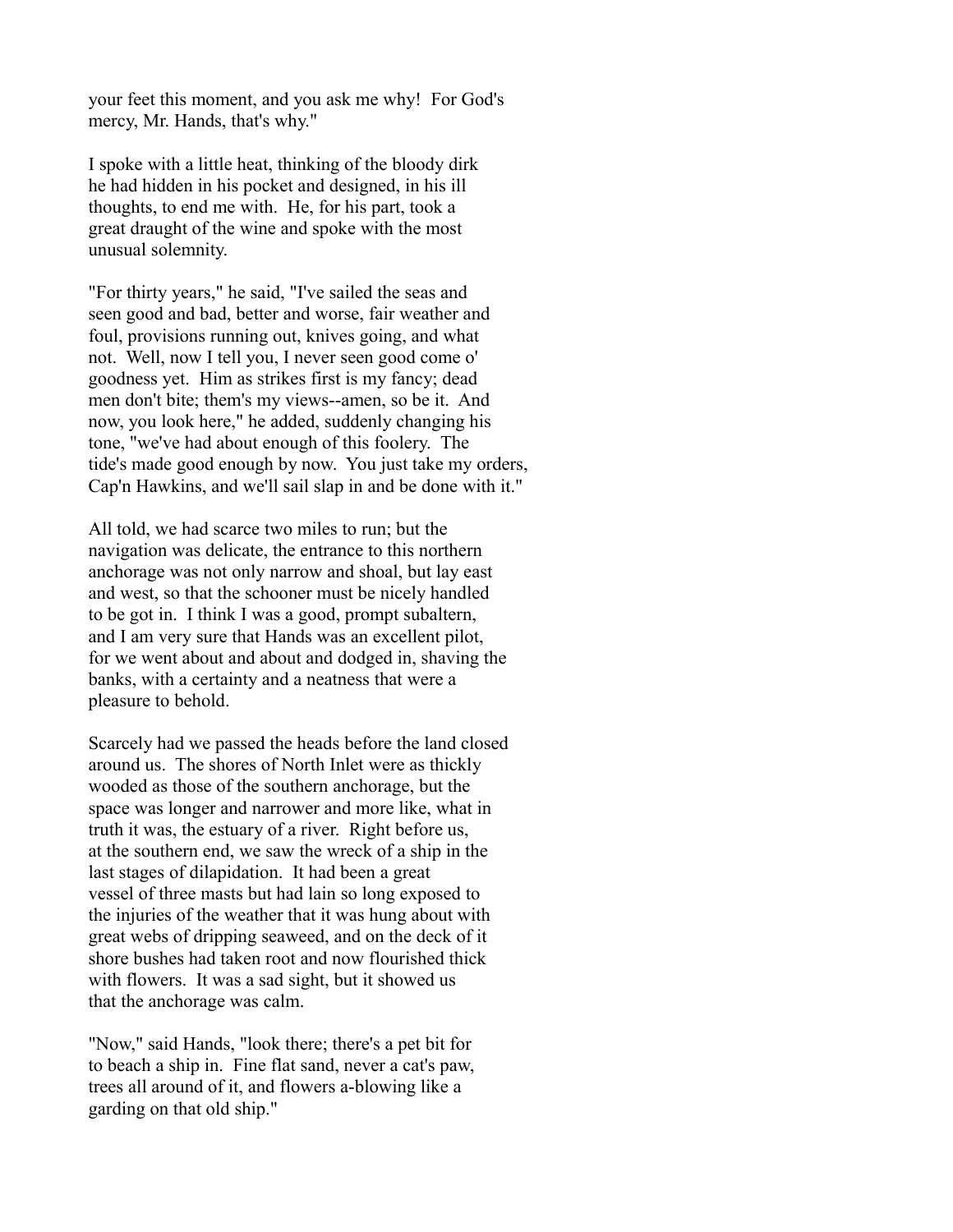"And once beached," I inquired, "how shall we get her off again?"

"Why, so," he replied: "you take a line ashore there on the other side at low water, take a turn about one of them big pines; bring it back, take a turn around the capstan, and lie to for the tide. Come high water, all hands take a pull upon the line, and off she comes as sweet as natur'. And now, boy, you stand by. We're near the bit now, and she's too much way on her. Starboard a little--so--steady--starboard--larboard a little--steady--steady!"

So he issued his commands, which I breathlessly obeyed, till, all of a sudden, he cried, "Now, my hearty, luff!" And I put the helm hard up, and the HISPANIOLA swung round rapidly and ran stem on for the low, wooded shore.

The excitement of these last manoeuvres had somewhat interfered with the watch I had kept hitherto, sharply enough, upon the coxswain. Even then I was still so much interested, waiting for the ship to touch, that I had quite forgot the peril that hung over my head and stood craning over the starboard bulwarks and watching the ripples spreading wide before the bows. I might have fallen without a struggle for my life had not a sudden disquietude seized upon me and made me turn my head. Perhaps I had heard a creak or seen his shadow moving with the tail of my eye; perhaps it was an instinct like a cat's; but, sure enough, when I looked round, there was Hands, already half-way towards me, with the dirk in his right hand.

We must both have cried out aloud when our eyes met, but while mine was the shrill cry of terror, his was a roar of fury like a charging bully's. At the same instant, he threw himself forward and I leapt sideways towards the bows. As I did so, I let go of the tiller, which sprang sharp to leeward, and I think this saved my life, for it struck Hands across the chest and stopped him, for the moment, dead.

Before he could recover, I was safe out of the corner where he had me trapped, with all the deck to dodge about. Just forward of the main-mast I stopped, drew a pistol from my pocket, took a cool aim, though he had already turned and was once more coming directly after me, and drew the trigger. The hammer fell, but there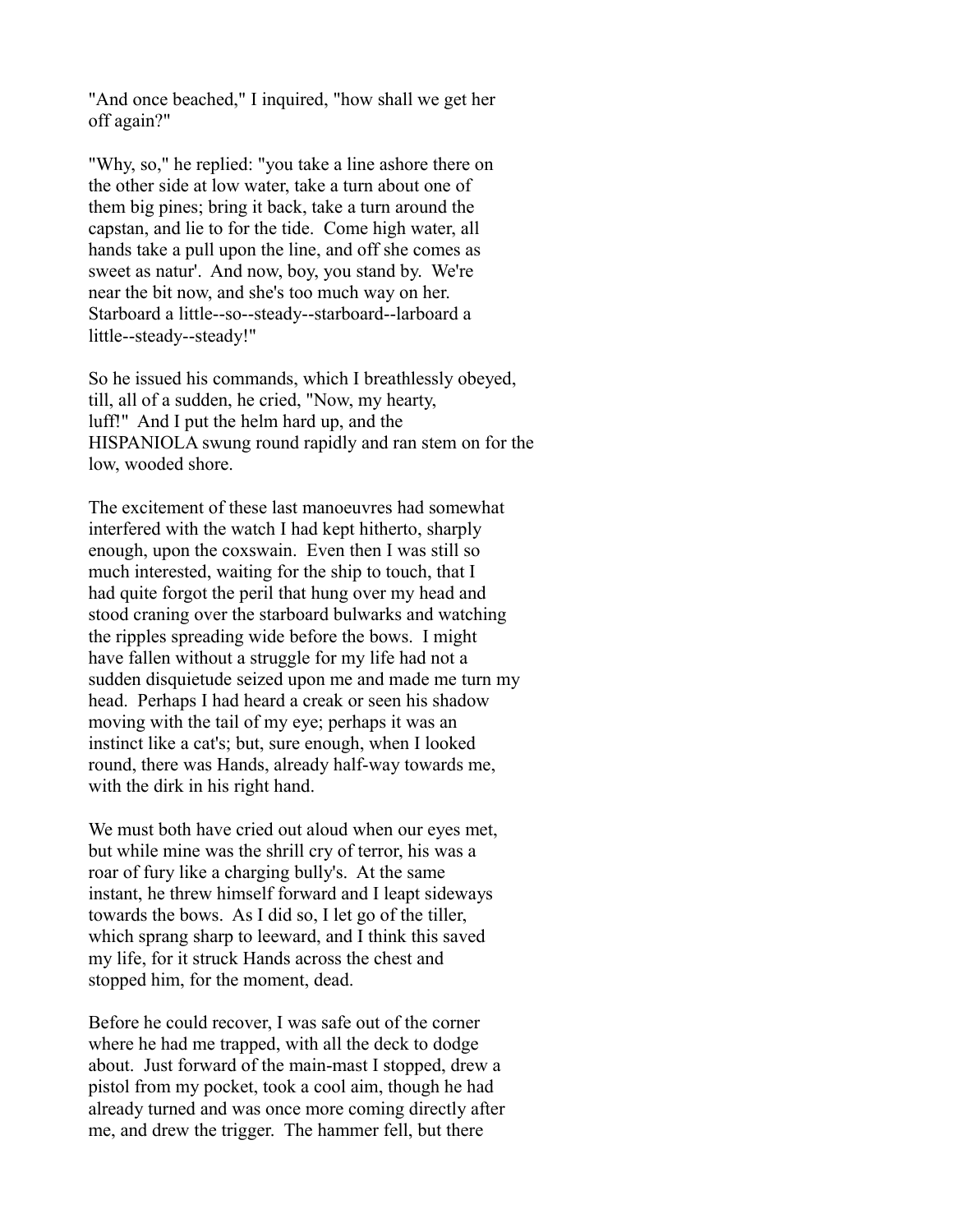followed neither flash nor sound; the priming was useless with sea-water. I cursed myself for my neglect. Why had not I, long before, reprimed and reloaded my only weapons? Then I should not have been as now, a mere fleeing sheep before this butcher.

Wounded as he was, it was wonderful how fast he could move, his grizzled hair tumbling over his face, and his face itself as red as a red ensign with his haste and fury. I had no time to try my other pistol, nor indeed much inclination, for I was sure it would be useless. One thing I saw plainly: I must not simply retreat before him, or he would speedily hold me boxed into the bows, as a moment since he had so nearly boxed me in the stern. Once so caught, and nine or ten inches of the blood-stained dirk would be my last experience on this side of eternity. I placed my palms against the main-mast, which was of a goodish bigness, and waited, every nerve upon the stretch.

Seeing that I meant to dodge, he also paused; and a moment or two passed in feints on his part and corresponding movements upon mine. It was such a game as I had often played at home about the rocks of Black Hill Cove, but never before, you may be sure, with such a wildly beating heart as now. Still, as I say, it was a boy's game, and I thought I could hold my own at it against an elderly seaman with a wounded thigh. Indeed my courage had begun to rise so high that I allowed myself a few darting thoughts on what would be the end of the affair, and while I saw certainly that I could spin it out for long, I saw no hope of any ultimate escape.

Well, while things stood thus, suddenly the HISPANIOLA struck, staggered, ground for an instant in the sand, and then, swift as a blow, canted over to the port side till the deck stood at an angle of forty-five degrees and about a puncheon of water splashed into the scupper holes and lay, in a pool, between the deck and bulwark.

We were both of us capsized in a second, and both of us rolled, almost together, into the scuppers, the dead red-cap, with his arms still spread out, tumbling stiffly after us. So near were we, indeed, that my head came against the coxswain's foot with a crack that made my teeth rattle. Blow and all, I was the first afoot again, for Hands had got involved with the dead body. The sudden canting of the ship had made the deck no place for running on; I had to find some new way of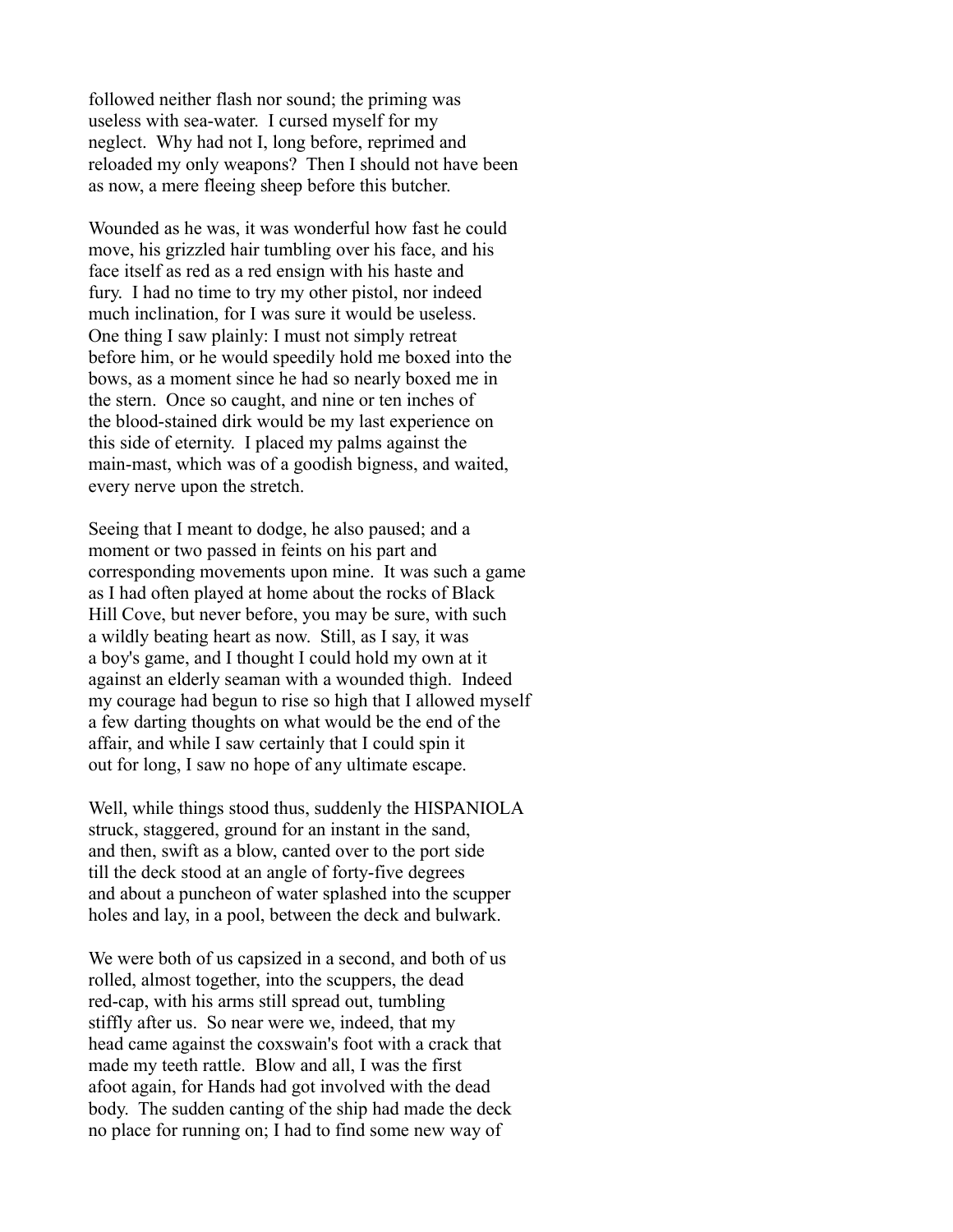escape, and that upon the instant, for my foe was almost touching me. Quick as thought, I sprang into the mizzen shrouds, rattled up hand over hand, and did not draw a breath till I was seated on the cross-trees.

I had been saved by being prompt; the dirk had struck not half a foot below me as I pursued my upward flight; and there stood Israel Hands with his mouth open and his face upturned to mine, a perfect statue of surprise and disappointment.

Now that I had a moment to myself, I lost no time in changing the priming of my pistol, and then, having one ready for service, and to make assurance doubly sure, I proceeded to draw the load of the other and recharge it afresh from the beginning.

My new employment struck Hands all of a heap; he began to see the dice going against him, and after an obvious hesitation, he also hauled himself heavily into the shrouds, and with the dirk in his teeth, began slowly and painfully to mount. It cost him no end of time and groans to haul his wounded leg behind him, and I had quietly finished my arrangements before he was much more than a third of the way up. Then, with a pistol in either hand, I addressed him.

"One more step, Mr. Hands," said I, "and I'll blow your brains out! Dead men don't bite, you know," I added with a chuckle.

He stopped instantly. I could see by the working of his face that he was trying to think, and the process was so slow and laborious that, in my new-found security, I laughed aloud. At last, with a swallow or two, he spoke, his face still wearing the same expression of extreme perplexity. In order to speak he had to take the dagger from his mouth, but in all else he remained unmoved.

"Jim," says he, "I reckon we're fouled, you and me, and we'll have to sign articles. I'd have had you but for that there lurch, but I don't have no luck, not I; and I reckon I'll have to strike, which comes hard, you see, for a master mariner to a ship's younker like you, Jim."

I was drinking in his words and smiling away, as conceited as a cock upon a wall, when, all in a breath, back went his right hand over his shoulder. Something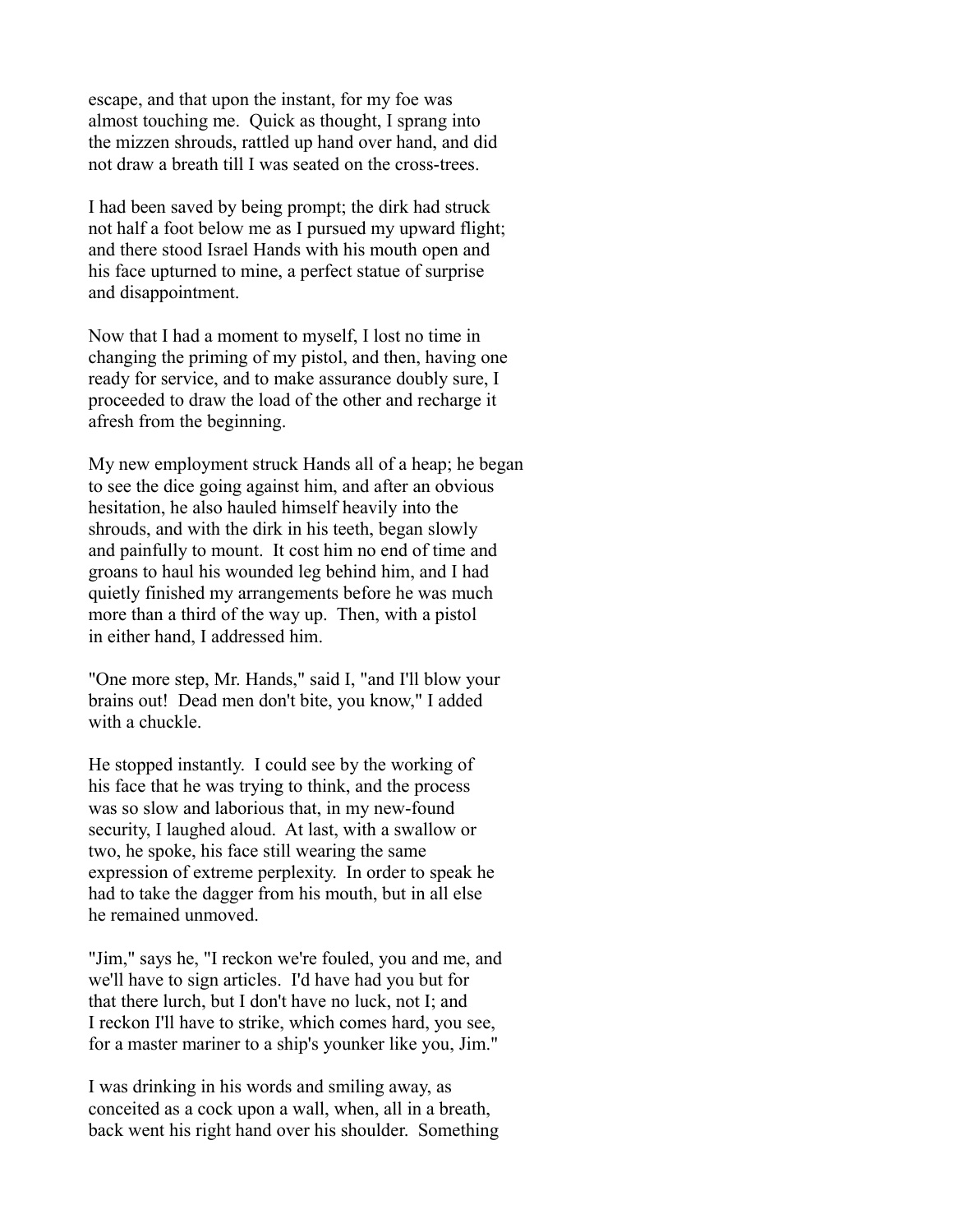sang like an arrow through the air; I felt a blow and then a sharp pang, and there I was pinned by the shoulder to the mast. In the horrid pain and surprise of the moment--I scarce can say it was by my own volition, and I am sure it was without a conscious aim- both my pistols went off, and both escaped out of my hands. They did not fall alone; with a choked cry, the coxswain loosed his grasp upon the shrouds and plunged head first into the water.

#### 27

#### "Pieces of Eight"

OWING to the cant of the vessel, the masts hung far out over the water, and from my perch on the cross-trees I had nothing below me but the surface of the bay. Hands, who was not so far up, was in consequence nearer to the ship and fell between me and the bulwarks. He rose once to the surface in a lather of foam and blood and then sank again for good. As the water settled, I could see him lying huddled together on the clean, bright sand in the shadow of the vessel's sides. A fish or two whipped past his body. Sometimes, by the quivering of the water, he appeared to move a little, as if he were trying to rise. But he was dead enough, for all that, being both shot and drowned, and was food for fish in the very place where he had designed my slaughter.

I was no sooner certain of this than I began to feel sick, faint, and terrified. The hot blood was running over my back and chest. The dirk, where it had pinned my shoulder to the mast, seemed to burn like a hot iron; yet it was not so much these real sufferings that distressed me, for these, it seemed to me, I could bear without a murmur; it was the horror I had upon my mind of falling from the cross-trees into that still green water, beside the body of the coxswain.

I clung with both hands till my nails ached, and I shut my eyes as if to cover up the peril. Gradually my mind came back again, my pulses quieted down to a more natural time, and I was once more in possession of myself.

It was my first thought to pluck forth the dirk, but either it stuck too hard or my nerve failed me, and I desisted with a violent shudder. Oddly enough, that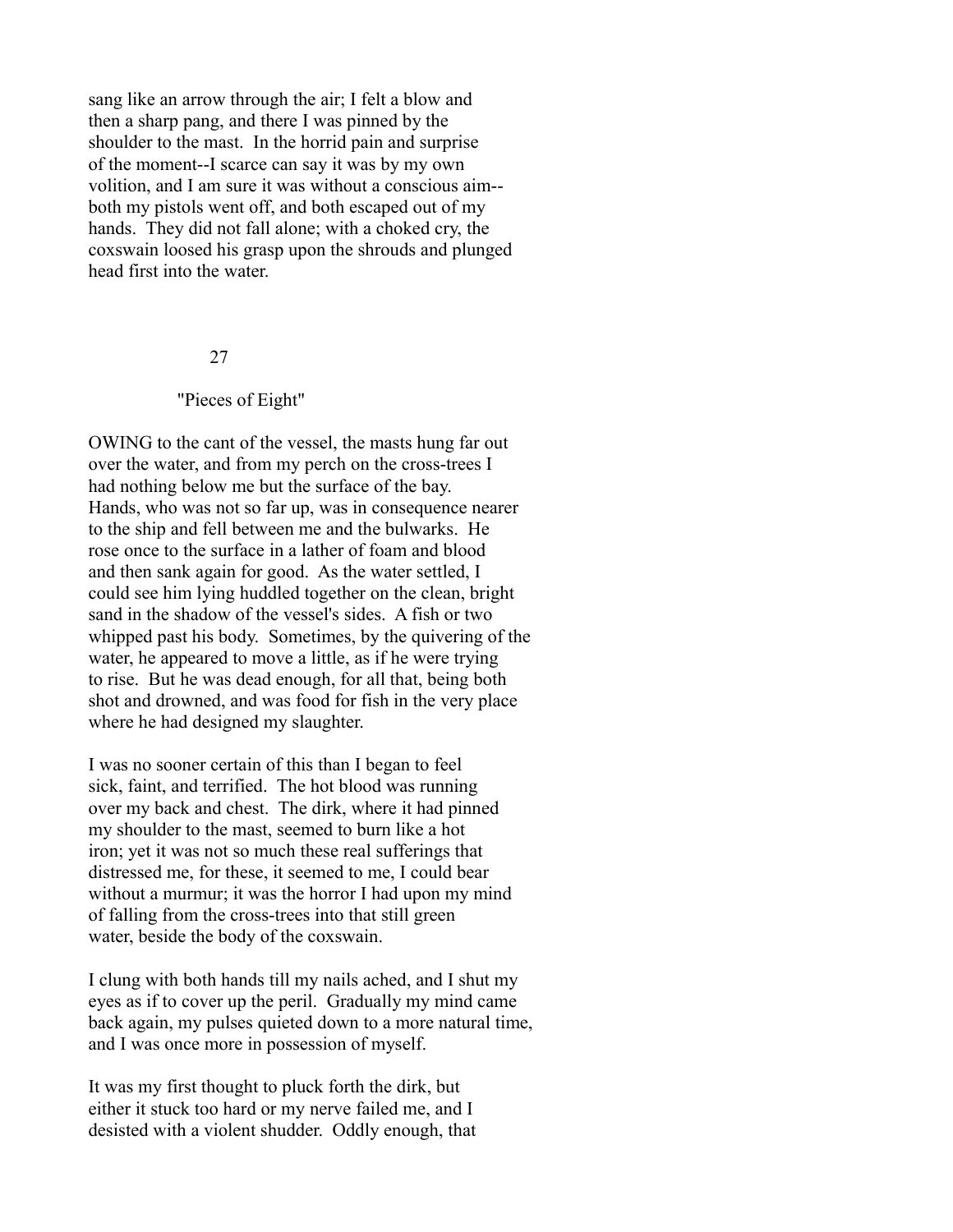very shudder did the business. The knife, in fact, had come the nearest in the world to missing me altogether; it held me by a mere pinch of skin, and this the shudder tore away. The blood ran down the faster, to be sure, but I was my own master again and only tacked to the mast by my coat and shirt.

These last I broke through with a sudden jerk, and then regained the deck by the starboard shrouds. For nothing in the world would I have again ventured, shaken as I was, upon the overhanging port shrouds from which Israel had so lately fallen.

I went below and did what I could for my wound; it pained me a good deal and still bled freely, but it was neither deep nor dangerous, nor did it greatly gall me when I used my arm. Then I looked around me, and as the ship was now, in a sense, my own, I began to think of clearing it from its last passenger--the dead man, O'Brien.

He had pitched, as I have said, against the bulwarks, where he lay like some horrible, ungainly sort of puppet, life-size, indeed, but how different from life's colour or life's comeliness! In that position I could easily have my way with him, and as the habit of tragical adventures had worn off almost all my terror for the dead, I took him by the waist as if he had been a sack of bran and with one good heave, tumbled him overboard. He went in with a sounding plunge; the red cap came off and remained floating on the surface; and as soon as the splash subsided, I could see him and Israel lying side by side, both wavering with the tremulous movement of the water. O'Brien, though still quite a young man, was very bald. There he lay, with that bald head across the knees of the man who had killed him and the quick fishes steering to and fro over both.

I was now alone upon the ship; the tide had just turned. The sun was within so few degrees of setting that already the shadow of the pines upon the western shore began to reach right across the anchorage and fall in patterns on the deck. The evening breeze had sprung up, and though it was well warded off by the hill with the two peaks upon the east, the cordage had begun to sing a little softly to itself and the idle sails to rattle to and fro.

I began to see a danger to the ship. The jibs I speedily doused and brought tumbling to the deck, but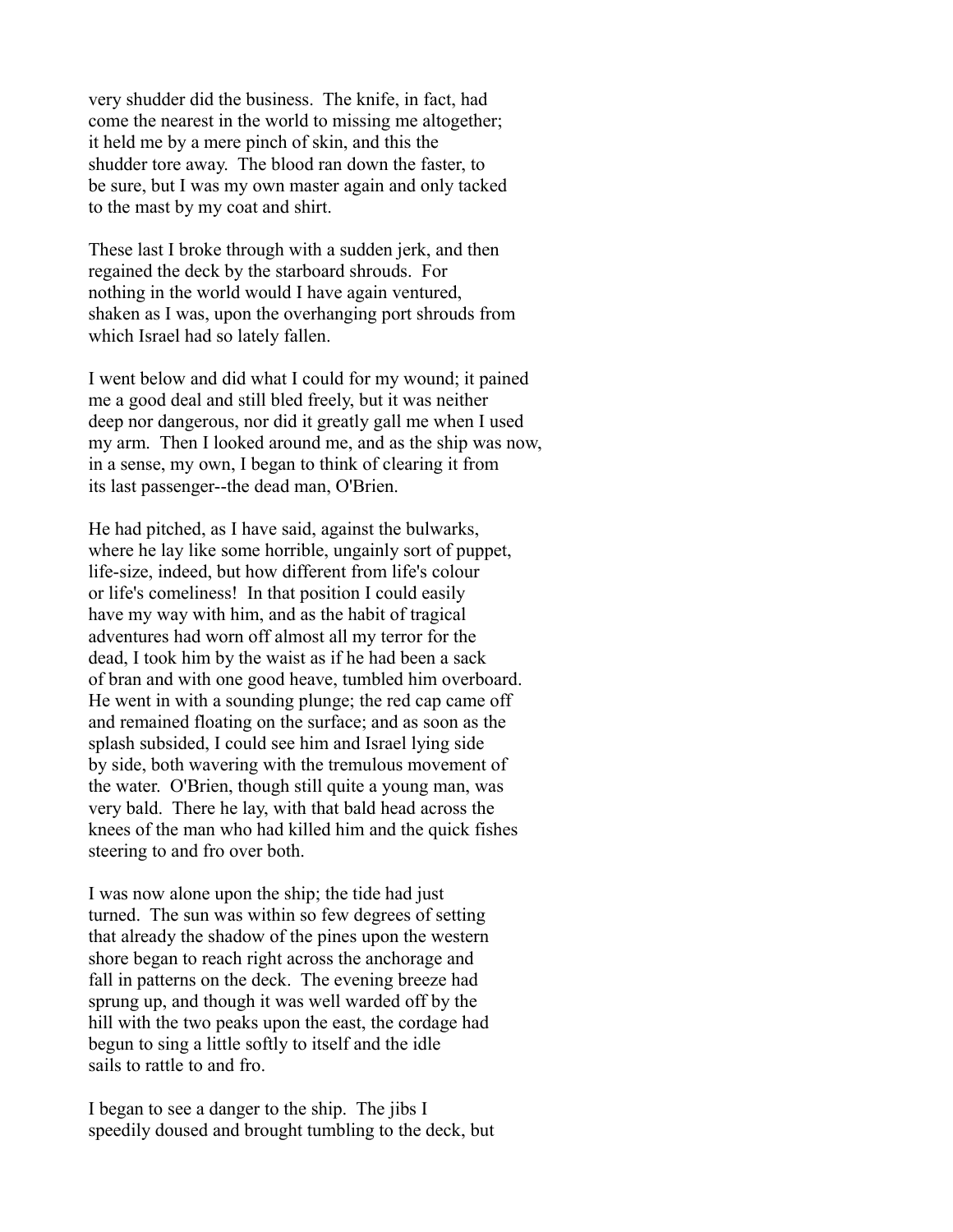the main-sail was a harder matter. Of course, when the schooner canted over, the boom had swung out-board, and the cap of it and a foot or two of sail hung even under water. I thought this made it still more dangerous; yet the strain was so heavy that I half feared to meddle. At last I got my knife and cut the halyards. The peak dropped instantly, a great belly of loose canvas floated broad upon the water, and since, pull as I liked, I could not budge the downhall, that was the extent of what I could accomplish. For the rest, the HISPANIOLA must trust to luck, like myself.

By this time the whole anchorage had fallen into shadow--the last rays, I remember, falling through a glade of the wood and shining bright as jewels on the flowery mantle of the wreck. It began to be chill; the tide was rapidly fleeting seaward, the schooner settling more and more on her beam-ends.

I scrambled forward and looked over. It seemed shallow enough, and holding the cut hawser in both hands for a last security, I let myself drop softly overboard. The water scarcely reached my waist; the sand was firm and covered with ripple marks, and I waded ashore in great spirits, leaving the HISPANIOLA on her side, with her main-sail trailing wide upon the surface of the bay. About the same time, the sun went fairly down and the breeze whistled low in the dusk among the tossing pines.

At least, and at last, I was off the sea, nor had I returned thence empty-handed. There lay the schooner, clear at last from buccaneers and ready for our own men to board and get to sea again. I had nothing nearer my fancy than to get home to the stockade and boast of my achievements. Possibly I might be blamed a bit for my truantry, but the recapture of the HISPANIOLA was a clenching answer, and I hoped that even Captain Smollett would confess I had not lost my time.

So thinking, and in famous spirits, I began to set my face homeward for the block house and my companions. I remembered that the most easterly of the rivers which drain into Captain Kidd's anchorage ran from the two-peaked hill upon my left, and I bent my course in that direction that I might pass the stream while it was small. The wood was pretty open, and keeping along the lower spurs, I had soon turned the corner of that hill, and not long after waded to the mid-calf across the watercourse.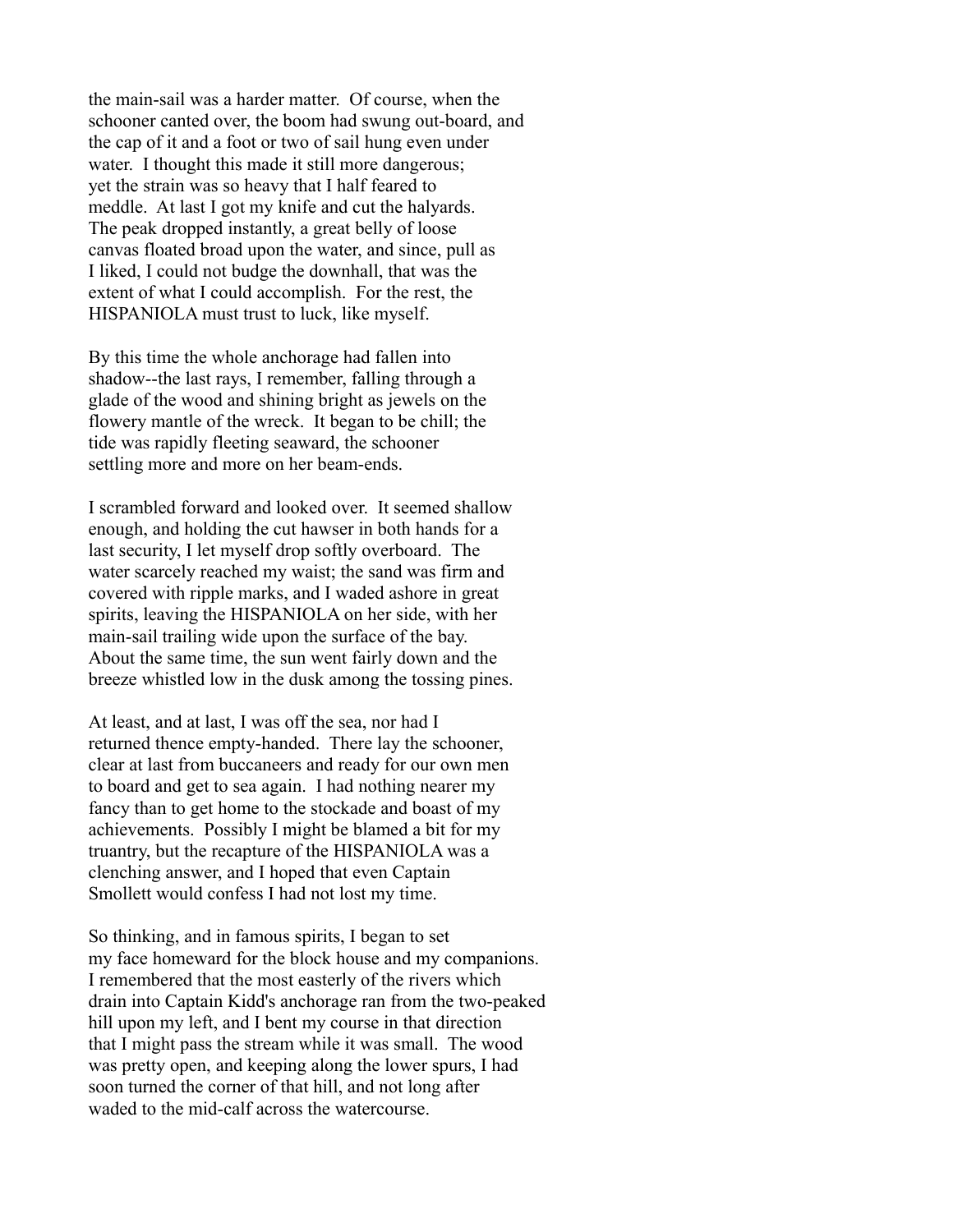This brought me near to where I had encountered Ben Gunn, the maroon; and I walked more circumspectly, keeping an eye on every side. The dusk had come nigh hand completely, and as I opened out the cleft between the two peaks, I became aware of a wavering glow against the sky, where, as I judged, the man of the island was cooking his supper before a roaring fire. And yet I wondered, in my heart, that he should show himself so careless. For if I could see this radiance, might it not reach the eyes of Silver himself where he camped upon the shore among the marshes?

Gradually the night fell blacker; it was all I could do to guide myself even roughly towards my destination; the double hill behind me and the Spy-glass on my right hand loomed faint and fainter; the stars were few and pale; and in the low ground where I wandered I kept tripping among bushes and rolling into sandy pits.

Suddenly a kind of brightness fell about me. I looked up; a pale glimmer of moonbeams had alighted on the summit of the Spy-glass, and soon after I saw something broad and silvery moving low down behind the trees, and knew the moon had risen.

With this to help me, I passed rapidly over what remained to me of my journey, and sometimes walking, sometimes running, impatiently drew near to the stockade. Yet, as I began to thread the grove that lies before it, I was not so thoughtless but that I slacked my pace and went a trifle warily. It would have been a poor end of my adventures to get shot down by my own party in mistake.

The moon was climbing higher and higher, its light began to fall here and there in masses through the more open districts of the wood, and right in front of me a glow of a different colour appeared among the trees. It was red and hot, and now and again it was a little darkened--as it were, the embers of a bonfire smouldering.

For the life of me I could not think what it might be.

At last I came right down upon the borders of the clearing. The western end was already steeped in moonshine; the rest, and the block house itself, still lay in a black shadow chequered with long silvery streaks of light. On the other side of the house an immense fire had burned itself into clear embers and shed a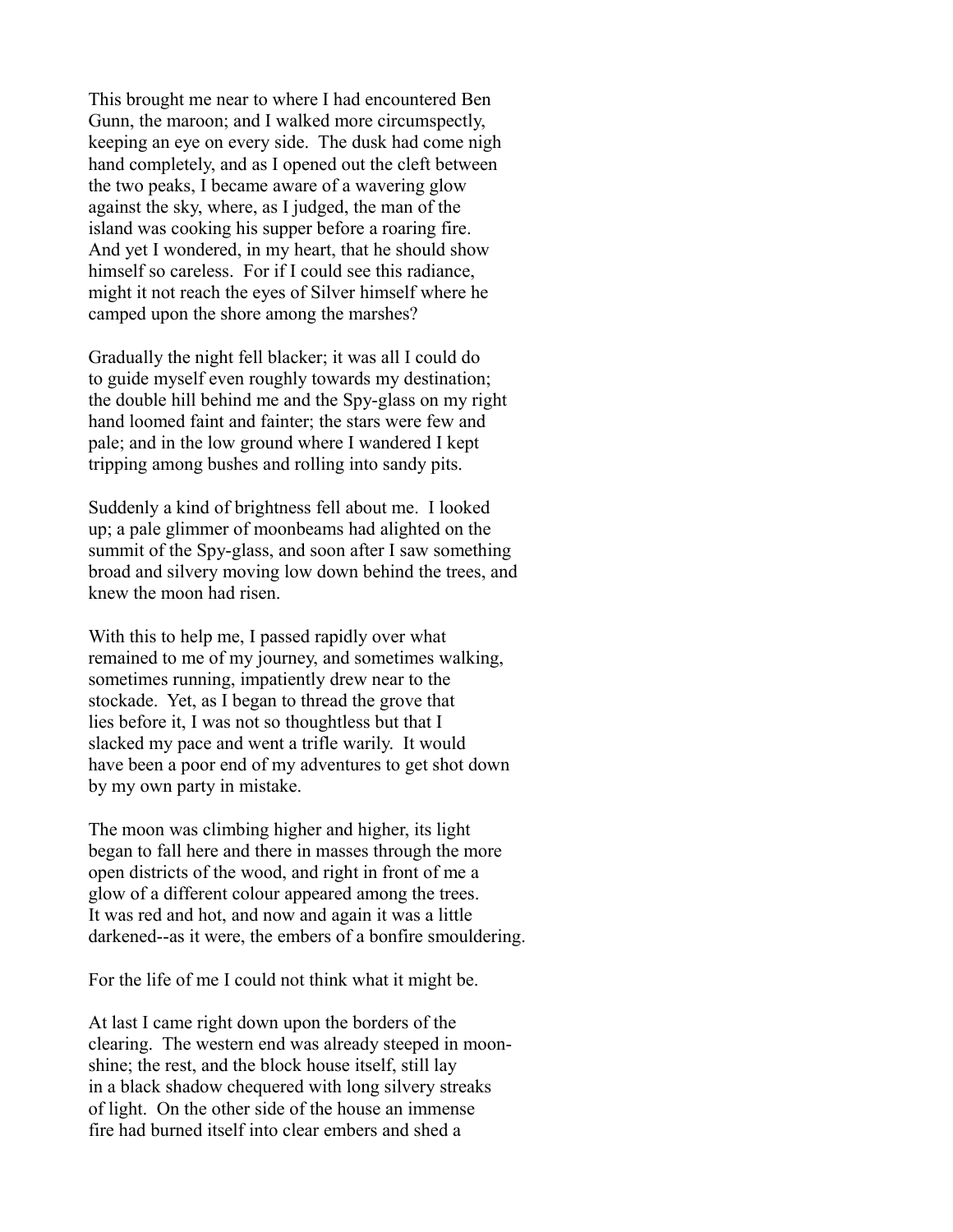steady, red reverberation, contrasted strongly with the mellow paleness of the moon. There was not a soul stirring nor a sound beside the noises of the breeze.

I stopped, with much wonder in my heart, and perhaps a little terror also. It had not been our way to build great fires; we were, indeed, by the captain's orders, somewhat niggardly of firewood, and I began to fear that something had gone wrong while I was absent.

I stole round by the eastern end, keeping close in shadow, and at a convenient place, where the darkness was thickest, crossed the palisade.

To make assurance surer, I got upon my hands and knees and crawled, without a sound, towards the corner of the house. As I drew nearer, my heart was suddenly and greatly lightened. It is not a pleasant noise in itself, and I have often complained of it at other times, but just then it was like music to hear my friends snoring together so loud and peaceful in their sleep. The sea-cry of the watch, that beautiful "All's well," never fell more reassuringly on my ear.

In the meantime, there was no doubt of one thing; they kept an infamous bad watch. If it had been Silver and his lads that were now creeping in on them, not a soul would have seen daybreak. That was what it was, thought I, to have the captain wounded; and again I blamed myself sharply for leaving them in that danger with so few to mount guard.

By this time I had got to the door and stood up. All was dark within, so that I could distinguish nothing by the eye. As for sounds, there was the steady drone of the snorers and a small occasional noise, a flickering or pecking that I could in no way account for.

With my arms before me I walked steadily in. I should lie down in my own place (I thought with a silent chuckle) and enjoy their faces when they found me in the morning.

My foot struck something yielding--it was a sleeper's leg; and he turned and groaned, but without awaking.

And then, all of a sudden, a shrill voice broke forth out of the darkness:

"Pieces of eight! Pieces of eight! Pieces of eight!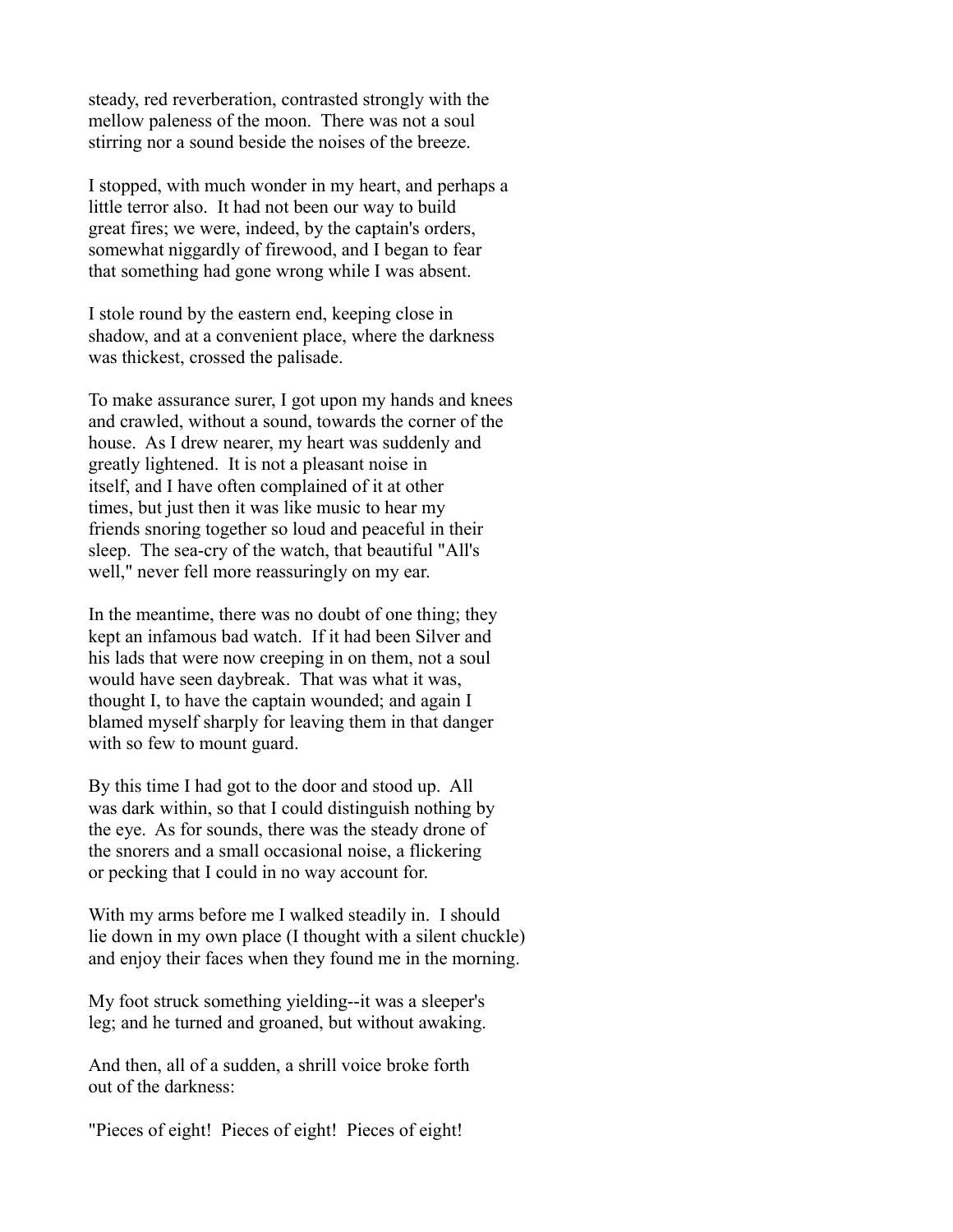Pieces of eight! Pieces of eight!" and so forth, without pause or change, like the clacking of a tiny mill.

Silver's green parrot, Captain Flint! It was she whom I had heard pecking at a piece of bark; it was she, keeping better watch than any human being, who thus announced my arrival with her wearisome refrain.

I had no time left me to recover. At the sharp, clipping tone of the parrot, the sleepers awoke and sprang up; and with a mighty oath, the voice of Silver cried, "Who goes?"

I turned to run, struck violently against one person, recoiled, and ran full into the arms of a second, who for his part closed upon and held me tight.

"Bring a torch, Dick," said Silver when my capture was thus assured.

And one of the men left the log-house and presently returned with a lighted brand.

# PART SIX

# Captain Silver

# 28

# In the Enemy's Camp

THE red glare of the torch, lighting up the interior of the block house, showed me the worst of my apprehensions realized. The pirates were in possession of the house and stores: there was the cask of cognac, there were the pork and bread, as before, and what tenfold increased my horror, not a sign of any prisoner. I could only judge that all had perished, and my heart smote me sorely that I had not been there to perish with them.

There were six of the buccaneers, all told; not another man was left alive. Five of them were on their feet,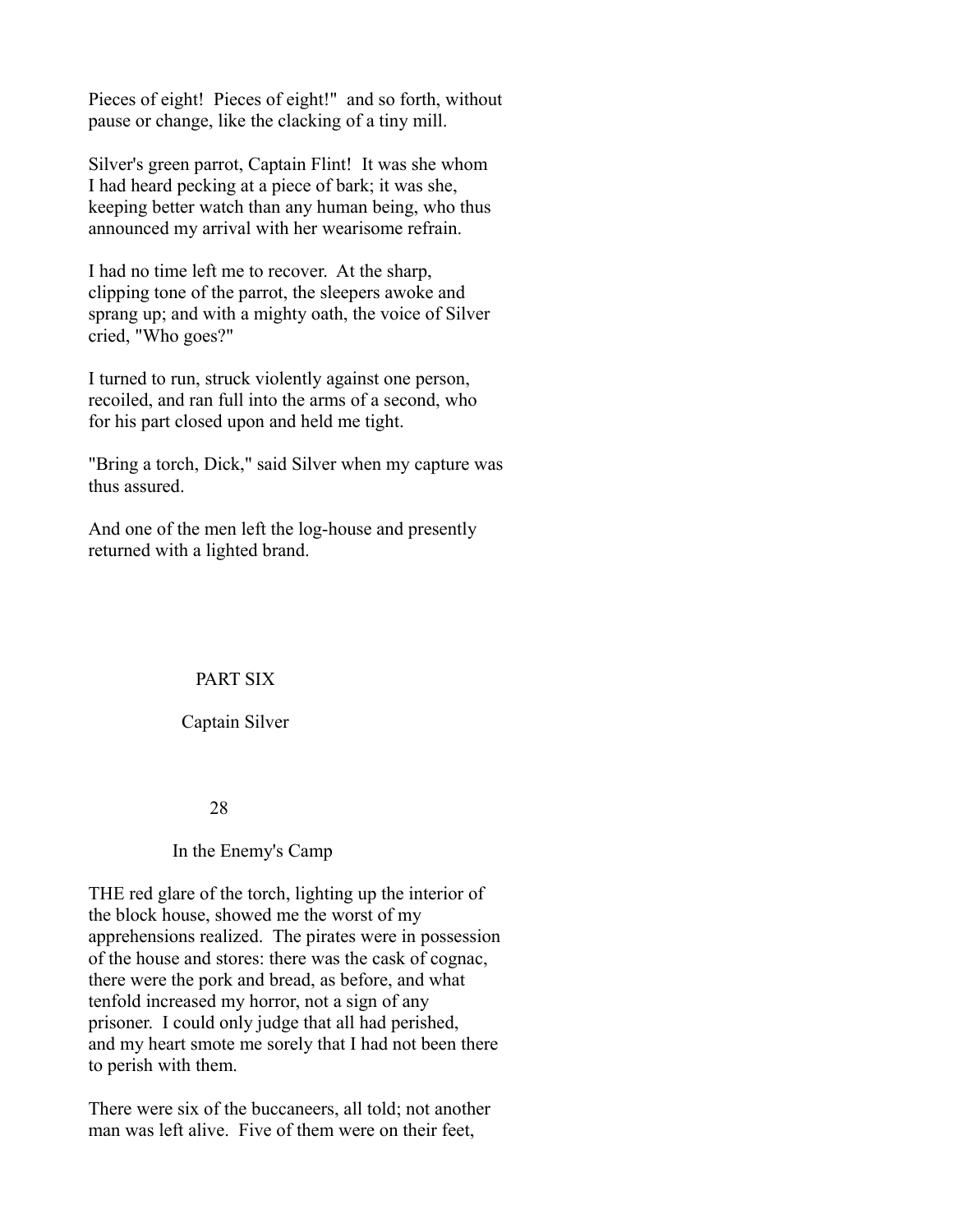flushed and swollen, suddenly called out of the first sleep of drunkenness. The sixth had only risen upon his elbow; he was deadly pale, and the blood-stained bandage round his head told that he had recently been wounded, and still more recently dressed. I remembered the man who had been shot and had run back among the woods in the great attack, and doubted not that this was he.

The parrot sat, preening her plumage, on Long John's shoulder. He himself, I thought, looked somewhat paler and more stern than I was used to. He still wore the fine broadcloth suit in which he had fulfilled his mission, but it was bitterly the worse for wear, daubed with clay and torn with the sharp briers of the wood.

"So," said he, "here's Jim Hawkins, shiver my timbers! Dropped in, like, eh? Well, come, I take that friendly."

And thereupon he sat down across the brandy cask and began to fill a pipe.

"Give me a loan of the link, Dick," said he; and then, when he had a good light, "That'll do, lad," he added; "stick the glim in the wood heap; and you, gentlemen, bring yourselves to! You needn't stand up for Mr. Hawkins; HE'LL excuse you, you may lay to that. And so, Jim"--stopping the tobacco--"here you were, and quite a pleasant surprise for poor old John. I see you were smart when first I set my eyes on you, but this here gets away from me clean, it do."

To all this, as may be well supposed, I made no answer. They had set me with my back against the wall, and I stood there, looking Silver in the face, pluckily enough, I hope, to all outward appearance, but with black despair in my heart.

Silver took a whiff or two of his pipe with great composure and then ran on again.

"Now, you see, Jim, so be as you ARE here," says he, "I'll give you a piece of my mind. I've always liked you, I have, for a lad of spirit, and the picter of my own self when I was young and handsome. I always wanted you to jine and take your share, and die a gentleman, and now, my cock, you've got to. Cap'n Smollett's a fine seaman, as I'll own up to any day, but stiff on discipline. 'Dooty is dooty,' says he, and right he is. Just you keep clear of the cap'n.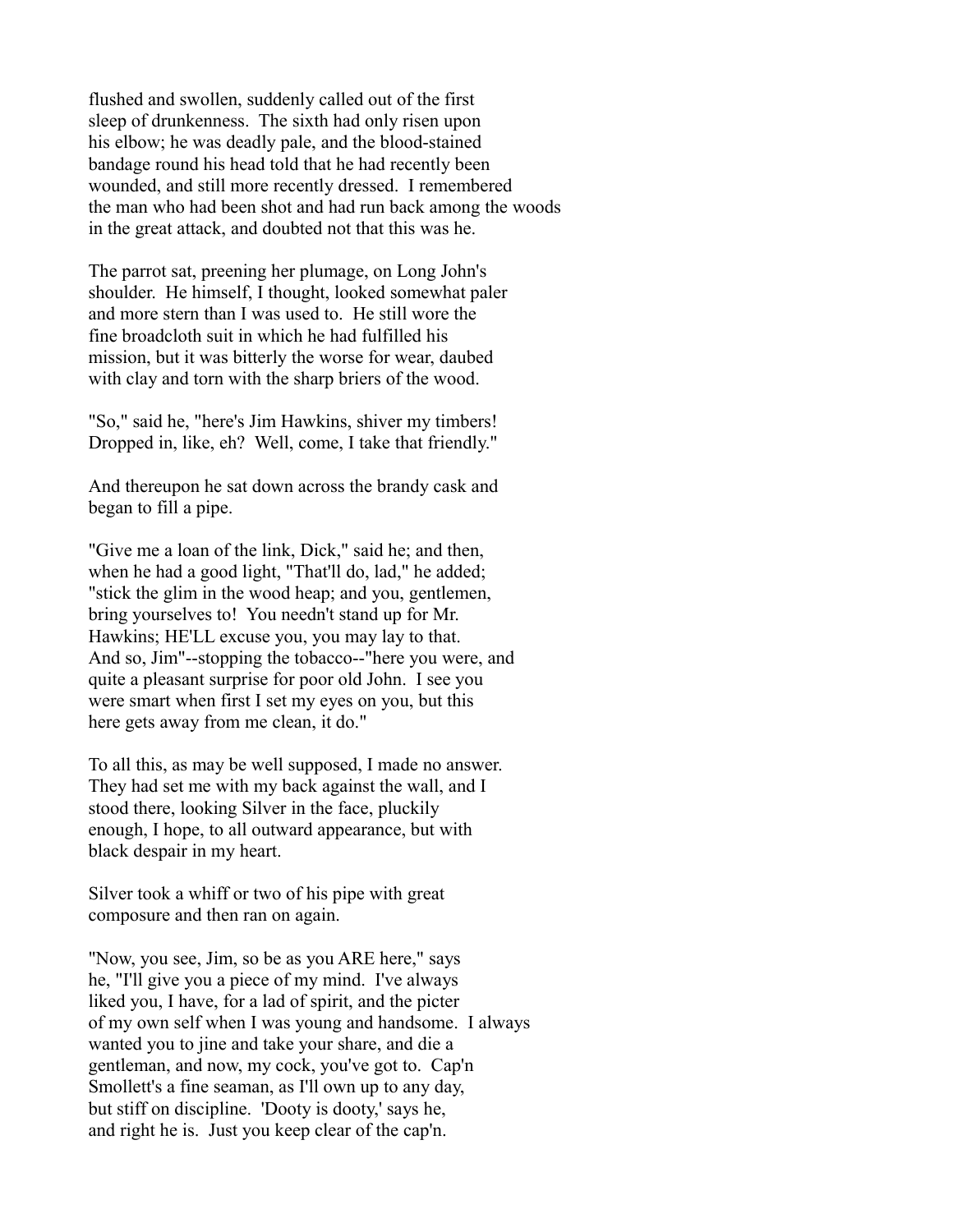The doctor himself is gone dead again you--'ungrateful scamp' was what he said; and the short and the long of the whole story is about here: you can't go back to your own lot, for they won't have you; and without you start a third ship's company all by yourself, which might be lonely, you'll have to jine with Cap'n Silver."

So far so good. My friends, then, were still alive, and though I partly believed the truth of Silver's statement, that the cabin party were incensed at me for my desertion, I was more relieved than distressed by what I heard.

"I don't say nothing as to your being in our hands," continued Silver, "though there you are, and you may lay to it. I'm all for argyment; I never seen good come out o' threatening. If you like the service, well, you'll jine; and if you don't, Jim, why, you're free to answer no--free and welcome, shipmate; and if fairer can be said by mortal seaman, shiver my sides!"

"Am I to answer, then?" I asked with a very tremulous voice. Through all this sneering talk, I was made to feel the threat of death that overhung me, and my cheeks burned and my heart beat painfully in my breast.

"Lad," said Silver, "no one's a-pressing of you. Take your bearings. None of us won't hurry you, mate; time goes so pleasant in your company, you see."

"Well," says I, growing a bit bolder, "if I'm to choose, I declare I have a right to know what's what, and why you're here, and where my friends are."

"Wot's wot?" repeated one of the buccaneers in a deep growl. "Ah, he'd be a lucky one as knowed that!"

"You'll perhaps batten down your hatches till you're spoke to, my friend," cried Silver truculently to this speaker. And then, in his first gracious tones, he replied to me, "Yesterday morning, Mr. Hawkins," said he, "in the dog-watch, down came Doctor Livesey with a flag of truce. Says he, 'Cap'n Silver, you're sold out. Ship's gone.' Well, maybe we'd been taking a glass, and a song to help it round. I won't say no. Leastways, none of us had looked out. We looked out, and by thunder, the old ship was gone! I never seen a pack o' fools look fishier; and you may lay to that, if I tells you that looked the fishiest. 'Well,' says the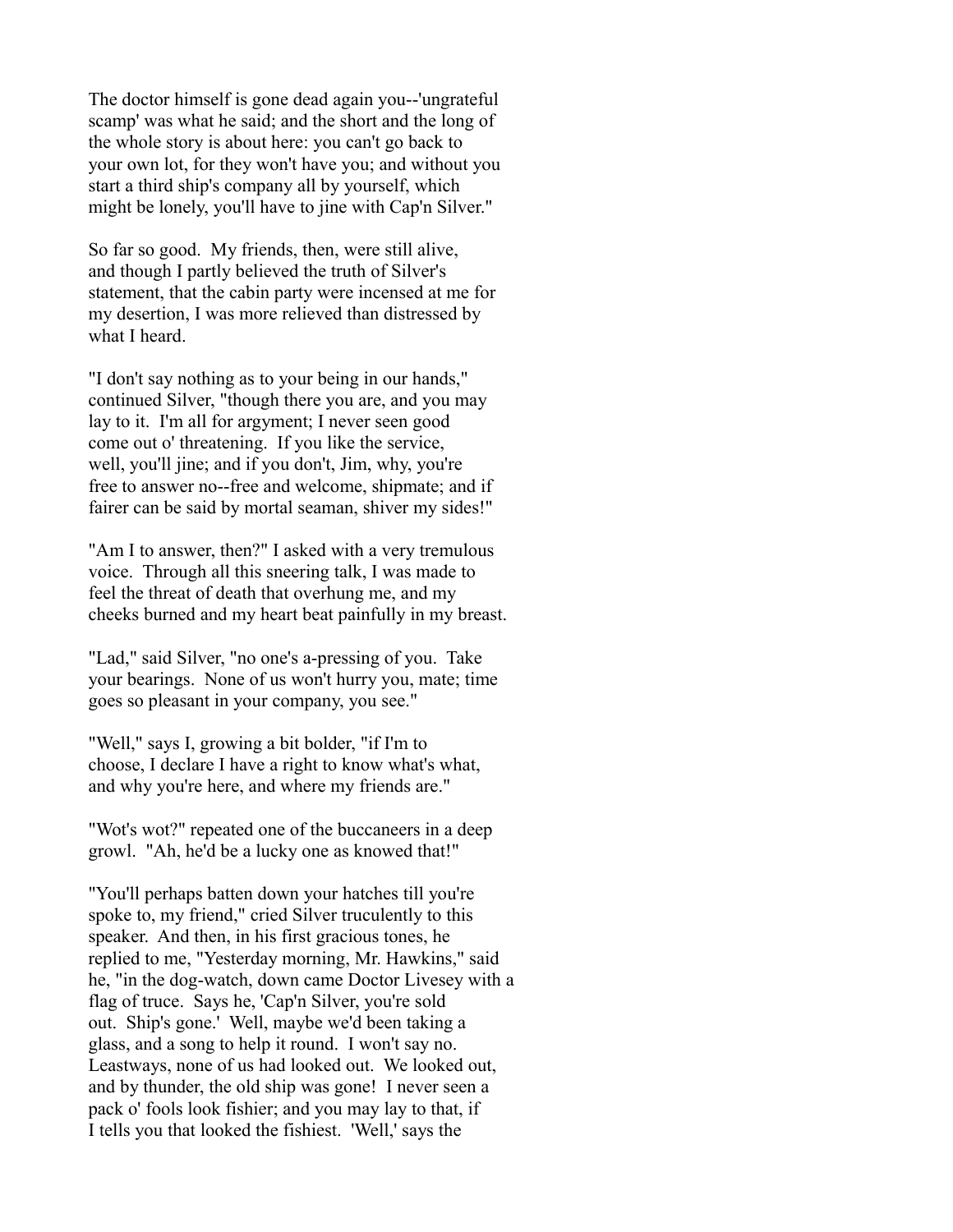doctor, 'let's bargain.' We bargained, him and I, and here we are: stores, brandy, block house, the firewood you was thoughtful enough to cut, and in a manner of speaking, the whole blessed boat, from cross-trees to kelson. As for them, they've tramped; I don't know where's they are."

He drew again quietly at his pipe.

"And lest you should take it into that head of yours," he went on, "that you was included in the treaty, here's the last word that was said: 'How many are you,' says I, 'to leave?' 'Four,' says he; 'four, and one of us wounded. As for that boy, I don't know where he is, confound him,' says he, 'nor I don't much care. We're about sick of him.' These was his words.

"Is that all?" I asked.

"Well, it's all that you're to hear, my son," returned Silver.

"And now I am to choose?"

"And now you are to choose, and you may lay to that," said Silver.

"Well," said I, "I am not such a fool but I know pretty well what I have to look for. Let the worst come to the worst, it's little I care. I've seen too many die since I fell in with you. But there's a thing or two I have to tell you," I said, and by this time I was quite excited; "and the first is this: here you are, in a bad way--ship lost, treasure lost, men lost, your whole business gone to wreck; and if you want to know who did it--it was I! I was in the apple barrel the night we sighted land, and I heard you, John, and you, Dick Johnson, and Hands, who is now at the bottom of the sea, and told every word you said before the hour was out. And as for the schooner, it was I who cut her cable, and it was I that killed the men you had aboard of her, and it was I who brought her where you'll never see her more, not one of you. The laugh's on my side; I've had the top of this business from the first; I no more fear you than I fear a fly. Kill me, if you please, or spare me. But one thing I'll say, and no more; if you spare me, bygones are bygones, and when you fellows are in court for piracy, I'll save you all I can. It is for you to choose. Kill another and do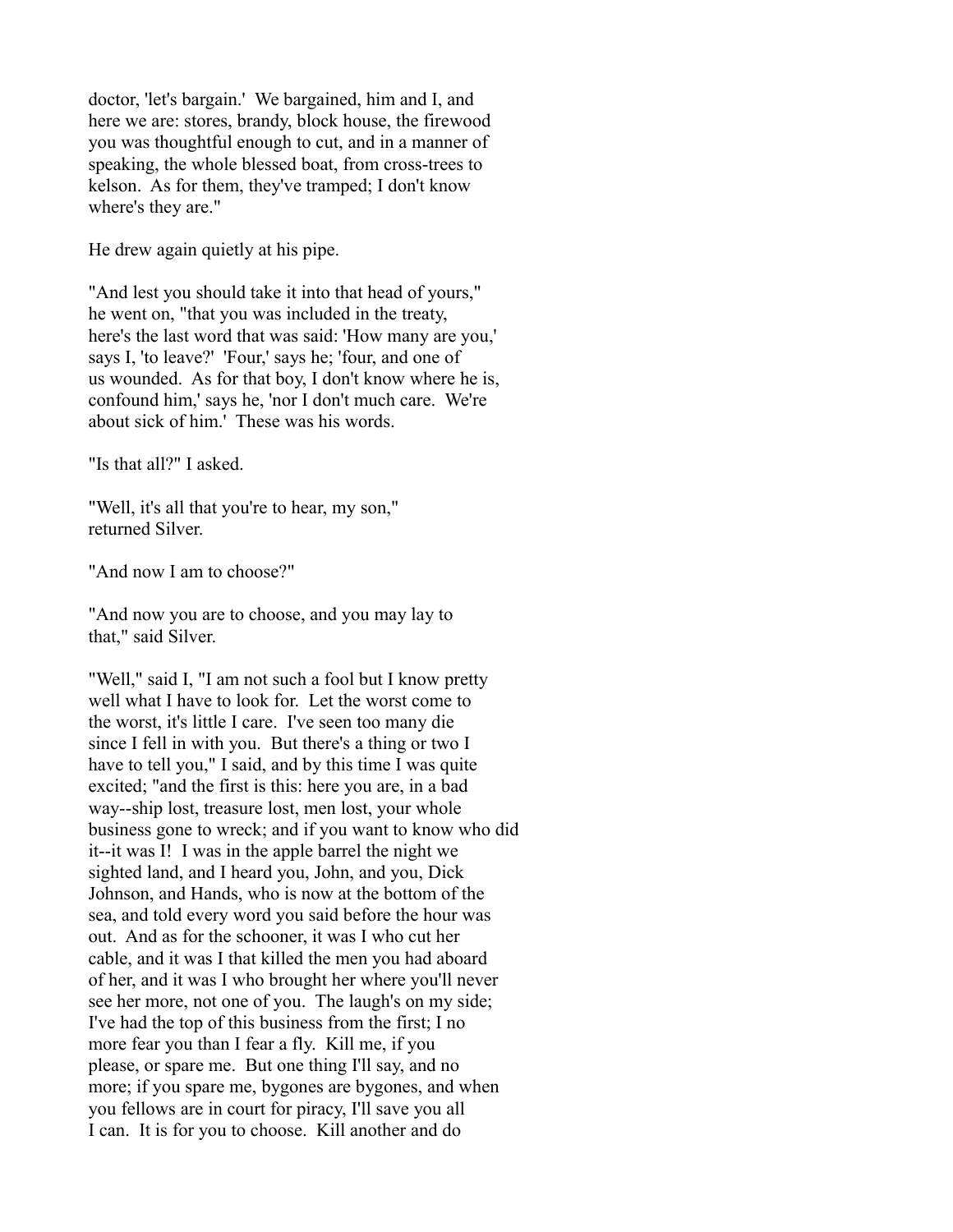yourselves no good, or spare me and keep a witness to save you from the gallows."

I stopped, for, I tell you, I was out of breath, and to my wonder, not a man of them moved, but all sat staring at me like as many sheep. And while they were still staring, I broke out again, "And now, Mr. Silver," I said, "I believe you're the best man here, and if things go to the worst, I'll take it kind of you to let the doctor know the way I took it."

"I'll bear it in mind," said Silver with an accent so curious that I could not, for the life of me, decide whether he were laughing at my request or had been favourably affected by my courage.

"I'll put one to that," cried the old mahogany-faced seaman--Morgan by name--whom I had seen in Long John's public-house upon the quays of Bristol. "It was him that knowed Black Dog."

"Well, and see here," added the sea-cook. "I'll put another again to that, by thunder! For it was this same boy that faked the chart from Billy Bones. First and last, we've split upon Jim Hawkins!"

"Then here goes!" said Morgan with an oath.

And he sprang up, drawing his knife as if he had been twenty.

"Avast, there!" cried Silver. "Who are you, Tom Morgan? Maybe you thought you was cap'n here, perhaps. By the powers, but I'll teach you better! Cross me, and you'll go where many a good man's gone before you, first and last, these thirty year back--some to the yard-arm, shiver my timbers, and some by the board, and all to feed the fishes. There's never a man looked me between the eyes and seen a good day a'terwards, Tom Morgan, you may lay to that."

Morgan paused, but a hoarse murmur rose from the others.

"Tom's right," said one.

"I stood hazing long enough from one," added another. "I'll be hanged if I'll be hazed by you, John Silver."

"Did any of you gentlemen want to have it out with ME?"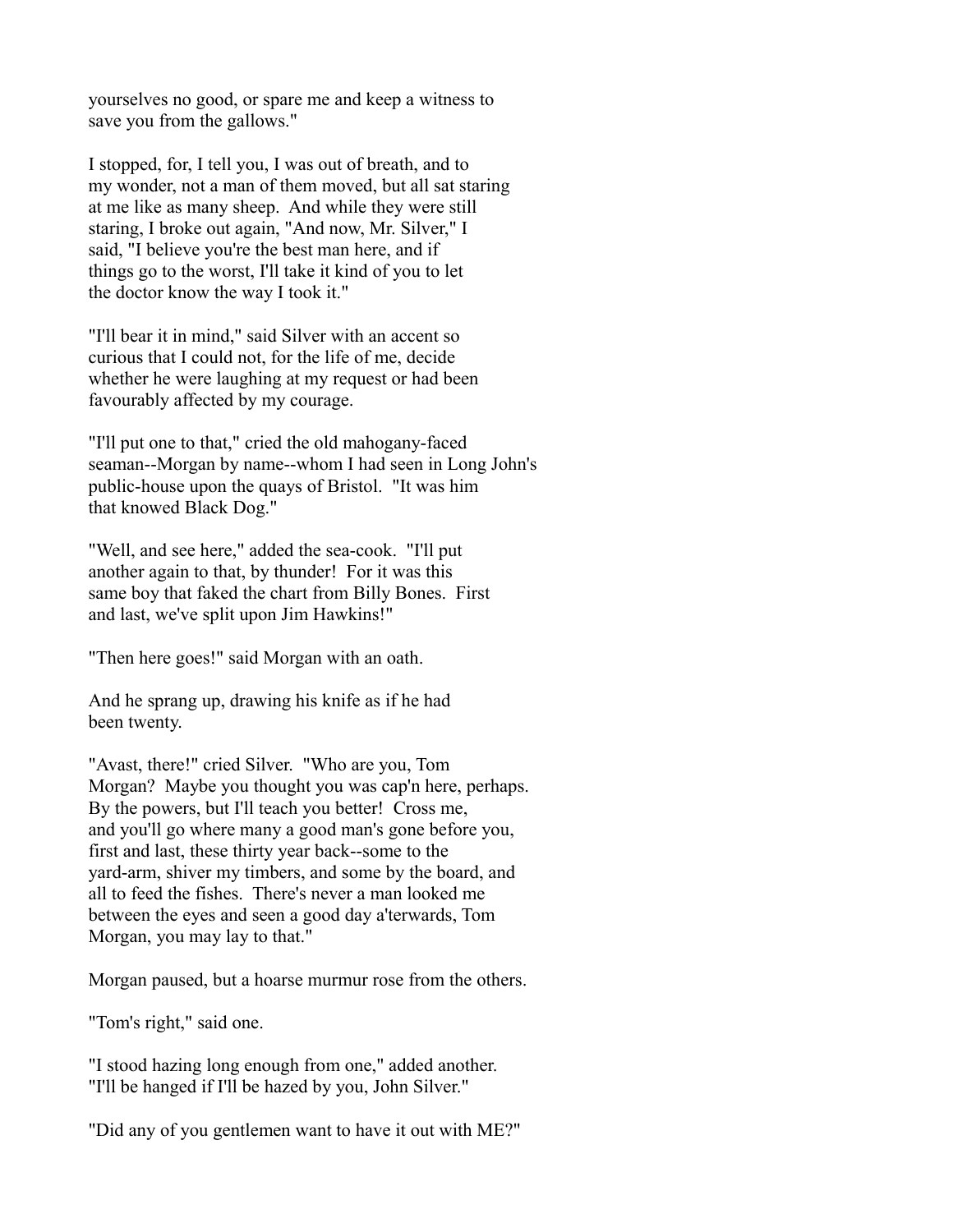roared Silver, bending far forward from his position on the keg, with his pipe still glowing in his right hand. "Put a name on what you're at; you ain't dumb, I reckon. Him that wants shall get it. Have I lived this many years, and a son of a rum puncheon cock his hat athwart my hawse at the latter end of it? You know the way; you're all gentlemen o' fortune, by your account. Well, I'm ready. Take a cutlass, him that dares, and I'll see the colour of his inside, crutch and all, before that pipe's empty."

Not a man stirred; not a man answered.

"That's your sort, is it?" he added, returning his pipe to his mouth. "Well, you're a gay lot to look at, anyway. Not much worth to fight, you ain't. P'r'aps you can understand King George's English. I'm cap'n here by 'lection. I'm cap'n here because I'm the best man by a long sea-mile. You won't fight, as gentlemen o' fortune should; then, by thunder, you'll obey, and you may lay to it! I like that boy, now; I never seen a better boy than that. He's more a man than any pair of rats of you in this here house, and what I say is this: let me see him that'll lay a hand on him--that's what I say, and you may lay to it."

There was a long pause after this. I stood straight up against the wall, my heart still going like a sledgehammer, but with a ray of hope now shining in my bosom. Silver leant back against the wall, his arms crossed, his pipe in the corner of his mouth, as calm as though he had been in church; yet his eye kept wandering furtively, and he kept the tail of it on his unruly followers. They, on their part, drew gradually together towards the far end of the block house, and the low hiss of their whispering sounded in my ear continuously, like a stream. One after another, they would look up, and the red light of the torch would fall for a second on their nervous faces; but it was not towards me, it was towards Silver that they turned their eyes.

"You seem to have a lot to say," remarked Silver, spitting far into the air. "Pipe up and let me hear it, or lay to."

"Ax your pardon, sir," returned one of the men; "you're pretty free with some of the rules; maybe you'll kindly keep an eye upon the rest. This crew's dissatisfied; this crew don't vally bullying a marlin-spike; this crew has its rights like other crews, I'll make so free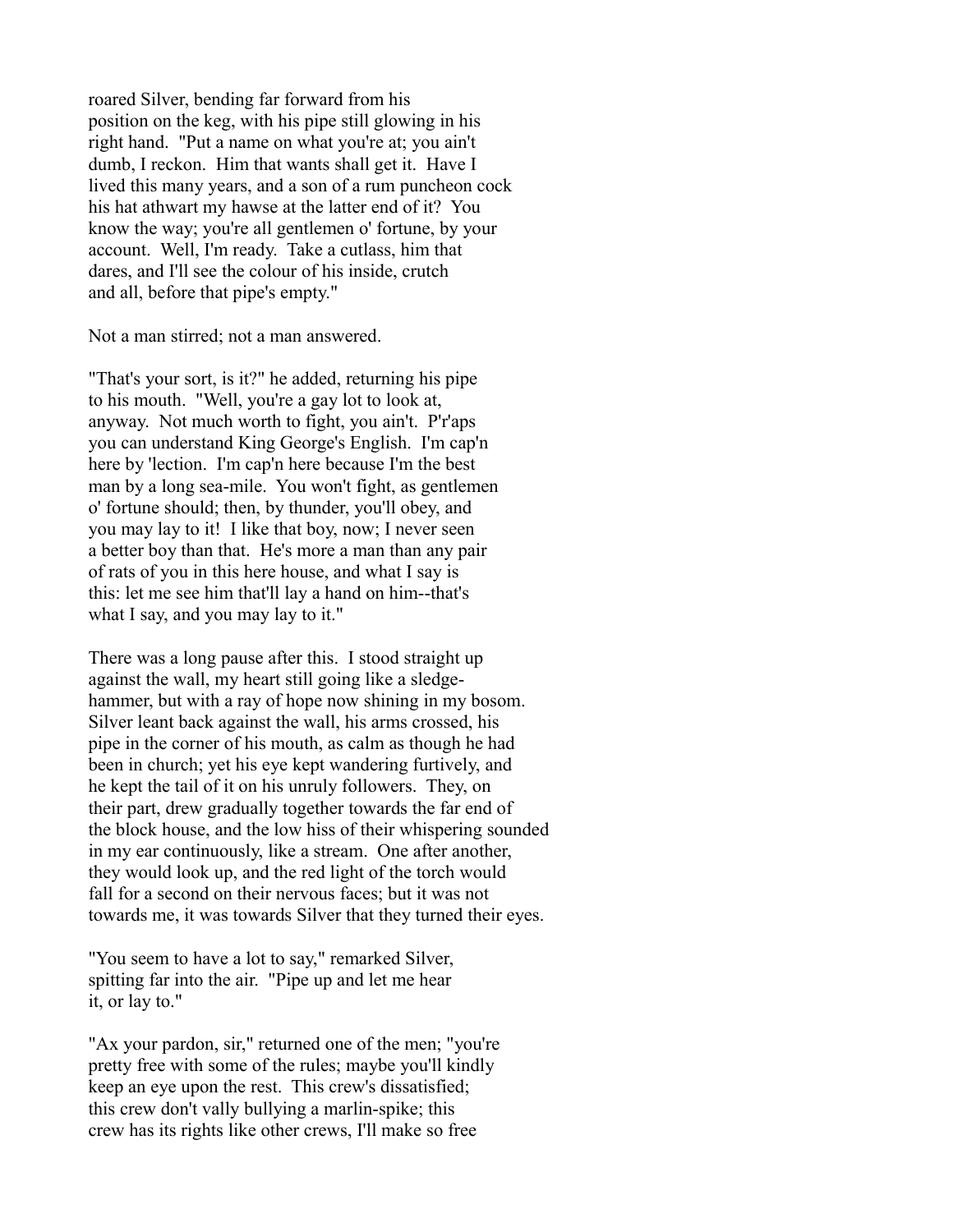as that; and by your own rules, I take it we can talk together. I ax your pardon, sir, acknowledging you for to be capting at this present; but I claim my right, and steps outside for a council."

And with an elaborate sea-salute, this fellow, a long, ill-looking, yellow-eyed man of five and thirty, stepped coolly towards the door and disappeared out of the house. One after another the rest followed his example, each making a salute as he passed, each adding some apology. "According to rules," said one. "Forecastle council," said Morgan. And so with one remark or another all marched out and left Silver and me alone with the torch.

The sea-cook instantly removed his pipe.

"Now, look you here, Jim Hawkins," he said in a steady whisper that was no more than audible, "you're within half a plank of death, and what's a long sight worse, of torture. They're going to throw me off. But, you mark, I stand by you through thick and thin. I didn't mean to; no, not till you spoke up. I was about desperate to lose that much blunt, and be hanged into the bargain. But I see you was the right sort. I says to myself, you stand by Hawkins, John, and Hawkins'll stand by you. You're his last card, and by the living thunder, John, he's yours! Back to back, says I. You save your witness, and he'll save your neck!"

I began dimly to understand.

"You mean all's lost?" I asked.

"Aye, by gum, I do!" he answered. "Ship gone, neck gone --that's the size of it. Once I looked into that bay, Jim Hawkins, and seen no schooner--well, I'm tough, but I gave out. As for that lot and their council, mark me, they're outright fools and cowards. I'll save your life--if so be as I can--from them. But, see here, Jim--tit for tat--you save Long John from swinging."

I was bewildered; it seemed a thing so hopeless he was asking--he, the old buccaneer, the ringleader throughout.

"What I can do, that I'll do," I said.

"It's a bargain!" cried Long John. "You speak up plucky, and by thunder, I've a chance!"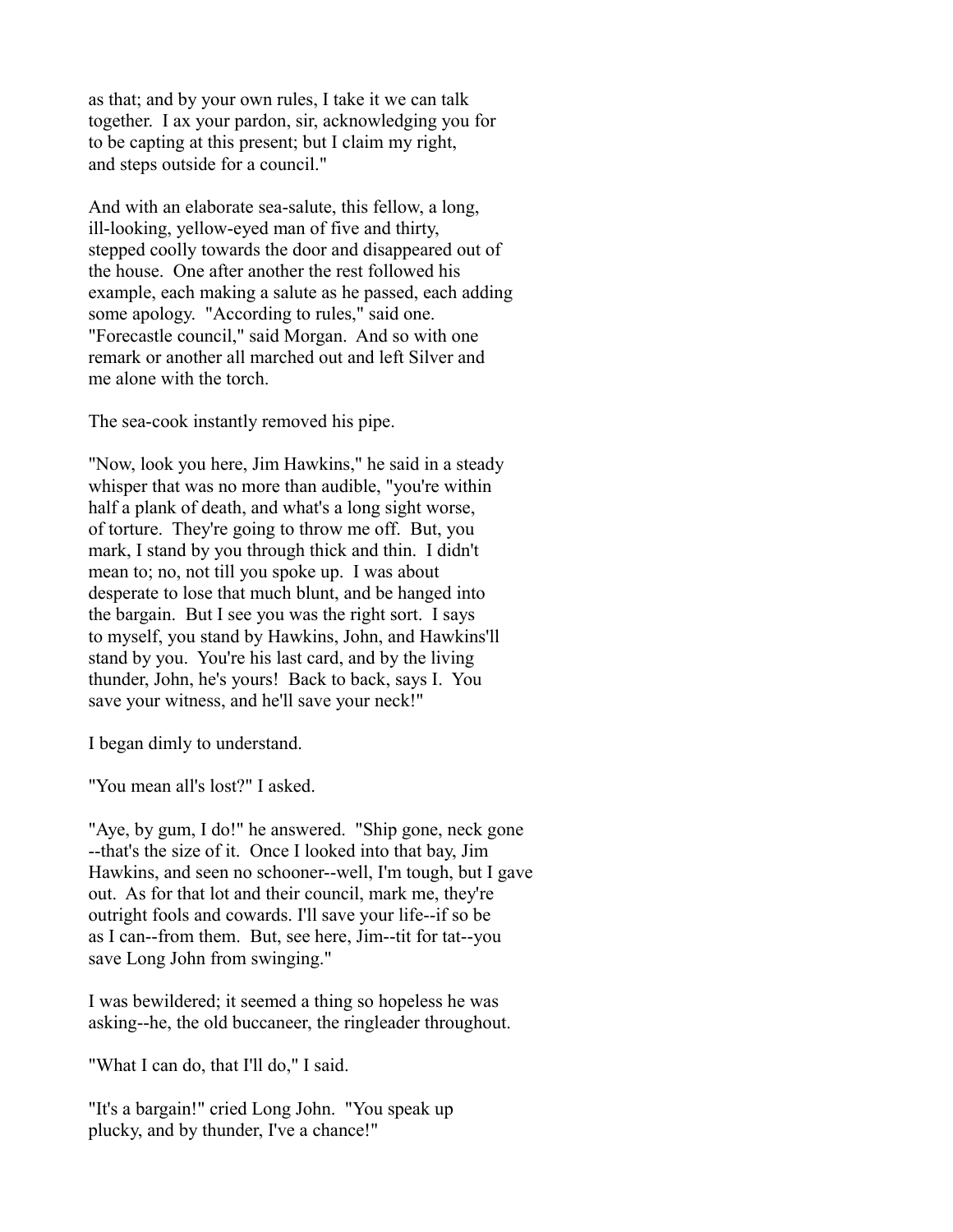He hobbled to the torch, where it stood propped among the firewood, and took a fresh light to his pipe.

"Understand me, Jim," he said, returning. "I've a head on my shoulders, I have. I'm on squire's side now. I know you've got that ship safe somewheres. How you done it, I don't know, but safe it is. I guess Hands and O'Brien turned soft. I never much believed in neither of THEM. Now you mark me. I ask no questions, nor I won't let others. I know when a game's up, I do; and I know a lad that's staunch. Ah, you that's young- you and me might have done a power of good together!"

He drew some cognac from the cask into a tin cannikin.

"Will you taste, messmate?" he asked; and when I had refused: "Well, I'll take a drain myself, Jim," said he. "I need a caulker, for there's trouble on hand. And talking o' trouble, why did that doctor give me the chart, Jim?"

My face expressed a wonder so unaffected that he saw the needlessness of further questions.

"Ah, well, he did, though," said he. "And there's something under that, no doubt--something, surely, under that, Jim--bad or good."

And he took another swallow of the brandy, shaking his great fair head like a man who looks forward to the worst.

# 29

# The Black Spot Again

THE council of buccaneers had lasted some time, when one of them re-entered the house, and with a repetition of the same salute, which had in my eyes an ironical air, begged for a moment's loan of the torch. Silver briefly agreed, and this emissary retired again, leaving us together in the dark.

"There's a breeze coming, Jim," said Silver, who had by this time adopted quite a friendly and familiar tone.

I turned to the loophole nearest me and looked out.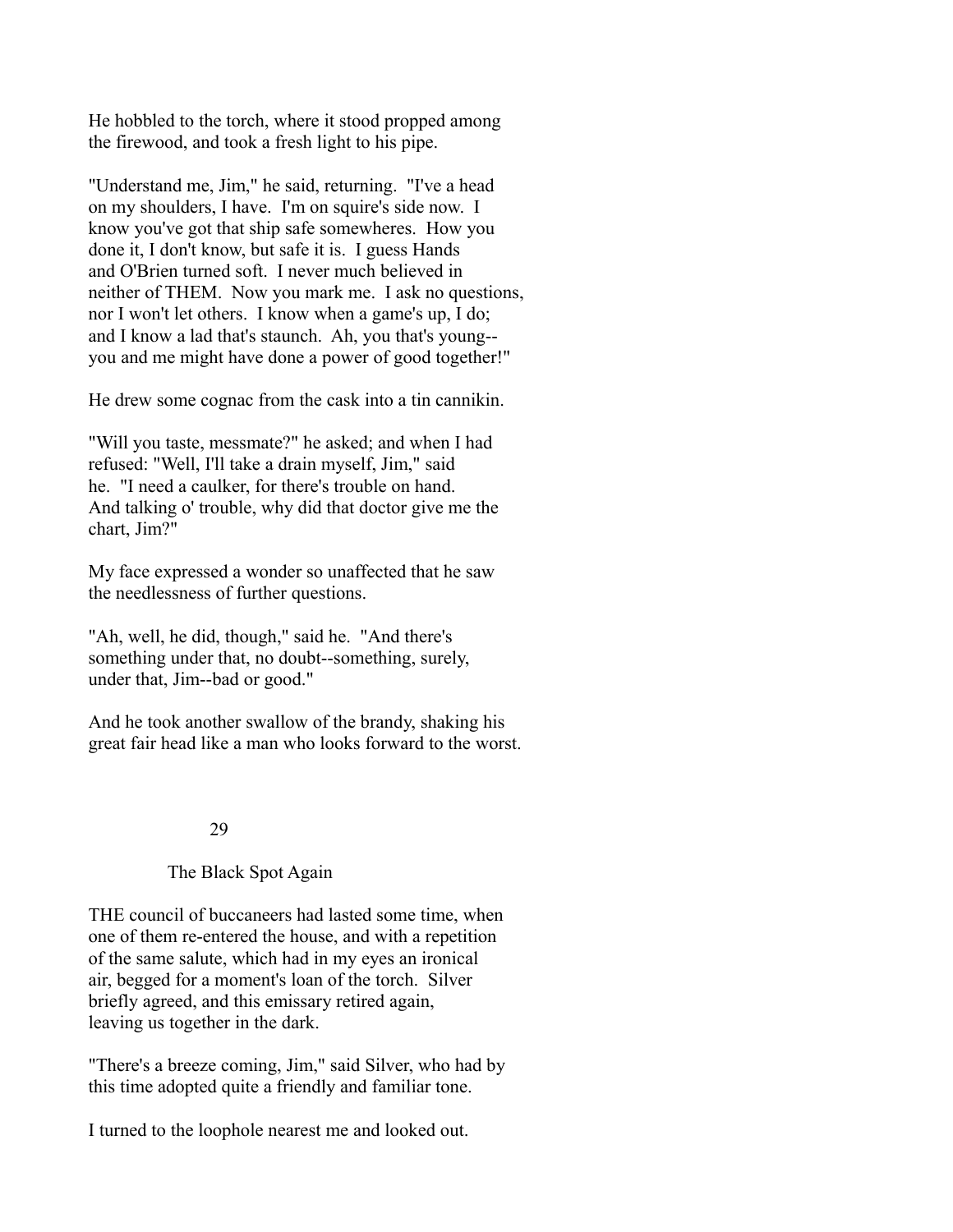The embers of the great fire had so far burned themselves out and now glowed so low and duskily that I understood why these conspirators desired a torch. About half-way down the slope to the stockade, they were collected in a group; one held the light, another was on his knees in their midst, and I saw the blade of an open knife shine in his hand with varying colours in the moon and torchlight. The rest were all somewhat stooping, as though watching the manoeuvres of this last. I could just make out that he had a book as well as a knife in his hand, and was still wondering how anything so incongruous had come in their possession when the kneeling figure rose once more to his feet and the whole party began to move together towards the house.

"Here they come," said I; and I returned to my former position, for it seemed beneath my dignity that they should find me watching them.

"Well, let 'em come, lad--let 'em come," said Silver cheerily. "I've still a shot in my locker."

The door opened, and the five men, standing huddled together just inside, pushed one of their number forward. In any other circumstances it would have been comical to see his slow advance, hesitating as he set down each foot, but holding his closed right hand in front of him.

"Step up, lad," cried Silver. "I won't eat you. Hand it over, lubber. I know the rules, I do; I won't hurt a depytation."

Thus encouraged, the buccaneer stepped forth more briskly, and having passed something to Silver, from hand to hand, slipped yet more smartly back again to his companions.

The sea-cook looked at what had been given him.

"The black spot! I thought so," he observed. "Where might you have got the paper? Why, hillo! Look here, now; this ain't lucky! You've gone and cut this out of a Bible. What fool's cut a Bible?"

"Ah, there!" said Morgan. "There! Wot did I say? No good'll come o' that, I said."

"Well, you've about fixed it now, among you," continued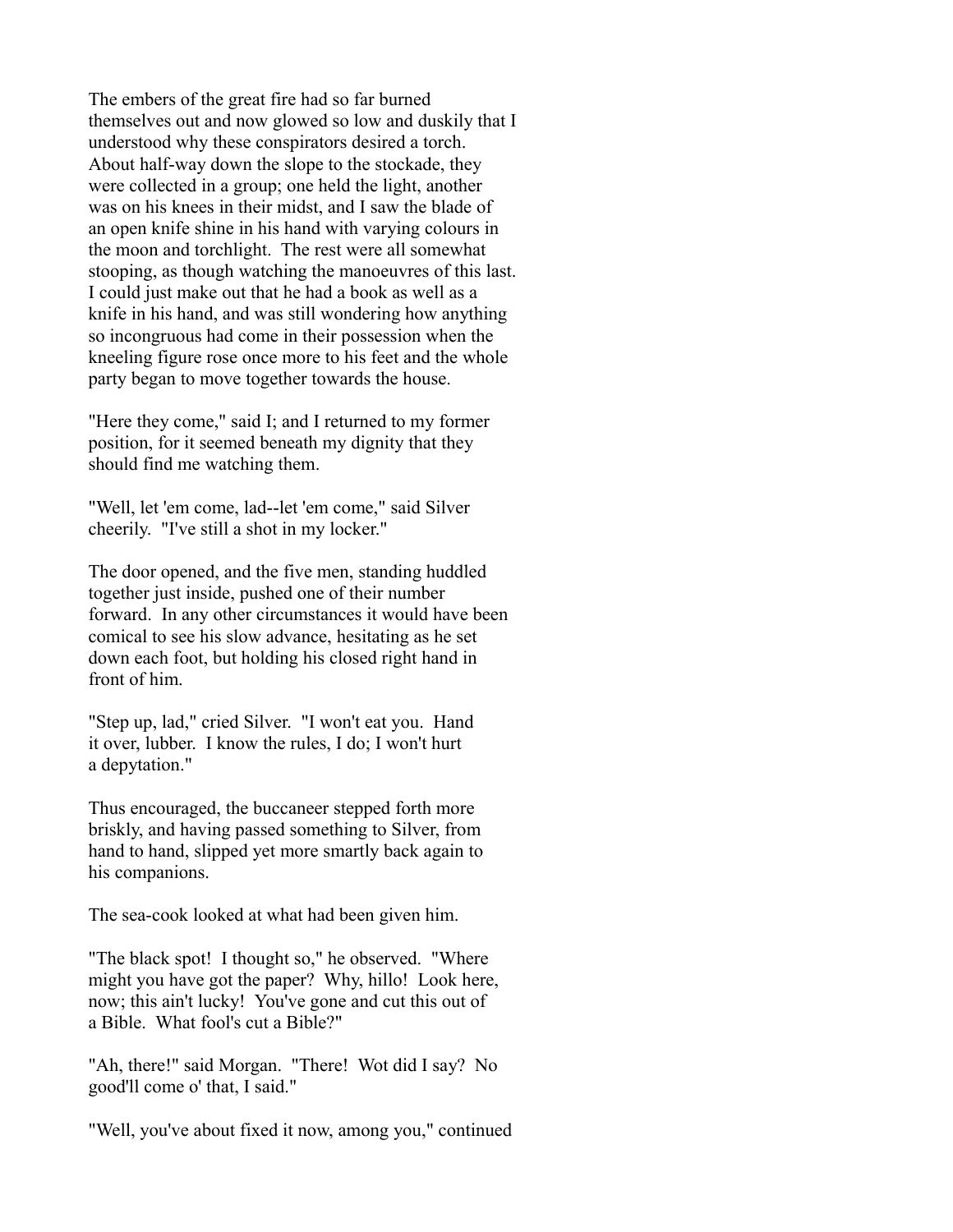Silver. "You'll all swing now, I reckon. What softheaded lubber had a Bible?"

"It was Dick," said one.

"Dick, was it? Then Dick can get to prayers," said Silver. "He's seen his slice of luck, has Dick, and you may lay to that."

But here the long man with the yellow eyes struck in.

"Belay that talk, John Silver," he said. "This crew has tipped you the black spot in full council, as in dooty bound; just you turn it over, as in dooty bound, and see what's wrote there. Then you can talk."

"Thanky, George," replied the sea-cook. "You always was brisk for business, and has the rules by heart, George, as I'm pleased to see. Well, what is it, anyway? Ah! 'Deposed'--that's it, is it? Very pretty wrote, to be sure; like print, I swear. Your hand o' write, George? Why, you was gettin' quite a leadin' man in this here crew. You'll be cap'n next, I shouldn't wonder. Just oblige me with that torch again, will you? This pipe don't draw."

"Come, now," said George, "you don't fool this crew no more. You're a funny man, by your account; but you're over now, and you'll maybe step down off that barrel and help vote."

"I thought you said you knowed the rules," returned Silver contemptuously. "Leastways, if you don't, I do; and I wait here--and I'm still your cap'n, mind--till you outs with your grievances and I reply; in the meantime, your black spot ain't worth a biscuit. After that, we'll see."

"Oh," replied George, "you don't be under no kind of apprehension; WE'RE all square, we are. First, you've made a hash of this cruise--you'll be a bold man to say no to that. Second, you let the enemy out o' this here trap for nothing. Why did they want out? I dunno, but it's pretty plain they wanted it. Third, you wouldn't let us go at them upon the march. Oh, we see through you, John Silver; you want to play booty, that's what's wrong with you. And then, fourth, there's this here boy."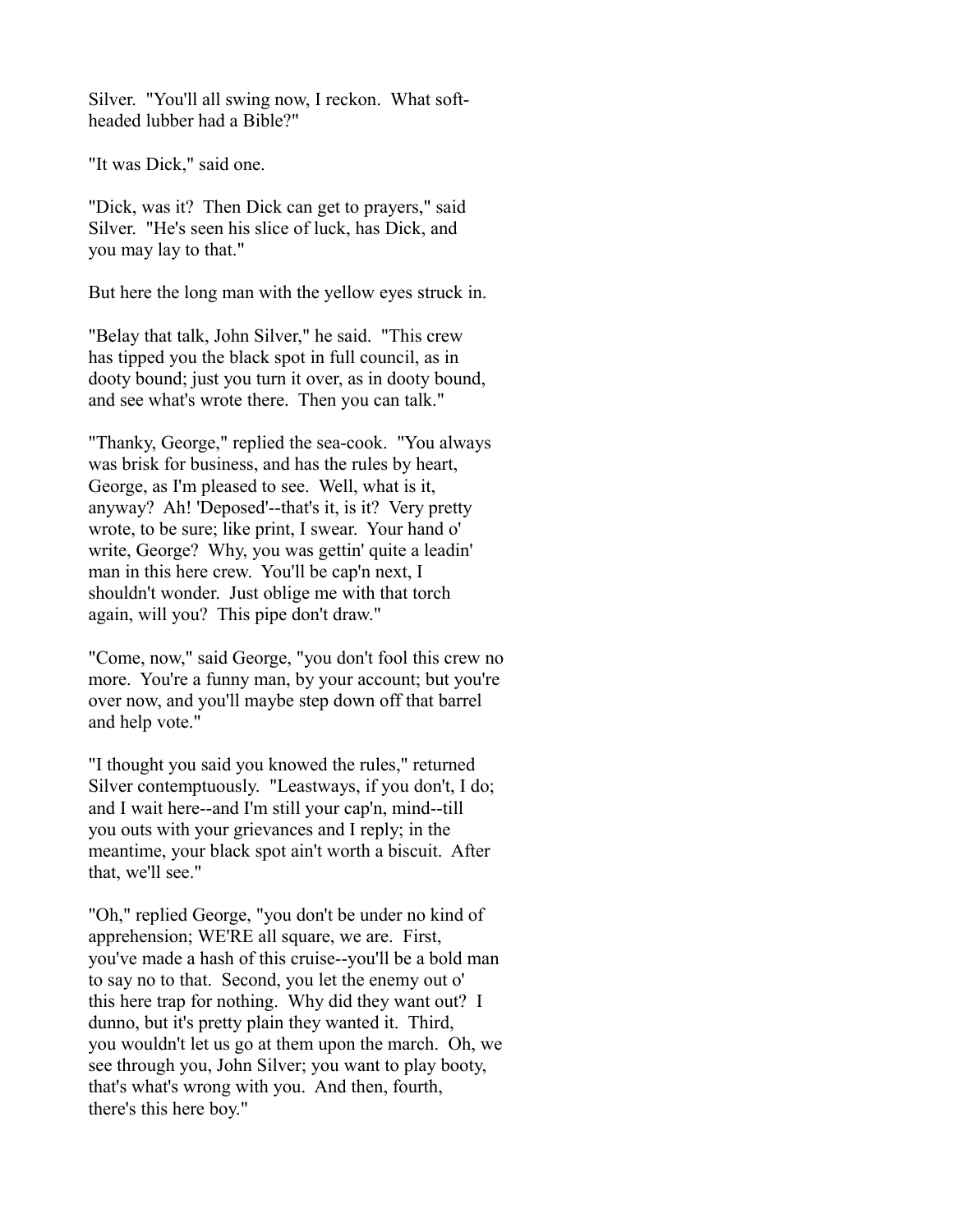"Is that all?" asked Silver quietly.

"Enough, too," retorted George. "We'll all swing and sun-dry for your bungling."

"Well now, look here, I'll answer these four p'ints; one after another I'll answer 'em. I made a hash o' this cruise, did I? Well now, you all know what I wanted, and you all know if that had been done that we'd 'a been aboard the HISPANIOLA this night as ever was, every man of us alive, and fit, and full of good plum-duff, and the treasure in the hold of her, by thunder! Well, who crossed me? Who forced my hand, as was the lawful cap'n? Who tipped me the black spot the day we landed and began this dance? Ah, it's a fine dance--I'm with you there--and looks mighty like a hornpipe in a rope's end at Execution Dock by London town, it does. But who done it? Why, it was Anderson, and Hands, and you, George Merry! And you're the last above board of that same meddling crew; and you have the Davy Jones's insolence to up and stand for cap'n over me--you, that sank the lot of us! By the powers! But this tops the stiffest yarn to nothing."

Silver paused, and I could see by the faces of George and his late comrades that these words had not been said in vain.

"That's for number one," cried the accused, wiping the sweat from his brow, for he had been talking with a vehemence that shook the house. "Why, I give you my word, I'm sick to speak to you. You've neither sense nor memory, and I leave it to fancy where your mothers was that let you come to sea. Sea! Gentlemen o' fortune! I reckon tailors is your trade."

"Go on, John," said Morgan. "Speak up to the others."

"Ah, the others!" returned John. "They're a nice lot, ain't they? You say this cruise is bungled. Ah! By gum, if you could understand how bad it's bungled, you would see! We're that near the gibbet that my neck's stiff with thinking on it. You've seen 'em, maybe, hanged in chains, birds about 'em, seamen p'inting 'em out as they go down with the tide. 'Who's that?' says one. 'That! Why, that's John Silver. I knowed him well,' says another. And you can hear the chains ajangle as you go about and reach for the other buoy. Now, that's about where we are, every mother's son of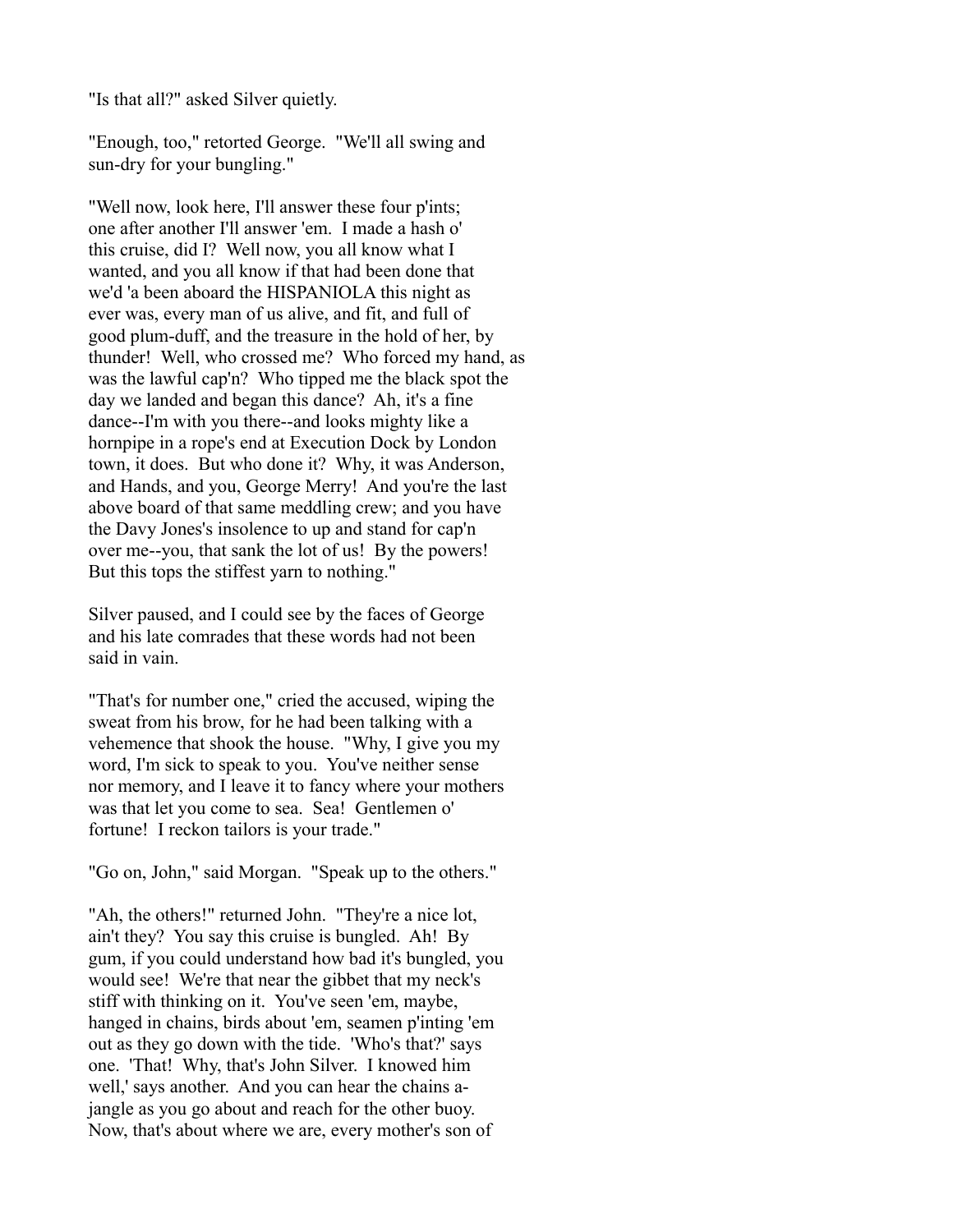us, thanks to him, and Hands, and Anderson, and other ruination fools of you. And if you want to know about number four, and that boy, why, shiver my timbers, isn't he a hostage? Are we a-going to waste a hostage? No, not us; he might be our last chance, and I shouldn't wonder. Kill that boy? Not me, mates! And number three? Ah, well, there's a deal to say to number three. Maybe you don't count it nothing to have a real college doctor to see you every day--you, John, with your head broke--or you, George Merry, that had the ague shakes upon you not six hours agone, and has your eyes the colour of lemon peel to this same moment on the clock? And maybe, perhaps, you didn't know there was a consort coming either? But there is, and not so long till then; and we'll see who'll be glad to have a hostage when it comes to that. And as for number two, and why I made a bargain--well, you came crawling on your knees to me to make it--on your knees you came, you was that downhearted--and you'd have starved too if I hadn't--but that's a trifle! You look there--that's why!"

And he cast down upon the floor a paper that I instantly recognized--none other than the chart on yellow paper, with the three red crosses, that I had found in the oilcloth at the bottom of the captain's chest. Why the doctor had given it to him was more than I could fancy.

But if it were inexplicable to me, the appearance of the chart was incredible to the surviving mutineers. They leaped upon it like cats upon a mouse. It went from hand to hand, one tearing it from another; and by the oaths and the cries and the childish laughter with which they accompanied their examination, you would have thought, not only they were fingering the very gold, but were at sea with it, besides, in safety.

"Yes," said one, "that's Flint, sure enough. J. F., and a score below, with a clove hitch to it; so he done ever."

"Mighty pretty," said George. "But how are we to get away with it, and us no ship."

Silver suddenly sprang up, and supporting himself with a hand against the wall: "Now I give you warning, George," he cried. "One more word of your sauce, and I'll call you down and fight you. How? Why, how do I know? You had ought to tell me that--you and the rest,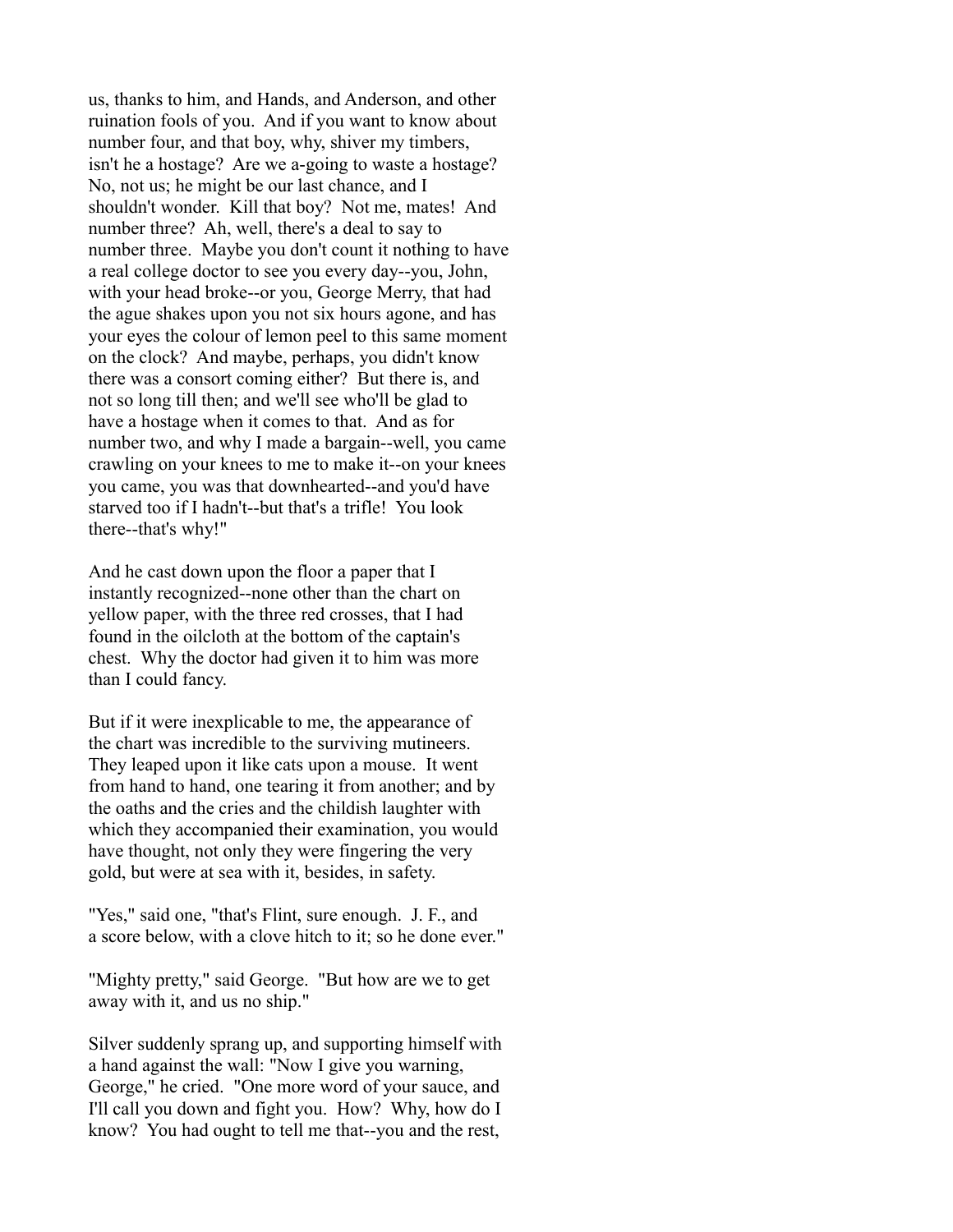that lost me my schooner, with your interference, burn you! But not you, you can't; you hain't got the invention of a cockroach. But civil you can speak, and shall, George Merry, you may lay to that."

"That's fair enow," said the old man Morgan.

"Fair! I reckon so," said the sea-cook. "You lost the ship; I found the treasure. Who's the better man at that? And now I resign, by thunder! Elect whom you please to be your cap'n now; I'm done with it."

"Silver!" they cried. "Barbecue forever! Barbecue for cap'n!"

"So that's the toon, is it?" cried the cook. "George, I reckon you'll have to wait another turn, friend; and lucky for you as I'm not a revengeful man. But that was never my way. And now, shipmates, this black spot? 'Tain't much good now, is it? Dick's crossed his luck and spoiled his Bible, and that's about all."

"It'll do to kiss the book on still, won't it?" growled Dick, who was evidently uneasy at the curse he had brought upon himself.

"A Bible with a bit cut out!" returned Silver derisively. "Not it. It don't bind no more'n a ballad-book."

"Don't it, though?" cried Dick with a sort of joy. "Well, I reckon that's worth having too."

"Here, Jim--here's a cur'osity for you," said Silver, and he tossed me the paper.

It was around about the size of a crown piece. One side was blank, for it had been the last leaf; the other contained a verse or two of Revelation--these words among the rest, which struck sharply home upon my mind: "Without are dogs and murderers." The printed side had been blackened with wood ash, which already began to come off and soil my fingers; on the blank side had been written with the same material the one word "Depposed." I have that curiosity beside me at this moment, but not a trace of writing now remains beyond a single scratch, such as a man might make with his thumb-nail.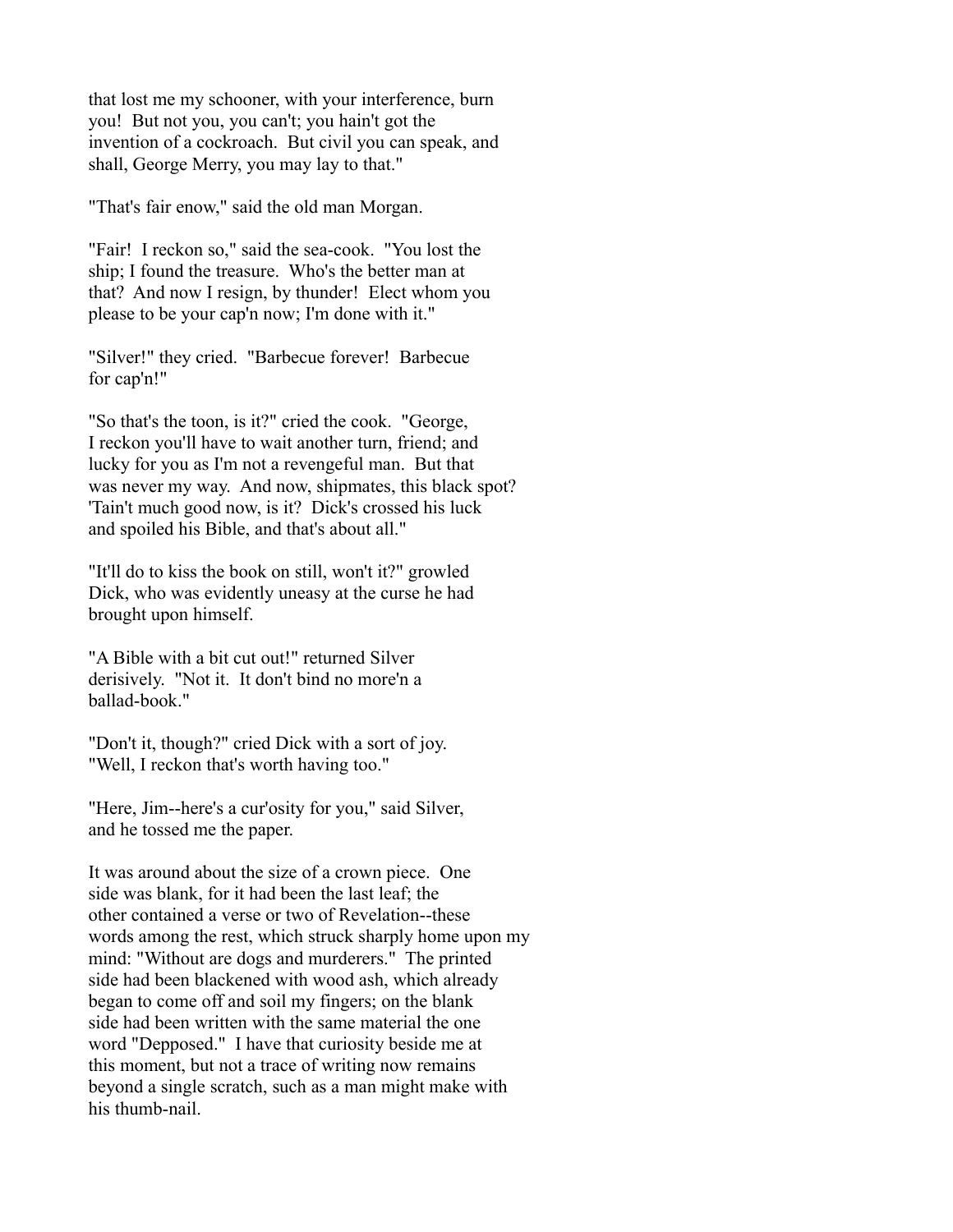That was the end of the night's business. Soon after, with a drink all round, we lay down to sleep, and the outside of Silver's vengeance was to put George Merry up for sentinel and threaten him with death if he should prove unfaithful.

It was long ere I could close an eye, and heaven knows I had matter enough for thought in the man whom I had slain that afternoon, in my own most perilous position, and above all, in the remarkable game that I saw Silver now engaged upon--keeping the mutineers together with one hand and grasping with the other after every means, possible and impossible, to make his peace and save his miserable life. He himself slept peacefully and snored aloud, yet my heart was sore for him, wicked as he was, to think on the dark perils that environed and the shameful gibbet that awaited him.

#### 30

#### On Parole

I WAS wakened--indeed, we were all wakened, for I could see even the sentinel shake himself together from where he had fallen against the door-post--by a clear, hearty voice hailing us from the margin of the wood:

"Block house, ahoy!" it cried. "Here's the doctor."

And the doctor it was. Although I was glad to hear the sound, yet my gladness was not without admixture. I remembered with confusion my insubordinate and stealthy conduct, and when I saw where it had brought me--among what companions and surrounded by what dangers--I felt ashamed to look him in the face.

He must have risen in the dark, for the day had hardly come; and when I ran to a loophole and looked out, I saw him standing, like Silver once before, up to the mid-leg in creeping vapour.

"You, doctor! Top o' the morning to you, sir!" cried Silver, broad awake and beaming with good nature in a moment. "Bright and early, to be sure; and it's the early bird, as the saying goes, that gets the rations. George, shake up your timbers, son, and help Dr. Livesey over the ship's side. All a-doin' well, your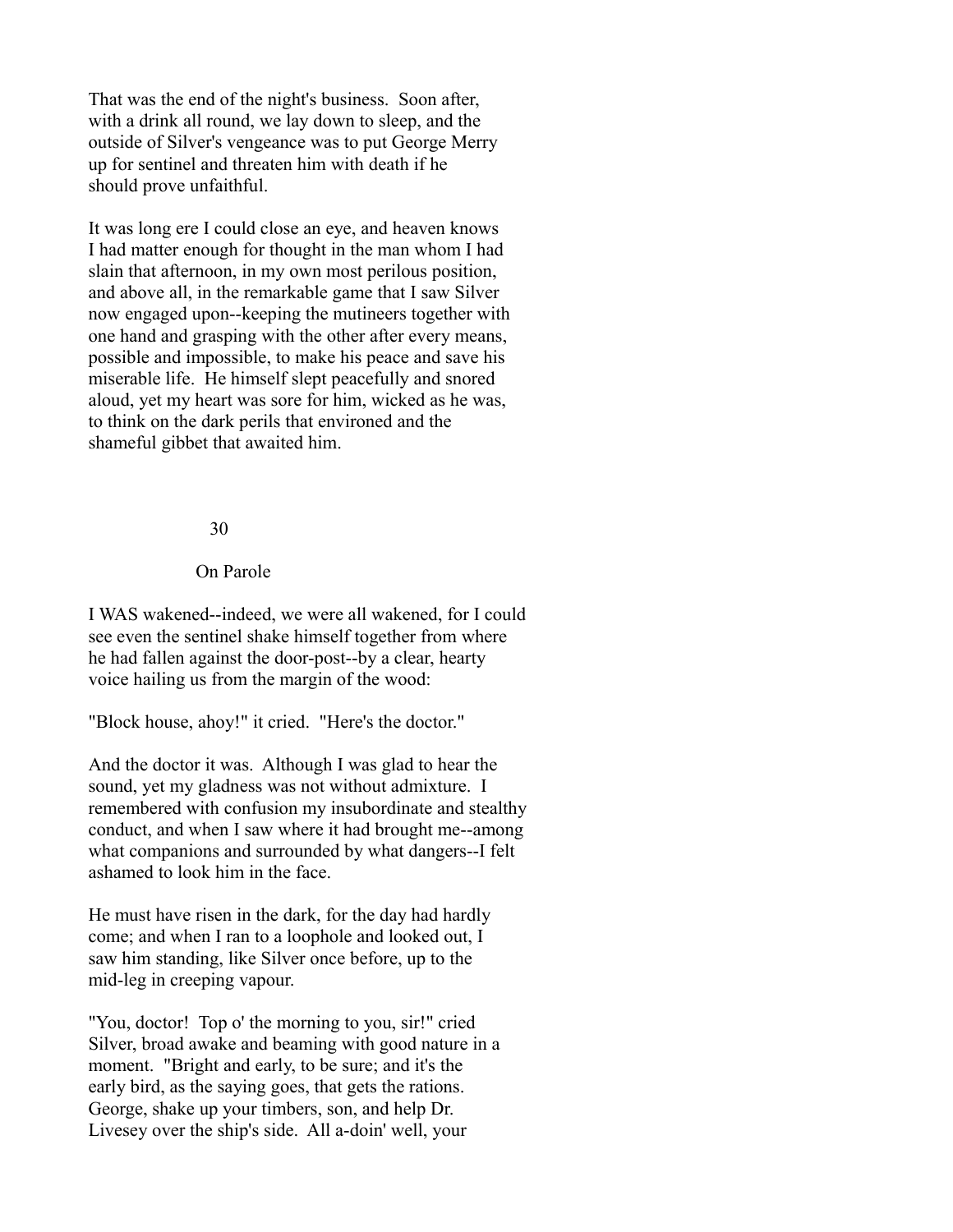patients was--all well and merry."

So he pattered on, standing on the hilltop with his crutch under his elbow and one hand upon the side of the log-house --quite the old John in voice, manner, and expression.

"We've quite a surprise for you too, sir," he continued. "We've a little stranger here--he! he! A noo boarder and lodger, sir, and looking fit and taut as a fiddle; slep' like a supercargo, he did, right alongside of John--stem to stem we was, all night."

Dr. Livesey was by this time across the stockade and pretty near the cook, and I could hear the alteration in his voice as he said, "Not Jim?"

"The very same Jim as ever was," says Silver.

The doctor stopped outright, although he did not speak, and it was some seconds before he seemed able to move on.

"Well, well," he said at last, "duty first and pleasure afterwards, as you might have said yourself, Silver. Let us overhaul these patients of yours."

A moment afterwards he had entered the block house and with one grim nod to me proceeded with his work among the sick. He seemed under no apprehension, though he must have known that his life, among these treacherous demons, depended on a hair; and he rattled on to his patients as if he were paying an ordinary professional visit in a quiet English family. His manner, I suppose, reacted on the men, for they behaved to him as if nothing had occurred, as if he were still ship's doctor and they still faithful hands before the mast.

"You're doing well, my friend," he said to the fellow with the bandaged head, "and if ever any person had a close shave, it was you; your head must be as hard as iron. Well, George, how goes it? You're a pretty colour, certainly; why, your liver, man, is upside down. Did you take that medicine? Did he take that medicine, men?"

"Aye, aye, sir, he took it, sure enough," returned Morgan.

"Because, you see, since I am mutineers' doctor, or prison doctor as I prefer to call it," says Doctor Livesey in his pleasantest way, "I make it a point of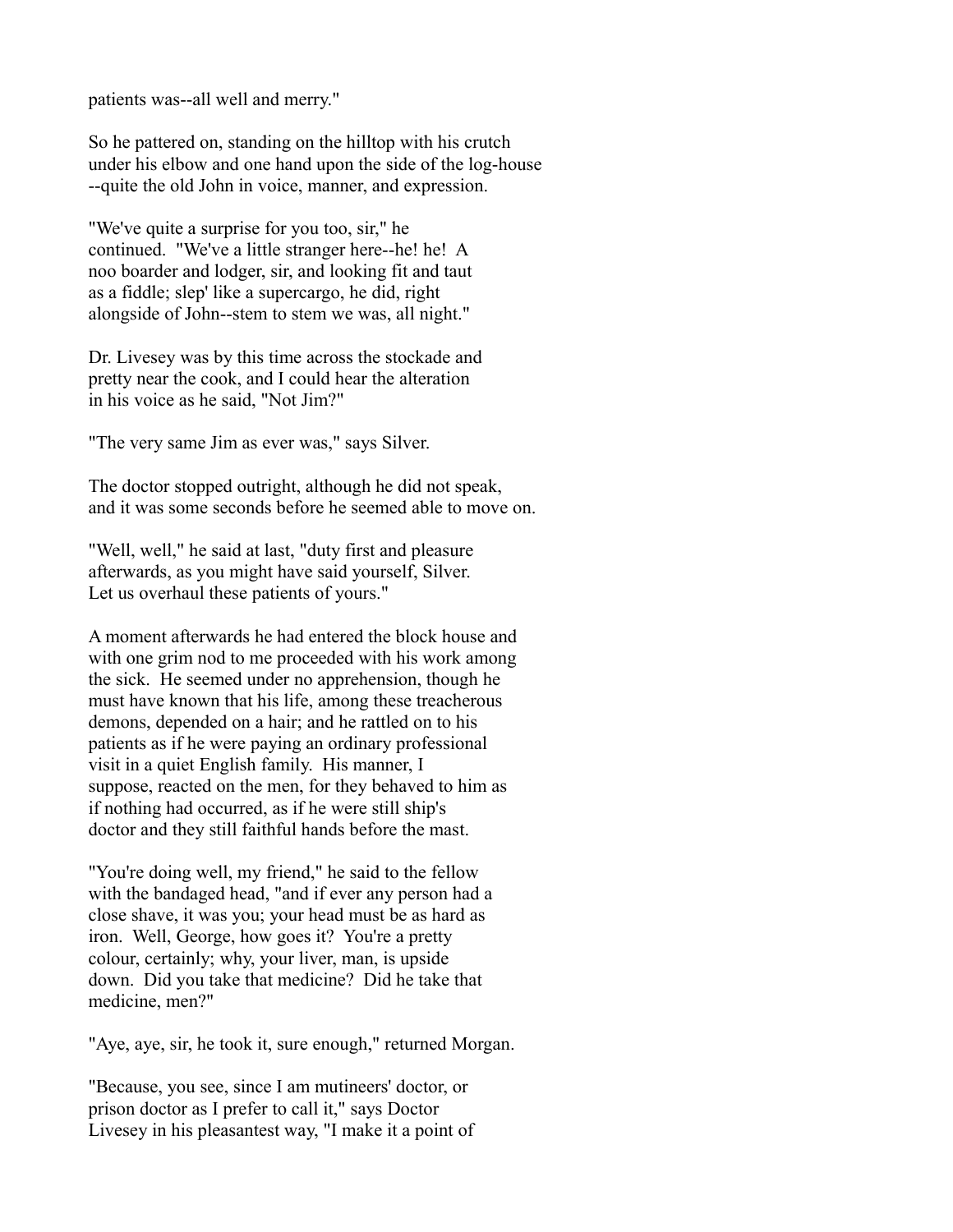honour not to lose a man for King George (God bless him!) and the gallows."

The rogues looked at each other but swallowed the homethrust in silence.

"Dick don't feel well, sir," said one.

"Don't he?" replied the doctor. "Well, step up here, Dick, and let me see your tongue. No, I should be surprised if he did! The man's tongue is fit to frighten the French. Another fever."

"Ah, there," said Morgan, "that comed of sp'iling Bibles."

"That comes--as you call it--of being arrant asses," retorted the doctor, "and not having sense enough to know honest air from poison, and the dry land from a vile, pestiferous slough. I think it most probable- though of course it's only an opinion--that you'll all have the deuce to pay before you get that malaria out of your systems. Camp in a bog, would you? Silver, I'm surprised at you. You're less of a fool than many, take you all round; but you don't appear to me to have the rudiments of a notion of the rules of health.

"Well," he added after he had dosed them round and they had taken his prescriptions, with really laughable humility, more like charity schoolchildren than blood-guilty mutineers and pirates--"well, that's done for today. And now I should wish to have a talk with that boy, please."

And he nodded his head in my direction carelessly.

George Merry was at the door, spitting and spluttering over some bad-tasted medicine; but at the first word of the doctor's proposal he swung round with a deep flush and cried "No!" and swore.

Silver struck the barrel with his open hand.

"Si-lence!" he roared and looked about him positively like a lion. "Doctor," he went on in his usual tones, "I was a-thinking of that, knowing as how you had a fancy for the boy. We're all humbly grateful for your kindness, and as you see, puts faith in you and takes the drugs down like that much grog. And I take it I've found a way as'll suit all. Hawkins, will you give me your word of honour as a young gentleman--for a young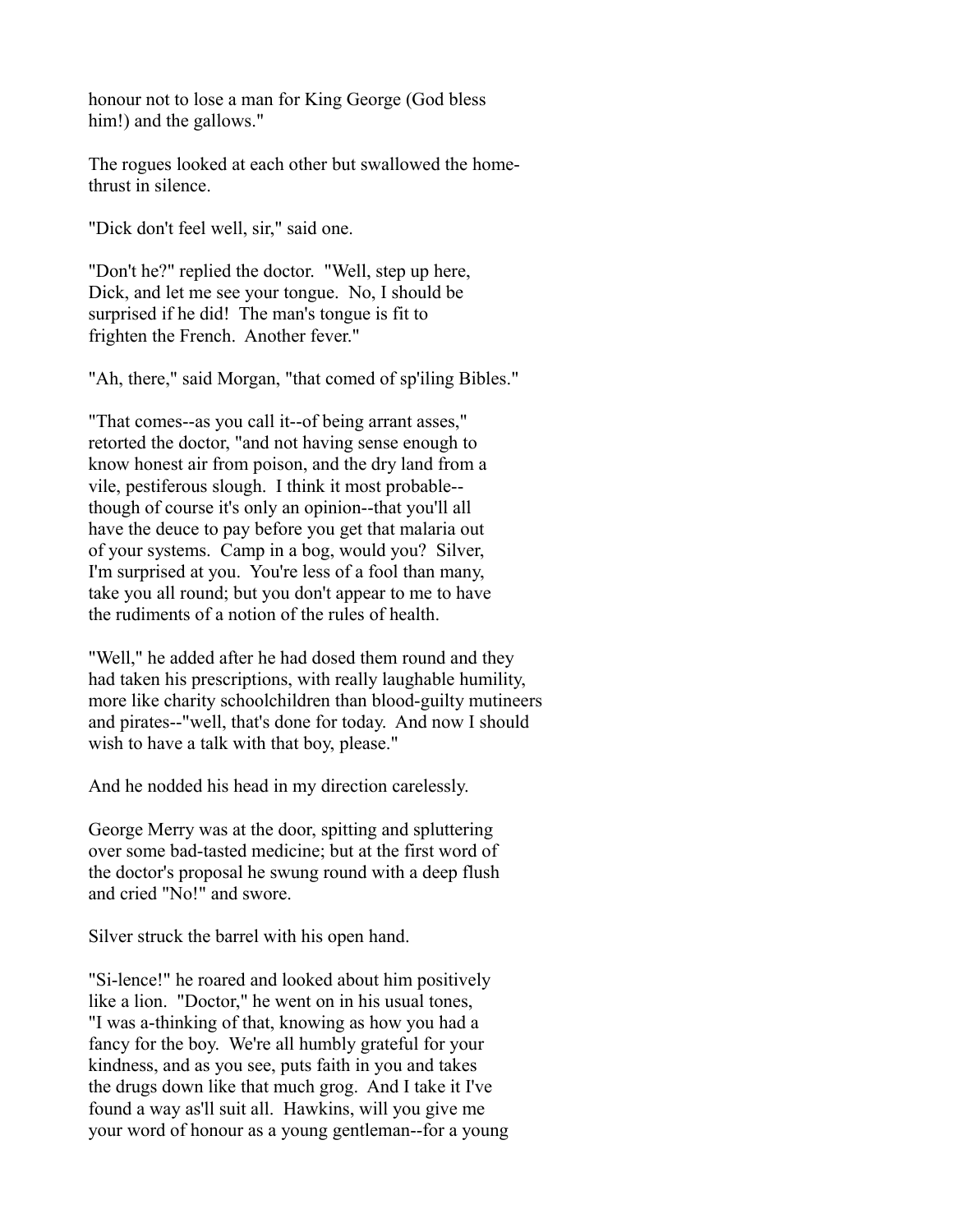gentleman you are, although poor born--your word of honour not to slip your cable?"

I readily gave the pledge required.

"Then, doctor," said Silver, "you just step outside o' that stockade, and once you're there I'll bring the boy down on the inside, and I reckon you can yarn through the spars. Good day to you, sir, and all our dooties to the squire and Cap'n Smollett."

The explosion of disapproval, which nothing but Silver's black looks had restrained, broke out immediately the doctor had left the house. Silver was roundly accused of playing double--of trying to make a separate peace for himself, of sacrificing the interests of his accomplices and victims, and, in one word, of the identical, exact thing that he was doing. It seemed to me so obvious, in this case, that I could not imagine how he was to turn their anger. But he was twice the man the rest were, and his last night's victory had given him a huge preponderance on their minds. He called them all the fools and dolts you can imagine, said it was necessary I should talk to the doctor, fluttered the chart in their faces, asked them if they could afford to break the treaty the very day they were bound a-treasure-hunting.

"No, by thunder!" he cried. "It's us must break the treaty when the time comes; and till then I'll gammon that doctor, if I have to ile his boots with brandy."

And then he bade them get the fire lit, and stalked out upon his crutch, with his hand on my shoulder, leaving them in a disarray, and silenced by his volubility rather than convinced.

"Slow, lad, slow," he said. "They might round upon us in a twinkle of an eye if we was seen to hurry."

Very deliberately, then, did we advance across the sand to where the doctor awaited us on the other side of the stockade, and as soon as we were within easy speaking distance Silver stopped.

"You'll make a note of this here also, doctor," says he, "and the boy'll tell you how I saved his life, and were deposed for it too, and you may lay to that. Doctor, when a man's steering as near the wind as me--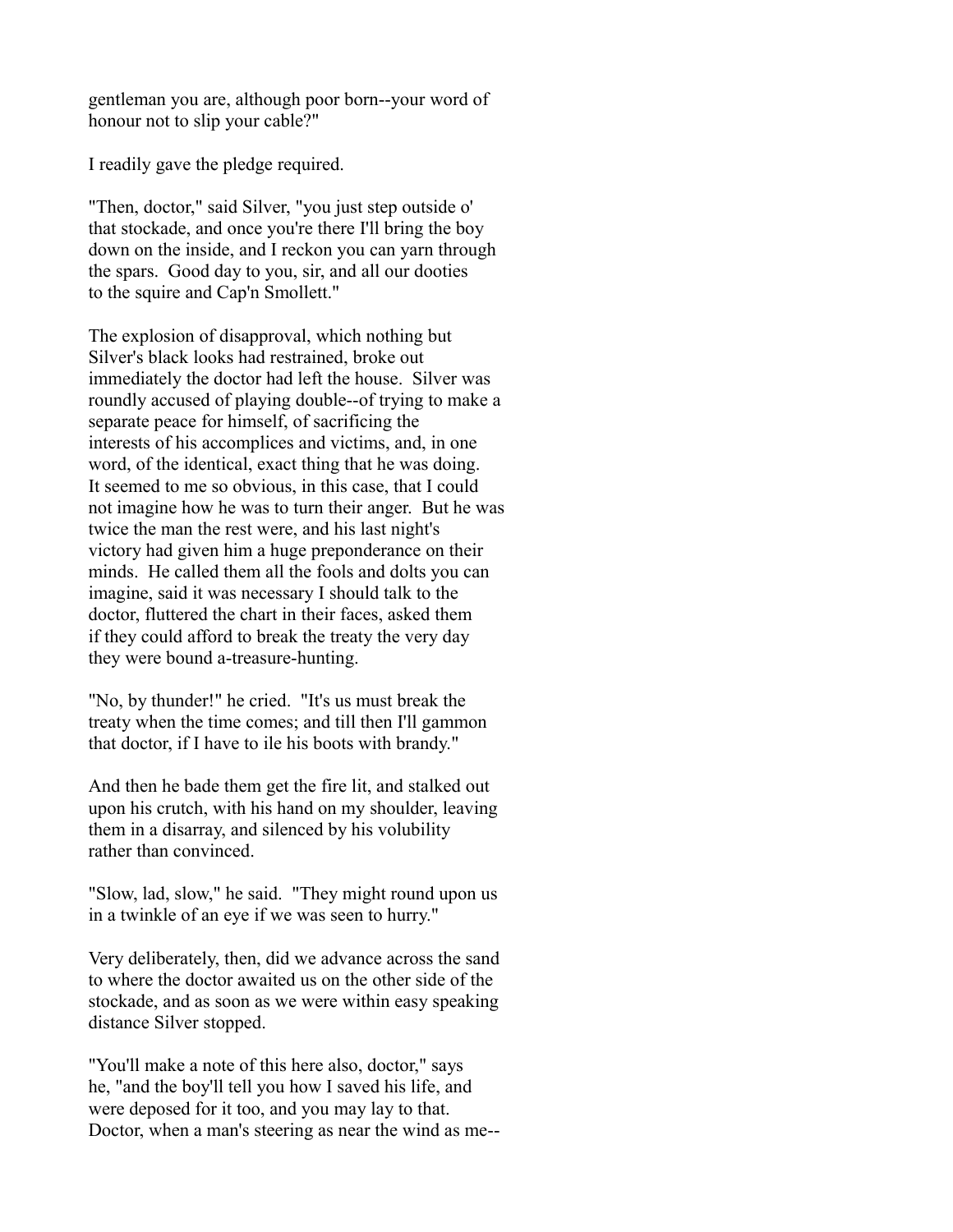playing chuck-farthing with the last breath in his body, like--you wouldn't think it too much, mayhap, to give him one good word? You'll please bear in mind it's not my life only now--it's that boy's into the bargain; and you'll speak me fair, doctor, and give me a bit o' hope to go on, for the sake of mercy."

Silver was a changed man once he was out there and had his back to his friends and the block house; his cheeks seemed to have fallen in, his voice trembled; never was a soul more dead in earnest.

"Why, John, you're not afraid?" asked Dr. Livesey.

"Doctor, I'm no coward; no, not I--not SO much!" and he snapped his fingers. "If I was I wouldn't say it. But I'll own up fairly, I've the shakes upon me for the gallows. You're a good man and a true; I never seen a better man! And you'll not forget what I done good, not any more than you'll forget the bad, I know. And I step aside--see here--and leave you and Jim alone. And you'll put that down for me too, for it's a long stretch, is that!"

So saying, he stepped back a little way, till he was out of earshot, and there sat down upon a tree-stump and began to whistle, spinning round now and again upon his seat so as to command a sight, sometimes of me and the doctor and sometimes of his unruly ruffians as they went to and fro in the sand between the fire--which they were busy rekindling--and the house, from which they brought forth pork and bread to make the breakfast.

"So, Jim," said the doctor sadly, "here you are. As you have brewed, so shall you drink, my boy. Heaven knows, I cannot find it in my heart to blame you, but this much I will say, be it kind or unkind: when Captain Smollett was well, you dared not have gone off; and when he was ill and couldn't help it, by George, it was downright cowardly!"

I will own that I here began to weep. "Doctor," I said, "you might spare me. I have blamed myself enough; my life's forfeit anyway, and I should have been dead by now if Silver hadn't stood for me; and doctor, believe this, I can die--and I dare say I deserve it--but what I fear is torture. If they come to torture me--"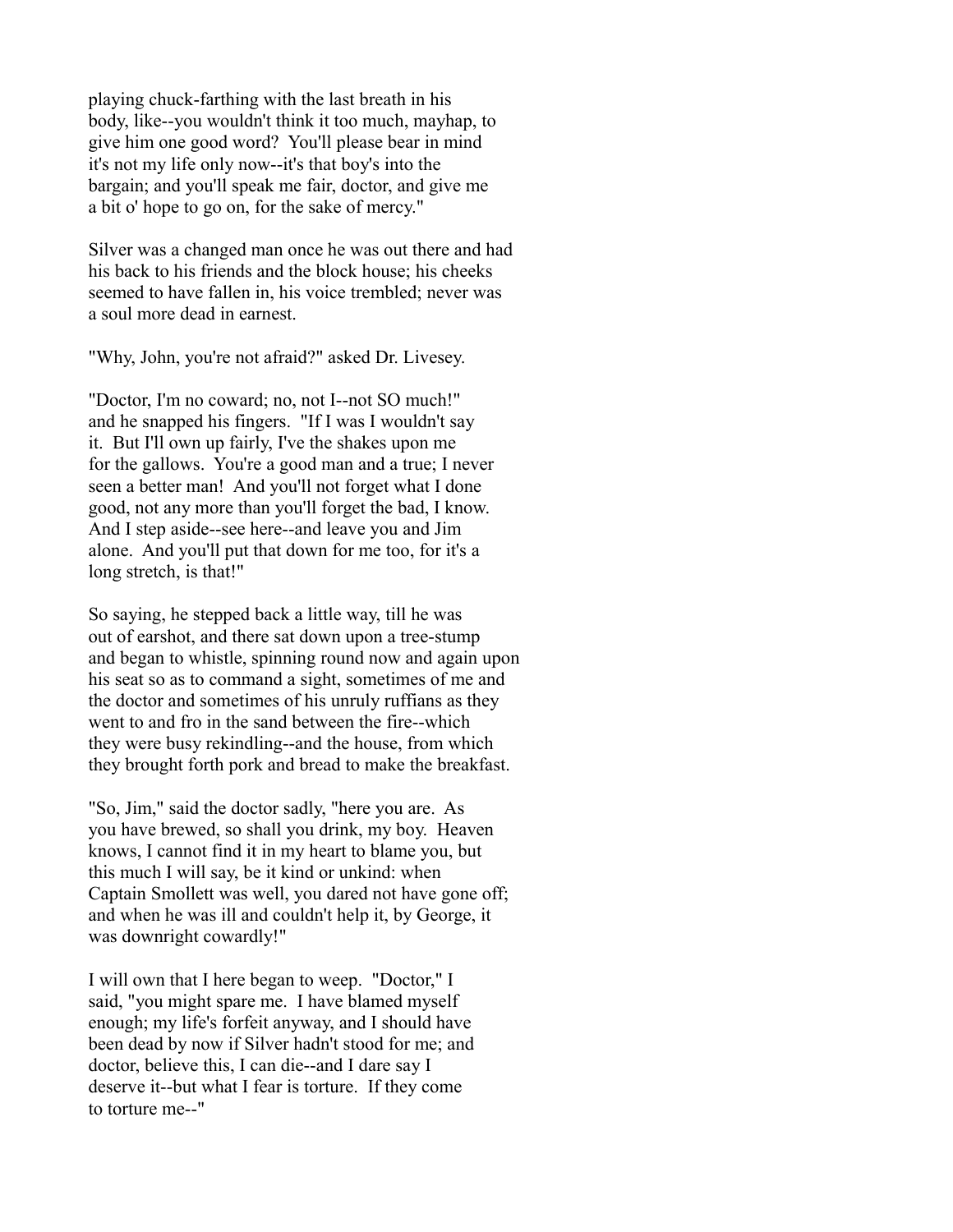"Jim," the doctor interrupted, and his voice was quite changed, "Jim, I can't have this. Whip over, and we'll run for it."

"Doctor," said I, "I passed my word."

"I know, I know," he cried. "We can't help that, Jim, now. I'll take it on my shoulders, holus bolus, blame and shame, my boy; but stay here, I cannot let you. Jump! One jump, and you're out, and we'll run for it like antelopes."

"No," I replied; "you know right well you wouldn't do the thing yourself--neither you nor squire nor captain; and no more will I. Silver trusted me; I passed my word, and back I go. But, doctor, you did not let me finish. If they come to torture me, I might let slip a word of where the ship is, for I got the ship, part by luck and part by risking, and she lies in North Inlet, on the southern beach, and just below high water. At half tide she must be high and dry."

"The ship!" exclaimed the doctor.

Rapidly I described to him my adventures, and he heard me out in silence.

"There is a kind of fate in this," he observed when I had done. "Every step, it's you that saves our lives; and do you suppose by any chance that we are going to let you lose yours? That would be a poor return, my boy. You found out the plot; you found Ben Gunn--the best deed that ever you did, or will do, though you live to ninety. Oh, by Jupiter, and talking of Ben Gunn! Why, this is the mischief in person. Silver!" he cried. "Silver! I'll give you a piece of advice," he continued as the cook drew near again; "don't you be in any great hurry after that treasure."

"Why, sir, I do my possible, which that ain't," said Silver. "I can only, asking your pardon, save my life and the boy's by seeking for that treasure; and you may lay to that."

"Well, Silver," replied the doctor, "if that is so, I'll go one step further: look out for squalls when you find it."

"Sir," said Silver, "as between man and man, that's too much and too little. What you're after, why you left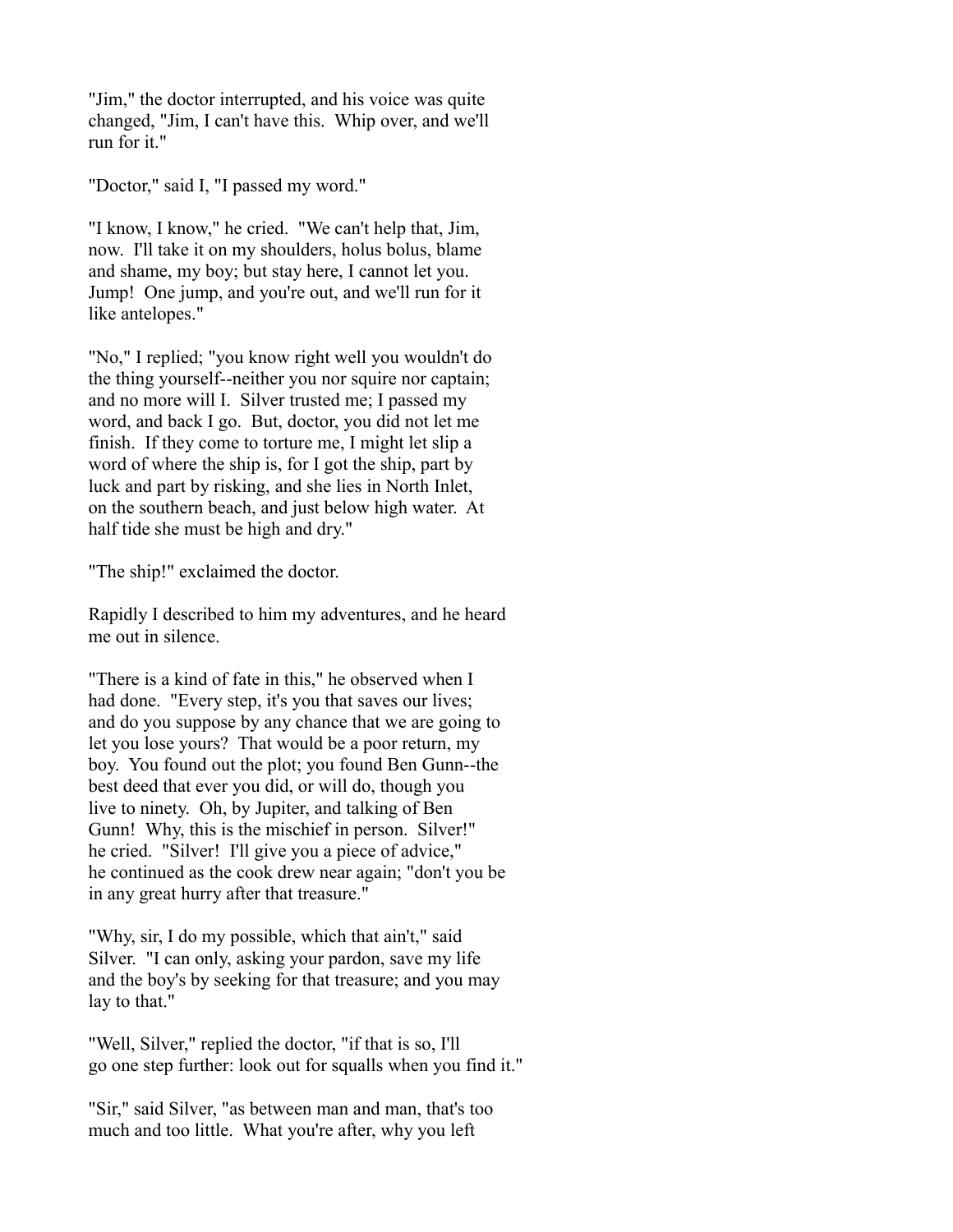the block house, why you given me that there chart, I don't know, now, do I? And yet I done your bidding with my eyes shut and never a word of hope! But no, this here's too much. If you won't tell me what you mean plain out, just say so and I'll leave the helm."

"No," said the doctor musingly; "I've no right to say more; it's not my secret, you see, Silver, or, I give you my word, I'd tell it you. But I'll go as far with you as I dare go, and a step beyond, for I'll have my wig sorted by the captain or I'm mistaken! And first, I'll give you a bit of hope; Silver, if we both get alive out of this wolf-trap, I'll do my best to save you, short of perjury."

Silver's face was radiant. "You couldn't say more, I'm sure, sir, not if you was my mother," he cried.

"Well, that's my first concession," added the doctor. "My second is a piece of advice: keep the boy close beside you, and when you need help, halloo. I'm off to seek it for you, and that itself will show you if I speak at random. Good-bye, Jim."

And Dr. Livesey shook hands with me through the stockade, nodded to Silver, and set off at a brisk pace into the wood.

#### 31

## The Treasure-hunt--Flint's Pointer

"JIM," said Silver when we were alone, "if I saved your life, you saved mine; and I'll not forget it. I seen the doctor waving you to run for it--with the tail of my eye, I did; and I seen you say no, as plain as hearing. Jim, that's one to you. This is the first glint of hope I had since the attack failed, and I owe it you. And now, Jim, we're to go in for this here treasure-hunting, with sealed orders too, and I don't like it; and you and me must stick close, back to back like, and we'll save our necks in spite o' fate and fortune."

Just then a man hailed us from the fire that breakfast was ready, and we were soon seated here and there about the sand over biscuit and fried junk. They had lit a fire fit to roast an ox, and it was now grown so hot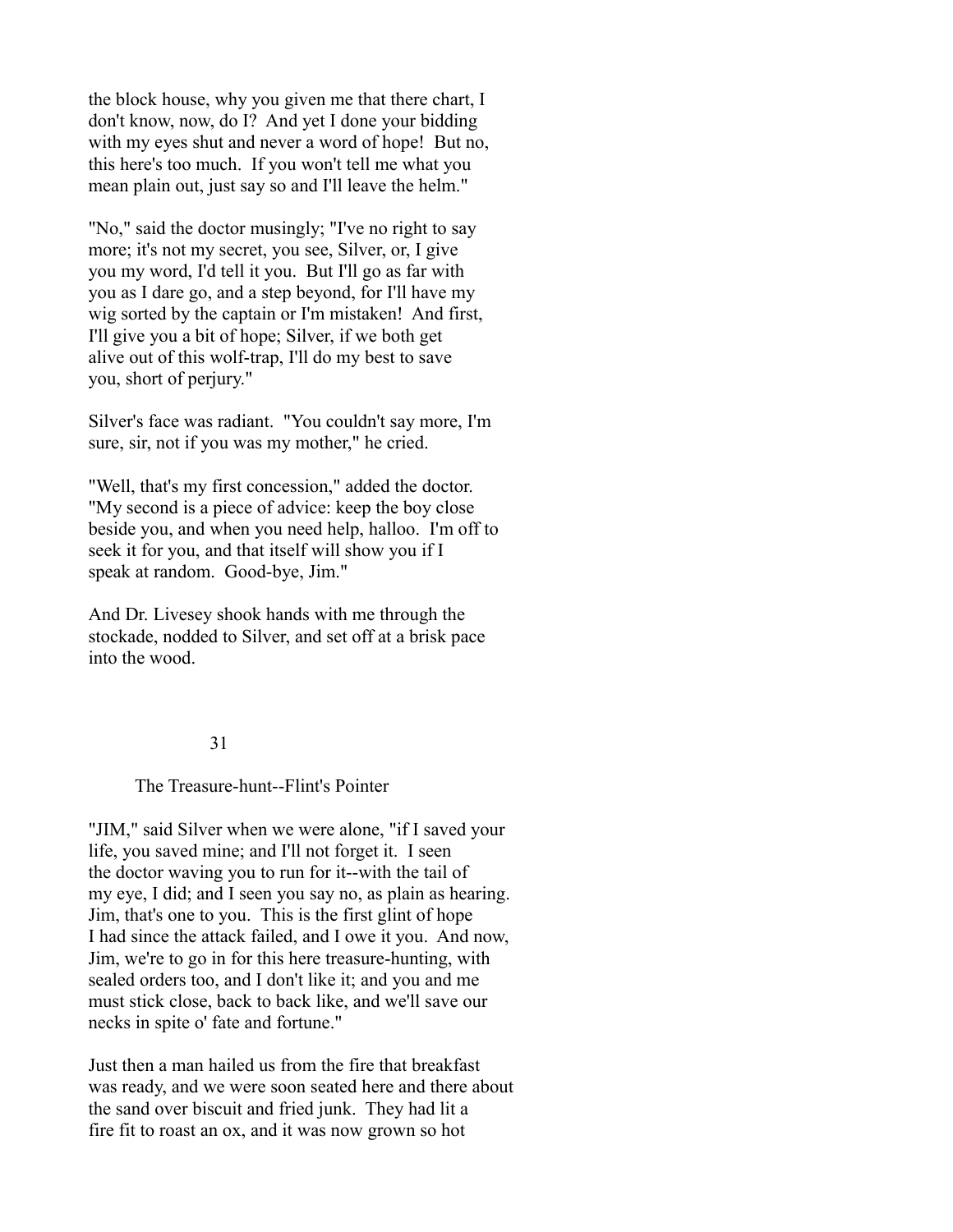that they could only approach it from the windward, and even there not without precaution. In the same wasteful spirit, they had cooked, I suppose, three times more than we could eat; and one of them, with an empty laugh, threw what was left into the fire, which blazed and roared again over this unusual fuel. I never in my life saw men so careless of the morrow; hand to mouth is the only word that can describe their way of doing; and what with wasted food and sleeping sentries, though they were bold enough for a brush and be done with it, I could see their entire unfitness for anything like a prolonged campaign.

Even Silver, eating away, with Captain Flint upon his shoulder, had not a word of blame for their recklessness. And this the more surprised me, for I thought he had never shown himself so cunning as he did then.

"Aye, mates," said he, "it's lucky you have Barbecue to think for you with this here head. I got what I wanted, I did. Sure enough, they have the ship. Where they have it, I don't know yet; but once we hit the treasure, we'll have to jump about and find out. And then, mates, us that has the boats, I reckon, has the upper hand."

Thus he kept running on, with his mouth full of the hot bacon; thus he restored their hope and confidence, and, I more than suspect, repaired his own at the same time.

"As for hostage," he continued, "that's his last talk, I guess, with them he loves so dear. I've got my piece o' news, and thanky to him for that; but it's over and done. I'll take him in a line when we go treasurehunting, for we'll keep him like so much gold, in case of accidents, you mark, and in the meantime. Once we got the ship and treasure both and off to sea like jolly companions, why then we'll talk Mr. Hawkins over, we will, and we'll give him his share, to be sure, for all his kindness."

It was no wonder the men were in a good humour now. For my part, I was horribly cast down. Should the scheme he had now sketched prove feasible, Silver, already doubly a traitor, would not hesitate to adopt it. He had still a foot in either camp, and there was no doubt he would prefer wealth and freedom with the pirates to a bare escape from hanging, which was the best he had to hope on our side.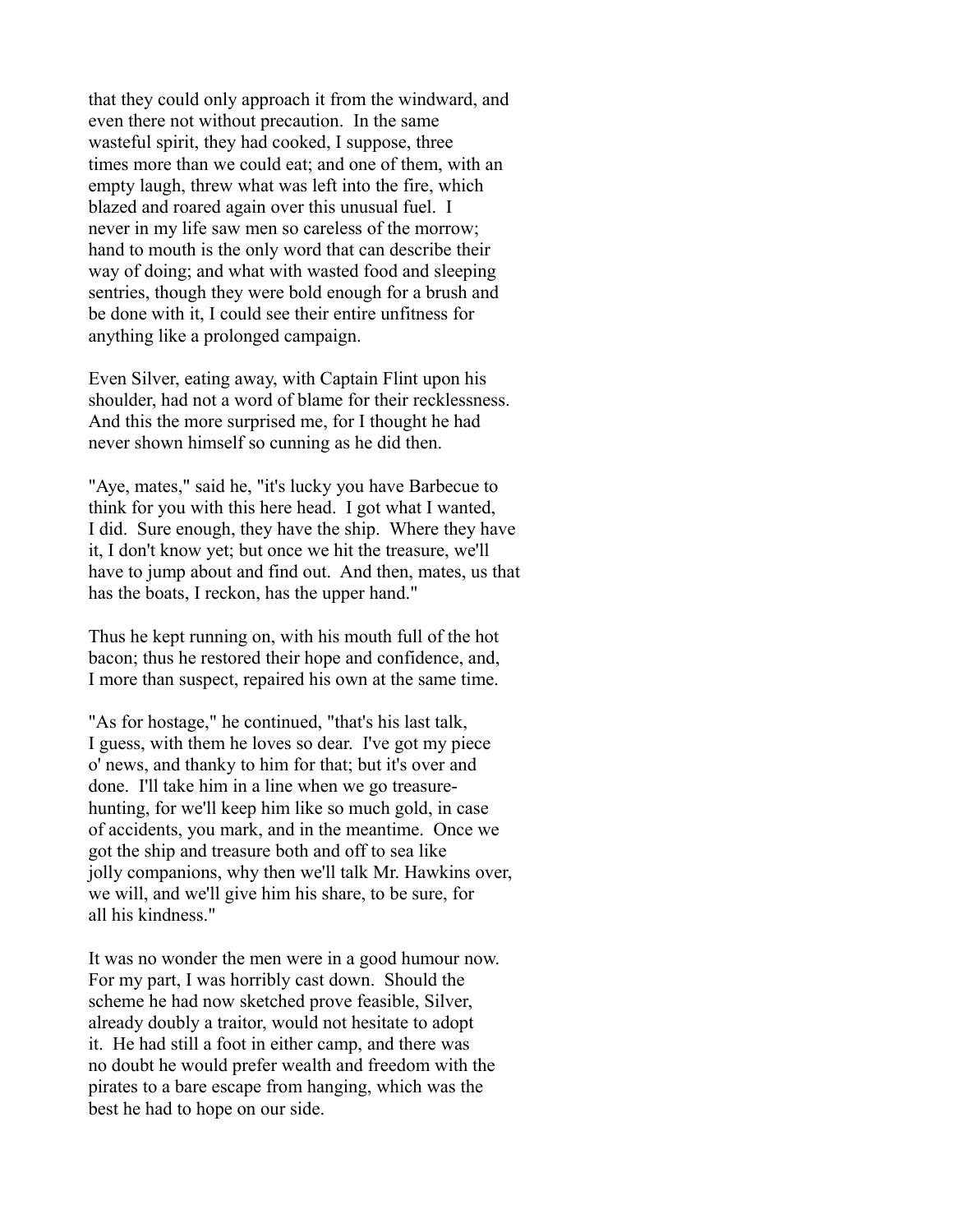Nay, and even if things so fell out that he was forced to keep his faith with Dr. Livesey, even then what danger lay before us! What a moment that would be when the suspicions of his followers turned to certainty and he and I should have to fight for dear life--he a cripple and I a boy--against five strong and active seamen!

Add to this double apprehension the mystery that still hung over the behaviour of my friends, their unexplained desertion of the stockade, their inexplicable cession of the chart, or harder still to understand, the doctor's last warning to Silver, "Look out for squalls when you find it," and you will readily believe how little taste I found in my breakfast and with how uneasy a heart I set forth behind my captors on the quest for treasure.

We made a curious figure, had anyone been there to see us--all in soiled sailor clothes and all but me armed to the teeth. Silver had two guns slung about him--one before and one behind--besides the great cutlass at his waist and a pistol in each pocket of his square-tailed coat. To complete his strange appearance, Captain Flint sat perched upon his shoulder and gabbling odds and ends of purposeless sea-talk. I had a line about my waist and followed obediently after the sea-cook, who held the loose end of the rope, now in his free hand, now between his powerful teeth. For all the world, I was led like a dancing bear.

The other men were variously burthened, some carrying picks and shovels--for that had been the very first necessary they brought ashore from the HISPANIOLA- others laden with pork, bread, and brandy for the midday meal. All the stores, I observed, came from our stock, and I could see the truth of Silver's words the night before. Had he not struck a bargain with the doctor, he and his mutineers, deserted by the ship, must have been driven to subsist on clear water and the proceeds of their hunting. Water would have been little to their taste; a sailor is not usually a good shot; and besides all that, when they were so short of eatables, it was not likely they would be very flush of powder.

Well, thus equipped, we all set out--even the fellow with the broken head, who should certainly have kept in shadow--and straggled, one after another, to the beach, where the two gigs awaited us. Even these bore trace of the drunken folly of the pirates, one in a broken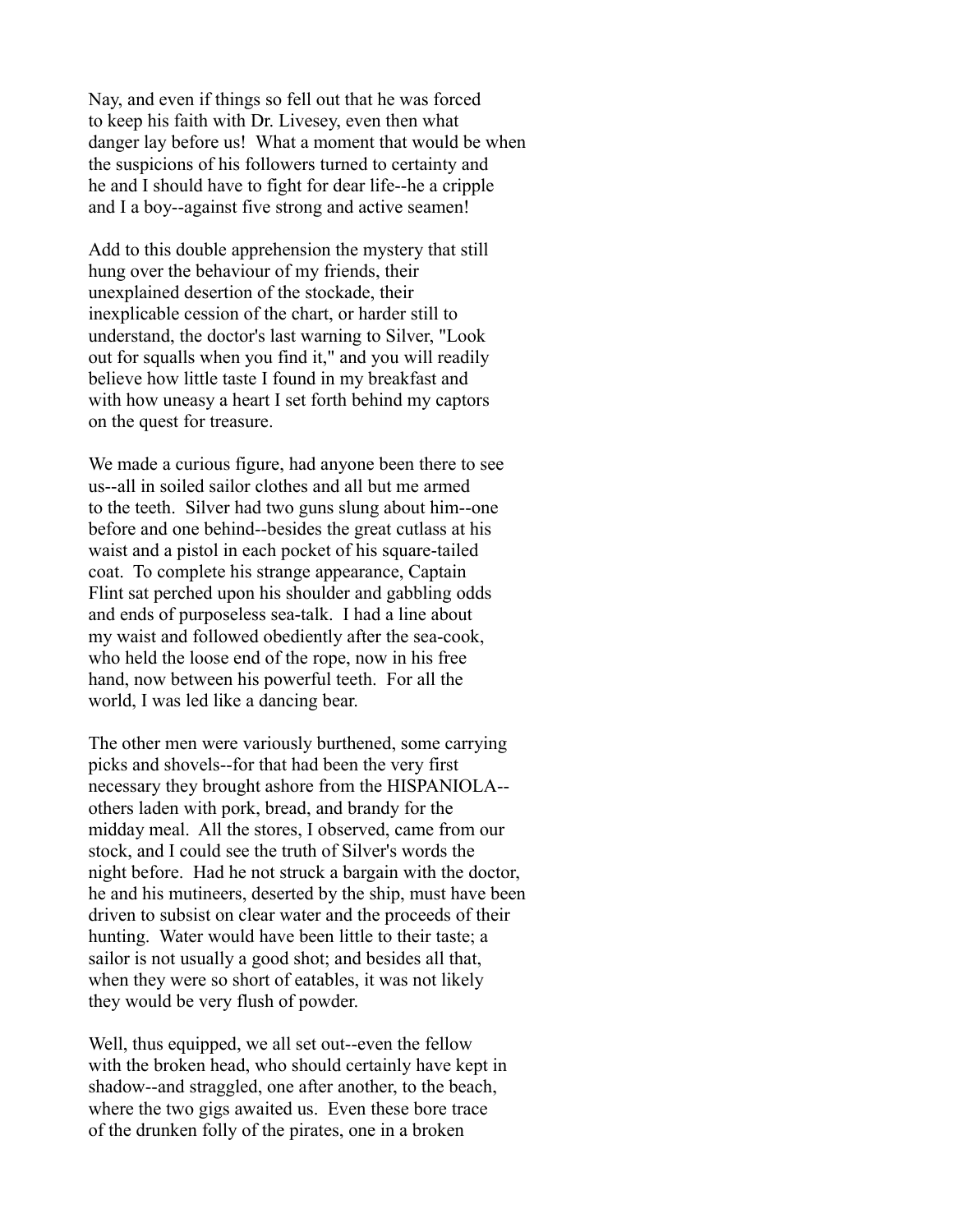thwart, and both in their muddy and unbailed condition. Both were to be carried along with us for the sake of safety; and so, with our numbers divided between them, we set forth upon the bosom of the anchorage.

As we pulled over, there was some discussion on the chart. The red cross was, of course, far too large to be a guide; and the terms of the note on the back, as you will hear, admitted of some ambiguity. They ran, the reader may remember, thus:

 Tall tree, Spy-glass shoulder, bearing a point to the N. of N.N.E. Skeleton Island E.S.E. and by E. Ten feet.

A tall tree was thus the principal mark. Now, right before us the anchorage was bounded by a plateau from two to three hundred feet high, adjoining on the north the sloping southern shoulder of the Spy-glass and rising again towards the south into the rough, cliffy eminence called the Mizzen-mast Hill. The top of the plateau was dotted thickly with pine-trees of varying height. Every here and there, one of a different species rose forty or fifty feet clear above its neighbours, and which of these was the particular "tall tree" of Captain Flint could only be decided on the spot, and by the readings of the compass.

Yet, although that was the case, every man on board the boats had picked a favourite of his own ere we were half-way over, Long John alone shrugging his shoulders and bidding them wait till they were there.

We pulled easily, by Silver's directions, not to weary the hands prematurely, and after quite a long passage, landed at the mouth of the second river--that which runs down a woody cleft of the Spy-glass. Thence, bending to our left, we began to ascend the slope towards the plateau.

At the first outset, heavy, miry ground and a matted, marish vegetation greatly delayed our progress; but by little and little the hill began to steepen and become stony under foot, and the wood to change its character and to grow in a more open order. It was, indeed, a most pleasant portion of the island that we were now approaching. A heavy-scented broom and many flowering shrubs had almost taken the place of grass. Thickets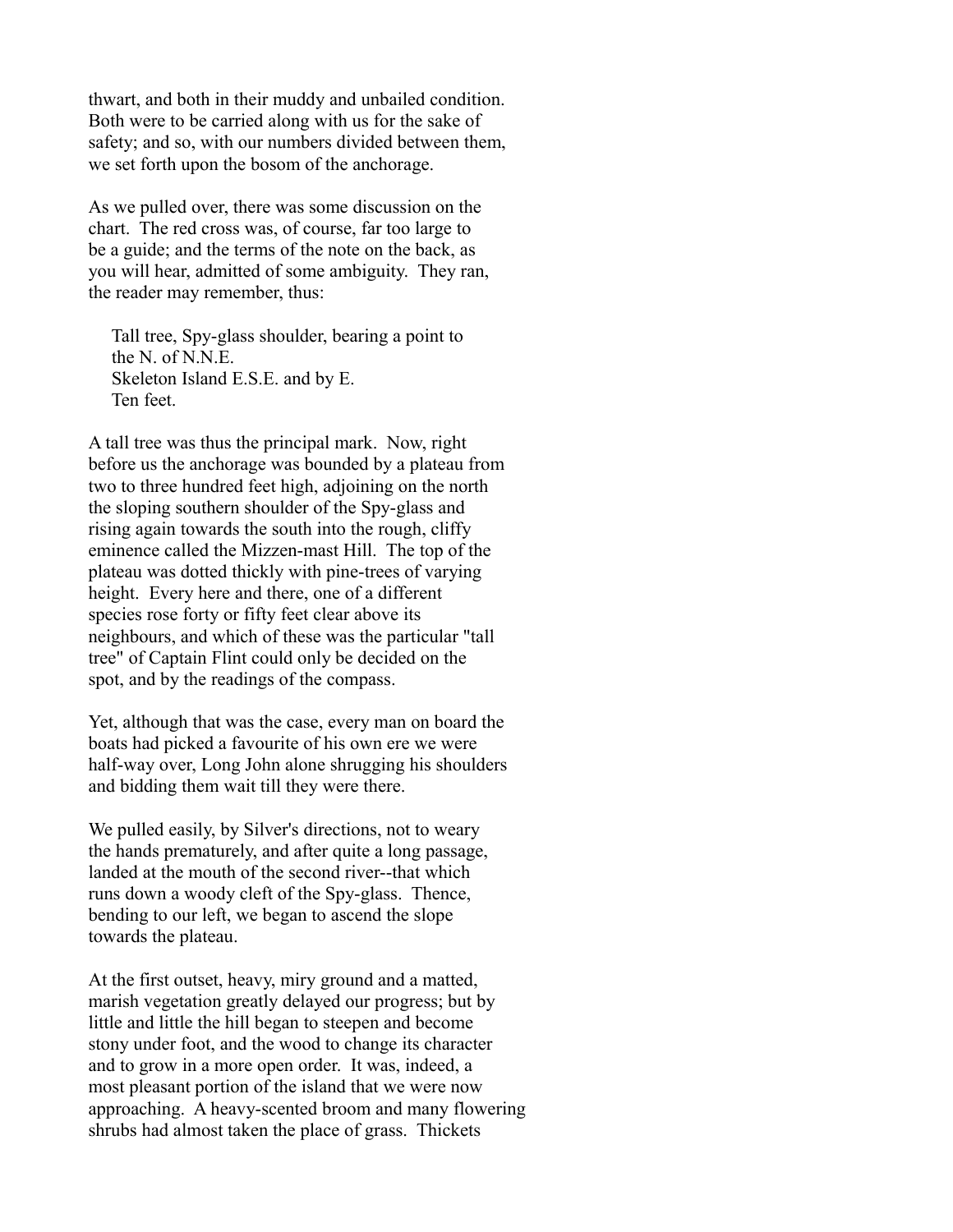of green nutmeg-trees were dotted here and there with the red columns and the broad shadow of the pines; and the first mingled their spice with the aroma of the others. The air, besides, was fresh and stirring, and this, under the sheer sunbeams, was a wonderful refreshment to our senses.

The party spread itself abroad, in a fan shape, shouting and leaping to and fro. About the centre, and a good way behind the rest, Silver and I followed--I tethered by my rope, he ploughing, with deep pants, among the sliding gravel. From time to time, indeed, I had to lend him a hand, or he must have missed his footing and fallen backward down the hill.

We had thus proceeded for about half a mile and were approaching the brow of the plateau when the man upon the farthest left began to cry aloud, as if in terror. Shout after shout came from him, and the others began to run in his direction.

"He can't 'a found the treasure," said old Morgan, hurrying past us from the right, "for that's clean a-top."

Indeed, as we found when we also reached the spot, it was something very different. At the foot of a pretty big pine and involved in a green creeper, which had even partly lifted some of the smaller bones, a human skeleton lay, with a few shreds of clothing, on the ground. I believe a chill struck for a moment to every heart.

"He was a seaman," said George Merry, who, bolder than the rest, had gone up close and was examining the rags of clothing. "Leastways, this is good sea-cloth."

"Aye, aye," said Silver; "like enough; you wouldn't look to find a bishop here, I reckon. But what sort of a way is that for bones to lie? 'Tain't in natur'."

Indeed, on a second glance, it seemed impossible to fancy that the body was in a natural position. But for some disarray (the work, perhaps, of the birds that had fed upon him or of the slow-growing creeper that had gradually enveloped his remains) the man lay perfectly straight--his feet pointing in one direction, his hands, raised above his head like a diver's, pointing directly in the opposite.

"I've taken a notion into my old numbskull," observed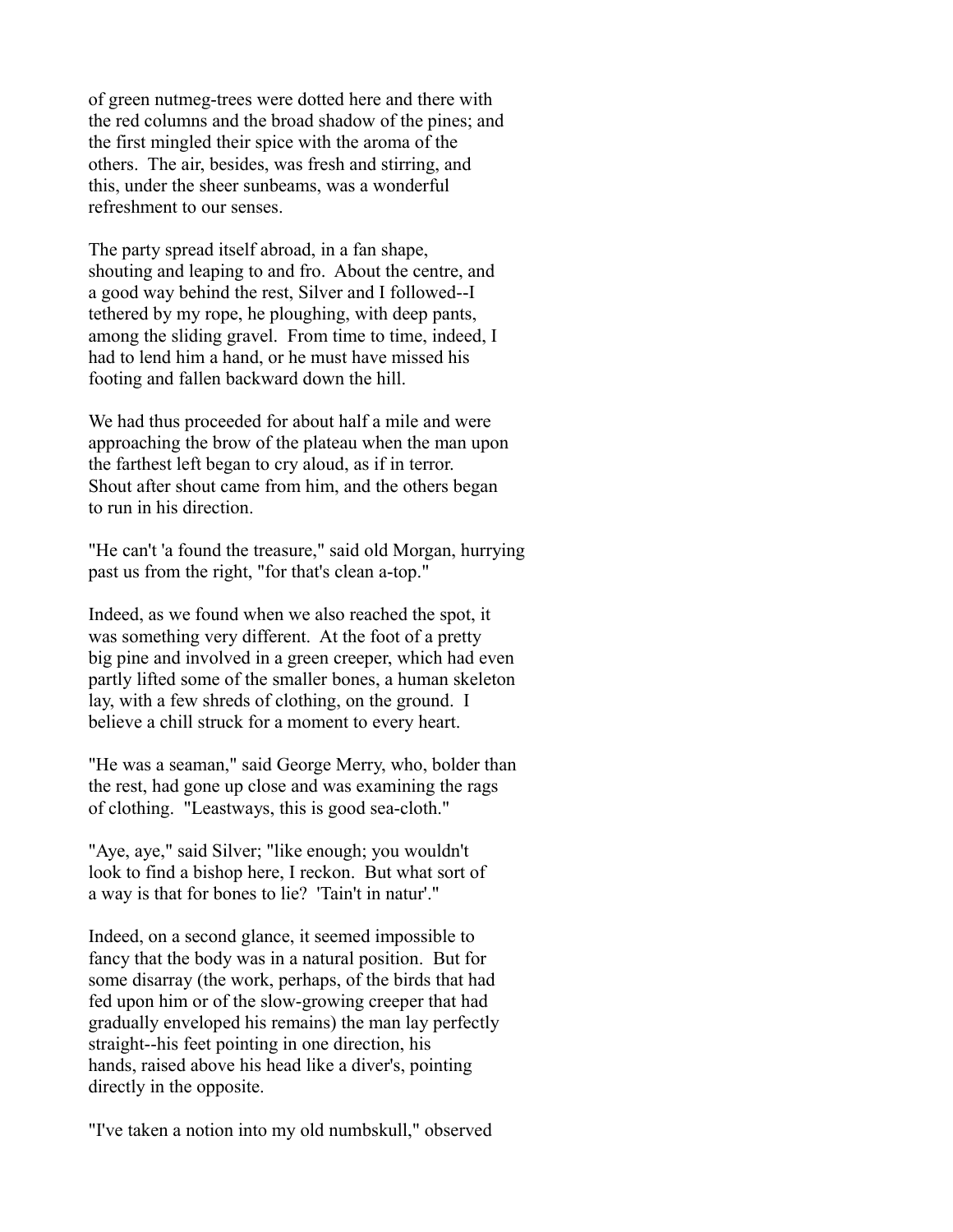Silver. "Here's the compass; there's the tip-top p'int o' Skeleton Island, stickin' out like a tooth. Just take a bearing, will you, along the line of them bones."

It was done. The body pointed straight in the direction of the island, and the compass read duly E.S.E. and by E.

"I thought so," cried the cook; "this here is a p'inter. Right up there is our line for the Pole Star and the jolly dollars. But, by thunder! If it don't make me cold inside to think of Flint. This is one of HIS jokes, and no mistake. Him and these six was alone here; he killed 'em, every man; and this one he hauled here and laid down by compass, shiver my timbers! They're long bones, and the hair's been yellow. Aye, that would be Allardyce. You mind Allardyce, Tom Morgan?"

"Aye, aye," returned Morgan; "I mind him; he owed me money, he did, and took my knife ashore with him."

"Speaking of knives," said another, "why don't we find his'n lying round? Flint warn't the man to pick a seaman's pocket; and the birds, I guess, would leave it be."

"By the powers, and that's true!" cried Silver.

"There ain't a thing left here," said Merry, still feeling round among the bones; "not a copper doit nor a baccy box. It don't look nat'ral to me."

"No, by gum, it don't," agreed Silver; "not nat'ral, nor not nice, says you. Great guns! Messmates, but if Flint was living, this would be a hot spot for you and me. Six they were, and six are we; and bones is what they are now."

"I saw him dead with these here deadlights," said Morgan. "Billy took me in. There he laid, with pennypieces on his eyes."

"Dead--aye, sure enough he's dead and gone below," said the fellow with the bandage; "but if ever sperrit walked, it would be Flint's. Dear heart, but he died bad, did Flint!"

"Aye, that he did," observed another; "now he raged, and now he hollered for the rum, and now he sang.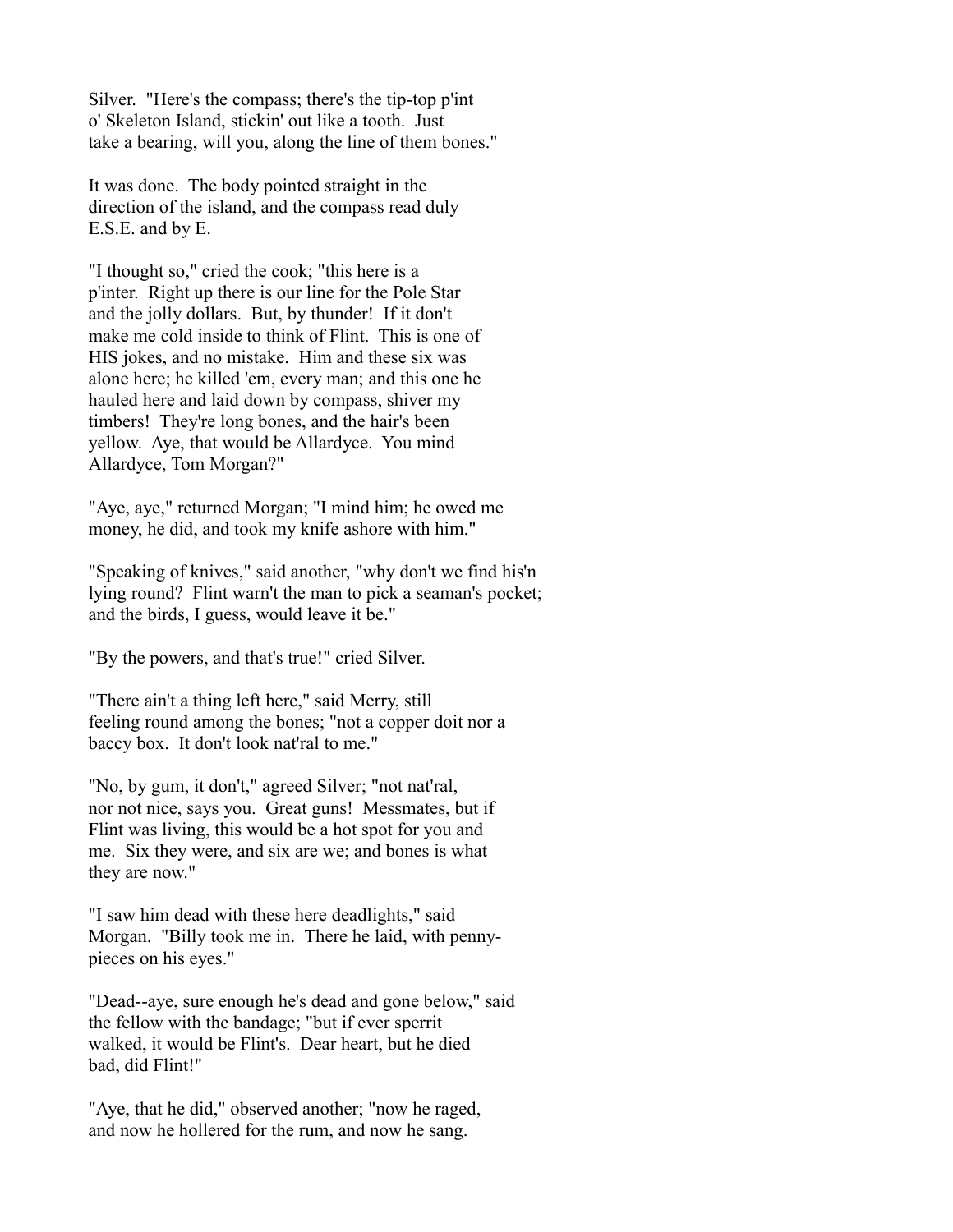'Fifteen Men' were his only song, mates; and I tell you true, I never rightly liked to hear it since. It was main hot, and the windy was open, and I hear that old song comin' out as clear as clear--and the death-haul on the man already."

"Come, come," said Silver; "stow this talk. He's dead, and he don't walk, that I know; leastways, he won't walk by day, and you may lay to that. Care killed a cat. Fetch ahead for the doubloons."

We started, certainly; but in spite of the hot sun and the staring daylight, the pirates no longer ran separate and shouting through the wood, but kept side by side and spoke with bated breath. The terror of the dead buccaneer had fallen on their spirits.

## 32

The Treasure-hunt--The Voice Among the Trees

PARTLY from the damping influence of this alarm, partly to rest Silver and the sick folk, the whole party sat down as soon as they had gained the brow of the ascent.

The plateau being somewhat tilted towards the west, this spot on which we had paused commanded a wide prospect on either hand. Before us, over the treetops, we beheld the Cape of the Woods fringed with surf; behind, we not only looked down upon the anchorage and Skeleton Island, but saw--clear across the spit and the eastern lowlands--a great field of open sea upon the east. Sheer above us rose the Spyglass, here dotted with single pines, there black with precipices. There was no sound but that of the distant breakers, mounting from all round, and the chirp of countless insects in the brush. Not a man, not a sail, upon the sea; the very largeness of the view increased the sense of solitude.

Silver, as he sat, took certain bearings with his compass.

"There are three 'tall trees'" said he, "about in the right line from Skeleton Island. 'Spy-glass shoulder,' I take it, means that lower p'int there. It's child's play to find the stuff now. I've half a mind to dine first."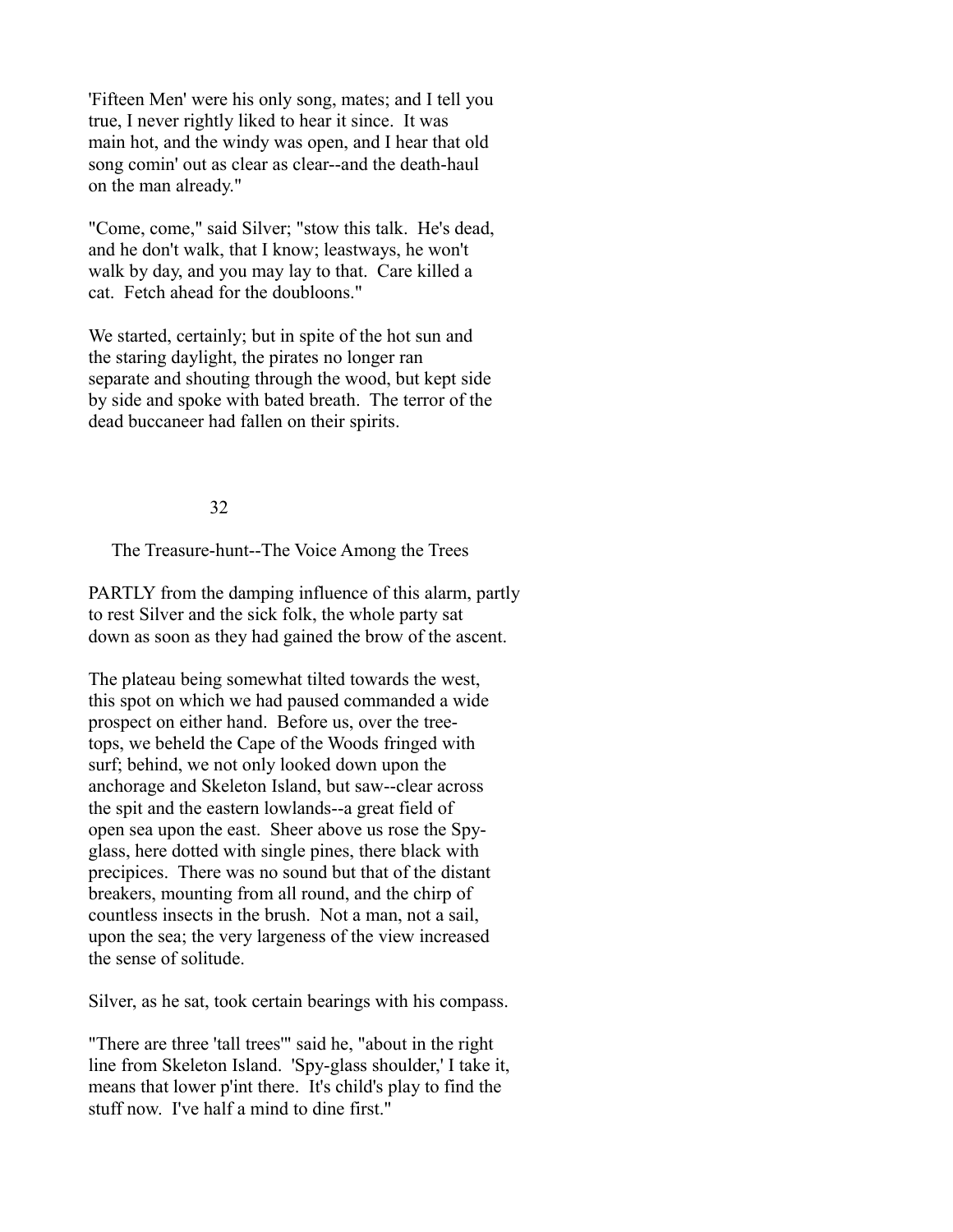"I don't feel sharp," growled Morgan. "Thinkin' o' Flint--I think it were--as done me."

"Ah, well, my son, you praise your stars he's dead," said Silver.

"He were an ugly devil," cried a third pirate with a shudder; "that blue in the face too!"

"That was how the rum took him," added Merry. "Blue! Well, I reckon he was blue. That's a true word."

Ever since they had found the skeleton and got upon this train of thought, they had spoken lower and lower, and they had almost got to whispering by now, so that the sound of their talk hardly interrupted the silence of the wood. All of a sudden, out of the middle of the trees in front of us, a thin, high, trembling voice struck up the well-known air and words:

 "Fifteen men on the dead man's chest-- Yo-ho-ho, and a bottle of rum!"

I never have seen men more dreadfully affected than the pirates. The colour went from their six faces like enchantment; some leaped to their feet, some clawed hold of others; Morgan grovelled on the ground.

"It's Flint, by ----!" cried Merry.

The song had stopped as suddenly as it began--broken off, you would have said, in the middle of a note, as though someone had laid his hand upon the singer's mouth. Coming through the clear, sunny atmosphere among the green tree-tops, I thought it had sounded airily and sweetly; and the effect on my companions was the stranger.

"Come," said Silver, struggling with his ashen lips to get the word out; "this won't do. Stand by to go about. This is a rum start, and I can't name the voice, but it's someone skylarking--someone that's flesh and blood, and you may lay to that."

His courage had come back as he spoke, and some of the colour to his face along with it. Already the others had begun to lend an ear to this encouragement and were coming a little to themselves, when the same voice broke out again--not this time singing, but in a faint distant hail that echoed yet fainter among the clefts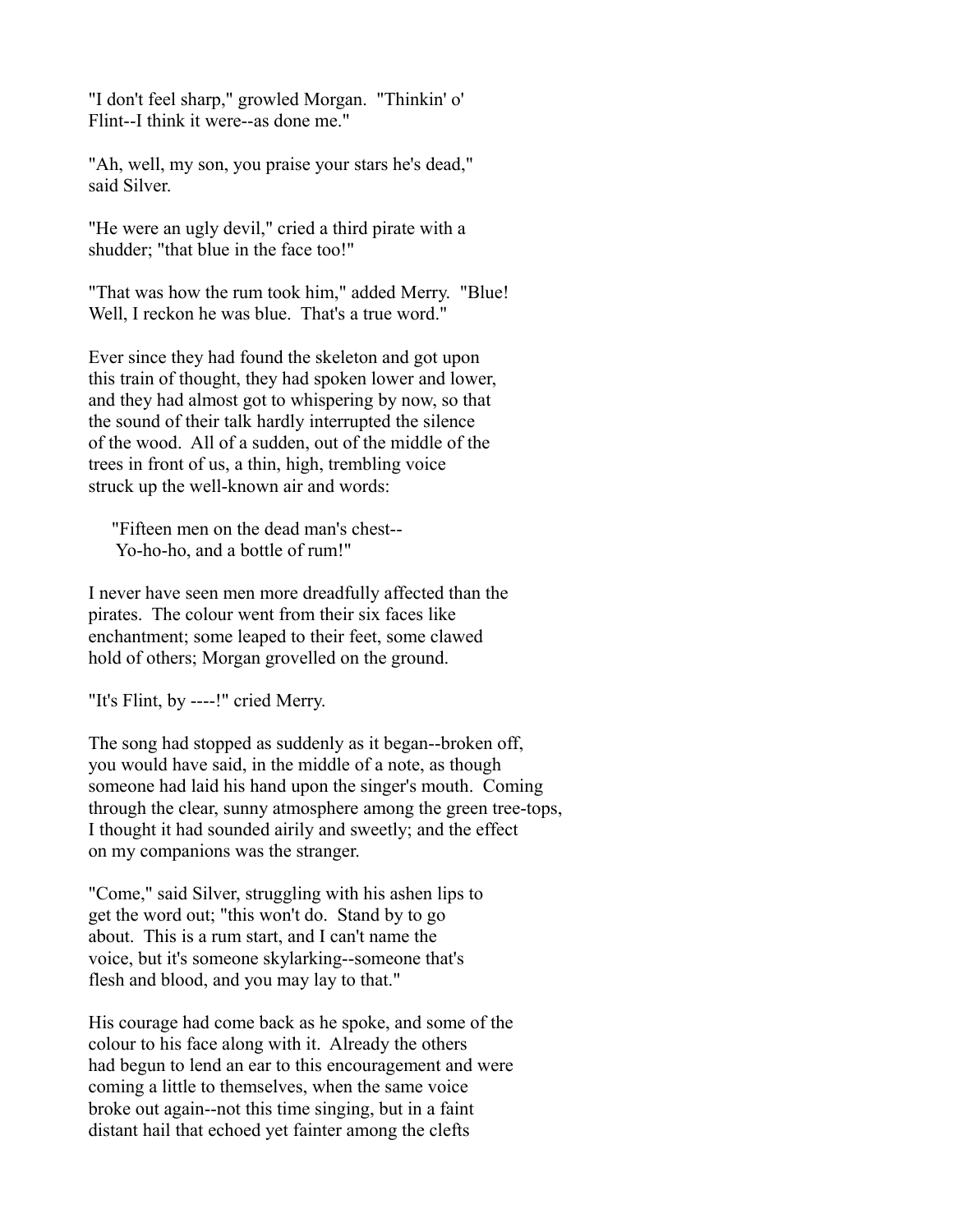of the Spy-glass.

"Darby M'Graw," it wailed--for that is the word that best describes the sound--"Darby M'Graw! Darby M'Graw!" again and again and again; and then rising a little higher, and with an oath that I leave out: "Fetch aft the rum, Darby!"

The buccaneers remained rooted to the ground, their eyes starting from their heads. Long after the voice had died away they still stared in silence, dreadfully, before them.

"That fixes it!" gasped one. "Let's go."

"They was his last words," moaned Morgan, "his last words above board."

Dick had his Bible out and was praying volubly. He had been well brought up, had Dick, before he came to sea and fell among bad companions.

Still Silver was unconquered. I could hear his teeth rattle in his head, but he had not yet surrendered.

"Nobody in this here island ever heard of Darby," he muttered; "not one but us that's here." And then, making a great effort: "Shipmates," he cried, "I'm here to get that stuff, and I'll not be beat by man or devil. I never was feared of Flint in his life, and, by the powers, I'll face him dead. There's seven hundred thousand pound not a quarter of a mile from here. When did ever a gentleman o' fortune show his stern to that much dollars for a boozy old seaman with a blue mug--and him dead too?"

But there was no sign of reawakening courage in his followers, rather, indeed, of growing terror at the irreverence of his words.

"Belay there, John!" said Merry. "Don't you cross a sperrit."

And the rest were all too terrified to reply. They would have run away severally had they dared; but fear kept them together, and kept them close by John, as if his daring helped them. He, on his part, had pretty well fought his weakness down.

"Sperrit? Well, maybe," he said. "But there's one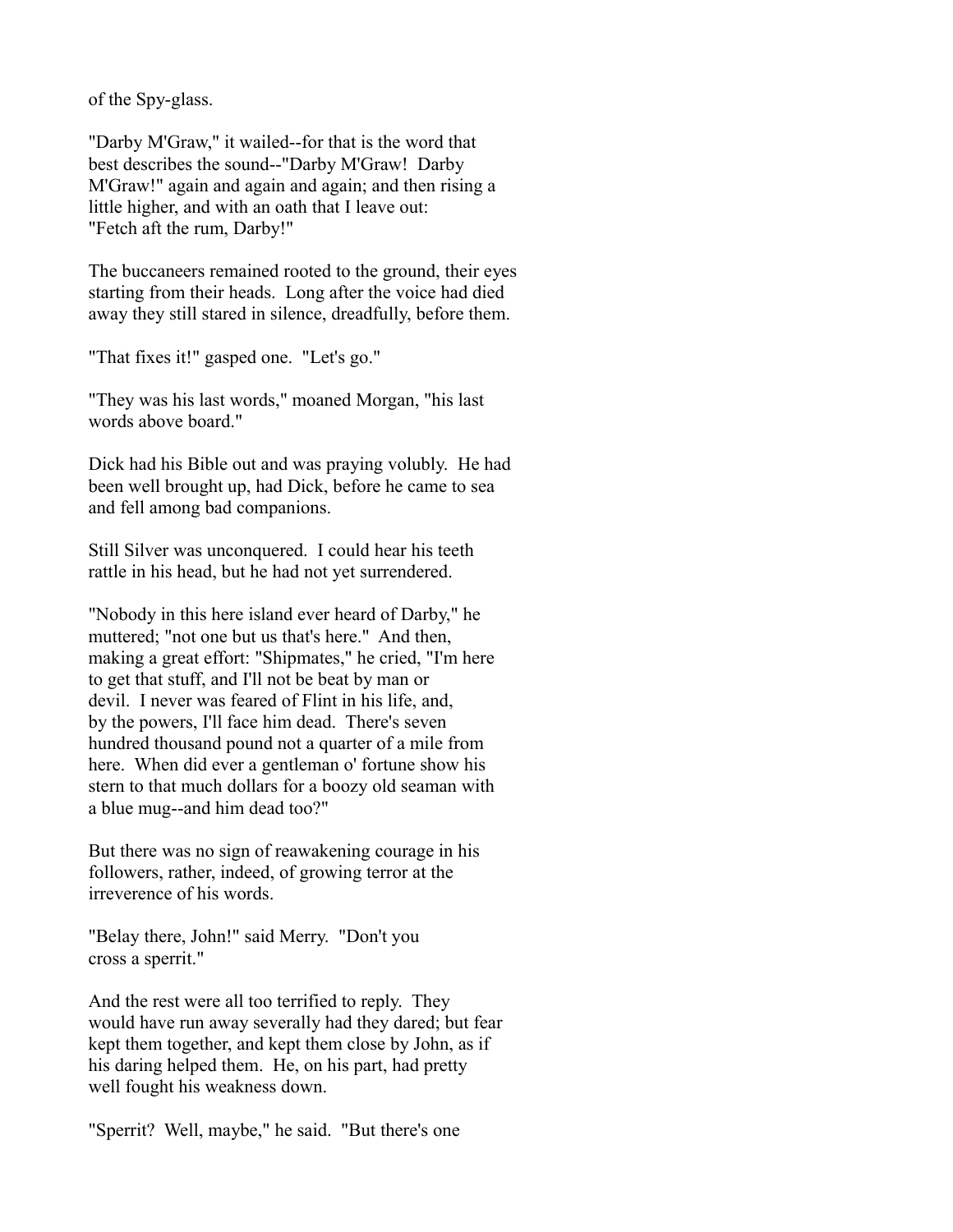thing not clear to me. There was an echo. Now, no man ever seen a sperrit with a shadow; well then, what's he doing with an echo to him, I should like to know? That ain't in natur', surely?"

This argument seemed weak enough to me. But you can never tell what will affect the superstitious, and to my wonder, George Merry was greatly relieved.

"Well, that's so," he said. "You've a head upon your shoulders, John, and no mistake. 'Bout ship, mates! This here crew is on a wrong tack, I do believe. And come to think on it, it was like Flint's voice, I grant you, but not just so clear-away like it, after all. It was liker somebody else's voice now--it was liker--"

"By the powers, Ben Gunn!" roared Silver.

"Aye, and so it were," cried Morgan, springing on his knees. "Ben Gunn it were!"

"It don't make much odds, do it, now?" asked Dick. "Ben Gunn's not here in the body any more'n Flint."

But the older hands greeted this remark with scorn.

"Why, nobody minds Ben Gunn," cried Merry; "dead or alive, nobody minds him."

It was extraordinary how their spirits had returned and how the natural colour had revived in their faces. Soon they were chatting together, with intervals of listening; and not long after, hearing no further sound, they shouldered the tools and set forth again, Merry walking first with Silver's compass to keep them on the right line with Skeleton Island. He had said the truth: dead or alive, nobody minded Ben Gunn.

Dick alone still held his Bible, and looked around him as he went, with fearful glances; but he found no sympathy, and Silver even joked him on his precautions.

"I told you," said he--"I told you you had sp'iled your Bible. If it ain't no good to swear by, what do you suppose a sperrit would give for it? Not that!" and he snapped his big fingers, halting a moment on his crutch.

But Dick was not to be comforted; indeed, it was soon plain to me that the lad was falling sick; hastened by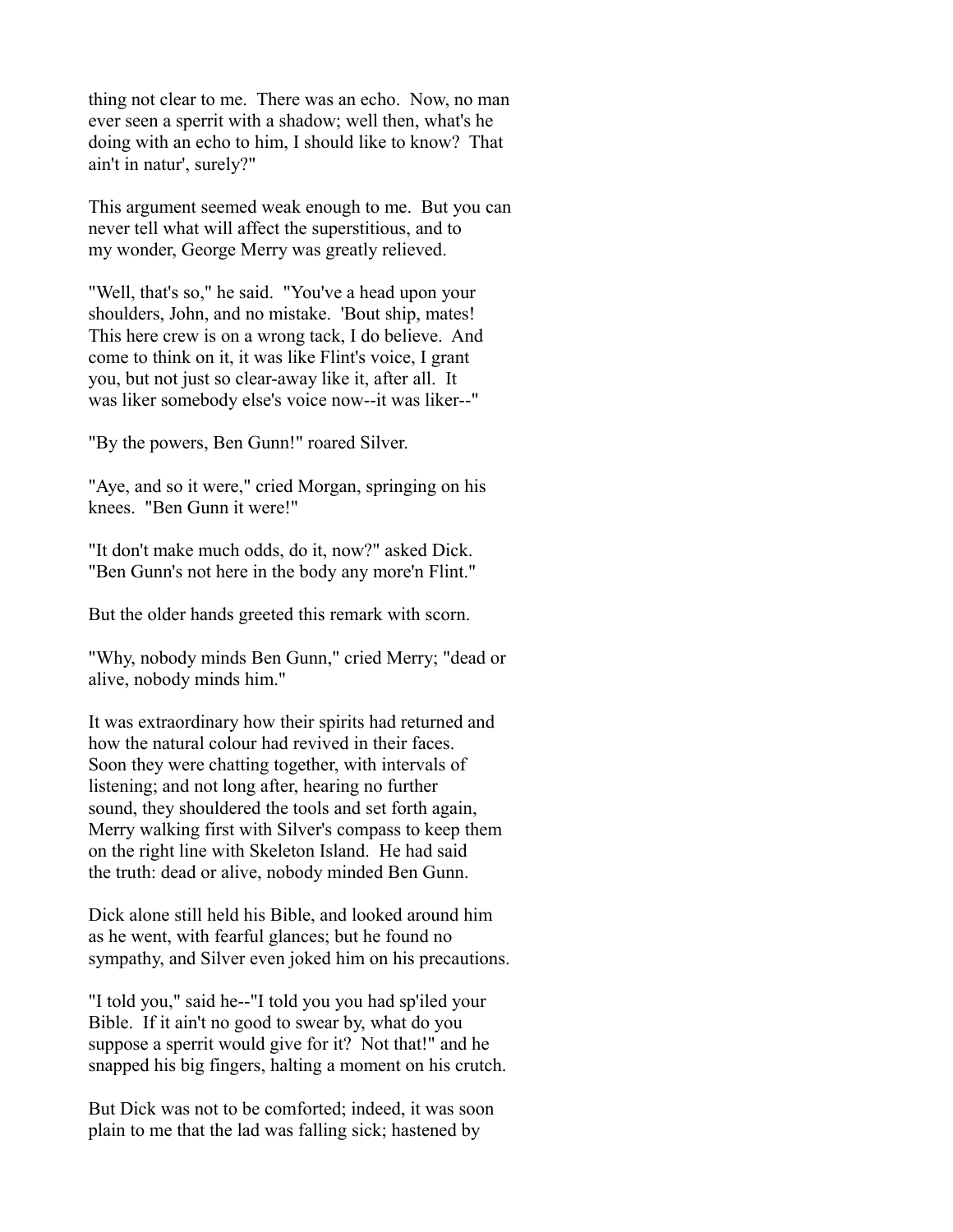heat, exhaustion, and the shock of his alarm, the fever, predicted by Dr. Livesey, was evidently growing swiftly higher.

It was fine open walking here, upon the summit; our way lay a little downhill, for, as I have said, the plateau tilted towards the west. The pines, great and small, grew wide apart; and even between the clumps of nutmeg and azalea, wide open spaces baked in the hot sunshine. Striking, as we did, pretty near north-west across the island, we drew, on the one hand, ever nearer under the shoulders of the Spy-glass, and on the other, looked ever wider over that western bay where I had once tossed and trembled in the oracle.

The first of the tall trees was reached, and by the bearings proved the wrong one. So with the second. The third rose nearly two hundred feet into the air above a clump of underwood--a giant of a vegetable, with a red column as big as a cottage, and a wide shadow around in which a company could have manoeuvred. It was conspicuous far to sea both on the east and west and might have been entered as a sailing mark upon the chart.

But it was not its size that now impressed my companions; it was the knowledge that seven hundred thousand pounds in gold lay somewhere buried below its spreading shadow. The thought of the money, as they drew nearer, swallowed up their previous terrors. Their eyes burned in their heads; their feet grew speedier and lighter; their whole soul was found up in that fortune, that whole lifetime of extravagance and pleasure, that lay waiting there for each of them.

Silver hobbled, grunting, on his crutch; his nostrils stood out and quivered; he cursed like a madman when the flies settled on his hot and shiny countenance; he plucked furiously at the line that held me to him and from time to time turned his eyes upon me with a deadly look. Certainly he took no pains to hide his thoughts, and certainly I read them like print. In the immediate nearness of the gold, all else had been forgotten: his promise and the doctor's warning were both things of the past, and I could not doubt that he hoped to seize upon the treasure, find and board the HISPANIOLA under cover of night, cut every honest throat about that island, and sail away as he had at first intended, laden with crimes and riches.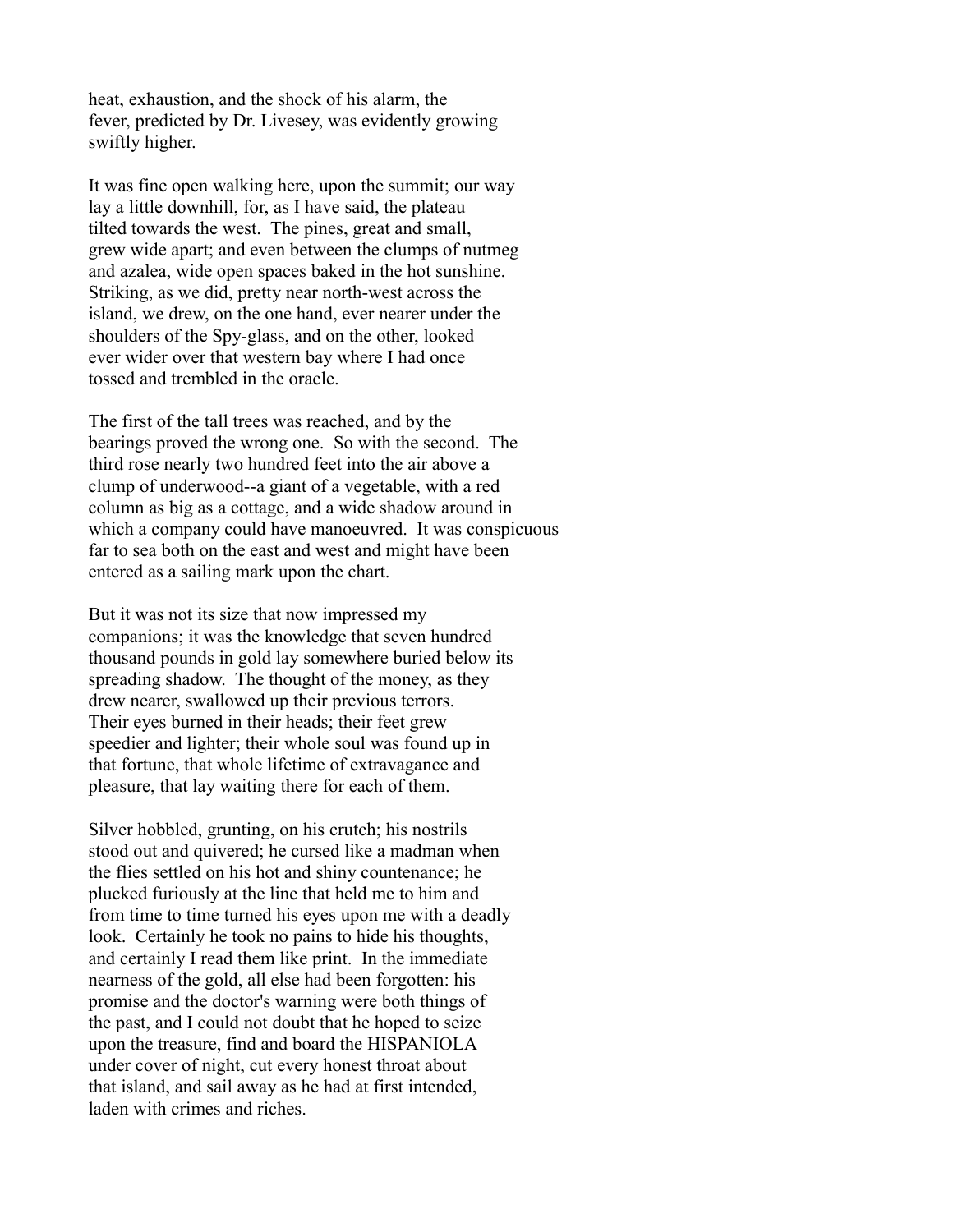Shaken as I was with these alarms, it was hard for me to keep up with the rapid pace of the treasure-hunters. Now and again I stumbled, and it was then that Silver plucked so roughly at the rope and launched at me his murderous glances. Dick, who had dropped behind us and now brought up the rear, was babbling to himself both prayers and curses as his fever kept rising. This also added to my wretchedness, and to crown all, I was haunted by the thought of the tragedy that had once been acted on that plateau, when that ungodly buccaneer with the blue face --he who died at Savannah, singing and shouting for drink- had there, with his own hand, cut down his six accomplices. This grove that was now so peaceful must then have rung with cries, I thought; and even with the thought I could believe I heard it ringing still.

We were now at the margin of the thicket.

"Huzza, mates, all together!" shouted Merry; and the foremost broke into a run.

And suddenly, not ten yards further, we beheld them stop. A low cry arose. Silver doubled his pace, digging away with the foot of his crutch like one possessed; and next moment he and I had come also to a dead halt.

Before us was a great excavation, not very recent, for the sides had fallen in and grass had sprouted on the bottom. In this were the shaft of a pick broken in two and the boards of several packing-cases strewn around. On one of these boards I saw, branded with a hot iron, the name WALRUS--the name of Flint's ship.

All was clear to probation. The CACHE had been found and rifled; the seven hundred thousand pounds were gone!

## 33

## The Fall of a Chieftain

THERE never was such an overturn in this world. Each of these six men was as though he had been struck. But with Silver the blow passed almost instantly. Every thought of his soul had been set full-stretch, like a racer, on that money; well, he was brought up, in a single second, dead; and he kept his head, found his temper, and changed his plan before the others had had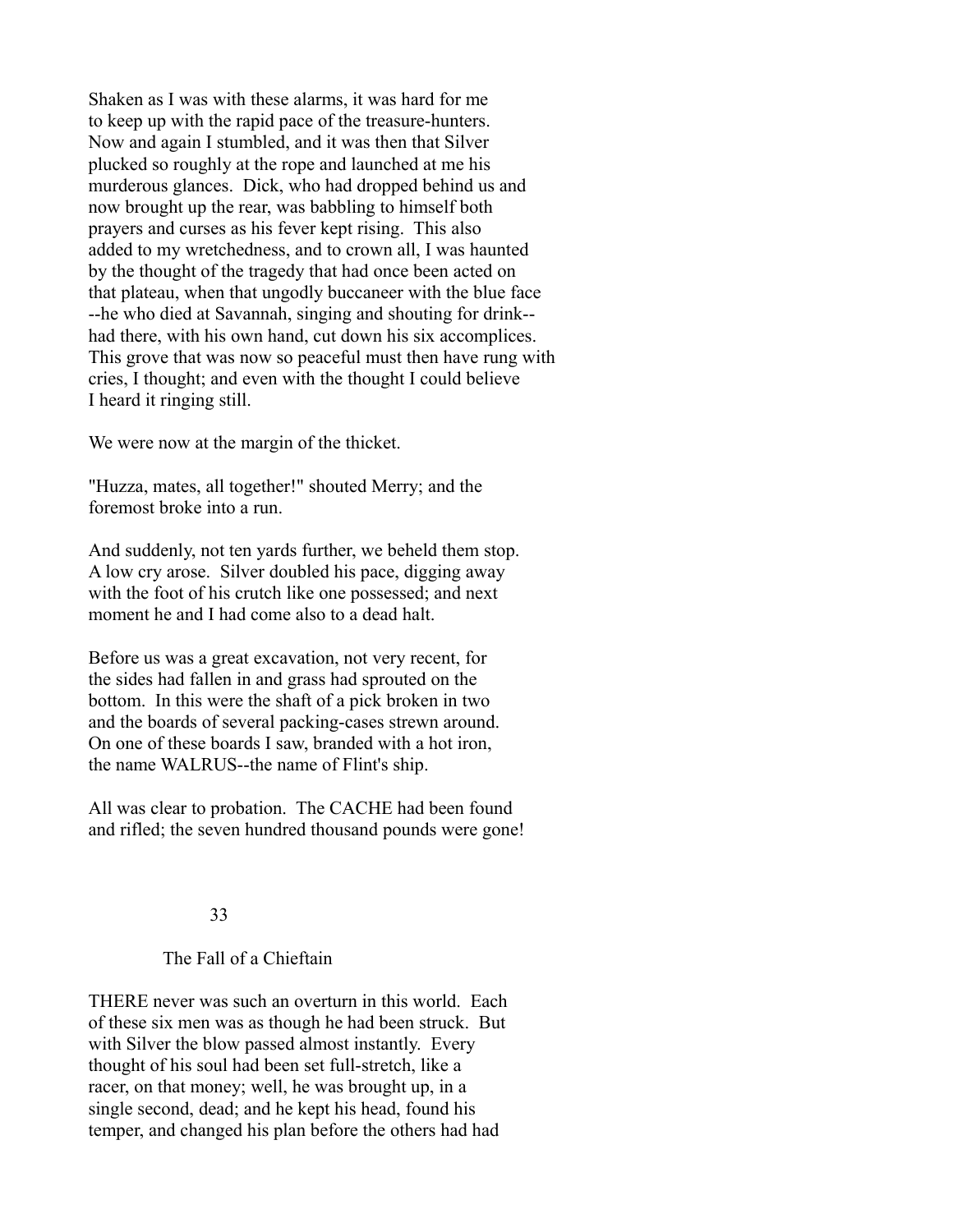time to realize the disappointment.

"Jim," he whispered, "take that, and stand by for trouble."

And he passed me a double-barrelled pistol.

At the same time, he began quietly moving northward, and in a few steps had put the hollow between us two and the other five. Then he looked at me and nodded, as much as to say, "Here is a narrow corner," as, indeed, I thought it was. His looks were not quite friendly, and I was so revolted at these constant changes that I could not forbear whispering, "So you've changed sides again."

There was no time left for him to answer in. The buccaneers, with oaths and cries, began to leap, one after another, into the pit and to dig with their fingers, throwing the boards aside as they did so. Morgan found a piece of gold. He held it up with a perfect spout of oaths. It was a two-guinea piece, and it went from hand to hand among them for a quarter of a minute.

"Two guineas!" roared Merry, shaking it at Silver. "That's your seven hundred thousand pounds, is it? You're the man for bargains, ain't you? You're him that never bungled nothing, you wooden-headed lubber!"

"Dig away, boys," said Silver with the coolest insolence; "you'll find some pig-nuts and I shouldn't wonder."

"Pig-nuts!" repeated Merry, in a scream. "Mates, do you hear that? I tell you now, that man there knew it all along. Look in the face of him and you'll see it wrote there."

"Ah, Merry," remarked Silver, "standing for cap'n again? You're a pushing lad, to be sure."

But this time everyone was entirely in Merry's favour. They began to scramble out of the excavation, darting furious glances behind them. One thing I observed, which looked well for us: they all got out upon the opposite side from Silver.

Well, there we stood, two on one side, five on the other, the pit between us, and nobody screwed up high enough to offer the first blow. Silver never moved; he watched them, very upright on his crutch, and looked as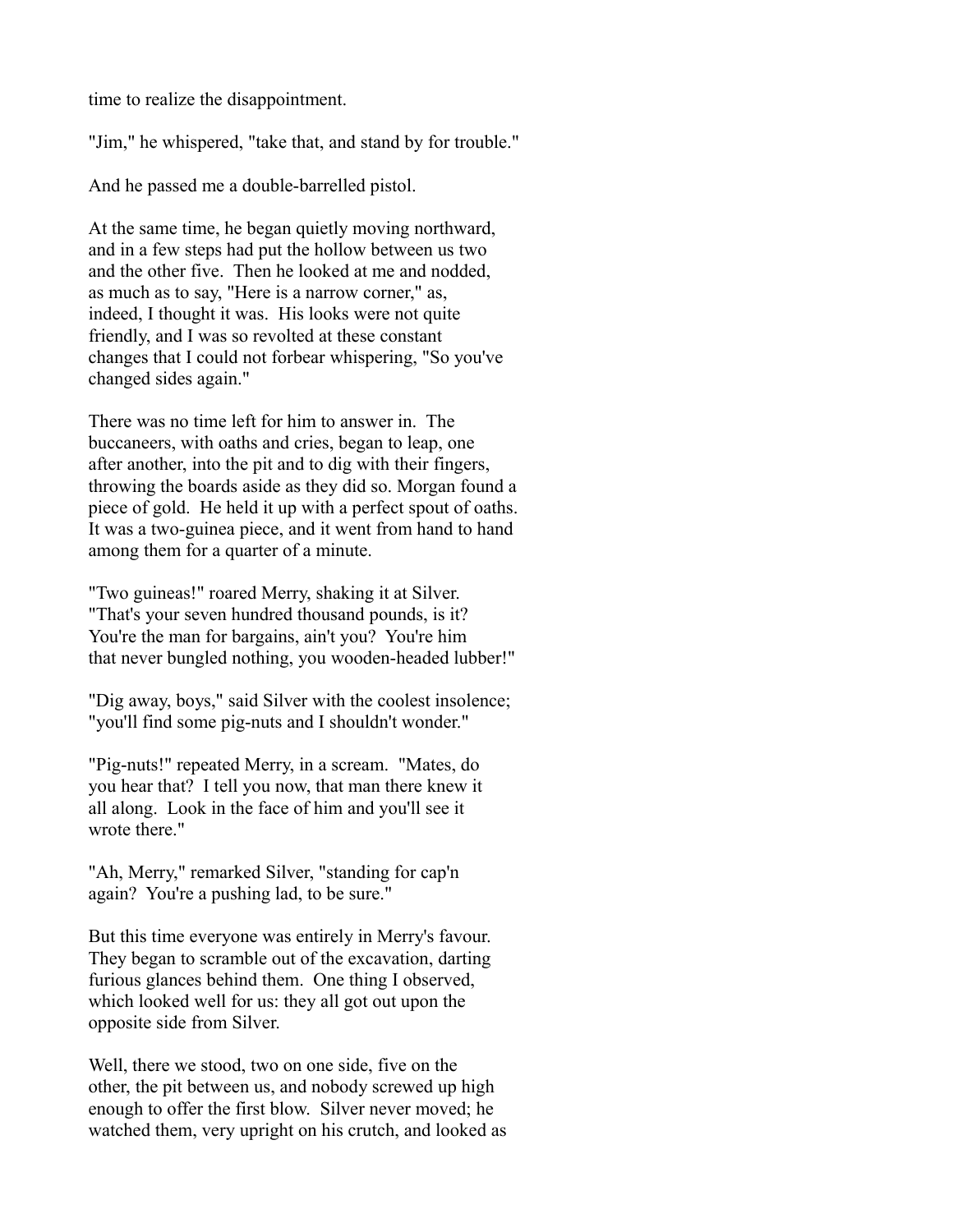cool as ever I saw him. He was brave, and no mistake.

At last Merry seemed to think a speech might help matters.

"Mates," says he, "there's two of them alone there; one's the old cripple that brought us all here and blundered us down to this; the other's that cub that I mean to have the heart of. Now, mates--"

He was raising his arm and his voice, and plainly meant to lead a charge. But just then--crack! crack! crack!- three musket-shots flashed out of the thicket. Merry tumbled head foremost into the excavation; the man with the bandage spun round like a teetotum and fell all his length upon his side, where he lay dead, but still twitching; and the other three turned and ran for it with all their might.

Before you could wink, Long John had fired two barrels of a pistol into the struggling Merry, and as the man rolled up his eyes at him in the last agony, "George," said he, "I reckon I settled you."

At the same moment, the doctor, Gray, and Ben Gunn joined us, with smoking muskets, from among the nutmeg-trees.

"Forward!" cried the doctor. "Double quick, my lads. We must head 'em off the boats."

And we set off at a great pace, sometimes plunging through the bushes to the chest.

I tell you, but Silver was anxious to keep up with us. The work that man went through, leaping on his crutch till the muscles of his chest were fit to burst, was work no sound man ever equalled; and so thinks the doctor. As it was, he was already thirty yards behind us and on the verge of strangling when we reached the brow of the slope.

"Doctor," he hailed, "see there! No hurry!"

Sure enough there was no hurry. In a more open part of the plateau, we could see the three survivors still running in the same direction as they had started, right for Mizzenmast Hill. We were already between them and the boats; and so we four sat down to breathe, while Long John, mopping his face, came slowly up with us.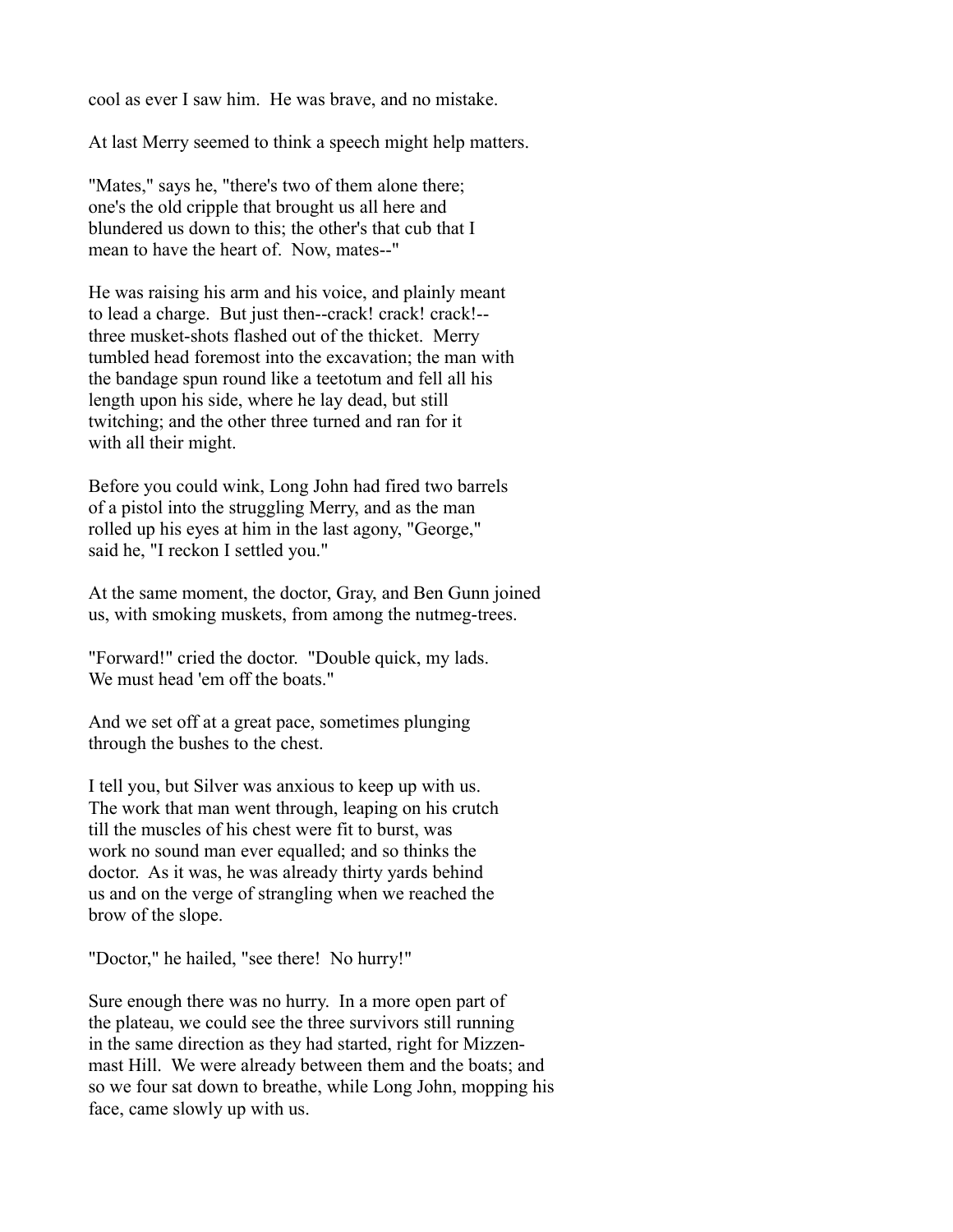"Thank ye kindly, doctor," says he. "You came in in about the nick, I guess, for me and Hawkins. And so it's you, Ben Gunn!" he added. "Well, you're a nice one, to be sure."

"I'm Ben Gunn, I am," replied the maroon, wriggling like an eel in his embarrassment. "And," he added, after a long pause, "how do, Mr. Silver? Pretty well, I thank ye, says you."

"Ben, Ben," murmured Silver, "to think as you've done me!"

The doctor sent back Gray for one of the pick-axes deserted, in their flight, by the mutineers, and then as we proceeded leisurely downhill to where the boats were lying, related in a few words what had taken place. It was a story that profoundly interested Silver; and Ben Gunn, the half-idiot maroon, was the hero from beginning to end.

Ben, in his long, lonely wanderings about the island, had found the skeleton--it was he that had rifled it; he had found the treasure; he had dug it up (it was the haft of his pick-axe that lay broken in the excavation); he had carried it on his back, in many weary journeys, from the foot of the tall pine to a cave he had on the two-pointed hill at the north-east angle of the island, and there it had lain stored in safety since two months before the arrival of the HISPANIOLA.

When the doctor had wormed this secret from him on the afternoon of the attack, and when next morning he saw the anchorage deserted, he had gone to Silver, given him the chart, which was now useless--given him the stores, for Ben Gunn's cave was well supplied with goats' meat salted by himself--given anything and everything to get a chance of moving in safety from the stockade to the two-pointed hill, there to be clear of malaria and keep a guard upon the money.

"As for you, Jim," he said, "it went against my heart, but I did what I thought best for those who had stood by their duty; and if you were not one of these, whose fault was it?"

That morning, finding that I was to be involved in the horrid disappointment he had prepared for the mutineers, he had run all the way to the cave, and leaving the squire to guard the captain, had taken Gray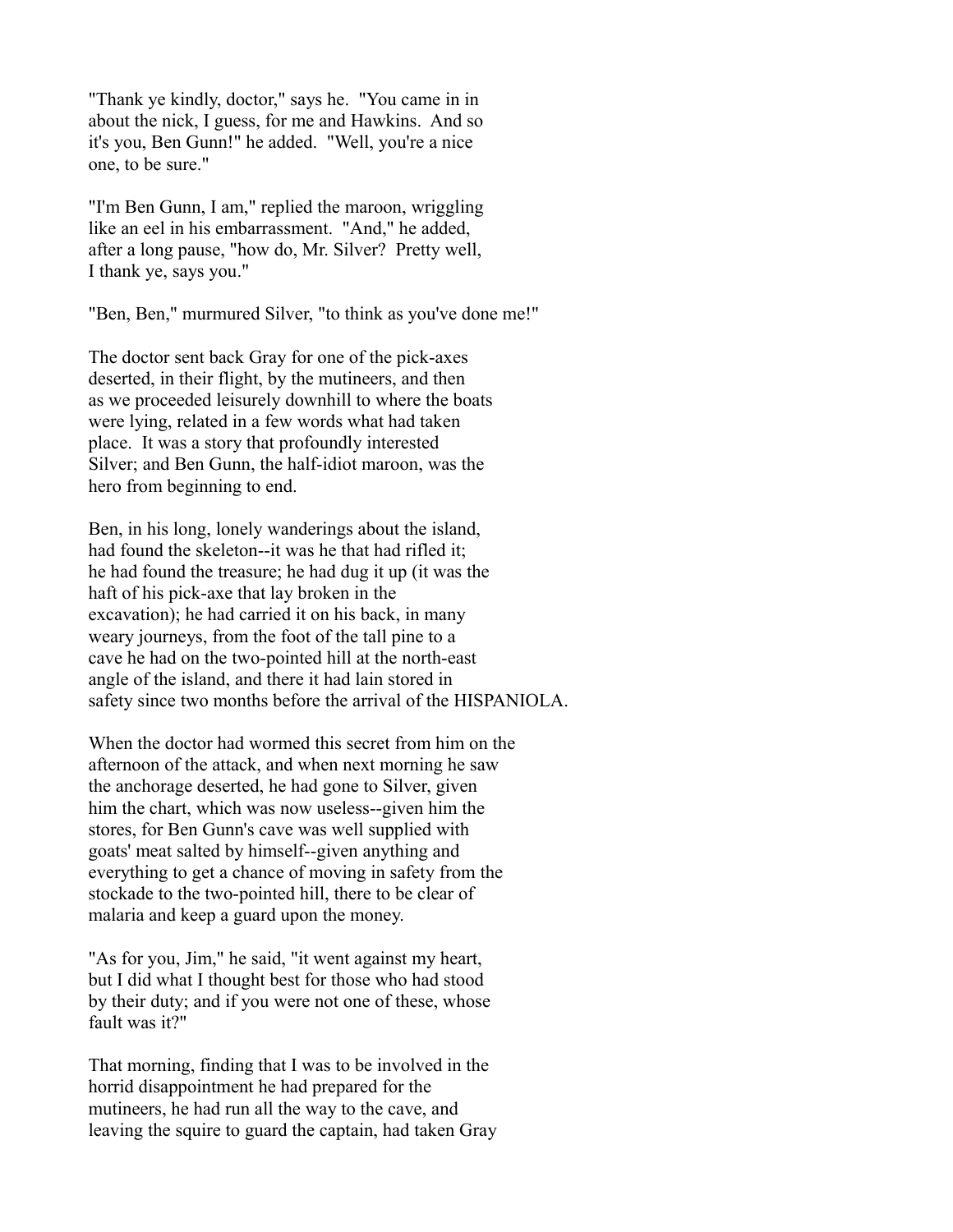and the maroon and started, making the diagonal across the island to be at hand beside the pine. Soon, however, he saw that our party had the start of him; and Ben Gunn, being fleet of foot, had been dispatched in front to do his best alone. Then it had occurred to him to work upon the superstitions of his former shipmates, and he was so far successful that Gray and the doctor had come up and were already ambushed before the arrival of the treasure-hunters.

"Ah," said Silver, "it were fortunate for me that I had Hawkins here. You would have let old John be cut to bits, and never given it a thought, doctor."

"Not a thought," replied Dr. Livesey cheerily.

And by this time we had reached the gigs. The doctor, with the pick-axe, demolished one of them, and then we all got aboard the other and set out to go round by sea for North Inlet.

This was a run of eight or nine miles. Silver, though he was almost killed already with fatigue, was set to an oar, like the rest of us, and we were soon skimming swiftly over a smooth sea. Soon we passed out of the straits and doubled the south-east corner of the island, round which, four days ago, we had towed the HISPANIOLA.

As we passed the two-pointed hill, we could see the black mouth of Ben Gunn's cave and a figure standing by it, leaning on a musket. It was the squire, and we waved a handkerchief and gave him three cheers, in which the voice of Silver joined as heartily as any.

Three miles farther, just inside the mouth of North Inlet, what should we meet but the HISPANIOLA, cruising by herself? The last flood had lifted her, and had there been much wind or a strong tide current, as in the southern anchorage, we should never have found her more, or found her stranded beyond help. As it was, there was little amiss beyond the wreck of the main-sail. Another anchor was got ready and dropped in a fathom and a half of water. We all pulled round again to Rum Cove, the nearest point for Ben Gunn's treasure-house; and then Gray, single-handed, returned with the gig to the HISPANIOLA, where he was to pass the night on guard.

A gentle slope ran up from the beach to the entrance of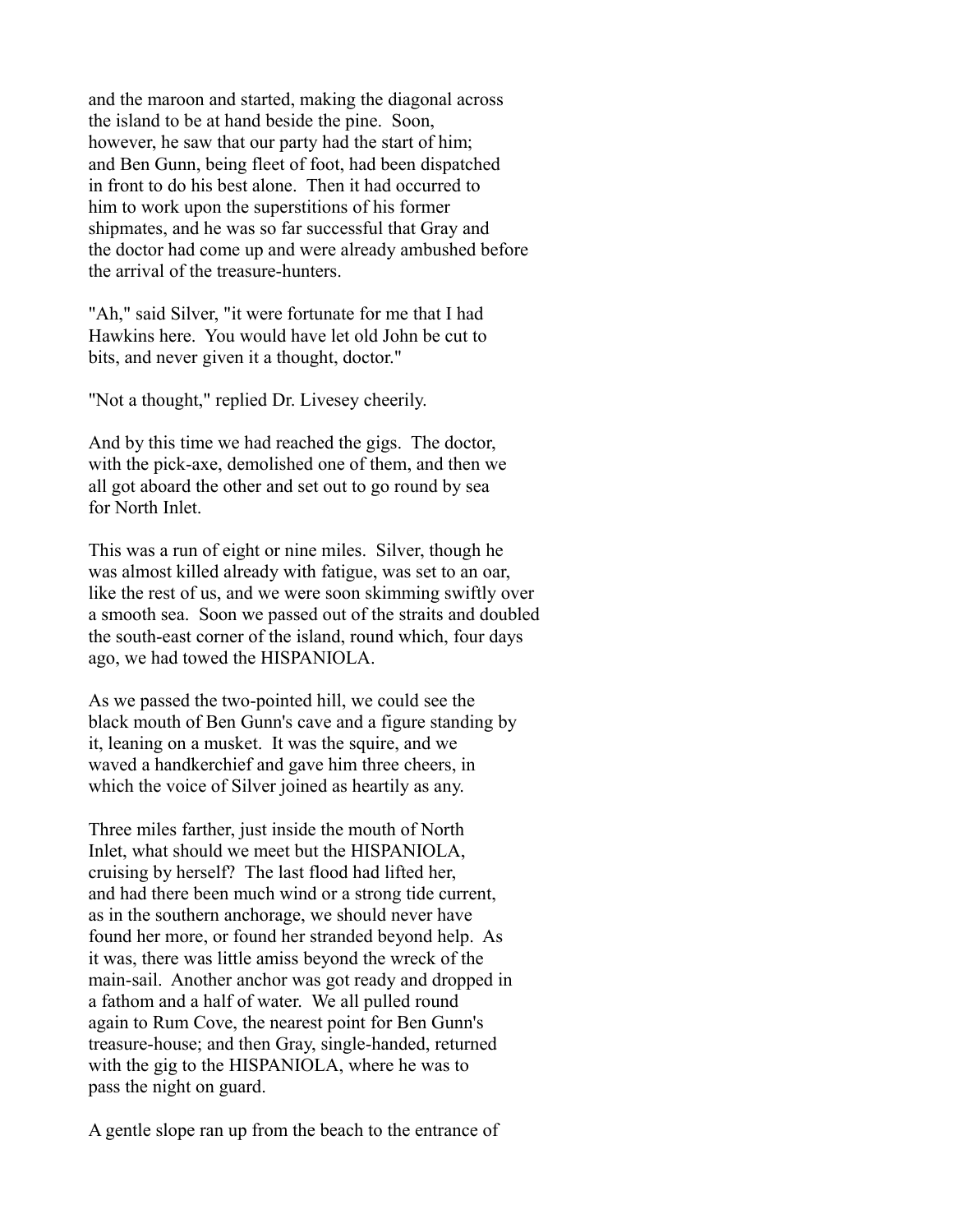the cave. At the top, the squire met us. To me he was cordial and kind, saying nothing of my escapade either in the way of blame or praise. At Silver's polite salute he somewhat flushed.

"John Silver," he said, "you're a prodigious villain and imposter--a monstrous imposter, sir. I am told I am not to prosecute you. Well, then, I will not. But the dead men, sir, hang about your neck like mill-stones."

"Thank you kindly, sir," replied Long John, again saluting.

"I dare you to thank me!" cried the squire. "It is a gross dereliction of my duty. Stand back."

And thereupon we all entered the cave. It was a large, airy place, with a little spring and a pool of clear water, overhung with ferns. The floor was sand. Before a big fire lay Captain Smollett; and in a far corner, only duskily flickered over by the blaze, I beheld great heaps of coin and quadrilaterals built of bars of gold. That was Flint's treasure that we had come so far to seek and that had cost already the lives of seventeen men from the HISPANIOLA. How many it had cost in the amassing, what blood and sorrow, what good ships scuttled on the deep, what brave men walking the plank blindfold, what shot of cannon, what shame and lies and cruelty, perhaps no man alive could tell. Yet there were still three upon that island--Silver, and old Morgan, and Ben Gunn--who had each taken his share in these crimes, as each had hoped in vain to share in the reward.

"Come in, Jim," said the captain. "You're a good boy in your line, Jim, but I don't think you and me'll go to sea again. You're too much of the born favourite for me. Is that you, John Silver? What brings you here, man?"

"Come back to my dooty, sir," returned Silver.

"Ah!" said the captain, and that was all he said.

What a supper I had of it that night, with all my friends around me; and what a meal it was, with Ben Gunn's salted goat and some delicacies and a bottle of old wine from the HISPANIOLA. Never, I am sure, were people gayer or happier. And there was Silver, sitting back almost out of the firelight, but eating heartily, prompt to spring forward when anything was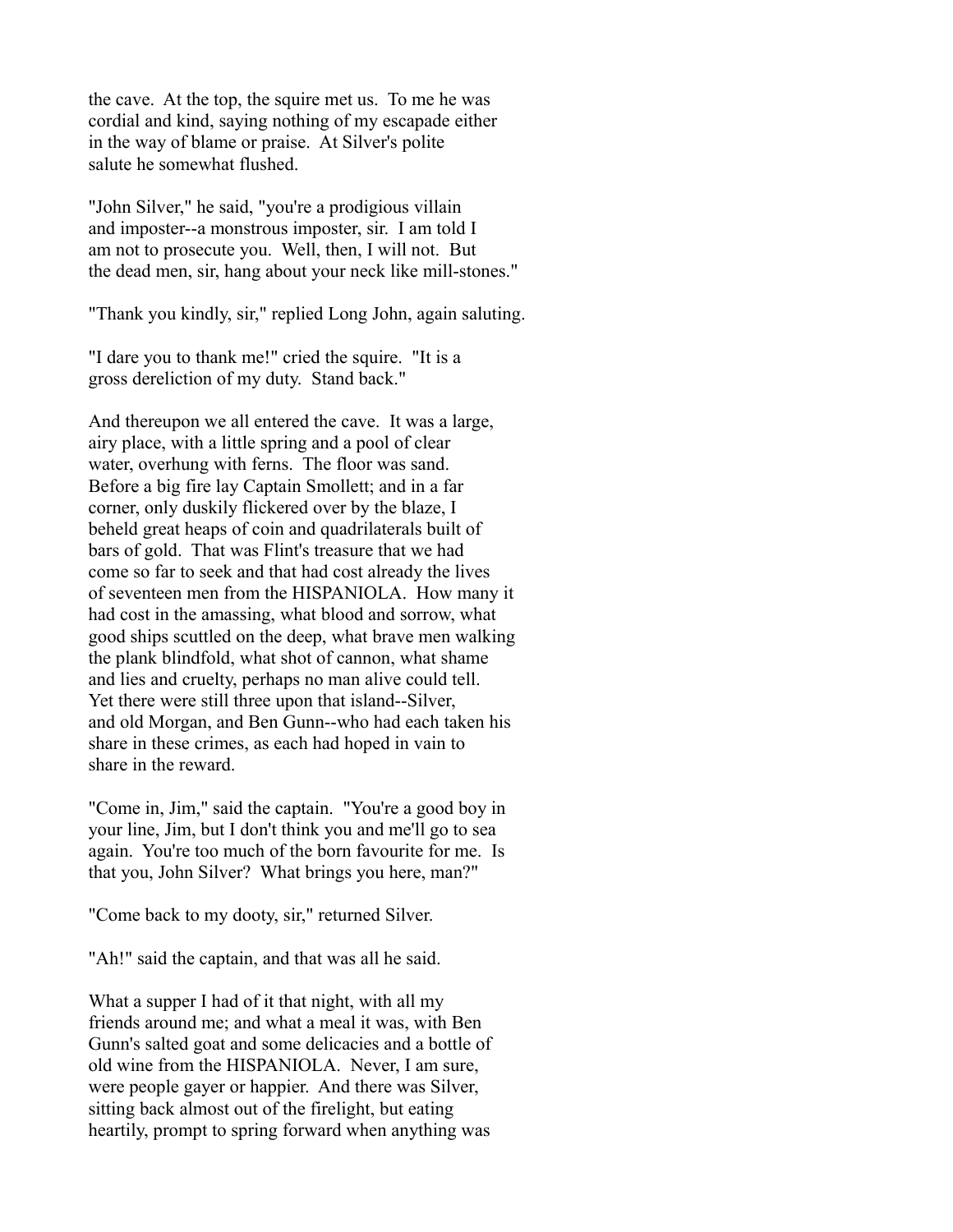wanted, even joining quietly in our laughter--the same bland, polite, obsequious seaman of the voyage out.

#### 34

And Last

THE next morning we fell early to work, for the transportation of this great mass of gold near a mile by land to the beach, and thence three miles by boat to the HISPANIOLA, was a considerable task for so small a number of workmen. The three fellows still abroad upon the island did not greatly trouble us; a single sentry on the shoulder of the hill was sufficient to ensure us against any sudden onslaught, and we thought, besides, they had had more than enough of fighting.

Therefore the work was pushed on briskly. Gray and Ben Gunn came and went with the boat, while the rest during their absences piled treasure on the beach. Two of the bars, slung in a rope's end, made a good load for a grown man--one that he was glad to walk slowly with. For my part, as I was not much use at carrying, I was kept busy all day in the cave packing the minted money into bread-bags.

It was a strange collection, like Billy Bones's hoard for the diversity of coinage, but so much larger and so much more varied that I think I never had more pleasure than in sorting them. English, French, Spanish, Portuguese, Georges, and Louises, doubloons and double guineas and moidores and sequins, the pictures of all the kings of Europe for the last hundred years, strange Oriental pieces stamped with what looked like wisps of string or bits of spider's web, round pieces and square pieces, and pieces bored through the middle, as if to wear them round your neck--nearly every variety of money in the world must, I think, have found a place in that collection; and for number, I am sure they were like autumn leaves, so that my back ached with stooping and my fingers with sorting them out.

Day after day this work went on; by every evening a fortune had been stowed aboard, but there was another fortune waiting for the morrow; and all this time we heard nothing of the three surviving mutineers.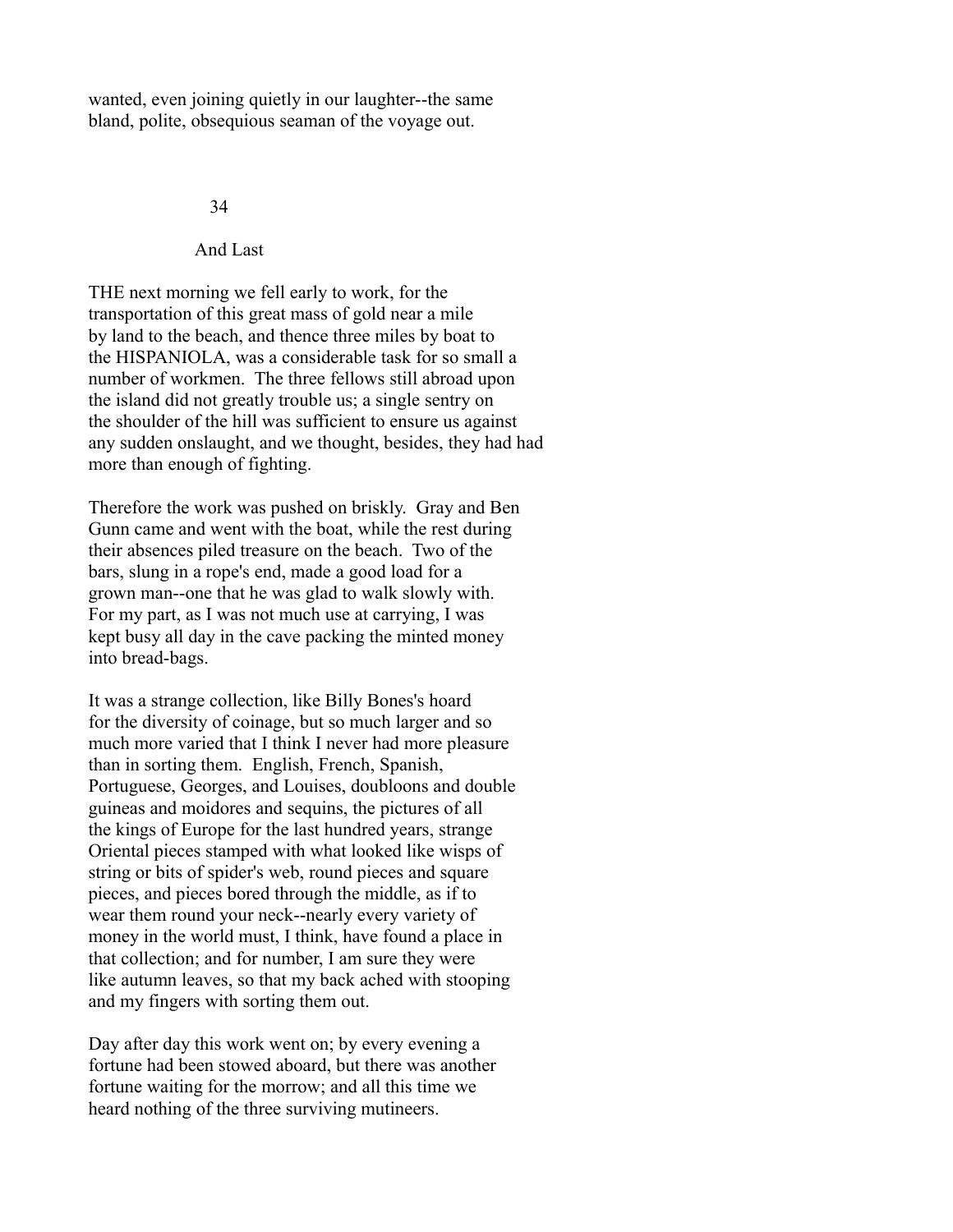At last--I think it was on the third night--the doctor and I were strolling on the shoulder of the hill where it overlooks the lowlands of the isle, when, from out the thick darkness below, the wind brought us a noise between shrieking and singing. It was only a snatch that reached our ears, followed by the former silence.

"Heaven forgive them," said the doctor; "'tis the mutineers!"

"All drunk, sir," struck in the voice of Silver from behind us.

Silver, I should say, was allowed his entire liberty, and in spite of daily rebuffs, seemed to regard himself once more as quite a privileged and friendly dependent. Indeed, it was remarkable how well he bore these slights and with what unwearying politeness he kept on trying to ingratiate himself with all. Yet, I think, none treated him better than a dog, unless it was Ben Gunn, who was still terribly afraid of his old quartermaster, or myself, who had really something to thank him for; although for that matter, I suppose, I had reason to think even worse of him than anybody else, for I had seen him meditating a fresh treachery upon the plateau. Accordingly, it was pretty gruffly that the doctor answered him.

"Drunk or raving," said he.

"Right you were, sir," replied Silver; "and precious little odds which, to you and me."

"I suppose you would hardly ask me to call you a humane man," returned the doctor with a sneer, "and so my feelings may surprise you, Master Silver. But if I were sure they were raving--as I am morally certain one, at least, of them is down with fever--I should leave this camp, and at whatever risk to my own carcass, take them the assistance of my skill."

"Ask your pardon, sir, you would be very wrong," quoth Silver. "You would lose your precious life, and you may lay to that. I'm on your side now, hand and glove; and I shouldn't wish for to see the party weakened, let alone yourself, seeing as I know what I owes you. But these men down there, they couldn't keep their word- no, not supposing they wished to; and what's more, they couldn't believe as you could."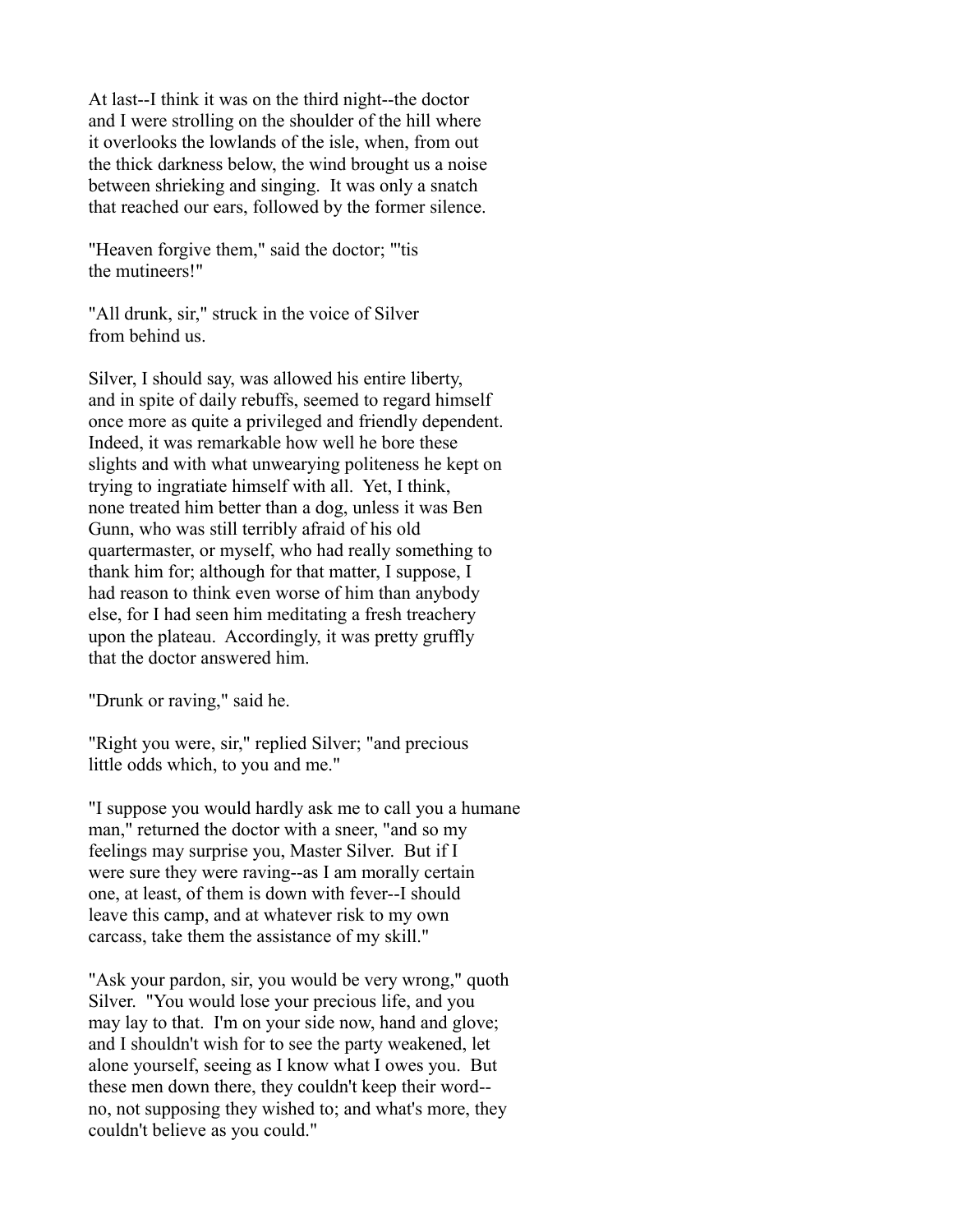"No," said the doctor. "You're the man to keep your word, we know that."

Well, that was about the last news we had of the three pirates. Only once we heard a gunshot a great way off and supposed them to be hunting. A council was held, and it was decided that we must desert them on the island --to the huge glee, I must say, of Ben Gunn, and with the strong approval of Gray. We left a good stock of powder and shot, the bulk of the salt goat, a few medicines, and some other necessaries, tools, clothing, a spare sail, a fathom or two of rope, and by the particular desire of the doctor, a handsome present of tobacco.

That was about our last doing on the island. Before that, we had got the treasure stowed and had shipped enough water and the remainder of the goat meat in case of any distress; and at last, one fine morning, we weighed anchor, which was about all that we could manage, and stood out of North Inlet, the same colours flying that the captain had flown and fought under at the palisade.

The three fellows must have been watching us closer than we thought for, as we soon had proved. For coming through the narrows, we had to lie very near the southern point, and there we saw all three of them kneeling together on a spit of sand, with their arms raised in supplication. It went to all our hearts, I think, to leave them in that wretched state; but we could not risk another mutiny; and to take them home for the gibbet would have been a cruel sort of kindness. The doctor hailed them and told them of the stores we had left, and where they were to find them. But they continued to call us by name and appeal to us, for God's sake, to be merciful and not leave them to die in such a place.

At last, seeing the ship still bore on her course and was now swiftly drawing out of earshot, one of them--I know not which it was--leapt to his feet with a hoarse cry, whipped his musket to his shoulder, and sent a shot whistling over Silver's head and through the main-sail.

After that, we kept under cover of the bulwarks, and when next I looked out they had disappeared from the spit, and the spit itself had almost melted out of sight in the growing distance. That was, at least, the end of that; and before noon, to my inexpressible joy,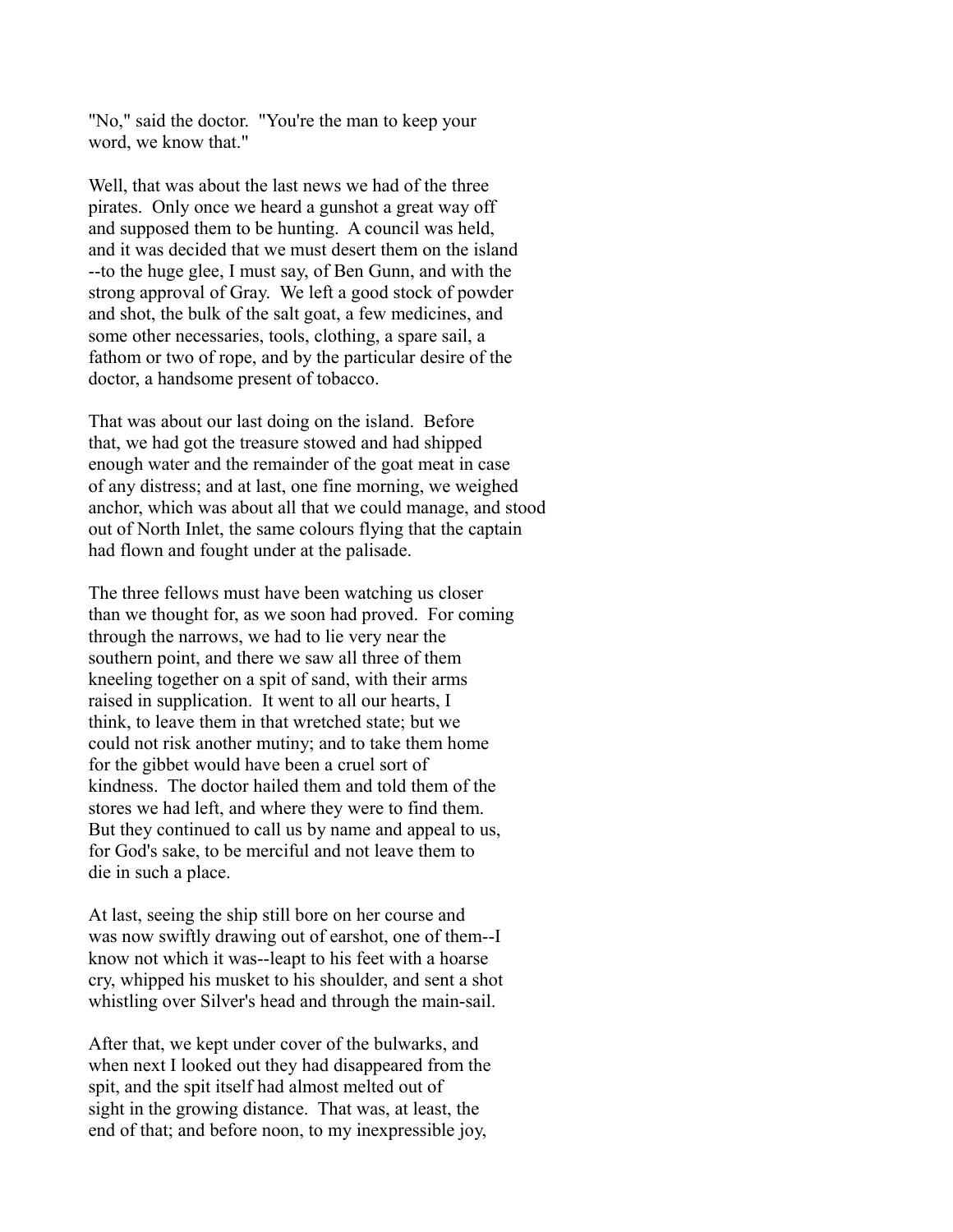the highest rock of Treasure Island had sunk into the blue round of sea.

We were so short of men that everyone on board had to bear a hand--only the captain lying on a mattress in the stern and giving his orders, for though greatly recovered he was still in want of quiet. We laid her head for the nearest port in Spanish America, for we could not risk the voyage home without fresh hands; and as it was, what with baffling winds and a couple of fresh gales, we were all worn out before we reached it.

It was just at sundown when we cast anchor in a most beautiful land-locked gulf, and were immediately surrounded by shore boats full of Negroes and Mexican Indians and half-bloods selling fruits and vegetables and offering to dive for bits of money. The sight of so many good-humoured faces (especially the blacks), the taste of the tropical fruits, and above all the lights that began to shine in the town made a most charming contrast to our dark and bloody sojourn on the island; and the doctor and the squire, taking me along with them, went ashore to pass the early part of the night. Here they met the captain of an English man-ofwar, fell in talk with him, went on board his ship, and, in short, had so agreeable a time that day was breaking when we came alongside the HISPANIOLA.

Ben Gunn was on deck alone, and as soon as we came on board he began, with wonderful contortions, to make us a confession. Silver was gone. The maroon had connived at his escape in a shore boat some hours ago, and he now assured us he had only done so to preserve our lives, which would certainly have been forfeit if "that man with the one leg had stayed aboard." But this was not all. The sea-cook had not gone emptyhanded. He had cut through a bulkhead unobserved and had removed one of the sacks of coin, worth perhaps three or four hundred guineas, to help him on his further wanderings.

I think we were all pleased to be so cheaply quit of him.

Well, to make a long story short, we got a few hands on board, made a good cruise home, and the HISPANIOLA reached Bristol just as Mr. Blandly was beginning to think of fitting out her consort. Five men only of those who had sailed returned with her. "Drink and the devil had done for the rest," with a vengeance,